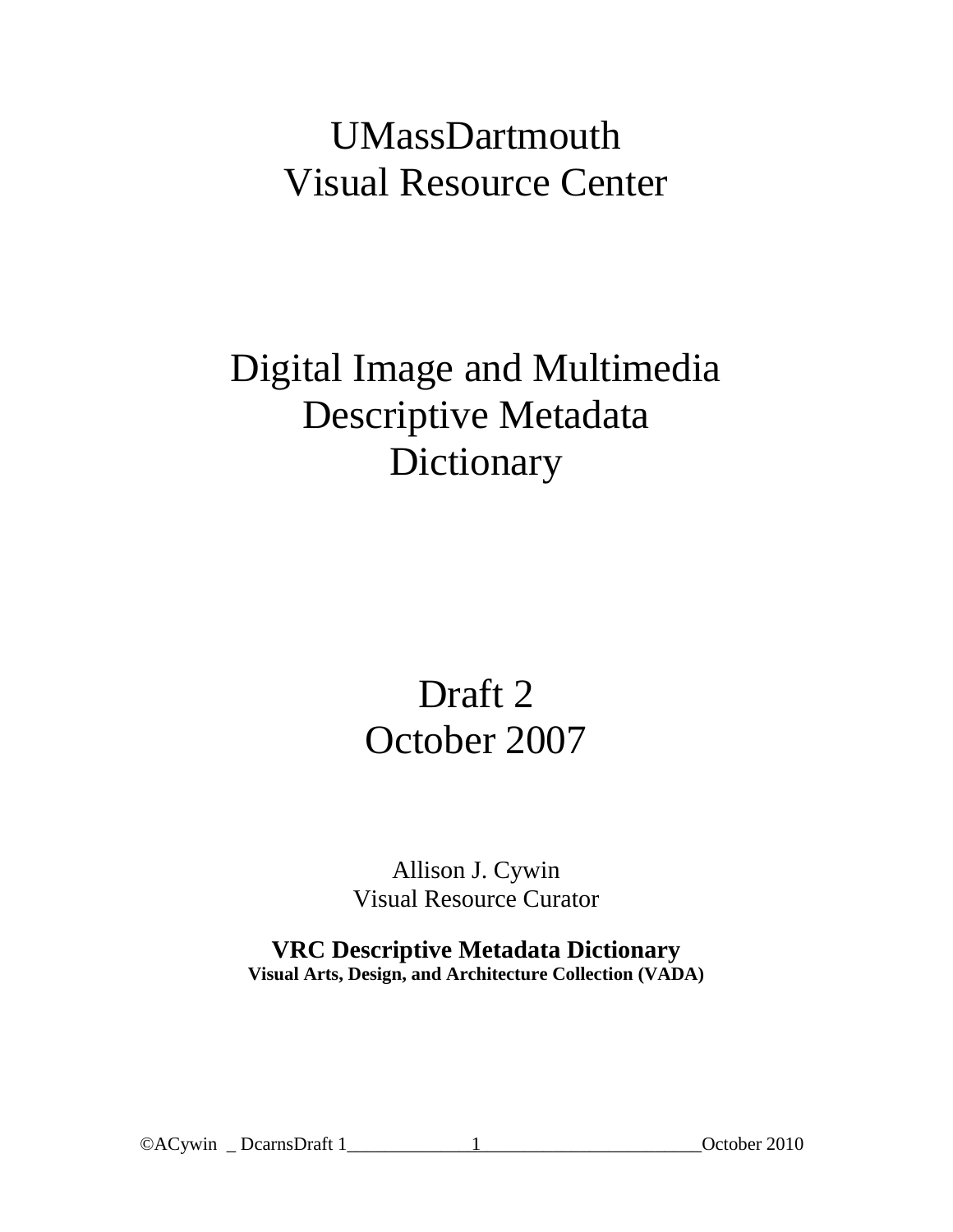# **Table of Content**

<span id="page-1-0"></span>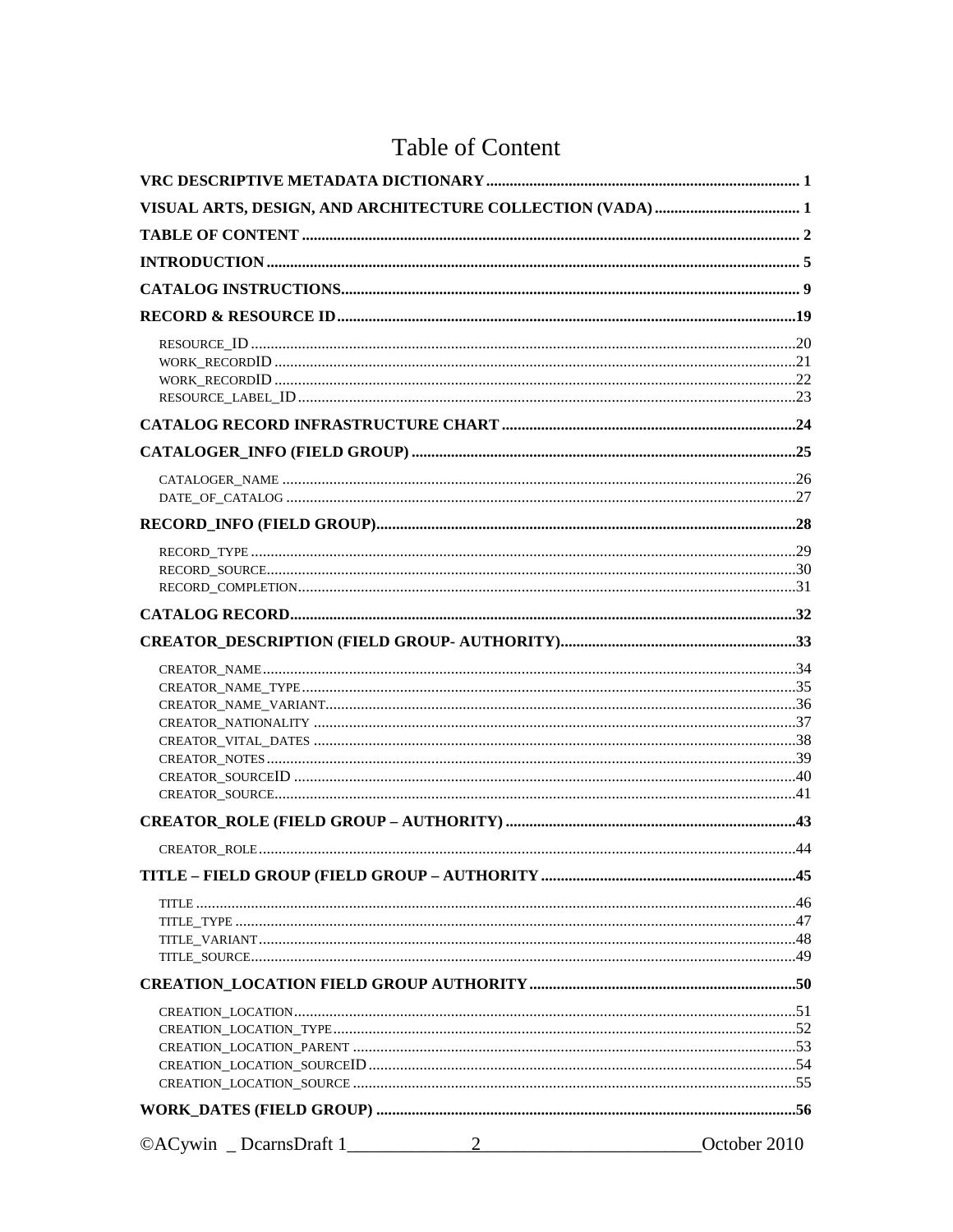| 3 | October 2010 |
|---|--------------|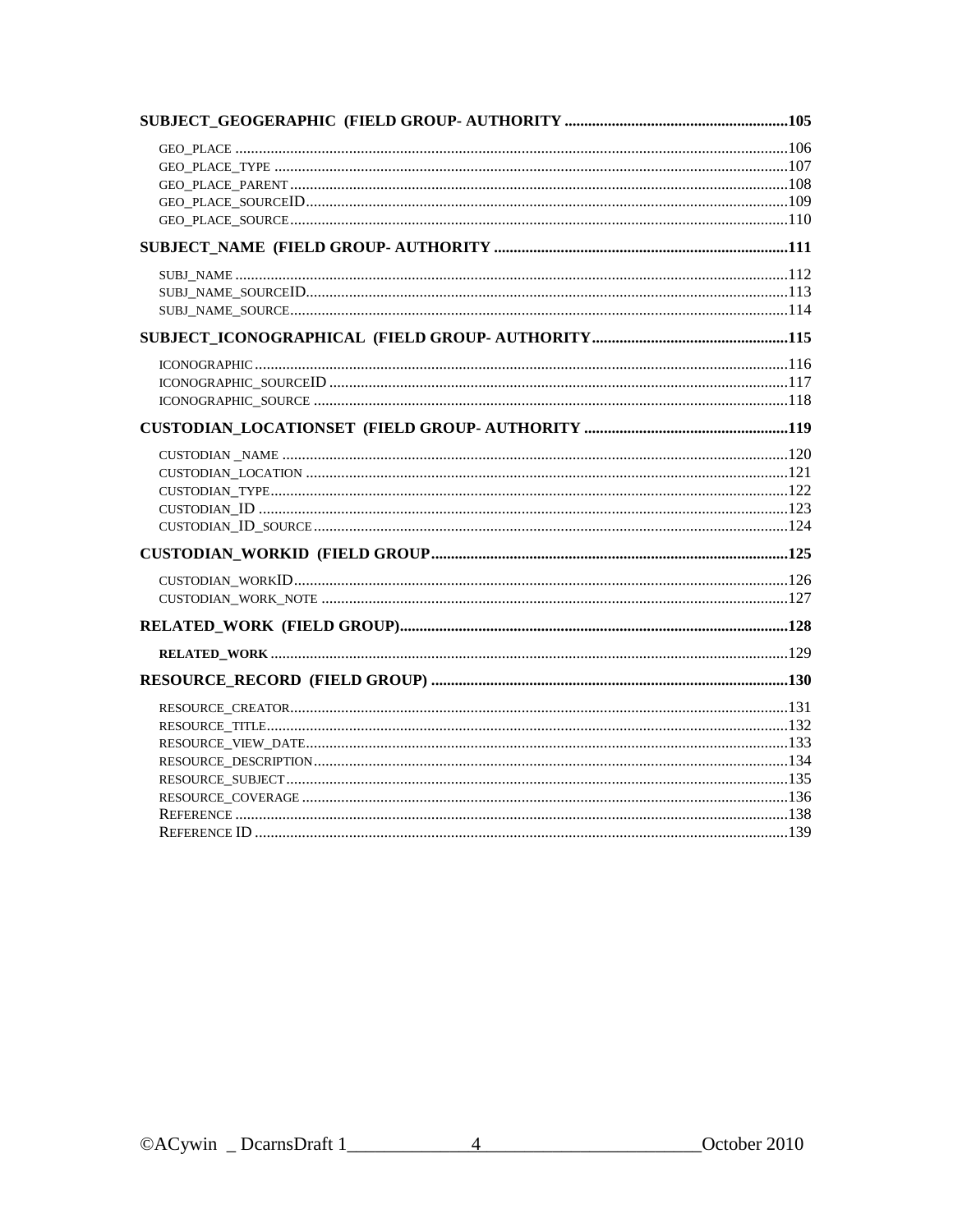## <span id="page-4-0"></span>I**ntroduction**

#### **What is descriptive metadata?**

Metadata means simply "data about data". Descriptive metadata is contextual data about the digital and analog object and often documents the intellectual, physical and virtual characteristics of the object. Metadata is used for the indexing, discovering, and identification. Therefore consistent terminology and field designations are essential for uniform search and retrieval results.

A descriptive metadata record serves several functions, including, user discovery of an object, access to an object and the management of an object. In response to these objectives, librarians, archivists, collection managers and visual and digital specialists have develop several types of descriptive metadata schemas including, CCO, CDWA Lite, MODS, EAD, VRA Core 4.0 and Dublin Core. These national and international schemas are design to gather descriptive metadata in homogeneous and consistent manner based on content or professional methodology to insure interoperability.

#### **Purpose of VRC's Descriptive Metadata Dictionary**

The purpose of this dictionary is to define VRC's descriptive metadata schema and guide the VRC staff (staff & students) through the catalog process. The dictionary includes: intent of the dictionary; database functionality, database construction, field definitions, lexicon or lexicon conventions, and data entry rules. To insure future interoperability VRC metadata fields have been mapped to national and international library and museum metadata schemas.

#### **Arrangement of Descriptive Metadata Dictionary**

Since the catalog process will be executed both by professional staff and students, the dictionary is arranged in accordance to the database structure.

#### **Database Construction**

A database is a powerful tool that holds and extracts data. Typically, database comprise of a series of related tables in which data is stored. An easy way to think about databases construction is to envision a table comprised of columns and rows. Each column represents a field, each row represents a catalog record and the intersection of the column and the row is called a cell which holds the data. In the LUNA Insight Studio application a descriptive metadata record is organized in record groups, field groups, and fields.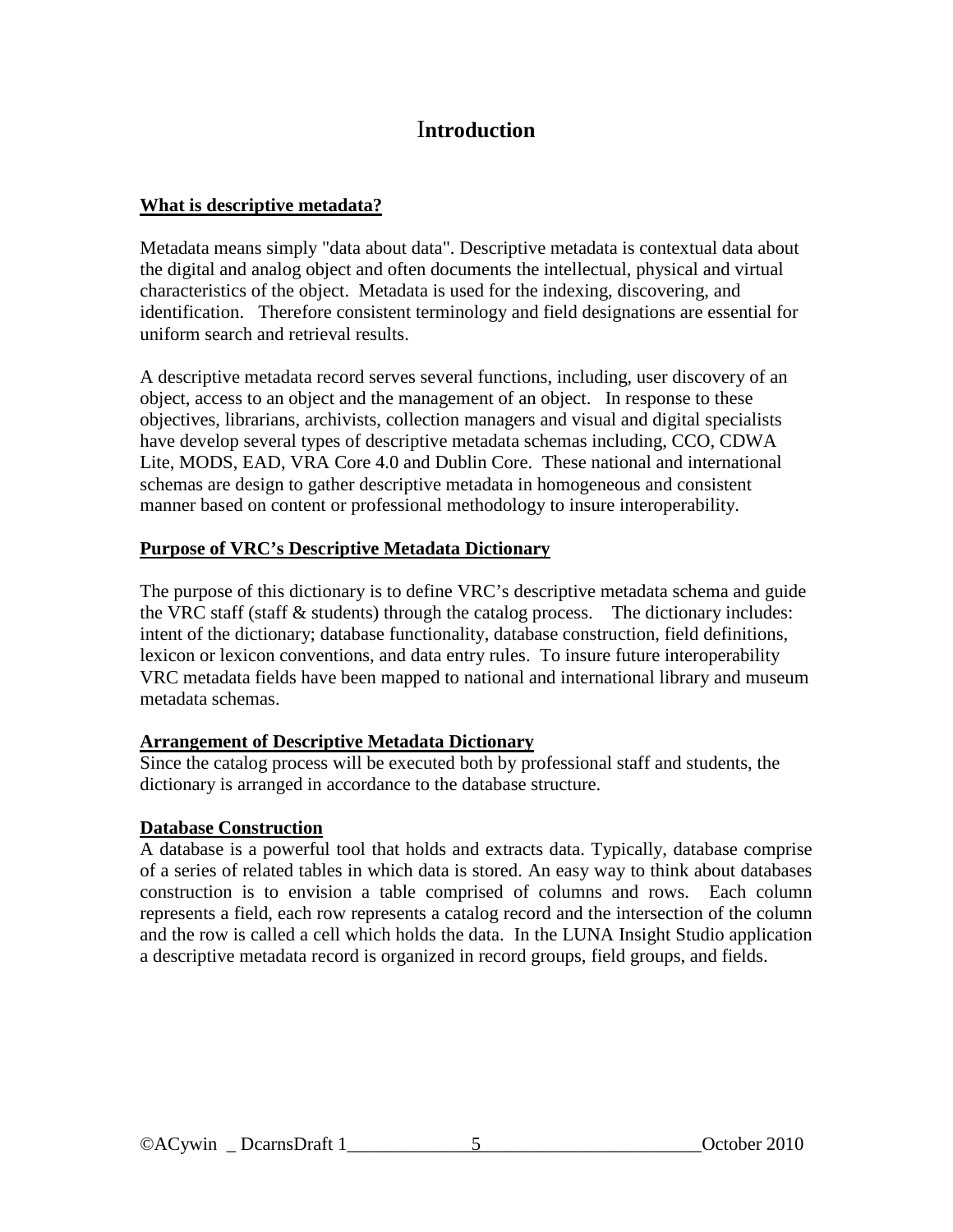#### **Catalog Record – VADA**

The descriptive metadata is stored in a single record group identified as *Catalog Record - VADA*. Within this record group are three main field groups: *work\_record* group, *resource\_record* group, *and resource\_metadata\_record* group*.* 

- The *work record* group holds data that pertains to the management of the descriptive metadata record and the work represented by the digital or analog resource (not the view, topical, geographic and name access points; links to other related works.
- The *resource record* group holds data related to the view depicted in digital and analog resource and not the general work.
- The *resource metadata record* group is data that relates to the digital object itself and includes: identification, physical or virtual location of digital object (URI); origin and rights of the digital object; along with administrative and technical metadata links or information.

| <b>Unsight Studio :: Catalog Record - VADA</b>                                                                                                                                                                                           |                            | 同                                                                                                                                                                                                                                                     |
|------------------------------------------------------------------------------------------------------------------------------------------------------------------------------------------------------------------------------------------|----------------------------|-------------------------------------------------------------------------------------------------------------------------------------------------------------------------------------------------------------------------------------------------------|
| File Task Window Help                                                                                                                                                                                                                    |                            |                                                                                                                                                                                                                                                       |
| <b>Template Properties</b><br><b>Fields &amp; Groups</b>                                                                                                                                                                                 |                            | Help                                                                                                                                                                                                                                                  |
| <b>Field &amp; Field Group Properties</b>                                                                                                                                                                                                |                            | Defining your template                                                                                                                                                                                                                                |
| Modify the structure of your catalog template.<br>Template Structure                                                                                                                                                                     |                            | 1. Select the Primary Field Group and specify<br>properties. By default, the primary field group inherits.<br>the name of the template. Change the Field Group<br>Name, if desired. Select the Field Groups Display<br>option for display in Insight. |
| New Field Group<br>te New Field                                                                                                                                                                                                          |                            | 2. When creating or editing a Field, use the Field<br>Settings panel to adjust General properties, Insight<br>properties, and Inscribe properties. You can also set<br>Mappings to other field's standards for cross-collectio<br>searching.          |
| Catalog Record - VADA<br>recordID<br>e work_ID                                                                                                                                                                                           |                            | Drag and drop fields and field groups to define the<br>structure of the Catalog template or use the icons<br>beneath Template Structure to create, delete, and<br>move fields and field groups.                                                       |
| m resource labellD<br>■ resource_ID<br>creator_description                                                                                                                                                                               |                            | Display order is dictated by an item's placement in the<br>tree.                                                                                                                                                                                      |
| creator_role<br>the title<br>+ creation_location<br>work_dates<br>description<br>materials<br>technique<br>measurements.<br>d- <del>D</del> subject_genre<br>subject_style_period<br>subject_culture                                     |                            | 3. Olick 'Next' to proceed                                                                                                                                                                                                                            |
| subject_general<br>subject_geographic<br>Subject_name<br>subject_iconographic<br>custodian_locationset<br>custodian_workID<br>related_work<br>Presource_record<br>d- ⇔ resource_metadata_record<br>d- ⇔ record_info<br>e- cataloger_info |                            | Press F1 for additional help.                                                                                                                                                                                                                         |
| Back                                                                                                                                                                                                                                     | Next<br>Gancel             |                                                                                                                                                                                                                                                       |
| Theorbe - Visual                                                                                                                                                                                                                         | <b>La Insight Studio :</b> | <b>12165</b><br>3104 PM                                                                                                                                                                                                                               |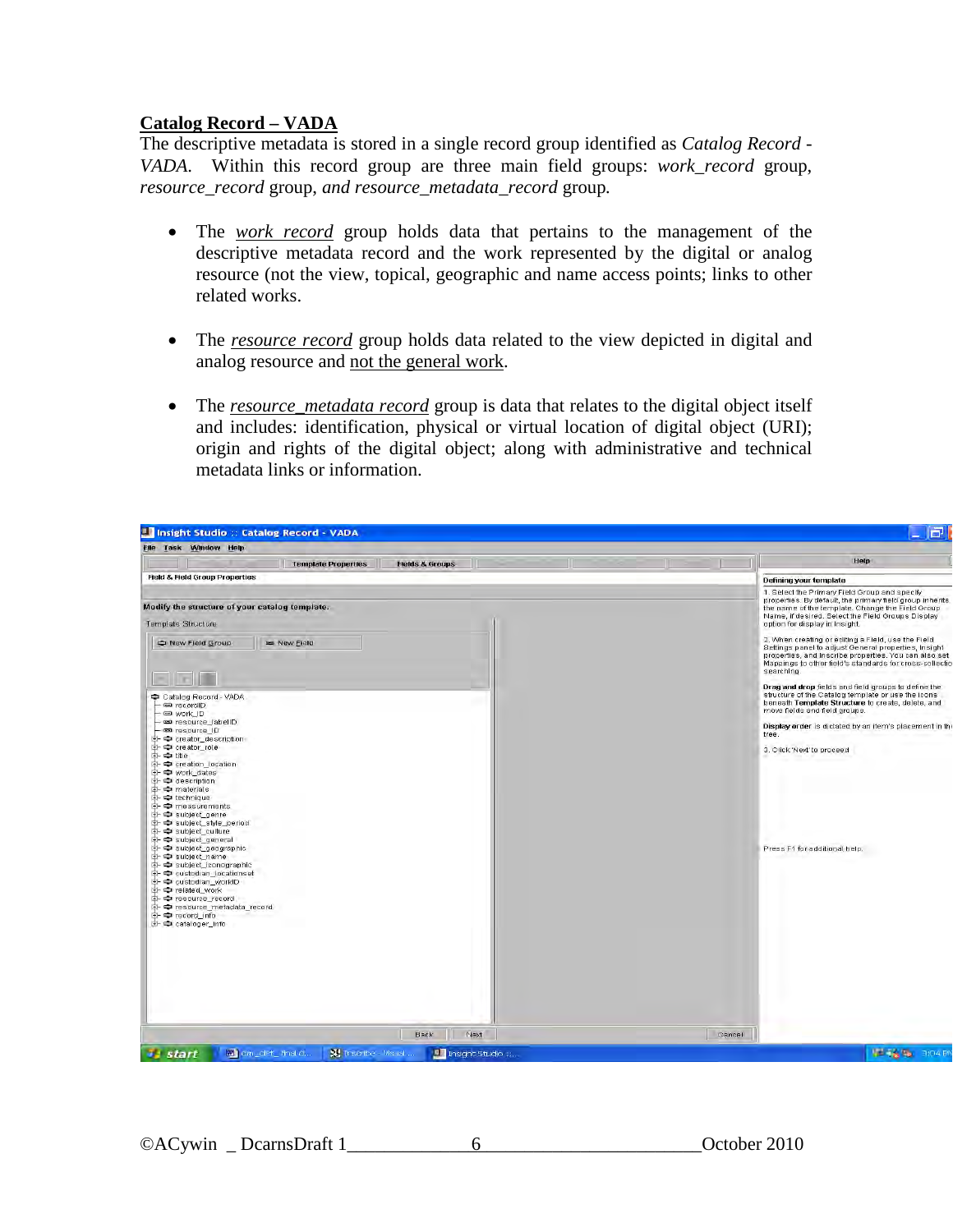#### **Field Groups (i.e. authority records)**

Within the record groups are field groups (authority records) which constitute a collection of fields with related content. Some of these field groups are link to a separate authority records (separate record ie. table); others are together for efficient workflow. LUNA has two types of field groups; independent and dependent. Independent field groups (i.e. catalog records) are used when field content relates to each other. It also allows the cataloger to access and manage this information separately from the main catalog record. Dependent field groups are used if fields need to be duplicated within a work record.

|                                         | X Inscribe - Visual Arts, Design & Architecture |                                                                           |          | IOD             |
|-----------------------------------------|-------------------------------------------------|---------------------------------------------------------------------------|----------|-----------------|
| File Edit Window Help<br>n <sub>1</sub> |                                                 |                                                                           |          |                 |
|                                         |                                                 |                                                                           |          |                 |
| Data Editor - Catalog Record - VADA     |                                                 |                                                                           | $7 - 71$ |                 |
| Search View <b>Search View</b>          | <b>Editor view</b> Throchic (                   | <b>Record Preferences</b>                                                 |          |                 |
| I <<br>K                                | Record 1 of 1<br>>1                             | <b>Speed Search:</b><br>$\triangleright$ New Record<br>List All           |          |                 |
| recordiD:                               |                                                 | E<br>No rata beginning with 'aaaa' found.                                 |          |                 |
| $\Box$ work_ID:                         |                                                 | 丰<br>The value entered in the creator_name<br>field does not exist in the |          |                 |
| resource_labellD:                       |                                                 | $\blacksquare$<br>creator_description record.                             |          |                 |
| resource_ID:                            |                                                 | $\blacksquare$<br>Please create a new<br>creator_description record.      |          |                 |
| 亘<br>creator_name:                      | $\alpha = \alpha$<br>aaaa                       | F<br>New Record                                                           |          |                 |
| creator_name_type:                      |                                                 |                                                                           |          |                 |
|                                         |                                                 | 肩                                                                         |          |                 |
| creator_name_variant:                   |                                                 | $\Box$                                                                    |          |                 |
| creator_nationality:                    |                                                 | $\blacksquare$                                                            |          |                 |
| creator_vital_dates:                    |                                                 | fi                                                                        |          |                 |
| creator notes:                          |                                                 | E                                                                         |          |                 |
| erester enurealD-                       |                                                 | $=1$                                                                      |          |                 |
|                                         |                                                 |                                                                           |          |                 |
|                                         |                                                 |                                                                           |          |                 |
| <b>New</b><br><b>Delete</b>             | Save                                            | Cancel                                                                    |          |                 |
|                                         |                                                 |                                                                           |          |                 |
|                                         |                                                 |                                                                           |          |                 |
|                                         |                                                 |                                                                           |          |                 |
|                                         |                                                 |                                                                           |          |                 |
|                                         |                                                 |                                                                           |          |                 |
|                                         |                                                 |                                                                           |          |                 |
|                                         |                                                 |                                                                           |          |                 |
|                                         |                                                 |                                                                           |          |                 |
|                                         |                                                 |                                                                           |          |                 |
|                                         |                                                 |                                                                           |          |                 |
|                                         |                                                 |                                                                           |          | Tool Bar        |
| <b><i>istant</i></b>                    | mindm_dict_final.d<br><b>X</b> Inscribe Visual  |                                                                           |          | ■ 36 36 2.51 Pf |
|                                         |                                                 |                                                                           |          |                 |
|                                         |                                                 |                                                                           |          |                 |
|                                         |                                                 |                                                                           |          |                 |
|                                         |                                                 |                                                                           |          |                 |
|                                         |                                                 |                                                                           |          |                 |
|                                         |                                                 |                                                                           |          |                 |

Please note: If the term entered in the field is new, Luna Inscribe may prompt the cataloger to select a term from the existing *list* or create a *new record*. See screen above.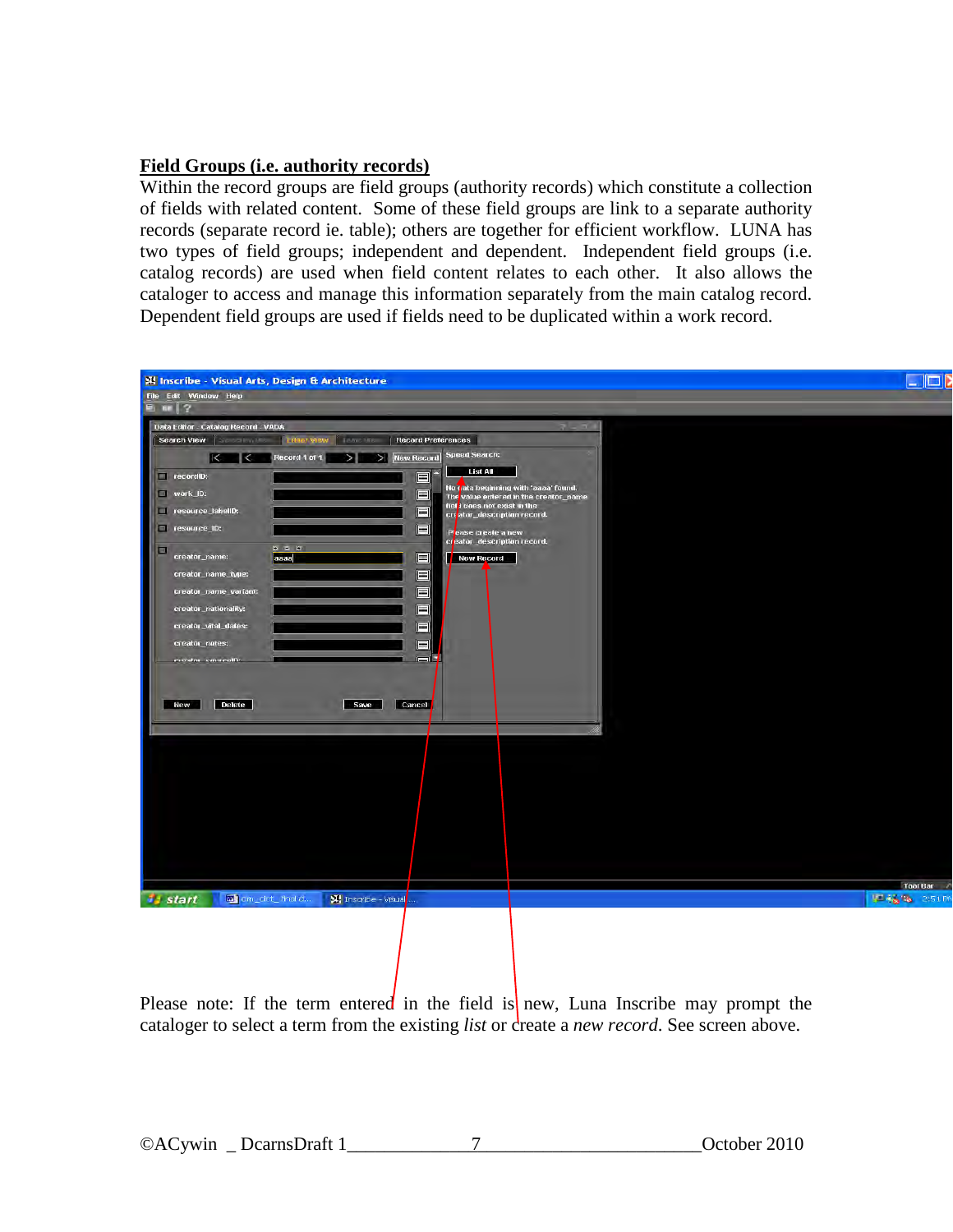#### **Data Fields**

A data field is the smallest unit within a database structure. Data fields may hold text, narrative, and numeral content along with links to other digital sources including image, stream imagery, music, or other types of metadata.

VRC's field structure is based on CDWA-Lite; an XML schema to describe core records for works of art and material culture based on the Categories for the Description of Works of Art and Cataloging Cultural Objects: A Guide to Describing Cultural Works and Their Images.

#### Edit/Add/Subtract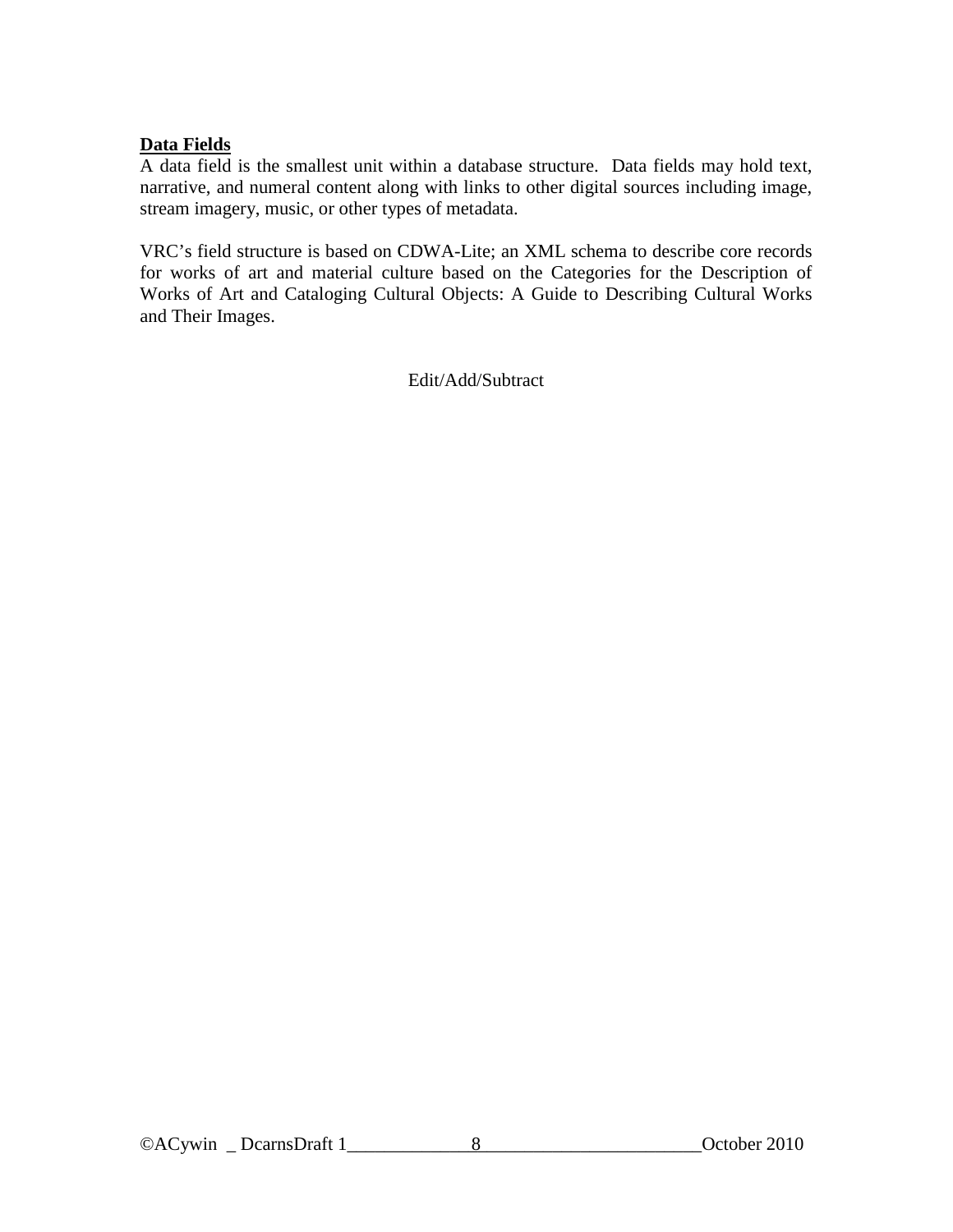### <span id="page-8-0"></span>Catalog Tools & Instructions

#### **Classification/Nomenclature/Lexicon**

#### **(Toolkit – cataloger) (Create kit in Firefox)**

The following classifications/nomenclatures/lexicons needed to open before data can be compiled and entered in the Luna database system.

- o Getty Art and Architecture Thesaurus (AAT) [http://www.getty.edu/research/conducting\\_research/vocabularies/aat/](http://www.getty.edu/research/conducting_research/vocabularies/aat/)
- o Getty Union List of Artist Names (ULAN) [http://www.getty.edu/research/conducting\\_research/vocabularies/ulan](http://www.getty.edu/research/conducting_research/vocabularies/ulan)
- o Getty Thesaurus of Geographic Names (TGN) [http://www.getty.edu/research/conducting\\_research/vocabularies/tgn](http://www.getty.edu/research/conducting_research/vocabularies/tgn)
- o Library of Congress Authorities (LCAH) [http://id.loc.gov/search/?q=child+abuse&q=cs%3Ahttp%3A%2F%2Fid.loc.gov%](http://id.loc.gov/search/?q=child+abuse&q=cs%3Ahttp%3A%2F%2Fid.loc.gov%2Fauthorities%2Fsubjects) [2Fauthorities%2Fsubjects](http://id.loc.gov/search/?q=child+abuse&q=cs%3Ahttp%3A%2F%2Fid.loc.gov%2Fauthorities%2Fsubjects)
- o Measurement Conversion [http://www.onlineconversion.com/length\\_common.htm](http://www.onlineconversion.com/length_common.htm)
- o University of Massachusetts Dartmouth Library Art \_Quick Links <http://lib.umassd.edu/find/ArtHist.html>
- o University of Massachusetts Dartmouth Journal Search <http://fx7cd9gx6d.search.serialssolutions.com/>
- o University of Massachusetts Dartmouth Books Search <http://voyager.lib.umassd.edu/cgi-bin/Pwebrecon.cgi?DB=local&PAGE=First>
- o University of Massachusetts Dartmouth Other Library Resources <http://lib.umassd.edu/find/gateways.html>
- o Cataloging Cultural Objects <http://vraweb.org/ccoweb/cco/examplesindex.html>

To open automatically the above links complete the following steps.

- o Double click on internet browser (Firefox) on desktop
- o Click on bookmark on top toolbar.
- o Click on toolkit cataloger folder
- o Click on open all tabs.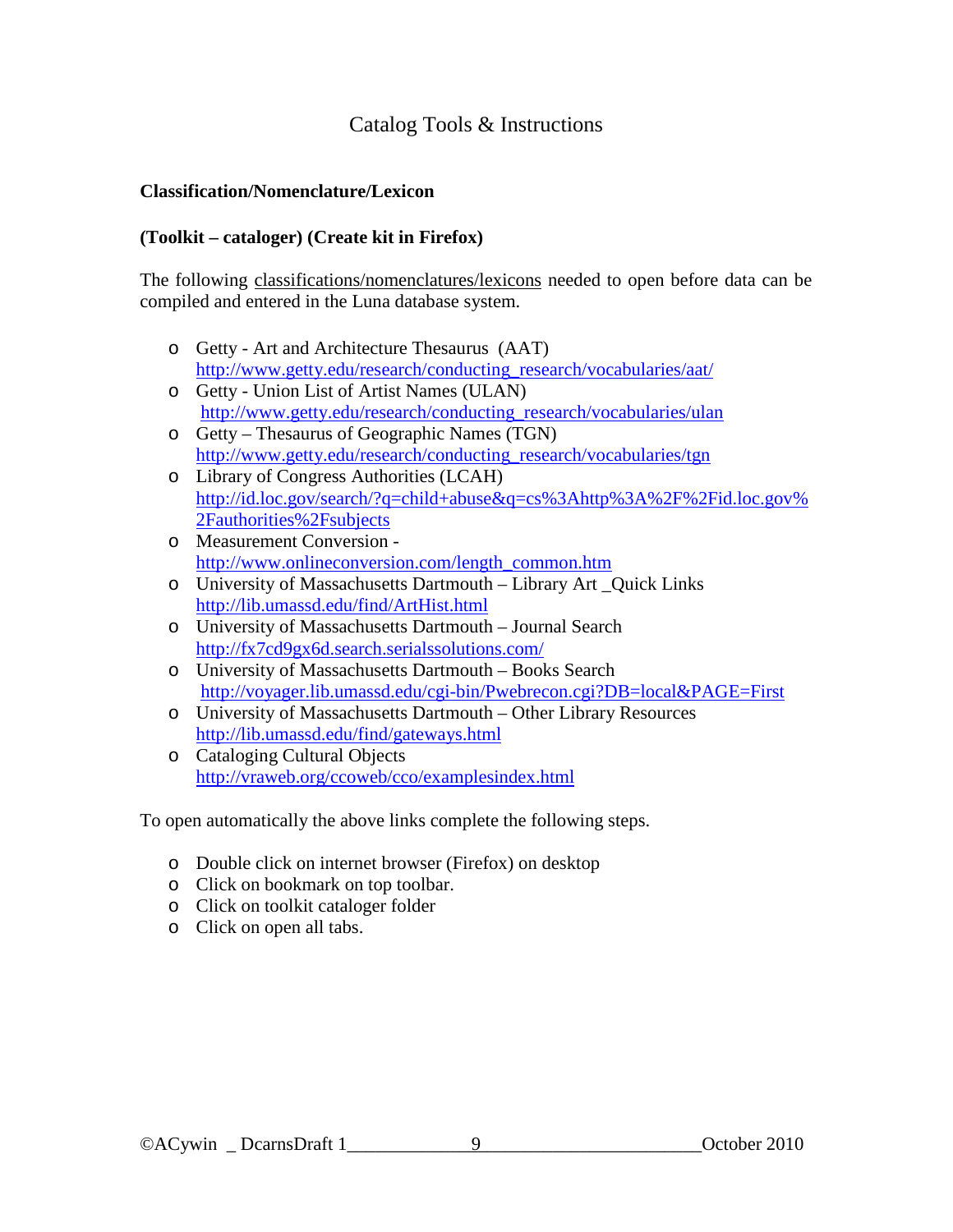#### **Launch LUNA Inscribe (Cataloging Database Application)**



- Double click on the Inscribe icon Inscribe 5.5.lnk
- Log on using your LUNA name and password. (see curator)
- Enter



• Click on Visual Arts, Design and Architectural Collection

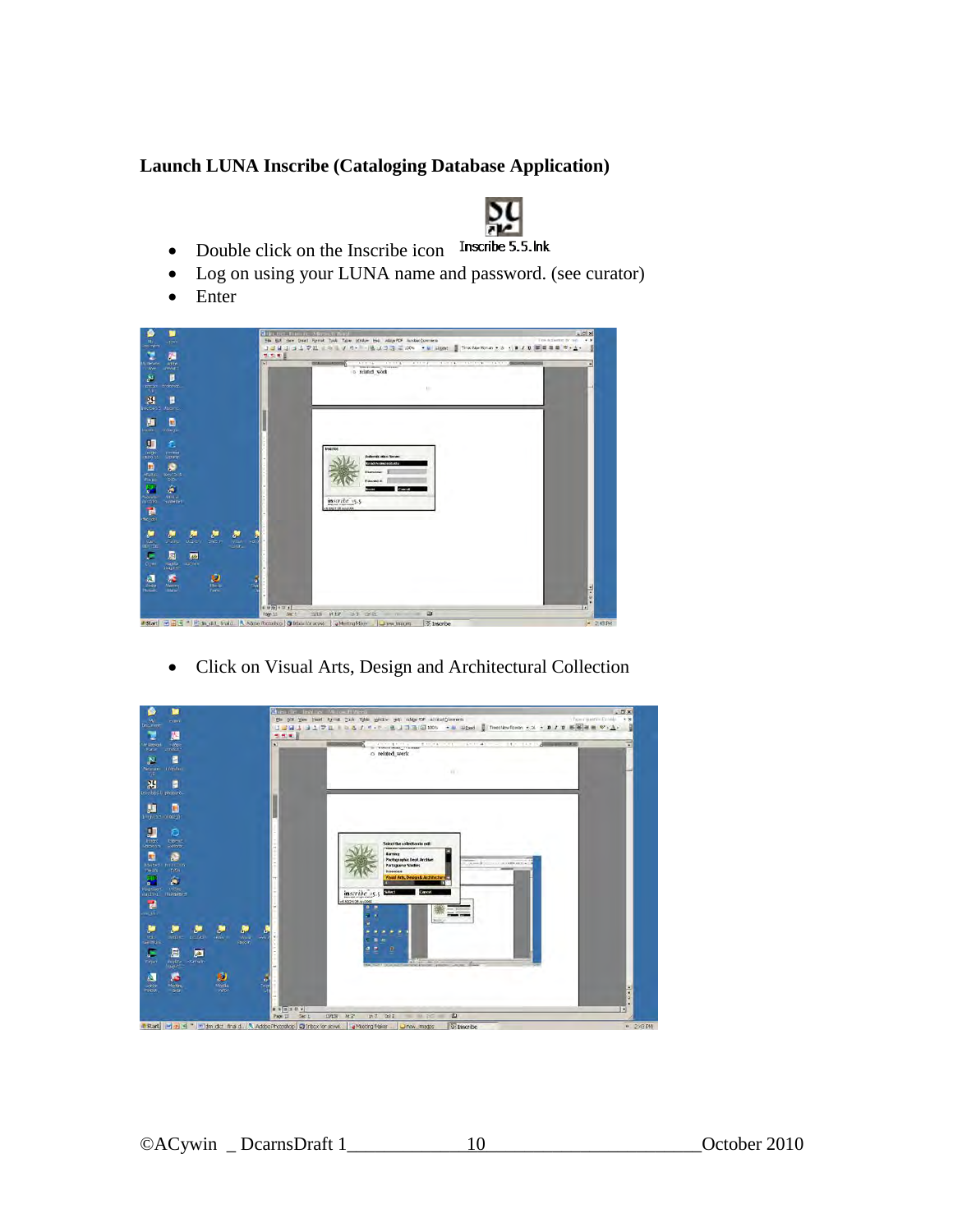A Catalog Record appears, as indicated by the Label "Catalog Record – VADA"

• Use the "Search View" window tab to search for existing records.

| File Edit Wind w Help<br>$\epsilon$ in 17                              |                              |  |  |  |  |
|------------------------------------------------------------------------|------------------------------|--|--|--|--|
|                                                                        |                              |  |  |  |  |
| Data Editor - Catalog Record - VADA                                    | $5 - 1$                      |  |  |  |  |
| Search View / Selection View Editor View Table View Record Preferences |                              |  |  |  |  |
| Simple Search                                                          |                              |  |  |  |  |
| By Keyword:                                                            | $\blacktriangleright$ Search |  |  |  |  |
| <b>Advanced Search</b>                                                 |                              |  |  |  |  |
| creation location parent:<br>contains:<br>z                            | 医腔                           |  |  |  |  |
| creation_lecation_seurcelD;<br>pontains<br>o                           | $\Box$                       |  |  |  |  |
| creation focation source:<br>o<br>contains<br>WATE_Bates_display:      | $\Box$<br>$\Box$             |  |  |  |  |
| o<br>contains<br>work, dates:<br>sontains                              | 同                            |  |  |  |  |
| ø<br>wink_dates_type:<br>п<br>contains                                 | 圓                            |  |  |  |  |
| WORK_dates_earliest;<br>s<br>contains                                  | 同                            |  |  |  |  |
| work itates latest:<br>contains<br>o                                   | $\Box$                       |  |  |  |  |
| description:<br>contains:<br>o                                         | E                            |  |  |  |  |
| description (vie)<br>contains<br>e                                     | 同                            |  |  |  |  |
| desa qilion source.<br>contains<br>о                                   | 回                            |  |  |  |  |
| alstratom<br>contains<br>o                                             | $\Box$                       |  |  |  |  |
| materials sourcelD:<br>contains<br>e                                   | $\blacksquare$               |  |  |  |  |
| materials_source:<br>portains<br>s                                     | 曰                            |  |  |  |  |
| (echnique:<br>ø<br>contains                                            | 曰                            |  |  |  |  |
| technique_sourcetD-<br>contains:<br>æ1                                 | <b>Literatu</b>              |  |  |  |  |
| Save search<br>Load search                                             | Clear<br><b>Search</b>       |  |  |  |  |
| <b>2336 Records Found</b>                                              | New record   Show all        |  |  |  |  |
|                                                                        |                              |  |  |  |  |
|                                                                        |                              |  |  |  |  |
|                                                                        |                              |  |  |  |  |

"New Record" Button

A Simple Search Example:

Enter a name, i.e., Ansel Adams in the "By Keyword" field -click on Search button

The message "Searching" will appear in the bottom left corner. If no records are found, the message "0 Records" will appear.

Otherwise, the message that Luna is "Assembling ..." appears, followed by the number of records found.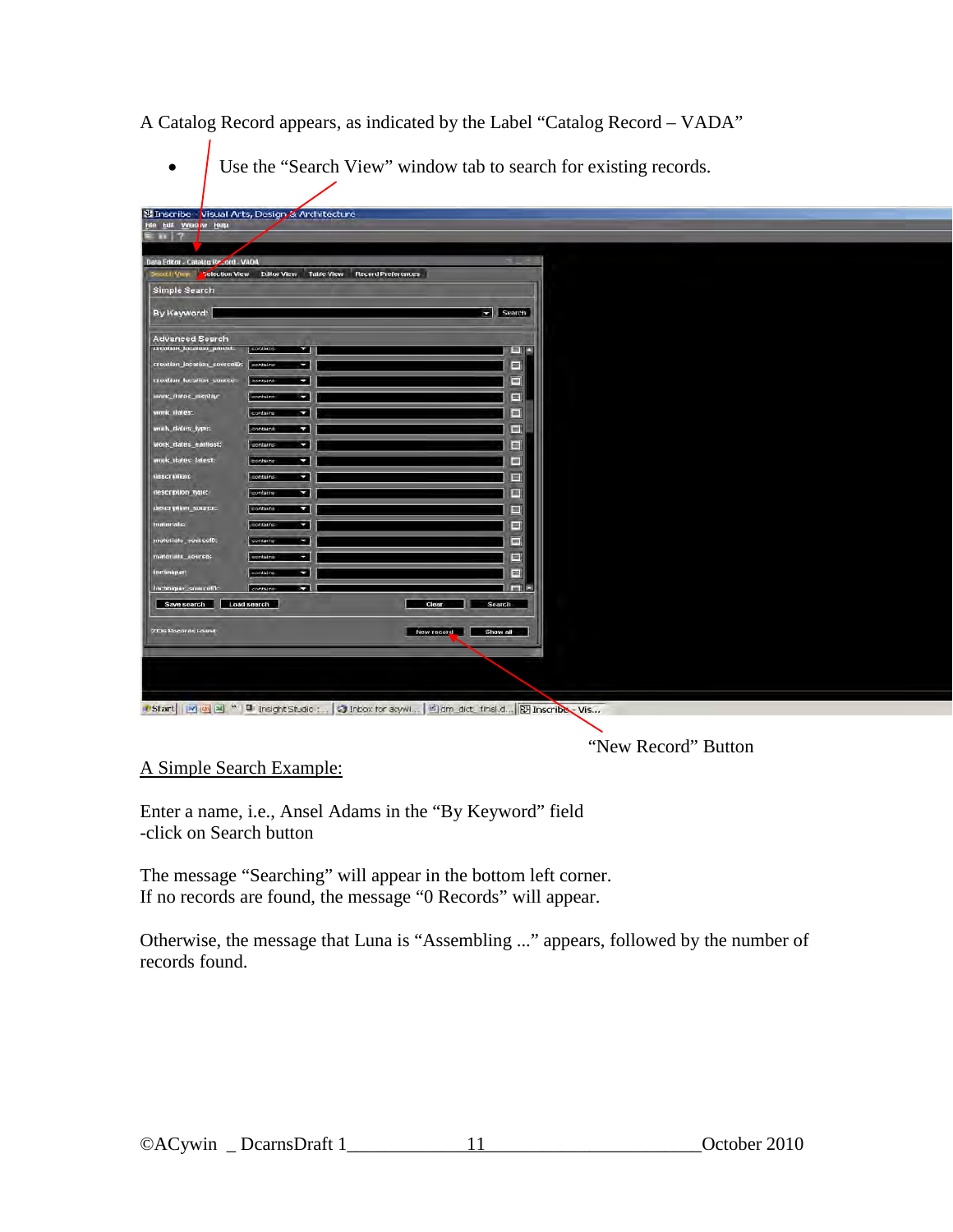Luna provides three cataloging views: a Selection view, a Table view, and an Editor view.

Click the Selection View tab:

The *Selection view* (shown below) will appear with content that matches your search criteria. This allows the cataloger to view and select a group of images.



25 Start | 阿日国 \* | 图dm\_dict\_final.d., | Bi Insight Studio ... | Dinow Images | | 图Microsoft Excel ... | O Inbox for acyvil... | 图Inscribe - Vis...

-Here you can select individual images by clicking on each image you want. Click on a previously selected image to deselect it.

or

-Click the Select None Button to deselect all the images in the search or

-Click the Select Visible Button to select all the images on the current page, or or

-Click the Select All Button to select all the images in the Search results across multiple pages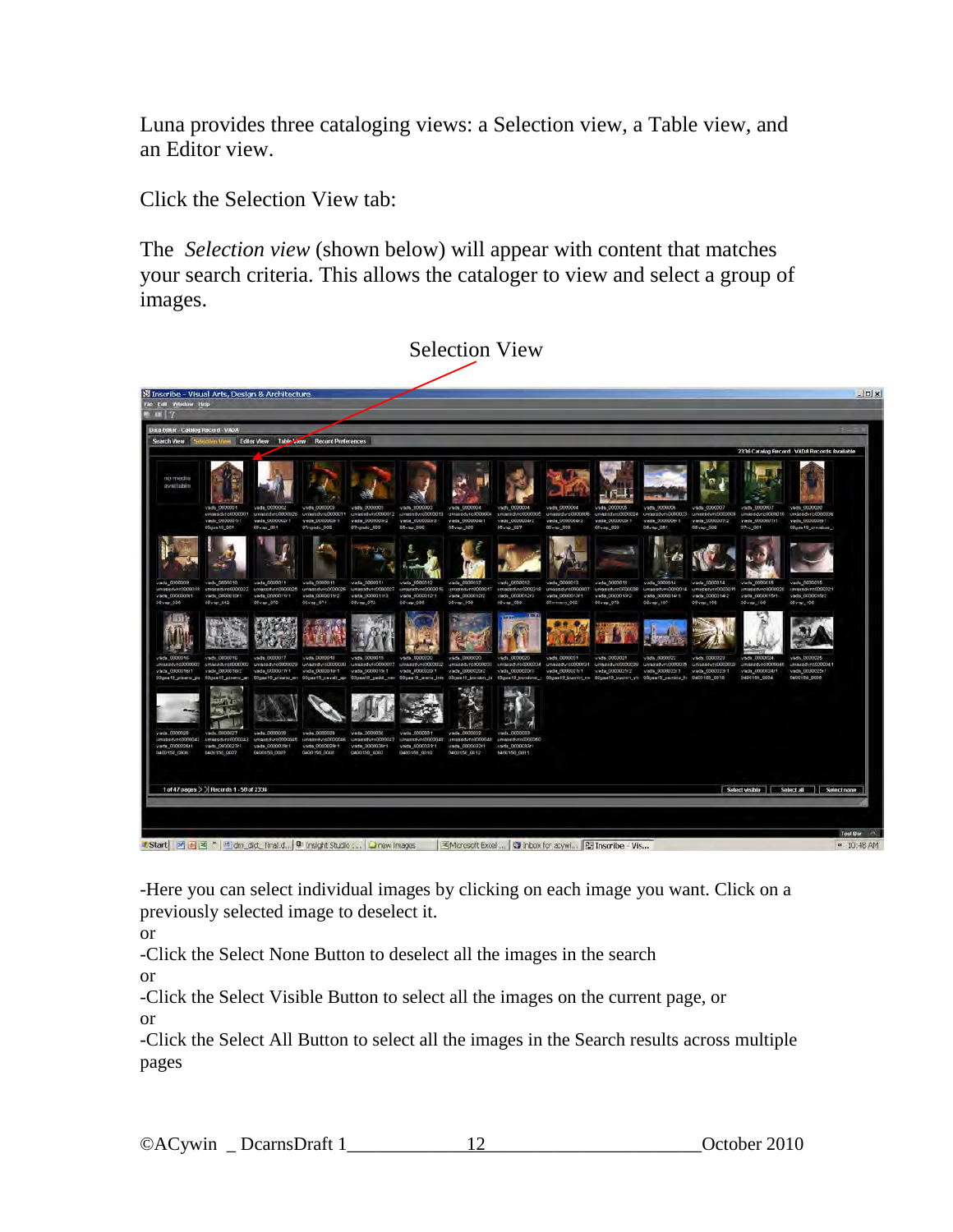-The selected number of records will appear in new window depending on the tab you choose:

If you click the Table View tab, the following type of window will appear:

| <b>GG</b>          |                                                                                                                                                                                                                                                          |                       |                                                                               |                                                                                               |                                                                                                                              |                                                                            |                                                                                                                            |                                                    |                                                                                                                                                            |                                                                                  |
|--------------------|----------------------------------------------------------------------------------------------------------------------------------------------------------------------------------------------------------------------------------------------------------|-----------------------|-------------------------------------------------------------------------------|-----------------------------------------------------------------------------------------------|------------------------------------------------------------------------------------------------------------------------------|----------------------------------------------------------------------------|----------------------------------------------------------------------------------------------------------------------------|----------------------------------------------------|------------------------------------------------------------------------------------------------------------------------------------------------------------|----------------------------------------------------------------------------------|
|                    | Data Editor - Catalog Record - VADA                                                                                                                                                                                                                      |                       |                                                                               |                                                                                               |                                                                                                                              |                                                                            |                                                                                                                            |                                                    |                                                                                                                                                            |                                                                                  |
| <b>Search View</b> |                                                                                                                                                                                                                                                          | <b>Selection View</b> | <b>Editor View</b>                                                            | Table view                                                                                    | <b>Record Preferences</b>                                                                                                    |                                                                            |                                                                                                                            |                                                    |                                                                                                                                                            |                                                                                  |
|                    |                                                                                                                                                                                                                                                          |                       |                                                                               |                                                                                               |                                                                                                                              |                                                                            | $\overline{\mathbf{x}}$                                                                                                    | Page 1 of 47<br>ĸ                                  | $>$ $>$ $\ge$                                                                                                                                              |                                                                                  |
|                    | recordID work ID                                                                                                                                                                                                                                         |                       | resource labellD                                                              | resource ID                                                                                   | creator name                                                                                                                 | creator name type                                                          | creator_name_variant                                                                                                       | creator nationality                                | creator Vital dates                                                                                                                                        | creator i                                                                        |
|                    | umassdvr vada_000 vada_0000001r1<br>umassdvr vada_000 vada_0000002r1<br>umassdvr vada_000 vada_0000003r1<br>umassdvr vada_000 vada_0000003r2<br>umassdvr vada_000 vada_0000003r3<br>umassdvr vada_000 vada_0000004r1<br>umassdvr vada_000 vada_0000004r2 |                       |                                                                               | 03gaa19_001<br>05vap_001<br>07ngadc_002<br>07ngadc_003<br>05vap_088<br>05vap_020<br>05vap_027 | Berlinghieri, Bo., preferred<br>Vermeer, Jan<br>Vermeer, Jan<br>Vermeer, Jan<br>Vermeer, Jan<br>Vermeer, Jan<br>Vermeer, Jan | preferred<br>preferred<br>preferred<br>preferred<br>preferred<br>preferred | Bonaventura Berlinghieri Italian<br>Jan Vermeer<br>Jan Vermeer<br>Jan Vermeer<br>Jan Vermeer<br>Jan Vermeer<br>Jan Vermeer | Dutch<br>Dutch<br>Dutch<br>Dutch<br>Dutch<br>Dutch | active 1228 - 1274<br>1622 - 1669 or 1670<br>1622 - 1669 or 1670<br>1622-1669 or 1670<br>1622 - 1669 or 1670<br>1622 - 1669 or 1670<br>1622 - 1669 or 1670 | Vermeer is<br>Vermeer is<br>Vermeer is<br>Vermeer is<br>Vermeer is<br>Vermeer is |
|                    | umassdvr vada_000 vada_0000004r3                                                                                                                                                                                                                         |                       |                                                                               | 05vap_028                                                                                     | Vermeer, Jan                                                                                                                 | preferred                                                                  | Jan Vermeer                                                                                                                | Dutch                                              | 1622-1669 or 1670                                                                                                                                          | Vermeer is                                                                       |
| work_ID:           | resource_labeliD:<br>resource ID:                                                                                                                                                                                                                        |                       | $\begin{array}{cccccccccc} \bullet & \bullet & \bullet & \bullet \end{array}$ |                                                                                               |                                                                                                                              |                                                                            |                                                                                                                            |                                                    |                                                                                                                                                            |                                                                                  |
|                    | creator_name:<br>creator_name_type:<br>creator_name_variant:<br>creator_nationality;<br>creator_vital_dates:<br>creator_notes;<br>creator sourcelD:<br>creator_source:                                                                                   |                       |                                                                               |                                                                                               |                                                                                                                              |                                                                            |                                                                                                                            |                                                    |                                                                                                                                                            |                                                                                  |

Table View

*Table view* allows the cataloger to view multiple data records at one time.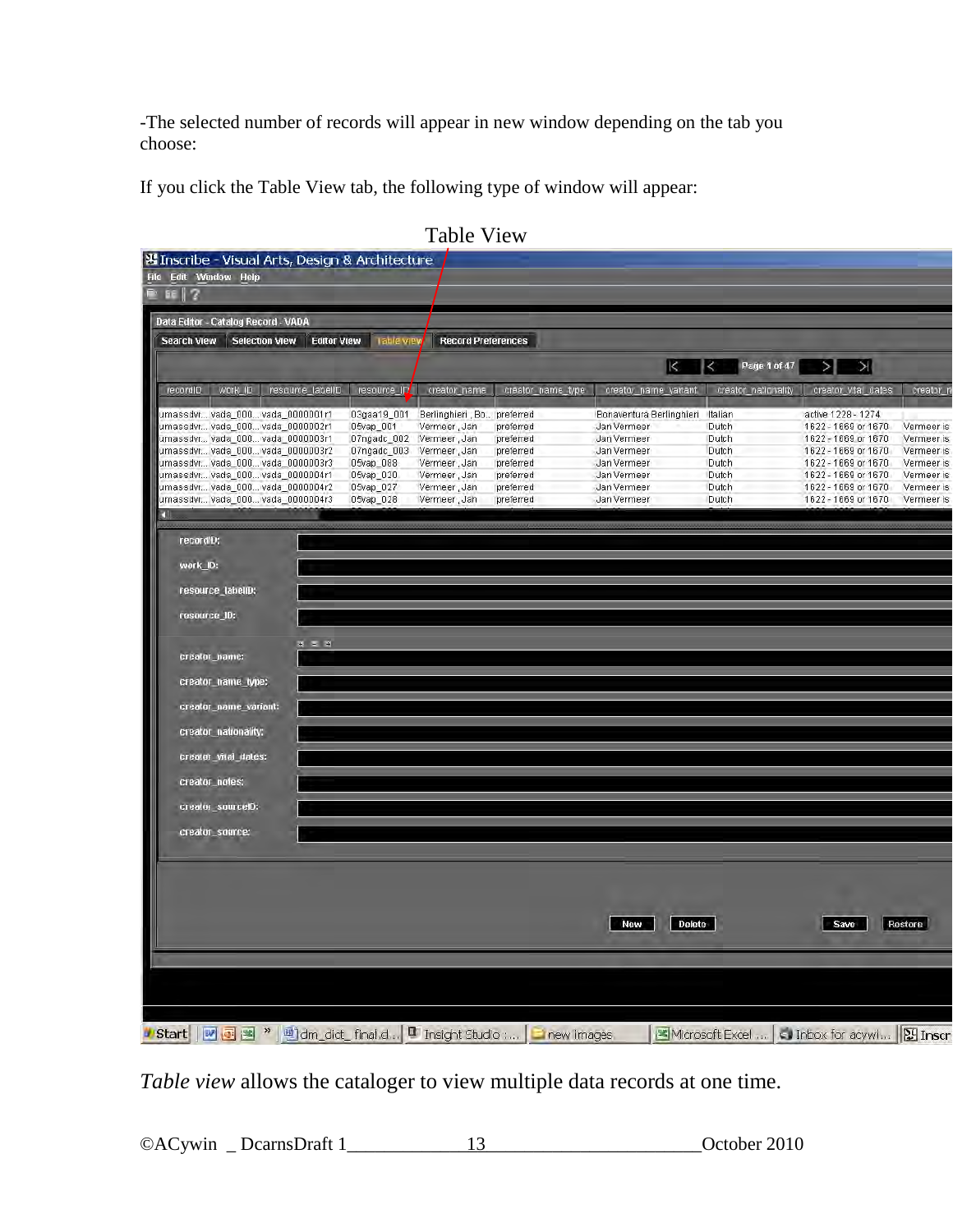If you click the Editor View tab, a window (similar to the blank record shown below) will appear:

The E*ditor view* allows the cataloger to view or create one record a time. For the purpose of this dictionary (and most of the time in Luna), you will be working in the *Editor view*  screen. You will click in a blank box next to a field and follow the dictionary instructions. Please note: A *drop down* list is associated with many fields. You must select from a drop-down list or create a new authority record.

Editor View

| File Edit Window Help<br>$n$ $2$    |                                 |                                                |          |
|-------------------------------------|---------------------------------|------------------------------------------------|----------|
| Data Editor - Catalog Record - VADA |                                 |                                                |          |
| Search View <b>Search View</b>      | <b>Entron view</b><br>Telms Vie | <b>Record Preferences</b>                      |          |
| к<br>K                              | Record 1 of 1<br>≻l             | <b>Speed Sezich:</b><br><b>New Record</b>      |          |
| recordiD:                           |                                 | List All<br>Select<br>E<br>umassuvrcuuuumy     |          |
| work_ID:                            |                                 | EI<br>umassdvrc00000/11                        |          |
| resource_labellD;                   |                                 | umassdwrc0000012<br>▤<br>umassdwrc0000013      |          |
| $\Box$ resource $\Box$ D:           |                                 | umassdwrc0000014<br>E                          |          |
|                                     |                                 | umassdwrc0000015<br>umassdwrc0000016           |          |
| creator_name:                       | $0 = 0$                         | umassdwrc0000017<br>$\blacksquare$             |          |
| creator_name_type:                  |                                 | umassdwrc0000018<br>Ē<br>umassdwrc0000019      |          |
| creator_name_variant:               |                                 | umassdwrc0000020<br>$\blacksquare$             |          |
|                                     |                                 | umassdwrc0000021<br>umassdwrc0000022           |          |
| creator_nationality:                |                                 | Ē<br>umassdwrc0000023                          |          |
| creator_vital_dates:                |                                 | ▤<br>umassdwrc0000024<br>umassdwrc0000025      |          |
| creator_notes:                      |                                 | ≣<br>umassdwrc0000026                          |          |
| creator entrealD-                   |                                 | umassdwrc0000027<br>直<br>o<br>umassdwrc0000028 |          |
|                                     |                                 | umassdwrc0000029                               |          |
|                                     |                                 | umassdwrc0000030<br>umassdwrc0000031           |          |
| <b>Delete</b><br><b>New</b>         | Save                            | Cancel<br>umassdwrc0000032                     |          |
|                                     |                                 | umaeerkre0000033                               |          |
|                                     |                                 |                                                |          |
|                                     |                                 |                                                |          |
|                                     |                                 |                                                |          |
|                                     |                                 |                                                |          |
|                                     |                                 |                                                |          |
|                                     |                                 |                                                |          |
|                                     |                                 |                                                |          |
|                                     |                                 |                                                |          |
|                                     |                                 |                                                |          |
|                                     |                                 |                                                |          |
|                                     |                                 |                                                |          |
|                                     |                                 |                                                |          |
|                                     |                                 |                                                | Tool Bar |

Before you can begin to catalog, there is an important type of record, you need to understand. This is called an authority control record.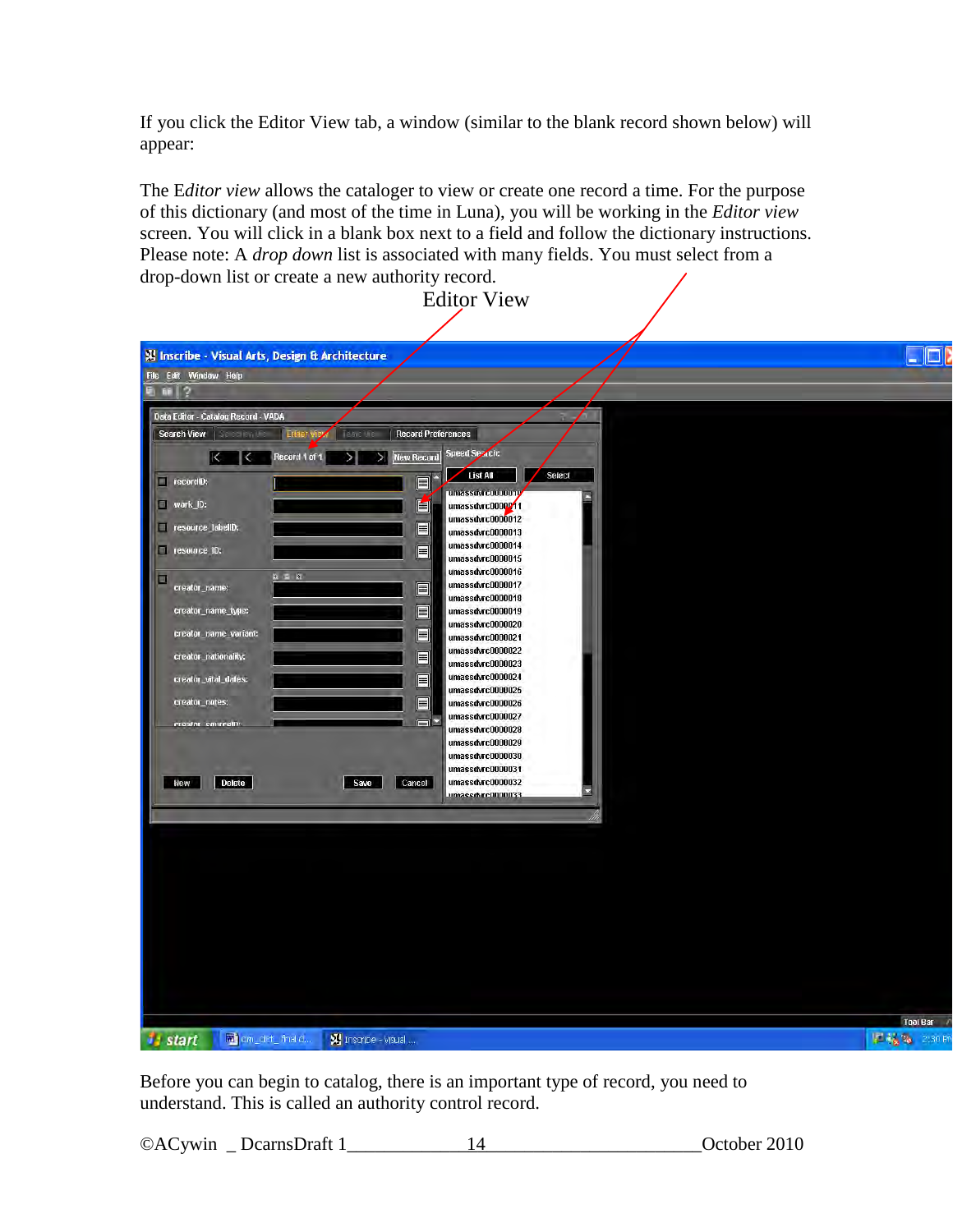#### *What is an authority control record?*

The key to a successful and effective database system is the quality of the data. Authority files provide a uniform methodology for data classification and definition. An *authority file* serves five main functions.

- disambiguates items with similar or identical headings
- maximizes search, browse and retrieval by providing uniformity.
- creates a syndetic structure that guides the user to the materials sought.
- increases productivity both locally and globally by eliminating duplication and redundancy.
- insures interoperability

Recognizing an Authority Record within LUNA Inscribe. Authority records are much like sub-database within the main database. In the example below, the authority record is separated with greyed lines demarcating the field group and has a single check off box in the upper left corner of the field group.

It also has  $a/b$  lus, minus and arrow button above the first field within a field group. The arrow button is a link to the sub-database which holds the authority records.

| <b>Hitor Verse</b><br><b>Record Preferences</b><br>Search Wyke<br>$ K  =  C $ Record for $t =  S  =  S $<br><b>Designate ID:</b><br>creator name:<br>стоите папе зумс<br>creator name variant:<br>creator_nationality.<br>creator with dates:<br>creator, notes:<br><b>CECADE SQUEECER</b><br>creator_source:<br>$p \geq 0$<br>Detete<br><b>Save</b><br><b>New</b><br>Cancel | Spred Search:<br>New Recard<br>Select<br><b>List All</b><br>画<br>Aagaard Andersen, Gunnar<br>Aalto, Alvar<br>Abakanowicz, Magdalena<br>$\Box$<br>Abbott, Berenice<br>Π<br><b>Adams and Company</b><br>Adams, Anset<br>回<br>Adams, Ansel dupe of 1187<br>Adamson, Robert<br>Ξ<br>Agam, Yaacov<br>Albers, Anni<br>画<br>Albers, Josef<br>Ξ<br>Albright, Ivan<br>Andre, Carl<br>Ξ<br>Annenkov, Yury<br>Anonymous<br>画<br>Anuszkiewicz, Richard Joseph<br>Appet, Karel<br>Arbus, Diane<br>o<br>Archipenko, Alexander<br>Arman |
|------------------------------------------------------------------------------------------------------------------------------------------------------------------------------------------------------------------------------------------------------------------------------------------------------------------------------------------------------------------------------|--------------------------------------------------------------------------------------------------------------------------------------------------------------------------------------------------------------------------------------------------------------------------------------------------------------------------------------------------------------------------------------------------------------------------------------------------------------------------------------------------------------------------|
|                                                                                                                                                                                                                                                                                                                                                                              | Arnolfo di Cambio<br>Arp. Hans<br>Artschwager, Richard                                                                                                                                                                                                                                                                                                                                                                                                                                                                   |
|                                                                                                                                                                                                                                                                                                                                                                              |                                                                                                                                                                                                                                                                                                                                                                                                                                                                                                                          |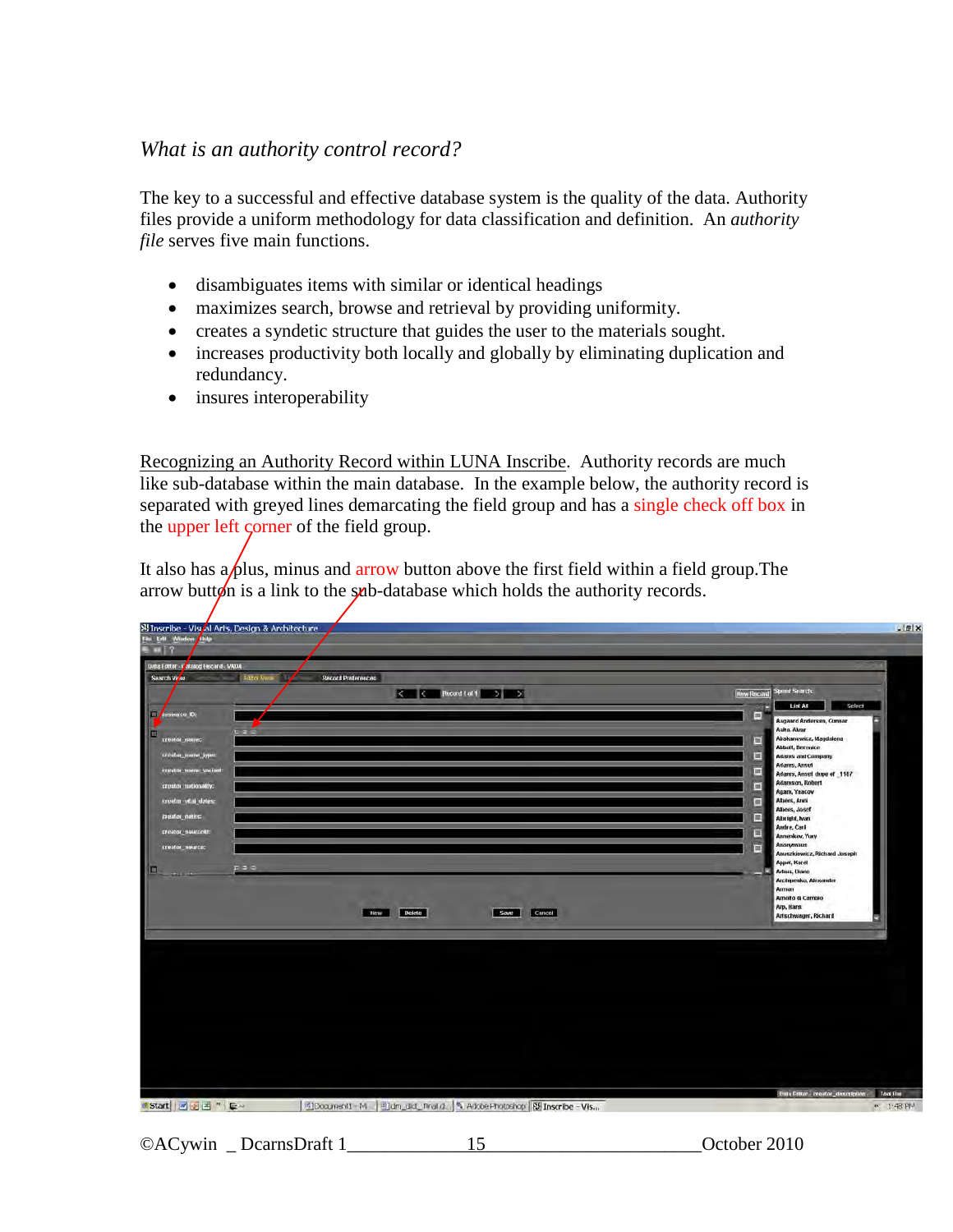Let's use the creator\_description Field Group Authority record shown as an example:

- type in the first few letters of an artist's last name
- press the Enter key.

A window called the Speed Search will open on the right and display all the existing authority records that match what you typed into the field.

• If the artist's name appears in the speed search window, double-click on the name in the list.

This will place the name and all the accompanying information about the creator\_description field group that was previously saved in the authority record.

• Click in the next field to continue cataloging.

If the artist's name does not appear in the Speed Search list, the following message will appear in the Speed Search area and you will have to create a new Authority Control Record by clicking the New Record button.

| Data Editor - Catalog Record - VADA         |                                  |                           |                                                                                                              |
|---------------------------------------------|----------------------------------|---------------------------|--------------------------------------------------------------------------------------------------------------|
| <b>Search View</b><br><b>Selection View</b> | Editor View<br><b>Table View</b> | <b>Record Preferences</b> |                                                                                                              |
| $\prec$<br>K                                | <b>Record 21 of 21</b>           | New Rec                   | <b>Speed Search:</b>                                                                                         |
| record_source:                              |                                  | EI                        | <b>List All</b>                                                                                              |
| record_completion:                          |                                  | 冒                         | No data beginning with 'adz' found.<br>The value entered in the creator name.<br>field does not exist in the |
| $\blacksquare$<br>creator name:             | 変 空 変<br>adz                     | EI                        | creator_description record.<br>Please create a new                                                           |
| creator_name_type:                          |                                  | EI                        | creator_description record.                                                                                  |
| creator_name_variant:                       |                                  | ei                        | <b>New Record</b>                                                                                            |
| creator_nationality:                        |                                  | ≣                         |                                                                                                              |
| creator vital dates:                        |                                  | EI                        |                                                                                                              |
| creator_notes:                              |                                  | EI                        |                                                                                                              |
| creator_sourceID:                           |                                  | EI                        |                                                                                                              |
| creator_source:                             |                                  | EI                        |                                                                                                              |
|                                             |                                  |                           |                                                                                                              |
|                                             |                                  |                           |                                                                                                              |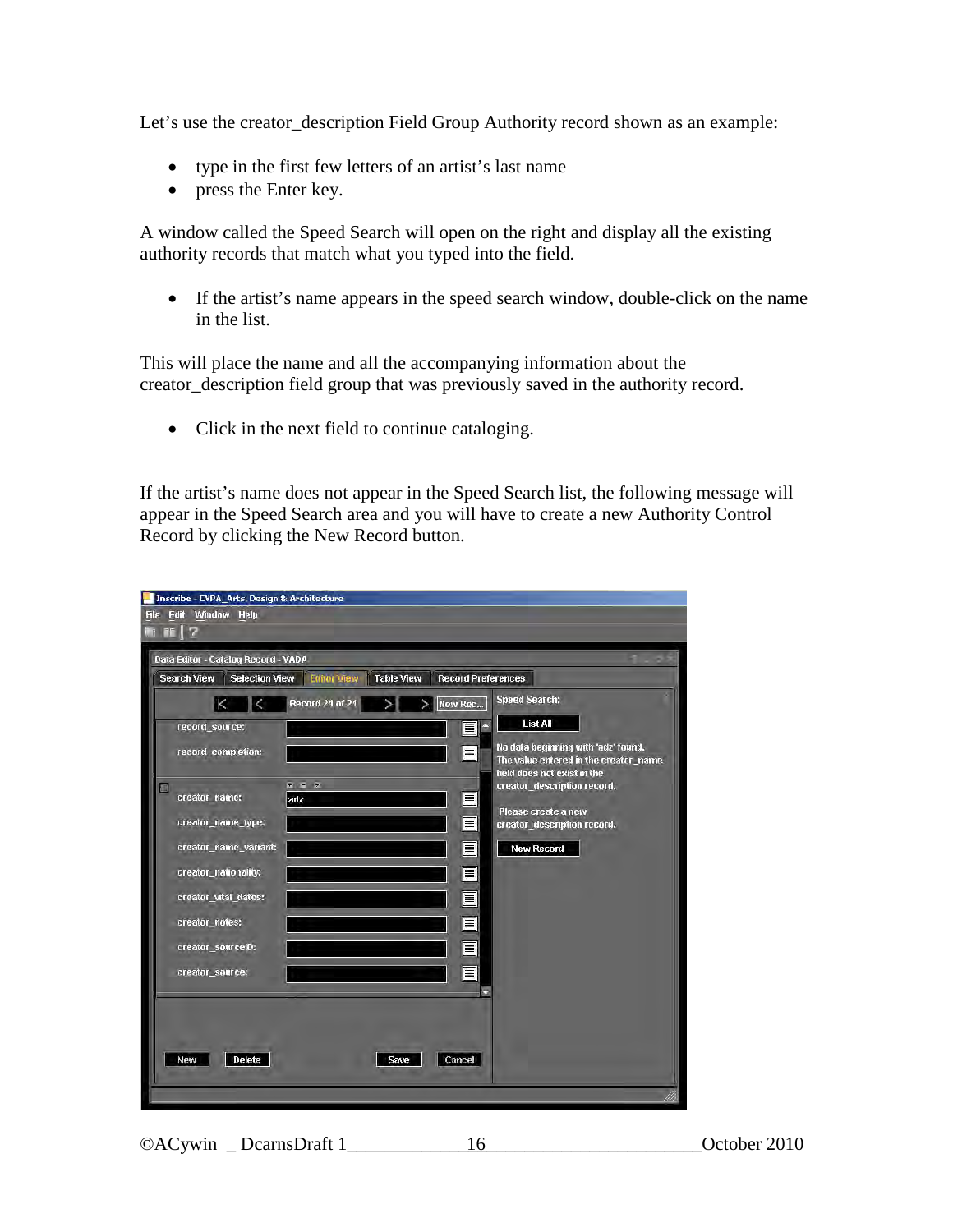After you have clicked the New Record button, the text that you typed into the previous catalog record appears in new a creator\_description record.

| Inscribe - CVPA_Arts, Design & Architecture<br>File Edit Window Help<br>$\mathbf{u}$   $\mathbf{v}$ |                                                               |                   |
|-----------------------------------------------------------------------------------------------------|---------------------------------------------------------------|-------------------|
| Data Editor - creator_description<br>Schmonthew<br><b>Search View</b>                               | <b>Editor View</b><br>Table View<br><b>Record Preferences</b> | е                 |
|                                                                                                     | Ķ.<br>Record 1 of 1<br>$\ll$<br>$\geq$<br>≻∣                  | <b>New Record</b> |
| creator_name:<br>画                                                                                  | adz                                                           | E                 |
| creator_name_type:<br>m                                                                             |                                                               | M                 |
| creator_name_variant:<br>画                                                                          |                                                               | $\blacksquare$    |
| creator_nationality:<br>服                                                                           |                                                               | $\blacksquare$    |
| creator_vital_dates:<br>画                                                                           |                                                               | $\blacksquare$    |
| creator_notes:<br>田                                                                                 |                                                               | $\blacksquare$    |
| creator_sourceID:<br>画                                                                              |                                                               | E                 |
| creator_source:<br>田                                                                                |                                                               | E                 |
|                                                                                                     |                                                               |                   |
| <b>New</b>                                                                                          | Cancel<br><b>Delete</b><br>Save                               |                   |

You can now type data into all the fields associated with the creator\_description field group.

When you have finished

- click the Save button
- click the Close box to return to the Catalog Record.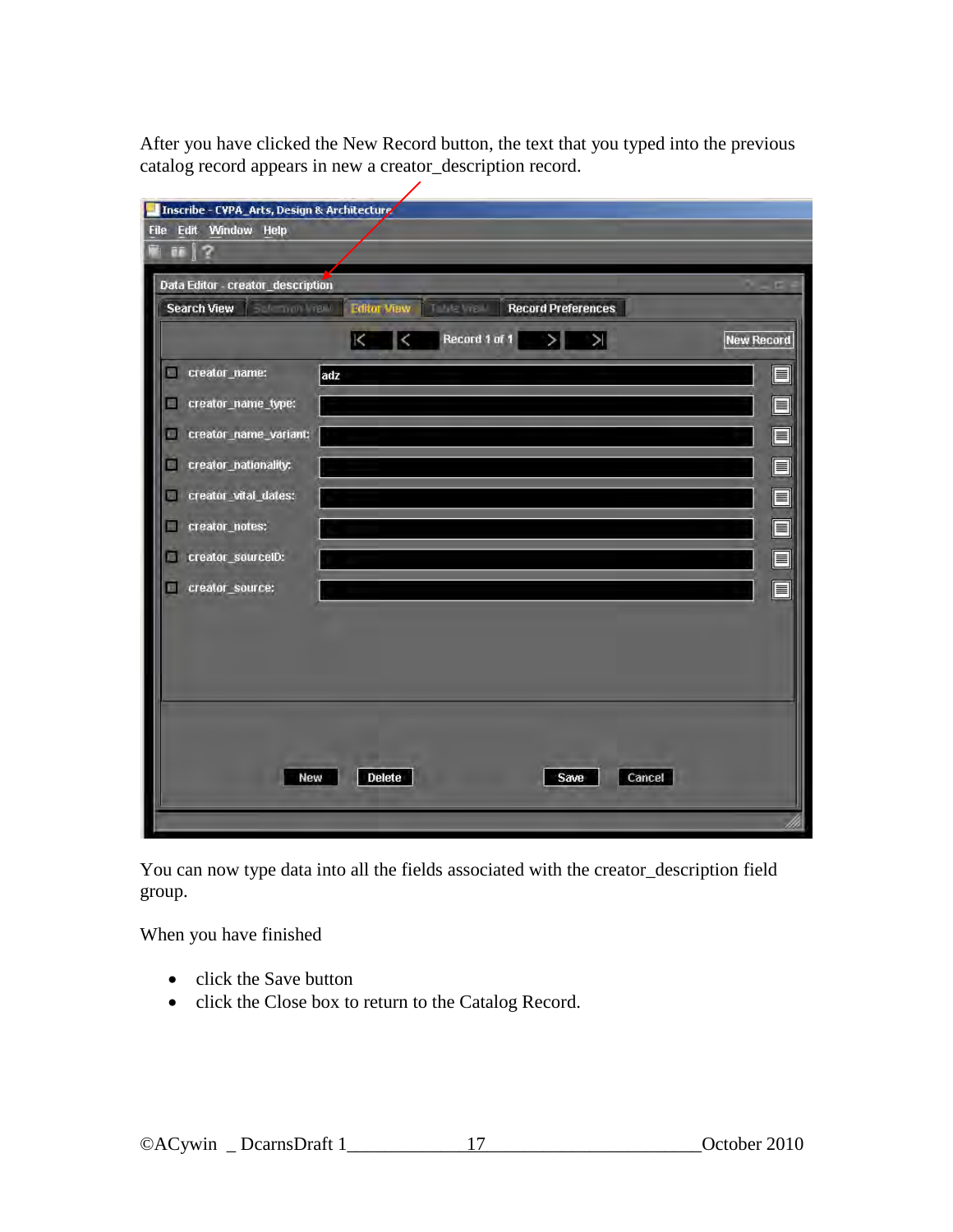#### *Editing Authority Records – (ship)*

#### *Log-IN*

- o Open to "Search View" tab
- o Click "New record" (LR corner of screen)
- o Click "Edit View" tab
- o Go down to the creator \_name field
- o Click on the arrow above data entry box

#### *Authority Records – Creator Description*

- o New window entitled "Data Editor– creator description"
- o Click "Show All"
- o Click "Edit View" tab
- o Edit record using Getty's *Union List of Artist Name* lexicon.
- o Complete creator name authority record.
- o When record is completed click "Save"

(This process applies to all authority records within the LUNA Inscribe (cataloging program.)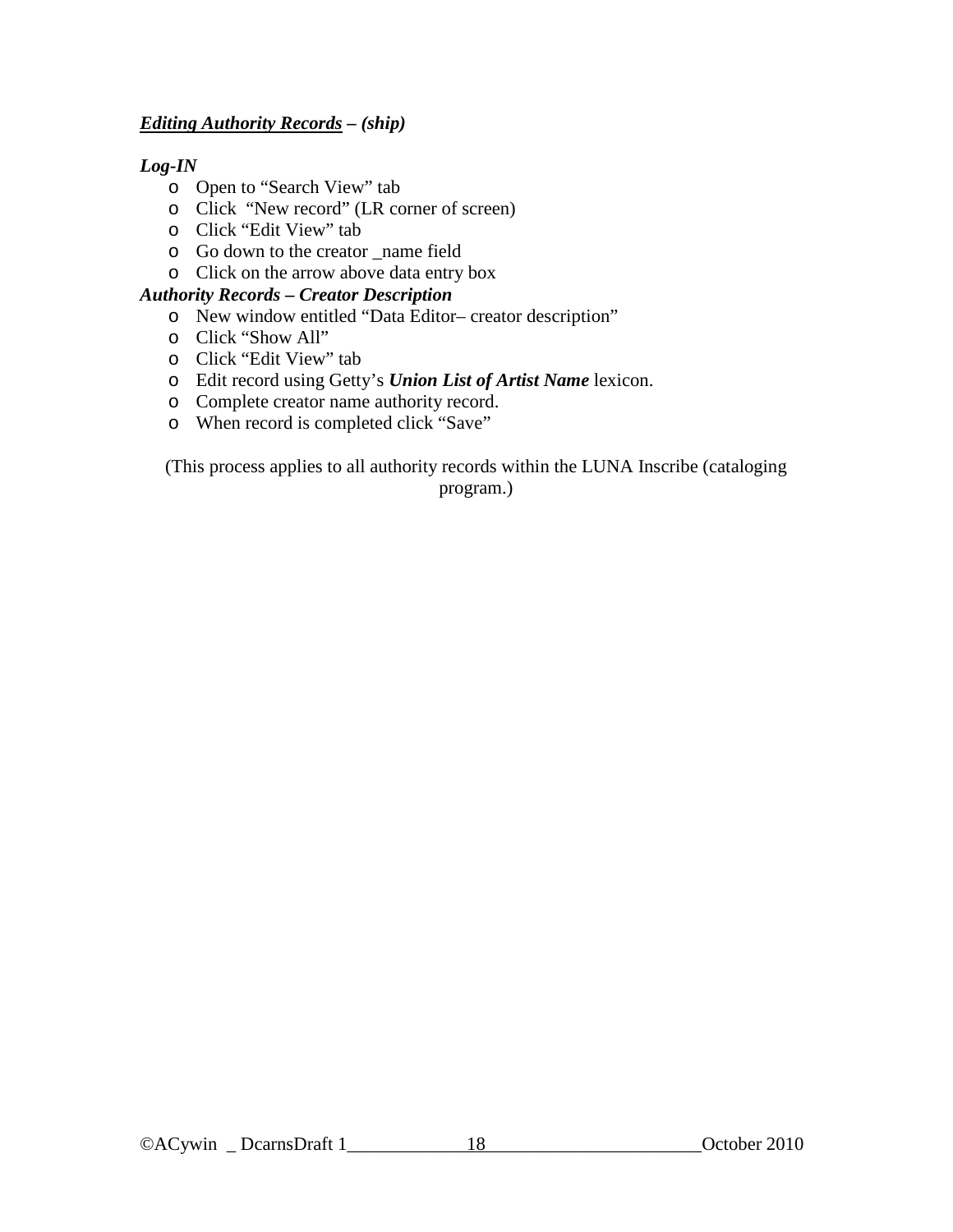# <span id="page-18-0"></span>Catalog Record VADA (Work Record Group)

The *catalog record\_VADA* begin with four key fields: *resource\_ID, record\_ID, work\_ID,* and *label\_ID*.

**Please Note:** The data in these fields are vital to the database construction and management of the digital assets. Therefore, care must be taken when entering data. It is critical, may I repeat critical, that the data entered in these fields be unique and be completed for each catalog record. Otherwise your hard work will be useless.

**Important: Save after each of the four key fields is entered. This will insure that your data (number) is unique and will prevent other catalogers from utilizing your data (number).** 

Catalog Record VADA: Field names: o resource\_ID o record\_ID o work\_ID o label\_ID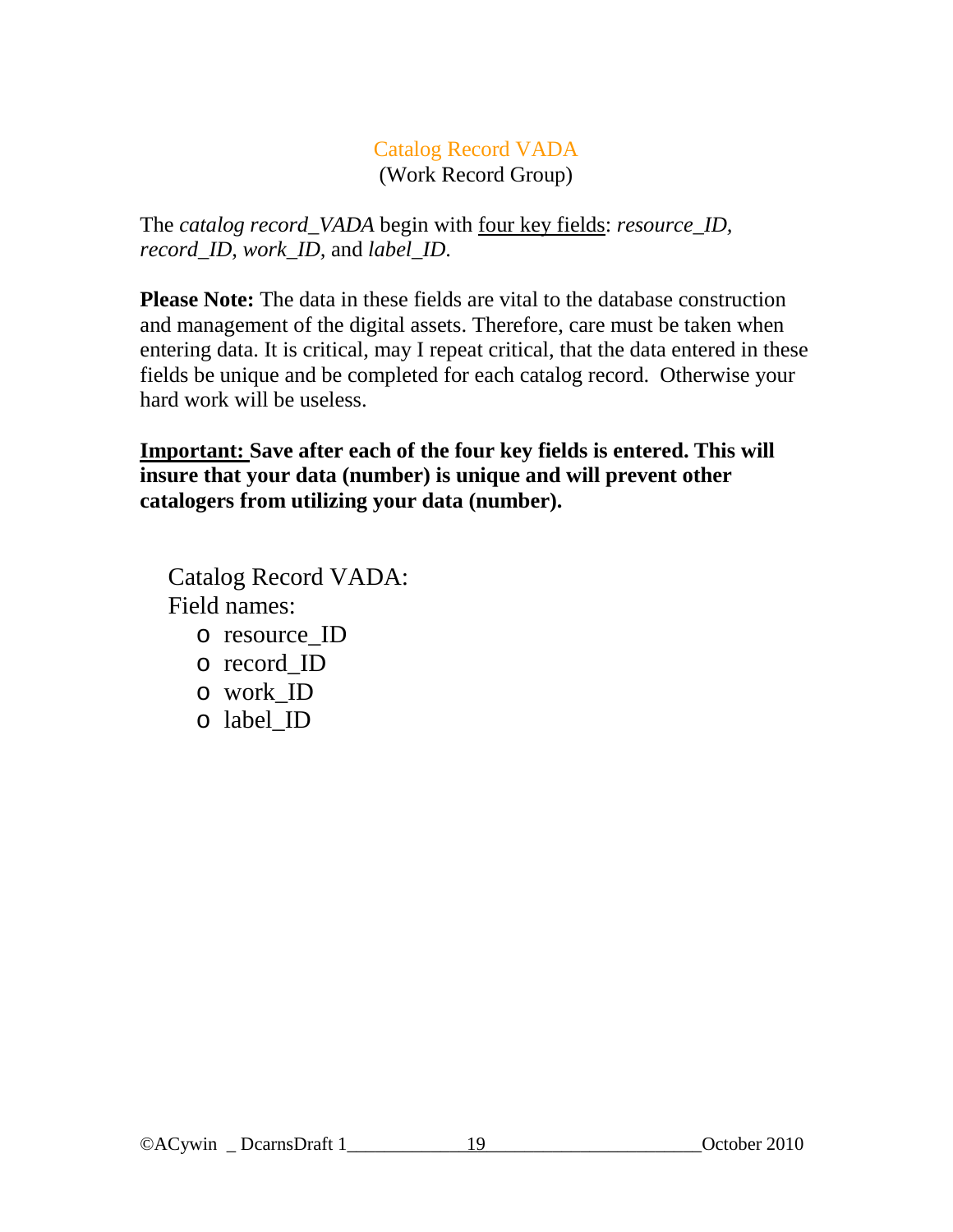<span id="page-19-0"></span>

| <b>Record Group: Catalog Record VADA</b><br>Field Group: Work Record<br><b>Field Designation: Core</b><br>Field Name: resource_ID<br><b>Field Definition:</b> A unique code that maps<br>the digital image to the record.<br>Important: Use the filename as the<br>convention minus the file extension.<br>And minus "1" or "f"<br>For example: 07hji_001 | <b>Field Attributes</b><br><b>Behavior</b><br>Type of field? text<br>$\circ$<br>Link-authority record? - no<br>$\circ$<br>o Controlled field? - yes<br>o Automatic field? – yes<br>Link - drop down list field? yes<br>$\circ$<br>Data entry? $-$ yes<br>$\circ$<br>Required field? yes<br>$\circ$<br>o Validation field? yes<br>o Repeat field? no<br><b>Access</b><br>Keyword searchable? yes<br>O<br>o Use in data field search? yes |
|-----------------------------------------------------------------------------------------------------------------------------------------------------------------------------------------------------------------------------------------------------------------------------------------------------------------------------------------------------------|-----------------------------------------------------------------------------------------------------------------------------------------------------------------------------------------------------------------------------------------------------------------------------------------------------------------------------------------------------------------------------------------------------------------------------------------|
| <b>Authority Type: controlled lexicon</b>                                                                                                                                                                                                                                                                                                                 | Display field? yes<br>$\circ$                                                                                                                                                                                                                                                                                                                                                                                                           |
| Classification/Lexicon/Nomenclature Standard: Local - UMassD - VRC                                                                                                                                                                                                                                                                                        |                                                                                                                                                                                                                                                                                                                                                                                                                                         |
| <b>Standards for Rule of Entry: Local - UMassD - VRC</b>                                                                                                                                                                                                                                                                                                  |                                                                                                                                                                                                                                                                                                                                                                                                                                         |
| <b>Rules of Entry:</b> "Resource_ID" is the filename of the digital object minus the file extension.                                                                                                                                                                                                                                                      |                                                                                                                                                                                                                                                                                                                                                                                                                                         |
| Ex.<br>05vap_001<br>$\circ$<br>06vap_210<br>O<br>09uuu 2110<br>O<br>08nin_211<br>$\circ$<br>0700001<br>O                                                                                                                                                                                                                                                  |                                                                                                                                                                                                                                                                                                                                                                                                                                         |
| <b>Metadata Standards Crosswalks</b>                                                                                                                                                                                                                                                                                                                      |                                                                                                                                                                                                                                                                                                                                                                                                                                         |
| CDWA Lite = $<$ cdwalite: resourceID >                                                                                                                                                                                                                                                                                                                    |                                                                                                                                                                                                                                                                                                                                                                                                                                         |
| VRA $4.0 =$ < IMAGE > < id ><br>$CCO = n/a$                                                                                                                                                                                                                                                                                                               |                                                                                                                                                                                                                                                                                                                                                                                                                                         |
| CDWA Luna: n/a<br>$CDWA = related visual documentation - repository number$<br>Dublin Core= n/a                                                                                                                                                                                                                                                           |                                                                                                                                                                                                                                                                                                                                                                                                                                         |
| $MODS = \langle url \rangle$<br>MARC $21 = 856$ \$u<br>$EAD =$                                                                                                                                                                                                                                                                                            |                                                                                                                                                                                                                                                                                                                                                                                                                                         |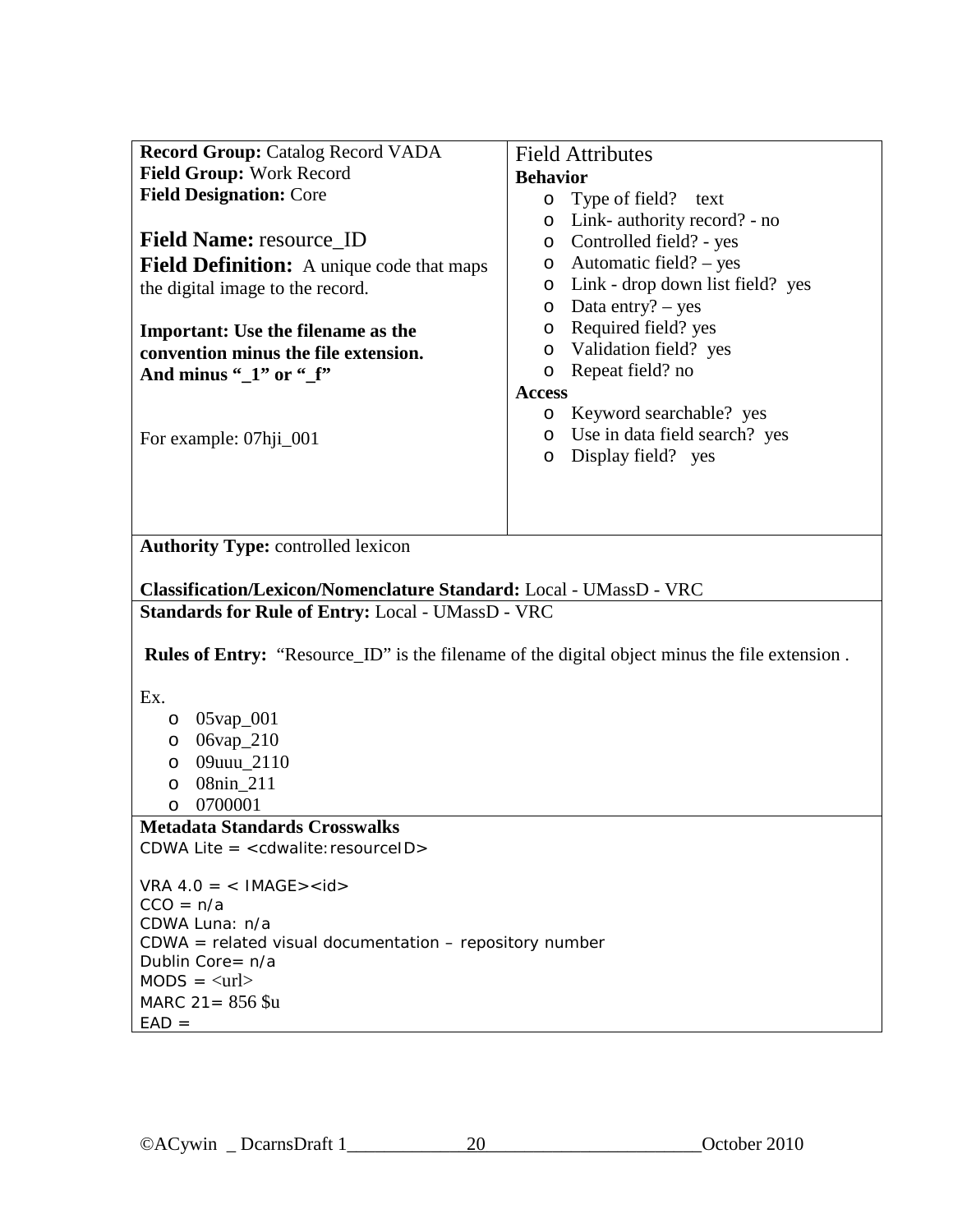<span id="page-20-0"></span>

| <b>Record Group: Catalog Record VADA</b>                                                                                                                                                                    | <b>Field Attributes</b>                |  |
|-------------------------------------------------------------------------------------------------------------------------------------------------------------------------------------------------------------|----------------------------------------|--|
| Field Group: Work Record                                                                                                                                                                                    | <b>Behavior</b>                        |  |
| <b>Field Designation:</b> (core)                                                                                                                                                                            | Type of field?<br>text<br>$\circ$      |  |
|                                                                                                                                                                                                             | Link-authority record? - no<br>$\circ$ |  |
| <b>Field Name: recordID</b>                                                                                                                                                                                 | Controlled field? - yes<br>$\circ$     |  |
| <b>Field Definition:</b> A unique code assigned                                                                                                                                                             | Automatic field? $-$ yes<br>$\circ$    |  |
| to the catalog record. The recordID should be                                                                                                                                                               | Link - drop down list field? yes<br>O  |  |
| unique to the institution and/or the department                                                                                                                                                             | Data entry? $-$ yes<br>$\circ$         |  |
| to insure interoperability of descriptive                                                                                                                                                                   | Required field? yes<br>$\circ$         |  |
| metadata records in the future.                                                                                                                                                                             | Validation field? yes<br>$\circ$       |  |
|                                                                                                                                                                                                             | Repeat field? no<br>O                  |  |
|                                                                                                                                                                                                             | <b>Access</b>                          |  |
| <b>IMPORTANT:</b> Begin with the consecutive                                                                                                                                                                | Keyword searchable? yes<br>$\circ$     |  |
| number following the last number in the                                                                                                                                                                     | Use in data field search? yes          |  |
| drop-down list.                                                                                                                                                                                             | O<br>Display field?<br>$\circ$         |  |
|                                                                                                                                                                                                             |                                        |  |
| Ex. umassdvrc0000001                                                                                                                                                                                        |                                        |  |
|                                                                                                                                                                                                             |                                        |  |
|                                                                                                                                                                                                             |                                        |  |
|                                                                                                                                                                                                             |                                        |  |
|                                                                                                                                                                                                             |                                        |  |
| <b>Authority Type: controlled lexicon</b>                                                                                                                                                                   |                                        |  |
|                                                                                                                                                                                                             |                                        |  |
| <b>Classification/Lexicon/Nomenclature Standard: Local - UMassD - VRC</b>                                                                                                                                   |                                        |  |
| Protocol/Standard for Rules of Entry: Local - UMassD - VRC                                                                                                                                                  |                                        |  |
| Rules of Entry: In lowercase enter collection code "umassdvrc" (umassd represents University<br>of Massachusetts Dartmouth and vrc represents Visual Resource Center); followed by a seven<br>digit number. |                                        |  |
| Ex. umassdvrc0000001<br>$\circ$                                                                                                                                                                             |                                        |  |
| <b>Metadata Standards Crosswalks</b><br>CDWA Lite = < cdwalite: recordWrap> < cdwalite: recordID>                                                                                                           |                                        |  |
| VRA $4.0 =$ <work collection="" or=""><id><br/><math>CDWA</math> (Luna Version) <math>n/a</math></id></work>                                                                                                |                                        |  |

CDWA: (Luna Version): n/a CDWA = n/a Dublin Core= n/a MODS = <recordInfo><recordIdentifier> MARC 21= 001 or 003  $EAD = \langle$ unitid $\rangle$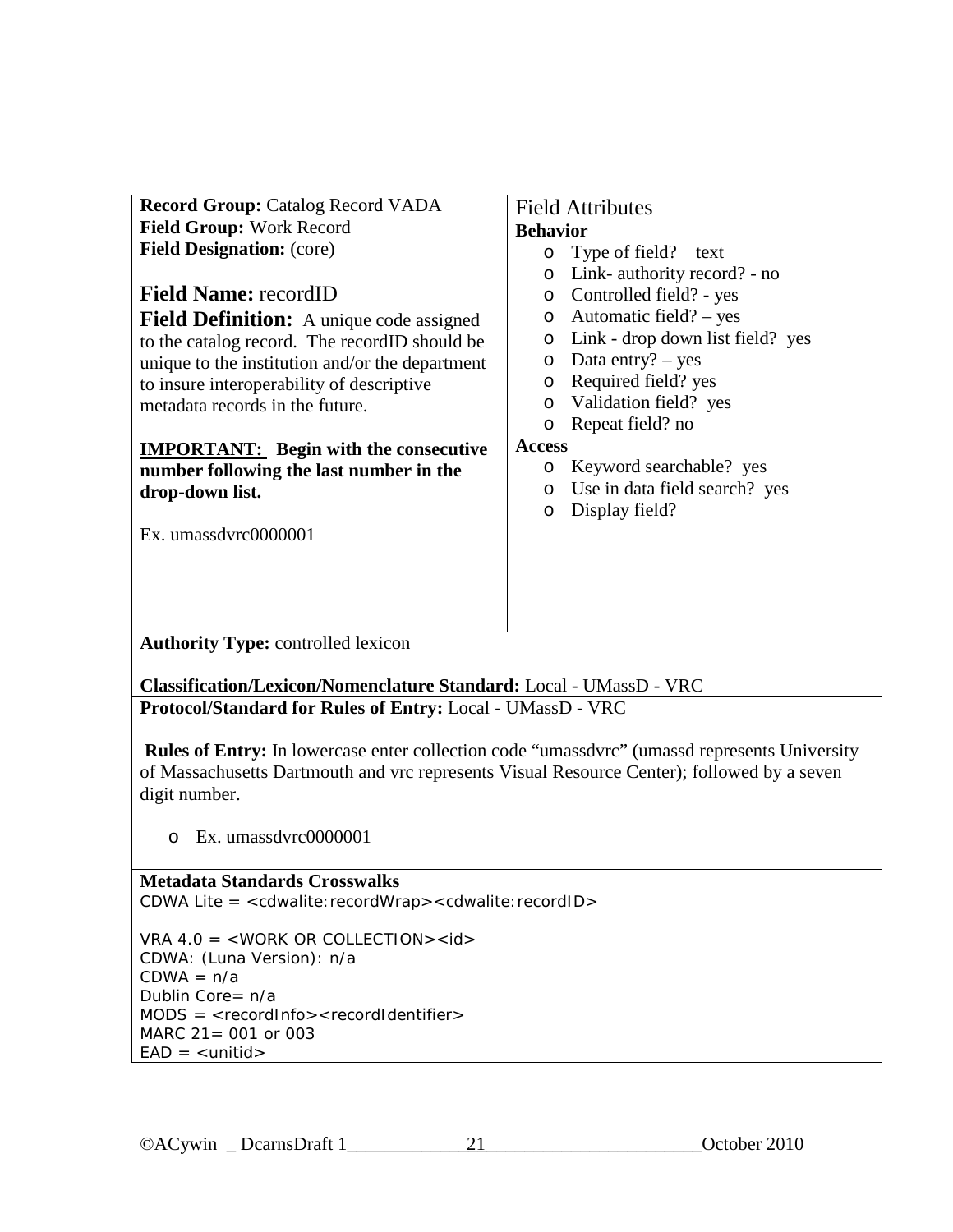<span id="page-21-0"></span>

| <b>Record Group: Catalog Record VADA</b>                                                                                                                                                                                                                                                                                                                                                     | <b>Field Attributes</b>                     |  |  |
|----------------------------------------------------------------------------------------------------------------------------------------------------------------------------------------------------------------------------------------------------------------------------------------------------------------------------------------------------------------------------------------------|---------------------------------------------|--|--|
| Field Group: Work Record                                                                                                                                                                                                                                                                                                                                                                     | <b>Behavior</b>                             |  |  |
| <b>Field Designation: (core)</b>                                                                                                                                                                                                                                                                                                                                                             | Type of field? text<br>$\circ$              |  |  |
|                                                                                                                                                                                                                                                                                                                                                                                              | Link-authority record? - no<br>$\circ$      |  |  |
| Field Name: work_ID                                                                                                                                                                                                                                                                                                                                                                          | Controlled field? - yes<br>$\circ$          |  |  |
| Field Definition: Unique code assigned to                                                                                                                                                                                                                                                                                                                                                    | Automatic field? – yes<br>$\circ$           |  |  |
| the work depicted in the digital object and may                                                                                                                                                                                                                                                                                                                                              | Link - drop down list field? yes<br>$\circ$ |  |  |
| represent one or more image or media resource.                                                                                                                                                                                                                                                                                                                                               | Data entry? $-$ yes<br>$\circ$              |  |  |
|                                                                                                                                                                                                                                                                                                                                                                                              | Required field? yes<br>$\circ$              |  |  |
| <b>IMPORTANT:</b> Begin with the consecutive                                                                                                                                                                                                                                                                                                                                                 | Validation field? yes<br>$\circ$            |  |  |
| number following the last number in the                                                                                                                                                                                                                                                                                                                                                      | Repeat field? no<br>$\circ$                 |  |  |
| drop-down list.                                                                                                                                                                                                                                                                                                                                                                              | <b>Access</b>                               |  |  |
|                                                                                                                                                                                                                                                                                                                                                                                              | Keyword searchable? yes<br>$\circ$          |  |  |
|                                                                                                                                                                                                                                                                                                                                                                                              | Use in data field search? yes<br>$\circ$    |  |  |
|                                                                                                                                                                                                                                                                                                                                                                                              | Display field?<br>$\circ$                   |  |  |
| <b>Classification/Lexicon/Nomenclature Standard: Local - UMassD - VRC</b><br>Protocol/Standard for Rules of Entry: Local - UMassD - VRC<br>Rules of Entry: In lowercase enter collection code "vada" (visual arts, design and architecture),<br>followed by underscore, and a seven digit number. Number must be unique so refer to drop down<br>list next to the field within the database. |                                             |  |  |
| Ex. vada_0000001<br>$\circ$                                                                                                                                                                                                                                                                                                                                                                  |                                             |  |  |
| <b>Metadata Standards Crosswalks</b><br>CDWA Lite = < cdwalite: recordWrap> < cdwalite: recordID><br>VRA $4.0 =$ <work collection="" or=""><id></id></work>                                                                                                                                                                                                                                  |                                             |  |  |
| CDWA: (Luna Version): n/a                                                                                                                                                                                                                                                                                                                                                                    |                                             |  |  |
| $CDWA = n/a$<br>Dublin Core= n/a                                                                                                                                                                                                                                                                                                                                                             |                                             |  |  |
| $MODS = <$ recordInfo> <recordidentifier></recordidentifier>                                                                                                                                                                                                                                                                                                                                 |                                             |  |  |
| MARC 21= 001 or 003                                                                                                                                                                                                                                                                                                                                                                          |                                             |  |  |
| $EAD = \langle$ unitid>                                                                                                                                                                                                                                                                                                                                                                      |                                             |  |  |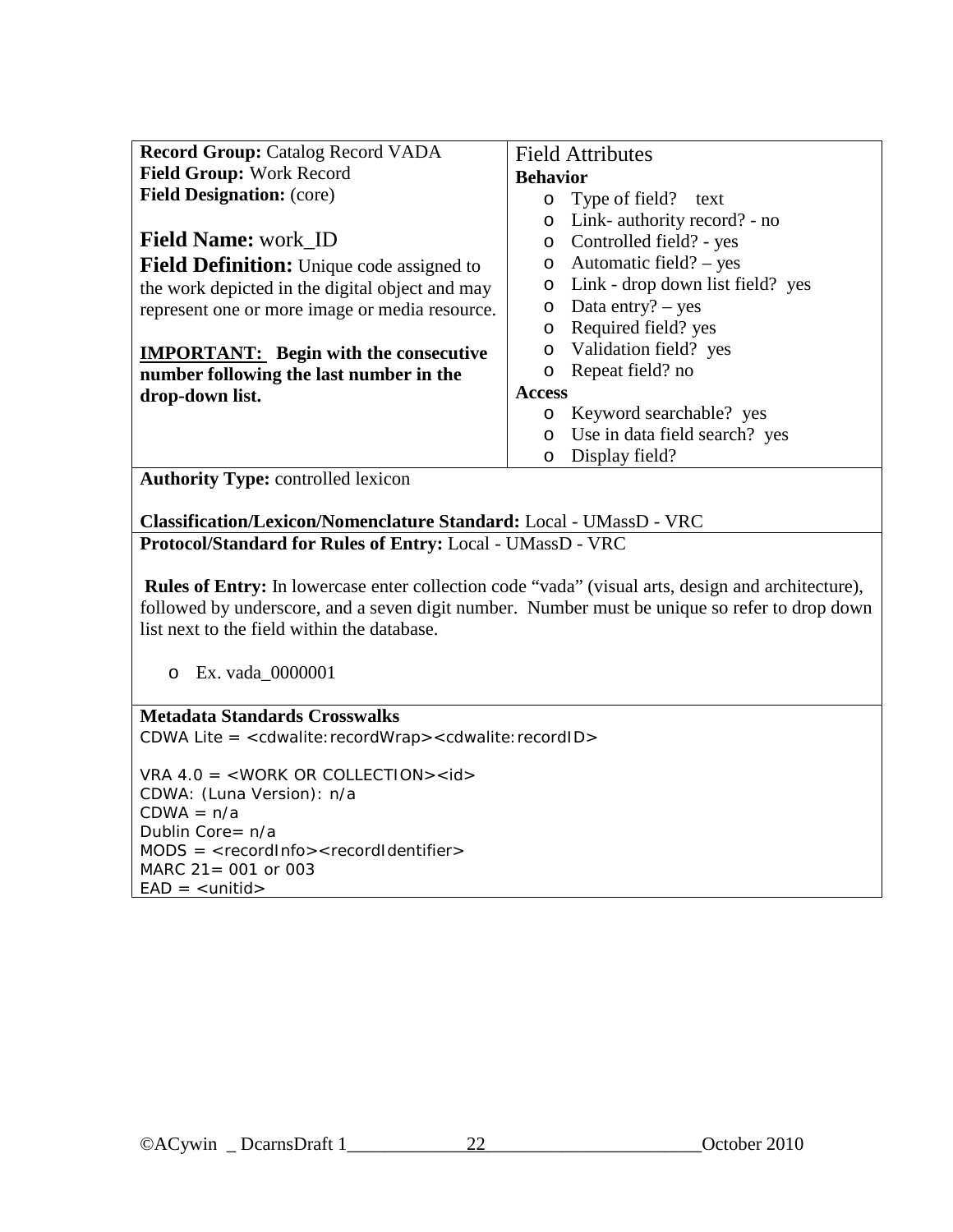<span id="page-22-0"></span>

| <b>Record Group: Catalog Record VADA</b>                                                                                                                                                                                                                                                                                                                                                            | <b>Field Attributes</b>            |  |  |
|-----------------------------------------------------------------------------------------------------------------------------------------------------------------------------------------------------------------------------------------------------------------------------------------------------------------------------------------------------------------------------------------------------|------------------------------------|--|--|
| Field Group: Work Record                                                                                                                                                                                                                                                                                                                                                                            | <b>Behavior</b>                    |  |  |
| <b>Field Designation - (core)</b>                                                                                                                                                                                                                                                                                                                                                                   | Type of field? text<br>$\circ$     |  |  |
|                                                                                                                                                                                                                                                                                                                                                                                                     | Link-authority record? - no<br>O   |  |  |
| <b>Field Name:</b> label_ID                                                                                                                                                                                                                                                                                                                                                                         | o Controlled field? - yes          |  |  |
| <b>Field Definition:</b> A consecutive code                                                                                                                                                                                                                                                                                                                                                         | o Automatic field? – yes           |  |  |
| assigned to an individual resource that links                                                                                                                                                                                                                                                                                                                                                       | o Link - drop down list field? yes |  |  |
| related digital resources. This field is used to                                                                                                                                                                                                                                                                                                                                                    | Data entry? $-$ yes<br>$\circ$     |  |  |
| link related resources together.                                                                                                                                                                                                                                                                                                                                                                    | o Required field? yes              |  |  |
|                                                                                                                                                                                                                                                                                                                                                                                                     | Validation field? yes<br>$\circ$   |  |  |
| <b>IMPORTANT:</b> Begin with the number                                                                                                                                                                                                                                                                                                                                                             | Repeat field? no<br>$\circ$        |  |  |
| following the last consecutive number in the                                                                                                                                                                                                                                                                                                                                                        | <b>Access</b>                      |  |  |
| drop-down list.                                                                                                                                                                                                                                                                                                                                                                                     | Keyword searchable? yes<br>$\circ$ |  |  |
|                                                                                                                                                                                                                                                                                                                                                                                                     | o Use in data field search? yes    |  |  |
|                                                                                                                                                                                                                                                                                                                                                                                                     | Display field? yes<br>O            |  |  |
|                                                                                                                                                                                                                                                                                                                                                                                                     |                                    |  |  |
|                                                                                                                                                                                                                                                                                                                                                                                                     |                                    |  |  |
| <b>Authority Type: controlled lexicon</b>                                                                                                                                                                                                                                                                                                                                                           |                                    |  |  |
| <b>Classification/Lexicon/Nomenclature Standard: Local - UMassD - VRC</b>                                                                                                                                                                                                                                                                                                                           |                                    |  |  |
| <b>Standards for Rule of Entry:: Local - UMassD - VRC</b>                                                                                                                                                                                                                                                                                                                                           |                                    |  |  |
|                                                                                                                                                                                                                                                                                                                                                                                                     |                                    |  |  |
| Rules of Entry: "Resource_labelrecordID" should match the "work_recordID" code except for<br>the last two digits indicated in red below. In lowercase enter collection code (vada), followed by<br>underscore, followed by a seven digit number work_record code and followed "r" and followed<br>by consecutive number (1,2,3, etc.). Refer to diagram on next page. (See chart next page.)<br>Ex. |                                    |  |  |
| vada_0000001 $r1 =$ Church<br>$\circ$                                                                                                                                                                                                                                                                                                                                                               |                                    |  |  |
| vada _0000001 $r2$ = door of church<br>$\circ$                                                                                                                                                                                                                                                                                                                                                      |                                    |  |  |
| vada _0000001 $r3$ = window of church<br>O                                                                                                                                                                                                                                                                                                                                                          |                                    |  |  |
| vada _0000001 $r4$ = relief of church<br>$\circ$                                                                                                                                                                                                                                                                                                                                                    |                                    |  |  |
| vada _0000001 $r5$ = architecture drawing of church<br>$\circ$                                                                                                                                                                                                                                                                                                                                      |                                    |  |  |
|                                                                                                                                                                                                                                                                                                                                                                                                     |                                    |  |  |
| <b>Metadata Standards Crosswalks</b><br>$CDWA$ Lite $=$<br><cdwalite:resourcewrap><cdwalite:resourceset><cdwalite:labelrelatedresource><br/><cdwalite:labelrecordid></cdwalite:labelrecordid></cdwalite:labelrelatedresource></cdwalite:resourceset></cdwalite:resourcewrap>                                                                                                                        |                                    |  |  |
|                                                                                                                                                                                                                                                                                                                                                                                                     |                                    |  |  |
| $VRA 4.0 = $<br>$CCO = n/a$                                                                                                                                                                                                                                                                                                                                                                         |                                    |  |  |
| CDWA: (Luna Version): n/a                                                                                                                                                                                                                                                                                                                                                                           |                                    |  |  |
| CDWA = related visual documentation-image label identification                                                                                                                                                                                                                                                                                                                                      |                                    |  |  |
| Dublin Core= n/a                                                                                                                                                                                                                                                                                                                                                                                    |                                    |  |  |
| $MODS = \langle url \rangle$ <i>add</i> attribute displayLabel="contents of subfield"                                                                                                                                                                                                                                                                                                               |                                    |  |  |
| MARC $21 = 856$ \$u \$y \$3                                                                                                                                                                                                                                                                                                                                                                         |                                    |  |  |
| $EAD = \langle$ unitid $\rangle$                                                                                                                                                                                                                                                                                                                                                                    |                                    |  |  |
|                                                                                                                                                                                                                                                                                                                                                                                                     |                                    |  |  |
|                                                                                                                                                                                                                                                                                                                                                                                                     |                                    |  |  |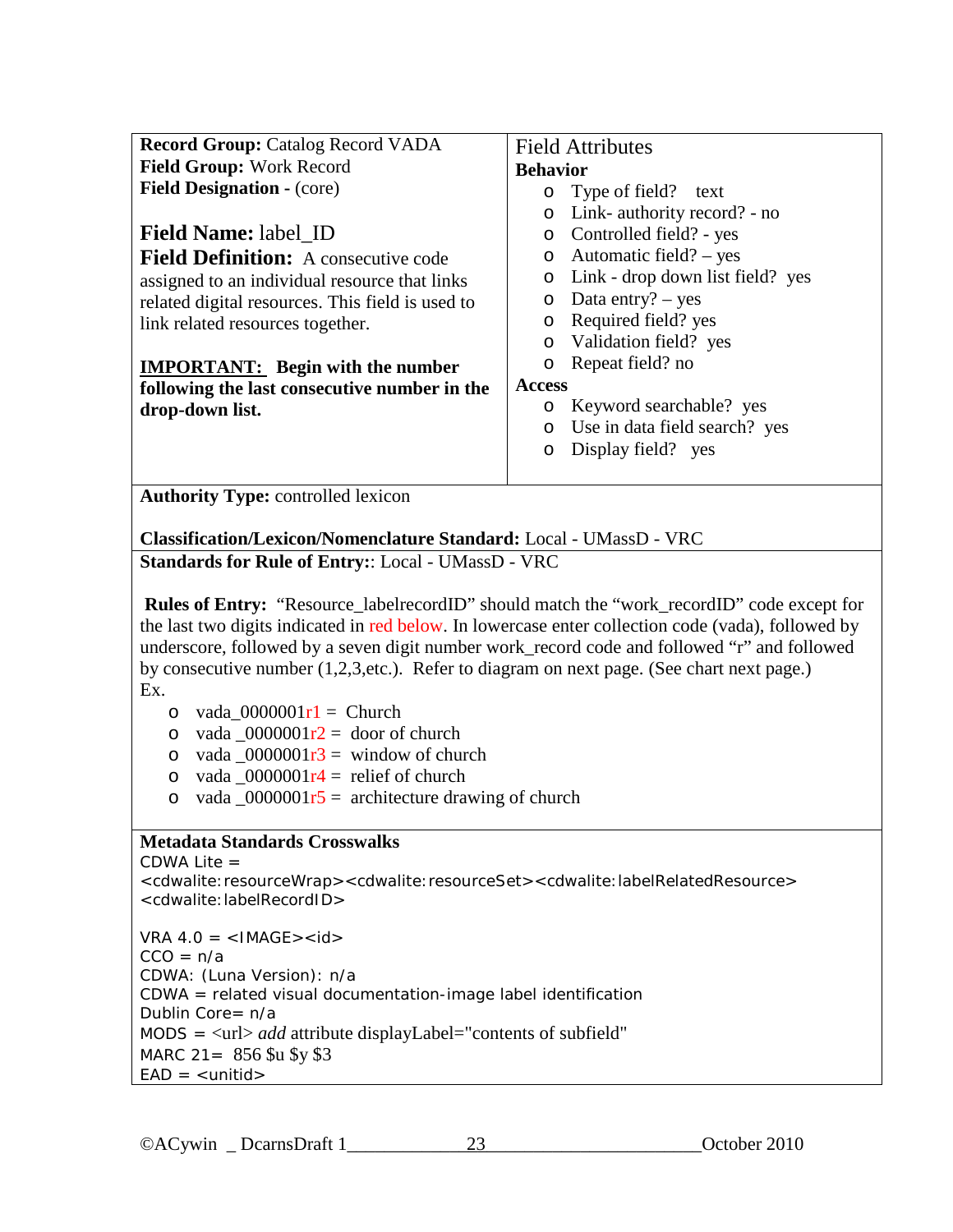# <span id="page-23-0"></span>Catalog Record Infrastructure Chart

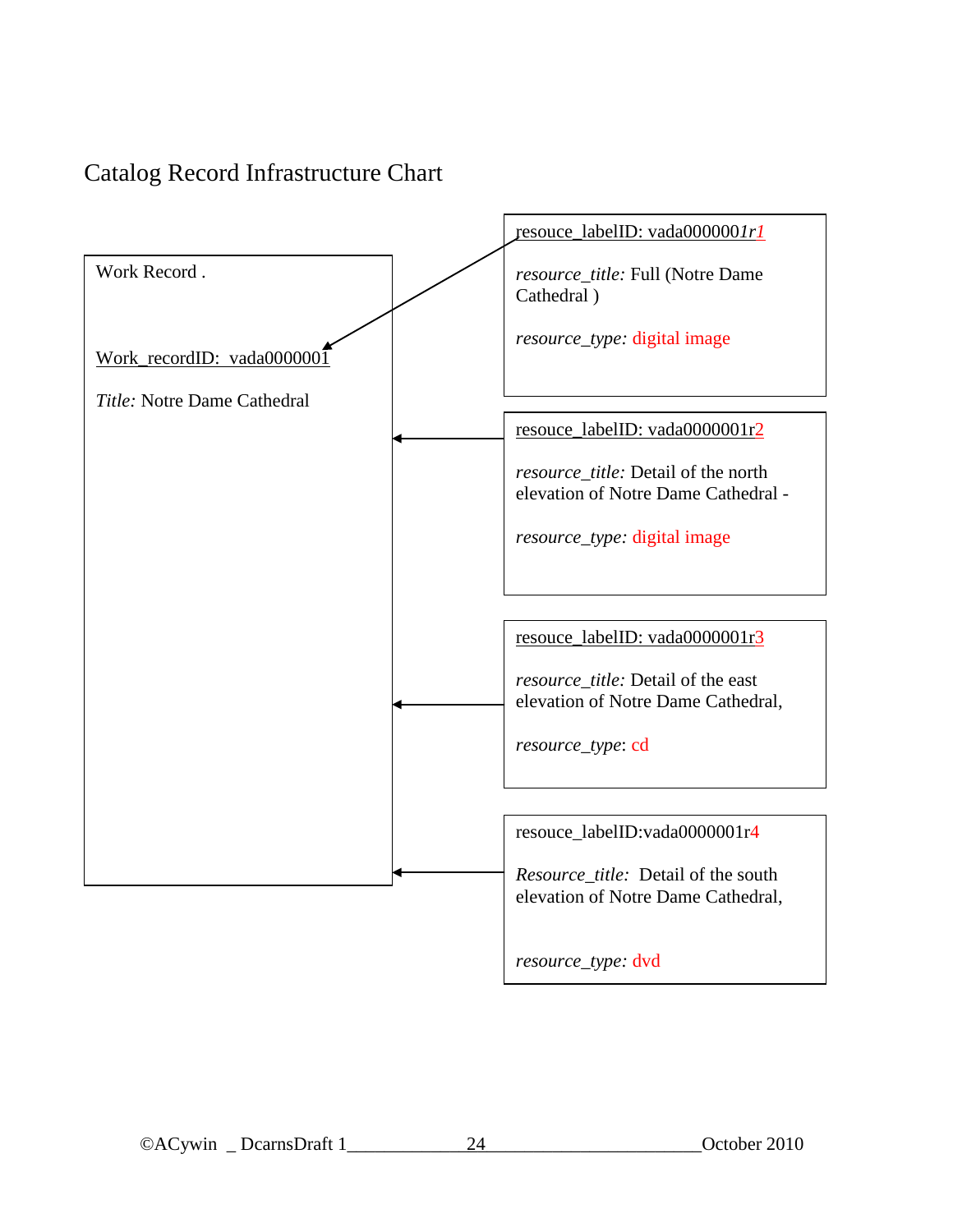## <span id="page-24-0"></span>cataloger\_info (field group – Work Record)

The *catalog\_info* field group serves as database management tool to track and modify catalog records.

Field group cataloger\_info: Field names:

- o cataloger\_name
- o date\_of\_catalog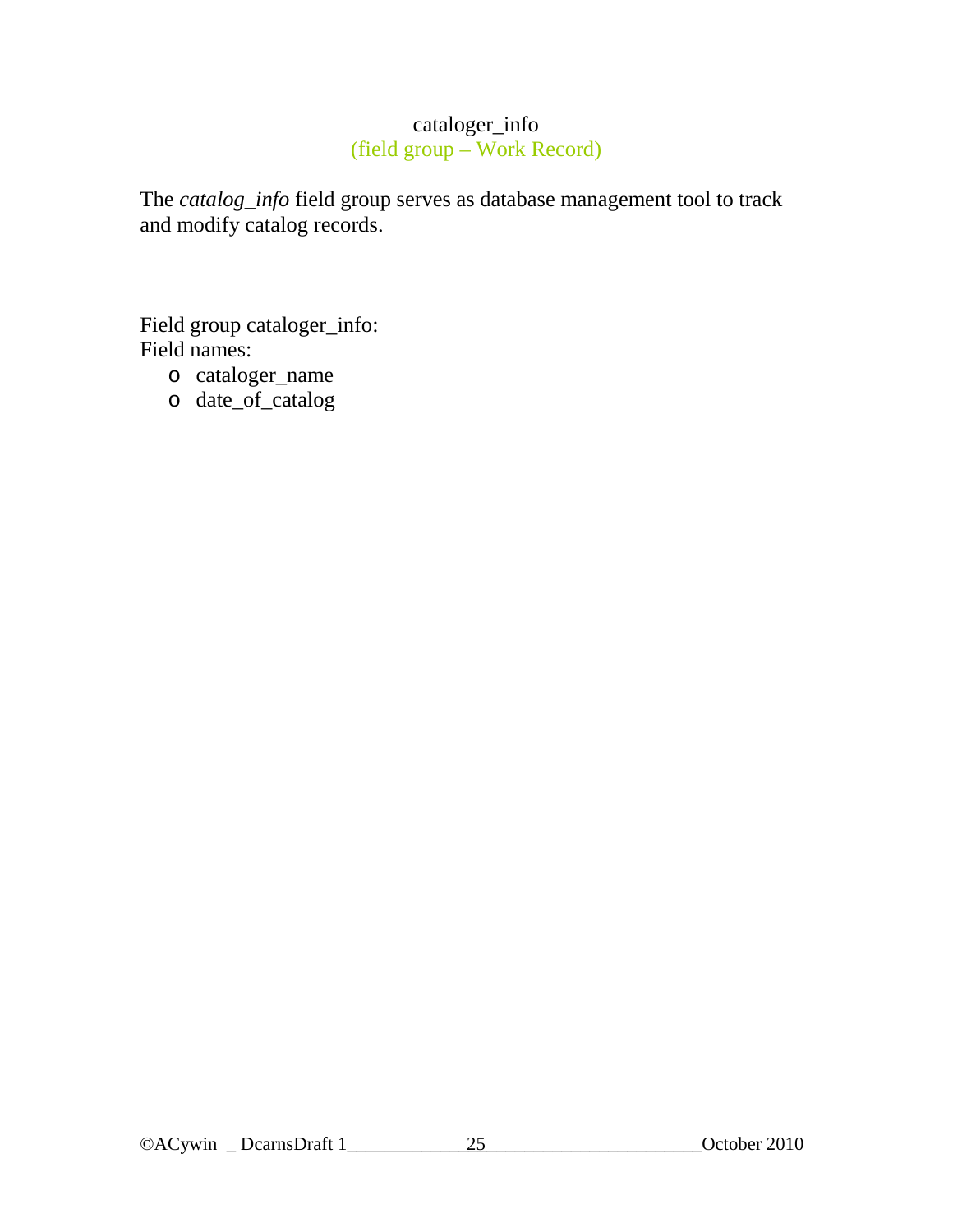<span id="page-25-0"></span>

| <b>Record Group: work</b>                                                            | <b>Field Attributes</b>                                                                 |  |  |
|--------------------------------------------------------------------------------------|-----------------------------------------------------------------------------------------|--|--|
|                                                                                      |                                                                                         |  |  |
| Field Group: cataloger_info                                                          | <b>Behavior</b>                                                                         |  |  |
| <b>Field Designation: (CORE)</b>                                                     | Type of field? text<br>$\circ$                                                          |  |  |
|                                                                                      | o Link-authority record? - no                                                           |  |  |
|                                                                                      | $\circ$ Link – controlled voc? - yes                                                    |  |  |
| <b>Field Name:</b> cataloger_name                                                    | o Link - automatic - $\text{voc?} - \text{no}$                                          |  |  |
| Field Definition: Indicates the person                                               | Link - drop down list? yes<br>$\circ$                                                   |  |  |
| responsible for the descriptive metadata record                                      | o Data entry? - no                                                                      |  |  |
| ie. cataloger's name.                                                                | o Required field? yes                                                                   |  |  |
|                                                                                      | Validation field? no<br>$\circ$                                                         |  |  |
|                                                                                      | o Repeat field? no                                                                      |  |  |
|                                                                                      | <b>Access</b>                                                                           |  |  |
|                                                                                      | Keyword searchable? no<br>$\circ$                                                       |  |  |
|                                                                                      | Use in data field search? no<br>O                                                       |  |  |
|                                                                                      | Display field? Staff only<br>$\circ$                                                    |  |  |
|                                                                                      |                                                                                         |  |  |
| <b>Authority Type: controlled lexicon</b>                                            |                                                                                         |  |  |
|                                                                                      |                                                                                         |  |  |
| <b>Classification/Lexicon/Nomenclature Standard: local</b>                           |                                                                                         |  |  |
| <b>Standards for Rule of Entry: Local</b>                                            |                                                                                         |  |  |
|                                                                                      |                                                                                         |  |  |
| <b>Rules of Data Entry:</b>                                                          |                                                                                         |  |  |
| Use lower case<br>٠                                                                  |                                                                                         |  |  |
| п                                                                                    | Cataloger name expressed by the first letter of the First Name and the Surname, with no |  |  |
| spaces                                                                               |                                                                                         |  |  |
|                                                                                      |                                                                                         |  |  |
| <b>Metadata Standards Crosswalks</b>                                                 |                                                                                         |  |  |
| CDWA Lite = $n/a$                                                                    |                                                                                         |  |  |
|                                                                                      |                                                                                         |  |  |
| $VRA 4.0 = n/a$                                                                      |                                                                                         |  |  |
| $CCO = n/a$                                                                          |                                                                                         |  |  |
| CDWA: (Luna Version): cataloging history                                             |                                                                                         |  |  |
| $CDWA = cataloging history - catalogue name$                                         |                                                                                         |  |  |
| Dublin Core= n/a                                                                     |                                                                                         |  |  |
|                                                                                      |                                                                                         |  |  |
|                                                                                      |                                                                                         |  |  |
| $MODS = <$ recordInfo>< $Oright>$<br>MARC 21 = Srce Cataloging Source<br>$EAD = n/a$ |                                                                                         |  |  |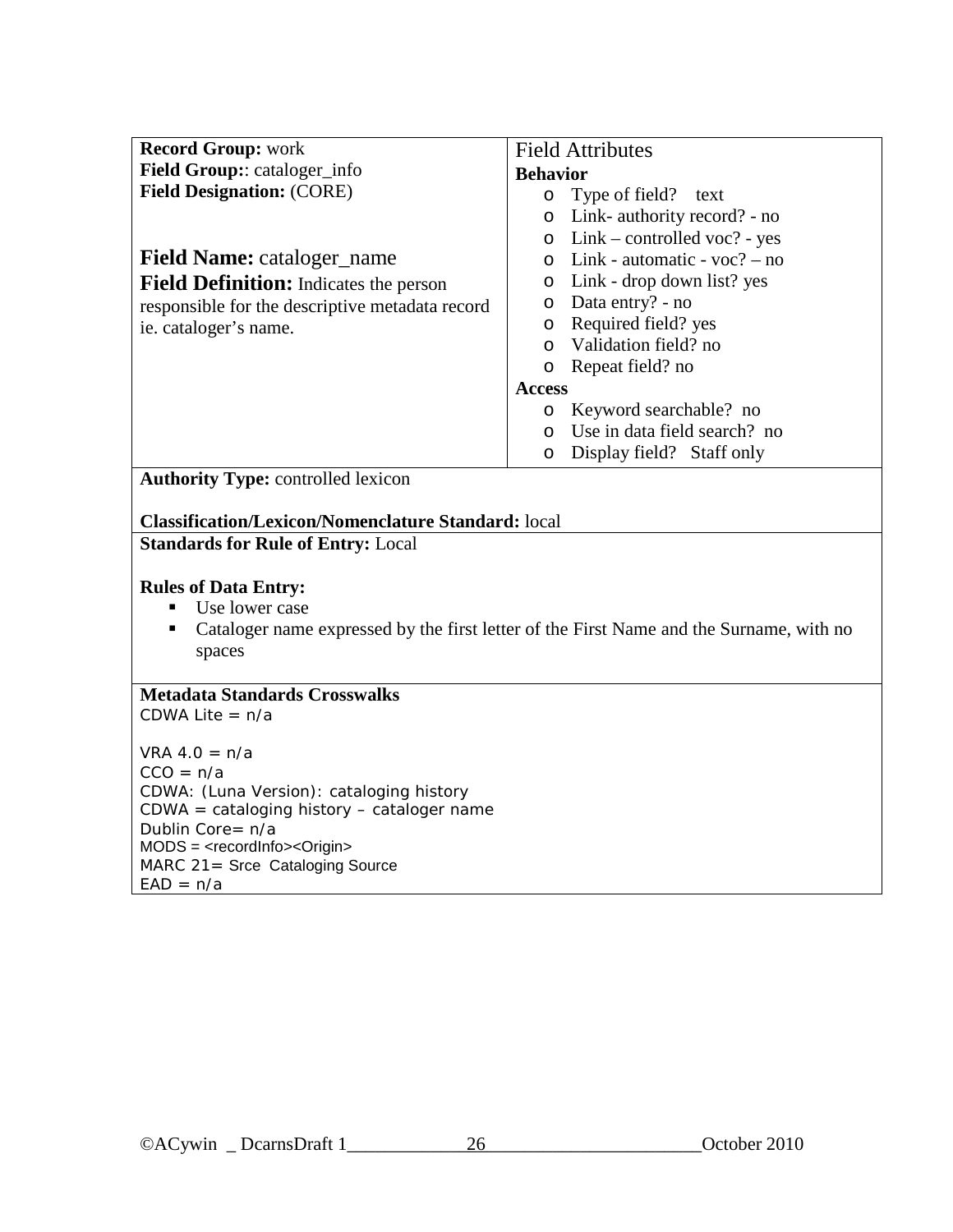<span id="page-26-0"></span>

| <b>Record Group: work</b>                                                                                                                        | <b>Field Attributes</b>                         |  |  |
|--------------------------------------------------------------------------------------------------------------------------------------------------|-------------------------------------------------|--|--|
| Field Group: cataloger_info                                                                                                                      | <b>Behavior</b>                                 |  |  |
| <b>Field Designation: (CORE)</b>                                                                                                                 | o Type of field? text                           |  |  |
|                                                                                                                                                  | o Link-authority record? - no                   |  |  |
| <b>Field Name:</b> date_of_catalog                                                                                                               | $\circ$ Link – controlled voc? - no             |  |  |
| <b>Field Definition:</b> Indicates the date the                                                                                                  | o Link - automatic - $\text{voc?} - \text{yes}$ |  |  |
| record was created or modified.                                                                                                                  | o Link - drop down list? yes                    |  |  |
|                                                                                                                                                  | Data entry? - no<br>$\circ$                     |  |  |
|                                                                                                                                                  | Required field? yes<br>$\circ$                  |  |  |
|                                                                                                                                                  | o Validation field? no                          |  |  |
|                                                                                                                                                  | o Repeat field? no                              |  |  |
|                                                                                                                                                  | <b>Access</b>                                   |  |  |
|                                                                                                                                                  | o Keyword searchable? no                        |  |  |
|                                                                                                                                                  | Use in data field search? no<br>$\Omega$        |  |  |
|                                                                                                                                                  | Display field? Staff only<br>$\circ$            |  |  |
| <b>Authority Type: controlled lexicon</b>                                                                                                        |                                                 |  |  |
| <b>Classification/Lexicon/Nomenclature Standard: local</b>                                                                                       |                                                 |  |  |
| <b>Standards for Rule of Entry:: Local</b>                                                                                                       |                                                 |  |  |
|                                                                                                                                                  |                                                 |  |  |
| <b>Rules of Data Entry</b>                                                                                                                       |                                                 |  |  |
| Date expressed by yyyy/mm/dd                                                                                                                     |                                                 |  |  |
|                                                                                                                                                  |                                                 |  |  |
| <b>Metadata Standards Crosswalks</b>                                                                                                             |                                                 |  |  |
| CDWA Lite = < cdwalite: recordMetadataDate>                                                                                                      |                                                 |  |  |
|                                                                                                                                                  |                                                 |  |  |
| $VRA 4.0 = n/a$                                                                                                                                  |                                                 |  |  |
| $CCO = n/a$                                                                                                                                      |                                                 |  |  |
| CDWA: (Luna Version): cataloging history                                                                                                         |                                                 |  |  |
| $CDWA = cataloging history date$<br>Dublin Core= <date></date>                                                                                   |                                                 |  |  |
|                                                                                                                                                  |                                                 |  |  |
| $MODS = \langle recordInfo \rangle \langle recordCreatingDate \rangle$ or $\langle recordChangeDate \rangle$<br>MARC 21 = Srce Cataloging Source |                                                 |  |  |
| $EAD =$                                                                                                                                          |                                                 |  |  |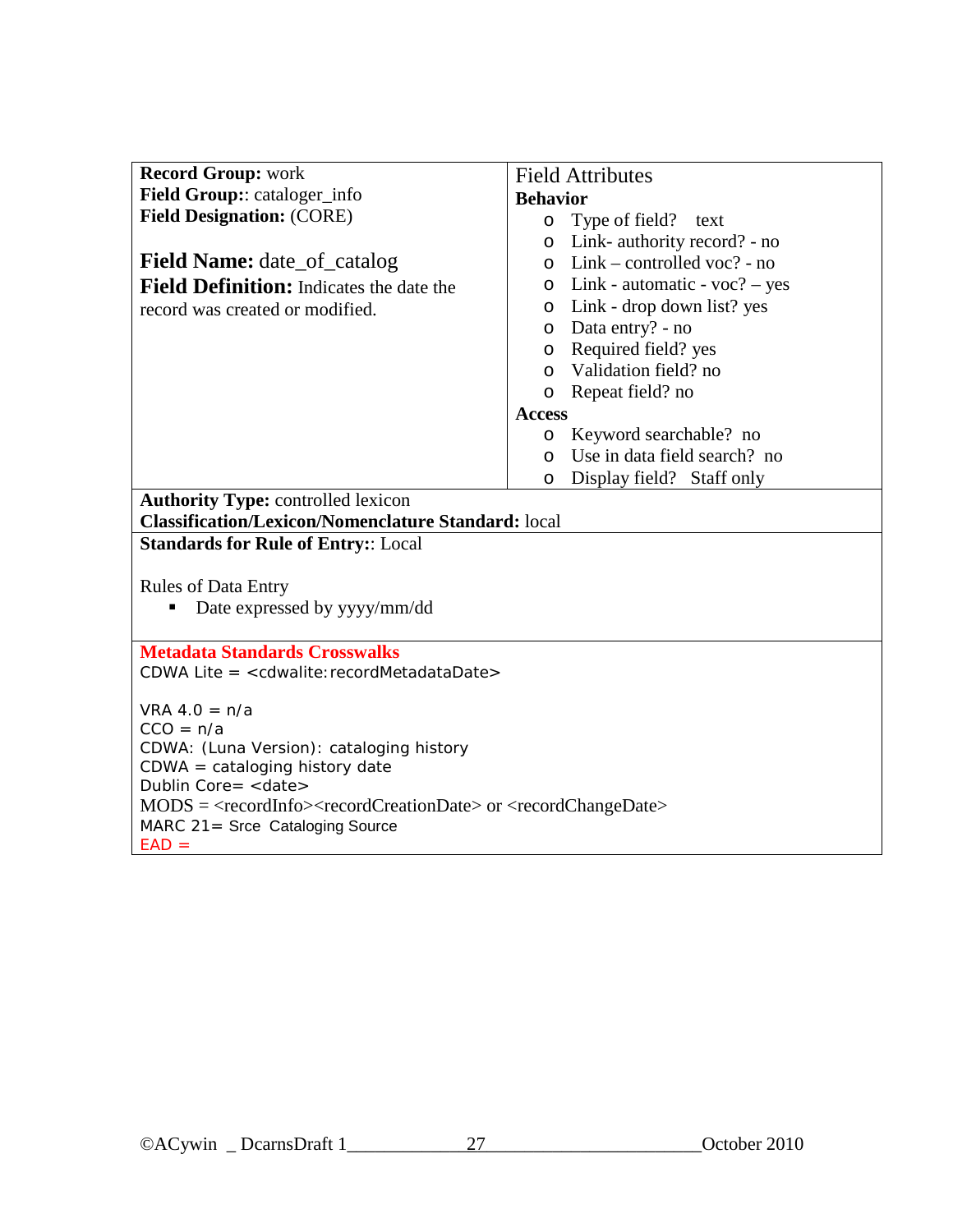## <span id="page-27-0"></span>record\_info (field group – Work Record)

The *record\_info* field group describes the item or group of items depicted in the image.

Field group record\_info: Field names:

- o record\_type
- o record\_source
- o record\_completion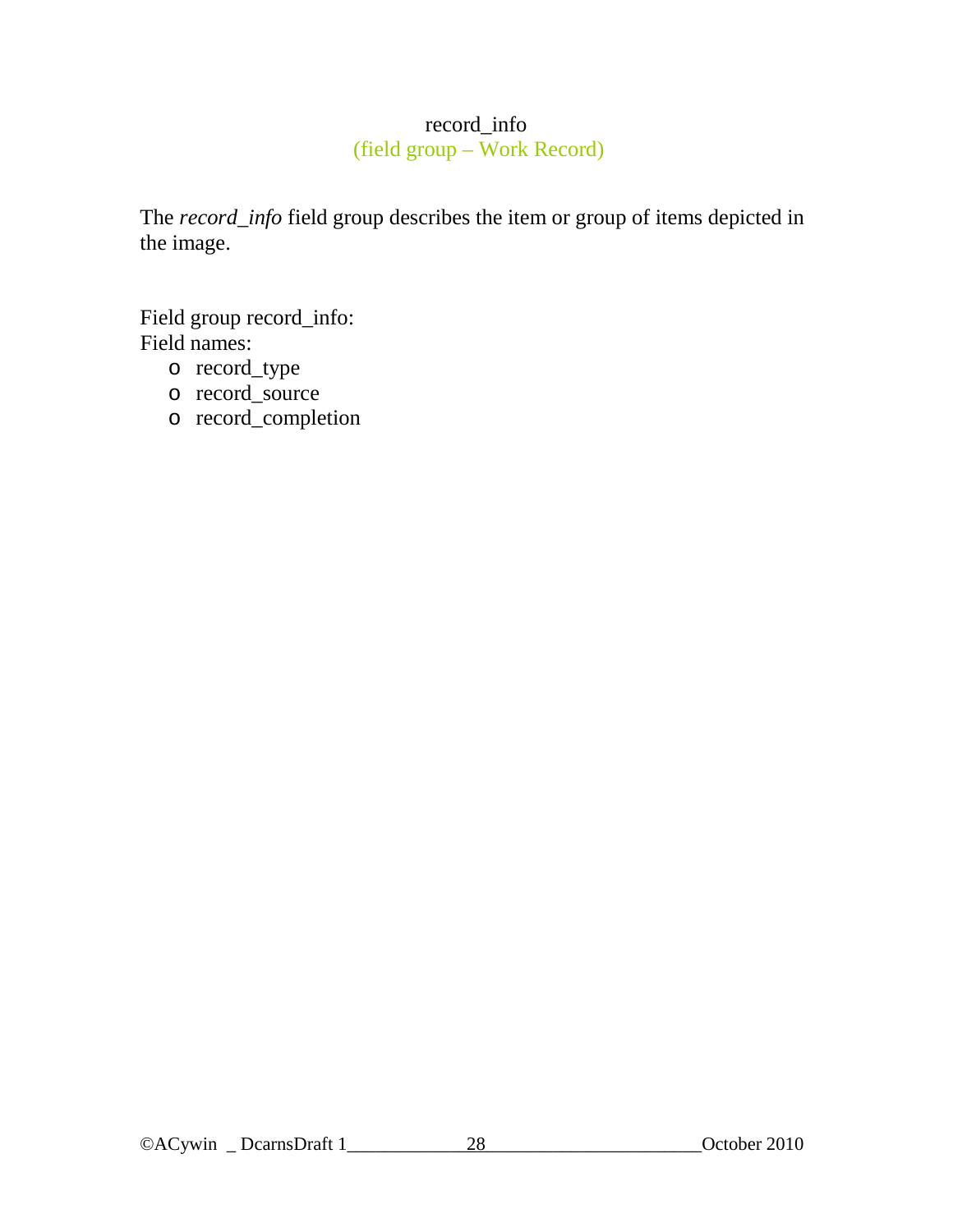<span id="page-28-0"></span>

| <b>Record Group: work</b><br><b>Field Attributes</b><br>Field Group: record_info<br><b>Behavior</b><br><b>Field Designation: (CORE)</b><br>Type of field? text<br>$\circ$<br>Link-authority record? - no<br>$\circ$<br><b>Field Name: record_type</b><br>$Link$ – controlled voc? - yes<br>$\circ$<br>Link - automatic - $\text{voc?} - \text{no}$<br><b>Field Definition:</b> Designates that type of<br>$\circ$<br>Link - drop down list? yes<br>item, collection, series, or group of works being<br>$\circ$<br>Data entry? - no<br>described by the record.<br>O                                                                                                                                                                                                                                                                                                                                                                                                                                                                                                         |  |  |  |
|------------------------------------------------------------------------------------------------------------------------------------------------------------------------------------------------------------------------------------------------------------------------------------------------------------------------------------------------------------------------------------------------------------------------------------------------------------------------------------------------------------------------------------------------------------------------------------------------------------------------------------------------------------------------------------------------------------------------------------------------------------------------------------------------------------------------------------------------------------------------------------------------------------------------------------------------------------------------------------------------------------------------------------------------------------------------------|--|--|--|
|                                                                                                                                                                                                                                                                                                                                                                                                                                                                                                                                                                                                                                                                                                                                                                                                                                                                                                                                                                                                                                                                              |  |  |  |
|                                                                                                                                                                                                                                                                                                                                                                                                                                                                                                                                                                                                                                                                                                                                                                                                                                                                                                                                                                                                                                                                              |  |  |  |
|                                                                                                                                                                                                                                                                                                                                                                                                                                                                                                                                                                                                                                                                                                                                                                                                                                                                                                                                                                                                                                                                              |  |  |  |
|                                                                                                                                                                                                                                                                                                                                                                                                                                                                                                                                                                                                                                                                                                                                                                                                                                                                                                                                                                                                                                                                              |  |  |  |
|                                                                                                                                                                                                                                                                                                                                                                                                                                                                                                                                                                                                                                                                                                                                                                                                                                                                                                                                                                                                                                                                              |  |  |  |
|                                                                                                                                                                                                                                                                                                                                                                                                                                                                                                                                                                                                                                                                                                                                                                                                                                                                                                                                                                                                                                                                              |  |  |  |
|                                                                                                                                                                                                                                                                                                                                                                                                                                                                                                                                                                                                                                                                                                                                                                                                                                                                                                                                                                                                                                                                              |  |  |  |
|                                                                                                                                                                                                                                                                                                                                                                                                                                                                                                                                                                                                                                                                                                                                                                                                                                                                                                                                                                                                                                                                              |  |  |  |
| Required field? yes<br>$\circ$                                                                                                                                                                                                                                                                                                                                                                                                                                                                                                                                                                                                                                                                                                                                                                                                                                                                                                                                                                                                                                               |  |  |  |
| Validation field? yes<br>$\circ$                                                                                                                                                                                                                                                                                                                                                                                                                                                                                                                                                                                                                                                                                                                                                                                                                                                                                                                                                                                                                                             |  |  |  |
| Repeat field? no<br>$\circ$                                                                                                                                                                                                                                                                                                                                                                                                                                                                                                                                                                                                                                                                                                                                                                                                                                                                                                                                                                                                                                                  |  |  |  |
| <b>Access</b>                                                                                                                                                                                                                                                                                                                                                                                                                                                                                                                                                                                                                                                                                                                                                                                                                                                                                                                                                                                                                                                                |  |  |  |
| Keyword searchable? no<br>$\circ$                                                                                                                                                                                                                                                                                                                                                                                                                                                                                                                                                                                                                                                                                                                                                                                                                                                                                                                                                                                                                                            |  |  |  |
| Use in data field search? no<br>$\circ$                                                                                                                                                                                                                                                                                                                                                                                                                                                                                                                                                                                                                                                                                                                                                                                                                                                                                                                                                                                                                                      |  |  |  |
| Display field? Staff only<br>O                                                                                                                                                                                                                                                                                                                                                                                                                                                                                                                                                                                                                                                                                                                                                                                                                                                                                                                                                                                                                                               |  |  |  |
| <b>Authority Type: Controlled lexicon</b>                                                                                                                                                                                                                                                                                                                                                                                                                                                                                                                                                                                                                                                                                                                                                                                                                                                                                                                                                                                                                                    |  |  |  |
| <b>Classification/Lexicon/Nomenclature Standard: Local</b>                                                                                                                                                                                                                                                                                                                                                                                                                                                                                                                                                                                                                                                                                                                                                                                                                                                                                                                                                                                                                   |  |  |  |
| <b>Standards for Rule of Entry:: Local</b>                                                                                                                                                                                                                                                                                                                                                                                                                                                                                                                                                                                                                                                                                                                                                                                                                                                                                                                                                                                                                                   |  |  |  |
| <b>Rules of Entry:</b> Use lowercase.<br><b>Item</b> = A monograph is a non-serial item that is either complete in one part or complete or<br>$\circ$<br>intended to be completed in a finite number of separate parts.<br><b>Detail</b> = A component (i.e., a bibliographic unit that is physically contained in another<br>$\circ$<br>bibliographic unit) is a monograph.<br><b>Collection</b> = A made-up multipart group of items that were <b>not</b> originally published,<br>$\circ$<br>distributed or produced together. The record describes units defined by common<br>provenance or administrative convenience for which the record is intended as the most<br>comprehensive in the system.<br><b>Portfolio</b> = A serial is a publication in any medium issued in successive parts bearing<br>$\circ$<br>numerical or chronological designations and intended to be continued indefinitely.<br><b>Group</b> = A multipart group of items that were originally published, distributed or<br>O<br>produced together.<br>$Series =$<br>$\circ$<br>$Volume =$<br>O |  |  |  |
| <b>Metadata Standards Crosswalks</b>                                                                                                                                                                                                                                                                                                                                                                                                                                                                                                                                                                                                                                                                                                                                                                                                                                                                                                                                                                                                                                         |  |  |  |
| CDWA Lite = <cdwalite:recordwrap><cdwalite:recordtype></cdwalite:recordtype></cdwalite:recordwrap>                                                                                                                                                                                                                                                                                                                                                                                                                                                                                                                                                                                                                                                                                                                                                                                                                                                                                                                                                                           |  |  |  |
|                                                                                                                                                                                                                                                                                                                                                                                                                                                                                                                                                                                                                                                                                                                                                                                                                                                                                                                                                                                                                                                                              |  |  |  |
| VRA $4.0 =$ <work collection="" or=""> <type><br/><math>CCO = n/a</math></type></work>                                                                                                                                                                                                                                                                                                                                                                                                                                                                                                                                                                                                                                                                                                                                                                                                                                                                                                                                                                                       |  |  |  |
| CDWA: (Luna Version): object/work catalog level                                                                                                                                                                                                                                                                                                                                                                                                                                                                                                                                                                                                                                                                                                                                                                                                                                                                                                                                                                                                                              |  |  |  |
| $CDWA = object/work catalog level$                                                                                                                                                                                                                                                                                                                                                                                                                                                                                                                                                                                                                                                                                                                                                                                                                                                                                                                                                                                                                                           |  |  |  |
| Dublin Core= type                                                                                                                                                                                                                                                                                                                                                                                                                                                                                                                                                                                                                                                                                                                                                                                                                                                                                                                                                                                                                                                            |  |  |  |
| $MODS = n/a$                                                                                                                                                                                                                                                                                                                                                                                                                                                                                                                                                                                                                                                                                                                                                                                                                                                                                                                                                                                                                                                                 |  |  |  |
| MARC $21 =$ blvl or 005                                                                                                                                                                                                                                                                                                                                                                                                                                                                                                                                                                                                                                                                                                                                                                                                                                                                                                                                                                                                                                                      |  |  |  |
| <b>EAD</b>                                                                                                                                                                                                                                                                                                                                                                                                                                                                                                                                                                                                                                                                                                                                                                                                                                                                                                                                                                                                                                                                   |  |  |  |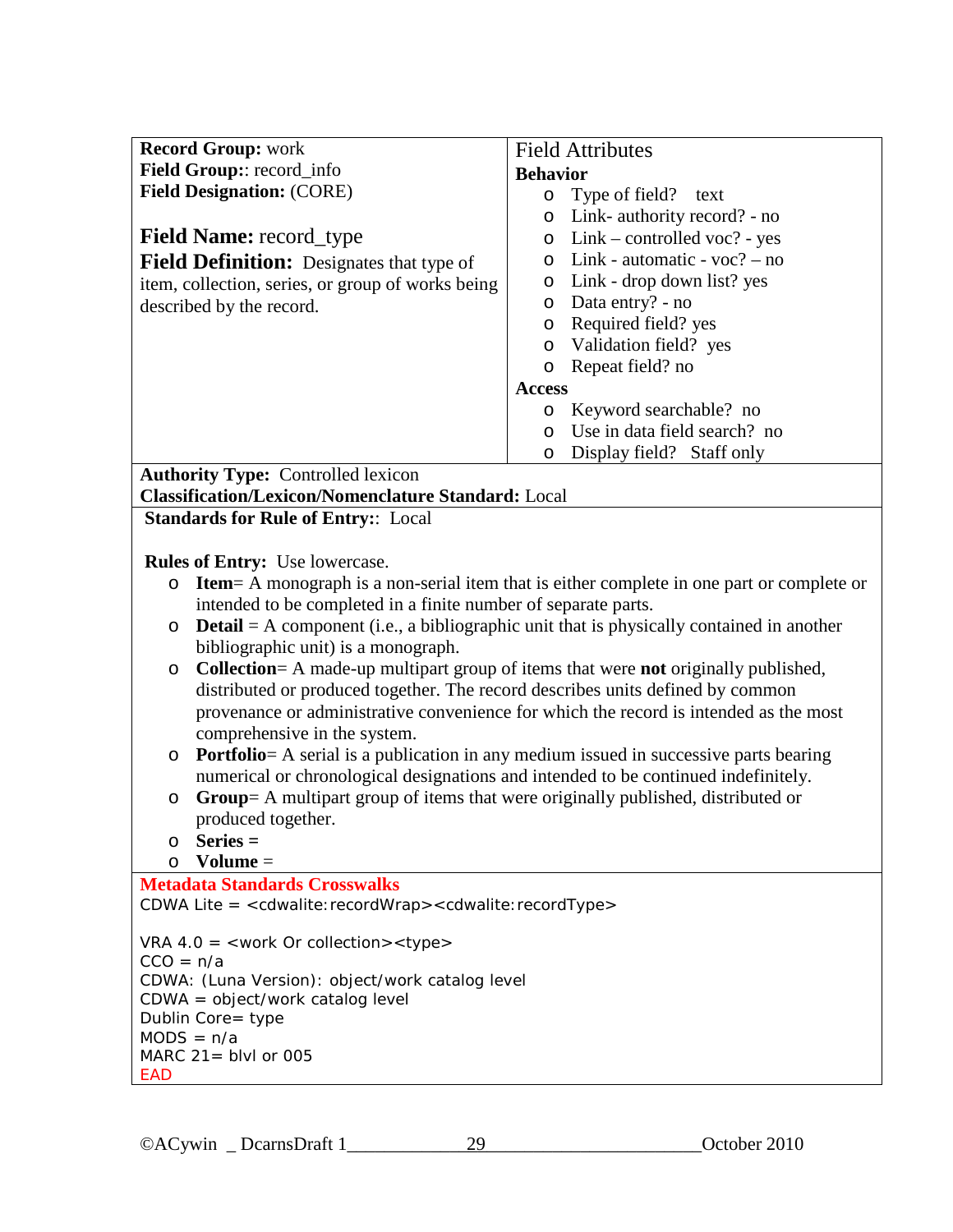<span id="page-29-0"></span>

| <b>Record Group: work</b>                                                                                                                | <b>Field Attributes</b>                   |  |  |
|------------------------------------------------------------------------------------------------------------------------------------------|-------------------------------------------|--|--|
| Field Group: record_info                                                                                                                 | <b>Behavior</b>                           |  |  |
| <b>Field Designation: (CORE)</b>                                                                                                         | Type of field? text                       |  |  |
|                                                                                                                                          | $\circ$<br>Link-authority record? - no    |  |  |
| <b>Field Name: record source</b>                                                                                                         | O<br>$\circ$ Link – controlled voc? - yes |  |  |
|                                                                                                                                          | $\circ$ Link - automatic - voc? – no      |  |  |
| Field Definition: Indicates the department,                                                                                              |                                           |  |  |
| college or institution responsible for the                                                                                               | o Link - drop down list? yes              |  |  |
| descriptive metadata record.                                                                                                             | Data entry? - no<br>$\circ$               |  |  |
|                                                                                                                                          | Required field? yes<br>O                  |  |  |
|                                                                                                                                          | Validation field? no<br>$\circ$           |  |  |
|                                                                                                                                          | Repeat field? no<br>$\circ$               |  |  |
|                                                                                                                                          | <b>Access</b>                             |  |  |
|                                                                                                                                          | Keyword searchable? no<br>O               |  |  |
|                                                                                                                                          | Use in data field search? no<br>O         |  |  |
| Display field? staff<br>$\circ$                                                                                                          |                                           |  |  |
| <b>Authority Type: controlled lexicon</b><br><b>Classification/Lexicon/Nomenclature Standard: local</b>                                  |                                           |  |  |
| <b>Standards for Rule of Entry:: Local</b>                                                                                               |                                           |  |  |
| <b>Rules of Entry:</b> Use abbreviation code: UMassD_VRC to represent University of Massachusetts<br>Dartmouth – Visual Resource Center. |                                           |  |  |
| <b>Metadata Standards Crosswalks</b>                                                                                                     |                                           |  |  |
| CDWA Lite = <cdwalite:recordwrap><cdwalite:recordsource></cdwalite:recordsource></cdwalite:recordwrap>                                   |                                           |  |  |
|                                                                                                                                          |                                           |  |  |
| VRA $4.0 =$ <work collection="" or=""> <source/></work>                                                                                  |                                           |  |  |
| $CCO = n/a$<br>CDWA: (Luna Version): cataloging history remarks/a                                                                        |                                           |  |  |
| $CDWA = cataloging history - cataloging institution/a$                                                                                   |                                           |  |  |
| Dublin Core= n/a                                                                                                                         |                                           |  |  |
| MODS = <recordinfo><recordcontentsource></recordcontentsource></recordinfo>                                                              |                                           |  |  |
| MARC 21= Srce Cataloging Source or 005                                                                                                   |                                           |  |  |
| $EAD = n/a$                                                                                                                              |                                           |  |  |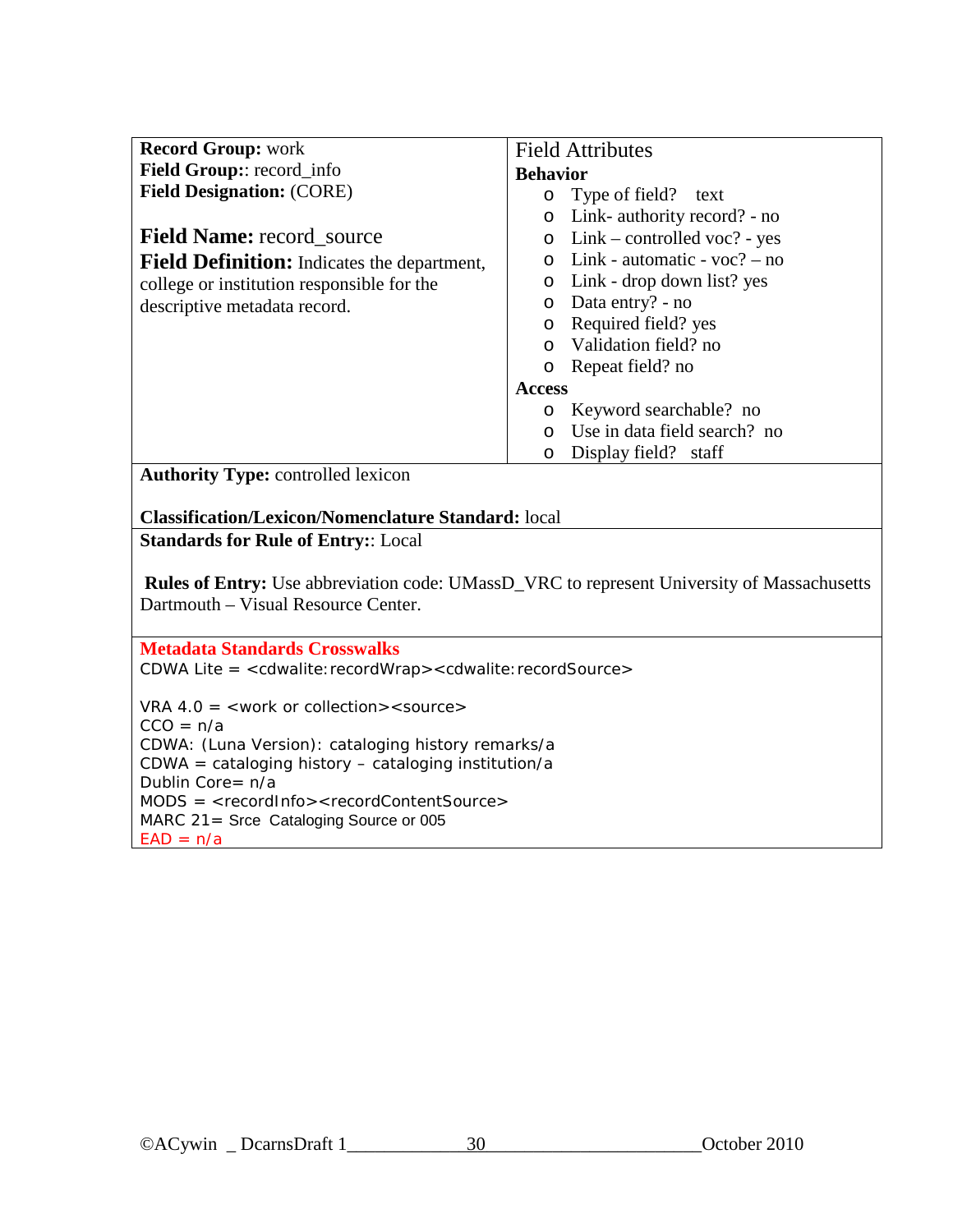<span id="page-30-0"></span>

| <b>Record Group: work</b>                                                                     | <b>Field Attributes</b>                  |  |  |
|-----------------------------------------------------------------------------------------------|------------------------------------------|--|--|
| Field Group: record_info                                                                      | <b>Behavior</b>                          |  |  |
| <b>Field Designation: (CORE)</b>                                                              | Type of field? text<br>$\circ$           |  |  |
|                                                                                               | Link-authority record? - no<br>$\circ$   |  |  |
| <b>Field Name:</b> record_completion                                                          | $\circ$ Link – controlled voc? - yes     |  |  |
| <b>Field Definition:</b> Indicates the completion                                             | $\circ$ Link - automatic - voc? – no     |  |  |
| of catalog record.                                                                            | Link - drop down list? yes<br>$\circ$    |  |  |
|                                                                                               | o Data entry? - no                       |  |  |
|                                                                                               | Required field? - yes<br>$\circ$         |  |  |
|                                                                                               | Validation field? - yes<br>$\circ$       |  |  |
|                                                                                               | Repeat field? no<br>$\circ$              |  |  |
|                                                                                               | <b>Access</b>                            |  |  |
|                                                                                               | o Keyword searchable? no                 |  |  |
|                                                                                               | Use in data field search? no<br>$\Omega$ |  |  |
|                                                                                               | o Display field? Staff only              |  |  |
| <b>Authority Type: controlled lexicon</b>                                                     |                                          |  |  |
| <b>Classification/Lexicon/Nomenclature Standard: Local</b>                                    |                                          |  |  |
| <b>Standards for Rule of Entry:: Local</b>                                                    |                                          |  |  |
|                                                                                               |                                          |  |  |
| <b>Rules of Entry:</b> Use lowercase only                                                     |                                          |  |  |
| Full<br>$\Omega$                                                                              |                                          |  |  |
| Minimum<br>$\Omega$                                                                           |                                          |  |  |
| <b>Metadata Standards Crosswalks</b>                                                          |                                          |  |  |
| CDWA Lite = $n/a$                                                                             |                                          |  |  |
|                                                                                               |                                          |  |  |
| $VRA 4.0 = n/a$                                                                               |                                          |  |  |
| $CCO = n/a$                                                                                   |                                          |  |  |
| CDWA: (Luna Version): cataloging history remarks/a<br>$CDWA = cataloging history - actions/a$ |                                          |  |  |
| Dublin Core= n/a                                                                              |                                          |  |  |
| $MODS = <$ recordInfo> <recordorigin></recordorigin>                                          |                                          |  |  |
| MARC 21= ELvI Encoding Level                                                                  |                                          |  |  |

 $EAD =$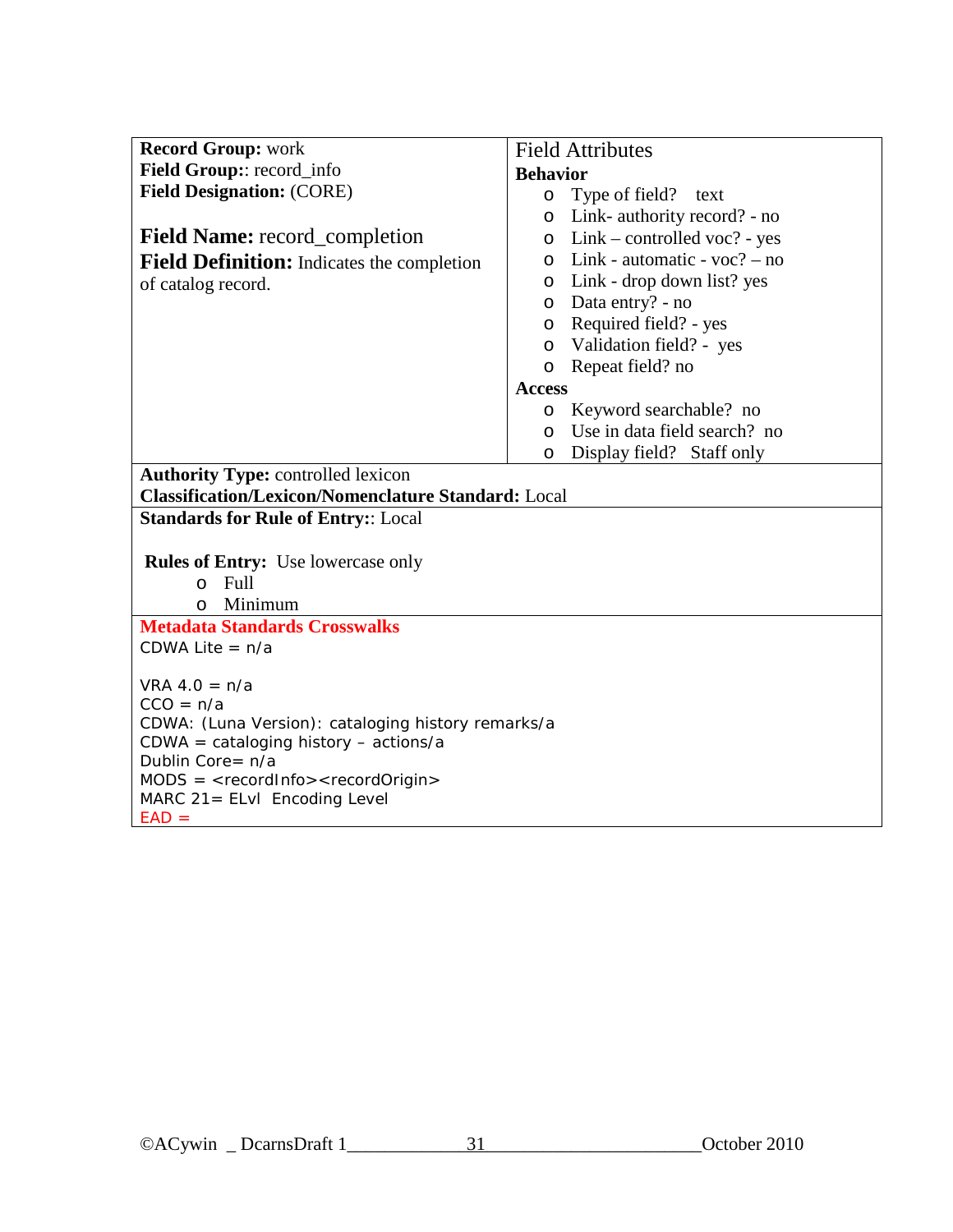# <span id="page-31-0"></span>**Catalog Record Group**

The next set of fields describes the context and characteristics of the actual work depicted by the digital object(s) in the database. They are used to assign intellectual access points that can be used to search and retrieve the digital object.

Field groups allow related content to be linked to each other. Some field groups function as an authority record. As previously described, an authority record is a collection of related information that is entered as a group when chosen from the Speed Search window.

As previous noted under Catalog Tools and Information, the VRC has adopted national taxonomies have been widely adopted and employed. As you may recall, these are available as the "catalog toolkit," and can be found in the Firefox browser under the Firefox bookmark tab for "catalog toolkit." Note: Be sure to choose open all tabs.

The following fields are part of the Catalog Record Group:

#### Work Record Group

- o creator\_description
- o creator\_role
- o title
- o creation\_location
- o work\_dates
- o description
- o materials
- o technique
- o measurements
- o subject\_genre
- o subject\_style\_period
- o subject\_culture
- o subject\_general
- o subject\_geo\_place
- o subject\_name
- o subject\_iconographical
- o custodian\_locationset
- o custodian\_workID
- o related\_work`0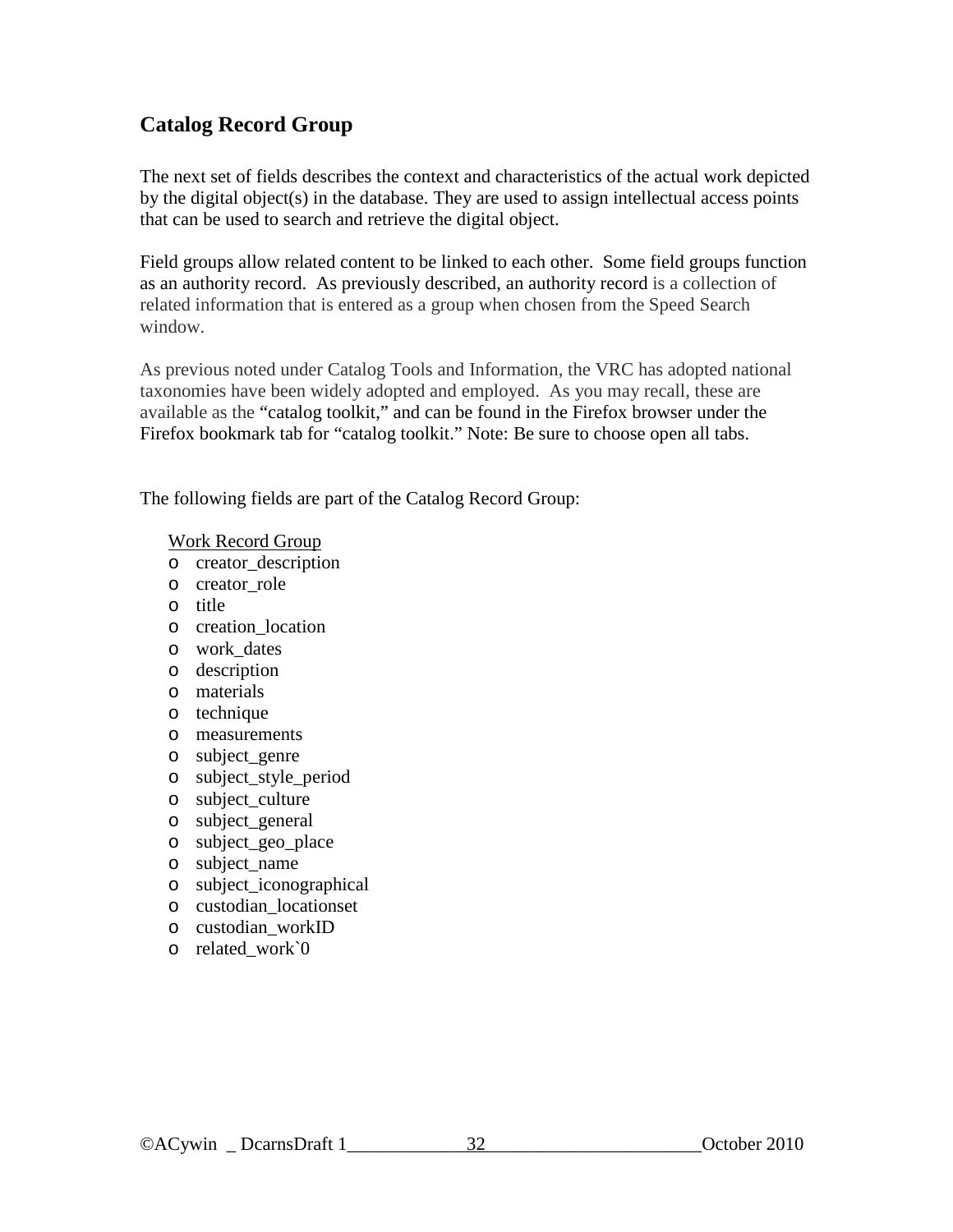### <span id="page-32-0"></span>creator\_description (Field Group- Authority)

The *creator\_description* field group pertains to the artist (creator, author, maker, or responsible party) who created the work represented by an image, audio or multimedia digital resources. The descriptive metadata includes name, name variants and biographical information.

Field group creator\_description: Field names:

- o creator\_name
- o creator\_name\_type
- o creator\_name\_variant
- o creator\_nationality
- o creator\_vital\_dates
- o creator\_notes
- o creator\_sourceID
- o creator\_source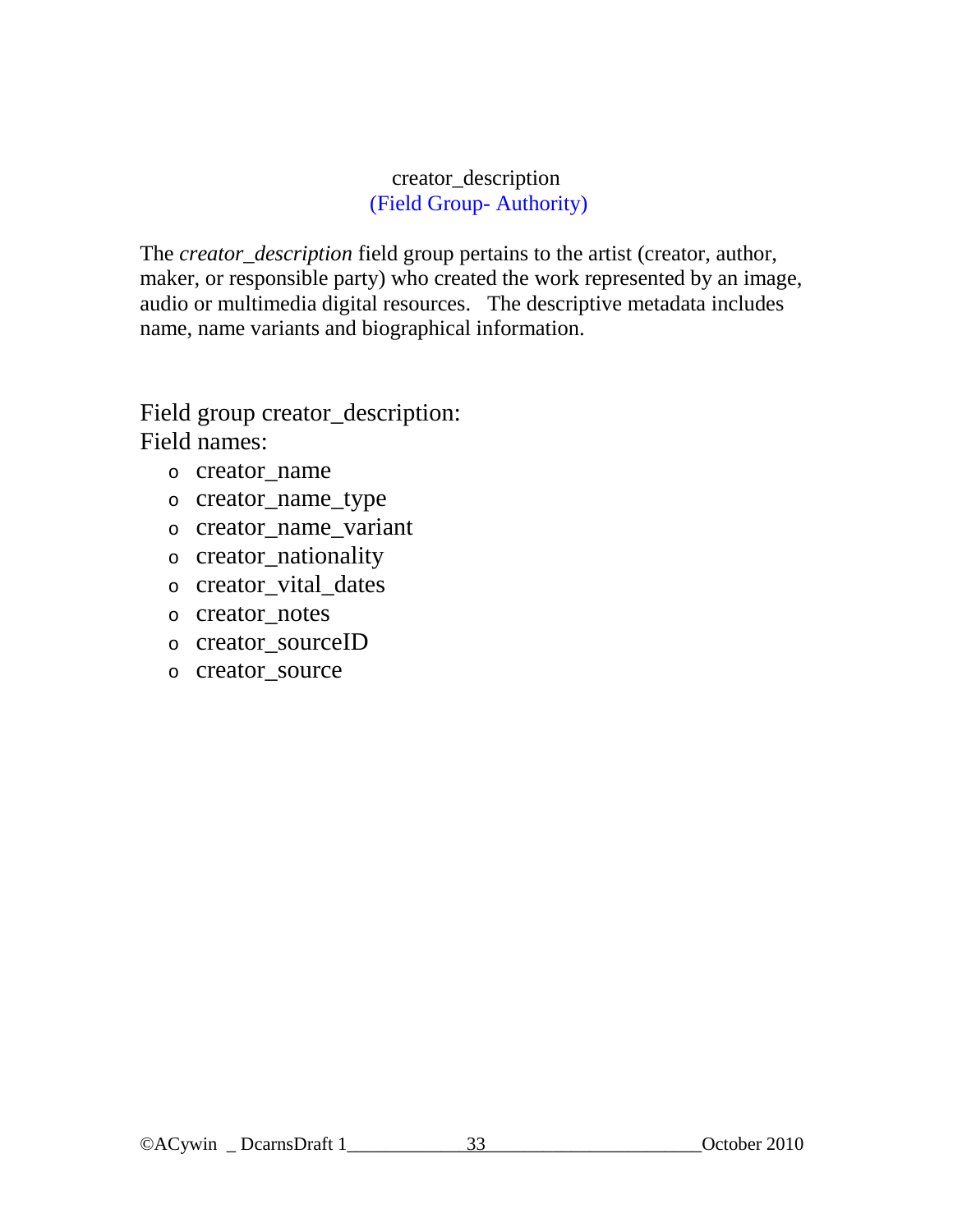<span id="page-33-0"></span>

| $\circ$                                                                                                                                                                                                                                                       |                                                                                                                                                                                                                                                                                                                                                                                                                                                                                                                 |
|---------------------------------------------------------------------------------------------------------------------------------------------------------------------------------------------------------------------------------------------------------------|-----------------------------------------------------------------------------------------------------------------------------------------------------------------------------------------------------------------------------------------------------------------------------------------------------------------------------------------------------------------------------------------------------------------------------------------------------------------------------------------------------------------|
| <b>Record Group: work</b>                                                                                                                                                                                                                                     | <b>Field Attributes:</b>                                                                                                                                                                                                                                                                                                                                                                                                                                                                                        |
| Field Group: creator_description                                                                                                                                                                                                                              | <b>Behavior</b>                                                                                                                                                                                                                                                                                                                                                                                                                                                                                                 |
| <b>Field Designation: (CORE)</b><br>Field Name: creator_name<br>Field Definition: Record the official and legal name<br>of the person, the corporate, the group, the school, the<br>family or the responsible party for the creation of the<br>original work. | Type of field?<br>text<br>$\circ$<br>Link- authority record? $-$ yes<br>$\circ$<br>Link-controlled voc? - yes<br>$\circ$<br>Link $-$ to another field? no<br>Link-drop down list? - yes<br>$\circ$<br>Link - automatic - $\text{voc?} - \text{no}$<br>Data entry? - yes<br>$\circ$<br>Required field? yes<br>$\circ$<br>Validation field? yes<br>$\circ$<br>Repeat field? yes<br>$\circ$<br><b>Access</b><br>Keyword searchable? - yes<br>$\circ$<br>Use in data field search? - yes<br>O<br>Display field? yes |
| <b>Authority Type: controlled lexicon</b>                                                                                                                                                                                                                     | $\circ$                                                                                                                                                                                                                                                                                                                                                                                                                                                                                                         |

**Classification/Lexicon/Nomenclature Standard:** ULAN/LCNA/Grove Art **Standards for Rule of Entry:**: CCO

**Rules of Entry:** Select preferred name from the ULAN, LCNA or Grove Art. Enter surname, followed by space and comma, space and first name, space and initials, honorifics. Ex.

o Smith(space),(space)John(space) Jr.)

Capitalize forenames, initials, surnames and honorifics. If name includes articles or preposition use lower case. Name should be expressed in English or according to the lexicon. Ex: Eugene Delacroix. If there is no known creator, make a reference to the presumed culture or nationality of the unknown creator (e.g., *by unknown 16th-century Venetian, unknown Maya*).

#### **Metadata Standards Crosswalks**

CDWA Lite = <cdwalite:nameCreator>

VRA  $4.0 =$  <work><agent><name> CCO = Controlled Creator CDWA: (Luna Version): Creator-Identification Name CDWA = Creation – Creator Identity // creation-creator description Dublin Core= <creator>  $MODS =$ MARC 21= 100/a, 110/a (main entry);  $EAD = \langle$  author  $\rangle$  (in  $\langle$  eadheader  $\rangle$ ),  $\langle$  name  $\rangle$ ,  $\langle$  origination  $\rangle$ ,  $\rangle$ ,  $\langle$  origination  $\rangle$ , <corpname>, <origination>, < famname>, (in <archdesc>) Include hypenatal natal names both with + without spaces, c.g., David, Jacques-Louis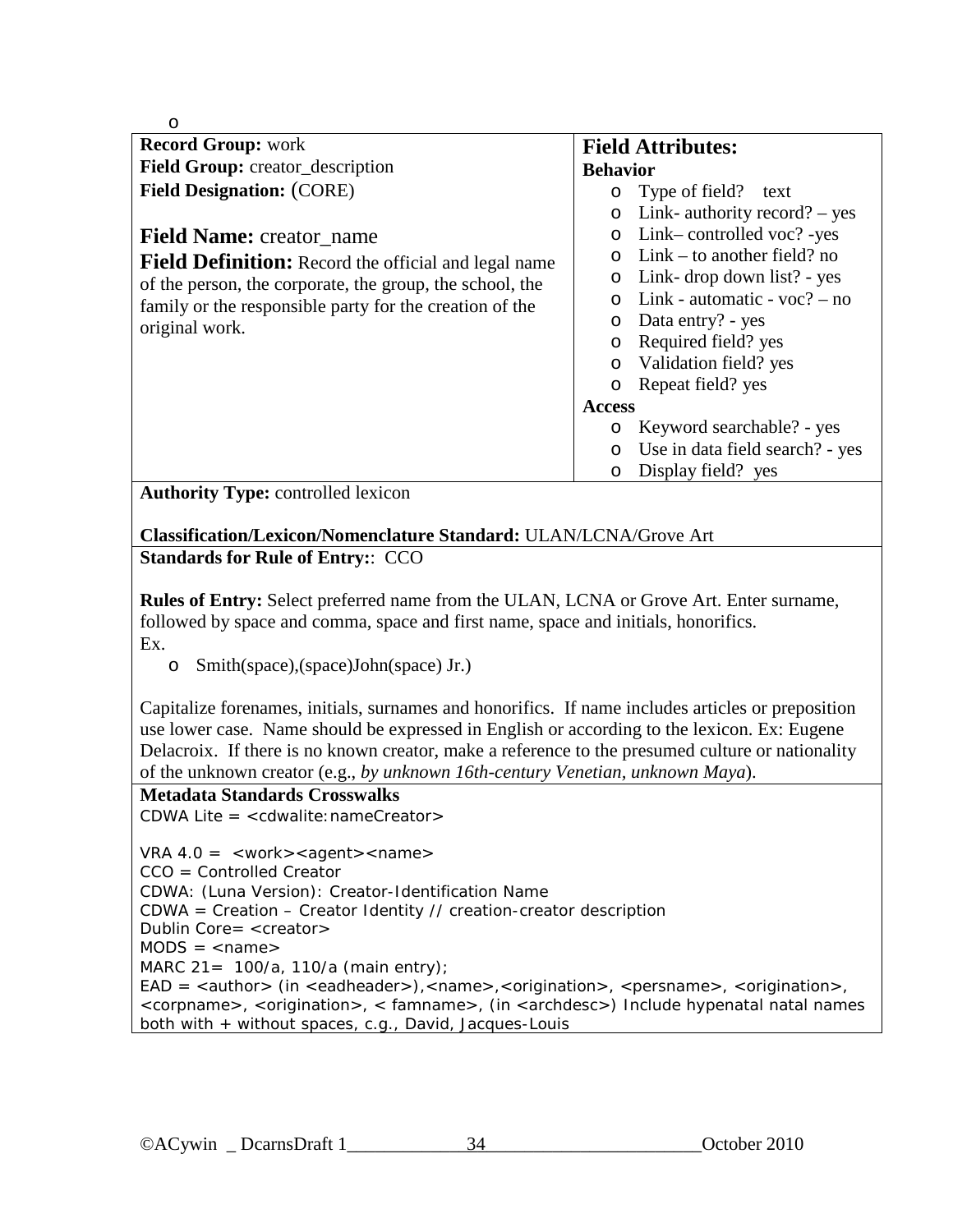<span id="page-34-0"></span>

| <b>Record Group: work</b>                                         |              |                 | <b>Field Attributes:</b>                     |
|-------------------------------------------------------------------|--------------|-----------------|----------------------------------------------|
| Field Group: creator_description                                  |              | <b>Behavior</b> |                                              |
| <b>Field Designation: Required</b>                                |              | $\circ$         | Type of field?<br>text                       |
|                                                                   |              | $\circ$         | Link- authority record? $-$ yes              |
| <b>Field Name:</b> creator_name_type                              |              | $\circ$         | Link-controlled voc? - yes                   |
| <b>Field Definition:</b> Specifies the type of name               |              | $\circ$         | Link – to another field?                     |
| recorded                                                          |              | $\circ$         | Link- drop down list? - yes                  |
|                                                                   |              | $\circ$         | Link - automatic - $\text{voc?} - \text{no}$ |
|                                                                   |              | $\circ$         | Data entry? - yes                            |
|                                                                   |              | $\circ$         | Required field? no                           |
|                                                                   |              | $\circ$         | Validation field? no                         |
|                                                                   |              | $\circ$         | Repeat field? no                             |
|                                                                   |              | <b>Access</b>   |                                              |
|                                                                   |              | $\circ$         | Keyword searchable? - no                     |
|                                                                   |              | O               | Use in data field search? - no               |
|                                                                   |              | $\circ$         | Display field? staff only                    |
| <b>Authority Type: controlled lexicon</b>                         |              |                 |                                              |
| <b>Classification/Lexicon/Nomenclature Standard: AAT and CCO</b>  |              |                 |                                              |
| preferred                                                         | nickname     |                 | former name                                  |
| variant                                                           | pseudonyms   |                 | anonymous                                    |
| attribute                                                         | abbreviation |                 | different language                           |
| alternate                                                         | fullness     |                 |                                              |
| <b>Standards for Rule of Entry:: CCO</b>                          |              |                 |                                              |
| <b>Rules of Entry:</b> Use lowercase and select from the lexicon. |              |                 |                                              |
| <b>Metadata Standards Crosswalks</b>                              |              |                 |                                              |
| CDWA Lite = < cdwalite: nameCreator> < type>                      |              |                 |                                              |
|                                                                   |              |                 |                                              |
| VRA $4.0 = <$ work> <agent><name><type></type></name></agent>     |              |                 |                                              |
| $CCO = $                                                          |              |                 |                                              |
| CDWA: (Luna Version): n/a<br>$CDWA = n/a$                         |              |                 |                                              |
| Dublin Core= n/a                                                  |              |                 |                                              |
| $MODS = \langle namepart \rangle \langle type \rangle$            |              |                 |                                              |
| MARC 21= 100/s or 100/q 110/s or 110/q                            |              |                 |                                              |
| $EAD =$                                                           |              |                 |                                              |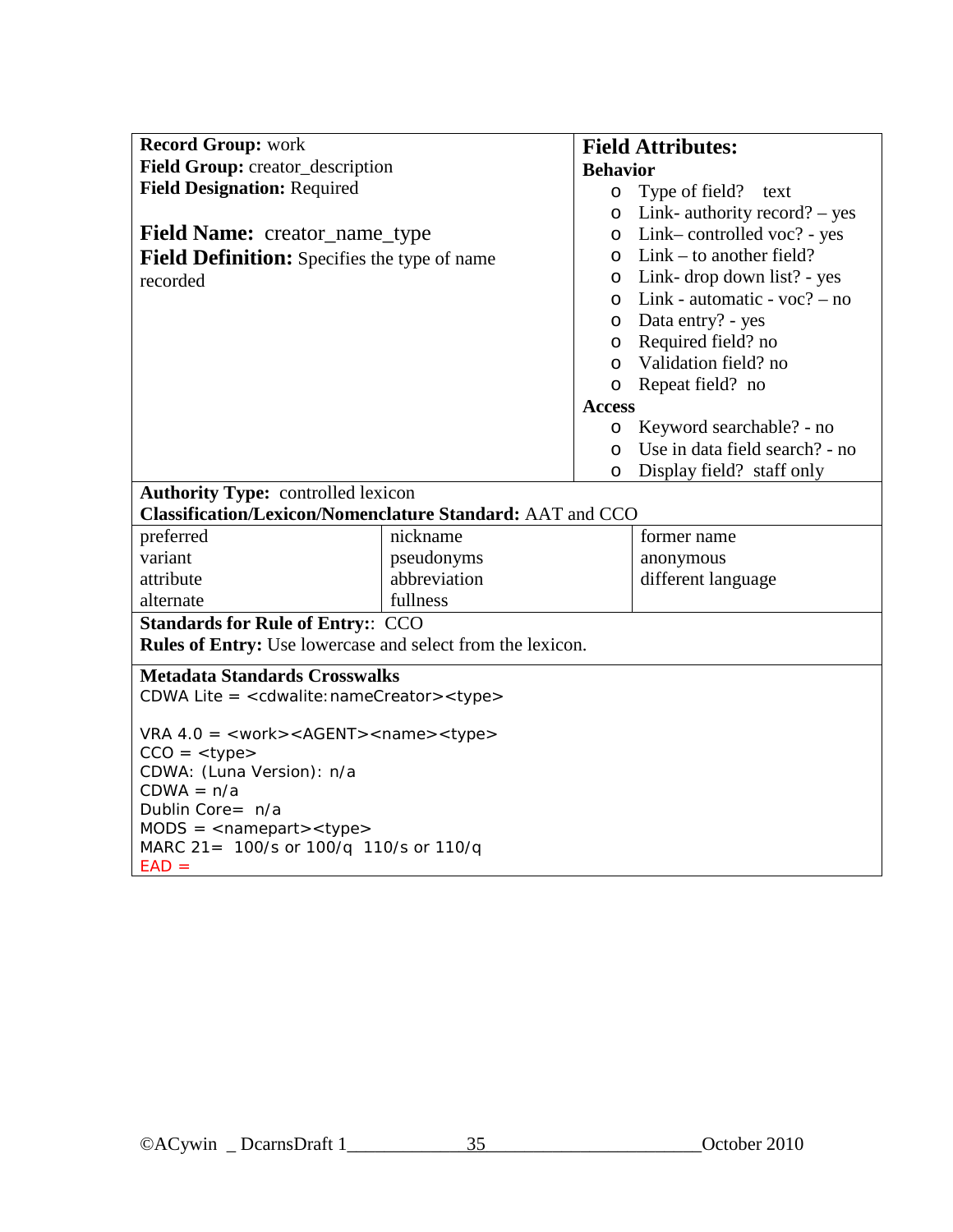<span id="page-35-0"></span>

| <b>Record Group: work</b>                                                                         | <b>Field Attributes:</b>                   |  |  |
|---------------------------------------------------------------------------------------------------|--------------------------------------------|--|--|
| Field Group: creator_description                                                                  | <b>Behavior</b>                            |  |  |
| <b>Field Designation: Optional</b>                                                                | Type of field? text<br>$\circ$             |  |  |
|                                                                                                   | Link- authority record? $-$ yes<br>$\circ$ |  |  |
| <b>Field Name:</b> creator_name_variant                                                           | o Link-controlled voc? -yes                |  |  |
| <b>Field Definition:</b> Record variant name, abbreviation                                        | Link – to another field? no<br>$\circ$     |  |  |
| or headings that are associated with the artist, the                                              | o Link- drop down list? - yes              |  |  |
| person, the corporate, the group, the school, or the                                              | $\circ$ Link - automatic - voc? – no       |  |  |
| family responsible for the original work.                                                         | Data entry? - yes<br>$\circ$               |  |  |
|                                                                                                   |                                            |  |  |
|                                                                                                   | Required field? yes<br>O                   |  |  |
|                                                                                                   | Validation field? yes<br>$\circ$           |  |  |
|                                                                                                   | Repeat field? yes<br>$\circ$               |  |  |
|                                                                                                   | <b>Access</b>                              |  |  |
|                                                                                                   | o Keyword searchable? - yes                |  |  |
|                                                                                                   | Use in data field search? - yes<br>$\circ$ |  |  |
|                                                                                                   | Display field? yes<br>$\circ$              |  |  |
| <b>Authority Type: controlled lexicon</b>                                                         |                                            |  |  |
|                                                                                                   |                                            |  |  |
| <b>Classification/Lexicon/Nomenclature Standard: ULAN/LCNA/Grove Art</b>                          |                                            |  |  |
| <b>Standards for Rule of Entry:: CCO</b>                                                          |                                            |  |  |
| Rules of Entry: Select preferred name from the ULAN. Enter first name, , followed by space and    |                                            |  |  |
| surname, comma, and honorifics.                                                                   |                                            |  |  |
| Ex.                                                                                               |                                            |  |  |
| John(space)Smith(space), Jr.)<br>O                                                                |                                            |  |  |
|                                                                                                   |                                            |  |  |
| Capitalize forenames, initials, surnames and honorifics. If name includes articles or preposition |                                            |  |  |
| use lower case. Name should be expressed in English. If there is no known creator, make a         |                                            |  |  |
| reference to the presumed culture or nationality of the unknown creator (e.g., by unknown 16th-   |                                            |  |  |
| century Venetian, unknown).                                                                       |                                            |  |  |
| <b>Metadata Standards Crosswalks</b>                                                              |                                            |  |  |
| CDWA Lite = Refer to field artist_name                                                            |                                            |  |  |
|                                                                                                   |                                            |  |  |
| VRA $4.0$ = Refer to field artist_name<br>$CCO =$ Refer to field artist_name                      |                                            |  |  |
| CDWA: (Luna Version): Refer to field artist_name                                                  |                                            |  |  |
| $CDWA = Refer to field artist_name$                                                               |                                            |  |  |
| Dublin Core= Refer to field artist_name                                                           |                                            |  |  |
| $MODS = Refer to field artist_name$                                                               |                                            |  |  |
| MARC $21 =$ Refer to field artist name                                                            |                                            |  |  |
| $EAD = Refer to field artist_name$                                                                |                                            |  |  |
|                                                                                                   |                                            |  |  |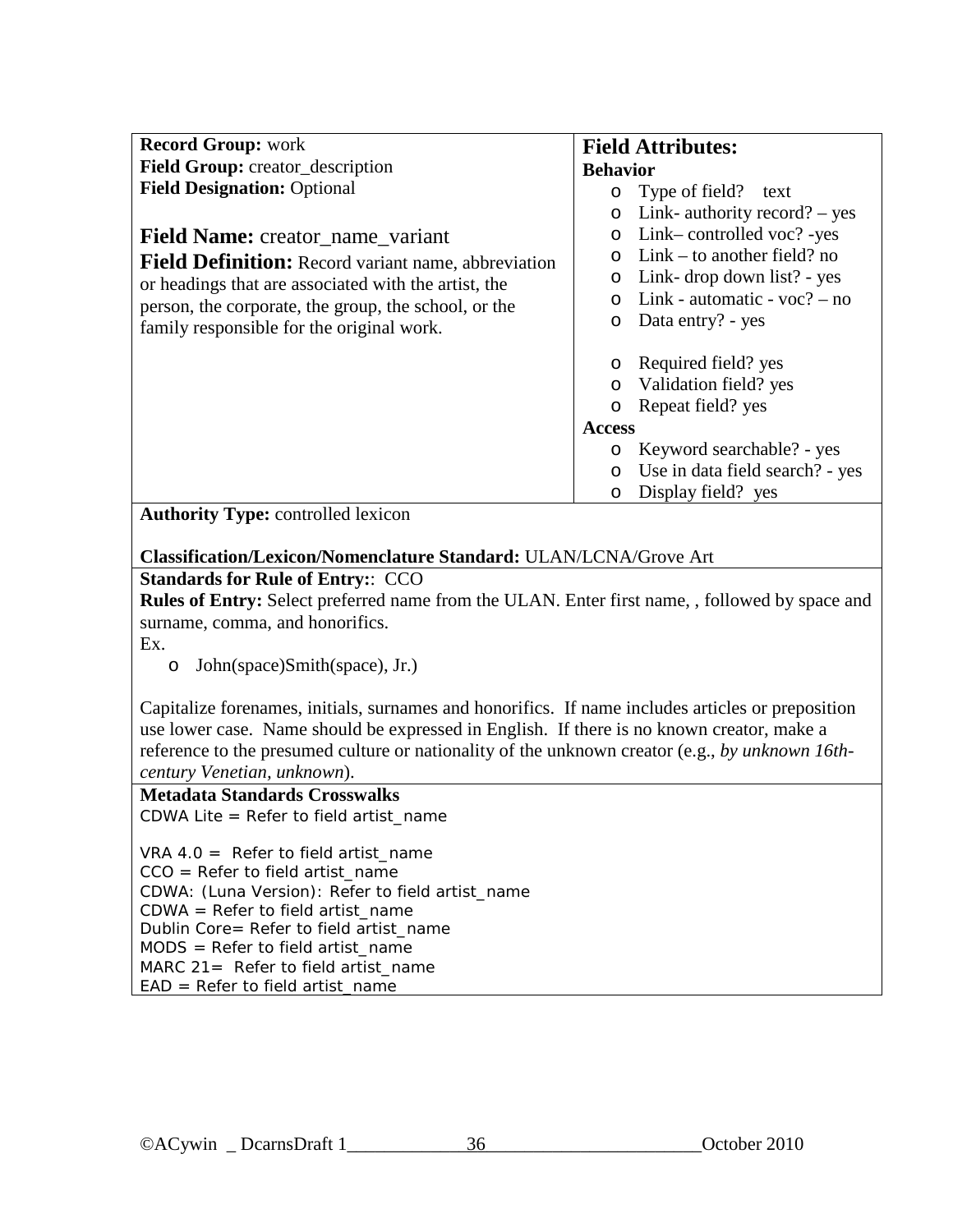| <b>Record Group: work</b>                                                                                                                                                  |                                     | <b>Field Attributes:</b>             |
|----------------------------------------------------------------------------------------------------------------------------------------------------------------------------|-------------------------------------|--------------------------------------|
| Field Group: creator_description                                                                                                                                           | <b>Behavior</b>                     |                                      |
| Field Designation: Required                                                                                                                                                | Type of field?<br>text<br>$\circ$   |                                      |
|                                                                                                                                                                            | $\circ$                             | Link- authority record? $-$ yes      |
| <b>Field Name:</b> creator_nationality                                                                                                                                     | $\circ$                             | Link-controlled voc?                 |
| Field Definition: Geographical, cultural,                                                                                                                                  | $\circ$ Link – to another field? no |                                      |
|                                                                                                                                                                            |                                     | $\circ$ Link-drop down list? -yes    |
| geopolitical or ethnic origins of the artist, creator,                                                                                                                     |                                     | $\circ$ Link - automatic - voc? – no |
| corporate body, family or responsible party of the                                                                                                                         | O                                   | Data entry? - yes                    |
| original work depicted in the image.                                                                                                                                       |                                     |                                      |
|                                                                                                                                                                            | $\circ$                             | Required field? - yes                |
|                                                                                                                                                                            | O                                   | Validation field? - yes              |
|                                                                                                                                                                            | $\circ$                             | Repeat field? - yes                  |
|                                                                                                                                                                            | <b>Access</b>                       |                                      |
|                                                                                                                                                                            | $\circ$                             | Keyword searchable? - yes            |
|                                                                                                                                                                            | O                                   | Use in data field search? - yes      |
|                                                                                                                                                                            | $\circ$                             | Display field? full/brief            |
| <b>Authority Type: controlled lexicon</b>                                                                                                                                  |                                     |                                      |
| <b>Classification/Lexicon/Nomenclature Standard: ULAN</b>                                                                                                                  |                                     |                                      |
| <b>Standards for Rule of Entry:: CCO</b>                                                                                                                                   |                                     |                                      |
|                                                                                                                                                                            |                                     |                                      |
|                                                                                                                                                                            |                                     |                                      |
|                                                                                                                                                                            |                                     |                                      |
| <b>Rules of Entry:</b> Capitalize nationality, culture or race. Lowercase for all other words. Record                                                                      |                                     |                                      |
| the broadest level of nation "Native American" and the specific designation if known "Sioux".                                                                              |                                     |                                      |
| Add multiple nationalities if applicable.                                                                                                                                  |                                     |                                      |
| <b>Metadata Standards Crosswalks</b>                                                                                                                                       |                                     |                                      |
| CDWA Lite = < cdwalite: nationality Creator>                                                                                                                               |                                     |                                      |
| VRA $4.0 = <$ work> < agent > < culture >                                                                                                                                  |                                     |                                      |
| CCO = Person/Corp Body: Nationality                                                                                                                                        |                                     |                                      |
| CDWA: (Luna Version): CREATOR-IDENTIFICATION-NATIONALITY/CULTURE/RACE                                                                                                      |                                     |                                      |
| CDWA = Creator Identification - Nationality/ Culture/ Race OR creator description                                                                                          |                                     |                                      |
| Dublin Core= refer to creator identity                                                                                                                                     |                                     |                                      |
| $MODS = \langle name \rangle \langle description \rangle$                                                                                                                  |                                     |                                      |
| MARC $21 = n/a$<br>EAD = <origination> <persname><origination> <famname><origination> <corpname></corpname></origination></famname></origination></persname></origination> |                                     |                                      |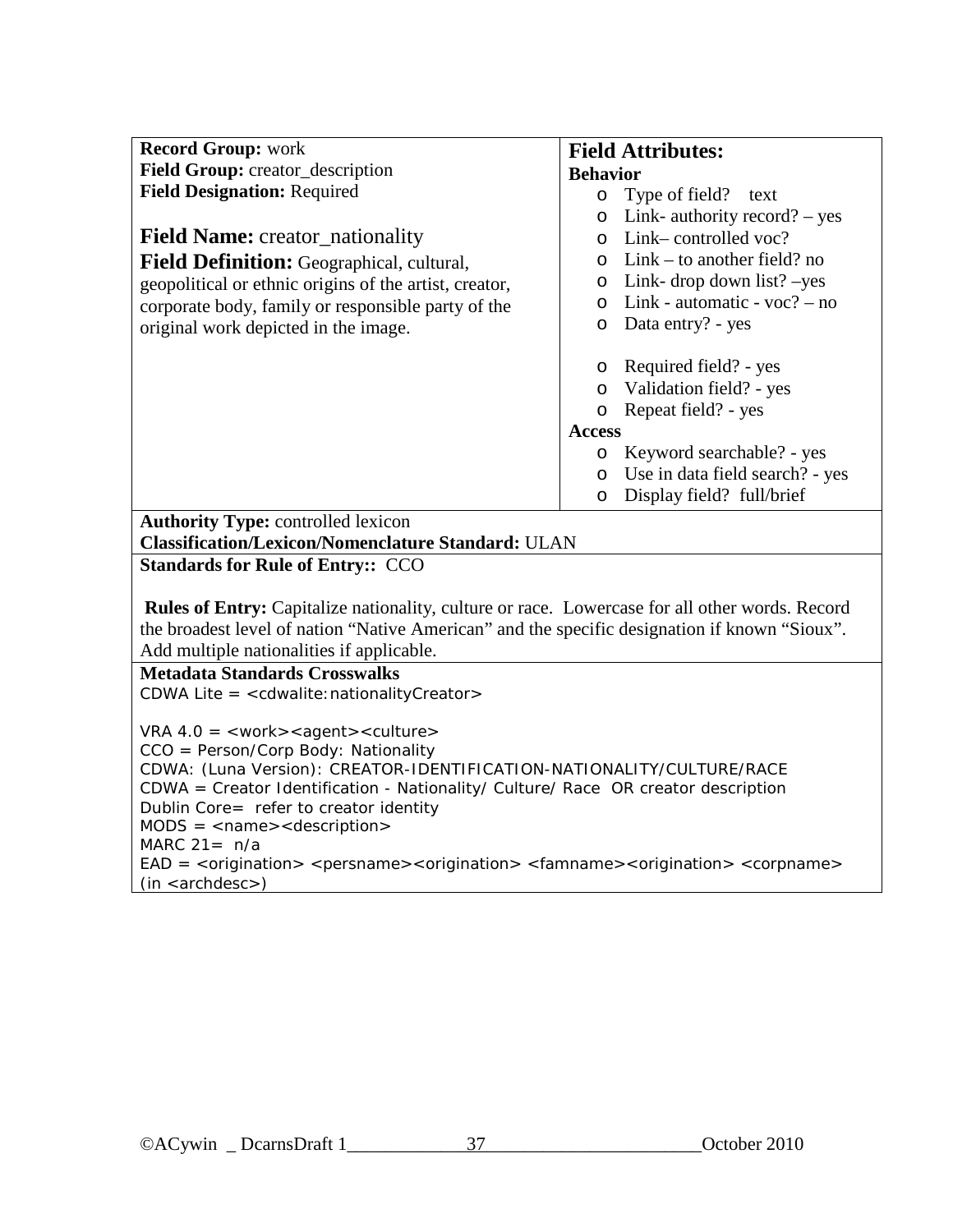| <b>Record Group: work</b><br>Field Group: creator_description<br><b>Field Designation: Required</b><br>Field Name: creator_vital_dates<br><b>Field Definition:</b> Artist's or creator's birth and death<br>dates or corporate body start and end dates.                                                                                                                                                                                                                                                                                                        | <b>Field Attributes:</b><br><b>Behavior</b><br>Type of field? text/limited<br>$\circ$<br>Link- authority record? $-$ yes<br>$\circ$<br>o Link-controlled voc? no<br>$\circ$ Link – to another field? no<br>Link-drop down list? - no<br>$\circ$                                                                           |
|-----------------------------------------------------------------------------------------------------------------------------------------------------------------------------------------------------------------------------------------------------------------------------------------------------------------------------------------------------------------------------------------------------------------------------------------------------------------------------------------------------------------------------------------------------------------|---------------------------------------------------------------------------------------------------------------------------------------------------------------------------------------------------------------------------------------------------------------------------------------------------------------------------|
|                                                                                                                                                                                                                                                                                                                                                                                                                                                                                                                                                                 | Link - automatic - $\text{voc?} - \text{no}$<br>$\circ$<br>Data entry? - yes<br>$\circ$<br>Required field? - no<br>$\circ$<br>Validation field? - no<br>$\circ$<br>o Repeat field? - no<br><b>Access</b><br>Keyword searchable?- no<br>$\circ$<br>o Use in data field search? -no<br>Display field? full/brief<br>$\circ$ |
| <b>Authority Type: controlled lexicon</b>                                                                                                                                                                                                                                                                                                                                                                                                                                                                                                                       |                                                                                                                                                                                                                                                                                                                           |
| <b>Classification/Lexicon/Nomenclature Standard: ULAN/LCNA/Grove Art</b><br><b>Standards for Rule of Entry:: CCO</b>                                                                                                                                                                                                                                                                                                                                                                                                                                            |                                                                                                                                                                                                                                                                                                                           |
| <b>Rules of Entry:</b> Birth date should record the year and expressed by four digits followed by<br>space, dash, space, and closed with the death year express by four digits. If birth and death dates<br>are not available use associated dates such as active date, refer to taxonomies. No approximate<br>dates. You may use ca. to represent circa.<br>Ex.<br>Uncertain dates use "?"<br>Ex.<br>yyyy(space)-<br>$\circ$<br>$0$ ???? - 1740<br>(space) yyyy<br>$1200 - 1278$<br>o $19?3 - 1985$<br>O<br>$197? - 2001$<br>$\circ$<br>19?? - 2007<br>$\circ$ | active:(space)1902(space)-<br>$(space)$ 1943                                                                                                                                                                                                                                                                              |
| <b>Metadata Standards Crosswalks</b><br>CDWA Lite = < cdwalite: vitalDatesCreator>                                                                                                                                                                                                                                                                                                                                                                                                                                                                              |                                                                                                                                                                                                                                                                                                                           |
| VRA $4.0 =$ <work> <agent> <dates><br/><math>CCO = Birth &amp; death dates</math><br/>CDWA: (Luna Version): CREATOR-IDENTIFICATION-DATES<br/>CDWA = Creator Identification Dates OR creator description<br/>Dublin Core= n/a<br/><math>MODS = \langle name \rangle \langle namePart \rangle \langle Type \rangle = "date"</math><br/>MARC <math>21 = 1</math>XXe Main Entry; 7XXe<br/><math>EAD =</math></dates></agent></work>                                                                                                                                 |                                                                                                                                                                                                                                                                                                                           |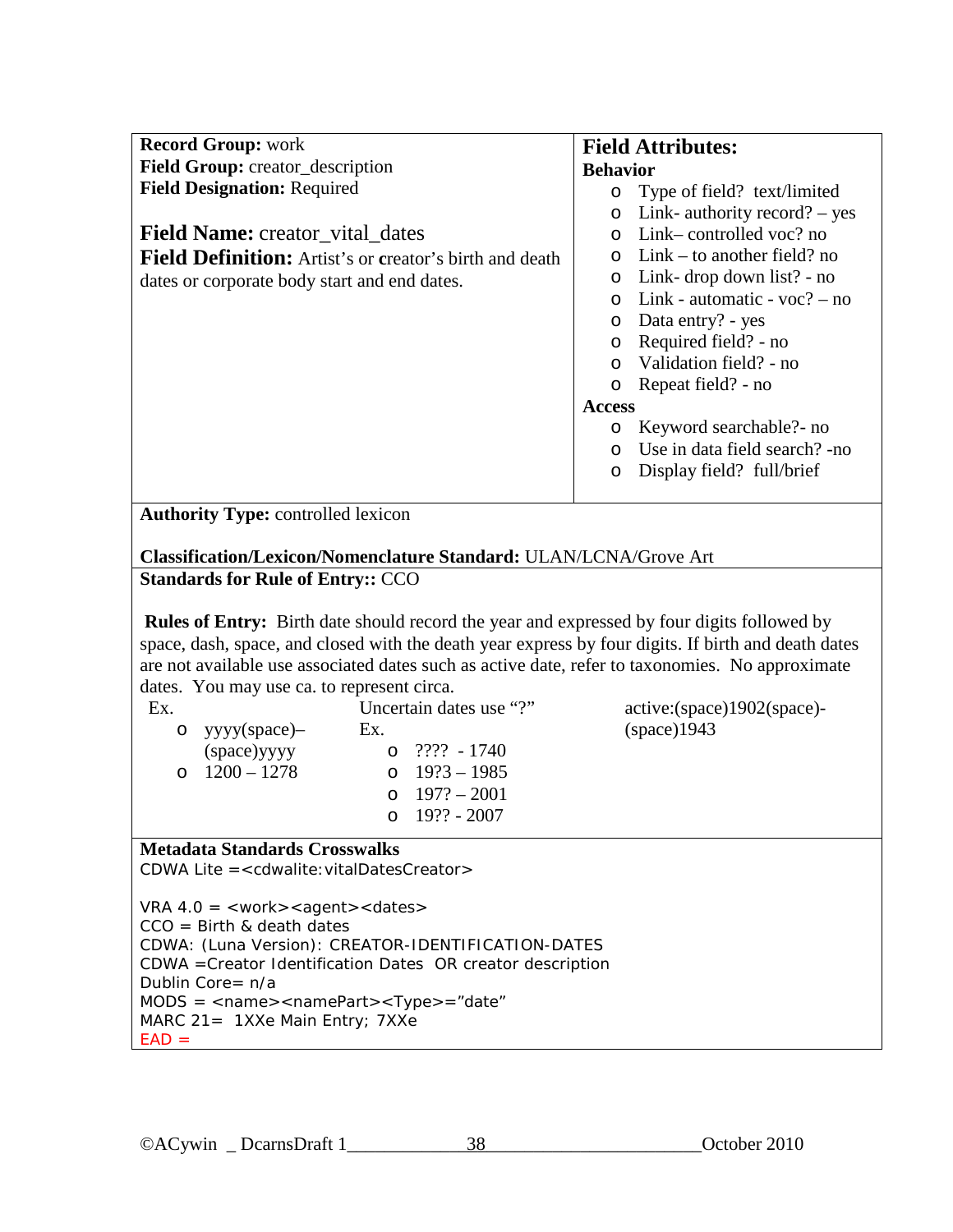| <b>Record Group: work</b>                                                                              | <b>Field Attributes</b>                                 |  |  |
|--------------------------------------------------------------------------------------------------------|---------------------------------------------------------|--|--|
| Field Group: creator_description                                                                       | <b>Behavior</b>                                         |  |  |
| <b>Field Designation: Optional</b>                                                                     | Type of field? text<br>$\circ$                          |  |  |
|                                                                                                        | Link- authority record? - yes<br>$\circ$                |  |  |
| <b>Field Name:</b> creator notes                                                                       | $Link$ – controlled voc? - no<br>$\Omega$               |  |  |
| Field Definition: Record biographical information                                                      | Link - drop down list? No<br>$\circ$                    |  |  |
| or historic note pertaining to the artist/creator.                                                     | Link - automatic - $\text{voc?} - \text{no}$<br>$\circ$ |  |  |
|                                                                                                        | Data entry? - yes<br>$\circ$                            |  |  |
|                                                                                                        | Required field? no<br>$\circ$                           |  |  |
|                                                                                                        | Validation field? no<br>$\circ$                         |  |  |
|                                                                                                        | Repeat field? no<br>$\circ$                             |  |  |
|                                                                                                        | <b>Access</b>                                           |  |  |
|                                                                                                        | Keyword searchable? no<br>$\circ$                       |  |  |
|                                                                                                        | Use in data field search? no<br>$\Omega$                |  |  |
|                                                                                                        | Display field? staff only<br>$\circ$                    |  |  |
|                                                                                                        |                                                         |  |  |
| <b>Authority Type: n/a</b><br><b>Classification/Lexicon/Nomenclature Standard: ULAN/LCNA/Grove Art</b> |                                                         |  |  |
|                                                                                                        |                                                         |  |  |
| <b>Standards for Rule of Entry:: CCO</b>                                                               |                                                         |  |  |
|                                                                                                        |                                                         |  |  |
| <b>Rules of Entry:</b> Free text.                                                                      |                                                         |  |  |
| <b>Metadata Standards Crosswalks</b>                                                                   |                                                         |  |  |
| CDWA Lite = < cdwalite: NameCreator>                                                                   |                                                         |  |  |
| $VRA 4.0 = n/a$                                                                                        |                                                         |  |  |
| $CCO = n/a$                                                                                            |                                                         |  |  |
| CDWA: (Luna Version): creator – identification – dates/locations-places of activities                  |                                                         |  |  |
| $CDWA = creation-creator - description$                                                                |                                                         |  |  |
| Dublin Core= n/a                                                                                       |                                                         |  |  |
| $MODS = n/a$                                                                                           |                                                         |  |  |
| MARC $21 = 545/$                                                                                       |                                                         |  |  |
| $EAD =$                                                                                                |                                                         |  |  |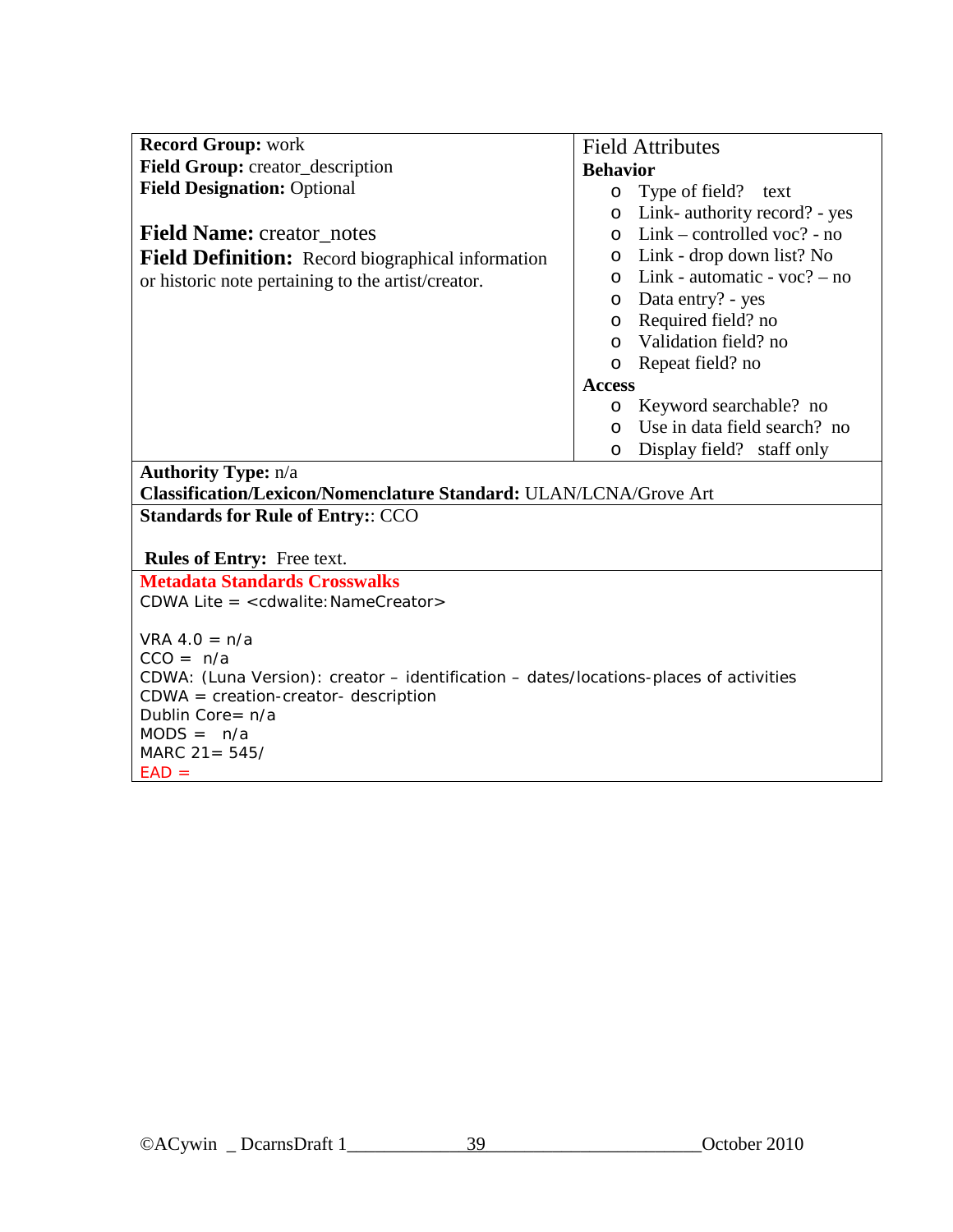| <b>Record Group: work</b>                                                                  | <b>Field Attributes</b>                  |  |  |
|--------------------------------------------------------------------------------------------|------------------------------------------|--|--|
| Field Group: creator_description                                                           | <b>Behavior</b>                          |  |  |
| <b>Field Designation: Required</b>                                                         | Type of field? text<br>$\circ$           |  |  |
|                                                                                            | o Link-authority record? - yes           |  |  |
| <b>Field Name:</b> creator_sourceID                                                        | $\circ$ Link – controlled voc? - no      |  |  |
| Field Definition: A unique code that represents                                            | $\circ$ Link - drop down list? No        |  |  |
| authority record or established by ULAN or LCAH in                                         | $\circ$ Link - automatic - voc? – no     |  |  |
| which the creator information has been derived.                                            | o Data entry? - yes                      |  |  |
|                                                                                            | Required field? no<br>$\circ$            |  |  |
|                                                                                            | Validation field? no<br>$\circ$          |  |  |
|                                                                                            | o Repeat field? no                       |  |  |
|                                                                                            | <b>Access</b>                            |  |  |
|                                                                                            | Keyword searchable? no<br>$\circ$        |  |  |
|                                                                                            | Use in data field search? no<br>$\Omega$ |  |  |
|                                                                                            | Display field? staff only<br>$\circ$     |  |  |
| <b>Authority Type: controlled lexicon</b>                                                  |                                          |  |  |
| <b>Classification/Lexicon/Nomenclature Standard: ULAN or LCAH</b>                          |                                          |  |  |
| <b>Standards for Rule of Entry: CCO</b>                                                    |                                          |  |  |
|                                                                                            |                                          |  |  |
| <b>Rules of Entry:</b> Record reference number assigned by the official lexicon standards. |                                          |  |  |
| <b>Metadata Standards Crosswalks</b>                                                       |                                          |  |  |
| CDWA Lite = <cdwalite: namecreator=""><termsourceid></termsourceid></cdwalite:>            |                                          |  |  |
|                                                                                            |                                          |  |  |
| VRA $4.0 =$ <work> <agent> <refid></refid></agent></work>                                  |                                          |  |  |
| $CCO = n/a$                                                                                |                                          |  |  |
| CDWA: (Luna Version): creator identification                                               |                                          |  |  |
| $CDWA = creation creator - identification - creator - citation$<br>Dublin Core= n/a        |                                          |  |  |
| $MODS = n/a$                                                                               |                                          |  |  |
| MARC $21 = n/a$                                                                            |                                          |  |  |
| $EAD =$                                                                                    |                                          |  |  |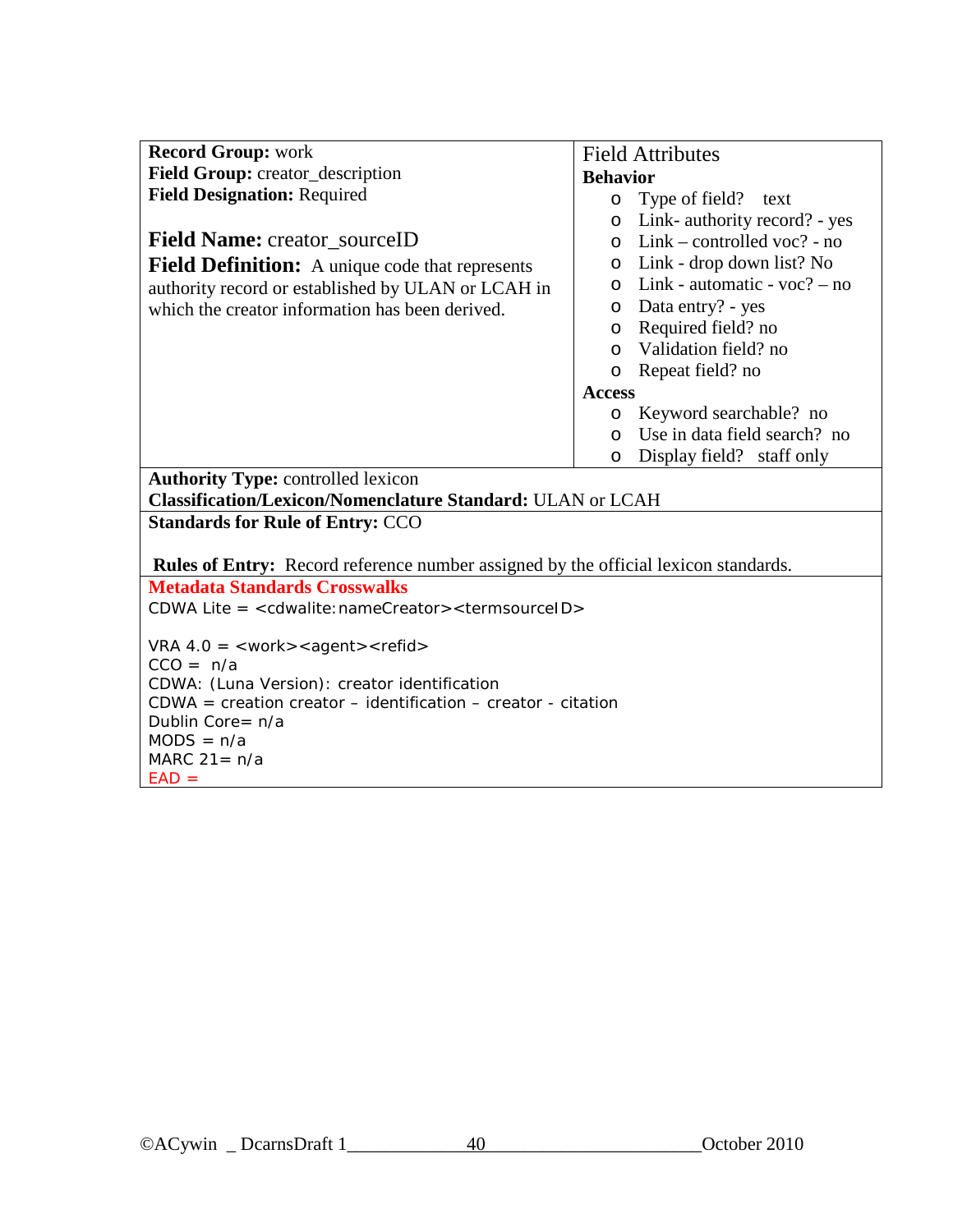| <b>Record Group: work</b>                                                                     | <b>Field Attributes</b>                                 |  |  |
|-----------------------------------------------------------------------------------------------|---------------------------------------------------------|--|--|
| Field Group: creator_description                                                              | <b>Behavior</b>                                         |  |  |
| <b>Field Designation: Required</b>                                                            | Type of field? text<br>$\circ$                          |  |  |
|                                                                                               | Link-authority record? - yes<br>$\circ$                 |  |  |
| <b>Field Name: creator_source</b>                                                             | $Link$ – controlled voc? - no<br>$\circ$                |  |  |
| Field Definition: Indicates the lexicon, published or                                         | Link - drop down list? No<br>$\circ$                    |  |  |
| non-published work in which the terms, names, notes or                                        | Link - automatic - $\text{voc?} - \text{no}$<br>$\circ$ |  |  |
| other information is derived within the authority record                                      | Data entry? - yes<br>$\circ$                            |  |  |
|                                                                                               | Required field? no<br>$\circ$                           |  |  |
|                                                                                               | Validation field? no<br>$\circ$                         |  |  |
|                                                                                               | Repeat field? no<br>$\circ$                             |  |  |
|                                                                                               | <b>Access</b>                                           |  |  |
|                                                                                               | o Keyword searchable? no                                |  |  |
|                                                                                               | Use in data field search? no<br>$\circ$                 |  |  |
|                                                                                               | Display field? staff only<br>$\circ$                    |  |  |
| <b>Authority Type: controlled lexicon</b>                                                     |                                                         |  |  |
| Classification/Lexicon/Nomenclature Standard: ULAN or LCAH                                    |                                                         |  |  |
| <b>Standards for Rule of Entry:: CCO</b>                                                      |                                                         |  |  |
|                                                                                               |                                                         |  |  |
| <b>Rules of Entry:</b> Source is indicated by the following abbreviations.                    |                                                         |  |  |
|                                                                                               |                                                         |  |  |
| <b>LCAH</b> (Library of Congress Authority Headings)<br>O                                     |                                                         |  |  |
| <b>ULAN</b> (Union List of Artist Names)<br>$\circ$                                           |                                                         |  |  |
|                                                                                               |                                                         |  |  |
| All other resources should be expressed by the principles established in the MLA Handbook for |                                                         |  |  |
| Writers of Research Papers.                                                                   |                                                         |  |  |
| <b>Metadata Standards Crosswalks</b>                                                          |                                                         |  |  |
| CDWA Lite = < cdwalite: nameCreator> < termsource>                                            |                                                         |  |  |
|                                                                                               |                                                         |  |  |
| VRA $4.0 =$ <work> <agent> <vocab><br/><math>CCO = n/a</math></vocab></agent></work>          |                                                         |  |  |
| CDWA: (Luna Version): creator identification                                                  |                                                         |  |  |
| $CDWA = creation creator - identification - creator - citation$                               |                                                         |  |  |
| Dublin Core= n/a                                                                              |                                                         |  |  |
| $MODS = n/a$                                                                                  |                                                         |  |  |
| MARC $21 = n/a$                                                                               |                                                         |  |  |
| $EAD =$                                                                                       |                                                         |  |  |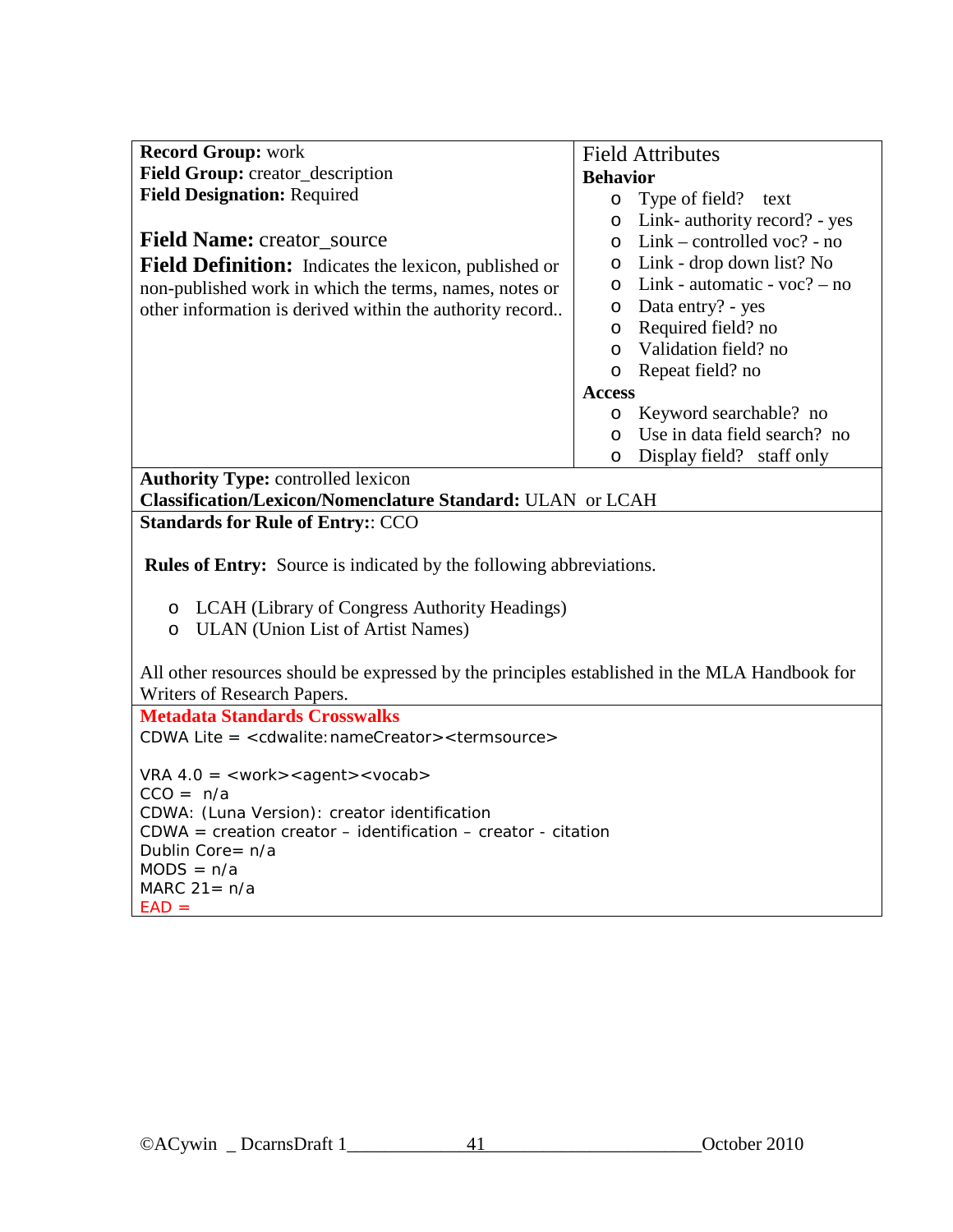Upon completing the authority record do the following steps.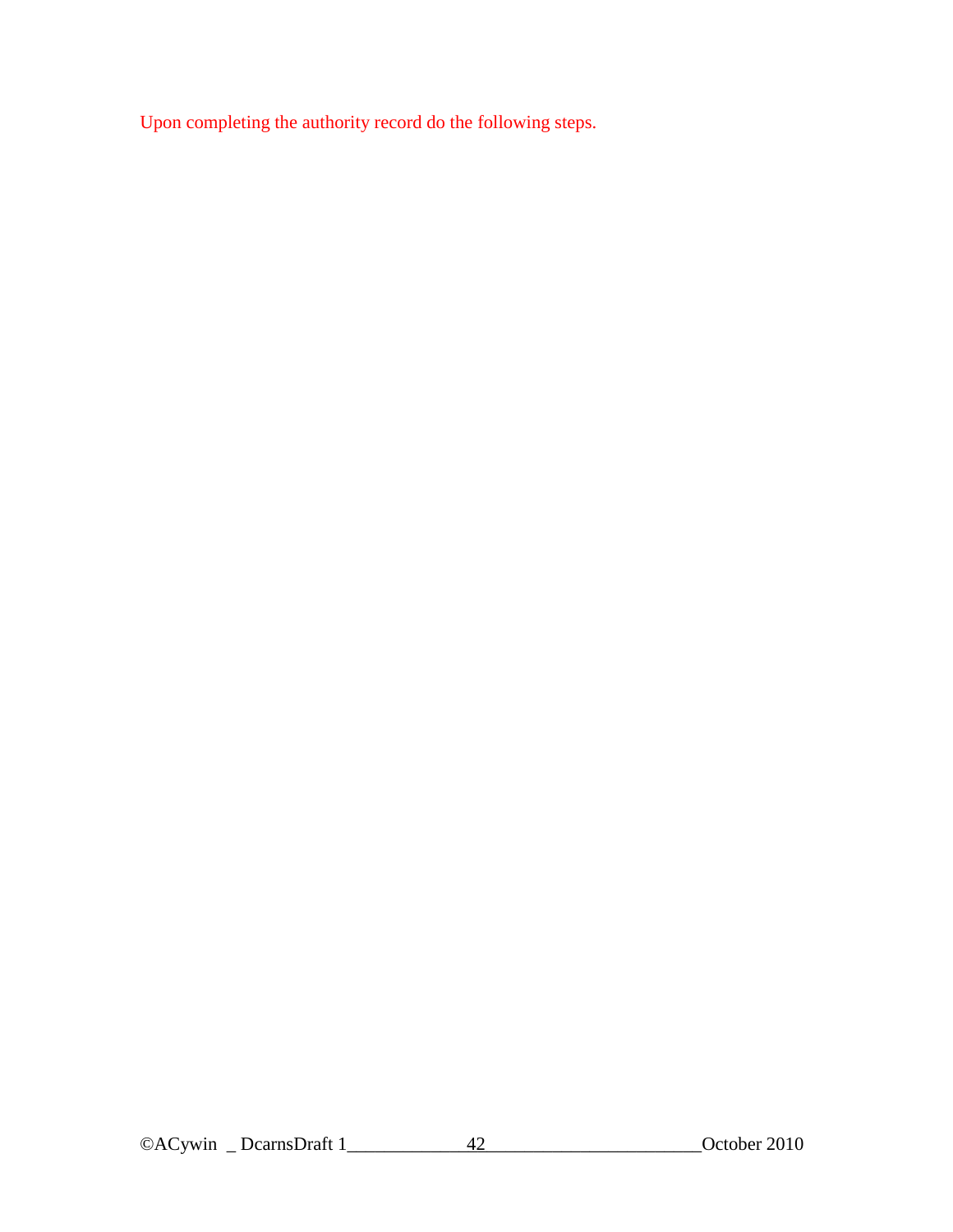## creator\_role (Field Group)

The *creator\_role* field group specifies the role/action taken by the creator, artist, author, or responsible party, in the conception, the design, or the production of the work represented by the digital resource object.

Field group creator\_role: Field name:

o creator\_role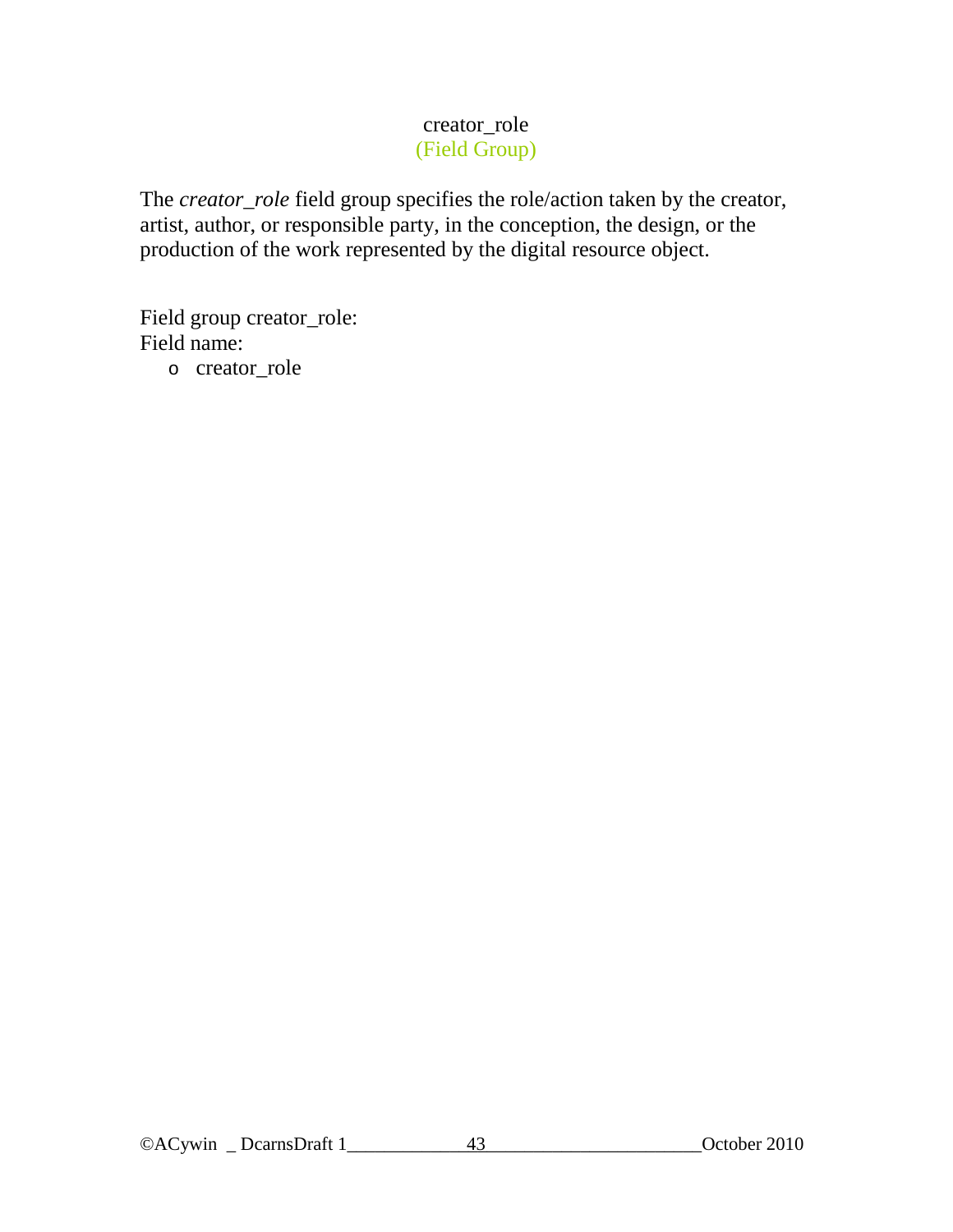| <b>Record Group:</b> work                                                                           | <b>Field Attributes</b>                                                 |  |  |  |
|-----------------------------------------------------------------------------------------------------|-------------------------------------------------------------------------|--|--|--|
| Field Group: creator_role                                                                           | <b>Behavior</b>                                                         |  |  |  |
| <b>Field Designation: Optional</b>                                                                  |                                                                         |  |  |  |
|                                                                                                     | Type of field? text<br>$\circ$                                          |  |  |  |
| <b>Field Name:</b> creator role                                                                     | Link- authority record? $-$ no<br>$\circ$<br>o Link-controlled voc? yes |  |  |  |
|                                                                                                     | Link – to another field? no<br>$\circ$                                  |  |  |  |
| <b>Field Definition:</b> The artist's or creator's                                                  |                                                                         |  |  |  |
| role to the specific work depicted in the image.                                                    | Link- drop down list? - yes<br>$\circ$                                  |  |  |  |
|                                                                                                     | Link - automatic - $\text{voc?} - \text{no}$<br>$\circ$                 |  |  |  |
| <b>Important:</b> Role is usually associated with the                                               | Data entry? - yes<br>$\circ$                                            |  |  |  |
| name, therefore refer to field group creator's                                                      | Required field? - no<br>$\circ$                                         |  |  |  |
| description for source and sourceID                                                                 | Validation field? - no<br>$\circ$                                       |  |  |  |
| designations.                                                                                       | Repeat field? - no<br>$\circ$                                           |  |  |  |
|                                                                                                     | <b>Access</b>                                                           |  |  |  |
|                                                                                                     | Keyword searchable? - yes<br>$\circ$                                    |  |  |  |
|                                                                                                     | Use in data field search? - yes<br>$\circ$                              |  |  |  |
|                                                                                                     | Display field? yes<br>$\circ$                                           |  |  |  |
|                                                                                                     |                                                                         |  |  |  |
| <b>Authority Type: controlled lexicon</b>                                                           |                                                                         |  |  |  |
|                                                                                                     |                                                                         |  |  |  |
| <b>Classification/Lexicon/Nomenclature Standard: AAT/ULAN</b>                                       |                                                                         |  |  |  |
| <b>Standards for Rule of Entry: CCO</b>                                                             |                                                                         |  |  |  |
|                                                                                                     |                                                                         |  |  |  |
| <b>Rules of Entry:</b> Enter term using lowercase. Use the most specific role or term. (painter vs. |                                                                         |  |  |  |
| artist). In case of ULAN lexicon use "preferred" role designation.                                  |                                                                         |  |  |  |
| <b>Metadata Standards Crosswalks</b>                                                                |                                                                         |  |  |  |
| CDWA Lite = < cdwalite: roleCreator>                                                                |                                                                         |  |  |  |
|                                                                                                     |                                                                         |  |  |  |
| VRA $4.0 =$ <work> <agent> <role></role></agent></work>                                             |                                                                         |  |  |  |
| $CCO = Creator Role$                                                                                |                                                                         |  |  |  |
| CDWA: (Luna Version): CREATION-CREATOR-ROLE                                                         |                                                                         |  |  |  |
| CDWA = Creation - Creator Description - Role                                                        |                                                                         |  |  |  |
| Dublin Core= <creator><contributor></contributor></creator>                                         |                                                                         |  |  |  |
| $MODS = \langle name \rangle \langle role \rangle$                                                  |                                                                         |  |  |  |
| MARC 21= 1XXe Main Entry / 7XXe Added Entry                                                         |                                                                         |  |  |  |
| EAD= ROLE attribute                                                                                 |                                                                         |  |  |  |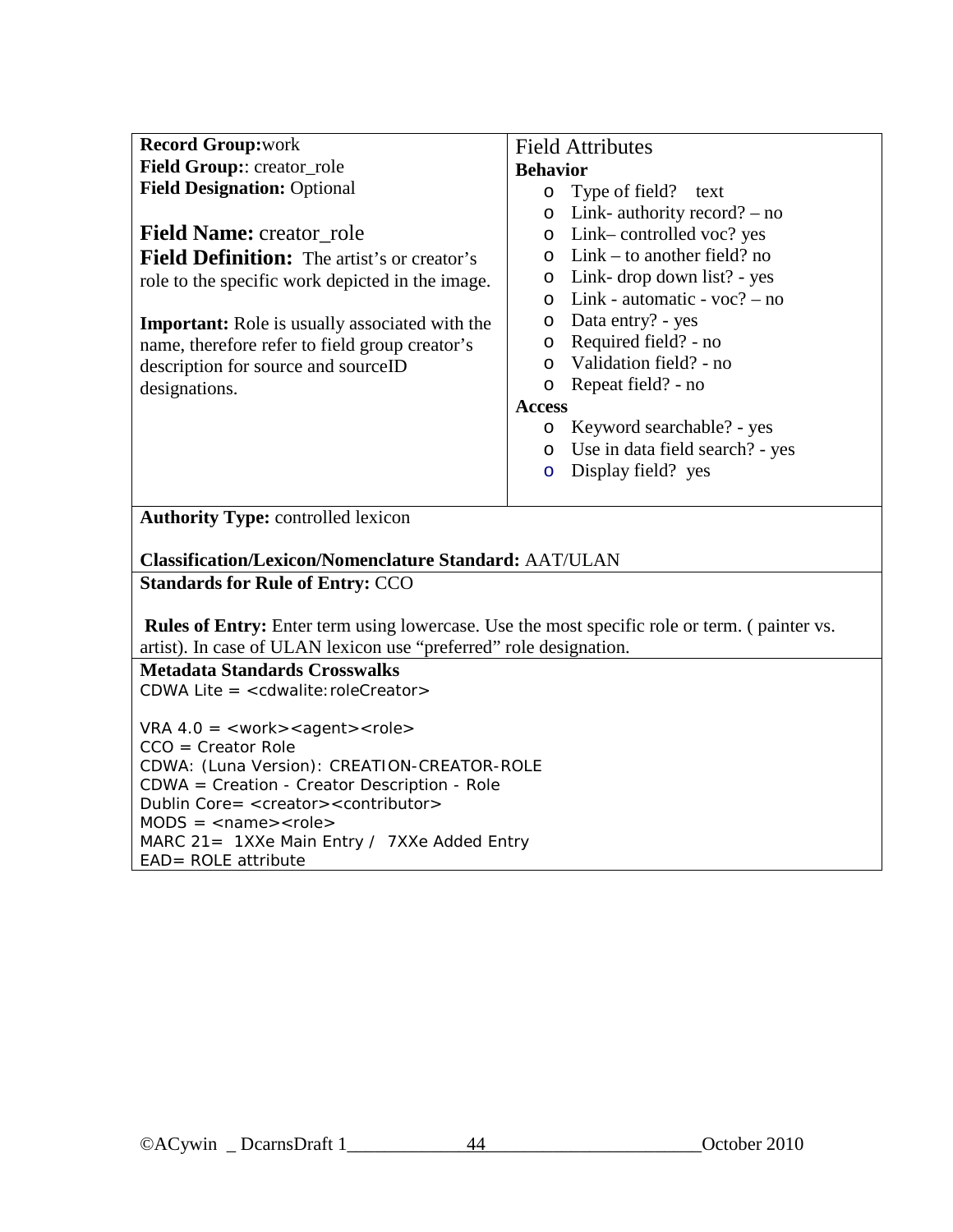### title

# (Field Group)

The *title* field group records the name, phrase or term that identifies the work represented by the digital resource objects. Title is assigned often by the creator of the work, but in some cases, by the owner of the work or by the repository. Verify title via the artist or repository of the original work. Titles may be descriptive, or anecdotal in nature.

Field Group title: Field names:

- o title
- o title\_type
- o title\_variant
- o title\_source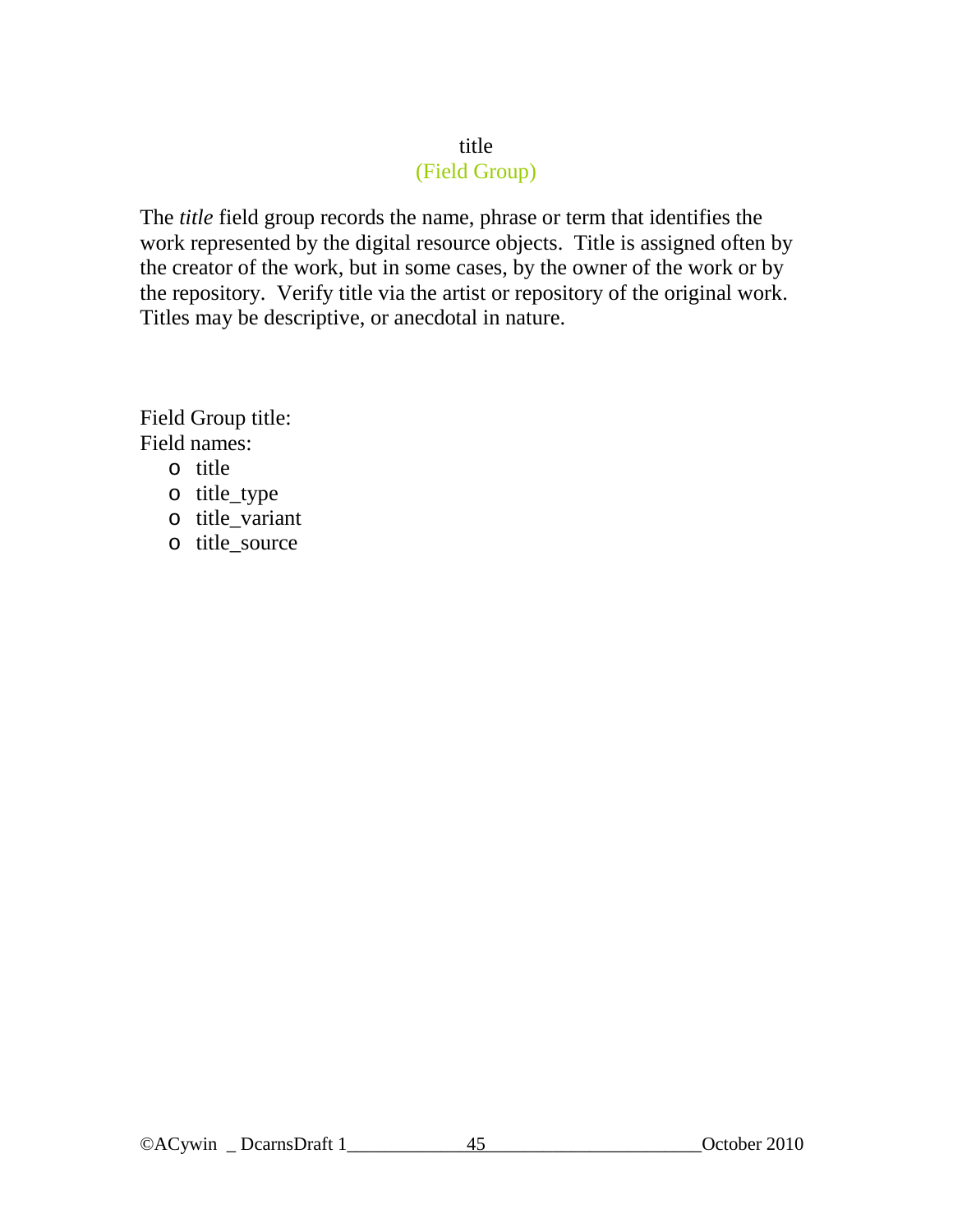**Record Group:** work **Field Group:**: title **Field Designation:** (CORE)

### **Field Name:** title

**Field Definition:** The title or descriptive phrase is given to the original work depicted in the image. For complex works or series, the title may refer to a discrete unit within the larger entity (a print from a series, a panel from a fresco cycle, a building within a temple complex) or may identify only the larger entity itself. A record for a part of a larger unit should include both the title for the part and the title for the larger entity. For image that is a detail of a larger work record the full title of work.

**Please note:** When artist is not identified then main entry becomes title.)

### **Field Attributes:**

#### **Behavior**

- o Type of field? text
- o Link- authority record? no
- o Link controlled voc? no
- o Link drop down list? yes
- o Link automatic voc? no
- o Data entry? yes
- o Required field? no
- o Validation field? no
- o Repeat field? yes

#### **Access**

- o Keyword searchable? yes
- o Use in data field search? yes
- o Display field? Yes

#### **Authority Type:** n/a

**Classification/Lexicon/Nomenclature Standard:** n/a

#### **Protocol/Standard for Rules of Data Content:** CCO

**Rules of Entry:** Follow capitalization and punctuation of source. Capitalize all words accept for articles. For titles created by VRC should be bracketed []. Ex. [Landscape with cows].

# **Metadata Standards Crosswalks**

CDWA Lite: <cdwalite:title>

VRA 4.0: <work><title> CCO: Title CDWA (LUNA): TITLES OR NAMES CDWA: Titles or Names - Text Dublin Core: <dc:title> MODS: <titleInfo><title> MARC 21: 245, 246, 240, 242, 210,730,130 EAD: <titleproper> (in <eadheader>)<unittitle>(in<archdesc>)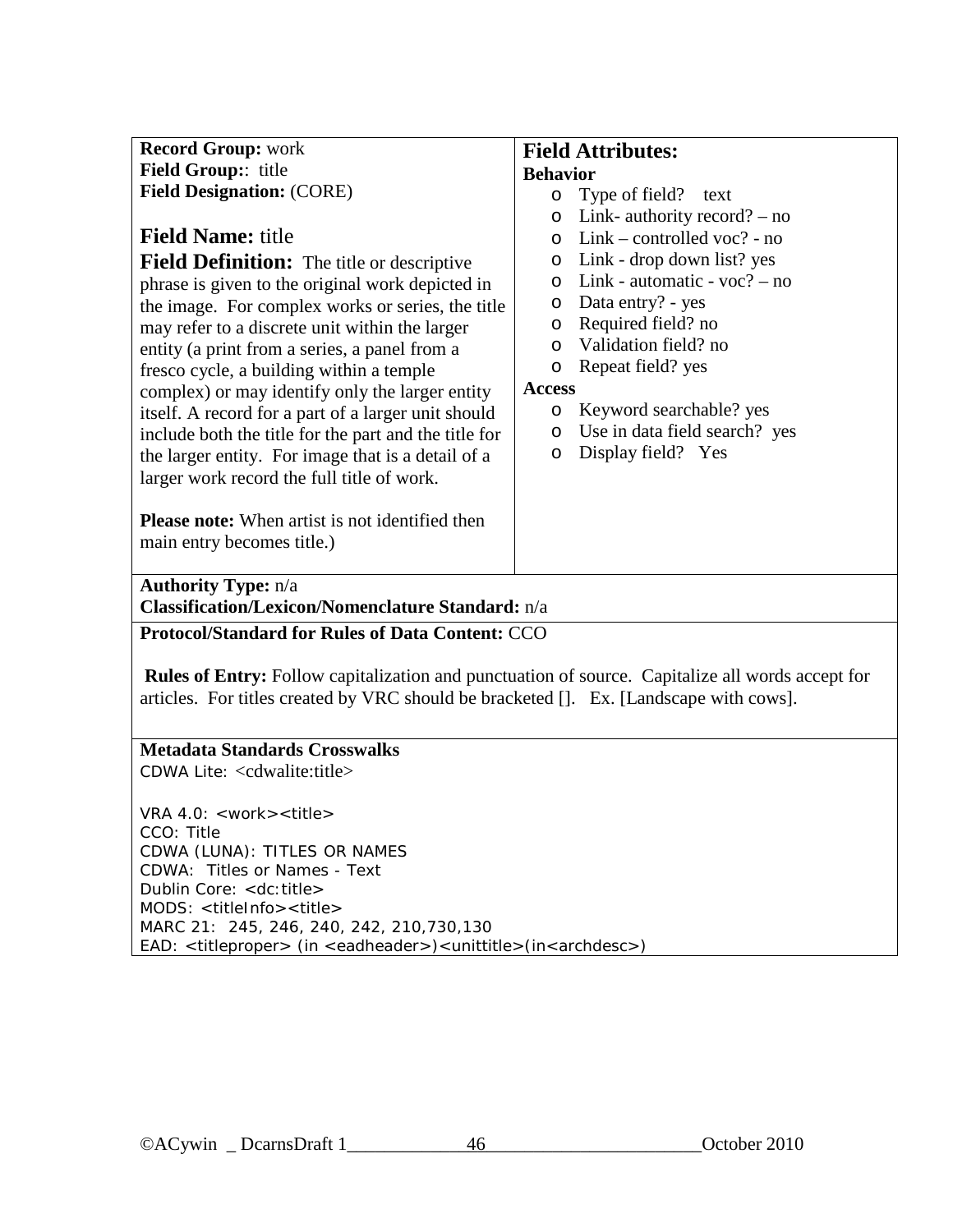| <b>Record Group: work</b>                                                                         | <b>Field Attributes:</b>                 |  |  |
|---------------------------------------------------------------------------------------------------|------------------------------------------|--|--|
| Field Group: title                                                                                | <b>Behavior</b>                          |  |  |
| <b>Field Designation: required</b>                                                                | Type of field? text<br>$\circ$           |  |  |
|                                                                                                   | Link-authority record? $-$ no<br>$\circ$ |  |  |
| <b>Field Name:</b> title_type                                                                     | $\circ$ Link – controlled voc? - yes     |  |  |
| Field Definition: Specifies the type of title                                                     | o Link - drop down list? yes             |  |  |
| recorded. See lexicon below.                                                                      | $\circ$ Link - automatic - voc? – no     |  |  |
|                                                                                                   | Data entry? - no<br>$\circ$              |  |  |
|                                                                                                   | Required field? yes<br>$\circ$           |  |  |
|                                                                                                   | o Validation field? yes                  |  |  |
|                                                                                                   | Repeat field? yes<br>$\circ$             |  |  |
|                                                                                                   | <b>Access</b>                            |  |  |
|                                                                                                   | Keyword searchable? no<br>$\circ$        |  |  |
|                                                                                                   | Use in data field search? no<br>O        |  |  |
|                                                                                                   | Display field? Yes<br>$\circ$            |  |  |
| <b>Authority Type: controlled lexicon</b>                                                         |                                          |  |  |
| <b>Classification/Lexicon/Nomenclature Standard: CCO</b>                                          |                                          |  |  |
| <b>Standards for Rule of Entry:: CCO</b>                                                          |                                          |  |  |
| <b>Rules of Entry: Use lower case.</b>                                                            |                                          |  |  |
| Lexicon: preferred, alternative, original, curatorial, translated, series, detail, larger entity, |                                          |  |  |
| published, etc. Select from above taxonomies.                                                     |                                          |  |  |
| <b>Metadata Standards Crosswalks</b>                                                              |                                          |  |  |
| CDWALite: < cdwalite: title> < type>                                                              |                                          |  |  |
|                                                                                                   |                                          |  |  |
| VRA 4.0: <work><title> <type></type></title></work>                                               |                                          |  |  |
| CCO: Title                                                                                        |                                          |  |  |
| CDWA (LUNA): n/a                                                                                  |                                          |  |  |
| CDWA: Titles or Names - type<br>Dublin Core: <title></title>                                      |                                          |  |  |
| MODS: <titleinfo><title></title></titleinfo>                                                      |                                          |  |  |
| MARC 21: 24X/a                                                                                    |                                          |  |  |
| EAD: <titleproper></titleproper>                                                                  |                                          |  |  |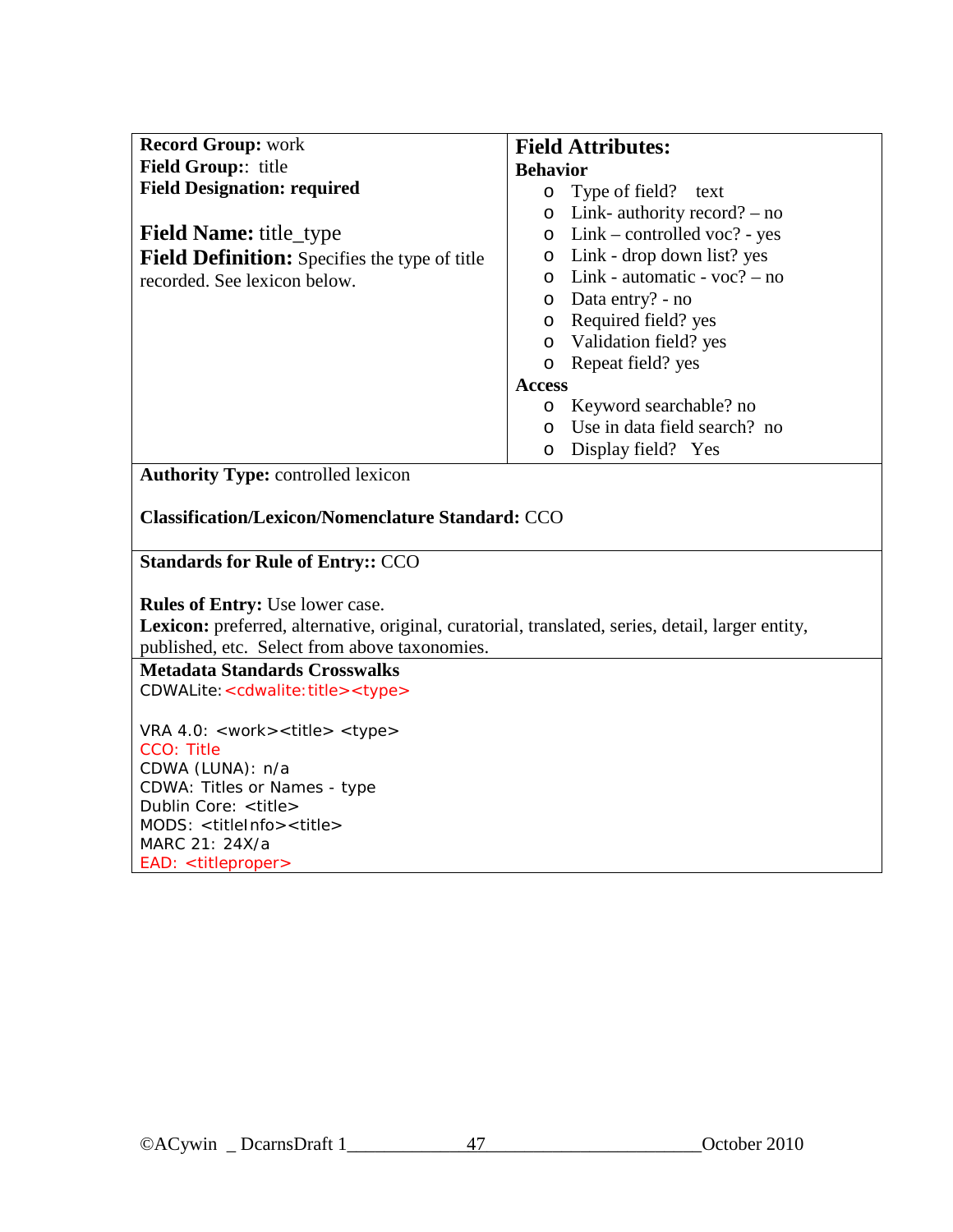| <b>Record Group: work</b>                                                                                     | <b>Field Attributes:</b>                                |  |  |
|---------------------------------------------------------------------------------------------------------------|---------------------------------------------------------|--|--|
| Field Group: title                                                                                            | <b>Behavior</b>                                         |  |  |
| <b>Field Designation: required</b>                                                                            | Type of field?<br>text<br>$\circ$                       |  |  |
|                                                                                                               | $\circ$ Link- authority record? – no                    |  |  |
| Field Name: title variant                                                                                     | $\circ$ Link – controlled voc? - no                     |  |  |
| <b>Field Definition:</b> The title or identifying                                                             | Link - drop down list? yes<br>$\circ$                   |  |  |
| phrase given to the original work that is not the                                                             | Link - automatic - $\text{voc?} - \text{no}$<br>$\circ$ |  |  |
| official title, but work is also known. In case of                                                            | Data entry? - yes<br>$\circ$                            |  |  |
| architectural features, add the name of the                                                                   | Required field? no<br>$\circ$                           |  |  |
| building in this field.                                                                                       | Validation field? no<br>$\circ$                         |  |  |
|                                                                                                               | Repeat field? yes<br>$\circ$                            |  |  |
| For complex works or series the title may refer                                                               | <b>Access</b>                                           |  |  |
| to a discrete unit within the larger entity (a print                                                          | Keyword searchable? yes<br>$\circ$                      |  |  |
|                                                                                                               | Use in data field search? yes<br>$\circ$                |  |  |
| from a series, a panel from a fresco cycle, a                                                                 | Display field? Yes<br>$\circ$                           |  |  |
| building within a temple complex) or may                                                                      |                                                         |  |  |
| identify only the larger entity itself.                                                                       |                                                         |  |  |
|                                                                                                               |                                                         |  |  |
| <b>Please note:</b> If artist is unknown or anonymous                                                         |                                                         |  |  |
| the title becomes the main entry.                                                                             |                                                         |  |  |
| <b>Authority Type: n/a</b>                                                                                    |                                                         |  |  |
| Classification/Lexicon/Nomenclature Standard: n/a                                                             |                                                         |  |  |
| <b>Protocol/Standard for Rules of Data Content: CCO</b>                                                       |                                                         |  |  |
|                                                                                                               |                                                         |  |  |
| Rules of Entry: Follow capitalization and punctuation of source. Capitalize all words accept for              |                                                         |  |  |
| articles. For titles created by VRC use square brackets [title].                                              |                                                         |  |  |
|                                                                                                               |                                                         |  |  |
|                                                                                                               |                                                         |  |  |
| <b>Metadata Standards Crosswalks</b>                                                                          |                                                         |  |  |
| CDWA Lite: <cdwalite:title></cdwalite:title>                                                                  |                                                         |  |  |
|                                                                                                               |                                                         |  |  |
| VRA 4.0: <work><title></title></work>                                                                         |                                                         |  |  |
| CCO: Title                                                                                                    |                                                         |  |  |
| CDWA (LUNA): TITLES OR NAMES                                                                                  |                                                         |  |  |
| CDWA: Titles or Names - Text                                                                                  |                                                         |  |  |
| Dublin Core: < dc: title>                                                                                     |                                                         |  |  |
| MODS: <titleinfo><title></title></titleinfo>                                                                  |                                                         |  |  |
| MARC 21: 245, 246, 240, 242, 210, 730, 130                                                                    |                                                         |  |  |
| EAD: <titleproper> (in <eadheader>)<unittitle>(in<archdesc>)</archdesc></unittitle></eadheader></titleproper> |                                                         |  |  |

-Rarely used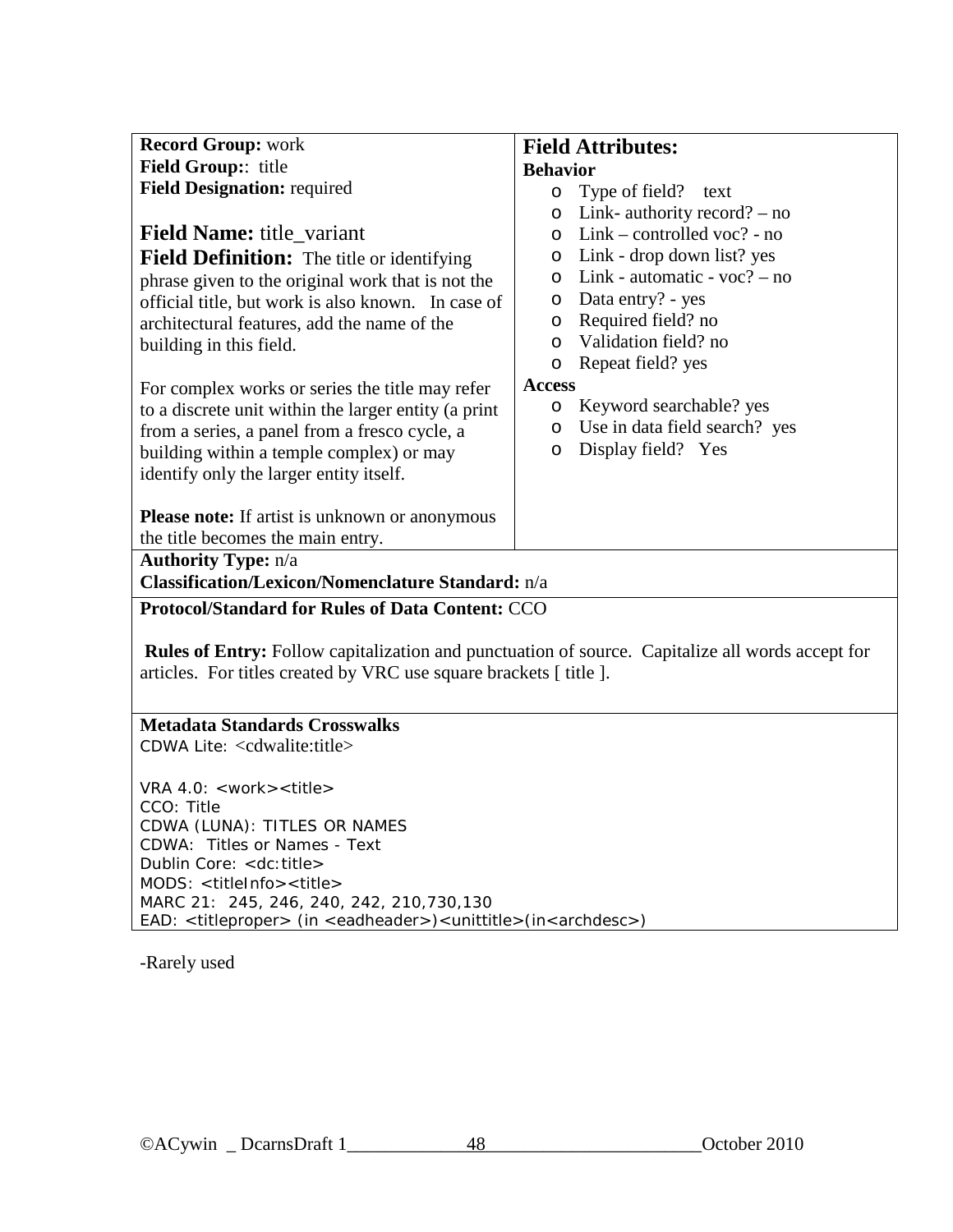| <b>Record Group: work</b>                                                                 |                                                   |  |  |
|-------------------------------------------------------------------------------------------|---------------------------------------------------|--|--|
| Field Group:: title                                                                       | <b>Field Attributes:</b>                          |  |  |
|                                                                                           | <b>Behavior</b>                                   |  |  |
| <b>Field Designation: required</b>                                                        | Type of field? text<br>$\circ$                    |  |  |
|                                                                                           | Link- authority record? $-$ no<br>O               |  |  |
| <b>Field Name:</b> title_source                                                           | $\circ$ Link – controlled voc? – no               |  |  |
| <b>Field Definition:</b> Citation note(s) in which                                        | o Link - drop down list? no                       |  |  |
| the title is derived.                                                                     | Link - automatic - $\text{voc?} - \text{no}$<br>O |  |  |
|                                                                                           | Data entry? - no<br>O                             |  |  |
|                                                                                           | Required field? no<br>O                           |  |  |
|                                                                                           | Validation field? no<br>$\circ$                   |  |  |
|                                                                                           | Repeat field? yes                                 |  |  |
|                                                                                           | $\circ$                                           |  |  |
|                                                                                           | <b>Access</b>                                     |  |  |
|                                                                                           | o Keyword searchable? no                          |  |  |
|                                                                                           | Use in data field search? no<br>$\Omega$          |  |  |
|                                                                                           | Display field? no<br>O                            |  |  |
|                                                                                           |                                                   |  |  |
| <b>Authority Type:</b> n/a                                                                |                                                   |  |  |
| <b>Classification/Lexicon/Nomenclature Standard:</b> n/a                                  |                                                   |  |  |
| <b>Standards for Rule of Entry:: Local</b>                                                |                                                   |  |  |
|                                                                                           |                                                   |  |  |
| Rules of Entry: MLA Handbook for Writers of Research Paper conventions should be utilized |                                                   |  |  |
| to express citation.                                                                      |                                                   |  |  |
| <b>Metadata Standards Crosswalks</b>                                                      |                                                   |  |  |
|                                                                                           |                                                   |  |  |
| CDWA Lite: < cdwalite: sourceTitle>                                                       |                                                   |  |  |
|                                                                                           |                                                   |  |  |
| VRA 4.0: <work><title> <source/></title></work>                                           |                                                   |  |  |
| CCO: Title Source                                                                         |                                                   |  |  |
| CDWA (LUNA): n/a<br>CDWA: Titles citation                                                 |                                                   |  |  |
| Dublin Core: n/a                                                                          |                                                   |  |  |
| MODS: <titleinfo><title></title></titleinfo>                                              |                                                   |  |  |
| MARC 21: 245/c                                                                            |                                                   |  |  |
| EAD:                                                                                      |                                                   |  |  |
|                                                                                           |                                                   |  |  |

.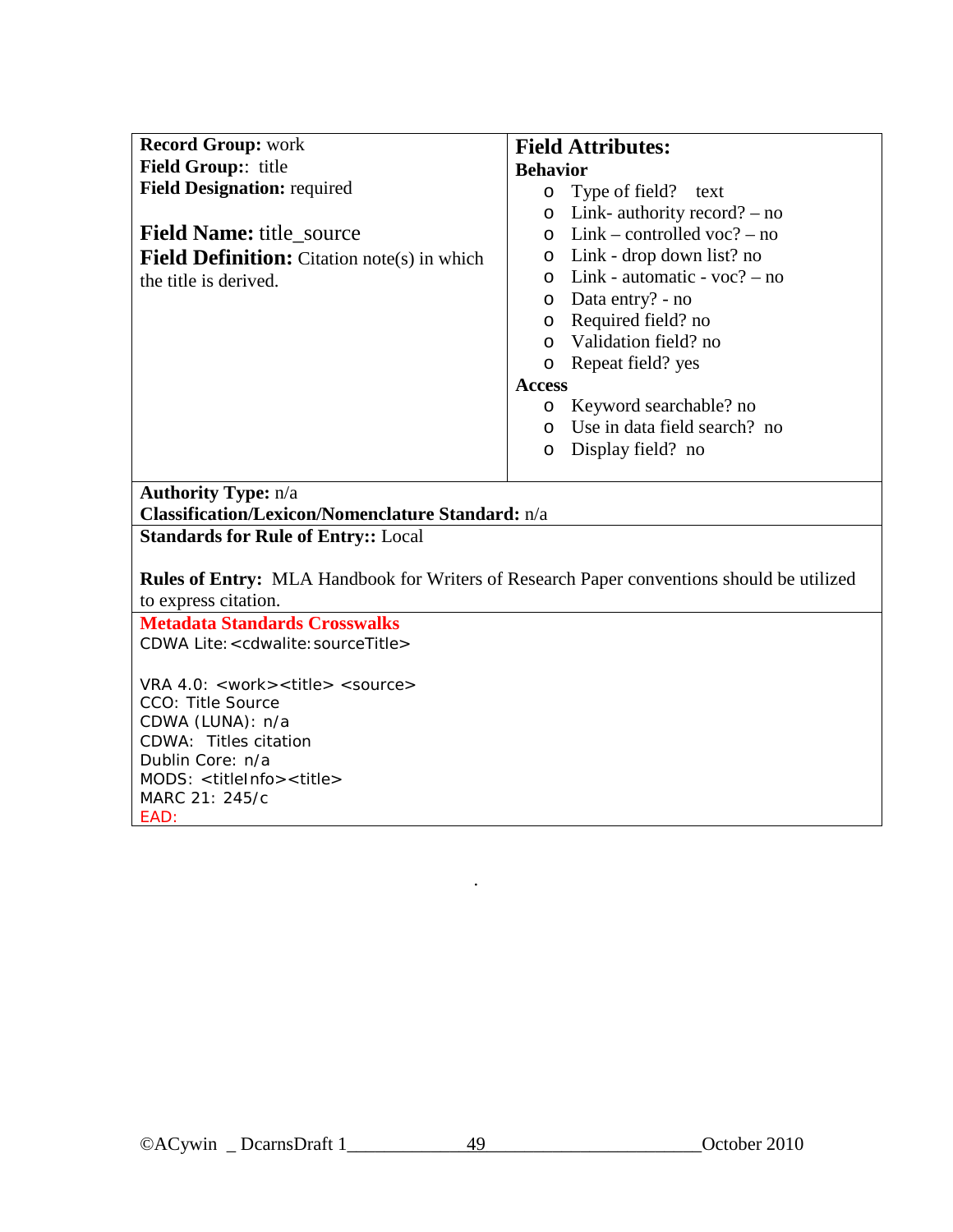# creation\_location (Field Group – Authority)

The *creation\_location* field group pertains to the location in which the work was created, designed, or produced, and not the location depicted in the work. It may represent the original location of the work as well.

Field group creation\_location: Field names:

- o creation\_location
- o creation\_location\_type
- o creation\_location\_parent
- o creation\_location\_sourceID
- o creation\_location\_source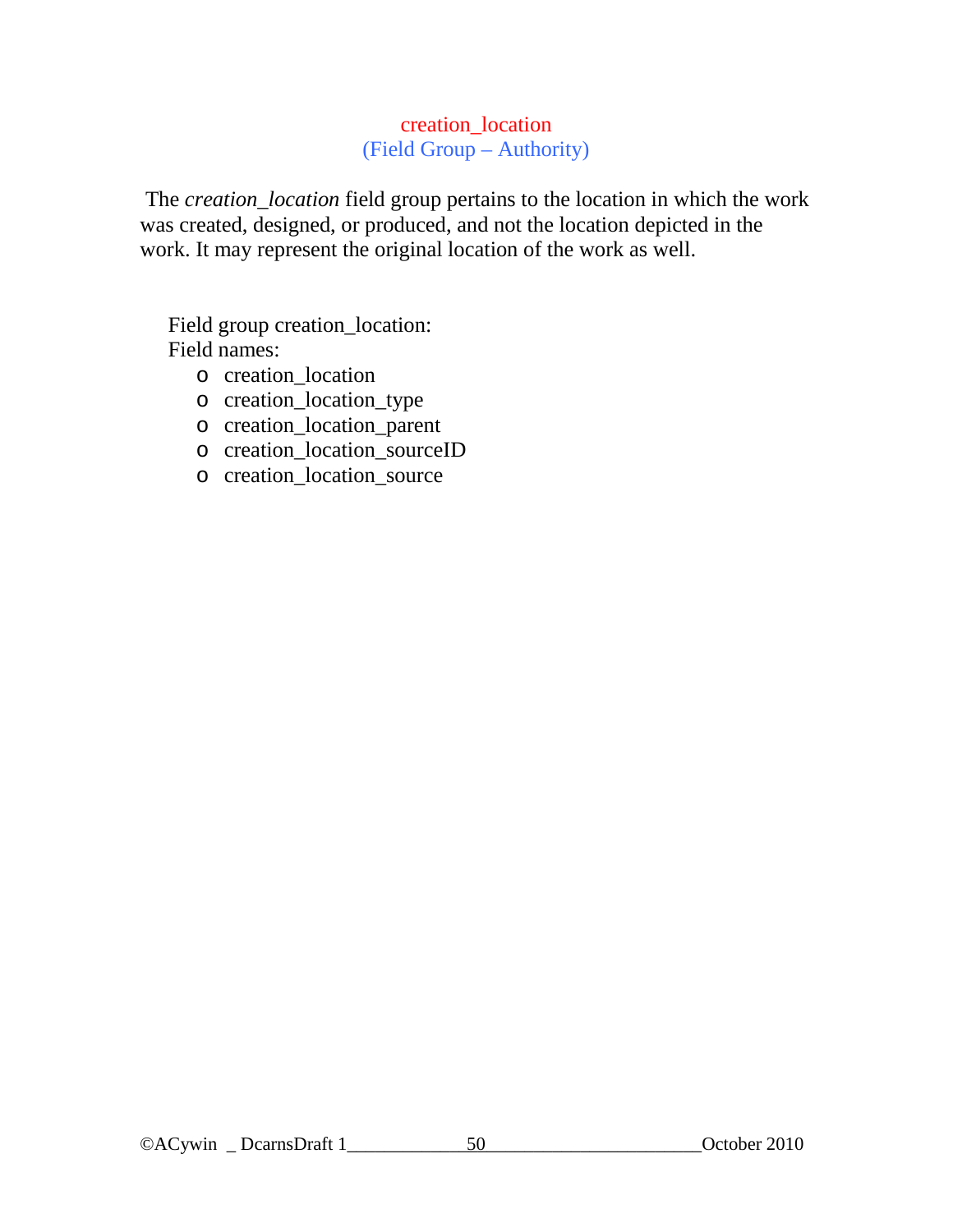| <b>Record Group: work</b>                                                                            | <b>Field Attributes</b>                    |  |  |
|------------------------------------------------------------------------------------------------------|--------------------------------------------|--|--|
| Field Group: creation_location                                                                       | <b>Behavior</b>                            |  |  |
| <b>Field Designation:</b> (optional)                                                                 | o Type of field? text                      |  |  |
|                                                                                                      | Link- authority record? $-$ yes<br>$\circ$ |  |  |
| <b>Field Name:</b> creation location                                                                 | o Link-controlled voc? yes                 |  |  |
| <b>Field Definition:</b> An authorized term                                                          | $\circ$ Link – to another field? no        |  |  |
| (narrow term) that specifies the geographic                                                          | $\circ$ Link-drop down list? - no          |  |  |
| location in which the work was created,                                                              | $\circ$ Link - automatic - voc? – no       |  |  |
| designed, produced, or discovered. In the case                                                       | Data entry? - yes<br>$\circ$               |  |  |
| of digital location specify the URI.                                                                 | Required field? - no<br>O                  |  |  |
|                                                                                                      | Validation field? - yes<br>$\circ$         |  |  |
| Ex.                                                                                                  | o Repeat field? - yes                      |  |  |
| Narrow Term - Padanaram                                                                              | <b>Access</b>                              |  |  |
| Narrow Term - North Dartmouth                                                                        | Keyword searchable? - yes<br>$\circ$       |  |  |
| <b>Broad Term - Massachusetts</b>                                                                    | o Use in data field search? - yes          |  |  |
|                                                                                                      | Display field? full/brief<br>$\circ$       |  |  |
|                                                                                                      |                                            |  |  |
| <b>Authority Type: controlled lexicon</b>                                                            |                                            |  |  |
| Classification/Lexicon/Nomenclature Standard: TGN or LCAH or other                                   |                                            |  |  |
| Protocol/Standard for Rules of Entry: CCO                                                            |                                            |  |  |
|                                                                                                      |                                            |  |  |
| <b>Rules of Data Entry:</b> Capitalize proper names and lowercase for article or preposition. Follow |                                            |  |  |
| lexicon rules.                                                                                       |                                            |  |  |
| <b>Metadata Standards Crosswalks</b>                                                                 |                                            |  |  |
| CDWA Lite $=$ < cdwa: locationName>                                                                  |                                            |  |  |
| VRA $4.0 =$ <work> <location> &lt; name &gt;</location></work>                                       |                                            |  |  |
| $CCO = location$                                                                                     |                                            |  |  |
| CDWA: (Luna Version): creation location                                                              |                                            |  |  |
| CDWA = Creation Place Original Location                                                              |                                            |  |  |
| Dublin Core= < coverage>                                                                             |                                            |  |  |
|                                                                                                      |                                            |  |  |
|                                                                                                      |                                            |  |  |
| $MODS = place > place term >$<br>MARC $21 = 260/a$<br>$EAD =$                                        |                                            |  |  |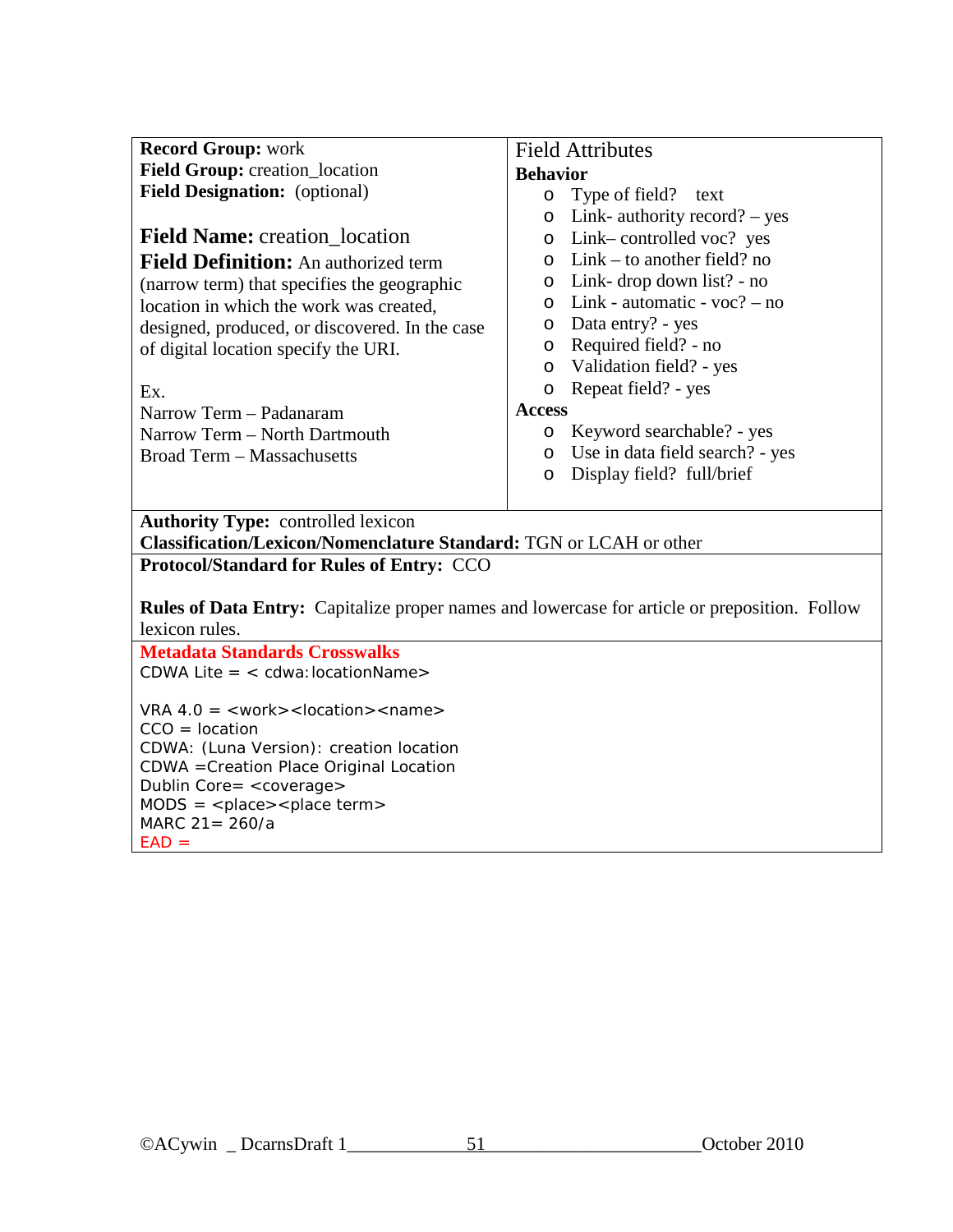| $\circ$ Link- authority record? – yes                                                            |  |  |  |
|--------------------------------------------------------------------------------------------------|--|--|--|
|                                                                                                  |  |  |  |
|                                                                                                  |  |  |  |
|                                                                                                  |  |  |  |
| Link - automatic - $\text{voc?} - \text{no}$                                                     |  |  |  |
|                                                                                                  |  |  |  |
|                                                                                                  |  |  |  |
|                                                                                                  |  |  |  |
|                                                                                                  |  |  |  |
|                                                                                                  |  |  |  |
|                                                                                                  |  |  |  |
| Use in data field search? - no                                                                   |  |  |  |
|                                                                                                  |  |  |  |
|                                                                                                  |  |  |  |
|                                                                                                  |  |  |  |
|                                                                                                  |  |  |  |
|                                                                                                  |  |  |  |
|                                                                                                  |  |  |  |
|                                                                                                  |  |  |  |
|                                                                                                  |  |  |  |
| Former= location related to the history of the work including excavated, discovery, or ownership |  |  |  |
| Performed=location of the performance.<br>Electronic= location of the digital object             |  |  |  |
|                                                                                                  |  |  |  |
|                                                                                                  |  |  |  |
|                                                                                                  |  |  |  |
|                                                                                                  |  |  |  |
|                                                                                                  |  |  |  |
|                                                                                                  |  |  |  |
|                                                                                                  |  |  |  |
|                                                                                                  |  |  |  |
|                                                                                                  |  |  |  |
|                                                                                                  |  |  |  |
|                                                                                                  |  |  |  |
| o Link-controlled voc? - yes                                                                     |  |  |  |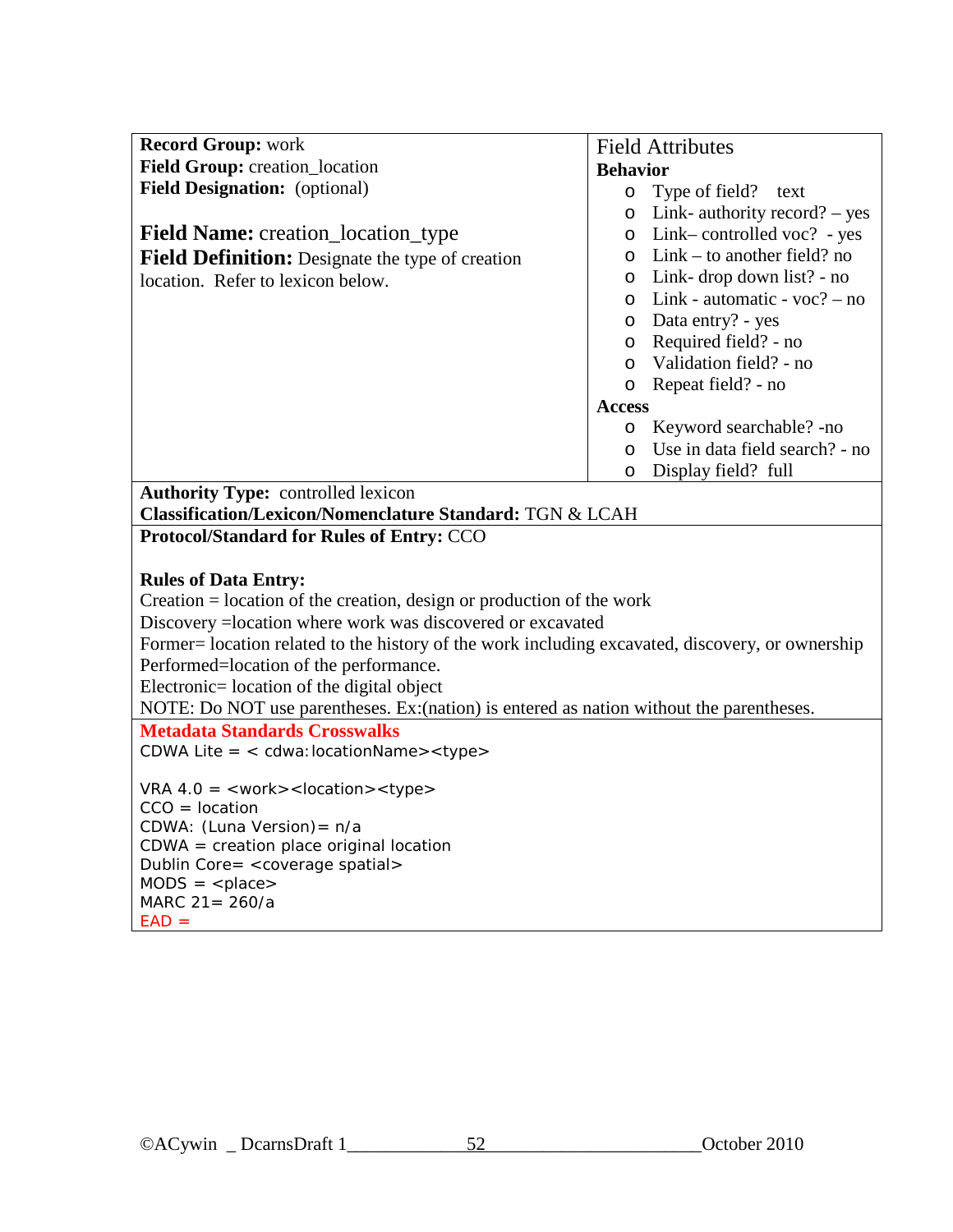| <b>Record Group: work</b>                                                                            |                               | <b>Field Attributes</b>                      |  |
|------------------------------------------------------------------------------------------------------|-------------------------------|----------------------------------------------|--|
| Field Group: creation_location                                                                       | <b>Behavior</b>               |                                              |  |
| <b>Field Designation:</b> (optional)                                                                 |                               |                                              |  |
|                                                                                                      | $\circ$                       | Type of field?<br>text                       |  |
|                                                                                                      | $\circ$                       | Link- authority record? $-$ yes              |  |
| <b>Field Name:</b> creation_location_parent                                                          | $\circ$                       | Link-controlled voc? - yes                   |  |
| Field Definition: Hierarchical relationships between                                                 | $\circ$                       | $Link - to another field?$ no                |  |
| locations. In the case of digital location record the URL.                                           | $\circ$                       | Link- drop down list? - no                   |  |
|                                                                                                      | O                             | Link - automatic - $\text{voc?} - \text{no}$ |  |
|                                                                                                      | $\circ$                       | Data entry? - yes                            |  |
| Ex.                                                                                                  | O                             | Required field? - no                         |  |
| Broad Term - Massachusetts (state)                                                                   | $\circ$                       | Validation field? - no                       |  |
| Narrow Term - North Dartmouth (city)                                                                 | Repeat field? - no<br>$\circ$ |                                              |  |
| Narrow Term - Padanaram (village)                                                                    | <b>Access</b>                 |                                              |  |
|                                                                                                      | O                             | Keyword searchable? - no                     |  |
|                                                                                                      | $\circ$                       | Use in data field search? $-$ no             |  |
|                                                                                                      | $\circ$                       | Display field? full                          |  |
| <b>Authority Type: controlled lexicon</b>                                                            |                               |                                              |  |
| Classification/Lexicon/Nomenclature Standard: TGN & LCAH or other.                                   |                               |                                              |  |
| Protocol/Standard for Rules of Entry: CCO                                                            |                               |                                              |  |
|                                                                                                      |                               |                                              |  |
| <b>Rules of Data Entry:</b> Capitalize proper names and lowercase for article or preposition. Follow |                               |                                              |  |
| lexicon rules. EX. Italy(space)-(space)Tuscany(space)-(space)Pistoia                                 |                               |                                              |  |
| <b>Metadata Standards Crosswalks</b>                                                                 |                               |                                              |  |
| CDWA Lite = $\lt$ cdwa: locationName>                                                                |                               |                                              |  |
|                                                                                                      |                               |                                              |  |
| VRA $4.0 =$ <work> &lt; location &gt; &lt; name &gt;</work>                                          |                               |                                              |  |
| $CCO = location$                                                                                     |                               |                                              |  |
| CDWA (Luna Version) = creation location                                                              |                               |                                              |  |
| $CDWA = creation place original location$                                                            |                               |                                              |  |
| Dublin Core= < coverage>                                                                             |                               |                                              |  |
| $MODS = place > place term >$                                                                        |                               |                                              |  |
| MARC $21 = 260/a$                                                                                    |                               |                                              |  |
| $EAD =$                                                                                              |                               |                                              |  |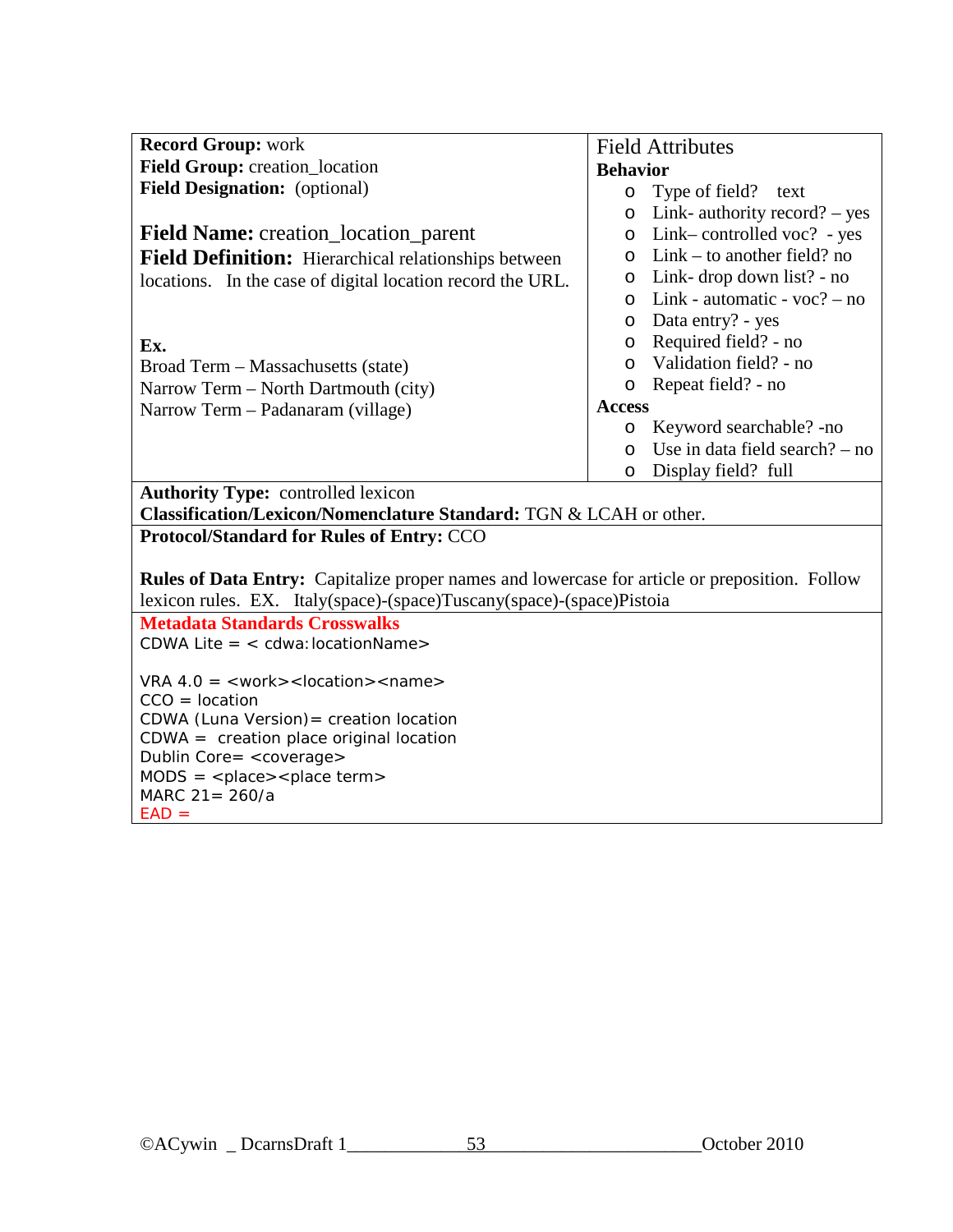| <b>Record Group: work</b>                                                                  | <b>Field Attributes</b>                   |      |
|--------------------------------------------------------------------------------------------|-------------------------------------------|------|
| Field Group: creation_location                                                             | <b>Behavior</b>                           |      |
| <b>Field Designation:</b> (optional)                                                       | Type of field?<br>$\circ$                 | text |
|                                                                                            | $\circ$ Link- authority record? – yes     |      |
| Field Name: creation_location_sourceID                                                     | o Link-controlled voc? - no               |      |
| Field Definition: A numeral code that represents the                                       | $\circ$ Link – to another field? no       |      |
| authority record or term established by TGN or LCAH.                                       | $\circ$ Link-drop down list? - no         |      |
|                                                                                            | $\circ$ Link - automatic - voc? – no      |      |
|                                                                                            | Data entry? - yes<br>$\circ$              |      |
|                                                                                            | Required field? - no<br>$\circ$           |      |
|                                                                                            | Validation field? - no<br>$\circ$         |      |
|                                                                                            | o Repeat field? - no                      |      |
|                                                                                            | <b>Access</b>                             |      |
|                                                                                            | Keyword searchable? - no<br>$\circ$       |      |
|                                                                                            | Use in data field search? - no<br>$\circ$ |      |
|                                                                                            | Display field? no<br>$\circ$              |      |
| <b>Authority Type: controlled lexicon</b>                                                  |                                           |      |
| Classification/Lexicon/Nomenclature Standard: TGN, LCAH or other.                          |                                           |      |
| <b>Standards for Rule of Entry:: CCO</b>                                                   |                                           |      |
| <b>Rules of Entry:</b> Record reference number assigned by the official lexicon standards. |                                           |      |
|                                                                                            |                                           |      |
| <b>Metadata Standards Crosswalks</b>                                                       |                                           |      |
|                                                                                            |                                           |      |
| CDWA Lite = < cdwa: locationName> <termsourceid></termsourceid>                            |                                           |      |
| VRA $4.0 =$ <work> &lt; location &gt; &lt; refid &gt;</work>                               |                                           |      |
| $CCO = n/a$                                                                                |                                           |      |
| CDWA: (Luna Version): n/a                                                                  |                                           |      |
| $CDWA = n/a$                                                                               |                                           |      |
| Dublin Core= < coverage>                                                                   |                                           |      |
| $MODS = MARC 21 = n/a$                                                                     |                                           |      |
| $EAD =$                                                                                    |                                           |      |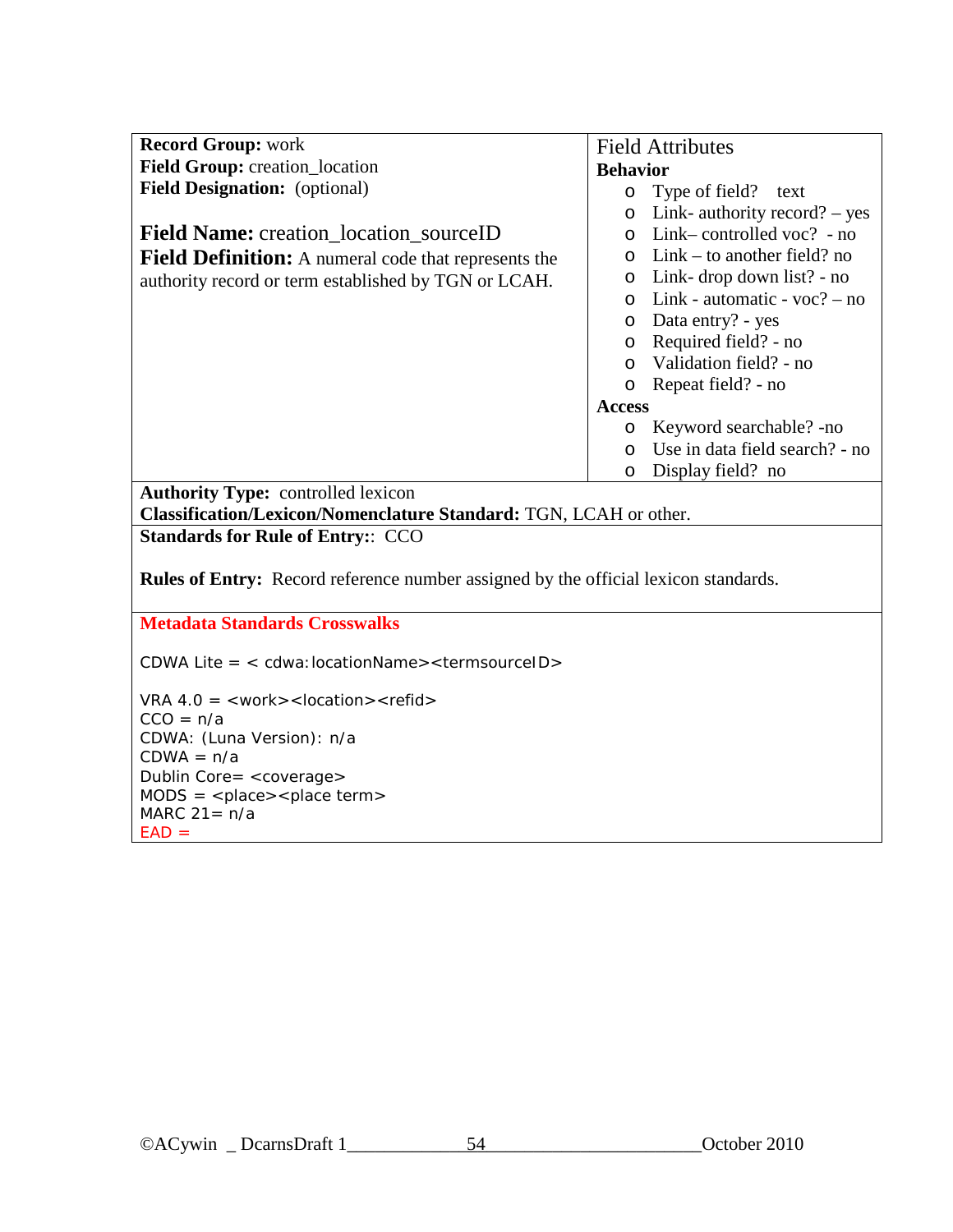| <b>Record Group: work</b>                                                                 | <b>Field Attributes:</b>                                |  |
|-------------------------------------------------------------------------------------------|---------------------------------------------------------|--|
| Field Group: creation_location                                                            | <b>Behavior</b>                                         |  |
| <b>Field Designation:</b> (optional)                                                      | Type of field?<br>text<br>$\circ$                       |  |
|                                                                                           | $\circ$ Link- authority record? – no                    |  |
|                                                                                           | $\circ$ Link–controlled voc? – no                       |  |
| <b>Field Name:</b> creation location source                                               | Link-drop down list? -no<br>$\circ$                     |  |
|                                                                                           | Link - automatic - $\text{voc?} - \text{no}$<br>$\circ$ |  |
| Field Definition: Indicates published or non-                                             | Data entry? - yes<br>$\circ$                            |  |
| published work in which the terms, names, notes or                                        | Required field? no<br>$\circ$                           |  |
| other information is derived within the authority                                         | Validation field? no<br>$\circ$                         |  |
| record                                                                                    | Repeat field? no<br>$\circ$                             |  |
|                                                                                           | <b>Access</b>                                           |  |
|                                                                                           | Keyword searchable? - no<br>$\circ$                     |  |
|                                                                                           | Use in data field search? - no<br>$\circ$               |  |
|                                                                                           | Display field? Staff only<br>O                          |  |
| <b>Authority Type: controlled lexicon</b>                                                 |                                                         |  |
| Classification/Lexicon/Nomenclature Standard: TGN, LCAH or other                          |                                                         |  |
| <b>Standards for Rule of Entry:: CCO</b>                                                  |                                                         |  |
| <b>Rules of Entry:</b> Source is indicated by the following abbreviations.                |                                                         |  |
|                                                                                           |                                                         |  |
| TGN (Thesaurus of Geographic Names)<br>$\circ$                                            |                                                         |  |
| <b>LCAH</b> (Library of Congress Authority Headings)<br>$\circ$                           |                                                         |  |
|                                                                                           |                                                         |  |
| All other resources should be expressed using MLA Handbook for Writers of Research Papers |                                                         |  |
| conventions.                                                                              |                                                         |  |
| <b>Metadata Standards Crosswalks</b>                                                      |                                                         |  |
| CDWA Lite = < cdwa: locationName> <termsource></termsource>                               |                                                         |  |
|                                                                                           |                                                         |  |
| VRA $4.0 =$ <work> &lt; location &gt; &lt; vocab &gt;</work>                              |                                                         |  |
| $CCO = n/a$                                                                               |                                                         |  |
| CDWA: (Luna Version): n/a                                                                 |                                                         |  |
| $CDWA = n/a$<br>Dublin Core= < coverage>                                                  |                                                         |  |
| $MODS = $                                                                                 |                                                         |  |
| MARC $21 = n/a$                                                                           |                                                         |  |
| $EAD =$                                                                                   |                                                         |  |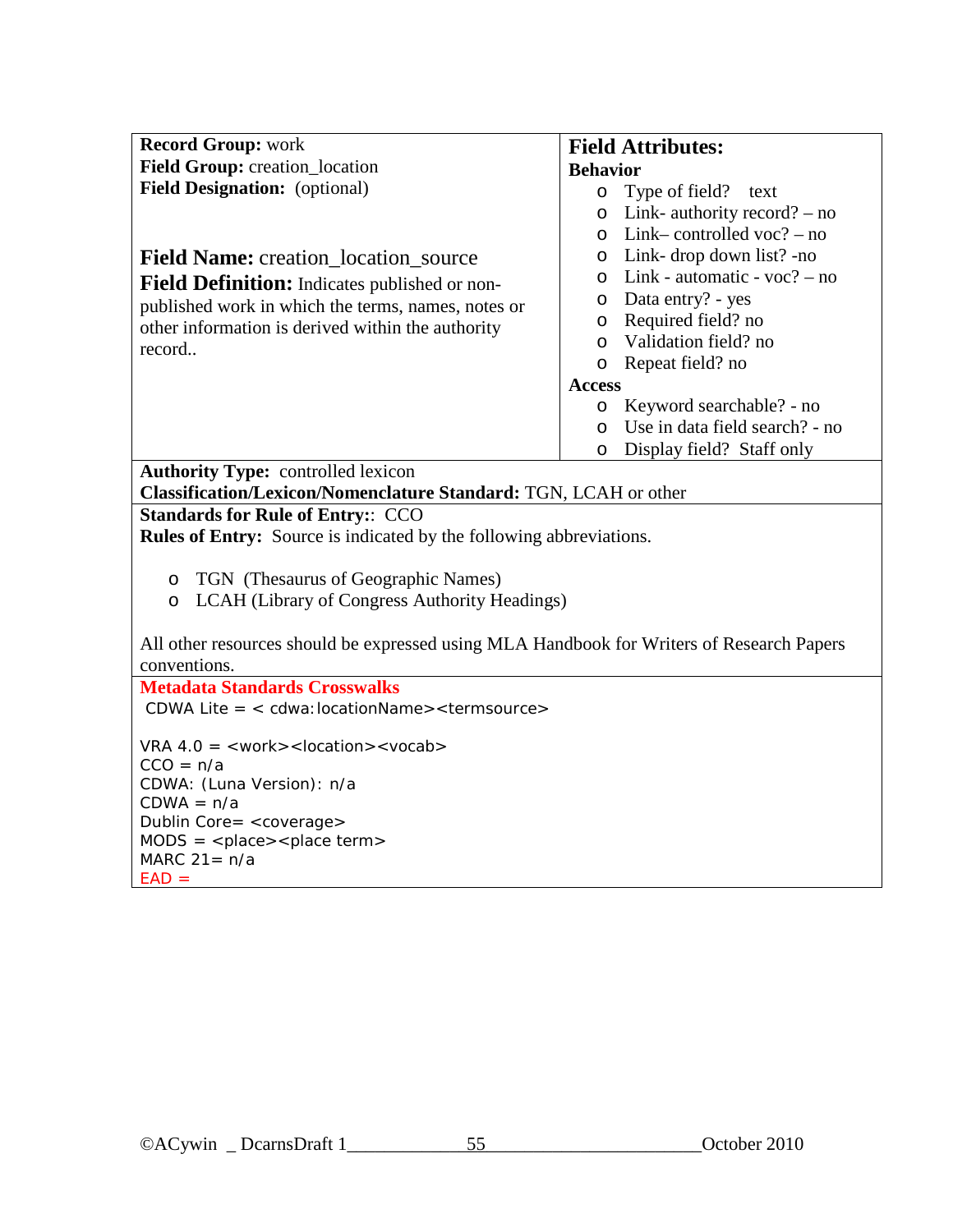# work\_dates **(Field Group)**

The *work\_dates* field group designates the dates associated with the creation of the original work represented by the digital or analog resource. In order to make the date searchable and interoperable, VRC has established multiple date fields to ensure usability. It is critical that date rules of entry are followed and expressed accurately. Any questions ask the curator.

Field group work\_dates: Field names:

- o work\_dates\_display
- o work\_dates
- o work\_dates\_type
- o work\_dates\_earliest
- o work\_dates\_latest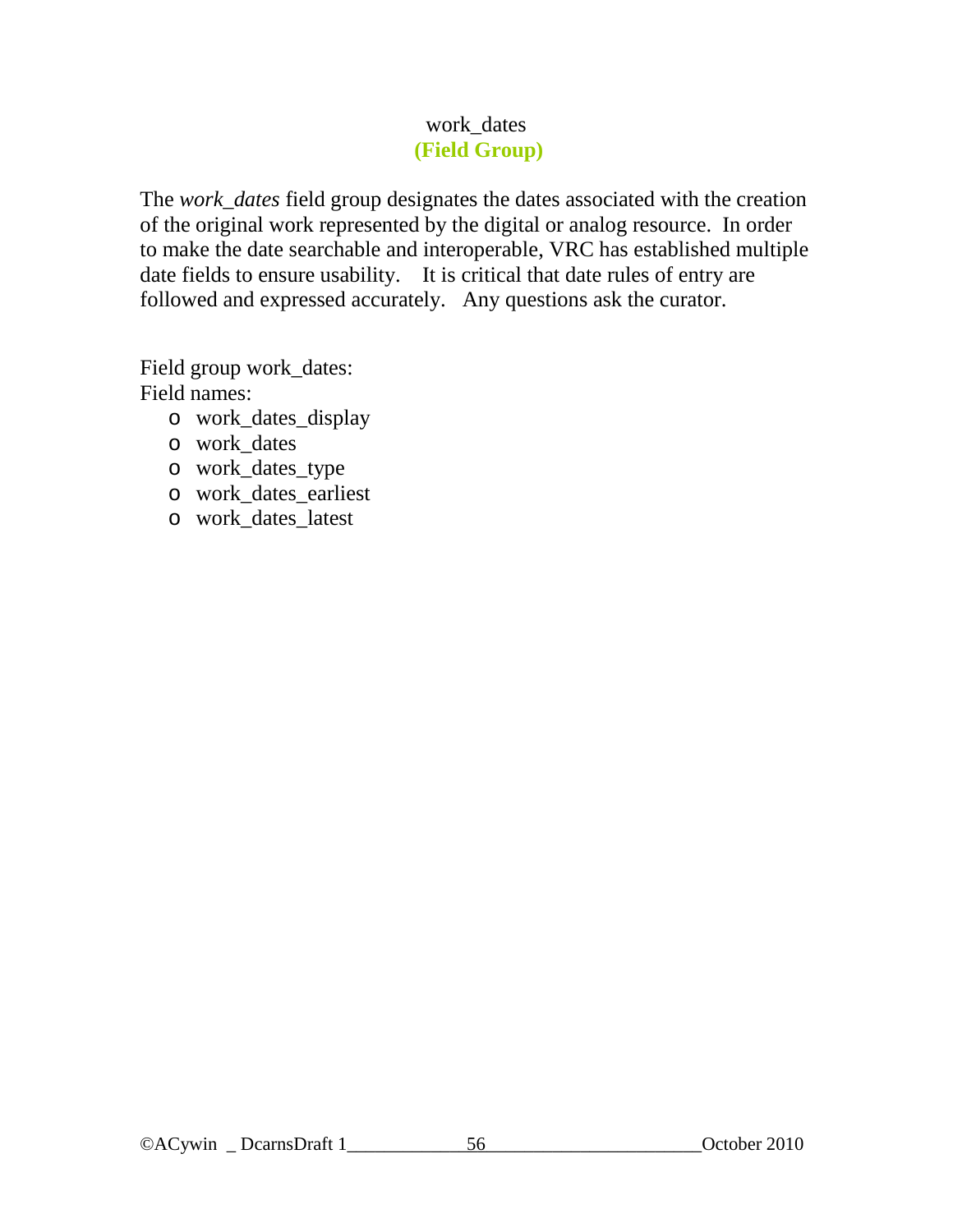| <b>Record Group: work</b>                                                                                                                                                                      |                                            |  |
|------------------------------------------------------------------------------------------------------------------------------------------------------------------------------------------------|--------------------------------------------|--|
|                                                                                                                                                                                                | <b>Field Attributes:</b>                   |  |
| Field Group: work_dates                                                                                                                                                                        | <b>Behavior</b>                            |  |
| <b>Field Designation: (CORE)</b>                                                                                                                                                               | Type of field? text/limited<br>$\circ$     |  |
|                                                                                                                                                                                                | $\circ$ Link- authority record? – no       |  |
| <b>Field Name:</b> work_dates_display                                                                                                                                                          | o Link-controlled voc? no                  |  |
| Field Definition: Record the year, span of                                                                                                                                                     | Link – to another field? no<br>$\circ$     |  |
| years, or phrase that describes the specific or                                                                                                                                                | Link-drop down list? - no<br>$\circ$       |  |
| approximate date of the work (depicted) was                                                                                                                                                    | $\circ$ Link - automatic - voc? – no       |  |
| created.                                                                                                                                                                                       | Required field? - yes<br>$\circ$           |  |
|                                                                                                                                                                                                | o Validation field? - no                   |  |
|                                                                                                                                                                                                | o Repeat field? - no                       |  |
|                                                                                                                                                                                                | <b>Access</b>                              |  |
|                                                                                                                                                                                                | Keyword searchable? -yes<br>$\circ$        |  |
|                                                                                                                                                                                                | Use in data field search? - yes<br>$\circ$ |  |
|                                                                                                                                                                                                | Display field? - yes<br>$\circ$            |  |
|                                                                                                                                                                                                |                                            |  |
| <b>Authority Type:</b> n/a<br><b>Classification/Lexicon/Nomenclature Standard:</b> n/a                                                                                                         |                                            |  |
|                                                                                                                                                                                                |                                            |  |
| <b>Standards for Rule of Entry: CCO</b>                                                                                                                                                        |                                            |  |
| Rules of Entry: Natural order. If specific date is known, use Arabic numbers & Gregorian<br>calendar if current era. To express uncertain dates or time periods use the following conventions. |                                            |  |
| Exact Known= yyyy<br>$\circ$                                                                                                                                                                   |                                            |  |
| $Inclusive = yyyy(space) - (space) yyyy$<br>$\circ$                                                                                                                                            |                                            |  |
| Circa = ca.=ca.(space)yyyy OR ca.(space)yyyy(space)-(space)ca.(space)yyyy<br>$\circ$                                                                                                           |                                            |  |
| $Bulk = [yyyy]$<br>$\circ$                                                                                                                                                                     |                                            |  |
| Century = $x x$ th century<br>$\circ$                                                                                                                                                          |                                            |  |
| $Decades = yyyy's$<br>$\circ$                                                                                                                                                                  |                                            |  |
| $Period/Ex = name of era or period Medical$<br>$\circ$                                                                                                                                         |                                            |  |
| Uncertain= use the closest decade, or century OR uncertain individual date use "?"<br>O                                                                                                        |                                            |  |
| Ex. 19??, 192?,                                                                                                                                                                                |                                            |  |
| $Unknown = unknown$<br>O                                                                                                                                                                       |                                            |  |
| No date available $= n.d$<br>$\circ$                                                                                                                                                           |                                            |  |
| If not sure $=$ leave blank<br>$\circ$                                                                                                                                                         |                                            |  |
| Common $era = yyyy$<br>O                                                                                                                                                                       |                                            |  |
| Before common $era = yyyy(space)$<br>O                                                                                                                                                         |                                            |  |
| <b>Metadata Standards Crosswalks</b>                                                                                                                                                           |                                            |  |
| CDWA Lite = <cdwalite: creationdate="" display=""></cdwalite:>                                                                                                                                 |                                            |  |
| VRA $4.0 = <$ work > < date >                                                                                                                                                                  |                                            |  |
| $CCO = Display Date$                                                                                                                                                                           |                                            |  |
| CDWA: (Luna Version): CREATION-DATE                                                                                                                                                            |                                            |  |
| CDWA = Creation - Creation Date (core)                                                                                                                                                         |                                            |  |
| Dublin Core= Date.Created                                                                                                                                                                      |                                            |  |
| $MODS = <$ dateCreated> <dateissued></dateissued>                                                                                                                                              |                                            |  |
| MARC 21= 24X/, 260c, 518/<br>$EAD =$ <unitdate>(in <eadheader>, <frontmatter>, and <archdesc></archdesc></frontmatter></eadheader></unitdate>                                                  |                                            |  |
|                                                                                                                                                                                                |                                            |  |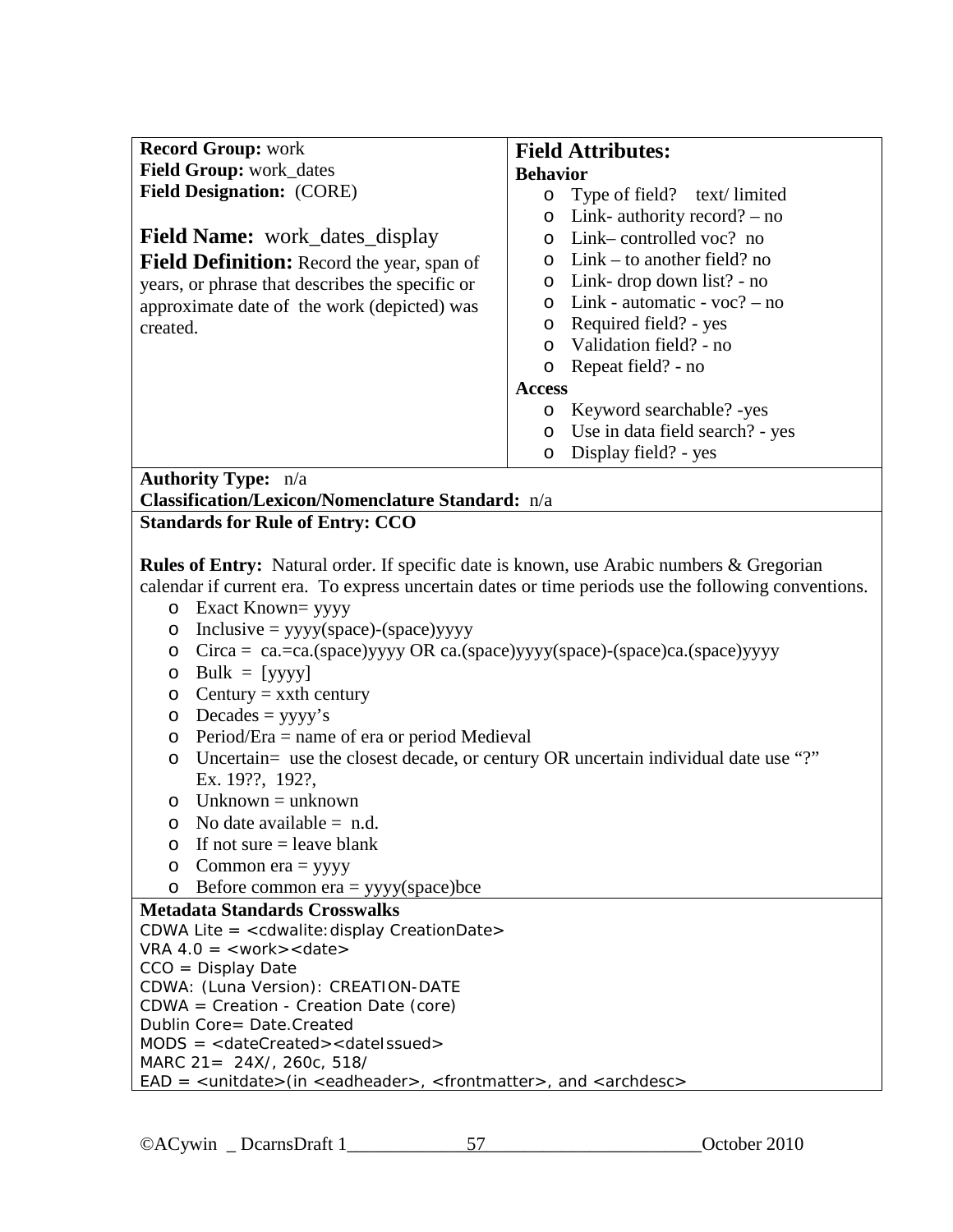| <b>Record Group: work</b>                                                                                        | <b>Field Attributes:</b>                       |  |
|------------------------------------------------------------------------------------------------------------------|------------------------------------------------|--|
| Field Group: work_dates                                                                                          | <b>Behavior</b>                                |  |
| <b>Field Designation: (CORE)</b>                                                                                 | Type of field? fuzzy date<br>$\circ$           |  |
|                                                                                                                  | $\circ$ Link- authority record? – no           |  |
| <b>Field Name:</b> work dates                                                                                    | o Link-controlled voc? no                      |  |
| <b>Field Definition:</b> Record the year, span of                                                                | $\circ$ Link – to another field? no            |  |
| years, or phrase that describes the specific or                                                                  | $\circ$ Link-drop down list? - no              |  |
| approximate date of the work (depicted in the                                                                    | o Link - automatic - $\text{voc?} - \text{no}$ |  |
| image).                                                                                                          | o Data entry? - yes                            |  |
|                                                                                                                  | Required field? - yes<br>$\circ$               |  |
|                                                                                                                  | Validation field? - no<br>$\circ$              |  |
|                                                                                                                  | o Repeat field? - no                           |  |
|                                                                                                                  | <b>Access</b>                                  |  |
|                                                                                                                  | o Keyword searchable? - yes                    |  |
|                                                                                                                  | Use in data field search? - yes<br>$\circ$     |  |
|                                                                                                                  | Display field? - yes<br>$\circ$                |  |
| <b>Authority Type:</b> n/a                                                                                       |                                                |  |
| <b>Classification/Lexicon/Nomenclature Standard:</b> n/a                                                         |                                                |  |
| <b>Standards for Rule of Entry: LUNA application</b>                                                             |                                                |  |
|                                                                                                                  |                                                |  |
| <b>Rules of Entry:</b> Please note the LUNA software application does not support all date protocols,            |                                                |  |
| this includes circa dates. It does support fuzzy dates illustrated below.                                        |                                                |  |
| <b>Numeric date format</b><br>$yyyy = 1910$<br>yyyy/mm/dd = $1910/03/21$                                         |                                                |  |
| <b>Add modifiers to dates</b><br>common $era = yyyy$<br>before common era use suffix "bce" = $yyyy(space)$ bce   |                                                |  |
| <b>Date Ranges</b>                                                                                               |                                                |  |
| Common era = $yyyy(space)$ -(space) $yyyy$                                                                       |                                                |  |
| Before common $era = yyyy$ (space)bce(space)-(space)yyyy(space)bce                                               |                                                |  |
|                                                                                                                  |                                                |  |
| <b>Metadata Standards Crosswalks</b>                                                                             |                                                |  |
| CDWA Lite = < cdwalite: displayCreationDate>                                                                     |                                                |  |
|                                                                                                                  |                                                |  |
| VRA $4.0 =$ <work><date></date></work>                                                                           |                                                |  |
| $CCO = Display Date$                                                                                             |                                                |  |
| CDWA: (Luna Version): CREATION-DATE                                                                              |                                                |  |
| CDWA = Creation - Creation Date (core)                                                                           |                                                |  |
| Dublin Core= Date.Created                                                                                        |                                                |  |
| $MODS = <$ dateCreated> <dateissued><br/>MARC <math>21 = 24X/</math>, 260c, 518/</dateissued>                    |                                                |  |
| $EAD =$ <unitdate>(in <eadheader>, <frontmatter>, and <archdesc></archdesc></frontmatter></eadheader></unitdate> |                                                |  |
|                                                                                                                  |                                                |  |

©ACywin \_ DcarnsDraft 1\_\_\_\_\_\_\_\_\_\_\_\_\_\_\_\_\_\_\_\_\_\_\_\_\_\_\_\_\_\_\_\_\_\_\_\_\_\_October 2010 58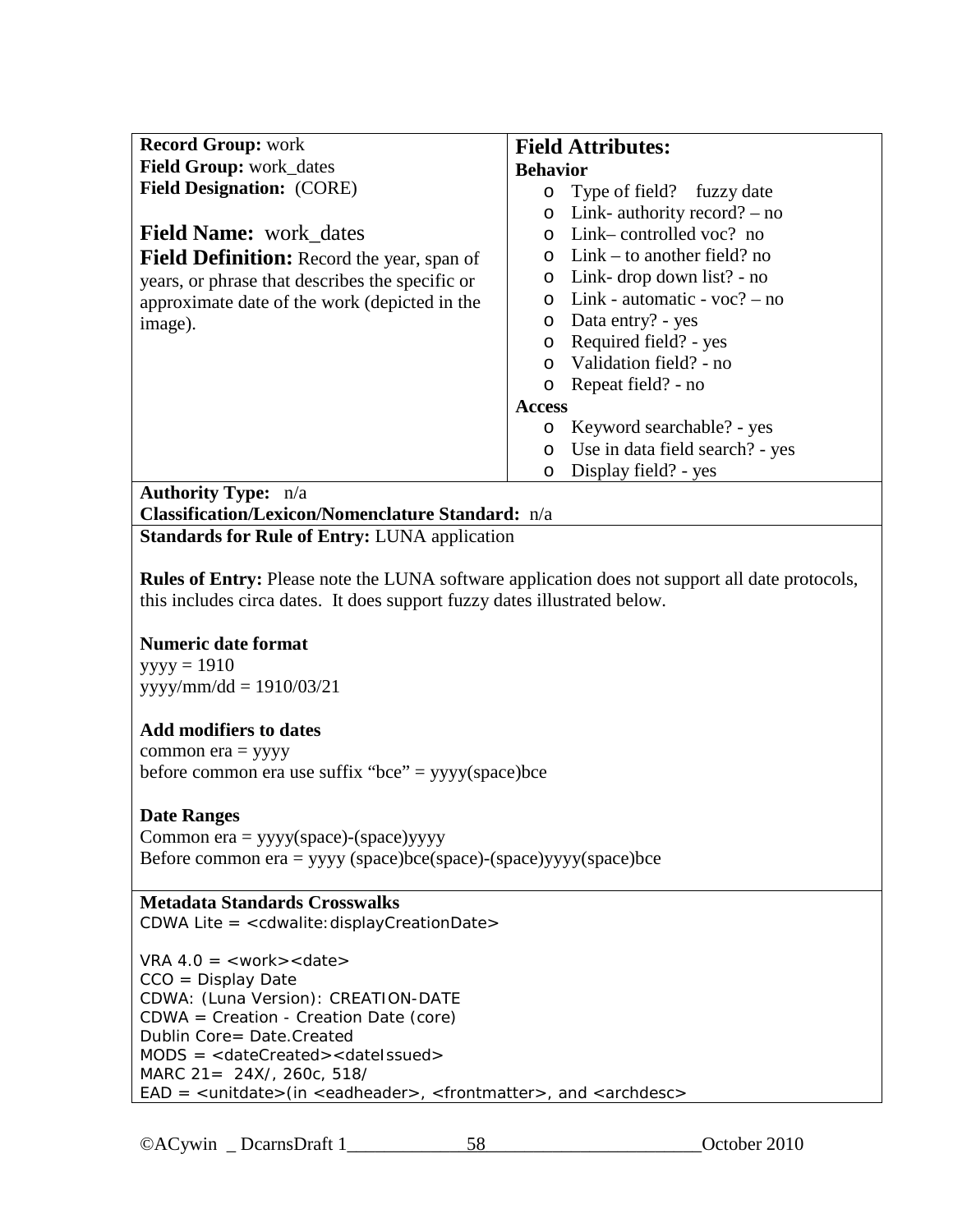| <b>Record Group: work</b>                                                                      |                                                         |
|------------------------------------------------------------------------------------------------|---------------------------------------------------------|
|                                                                                                | <b>Field Attributes:</b>                                |
| Field Group: work_dates                                                                        | <b>Behavior</b>                                         |
| <b>Field Designation:</b> (optional)                                                           | Type of field? text<br>$\circ$                          |
|                                                                                                | Link-authority record? – no<br>$\circ$                  |
| <b>Field Name:</b> work_date_type                                                              | Link-controlled voc? yes<br>$\circ$                     |
| <b>Field Definition:</b> Qualifies the type of date                                            | $Link - to another field?$ no<br>$\circ$                |
| recorded. See lexicon below.                                                                   | Link- drop down list? - yes<br>$\circ$                  |
|                                                                                                | Link - automatic - $\text{voc?} - \text{no}$<br>$\circ$ |
|                                                                                                | Data entry? - yes<br>$\circ$                            |
|                                                                                                | Required field? - yes<br>$\circ$                        |
|                                                                                                | Validation field? - no<br>$\circ$                       |
|                                                                                                | Repeat field? - no<br>$\circ$                           |
|                                                                                                | <b>Access</b>                                           |
|                                                                                                | Keyword searchable? - yes<br>$\circ$                    |
|                                                                                                | Use in data field search? - yes<br>$\circ$              |
|                                                                                                | Display field? - yes<br>$\circ$                         |
| <b>Authority Type: controlled lexicon</b>                                                      |                                                         |
|                                                                                                |                                                         |
| <b>Classification/Lexicon/Nomenclature Standard: CCO</b>                                       |                                                         |
|                                                                                                |                                                         |
| Lexicon: approximate, creation, design, completion, alteration, execution, restoration, bulk,  |                                                         |
| inclusive, commission, discovery, demolition, broadcast, publication, exhibition, performance, |                                                         |
| addition, alteration, completion, restoration, destruction, circa., before, after, etc.        |                                                         |
| $\mathcal{C}$ tondonde for Dule of Entru $CCD$                                                 |                                                         |

**Standards for Rule of Entry:** CCO

**Rules of Entry:** Use lowercase. Choose from lexicon above.

**Metadata Standards Crosswalks** CDWA Lite = cdwalite:dateQualifier>

VRA 4.0 = <work><date><type> CCO = Date Qualifier CDWA: (Luna Version): not available CDWA = Creation Date – Date Qualifier Dublin Core= n/a MODS = <date><dateOther> MARC 21= 518 or 24X  $EAD = n/a$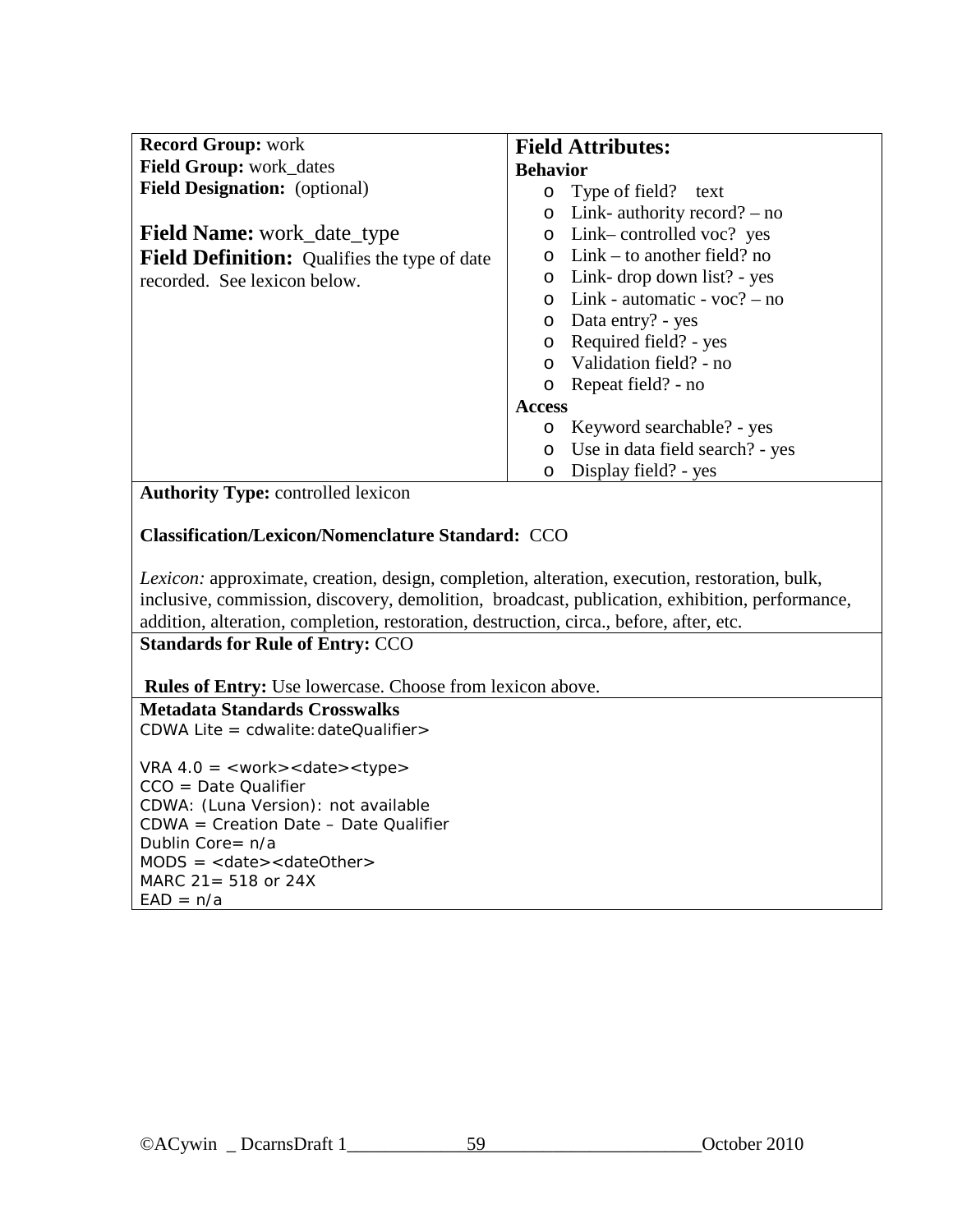| <b>Record Group: work</b>                                                                                                                                                                                        | <b>Field Attributes:</b>                   |
|------------------------------------------------------------------------------------------------------------------------------------------------------------------------------------------------------------------|--------------------------------------------|
| Field Group: work_dates                                                                                                                                                                                          | <b>Behavior</b>                            |
| <b>Field Designation:</b> (optional)                                                                                                                                                                             | o Type of field? text                      |
|                                                                                                                                                                                                                  | $\circ$ Link- authority record? – no       |
| Field Name: work_date_earliest                                                                                                                                                                                   | o Link-controlled voc? no                  |
| <b>Field Definition:</b> Record the earliest year                                                                                                                                                                | Link – to another field? no<br>$\circ$     |
| the work or project was created, designed,                                                                                                                                                                       | $\circ$ Link-drop down list? - no          |
| produced, or discovered.                                                                                                                                                                                         | $\circ$ Link - automatic - voc? – no       |
|                                                                                                                                                                                                                  | o Data entry? - yes                        |
|                                                                                                                                                                                                                  | $\circ$ Required field? – no               |
|                                                                                                                                                                                                                  | o Validation field? - no                   |
|                                                                                                                                                                                                                  | o Repeat field? - no                       |
|                                                                                                                                                                                                                  | <b>Access</b>                              |
|                                                                                                                                                                                                                  | o Keyword searchable? - no                 |
|                                                                                                                                                                                                                  | Use in data field search? - no<br>$\Omega$ |
|                                                                                                                                                                                                                  | Display field? - no<br>$\circ$             |
| <b>Authority Type:</b> n/a                                                                                                                                                                                       | <b>Classification/Lexicon/Nomenclature</b> |
| Standard: n/a                                                                                                                                                                                                    |                                            |
| <b>Standards for Rule of Entry:: CCO</b>                                                                                                                                                                         |                                            |
|                                                                                                                                                                                                                  |                                            |
| Rules of Entry: Refer to date rule for field work_dates_display.                                                                                                                                                 |                                            |
| <b>Metadata Standards Crosswalks</b>                                                                                                                                                                             |                                            |
| CDWA Lite = $\langle$ cdwalite: earliestDate>                                                                                                                                                                    |                                            |
|                                                                                                                                                                                                                  |                                            |
| VRA $4.0 =$ <work> <date> <earliestdate></earliestdate></date></work>                                                                                                                                            |                                            |
| CCO = Creation Date Earliest Date                                                                                                                                                                                |                                            |
| CDWA: (Luna Version): creation date earliest date                                                                                                                                                                |                                            |
|                                                                                                                                                                                                                  |                                            |
|                                                                                                                                                                                                                  |                                            |
|                                                                                                                                                                                                                  |                                            |
|                                                                                                                                                                                                                  |                                            |
| CDWA = Creation Date: Earliest Date<br>Dublin Core= <date><created><br/><math>MODS = &lt;\text{date}&gt; &lt;\text{dateOther}&gt;</math><br/>MARC <math>21 = 523/</math><br/><math>EAD =</math></created></date> |                                            |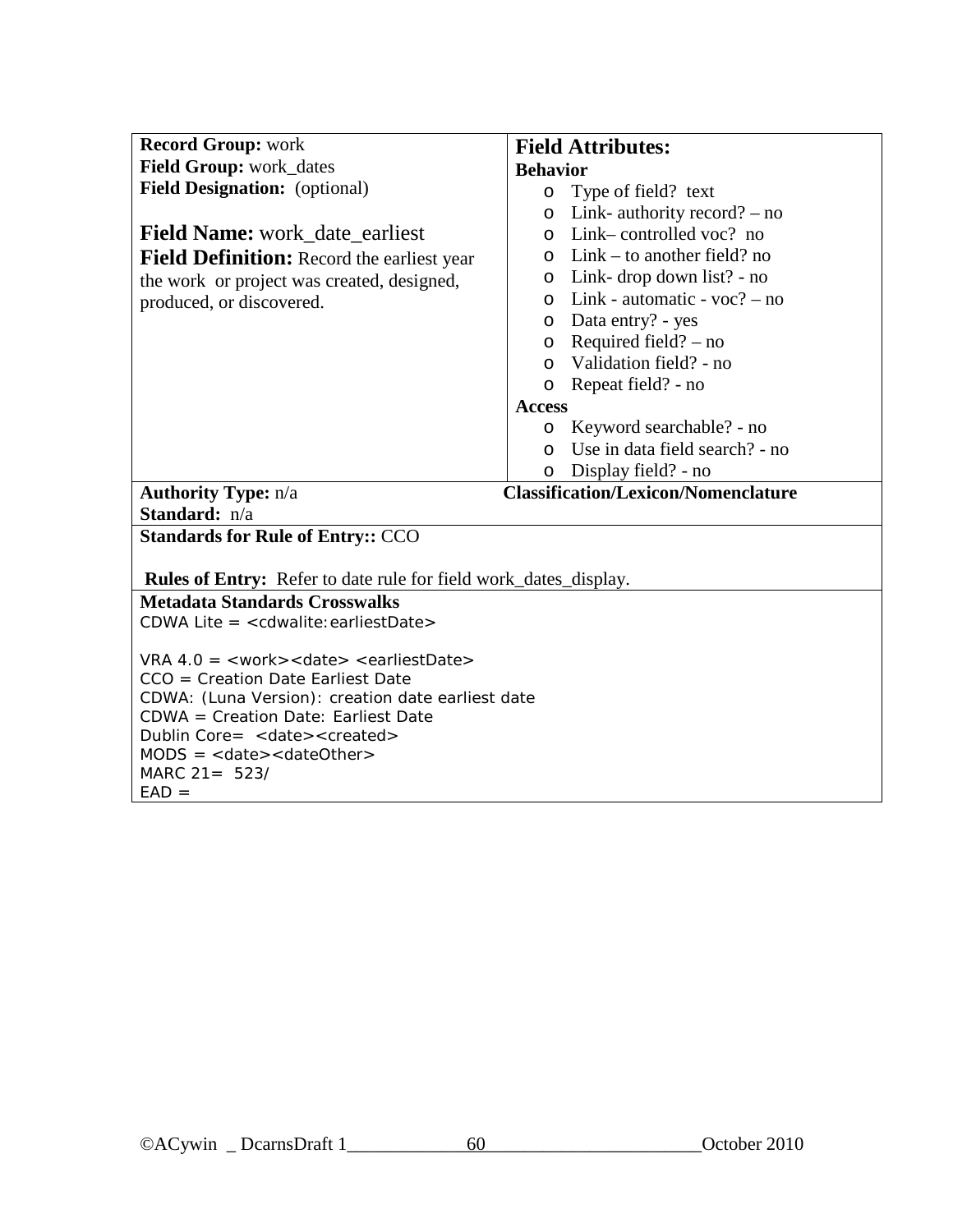| <b>Record Group: work</b>                                         | <b>Field Attributes:</b>                   |
|-------------------------------------------------------------------|--------------------------------------------|
| Field Group: work_dates                                           | <b>Behavior</b>                            |
| <b>Field Designation:</b> (optional)                              |                                            |
|                                                                   | Type of field? index<br>$\circ$            |
|                                                                   | $\circ$ Link- authority record? – no       |
| Field Name: work_date_latest                                      | o Link-controlled voc? no                  |
| <b>Field Definition:</b> Record the latest year the               | $\circ$ Link – to another field? no        |
| work or project was completed.                                    | $\circ$ Link-drop down list? - no          |
|                                                                   | $\circ$ Link - automatic - voc? – no       |
|                                                                   | o Data entry? - yes                        |
|                                                                   | Required field? $-$ no<br>$\circ$          |
|                                                                   | o Validation field? - no                   |
|                                                                   | o Repeat field? - no                       |
|                                                                   | <b>Access</b>                              |
|                                                                   | Keyword searchable? - no<br>$\circ$        |
| <b>Collection Name:</b> Arts & Design & Culture                   | o Use in data field search? - no           |
|                                                                   | $\circ$ Display field? - no                |
|                                                                   | <b>Classification/Lexicon/Nomenclature</b> |
| <b>Authority Type: n/a</b>                                        |                                            |
| <b>Standard:</b> n/a                                              |                                            |
| <b>Standards for Rule of Entry:: CCO</b>                          |                                            |
|                                                                   |                                            |
| Rules of Entry: Refer to date rule for field work_dates_display.  |                                            |
| <b>Metadata Standards Crosswalks</b>                              |                                            |
| CDWA Lite = < cdwalite: latestDate>                               |                                            |
|                                                                   |                                            |
| VRA $4.0 =$ <work> <date> <latestdate></latestdate></date></work> |                                            |
| CCO = Creation Date Latest Date                                   |                                            |
| CDWA: (Luna Version): Creation Date: Latest Date                  |                                            |
| CDWA = Creation Date: Latest Date                                 |                                            |
| Dublin Core= <date><created></created></date>                     |                                            |
| $MODS = <\text{date}><\text{dateOther}>$<br>MARC $21 = 523/$      |                                            |
|                                                                   |                                            |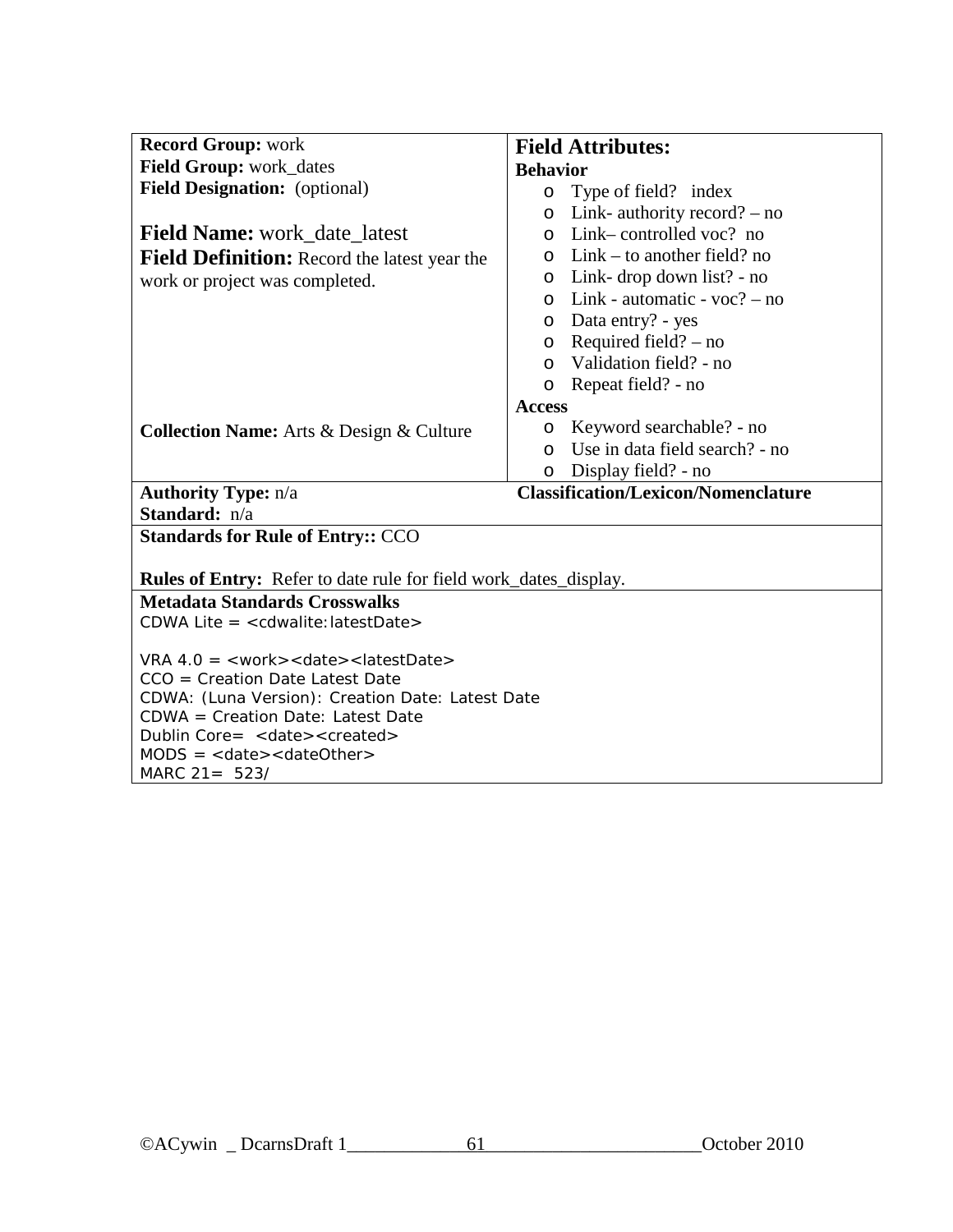# description (Field Group)

The *description* field group describes the content and/or context of the work represented by the image, audio or multimedia digital resources. The "description" fields may be a descriptive, an interpretation and historic note. Descriptive serves as a means to add keywords or phrases for easy search and retrieval so choose your words carefully and be mindful of the end user. You want to be able to find the source.

Field group description: Field names:

- o description
- o description\_type
- o description\_source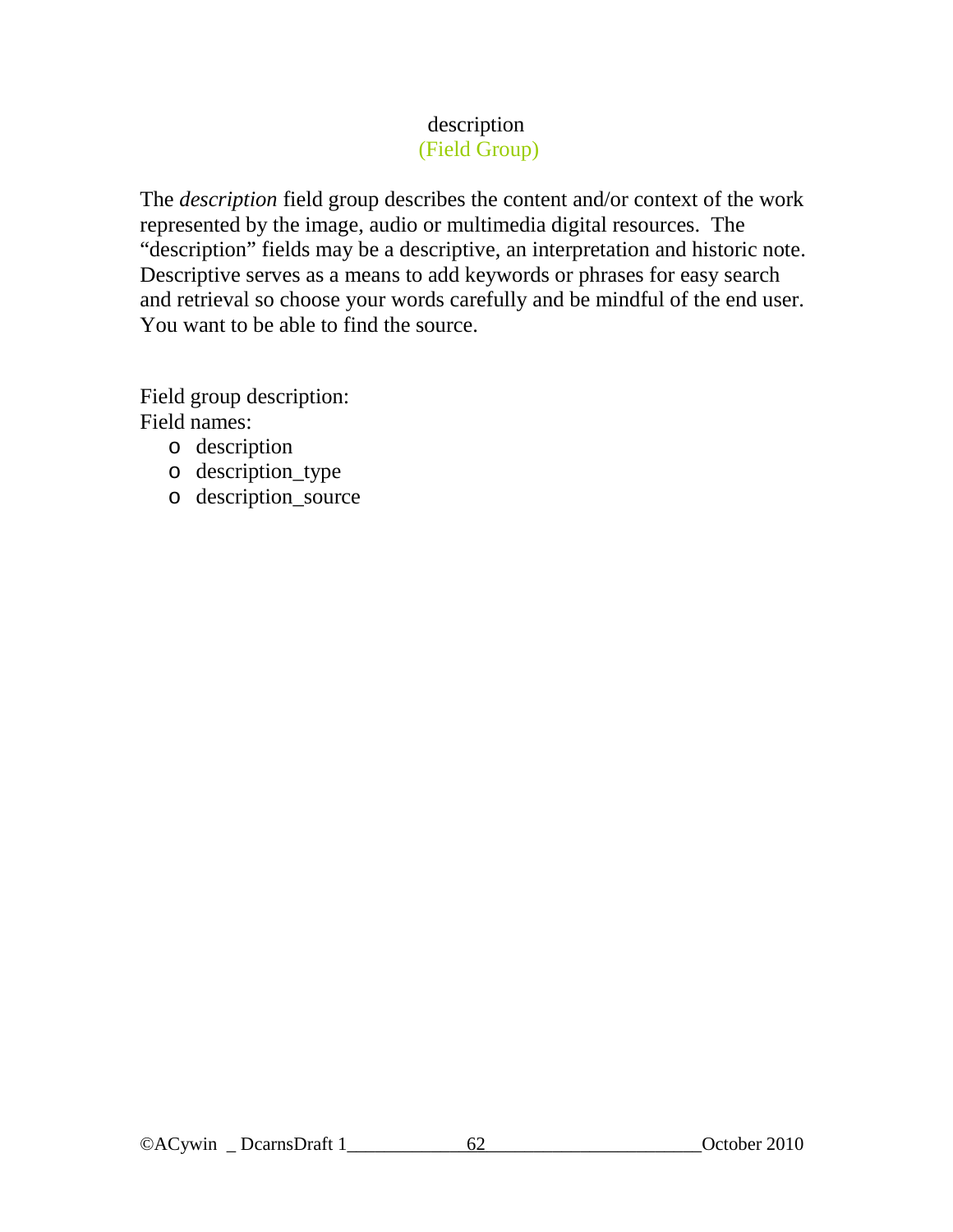| <b>Record Group: work</b>                                                              | <b>Field Attributes:</b>                                                |
|----------------------------------------------------------------------------------------|-------------------------------------------------------------------------|
| <b>Field Group:</b> description                                                        | <b>Behavior</b>                                                         |
| <b>Field Designation:</b> (optional)                                                   | Type of field? text<br>$\circ$                                          |
|                                                                                        | Link- authority record? $-$ no<br>$\circ$                               |
| <b>Field Name:</b> description                                                         | Link-controlled voc? $-no$<br>$\Omega$                                  |
| Field Definition: A descriptive note should                                            | Link-drop down list? -no<br>O                                           |
| contain a series of coherent statements or                                             | Link - automatic - $\text{voc?} - \text{no}$<br>$\Omega$                |
|                                                                                        | Data entry? - yes<br>O                                                  |
| phrases to cover some or all of the                                                    | Required field? no<br>$\circ$                                           |
| characteristics and historical significance of the                                     | Validation field? no<br>$\circ$                                         |
| work.                                                                                  | Repeat field? no<br>O                                                   |
|                                                                                        | <b>Access</b>                                                           |
|                                                                                        |                                                                         |
|                                                                                        | Keyword searchable? - yes<br>$\circ$<br>Use in data field search? - yes |
|                                                                                        | $\circ$                                                                 |
|                                                                                        | Display field? $yes - full$<br>$\circ$                                  |
| <b>Authority Type:</b> n/a<br><b>Classification/Lexicon/Nomenclature Standard:</b> n/a |                                                                         |
|                                                                                        |                                                                         |
| <b>Standards for Rule of Entry:: CCO</b>                                               |                                                                         |
|                                                                                        |                                                                         |
| <b>Rules of Entry: Free text.</b>                                                      |                                                                         |
| <b>Metadata Standards Crosswalks</b>                                                   |                                                                         |
| CDWA Lite = < cdwalite: description>                                                   |                                                                         |
| VRA $4.0 = <$ work > < description >                                                   |                                                                         |
| $CCO =$ Description                                                                    |                                                                         |
| CDWA: (Luna Version): DESCRIPTIVE NOTE                                                 |                                                                         |
| $CDWA = Description Note$                                                              |                                                                         |
| Dublin Core= <description></description>                                               |                                                                         |
| $MODS = ab$ stract > or $not$                                                          |                                                                         |
| MARC 21= 500/, 504/, 505/, 520/, 545/                                                  |                                                                         |
| $EAD = ab$ scopecontent >                                                              |                                                                         |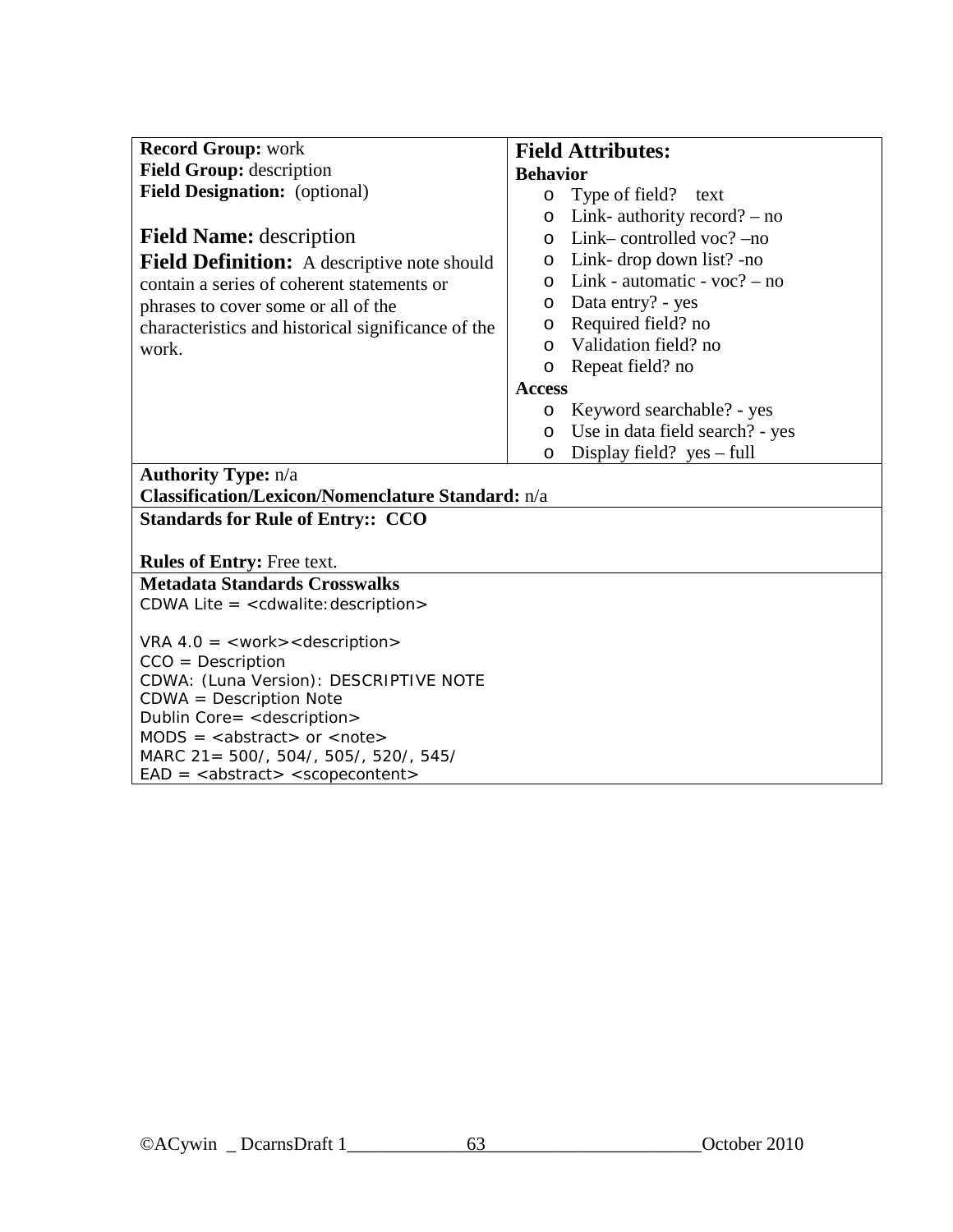| <b>Record Group: work</b>                                                                          | <b>Field Attributes:</b>                                |
|----------------------------------------------------------------------------------------------------|---------------------------------------------------------|
| <b>Field Group: description</b>                                                                    | <b>Behavior</b>                                         |
| Field Designation: (optional)                                                                      | Type of field? text<br>$\circ$                          |
|                                                                                                    | Link- authority record? $-$ no<br>$\circ$               |
| Field Name: description_type                                                                       | o Link-controlled voc? - yes                            |
| <b>Field Definition:</b> Designates the type of                                                    | Link- drop down list? -yes<br>$\circ$                   |
| description recorded: abstract, summary,                                                           | Link - automatic - $\text{voc?} - \text{no}$<br>$\circ$ |
| descriptive note, annotation, historical, etc.                                                     | Data entry? - yes<br>$\circ$                            |
|                                                                                                    | Required field? yes<br>O                                |
|                                                                                                    | Validation field? no<br>$\circ$                         |
|                                                                                                    | Repeat field? no<br>$\circ$                             |
|                                                                                                    | <b>Access</b>                                           |
|                                                                                                    | Keyword searchable? - no<br>$\circ$                     |
|                                                                                                    | Use in data field search? - no<br>O                     |
|                                                                                                    | Display field? full<br>O                                |
| <b>Authority Type: controlled lexicon</b>                                                          |                                                         |
|                                                                                                    |                                                         |
| <b>Classification/Lexicon/Nomenclature Standard: CCO</b>                                           |                                                         |
| Lexicon: historical; biographical; abstract, scope content;, general; annotation; review; summary; |                                                         |
| history; physical description; program notes; series statement; translation notes.                 |                                                         |
| <b>Standards for Rule of Entry: CCO</b>                                                            |                                                         |
|                                                                                                    |                                                         |
| <b>Rules of Entry:</b> Use lowercase and select from the terms above.                              |                                                         |
| <b>Metadata Standards Crosswalks</b>                                                               |                                                         |
| CDWA Lite = $n/a$                                                                                  |                                                         |
|                                                                                                    |                                                         |
| VRA $4.0 = N/A$                                                                                    |                                                         |
| $CCO = n/a$                                                                                        |                                                         |
| CDWA: (Luna Version): n/a                                                                          |                                                         |
| $CDWA = n/a$<br>Dublin Core= n/a                                                                   |                                                         |
| $MODS = <$ note> <type></type>                                                                     |                                                         |
| MARC 21= 500/, 504/, 505/, 520/, 545/                                                              |                                                         |
| $EAD =$                                                                                            |                                                         |
|                                                                                                    |                                                         |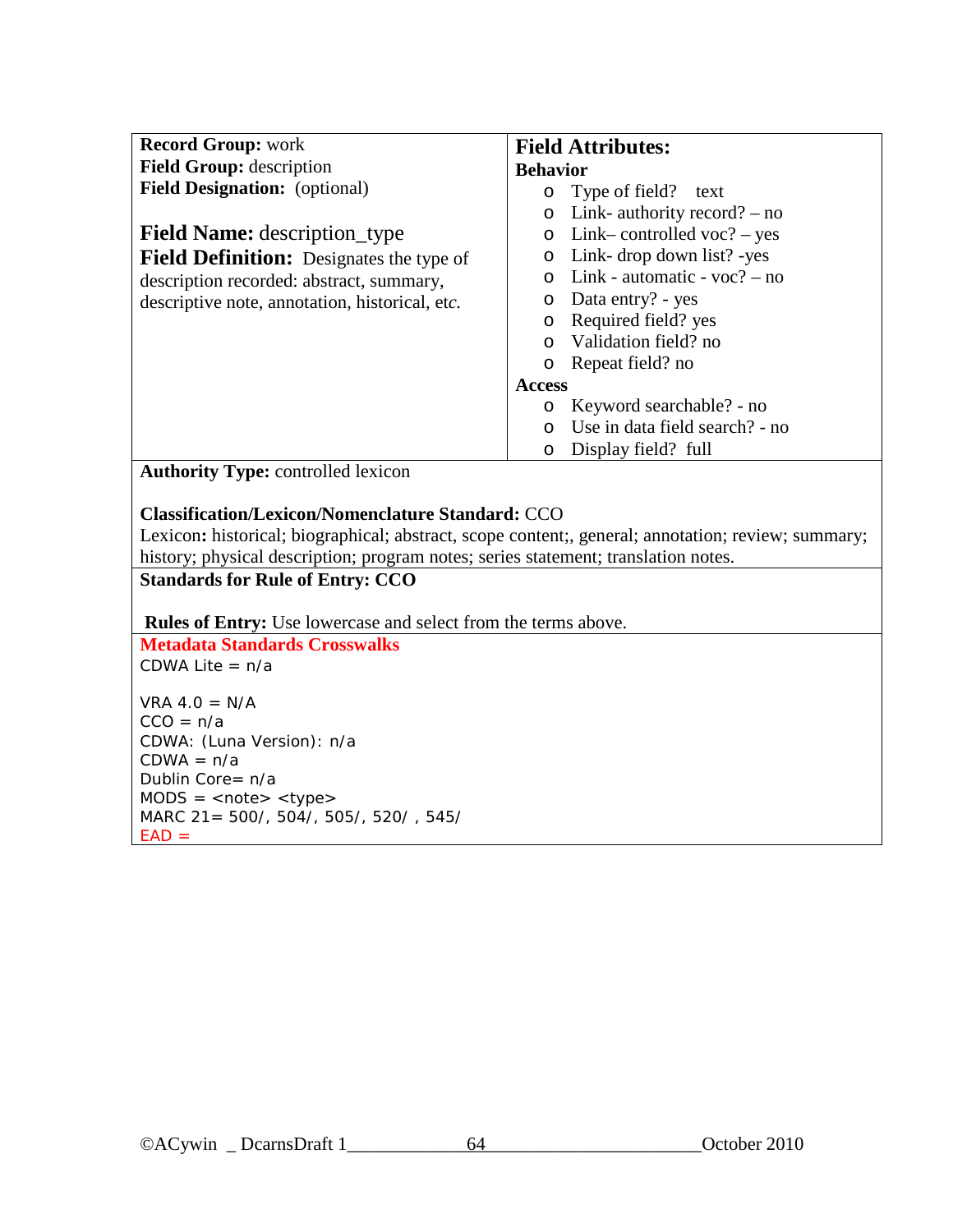| <b>Record Group: work</b>                                                                 | <b>Field Attributes:</b>             |
|-------------------------------------------------------------------------------------------|--------------------------------------|
| Field Group: description                                                                  | <b>Behavior</b>                      |
| <b>Field Designation:</b> (optional)                                                      | Type of field? text<br>$\circ$       |
|                                                                                           | $\circ$ Link- authority record? – no |
| <b>Field Name:</b> description_source                                                     | o Link-controlled voc? - no          |
| <b>Field Definition:</b> Include a citation of a                                          | $\circ$ Link-drop down list? -no     |
| published or non-published work used to define                                            | $\circ$ Link - automatic - voc? – no |
| description.                                                                              | o Data entry? - yes                  |
|                                                                                           | Required field? no<br>$\circ$        |
|                                                                                           | Validation field? no<br>$\circ$      |
|                                                                                           | Repeat field? no<br>$\circ$          |
|                                                                                           | <b>Access</b>                        |
|                                                                                           | o Keyword searchable? - yes          |
|                                                                                           | o Use in data field search? - yes    |
|                                                                                           |                                      |
|                                                                                           | Display field? staff only<br>O       |
|                                                                                           |                                      |
| <b>Authority Type:</b> n/a                                                                |                                      |
| Classification/Lexicon/Nomenclature Standard: n/a                                         |                                      |
| <b>Standards for Rule of Entry:: CCO</b>                                                  |                                      |
|                                                                                           |                                      |
| Rules of Entry: MLA Handbook for Writers of Research Papers conventions should be used to |                                      |
| express citation.                                                                         |                                      |
| <b>Metadata Standards Crosswalks</b>                                                      |                                      |
| CDWA Lite = < cdwalite: sourceDescriptiveNote>                                            |                                      |
|                                                                                           |                                      |
| VRA $4.0 =$ <work><description><source/></description></work>                             |                                      |
| $CCO =$ Description Sources                                                               |                                      |
| CDWA: (Luna Version): n/a                                                                 |                                      |
| CDWA = Description Note Citation                                                          |                                      |
| Dublin Core= Description                                                                  |                                      |
| $MODS = <$ note> with type="citation/reference"                                           |                                      |
| MARC $21 = 510/$                                                                          |                                      |
| $EAD =$                                                                                   |                                      |
|                                                                                           |                                      |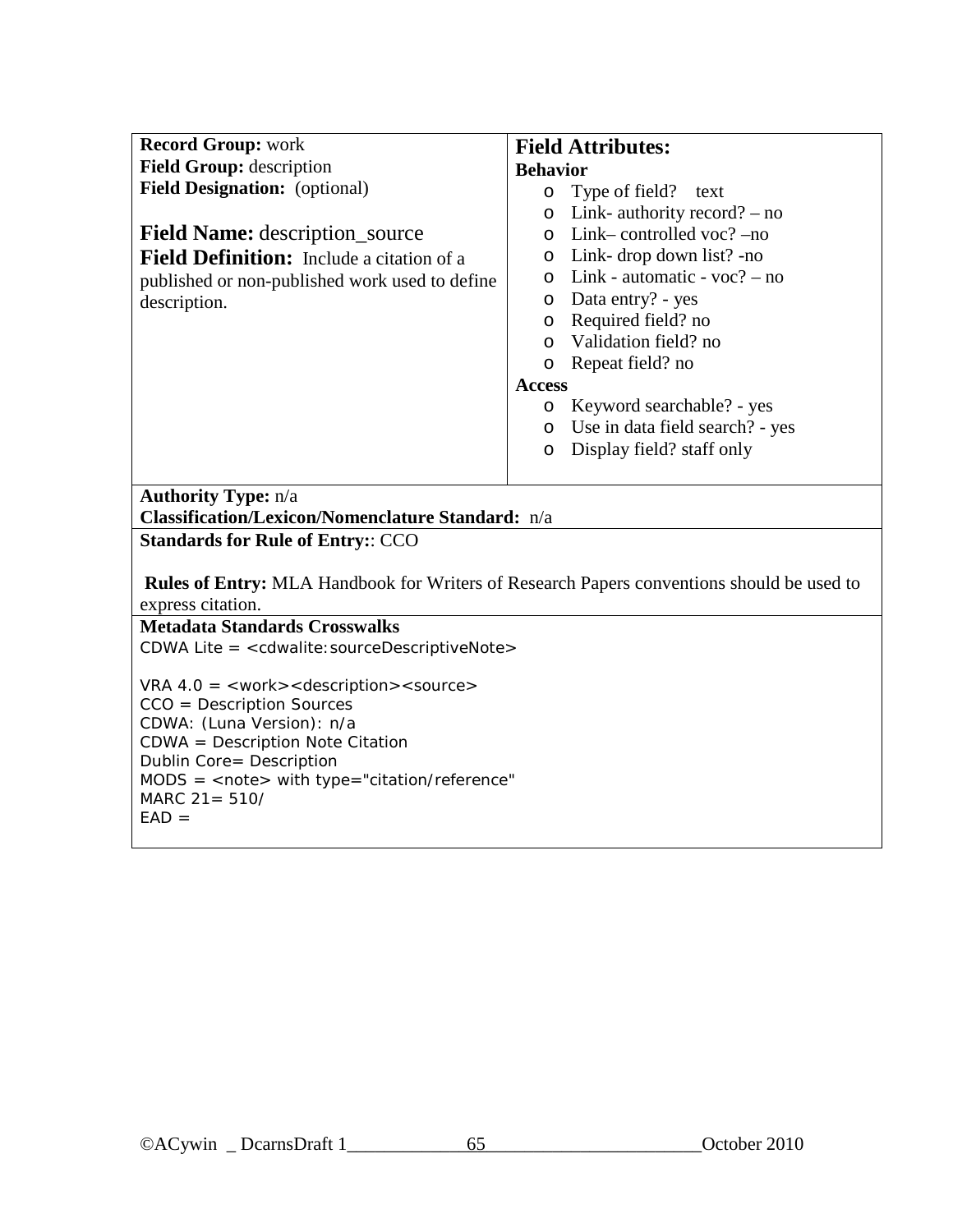# materials reference (Field Group - Authority)

The *material\_reference* field group describes the physical characteristics of the work represented in the image, audio and multimedia digital resource. Materials represent the medium/materials applied and the support used to create the work and not the methodology, technique, or genre.

Field group material\_reference: Field names:

- o materials\_display
- o materials
- o materials\_sourceID
- o materials\_source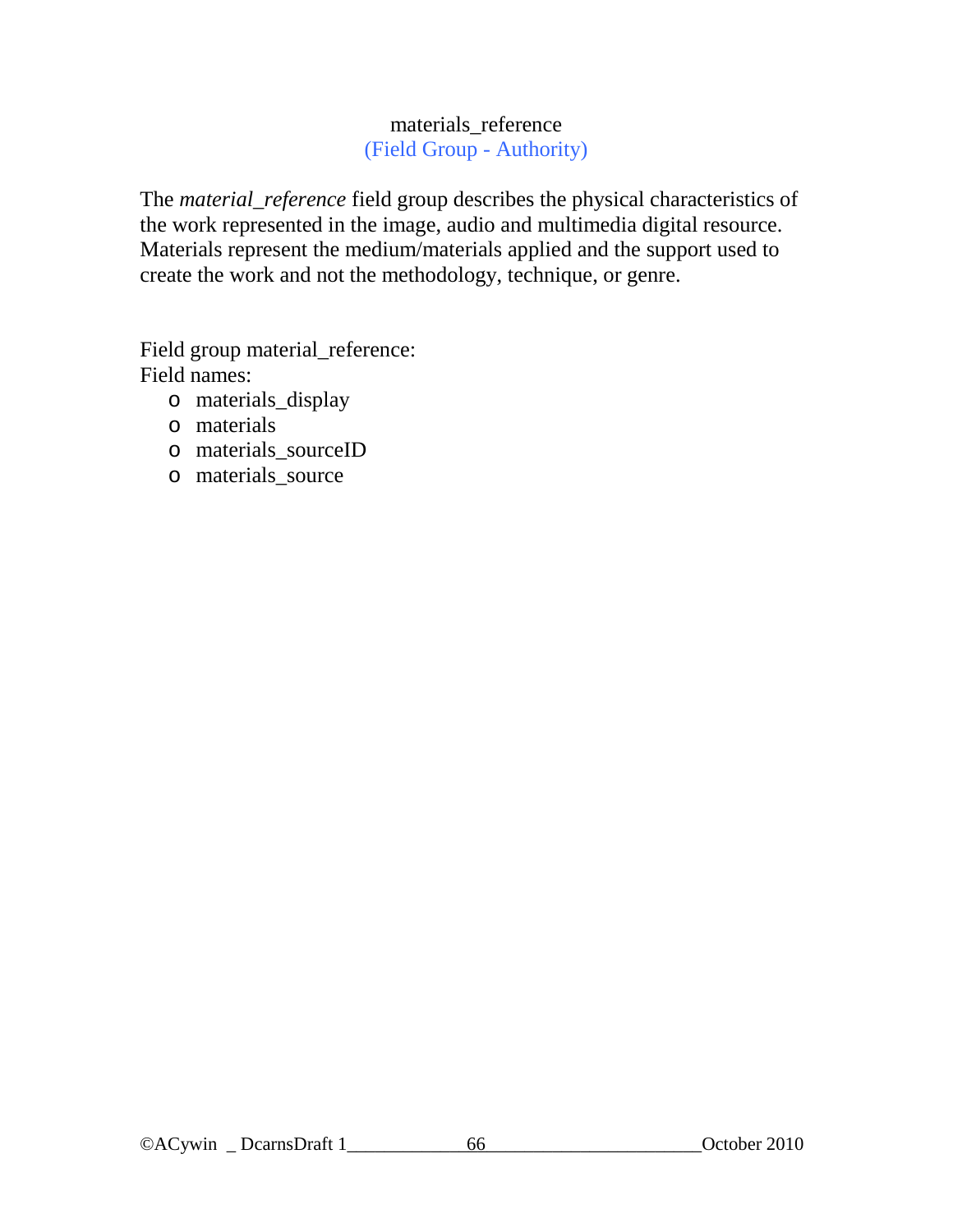**Record Group:** work **Field Group:** materials **Field Designation:** (required)

**Field Name:** materials\_display **Field Definition:** Record the material, matter or substance, medium used to create the work and the support. Do not list the process used to create the work except for photography and print when technique and material is often the same. It usually answers the question, "What materials and/or support were used to make the work?"

### **Field Attributes:**

#### **Behavior**

- o Type of field? text
- o Link- authority record? no
- o Link– controlled voc? –no
- o Link- drop down list? -yes
- o Link automatic voc? no
- o Data entry? yes
- o Required field? no
- o Validation field? yes
- o Repeat field? yes

#### **Access**

- o Keyword searchable? yes
- o Use in data field search? yes
- o Display field? yes

Ex., Oil paint on canvas

### **Authority Type:** none

**Classification/Lexicon/Nomenclature Standard:** Followed the convention provided by the source.

### **Standards for Rule of Entry::** CCO

**Rules of Entry:** Followed the convention provided by the source. The predominant material should be listed first and when appropriate list the support last.

1. Two Dimensional = List medium/media first; followed by the article "on" and then support. **Ex.** 

- o Oil painting on canvas
- o Acrylic and watercolor on paper
- o Watercolor on board

 $2$ . Three Dimensional  $=$  List predominant material first

Ex.

- o Bronze and plaster on a wood base
- o Silver, copper and zinc

#### **Metadata Standards Crosswalks**

CDWA Lite =  $<$ cdwalite:termMaterialsTech>

VRA 4.0= <work><material>

CCO = Material/Technique Display

CDWA: (Luna Version): MATERIALS AND TECHNIQUE MATERIALS – DESCRIPTIVE-NAME

CDWA = Materials and Technique Description – materials name

Dublin Core= <format>< medium>

 $MODS = *physicalDescription* > *form* >$ 

MARC 21= 300b Other Physical Details; 340a Material Base; 340c Materials Applied to

©ACywin \_ DcarnsDraft 1\_\_\_\_\_\_\_\_\_\_\_\_\_\_\_\_\_\_\_\_\_\_\_\_\_\_\_\_\_\_\_\_\_\_\_\_\_\_October 2010 67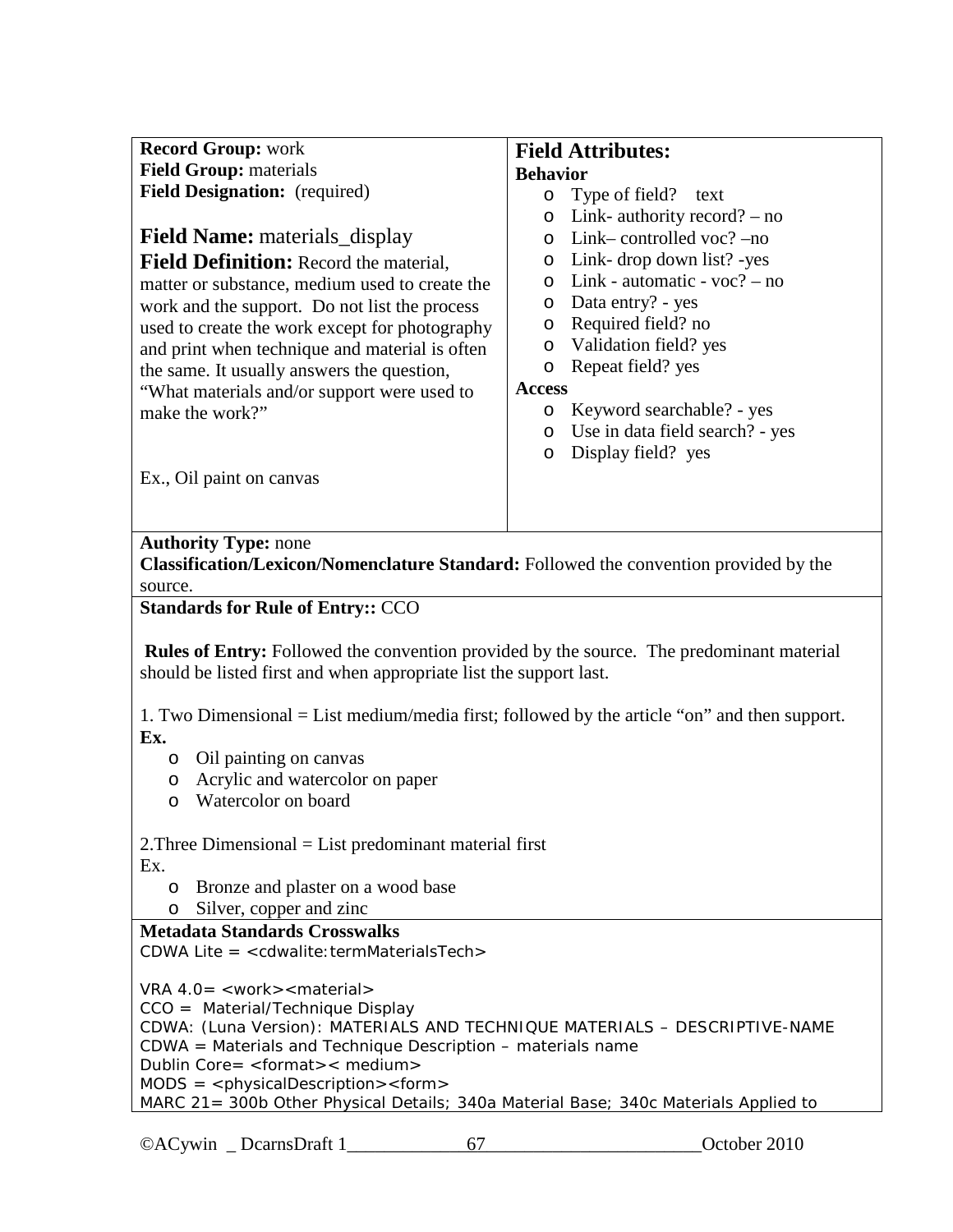| <b>Record Group: work</b>                                                                                                                 | <b>Field Attributes:</b>               |  |
|-------------------------------------------------------------------------------------------------------------------------------------------|----------------------------------------|--|
| <b>Field Group: materials</b>                                                                                                             | <b>Behavior</b>                        |  |
| <b>Field Designation:</b> (required)                                                                                                      | Type of field? text<br>$\circ$         |  |
|                                                                                                                                           | Link-authority record? – no<br>$\circ$ |  |
| <b>Field Name: materials</b>                                                                                                              | $\circ$ Link–controlled voc? –no       |  |
| Field Definition: Record the material,                                                                                                    | o Link-drop down list? - yes           |  |
| matter or substance used to create the work.                                                                                              | $\circ$ Link - automatic - voc? – no   |  |
|                                                                                                                                           | o Data entry? - yes                    |  |
|                                                                                                                                           | Required field? no<br>$\circ$          |  |
|                                                                                                                                           | Validation field? yes<br>$\circ$       |  |
|                                                                                                                                           | Repeat field? yes<br>$\circ$           |  |
|                                                                                                                                           | <b>Access</b>                          |  |
|                                                                                                                                           | o Keyword searchable? - yes            |  |
|                                                                                                                                           | o Use in data field search? - yes      |  |
|                                                                                                                                           | o Display field? yes                   |  |
| <b>Authority Type: controlled lexicon</b>                                                                                                 |                                        |  |
| <b>Classification/Lexicon/Nomenclature Standard: AAT</b>                                                                                  |                                        |  |
| <b>Standards for Rule of Entry:: CCO</b>                                                                                                  |                                        |  |
|                                                                                                                                           |                                        |  |
| <b>Rules of Entry:</b> Used AAT lexicon for proper terms. Follow the lexicon conventions.                                                 |                                        |  |
| <b>Metadata Standards Crosswalks</b>                                                                                                      |                                        |  |
| CDWA Lite = < cdwalite: termMaterialsTech>                                                                                                |                                        |  |
|                                                                                                                                           |                                        |  |
| VRA $4.0 =$ <work> <material></material></work>                                                                                           |                                        |  |
| CCO = Material/Technique Display                                                                                                          |                                        |  |
| CDWA: (Luna Version): MATERIALS AND TECHNIQUE MATERIALS - DESCRIPTIVE-NAME<br>CDWA = Materials and Technique Description - materials name |                                        |  |
| Dublin Core= <format>&lt; medium&gt;</format>                                                                                             |                                        |  |
| $MODS = physicalDescription > form >$                                                                                                     |                                        |  |
| MARC 21 = 300b Other Physical Details; 340a Material Base; 340c Materials Applied to                                                      |                                        |  |
| surface; 340/a, 340.c 340/e                                                                                                               |                                        |  |
| $EAD = $ ;                                                                                                                                |                                        |  |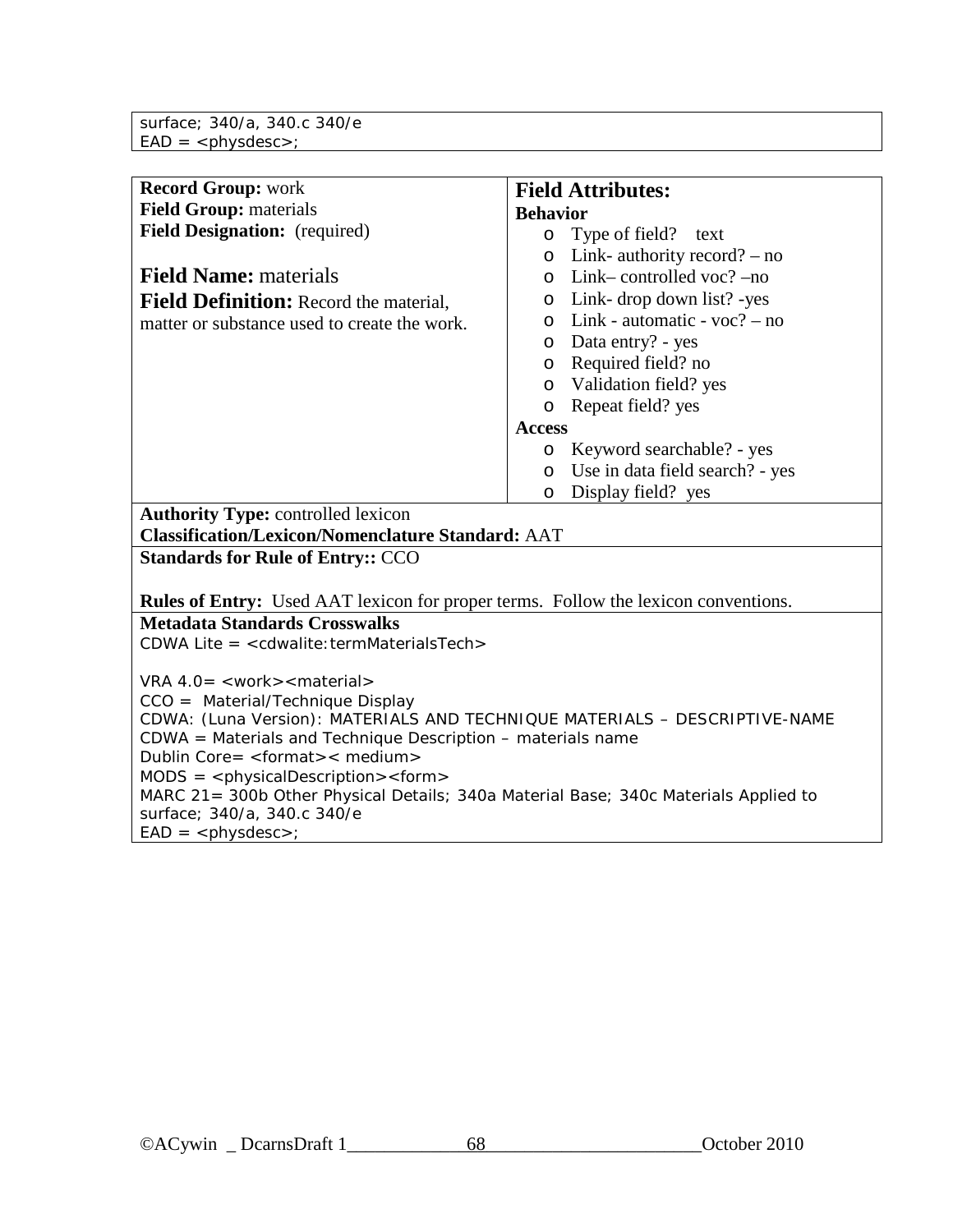| <b>Record Group: work</b>                                                                  | <b>Field Attributes:</b>             |  |
|--------------------------------------------------------------------------------------------|--------------------------------------|--|
| <b>Field Group: materials</b>                                                              |                                      |  |
| <b>Field Designation:</b> (required)                                                       | <b>Behavior</b>                      |  |
|                                                                                            | o Type of field? text                |  |
|                                                                                            | $\circ$ Link- authority record? – no |  |
|                                                                                            | $\circ$ Link-controlled voc? -no     |  |
| <b>Field Name:</b> materials_sourceID                                                      | o Link- drop down list? - yes        |  |
| Field Definition: A numeral code that                                                      | $\circ$ Link - automatic - voc? – no |  |
| identifies the term used and represents the                                                | o Data entry? - yes                  |  |
| authority record or term established by AAT or                                             | Required field? no<br>$\circ$        |  |
| LCAH.                                                                                      | Validation field? yes<br>$\circ$     |  |
|                                                                                            | Repeat field? yes<br>$\circ$         |  |
|                                                                                            | <b>Access</b>                        |  |
|                                                                                            | o Keyword searchable? - yes          |  |
|                                                                                            | o Use in data field search? - yes    |  |
|                                                                                            | Display field? staff only<br>$\circ$ |  |
|                                                                                            |                                      |  |
|                                                                                            |                                      |  |
|                                                                                            |                                      |  |
| <b>Authority Type: controlled lexicon</b>                                                  |                                      |  |
|                                                                                            |                                      |  |
| <b>Classification/Lexicon/Nomenclature Standard: AAT</b>                                   |                                      |  |
| <b>Standards for Rule of Entry:: CCO</b>                                                   |                                      |  |
|                                                                                            |                                      |  |
| <b>Rules of Entry:</b> Record reference number assigned by the official lexicon standards. |                                      |  |
| <b>Metadata Standards Crosswalks</b>                                                       |                                      |  |
| CDWA Lite = < cdwalite: termMaterialsTech> < termsourceID >                                |                                      |  |
|                                                                                            |                                      |  |
| VRA 4.0= <work><material><refid></refid></material></work>                                 |                                      |  |
| $CCO = n/a$                                                                                |                                      |  |
| CDWA (LUNA): not available                                                                 |                                      |  |
| CDWA = Materials and Technique Description materials and techniques-citation               |                                      |  |
| Dublin Core= n/a                                                                           |                                      |  |
| $MODS = physical description < note$                                                       |                                      |  |
| MARC $21 = n/a$                                                                            |                                      |  |
| $EAD = n/a$                                                                                |                                      |  |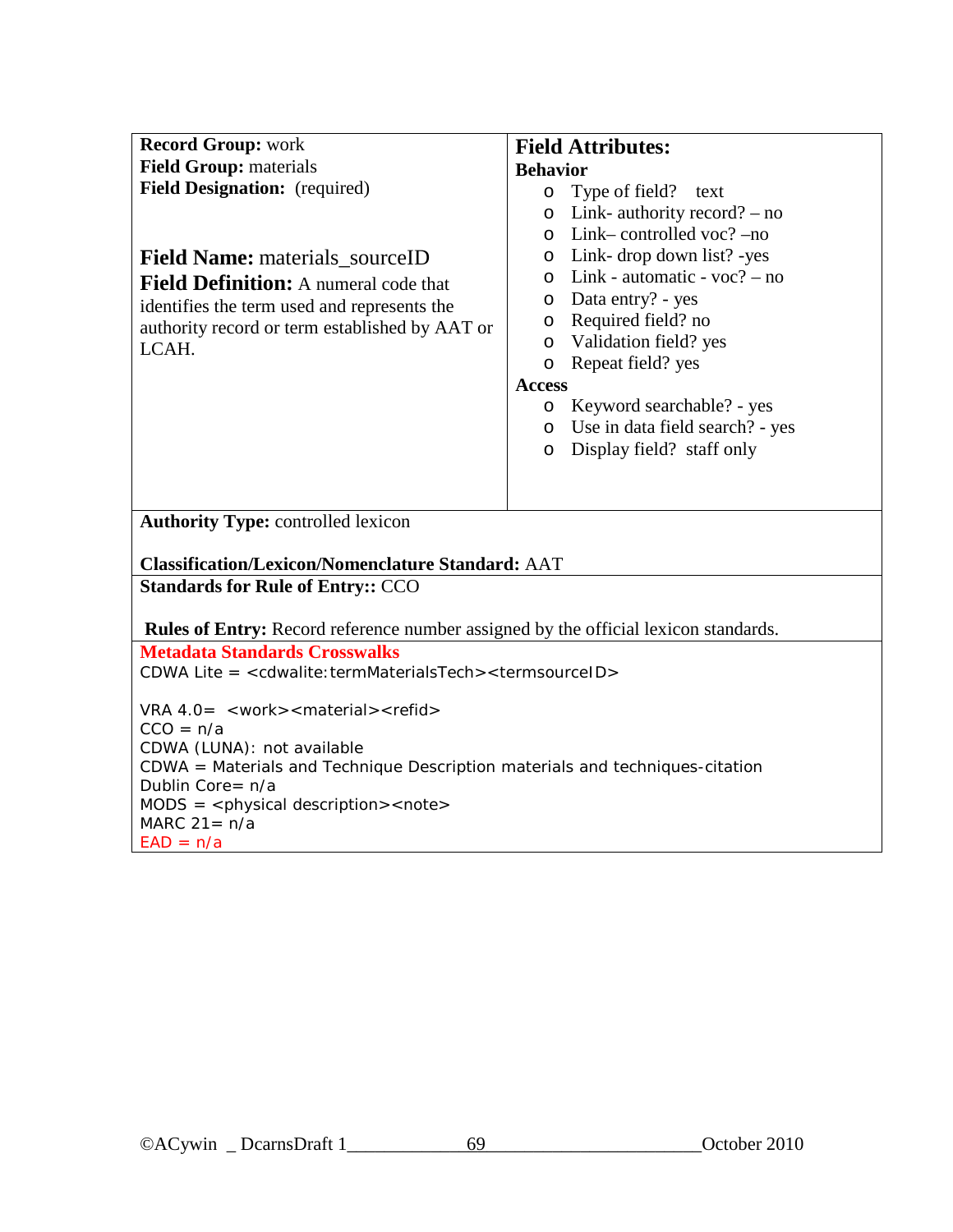| <b>Record Group: work</b>                                                                      | <b>Field Attributes:</b>                                                                      |  |
|------------------------------------------------------------------------------------------------|-----------------------------------------------------------------------------------------------|--|
| <b>Field Group: materials</b>                                                                  | <b>Behavior</b>                                                                               |  |
| <b>Field Designation:</b> (required)                                                           | Type of field?<br>text<br>$\circ$                                                             |  |
|                                                                                                | Link- authority record? $-$ no<br>$\circ$                                                     |  |
| <b>Field Name:</b> materials_source                                                            | Link-controlled voc? -no<br>$\circ$                                                           |  |
| Field Definition: Indicates the lexicon,                                                       | $\circ$ Link-drop down list? -no                                                              |  |
| published, or non-published work in which the                                                  | $\circ$ Link - automatic - voc? – no                                                          |  |
| terms, names, notes or other information is                                                    | o Data entry? - yes                                                                           |  |
| derived within the authority record                                                            | Required field? no<br>$\circ$                                                                 |  |
|                                                                                                | Validation field? no<br>$\circ$                                                               |  |
|                                                                                                | Repeat field? no<br>$\circ$                                                                   |  |
|                                                                                                | <b>Access</b>                                                                                 |  |
|                                                                                                | Keyword searchable? - yes<br>$\circ$                                                          |  |
|                                                                                                | Use in data field search? - yes<br>$\circ$                                                    |  |
|                                                                                                | Display field? staff only<br>O                                                                |  |
| <b>Authority Type: control lexicon</b>                                                         |                                                                                               |  |
|                                                                                                |                                                                                               |  |
| <b>Classification/Lexicon/Nomenclature Standard: AAT or LCAH</b>                               |                                                                                               |  |
| <b>Standards for Rule of Entry:: CCO</b>                                                       |                                                                                               |  |
|                                                                                                |                                                                                               |  |
|                                                                                                |                                                                                               |  |
| <b>Rules of Entry:</b> Source is indicated by the following abbreviations.                     |                                                                                               |  |
|                                                                                                |                                                                                               |  |
| <b>AAT</b> (Art Architecture Thesaurus)<br>$\circ$                                             |                                                                                               |  |
| LCAH (Library of Congress Authority Headings)<br>O                                             |                                                                                               |  |
|                                                                                                |                                                                                               |  |
| conventions.                                                                                   | All other resources should be expressed using the MLA Handbook for Writers of Research Papers |  |
|                                                                                                |                                                                                               |  |
| <b>Metadata Standards Crosswalks</b>                                                           |                                                                                               |  |
| CDWA Lite = <cdwalite:termmaterialstech><termsource></termsource></cdwalite:termmaterialstech> |                                                                                               |  |
| VRA $4.0 =$ <work> <material> <vocab></vocab></material></work>                                |                                                                                               |  |
| $CCO = n/a$                                                                                    |                                                                                               |  |
| CDWA: (Luna Version): n/a                                                                      |                                                                                               |  |
| CDWA = Materials and Techniques Description- Citation                                          |                                                                                               |  |
| Dublin Core= n/a                                                                               |                                                                                               |  |
| $MODS = physical description > note$                                                           |                                                                                               |  |
| MARC $21 = n/a$                                                                                |                                                                                               |  |
| $EAD =$                                                                                        |                                                                                               |  |
|                                                                                                |                                                                                               |  |

Repeat for support.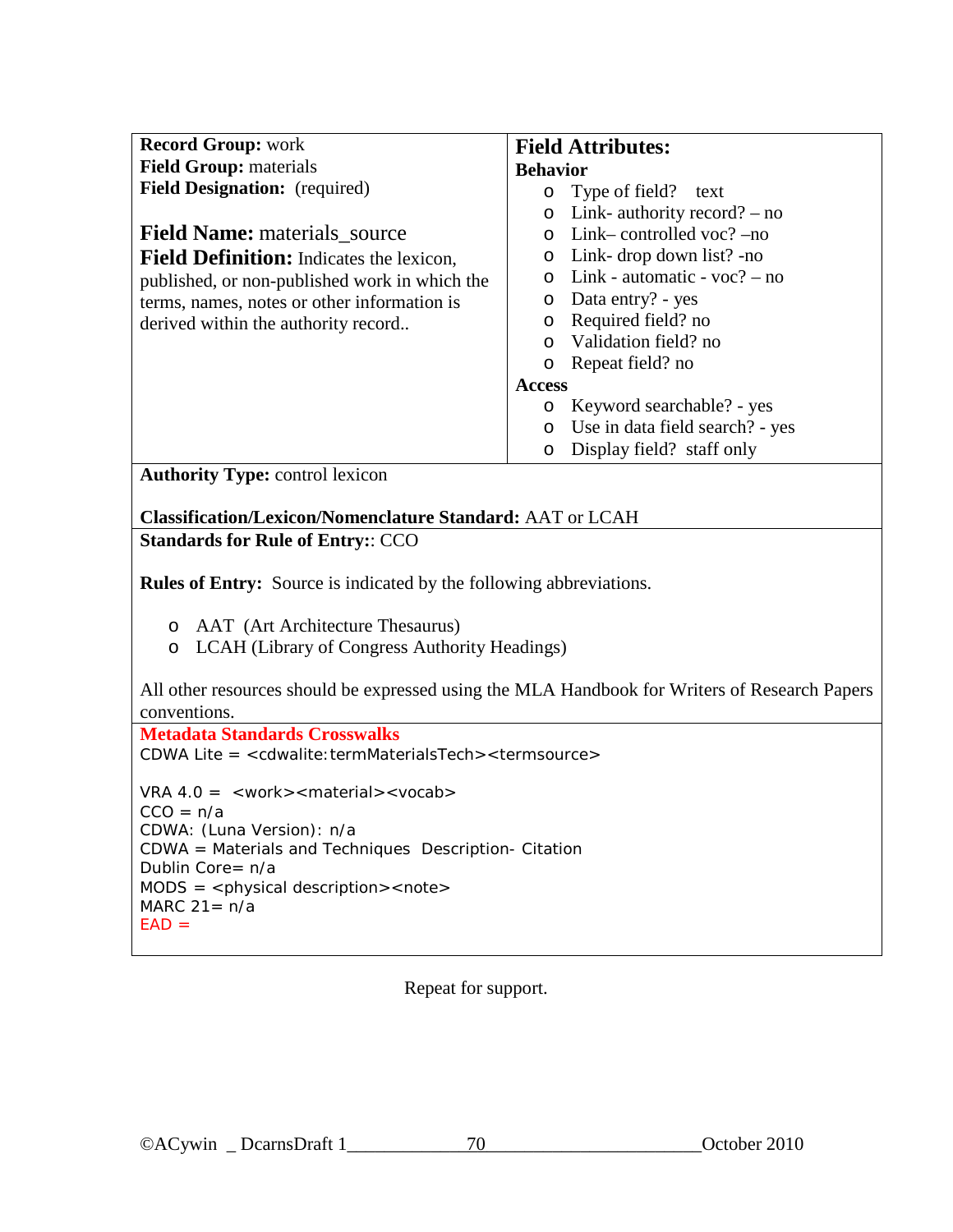# Technique

(Field Group – Authority) .

*The technique* field group designates the general discipline or genre associated with the work, as well as the more specific instruments, processes or methods used to create the work depicted in the image, audio or multimedia digital resource

Field group technique: Field names:

- o technique
- o techniquie\_sourceID
- o technique\_source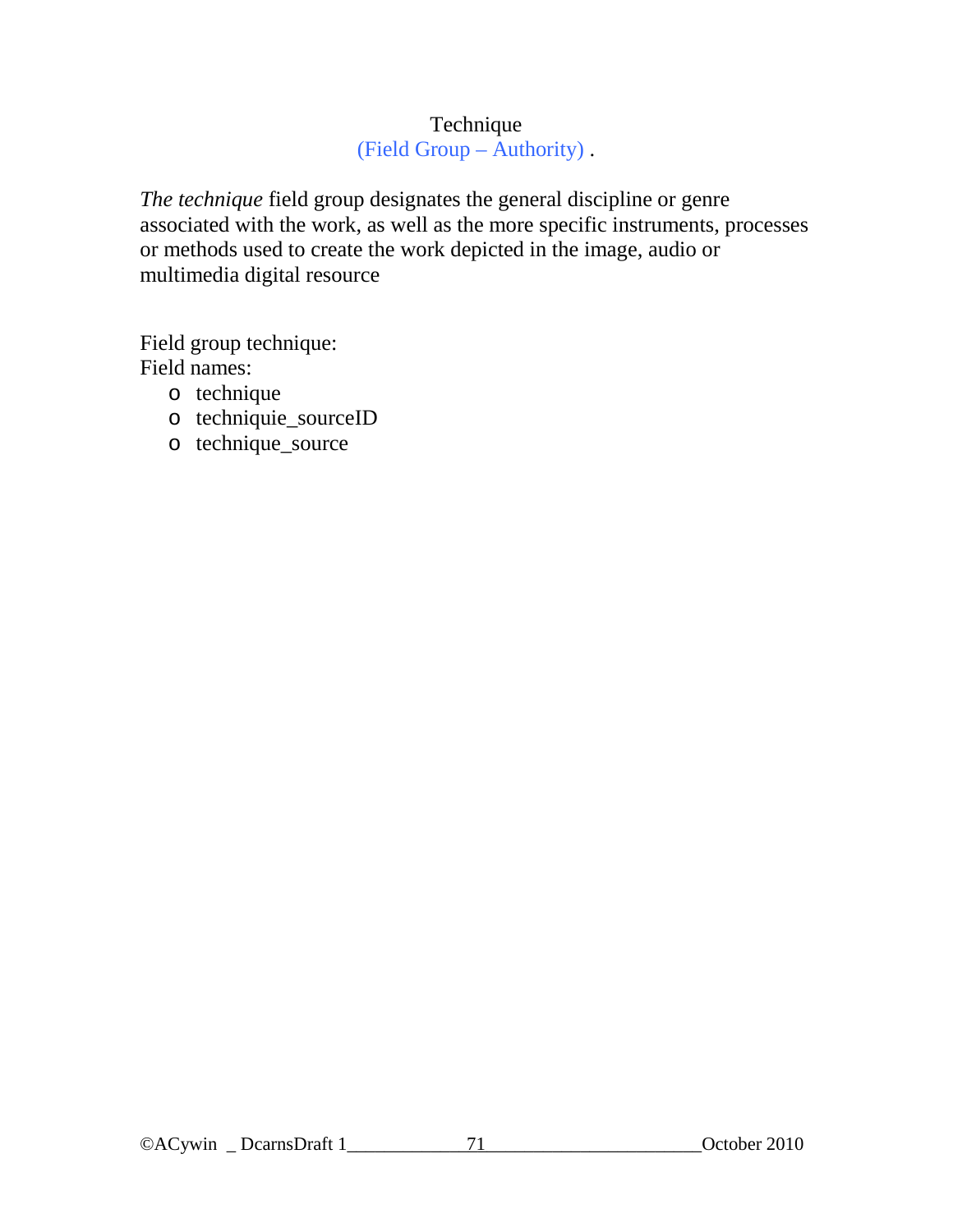| O                                                                                                                               |                                                         |  |
|---------------------------------------------------------------------------------------------------------------------------------|---------------------------------------------------------|--|
| <b>Record Group: work</b>                                                                                                       | <b>Field Attributes:</b>                                |  |
| Field Group: technique                                                                                                          | <b>Behavior</b>                                         |  |
| <b>Field Designation:</b> (required)                                                                                            | Type of field?<br>text<br>$\circ$                       |  |
|                                                                                                                                 | Link- authority record? $-$ yes<br>$\circ$              |  |
| <b>Field Name:</b> technique                                                                                                    | Link–controlled voc? – no<br>$\circ$                    |  |
| Field Definition: Technique describes the genre and                                                                             | Link- drop down list? -yes<br>$\circ$                   |  |
| process or implementation used to create the original                                                                           | Link - automatic - $\text{voc?} - \text{no}$<br>$\circ$ |  |
| work depicted in the image. It usually answers the                                                                              | Data entry? - yes<br>$\circ$                            |  |
| question, "What type of work is it?"                                                                                            | Required field? no<br>O                                 |  |
|                                                                                                                                 | Validation field? no<br>$\circ$                         |  |
|                                                                                                                                 | Repeat field? yes<br>O                                  |  |
|                                                                                                                                 | <b>Access</b>                                           |  |
|                                                                                                                                 | Keyword searchable? - yes<br>$\circ$                    |  |
|                                                                                                                                 | Use in data field search? - yes<br>$\circ$              |  |
|                                                                                                                                 | Display field? full/brief<br>O                          |  |
| <b>Authority Type: controlled lexicon</b>                                                                                       |                                                         |  |
| <b>Classification/Lexicon/Nomenclature Standard: AAT</b>                                                                        |                                                         |  |
| <b>Standards for Rule of Entry:: CCO</b>                                                                                        |                                                         |  |
| <b>Rules of Entry:</b> Use natural word order. List main technique or genre first to be followed by                             |                                                         |  |
| specific technique. Double check AAT for proper term if not available in built lexicon.                                         |                                                         |  |
| Ex.                                                                                                                             |                                                         |  |
| Painting - oil<br>$\circ$                                                                                                       |                                                         |  |
| Printmaking - Etching<br>$\circ$                                                                                                |                                                         |  |
| Printmaking - Aquatint<br>O                                                                                                     |                                                         |  |
| Photography - Albumen<br>O                                                                                                      |                                                         |  |
| Note: Create multiple technique fields (using the $+$ sign) if there are multiple processes, such                               |                                                         |  |
| as a print that includes both Etching and Aquatint in a single work.                                                            |                                                         |  |
| <b>Metadata Standards Crosswalks</b>                                                                                            |                                                         |  |
| CDWA Lite $=$ <cdwalite: indexingmaterials="" techset=""> <cdwalite:termmaterialstech></cdwalite:termmaterialstech></cdwalite:> |                                                         |  |
| VRA $4.0 = <$ work > < technique >                                                                                              |                                                         |  |
| $CCO = Technique$                                                                                                               |                                                         |  |
| CDWA: (Luna Version): Materials and Techniques/Processes or                                                                     |                                                         |  |
| Technique/Description/Implementation                                                                                            |                                                         |  |
| CDWA = Materials and Techniques - Technique Name                                                                                |                                                         |  |
| Dublin Core= <format><medium><extent></extent></medium></format>                                                                |                                                         |  |
| $MODS = physicalDescription$                                                                                                    |                                                         |  |
| MARC $21 = 340d$                                                                                                                |                                                         |  |
| $EAD = $ ; (in $$ )<br>Use multiple technique fields to indicate the broader and narrower description of technique              |                                                         |  |
| and type of work, Ex: Printmaking and Engraving                                                                                 |                                                         |  |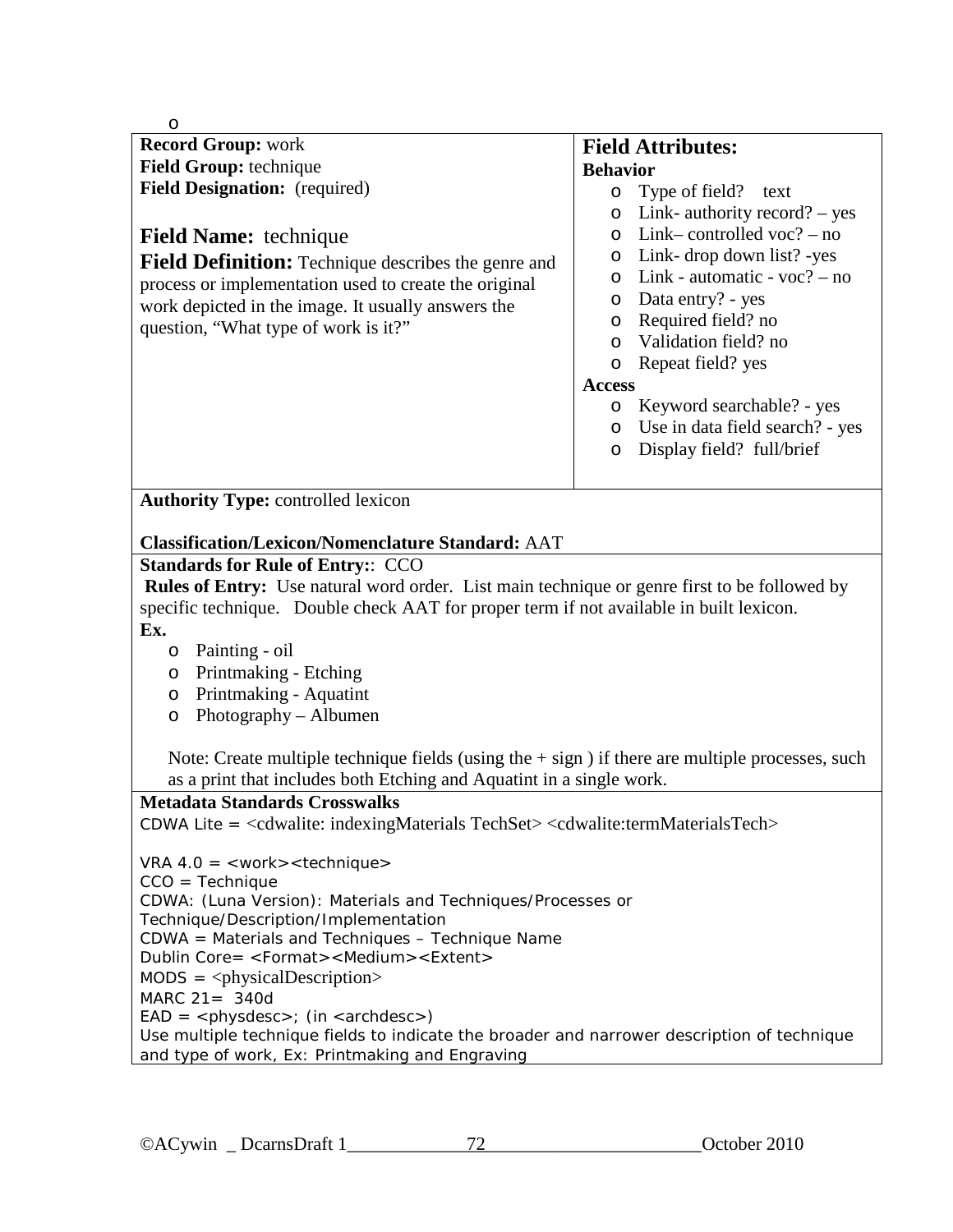| <b>Record Group: work</b>                                                                  | <b>Field Attributes</b>                   |  |
|--------------------------------------------------------------------------------------------|-------------------------------------------|--|
| <b>Field Group: technique</b>                                                              | <b>Behavior</b>                           |  |
| Field Designation: (required)                                                              | Type of field? text<br>$\circ$            |  |
|                                                                                            | Link- authority record? $-$ no<br>$\circ$ |  |
| Field Name: technique_sourceID                                                             | $\circ$ Link–controlled voc? – no         |  |
| <b>Field Definition:</b> A numeral code that identifies the                                | $\circ$ Link-drop down list? -no          |  |
|                                                                                            | $\circ$ Link - automatic - voc? – no      |  |
| term used and represents the authority record or term                                      | Data entry? - yes<br>$\circ$              |  |
| established by AAT or LCAH.                                                                | Required field? no<br>$\circ$             |  |
|                                                                                            | Validation field? no<br>$\circ$           |  |
|                                                                                            | Repeat field? no<br>$\circ$               |  |
|                                                                                            | <b>Access</b>                             |  |
|                                                                                            | Keyword searchable? - no<br>$\circ$       |  |
|                                                                                            | o Use in data field search? - no          |  |
|                                                                                            | Display field? Staff only<br>$\circ$      |  |
|                                                                                            |                                           |  |
| <b>Authority Type: controlled lexicon</b>                                                  |                                           |  |
| <b>Classification/Lexicon/Nomenclature Standard: AAT</b>                                   |                                           |  |
| <b>Standards for Rule of Entry:: CCO</b>                                                   |                                           |  |
| <b>Rules of Entry:</b> Record reference number assigned by the official lexicon standards. |                                           |  |
| <b>Metadata Standards Crosswalks</b>                                                       |                                           |  |
| CDWA Lite = < cdwalite: termMaterialsTech> < termsourceID>                                 |                                           |  |
|                                                                                            |                                           |  |
| VRA $4.0 =$ <work><technique><refid></refid></technique></work>                            |                                           |  |
| $CCO = Technique Source$                                                                   |                                           |  |
| CDWA: (Luna Version): not available                                                        |                                           |  |
| CDWA = Physical Description - Citation                                                     |                                           |  |
| Dublin Core= n/a                                                                           |                                           |  |
| $MODS = physical description < note$<br>MARC $21 = 340/d$                                  |                                           |  |
| $EAD =$                                                                                    |                                           |  |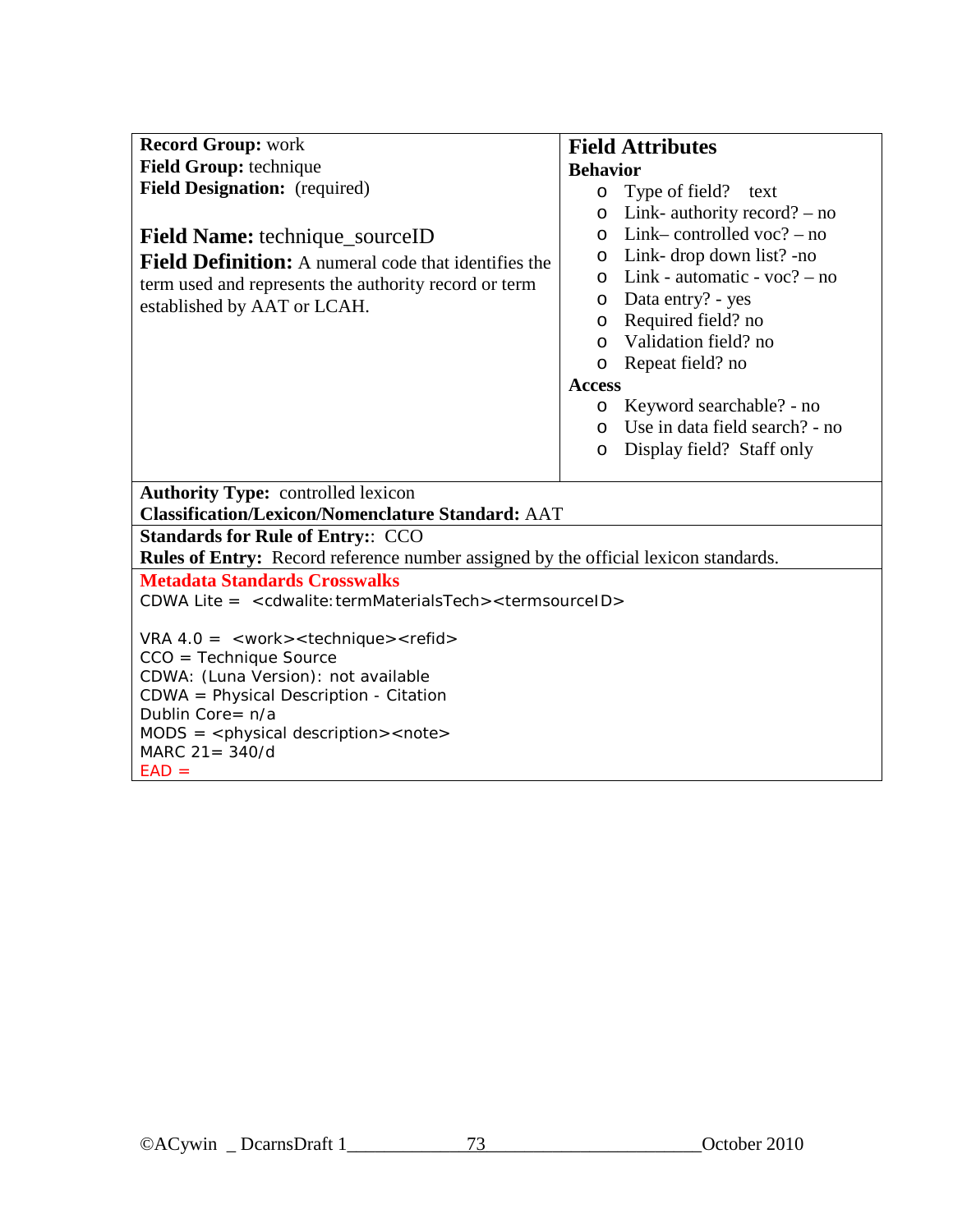| <b>Record Group: work</b>                                                                            |                 | <b>Field Attributes</b>              |  |
|------------------------------------------------------------------------------------------------------|-----------------|--------------------------------------|--|
| Field Group: technique                                                                               | <b>Behavior</b> |                                      |  |
| <b>Field Designation:</b> (required)                                                                 | $\circ$         | Type of field? text                  |  |
|                                                                                                      |                 | $\circ$ Link- authority record? – no |  |
| Field Name: technique_source                                                                         |                 | $\circ$ Link–controlled voc? – no    |  |
| Field Definition: Indicates the lexicon, published                                                   |                 | $\circ$ Link-drop down list? -no     |  |
|                                                                                                      |                 | $\circ$ Link - automatic - voc? – no |  |
| or non-published work in which the terms, names,<br>notes or other information is derived within the |                 | o Data entry? - yes                  |  |
|                                                                                                      |                 | o Required field? no                 |  |
| authority record.                                                                                    |                 | o Validation field? no               |  |
|                                                                                                      |                 | o Repeat field? no                   |  |
|                                                                                                      | <b>Access</b>   |                                      |  |
|                                                                                                      | $\circ$         | Keyword searchable? - no             |  |
|                                                                                                      | $\circ$         | Use in data field search? - no       |  |
|                                                                                                      | $\circ$         | Display field? Staff only            |  |
| <b>Authority Type: controlled lexicon</b>                                                            |                 |                                      |  |
| <b>Classification/Lexicon/Nomenclature Standard: AAT or LCAH</b>                                     |                 |                                      |  |
| <b>Standards for Rule of Entry:: CCO</b>                                                             |                 |                                      |  |
| <b>Rules of Entry:</b> Source is indicated by the following abbreviations.                           |                 |                                      |  |
|                                                                                                      |                 |                                      |  |
| <b>AAT</b> (Art Architecture Thesaurus)<br>$\circ$                                                   |                 |                                      |  |
| LCAH (Library of Congress Authority Headings)<br>$\circ$                                             |                 |                                      |  |
|                                                                                                      |                 |                                      |  |
| All other resources should subscribe to the principles established in the MLA Handbook for           |                 |                                      |  |
| Writers of Research Papers.                                                                          |                 |                                      |  |
| <b>Metadata Standards Crosswalks</b>                                                                 |                 |                                      |  |
| CDWA Lite = < cdwalite: termMaterialsTech> < termsource>                                             |                 |                                      |  |
| VRA $4.0 = <$ work> <technique><vocab></vocab></technique>                                           |                 |                                      |  |
| CCO = Technique Source                                                                               |                 |                                      |  |
| CDWA: (Luna Version): not available                                                                  |                 |                                      |  |
| $CDWA = CDWA = Materials$ and Techniques - Citation                                                  |                 |                                      |  |
| Dublin Core= n/a                                                                                     |                 |                                      |  |
| $MODS = physical description < note$                                                                 |                 |                                      |  |
| MARC $21 = n/a$                                                                                      |                 |                                      |  |
| $EAD =$                                                                                              |                 |                                      |  |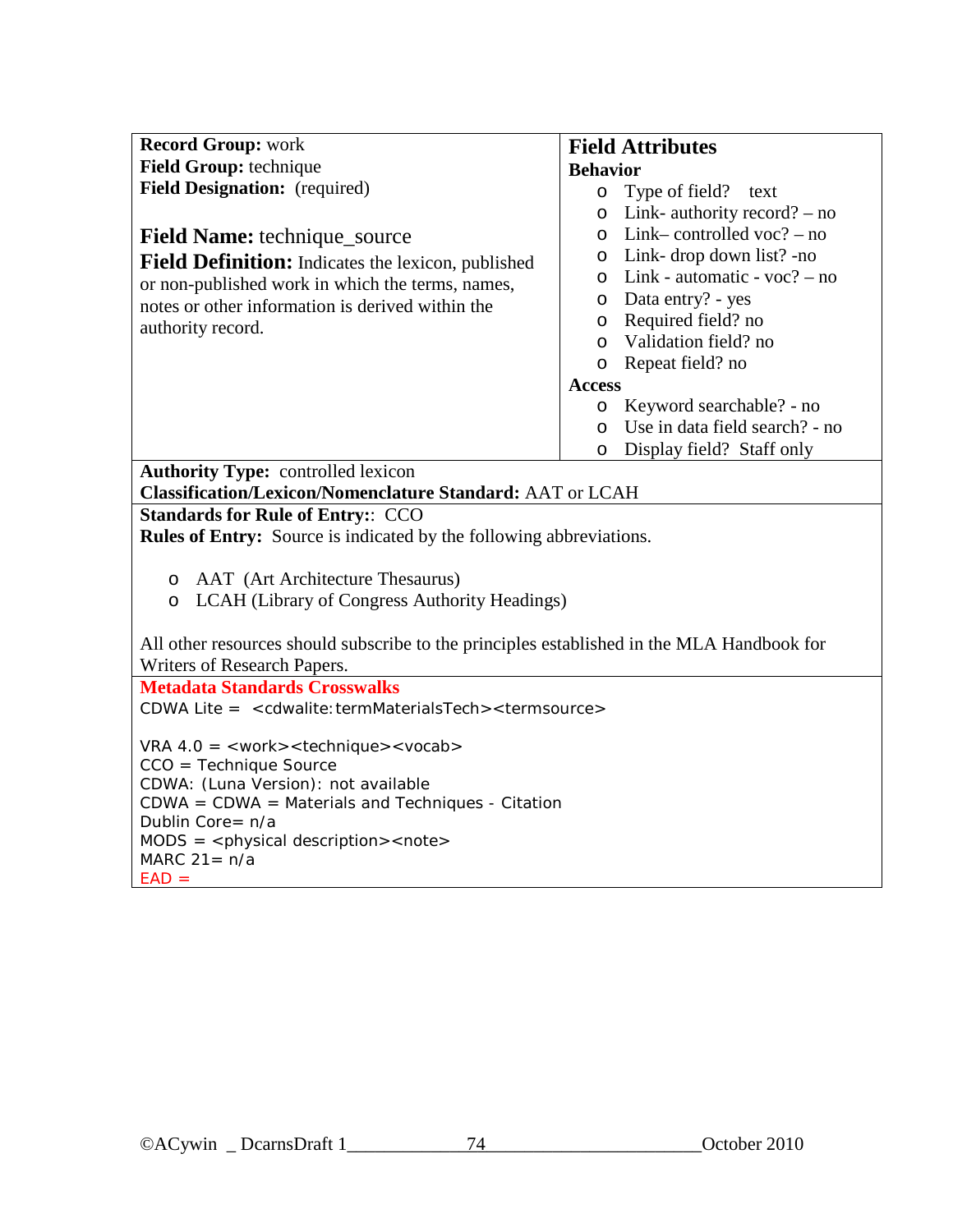#### measurements (Field Group)

The *measurements* field group records the dimensions of the work. A measurement includes numerical values, units of measurement, and type of measurement. It also specifies the parameters or extent of the measurement.

Field group measurements field names:

- o measurements
- o measurement\_type
- o measurement\_extent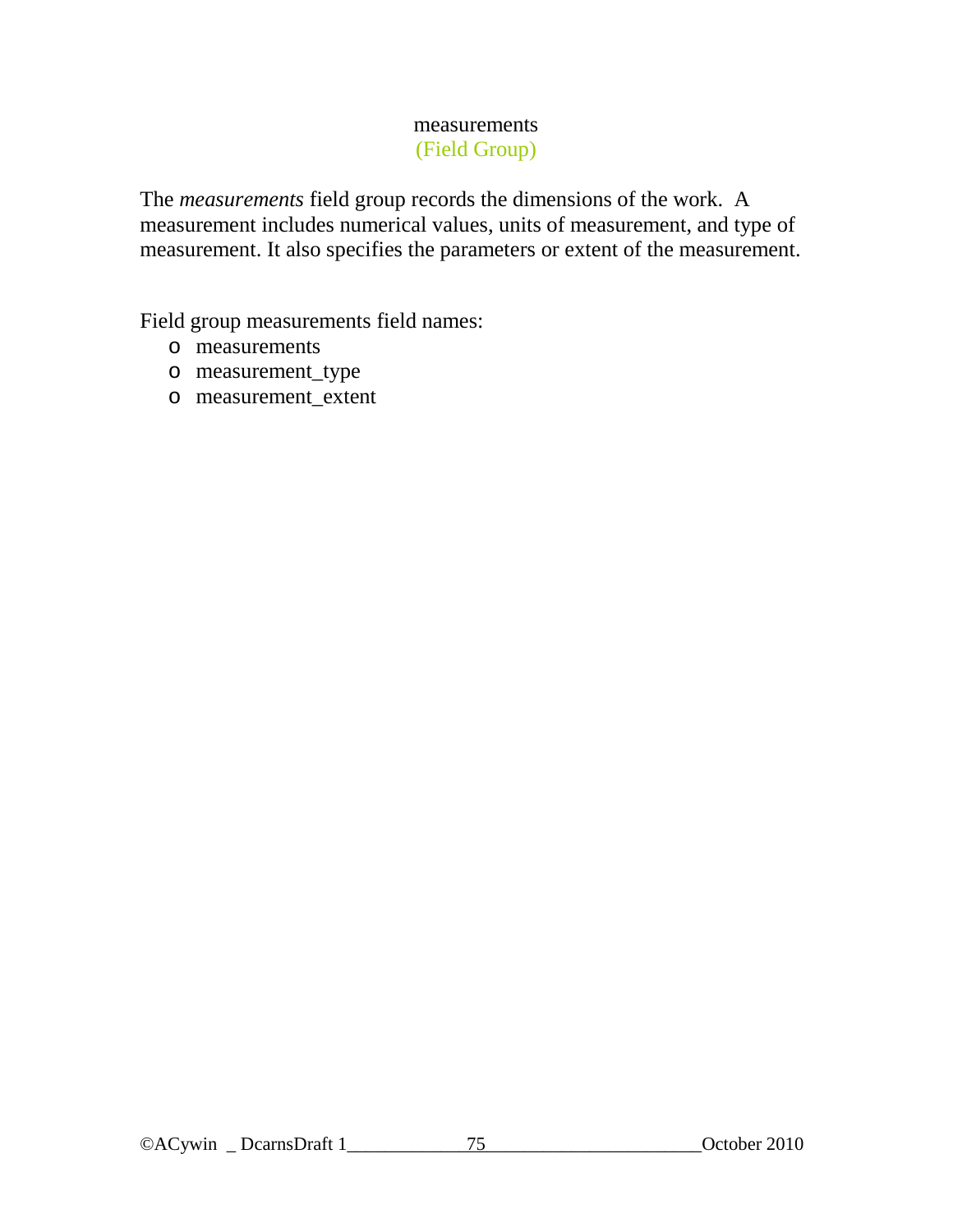| <b>Record Group: work</b>                                                                                      | <b>Field Attributes:</b>                                |  |
|----------------------------------------------------------------------------------------------------------------|---------------------------------------------------------|--|
| <b>Field Group: measurements</b>                                                                               |                                                         |  |
| Field Designation: (optional)                                                                                  | <b>Behavior</b>                                         |  |
|                                                                                                                | Type of field? text<br>$\circ$                          |  |
| <b>Field Name: measurements</b>                                                                                | Link- authority record? $-$ no<br>$\circ$               |  |
|                                                                                                                | o Link – controlled voc? – no                           |  |
| <b>Field Definition:</b> Information about                                                                     | Link - drop down list? Yes help menu.<br>$\circ$        |  |
| dimension, size or scale of work depicted in the                                                               | Link - automatic - $\text{voc?} - \text{no}$<br>$\circ$ |  |
| digital resource. Dimensions express the value,                                                                | Data entry? - yes<br>$\circ$                            |  |
| the value type, and the unit of measurement.                                                                   | Required field? no<br>$\circ$                           |  |
|                                                                                                                | Validation field? no<br>O                               |  |
|                                                                                                                | Repeat field? yes<br>$\circ$                            |  |
|                                                                                                                | <b>Access</b>                                           |  |
|                                                                                                                | Keyword searchable? no<br>$\circ$                       |  |
|                                                                                                                | Use in data field search? no<br>$\circ$                 |  |
|                                                                                                                | Display field? full<br>O                                |  |
| <b>Authority Type: controlled lexicon</b>                                                                      |                                                         |  |
| Classification/Lexicon/Nomenclature Standard: NIST- General Table of Units and                                 |                                                         |  |
| Measurements. http://ts.nist.gov/WeightsAndMeasures/Publications/appxc.cfm                                     |                                                         |  |
| <b>Standards for Rule of Entry:: CCO</b>                                                                       |                                                         |  |
| Rules of Entry: Use U.S. unit of measurement and metric unit. Begin with U.S. unit followed                    |                                                         |  |
| by metric unit surrounded by parentheses Ex. 6.5 (space) x (space) 8.37 inches $(13.2 \times 20.6 \text{ cm})$ |                                                         |  |
| Dimension must be expressed in lowercase.                                                                      |                                                         |  |
|                                                                                                                |                                                         |  |
| Please refer to the measurement expression standards below.                                                    |                                                         |  |
|                                                                                                                |                                                         |  |
| three-dimension $=$ height x width x depth<br>$\circ$                                                          |                                                         |  |
| two-dimension $=$ height x width<br>O                                                                          |                                                         |  |
| architectural $&$ cartography materials = scale: [measurement]<br>O                                            |                                                         |  |
| $area = circumference$<br>O                                                                                    |                                                         |  |
| $diameter = diameter$<br>$\circ$                                                                               |                                                         |  |
| running time $=$ hours - minutes - seconds<br>$\circ$                                                          |                                                         |  |
| volume $=$ cubic<br>$\circ$                                                                                    |                                                         |  |
| weight $=$ pounds ounces<br>O                                                                                  |                                                         |  |
| <b>Metadata Standards Crosswalks</b>                                                                           |                                                         |  |
| CDWA Lite = < cdwalite: displayMeasurements>                                                                   |                                                         |  |
| VRA 4.0: <work><measurements></measurements></work>                                                            |                                                         |  |
| CCO = Measurement Display                                                                                      |                                                         |  |
| CDWA (LUNA): MEASUREMENTS DIMENSIONS/UNIT/VALUE/SCALE                                                          |                                                         |  |
| CDWA: Measurement Dimension Description                                                                        |                                                         |  |
| Dublin Core: <format><extent> (schema)</extent></format>                                                       |                                                         |  |
| MODS: <physicaldescription><extent></extent></physicaldescription>                                             |                                                         |  |
| MARC 21: 340b; 300c                                                                                            |                                                         |  |
| EAD: < physdesc> < dimensions>                                                                                 |                                                         |  |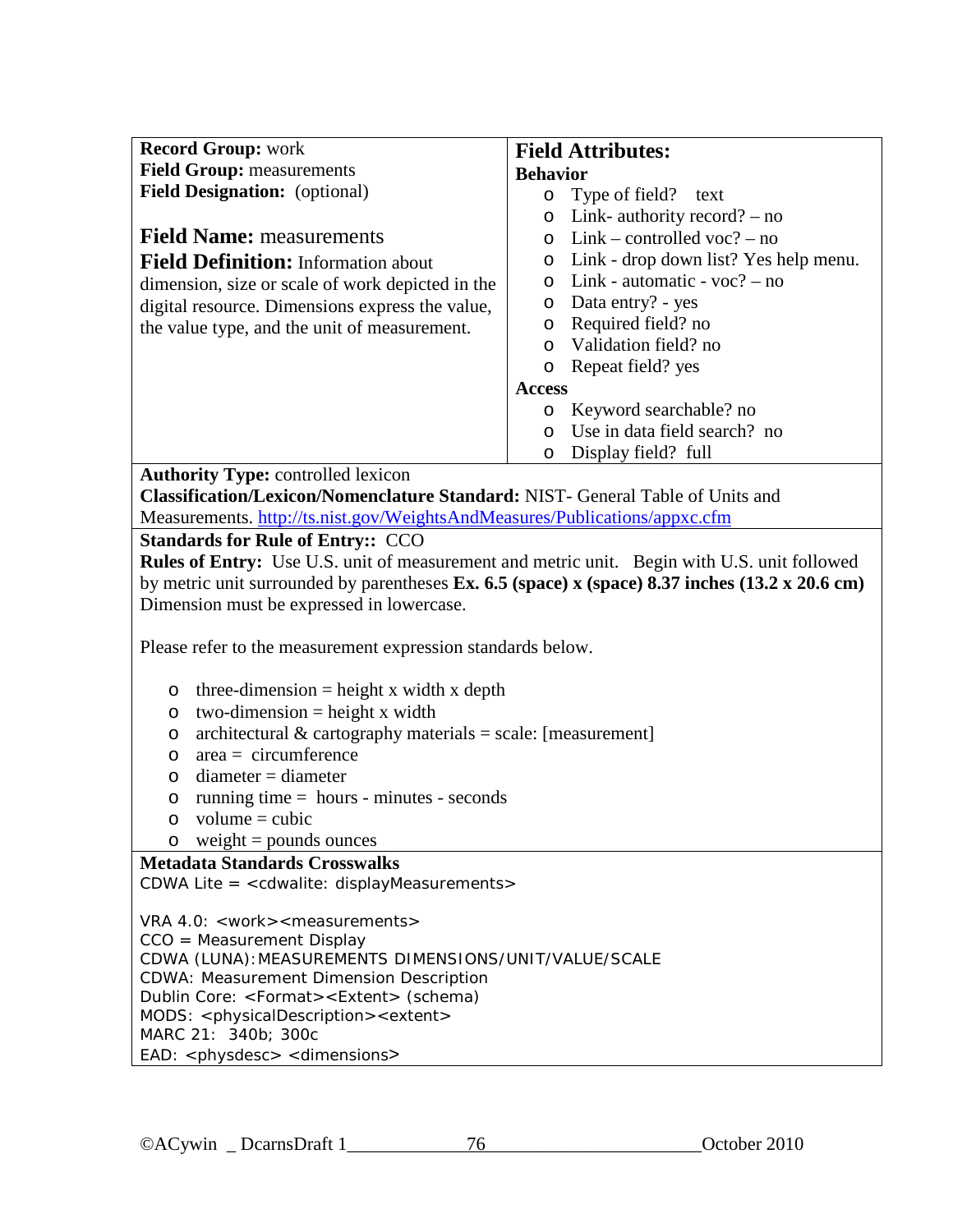| <b>Record Group: work</b>                                                             | <b>Field Attributes:</b>                |  |
|---------------------------------------------------------------------------------------|-----------------------------------------|--|
| <b>Field Group: measurements</b>                                                      | <b>Behavior</b>                         |  |
| <b>Field Designation:</b> (optional)                                                  | Type of field? text<br>$\circ$          |  |
|                                                                                       | $\circ$ Link- authority record? – no    |  |
| <b>Field Name:</b> measurements_type                                                  | o Link – controlled voc? – yes          |  |
| <b>Field Definition:</b> Specifies the type of                                        | o Link - drop down list? -yes           |  |
|                                                                                       | $\circ$ Link - automatic - voc? – no    |  |
| measurement being represented by the numbers<br>in the previous field "measurements." | o Data entry? - yes                     |  |
|                                                                                       | o Required field? no                    |  |
|                                                                                       | o Validation field? no                  |  |
|                                                                                       | o Repeat field? no                      |  |
|                                                                                       | <b>Access</b>                           |  |
|                                                                                       | o Keyword searchable? no                |  |
|                                                                                       | Use in data field search? no<br>$\circ$ |  |
|                                                                                       | Display field? yes<br>$\circ$           |  |
| <b>Authority Type: controlled lexicon</b>                                             |                                         |  |
| Classification/Lexicon/Nomenclature Standard: NIST- General Table of Units and        |                                         |  |
| Measurements. http://ts.nist.gov/WeightsAndMeasures/Publications/appxc.cfm            |                                         |  |
| <b>Standards for Rule of Entry:: CCO</b>                                              |                                         |  |
| Rules of Entry: Please refer to the measurement expression listed below.<br>$\circ$   |                                         |  |
| $\circ$                                                                               |                                         |  |
| $area =$ xxx circumference<br>$\circ$                                                 |                                         |  |
| $diameter = xxx$ diameter<br>$\circ$                                                  |                                         |  |
| running time $=$ xxx hours xxx minutes. xxx seconds.<br>$\circ$                       |                                         |  |
| three-dimension = height x width x depth =<br>O                                       |                                         |  |
| two-dimension $=$ height x width<br>$\circ$                                           |                                         |  |
| volume $=$ xxx cubic<br>$\circ$                                                       |                                         |  |
| weight $=$ xxx pounds xxx ounces<br>$\circ$                                           |                                         |  |
| <b>Metadata Standards Crosswalks</b>                                                  |                                         |  |
| CDWA Lite = < cdwalite: Measurements Set >                                            |                                         |  |
| VRA 4.0: <work><measurements><type></type></measurements></work>                      |                                         |  |
| CCO = Measurement Dimensions Type                                                     |                                         |  |
| CDWA: Measurement Dimensions Type                                                     |                                         |  |
| Dublin Core: <format><extent></extent></format>                                       |                                         |  |
| MODS: n/a                                                                             |                                         |  |
| MARC 21: 300/c, 340/d                                                                 |                                         |  |
| EAD: < physdesc> < dimensions> (in < archdesc>)                                       |                                         |  |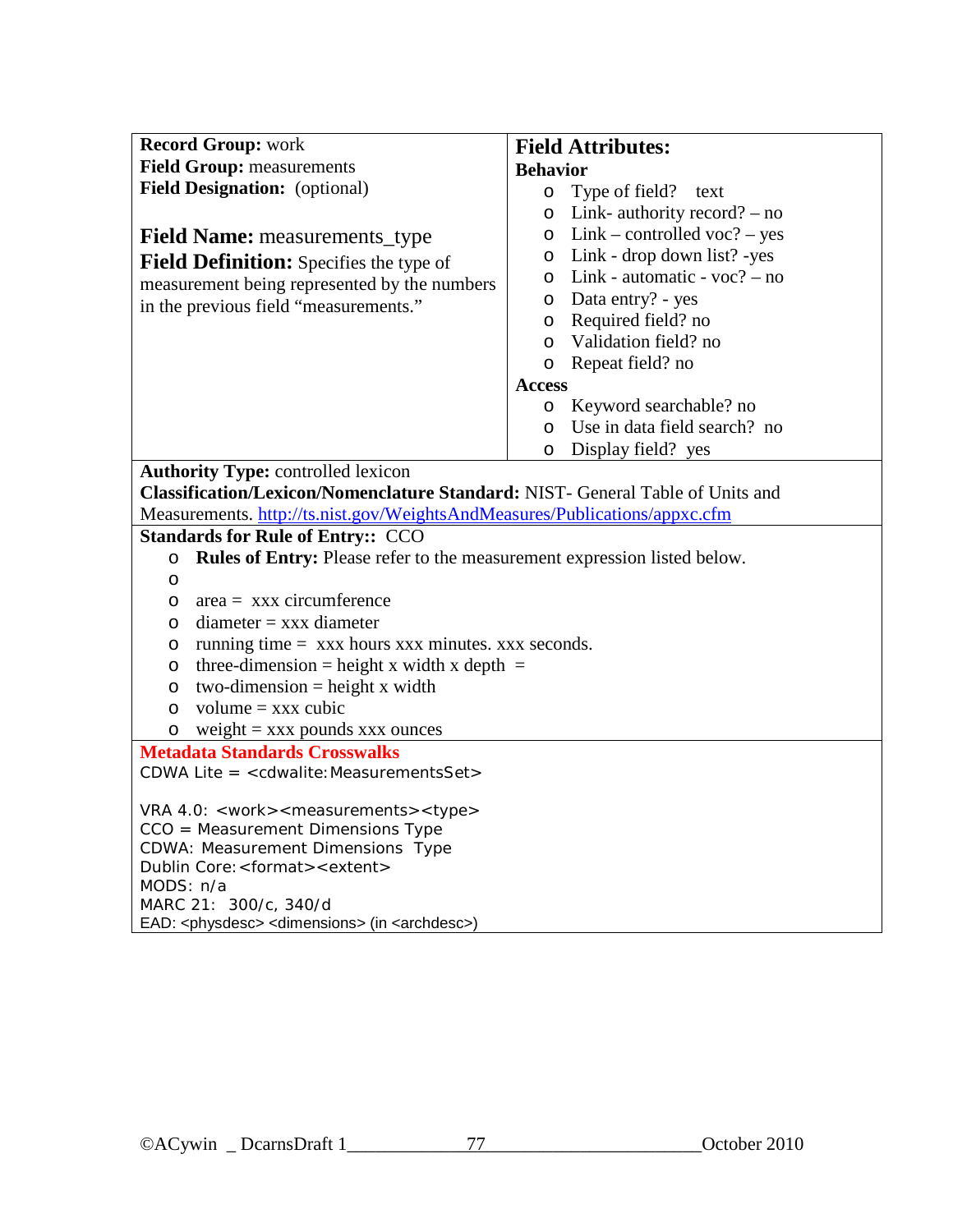| <b>Record Group: work</b>                                                       | <b>Field Attributes:</b>                                |  |  |
|---------------------------------------------------------------------------------|---------------------------------------------------------|--|--|
| <b>Field Group: measurements</b>                                                | <b>Behavior</b>                                         |  |  |
| Field Designation: (optional)                                                   | Type of field? text<br>$\circ$                          |  |  |
|                                                                                 | Link- authority record? $-$ no<br>$\circ$               |  |  |
| <b>Field Name:</b> measurements extent                                          | $\circ$ Link – controlled voc? – yes                    |  |  |
| Field Definition: Specifies the part of work                                    | o Link - drop down list? -yes                           |  |  |
| or collection that is being measured.                                           | Link - automatic - $\text{voc?} - \text{no}$<br>$\circ$ |  |  |
|                                                                                 | Data entry? - no<br>$\circ$                             |  |  |
|                                                                                 | Required field? no<br>$\circ$                           |  |  |
|                                                                                 | Validation field? no<br>$\circ$                         |  |  |
|                                                                                 | Repeat field? yes<br>$\circ$                            |  |  |
|                                                                                 | <b>Access</b>                                           |  |  |
|                                                                                 | Keyword searchable? no<br>$\circ$                       |  |  |
|                                                                                 | Use in data field search? no<br>$\circ$                 |  |  |
|                                                                                 |                                                         |  |  |
|                                                                                 | Display field? yes<br>$\circ$                           |  |  |
| <b>Authority Type: controlled lexicon</b>                                       |                                                         |  |  |
| <b>Classification/Lexicon/Nomenclature Standard: local</b>                      |                                                         |  |  |
| sheet                                                                           |                                                         |  |  |
| $\circ$                                                                         |                                                         |  |  |
| image<br>O                                                                      |                                                         |  |  |
| object<br>O<br>frame                                                            |                                                         |  |  |
| O                                                                               |                                                         |  |  |
| base<br>O                                                                       |                                                         |  |  |
| footprint<br>O                                                                  |                                                         |  |  |
| overall<br>O                                                                    |                                                         |  |  |
| site<br>O                                                                       |                                                         |  |  |
| approximately<br>O                                                              |                                                         |  |  |
| <b>Standards for Rule of Entry: CCO</b>                                         |                                                         |  |  |
|                                                                                 |                                                         |  |  |
| Rules of Entry: Extent should be expressed in lowercase.                        |                                                         |  |  |
| <b>Metadata Standards Crosswalks</b>                                            |                                                         |  |  |
| CDWA Lite = <cdwalite: extentmeasurement=""></cdwalite:>                        |                                                         |  |  |
| VRA 4.0: <measurements><extent></extent></measurements>                         |                                                         |  |  |
| $CCO = Measurement Type$                                                        |                                                         |  |  |
| CDWA: (Luna Version): n/a                                                       |                                                         |  |  |
| CDWA: measurements dimensions extent                                            |                                                         |  |  |
| Dublin Core: Format. Extent (schema)                                            |                                                         |  |  |
| MODS: <physicaldescription><extent></extent></physicaldescription>              |                                                         |  |  |
| MARC 21: 340b; 300c                                                             |                                                         |  |  |
| EAD: <physdesc> <dimensions> (in <archdesc>)</archdesc></dimensions></physdesc> |                                                         |  |  |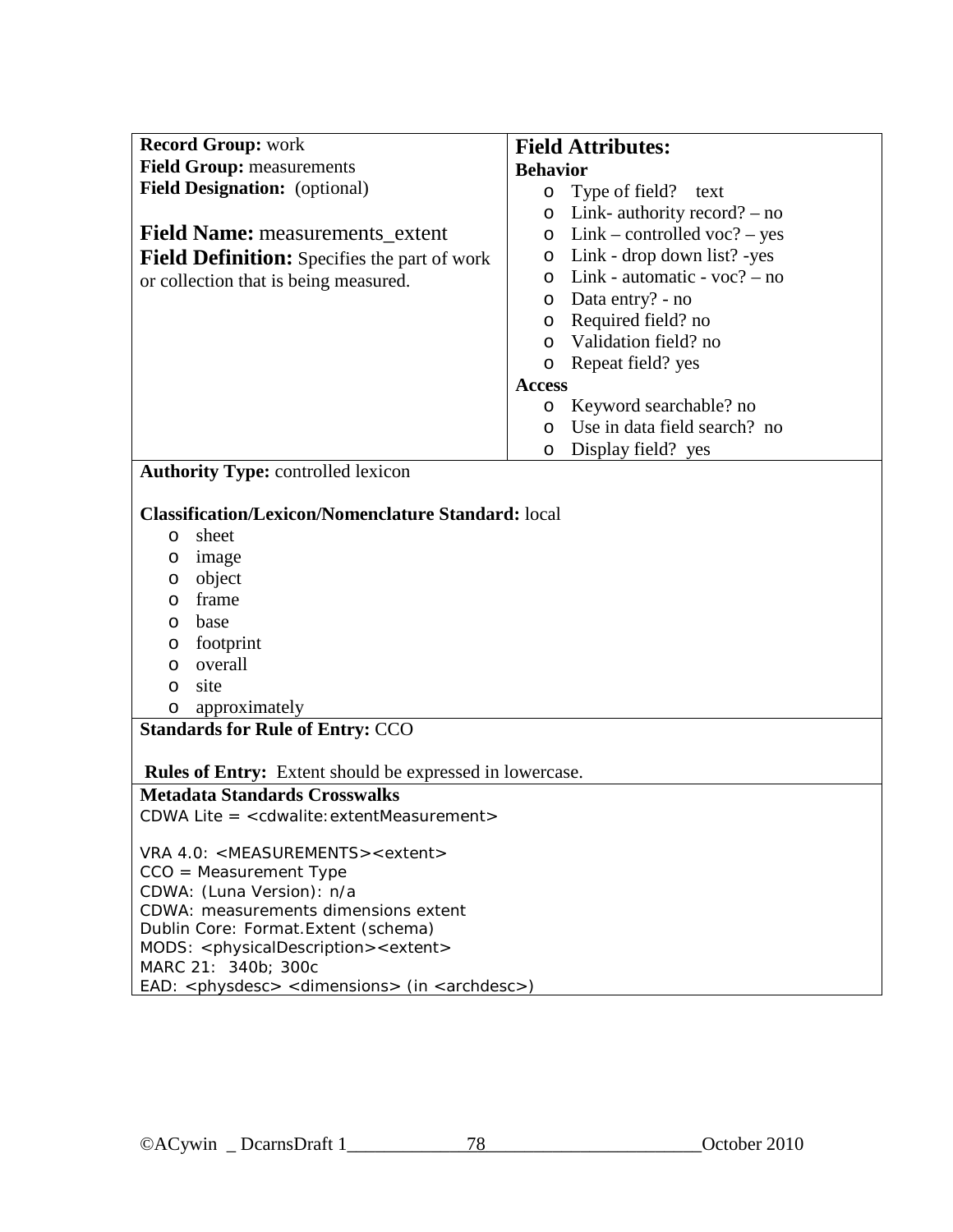### Subject Access Terms

CCO and VRA recommend subject access terms be recorded in a single index with qualifying fields. From a machine readable approach, this makes a great deal of sense, since a single field index structure allows for most efficient means to search and retrieve keywords. However, from an indexer and report manager perspective this structure can be problematic; especially when discreet information is needed in electronic or print form. With this in mind, VRC has opted to use the MARC21 model and place each type of subject access term in its own authority index.

The "subject" field groups contain terms that identify, describe and/or interpret the work depicted in the digital object. Subject terms may include, people, places, culture, activities, events, abstract shapes, concepts, style and time periods, etc. Subject terms answer two main questions. What is the work of? What is the work about? These terms are selected from national and international lexicons/thesauruses and may be specific to a particular professional or academic discipline or collection. These established lexicons allow for metadata sharing among libraries, archives and database systems and will insure interoperability in the future.

Subject access content is distributed across six field groups.

- o subject\_ style\_period
- o subject\_culture
- o subject\_general
- o subject\_geographic
- o subject\_name
- o subject\_iconographic

# **Please Note: When in doubt, leave a field blank. Not all subject groups will apply to all works.**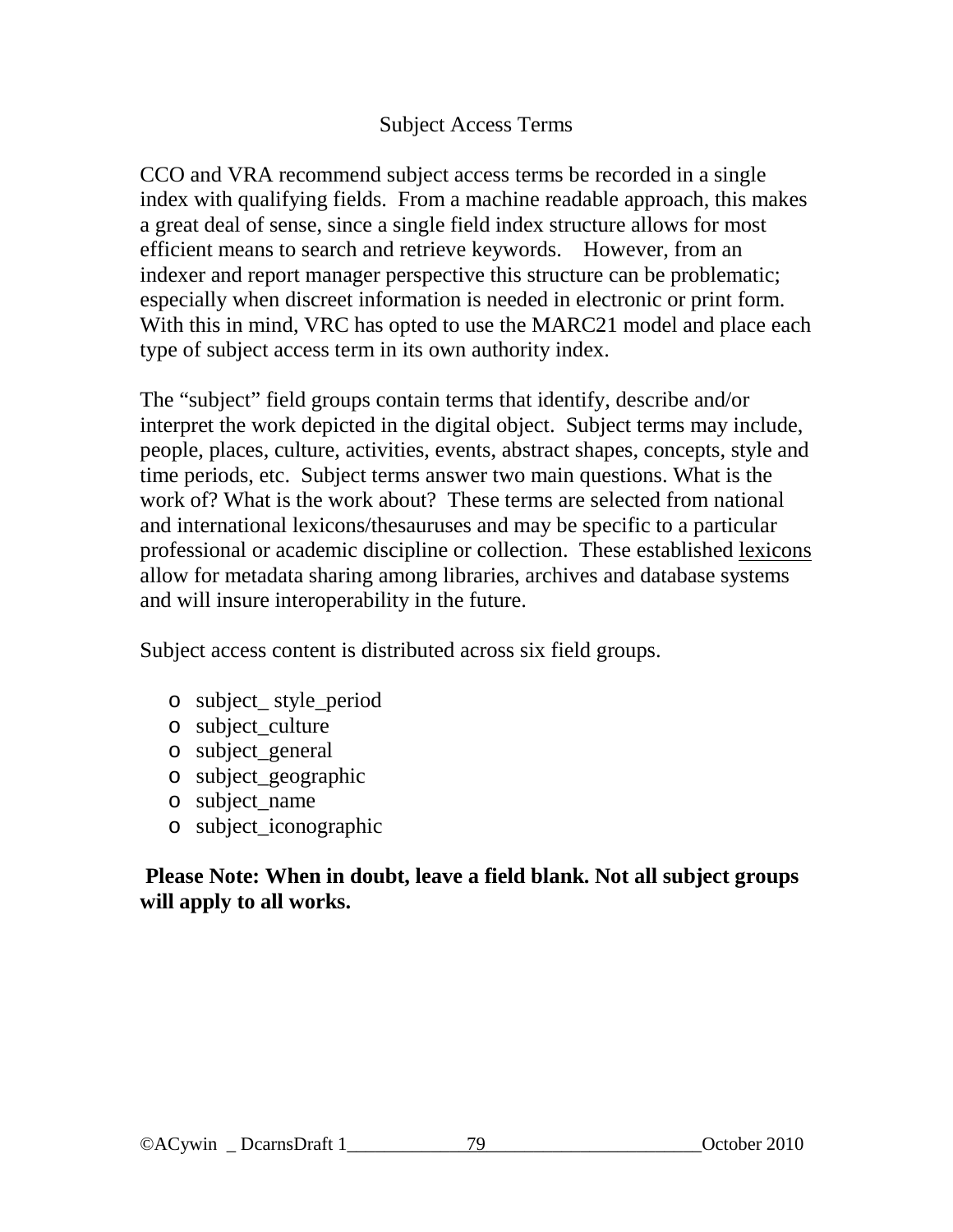©ACywin \_ DcarnsDraft 1\_\_\_\_\_\_\_\_\_\_\_\_\_\_\_\_\_\_\_\_\_\_\_\_\_\_\_\_\_\_\_\_\_\_\_\_\_\_October 2010 80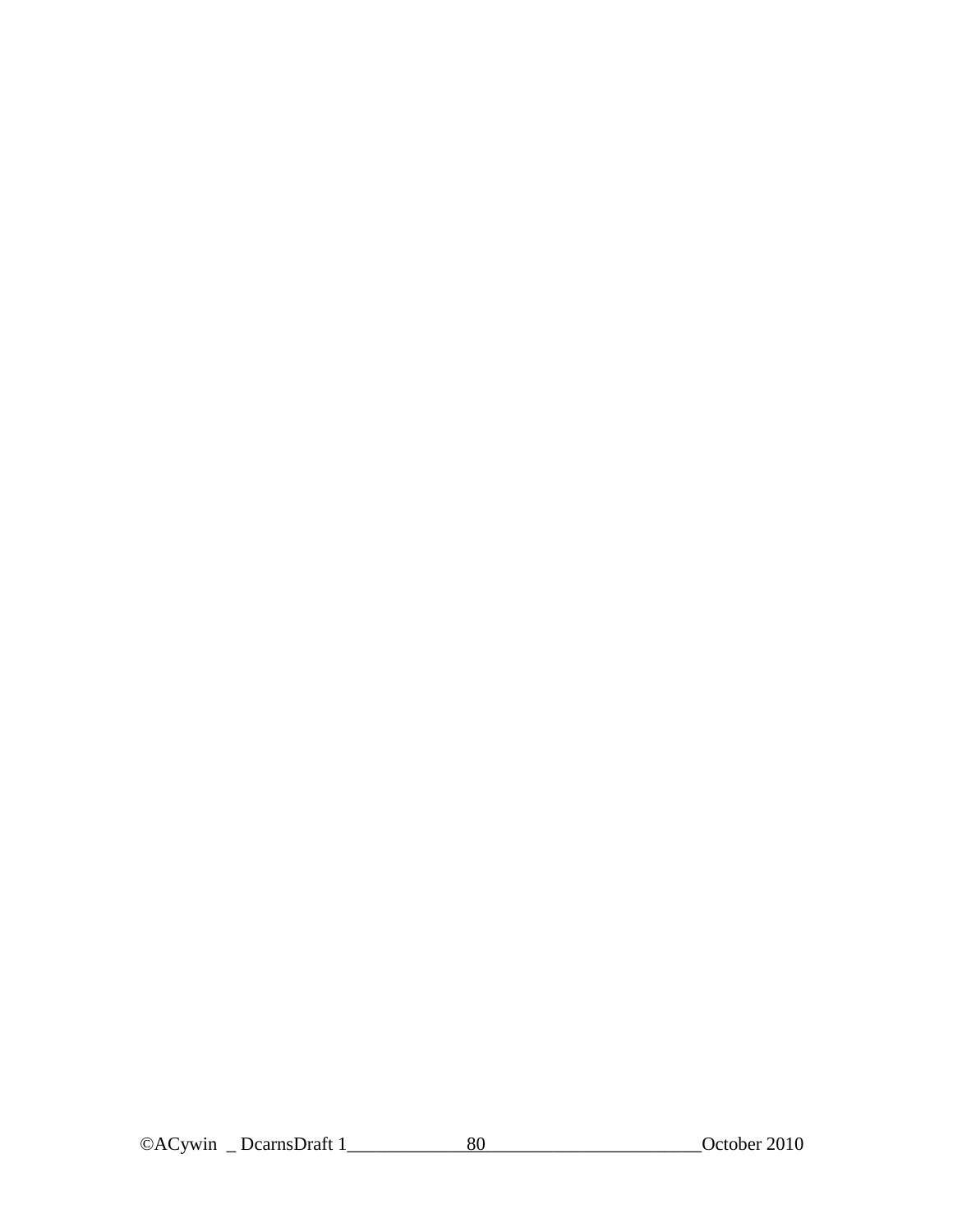o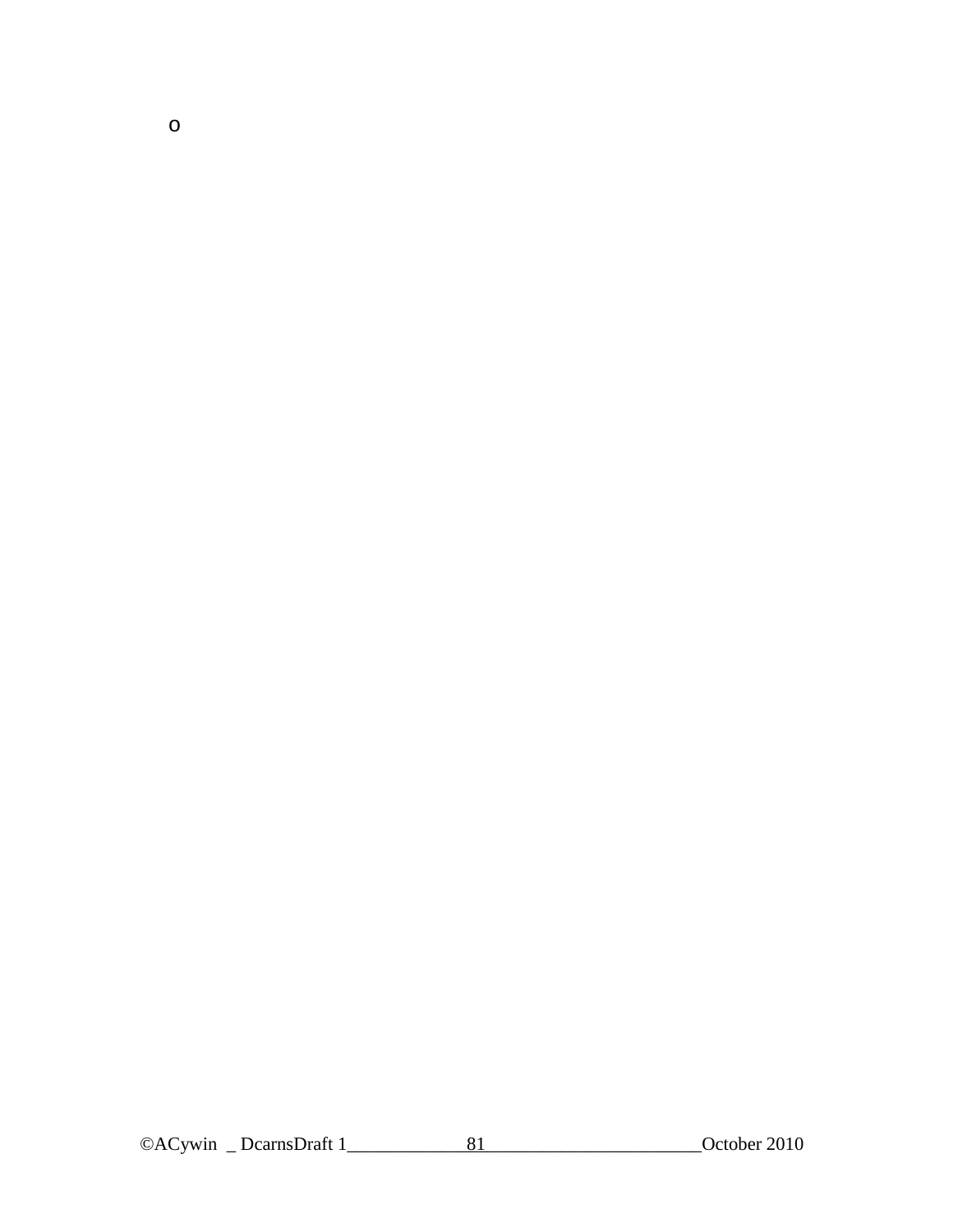| <b>Field Attributes</b>                                               |  |  |
|-----------------------------------------------------------------------|--|--|
| <b>Behavior</b>                                                       |  |  |
| Type of field? text<br>$\circ$                                        |  |  |
| $\circ$ Link- authority record? – no                                  |  |  |
| $\circ$ Link – controlled voc? -yes                                   |  |  |
| o Link - drop down list? yes                                          |  |  |
| $\circ$ Link - automatic - voc? – no                                  |  |  |
| o Data entry? - yes                                                   |  |  |
| o Required field? yes                                                 |  |  |
| o Validation field? yes                                               |  |  |
| Repeat field? no<br>$\circ$                                           |  |  |
| <b>Access</b>                                                         |  |  |
| Keyword searchable? yes<br>$\circ$                                    |  |  |
| Use in data field search? yes<br>$\circ$                              |  |  |
| Display field? yes<br>$\circ$                                         |  |  |
|                                                                       |  |  |
| <b>Classification/Lexicon/Nomenclature Standard: AAT/Local</b>        |  |  |
| <b>Standards for Rule of Entry:: CCO</b>                              |  |  |
|                                                                       |  |  |
| <b>Rules of Entry:</b> Use single form of the word and use lowercase. |  |  |
|                                                                       |  |  |
|                                                                       |  |  |
|                                                                       |  |  |
|                                                                       |  |  |
|                                                                       |  |  |
|                                                                       |  |  |
|                                                                       |  |  |
|                                                                       |  |  |
|                                                                       |  |  |
|                                                                       |  |  |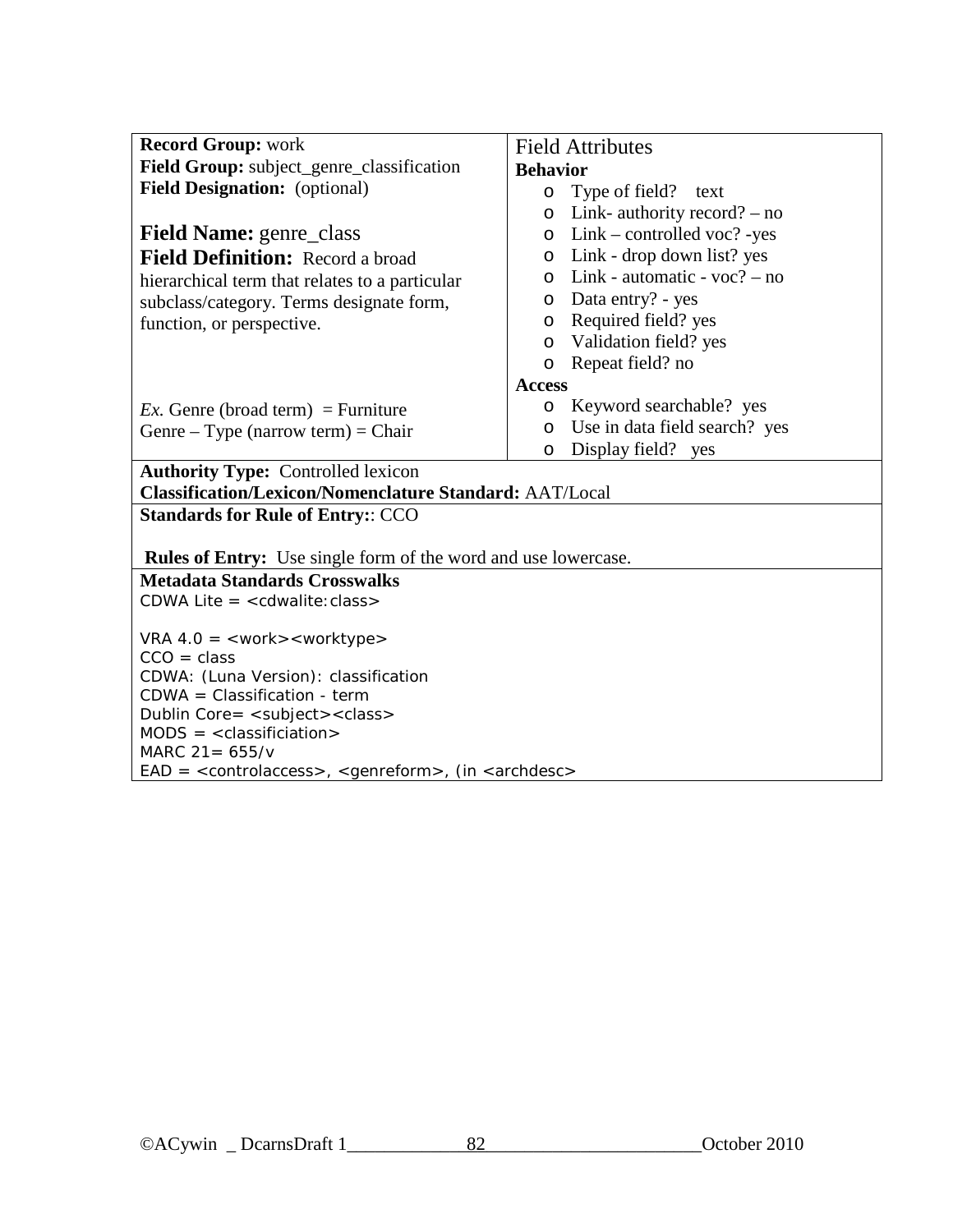| <b>Record Group: work</b>                                                                  | <b>Field Attributes</b>                  |
|--------------------------------------------------------------------------------------------|------------------------------------------|
| Field Group: subject_genre_classification                                                  | <b>Behavior</b>                          |
| <b>Field Designation:</b> (optional)                                                       | Type of field? text<br>$\circ$           |
|                                                                                            | Link- authority record? - yes<br>$\circ$ |
| <b>Field Name:</b> genre_sourceID                                                          | $\circ$ Link – controlled voc? - no      |
| Field Definition: A numeral code that identifies                                           | $\circ$ Link - drop down list? No        |
| the term used and represents the authority record or                                       | $\circ$ Link - automatic - voc? – no     |
| term established by AAT or LCAH.                                                           | Data entry? - yes<br>$\circ$             |
|                                                                                            | Required field? no<br>$\circ$            |
|                                                                                            | Validation field? no<br>$\Omega$         |
|                                                                                            | Repeat field? no<br>$\circ$              |
|                                                                                            | <b>Access</b>                            |
|                                                                                            | Keyword searchable? no<br>$\circ$        |
|                                                                                            | Use in data field search? no<br>O        |
|                                                                                            | Display field? staff only<br>O           |
| <b>Authority Type: controlled lexicon</b>                                                  |                                          |
| <b>Classification/Lexicon/Nomenclature Standard: AAT</b>                                   |                                          |
| <b>Standards for Rule of Entry:: CCO</b>                                                   |                                          |
|                                                                                            |                                          |
| <b>Rules of Entry:</b> Record reference number assigned by the official lexicon standards. |                                          |
| <b>Metadata Standards Crosswalks</b>                                                       |                                          |
| CDWA Lite = <cdwalite: class=""><termsourceid></termsourceid></cdwalite:>                  |                                          |
|                                                                                            |                                          |
| VRA $4.0 =$ <work> <worktype> <refid></refid></worktype></work>                            |                                          |
| $CCO = class$                                                                              |                                          |
| CDWA: (Luna Version): n/a                                                                  |                                          |
| $CDWA = n/a$<br>Dublin Core= n/a                                                           |                                          |
| $MODS = n/a$                                                                               |                                          |
| MARC $21 = 655/z$                                                                          |                                          |
| $EAD = n/a$                                                                                |                                          |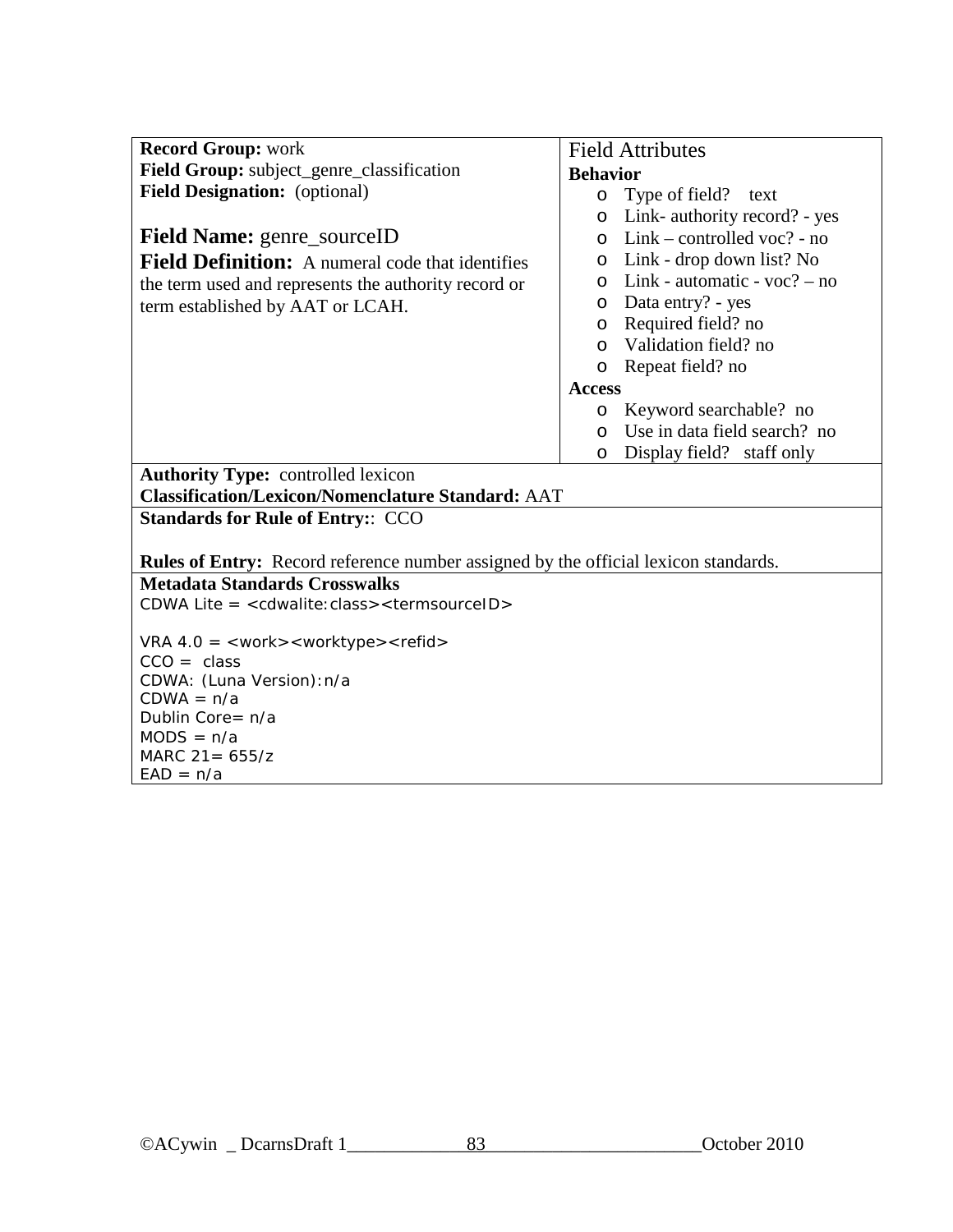©ACywin \_ DcarnsDraft 1\_\_\_\_\_\_\_\_\_\_\_\_\_\_\_\_\_\_\_\_\_\_\_\_\_\_\_\_\_\_\_\_\_\_\_\_\_\_October 2010 84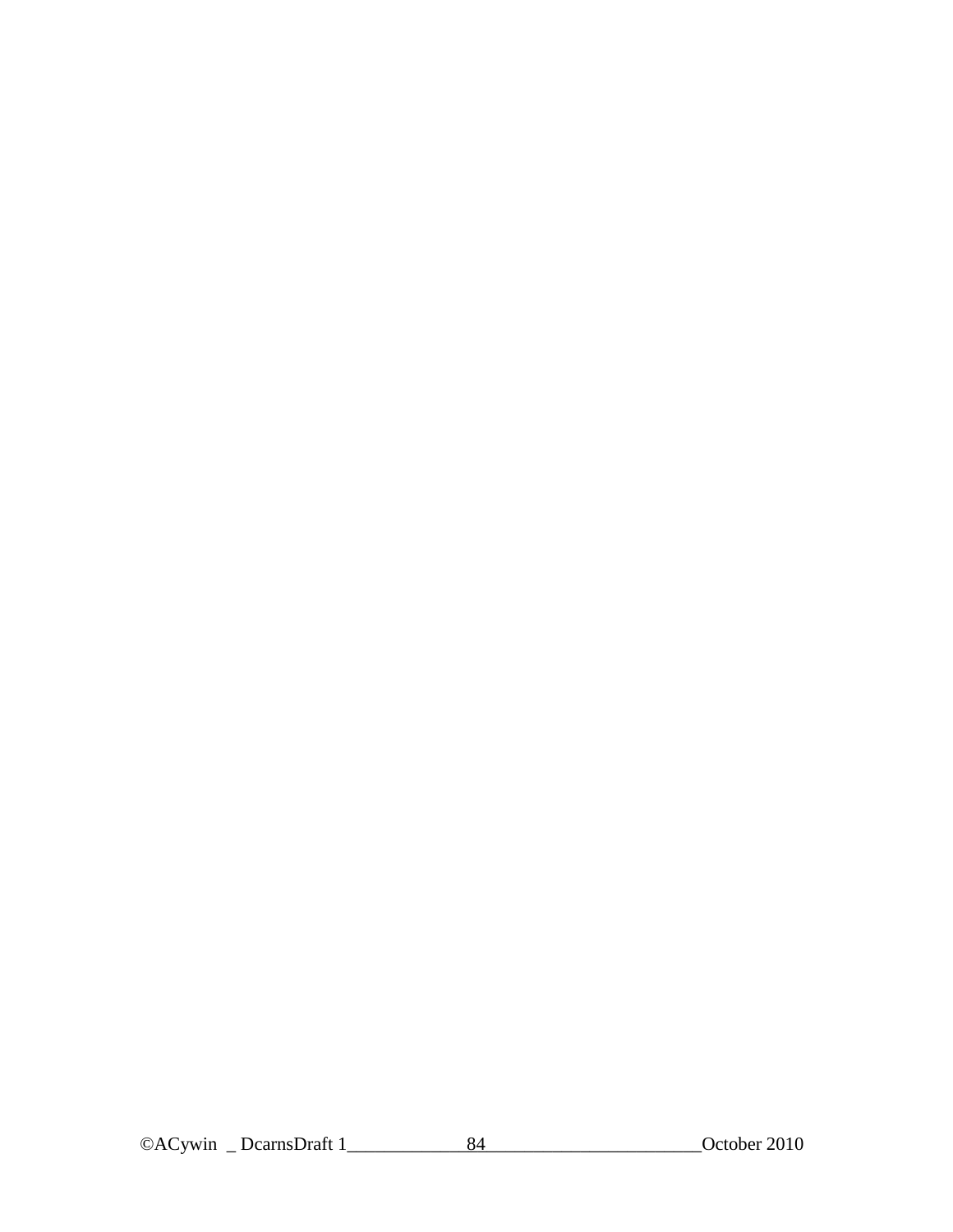### subject\_style\_period (Field Group- Authority)

The *subject\_style\_period* field group specifies elements that identifies and defines the style, historic or artistic period, movement, or school that characterizes the work represented by the image, audio or multimedia digital resource.

Field group subject\_style\_period: Field names:

- o style\_period
- o style\_period\_place
- o style\_period\_dates
- o style\_period\_note
- o style\_period\_type
- o style\_period\_broader
- o style\_period\_sourceID
- o style\_period\_source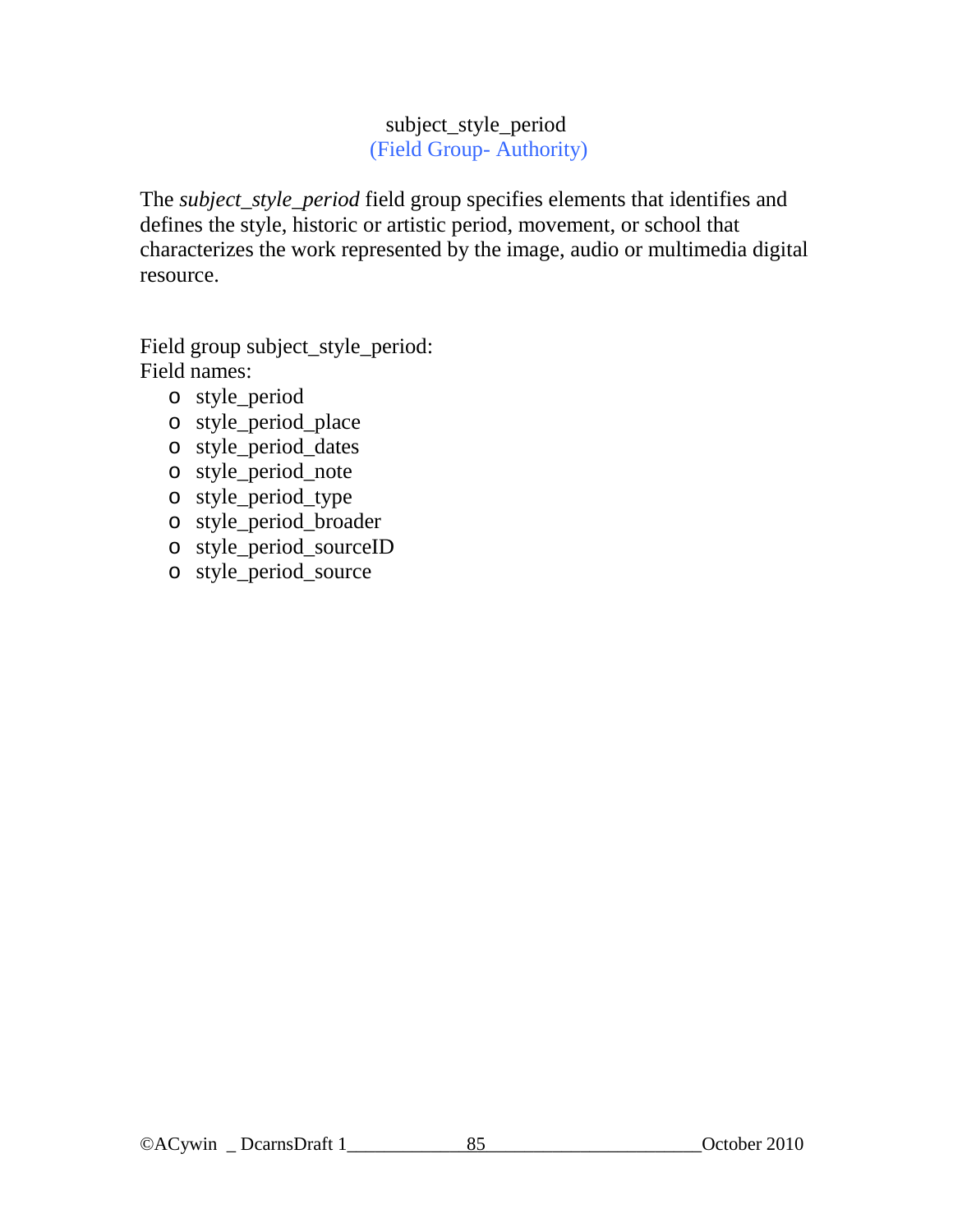| <b>Record Group: work</b>                                                                               | <b>Field Attributes</b>                 |  |
|---------------------------------------------------------------------------------------------------------|-----------------------------------------|--|
| Field Group: subject_style_period                                                                       | <b>Behavior</b>                         |  |
| Field Designation: (optional)                                                                           | Type of field? text<br>O                |  |
|                                                                                                         | Link- authority record? $-$ yes<br>O    |  |
|                                                                                                         | Link-controlled voc? - yes              |  |
| Field Name: style_period                                                                                | $\circ$<br>Link – to another field? no  |  |
| <b>Field Definition:</b> A specific term that                                                           | $\circ$                                 |  |
| identifies the style, historical and artistic                                                           | Link-drop down list? - yes<br>O         |  |
| period, movement, and group or school                                                                   | Link - automatic - voc? - no<br>$\circ$ |  |
| (temporal) that characterized the original work                                                         | Data entry? - yes<br>$\circ$            |  |
| depicted in the image.                                                                                  | Required field? - no<br>O               |  |
|                                                                                                         | Validation field? - yes<br>$\circ$      |  |
|                                                                                                         | Repeat field? - yes<br>$\circ$          |  |
|                                                                                                         | <b>Access</b>                           |  |
|                                                                                                         | Keyword searchable? -yes<br>O           |  |
|                                                                                                         | Use in data field search? $-$ yes<br>O  |  |
|                                                                                                         | Display field? full<br>$\circ$          |  |
| Authority Type: controlled lexicon                                                                      |                                         |  |
| <b>Classification/Lexicon/Nomenclature Standard: AAT</b>                                                |                                         |  |
| <b>Standard for Rules of Entry:</b>                                                                     |                                         |  |
|                                                                                                         |                                         |  |
| Rules of Data Entry: Capitalize proper names and lowercase for article or preposition. Follow           |                                         |  |
| lexicon rules. Unknown style leave field blank.                                                         |                                         |  |
| <b>Metadata Standards Crosswalks</b>                                                                    |                                         |  |
| CDWA Lite = $<$ cdwa: style>                                                                            |                                         |  |
|                                                                                                         |                                         |  |
| VRA $4.0 = \text{stylePeriod}$                                                                          |                                         |  |
| $CCO = Style$                                                                                           |                                         |  |
| CDWA: (Luna Version): Style/Periods/Groups/Movements                                                    |                                         |  |
| CDWA = Style/Periods/Groups/Movements - Indexing Term                                                   |                                         |  |
| Dublin Core= <subject><coverage> <temporal></temporal></coverage></subject>                             |                                         |  |
| $MODS = \langle subject \rangle \langle template \rangle$<br>MARC 21= $045$ ; 65X/ subject index; 6xx/y |                                         |  |
| $EAD =$                                                                                                 |                                         |  |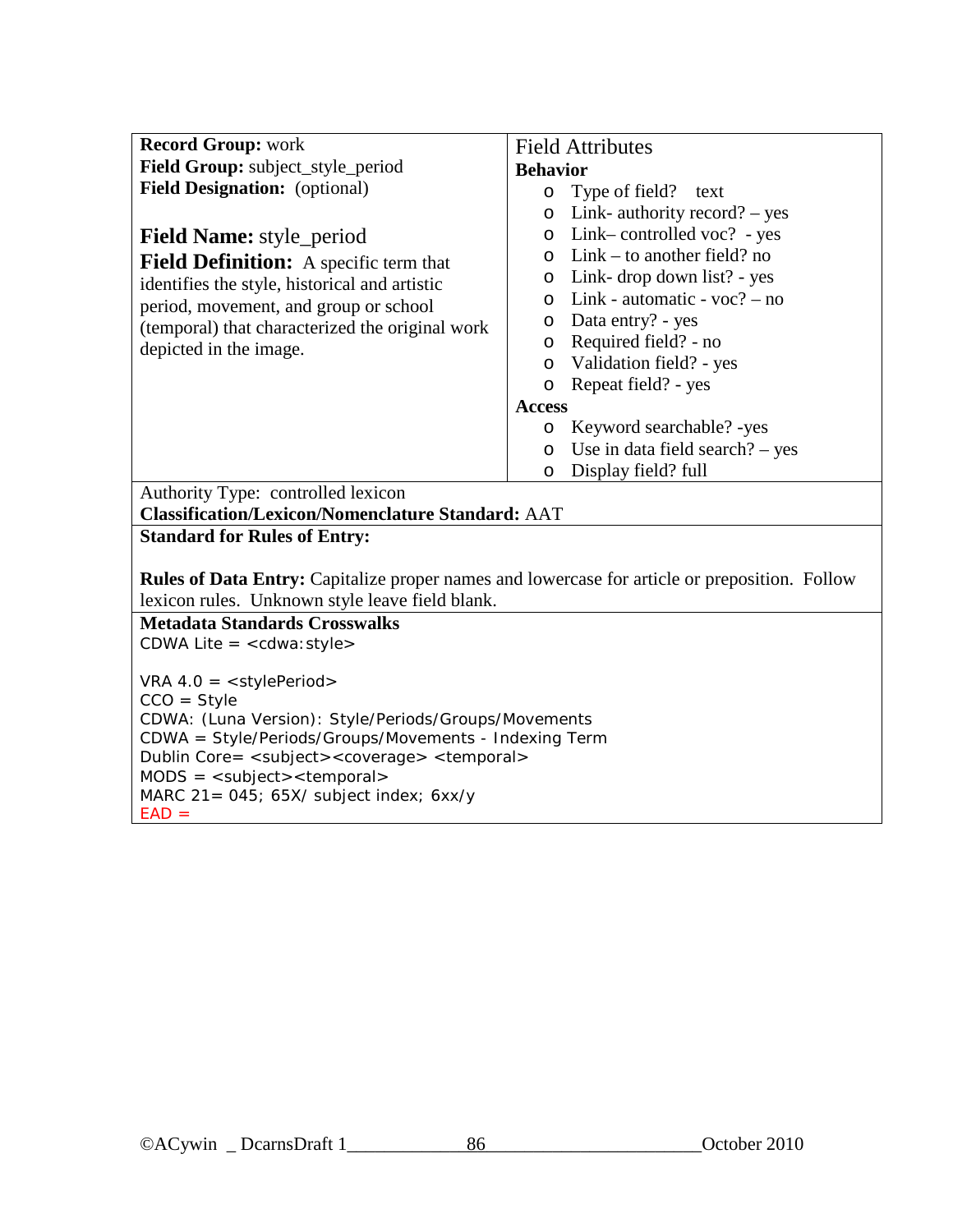| <b>Record Group: work</b>                                                                     | <b>Field Attributes</b>                                 |  |  |
|-----------------------------------------------------------------------------------------------|---------------------------------------------------------|--|--|
| Field Group: subject_style_period                                                             | <b>Behavior</b>                                         |  |  |
| Field Designation: (optional)                                                                 | Type of field?<br>text<br>$\circ$                       |  |  |
|                                                                                               | $\circ$ Link- authority record? – yes                   |  |  |
| Field Name: style_period_place                                                                | Link-controlled voc? - yes<br>$\circ$                   |  |  |
| Field Definition: Term that specifies the geographic                                          | $Link - to another field?$ no<br>$\circ$                |  |  |
| region associated with the style, movement, school, group,                                    | Link- drop down list? - yes<br>$\circ$                  |  |  |
| or period.                                                                                    | Link - automatic - $\text{voc?} - \text{no}$<br>$\circ$ |  |  |
|                                                                                               | Data entry? - yes<br>$\circ$                            |  |  |
|                                                                                               | Required field? - yes<br>$\circ$                        |  |  |
|                                                                                               | Validation field? - no<br>$\circ$                       |  |  |
|                                                                                               | o Repeat field? - no                                    |  |  |
|                                                                                               | <b>Access</b>                                           |  |  |
|                                                                                               | Keyword searchable? - no<br>$\circ$                     |  |  |
|                                                                                               | Use in data field search?- no<br>$\circ$                |  |  |
|                                                                                               | Display field? yes - full<br>O                          |  |  |
|                                                                                               | O                                                       |  |  |
| <b>Authority Type: controlled lexicon</b>                                                     |                                                         |  |  |
| <b>Classification/Lexicon/Nomenclature Standard: AAT</b>                                      |                                                         |  |  |
| Protocol/Standard for Rules of Entry: CCO                                                     |                                                         |  |  |
|                                                                                               |                                                         |  |  |
| Rules of Data Entry: Capitalize proper names and lowercase for article or preposition. Follow |                                                         |  |  |
| lexicon rules. Unknown style leave field blank.                                               |                                                         |  |  |
| <b>Metadata Standards Crosswalks</b>                                                          |                                                         |  |  |
| CDWA Lite = $<$ cdwa: style>                                                                  |                                                         |  |  |
| VRA $4.0 =$ < stylePeriod>                                                                    |                                                         |  |  |
| $CCO = Style$                                                                                 |                                                         |  |  |
| CDWA: (Luna Version): Style/Periods/Groups/Movements                                          |                                                         |  |  |
| CDWA = Style/Periods/Groups/Movements - Indexing Term                                         |                                                         |  |  |
| Dublin Core= <subject><coverage> <temporal></temporal></coverage></subject>                   |                                                         |  |  |
| $MODS = \langle subject \rangle \langle template \rangle$                                     |                                                         |  |  |
| MARC 21= $045$ ; 65X/ subject index; 6xx/y                                                    |                                                         |  |  |
|                                                                                               |                                                         |  |  |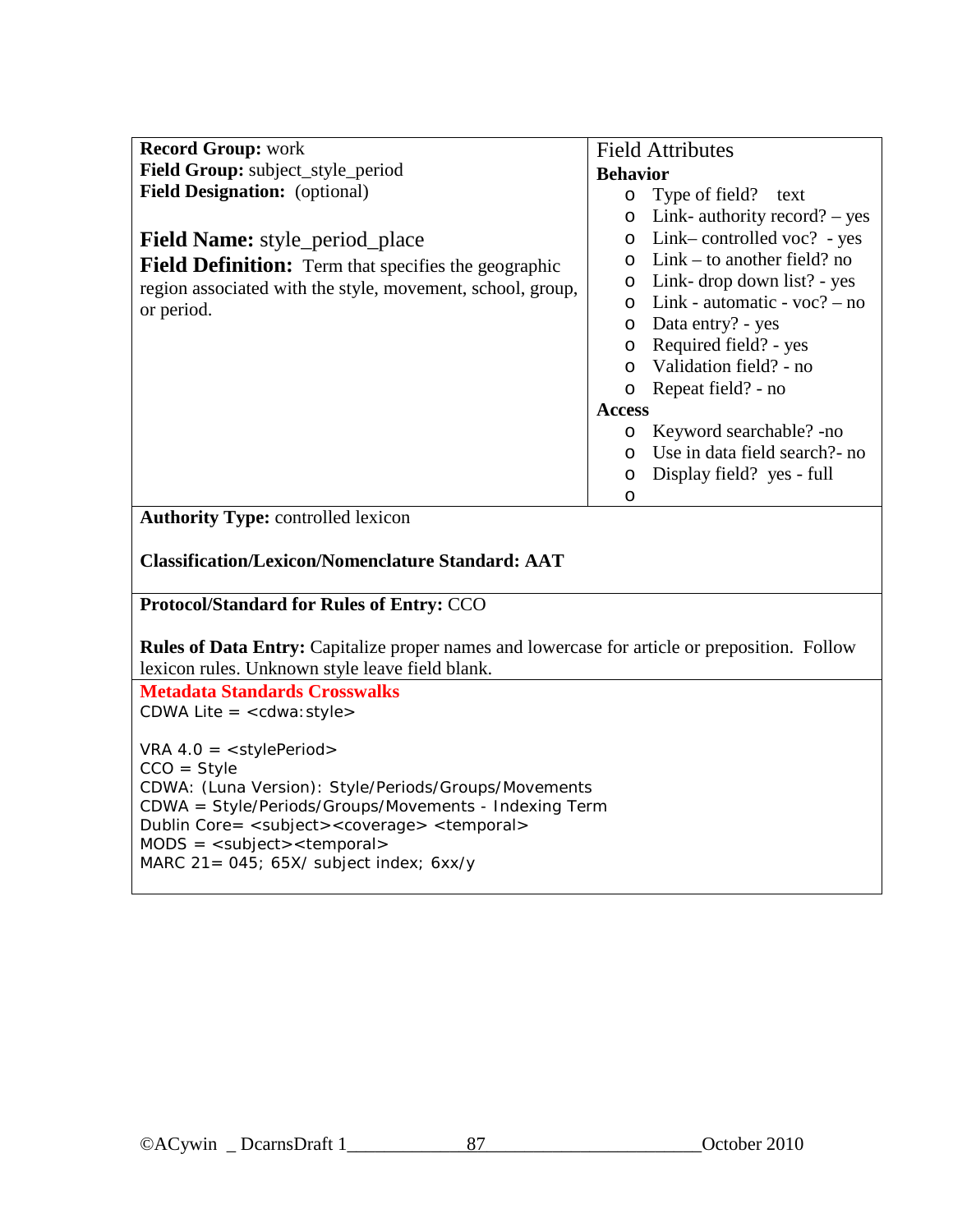| <b>Record Group: work</b>                                                                                                 | <b>Field Attributes</b>                  |  |
|---------------------------------------------------------------------------------------------------------------------------|------------------------------------------|--|
| Field Group: subject_style_period                                                                                         | <b>Behavior</b>                          |  |
| <b>Field Designation:</b> (optional)                                                                                      | Type of field? text<br>$\circ$           |  |
|                                                                                                                           | $\circ$ Link- authority record? – yes    |  |
|                                                                                                                           | o Link-controlled voc? - yes             |  |
| <b>Field Name:</b> style_period_dates                                                                                     | Link – to another field? no<br>$\circ$   |  |
|                                                                                                                           | o Link- drop down list? - yes            |  |
| Field Definition: Dates associated with the style,                                                                        | o Data entry? - yes                      |  |
| movement, school, group, or period.                                                                                       | o Required field? -no                    |  |
|                                                                                                                           | o Validation field? - no                 |  |
|                                                                                                                           | o Repeat field? - no                     |  |
|                                                                                                                           | <b>Access</b>                            |  |
|                                                                                                                           | Keyword searchable? -no<br>$\circ$       |  |
|                                                                                                                           | Use in data field search?- no<br>$\circ$ |  |
|                                                                                                                           | Display field? yes - full<br>$\circ$     |  |
| <b>Authority Type: controlled lexicon</b>                                                                                 |                                          |  |
| <b>Classification/Lexicon/Nomenclature Standard: AAT</b>                                                                  |                                          |  |
| <b>Standard for Rules of Entry: CCO</b>                                                                                   |                                          |  |
| <b>Rules of Entry:</b> Natural order. If specific date is known, use Arabic numbers & Gregorian                           |                                          |  |
| calendar if current era. To express uncertain dates or time periods use the following conventions.                        |                                          |  |
| o Exact Known= yyyy                                                                                                       |                                          |  |
| $Inclusive = yyyy(space) - (space) yyyy$<br>O                                                                             |                                          |  |
| Circa = ca.(space) yyyy OR ca.(space) yyyy(space) - (space) ca.(space) yyyy<br>$\circ$                                    |                                          |  |
| $Bulk = [yyyy]$<br>$\circ$                                                                                                |                                          |  |
| $Century = xxth century$<br>O                                                                                             |                                          |  |
| $Decades = yyyy's$<br>$\circ$                                                                                             |                                          |  |
| $Period/Ex = name of era or period Medical$<br>$\circ$                                                                    |                                          |  |
| Uncertain = use the closest decade, or century OR uncertain individual date use "?"<br>$\circ$<br>Ex. 19??, 192?,         |                                          |  |
| Unknown $=$ unknown<br>$\circ$                                                                                            |                                          |  |
| No date available $=$ n.d.<br>O                                                                                           |                                          |  |
| If not sure $=$ leave blank<br>O                                                                                          |                                          |  |
| Common $era = yyyy$<br>O                                                                                                  |                                          |  |
| Before common $era = yyyy(space)$<br>O                                                                                    |                                          |  |
| Unknown = leave blank<br>O                                                                                                |                                          |  |
| <b>Metadata Standards Crosswalks</b>                                                                                      |                                          |  |
| CDWA Lite = $<$ cdwa: style>                                                                                              |                                          |  |
| VRA $4.0 =$ < stylePeriod>                                                                                                |                                          |  |
| $CCO = Style$                                                                                                             |                                          |  |
| CDWA: (Luna Version): Style/Periods/Groups/Movements                                                                      |                                          |  |
| CDWA = Style/Periods/Groups/Movements - Indexing Term                                                                     |                                          |  |
| Dublin Core= <subject><coverage> <temporal><br/><math>MODS = subject &gt; temporal</math></temporal></coverage></subject> |                                          |  |
| MARC 21= $045$ ; 65X/ subject index; 6xx/y                                                                                |                                          |  |
| $EAD = n/a$                                                                                                               |                                          |  |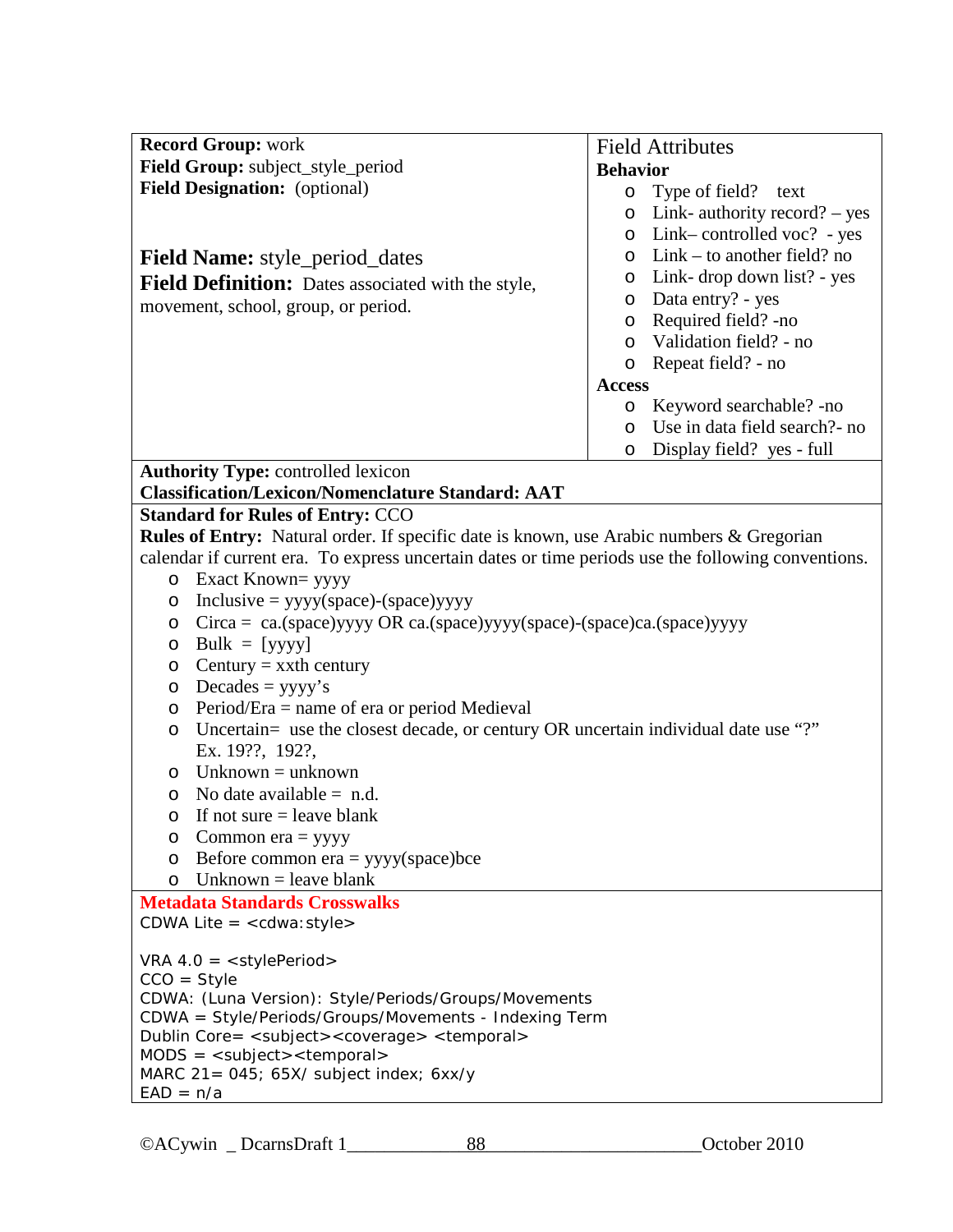| <b>Record Group: work</b>                                                                       | <b>Field Attributes</b>                           |  |
|-------------------------------------------------------------------------------------------------|---------------------------------------------------|--|
| Field Group: subject_style_period                                                               | <b>Behavior</b>                                   |  |
| Field Designation: (optional)                                                                   | Type of field? text<br>$\circ$                    |  |
|                                                                                                 | Link- authority record? $-$ yes<br>O              |  |
|                                                                                                 | o Link-controlled voc? - yes                      |  |
| Field Name: style_period_note                                                                   | Link – to another field? no<br>$\circ$            |  |
| Field Definition: Description of the style elaborating                                          | Link- drop down list? - yes<br>O                  |  |
| the time period, group, school, movement, etc. It is                                            | Link - automatic - $\text{voc?} - \text{no}$<br>O |  |
| usually taken from the note included in the authority                                           | Data entry? - yes<br>O                            |  |
| source, such as AAT.                                                                            | Required field? - yes<br>O                        |  |
|                                                                                                 | Validation field? - no<br>$\Omega$                |  |
|                                                                                                 | Repeat field? - no<br>O                           |  |
|                                                                                                 | <b>Access</b>                                     |  |
|                                                                                                 | Keyword searchable? -no<br>$\circ$                |  |
|                                                                                                 | Use in data field search?- no<br>$\circ$          |  |
|                                                                                                 | Display field? yes - full<br>$\circ$              |  |
| <b>Authority Type: controlled lexicon</b>                                                       |                                                   |  |
| <b>Classification/Lexicon/Nomenclature Standard: AAT</b>                                        |                                                   |  |
| <b>Standard for Rules of Entry: CCO</b>                                                         |                                                   |  |
| <b>Rules of Entry:</b> Capitalize proper names and lowercase for article or preposition. Follow |                                                   |  |
| lexicon rules. Unknown style leave field blank.                                                 |                                                   |  |
| <b>Metadata Standards Crosswalks</b>                                                            |                                                   |  |
| CDWA Lite = $<$ cdwa: style>                                                                    |                                                   |  |
|                                                                                                 |                                                   |  |
| VRA $4.0 =$ < stylePeriod>                                                                      |                                                   |  |
| $CCO = Style$                                                                                   |                                                   |  |
| CDWA: (Luna Version): Style/Periods/Groups/Movements                                            |                                                   |  |
| CDWA = Style/Periods/Groups/Movements - Indexing Term                                           |                                                   |  |
| Dublin Core= <subject><coverage> <temporal></temporal></coverage></subject>                     |                                                   |  |
| $MODS = \langle subject \rangle \langle template \rangle$                                       |                                                   |  |
| MARC 21= 045; 65X/ subject index; 6xx/y                                                         |                                                   |  |
| $EAD = n/a$                                                                                     |                                                   |  |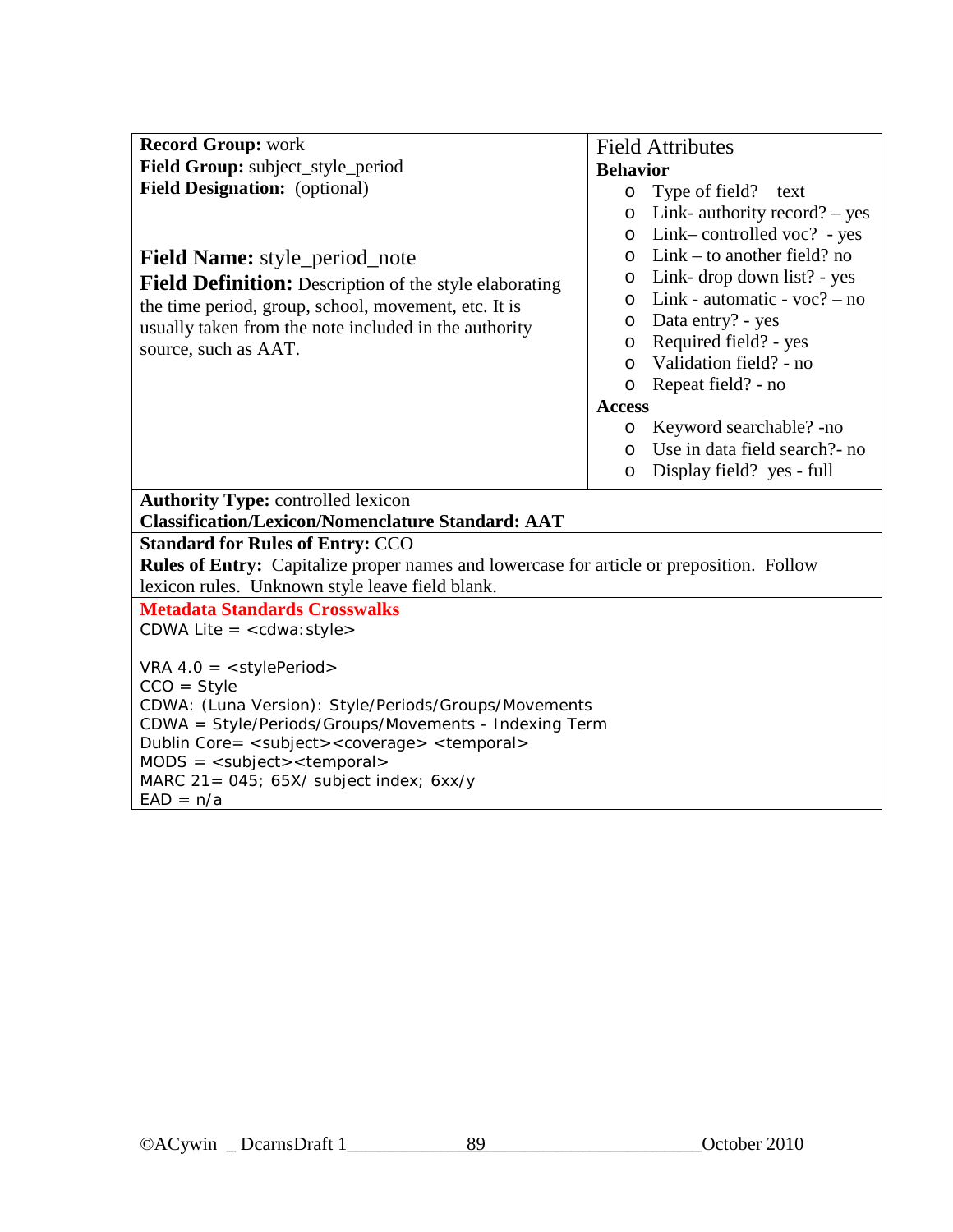| <b>Record Group: work</b>                                                                                     | <b>Field Attributes</b>                                 |  |
|---------------------------------------------------------------------------------------------------------------|---------------------------------------------------------|--|
| Field Group: subject_style_period                                                                             | <b>Behavior</b>                                         |  |
| <b>Field Designation:</b> (optional)                                                                          | Type of field? text<br>$\circ$                          |  |
|                                                                                                               | Link- authority record? $-$ yes<br>$\circ$              |  |
|                                                                                                               | o Link-controlled voc? - yes                            |  |
| Field Name: style_period_type                                                                                 | Link – to another field? no<br>$\circ$                  |  |
| <b>Field Definition:</b> Qualifies the type of style such as                                                  | Link- drop down list? - yes<br>$\circ$                  |  |
| time period, group, school, movement, etc.                                                                    | Link - automatic - $\text{voc?} - \text{no}$<br>$\circ$ |  |
|                                                                                                               | Data entry? - yes<br>O                                  |  |
|                                                                                                               | Required field? - yes<br>$\circ$                        |  |
|                                                                                                               | Validation field? - no<br>$\Omega$                      |  |
|                                                                                                               | Repeat field? - no<br>$\circ$                           |  |
|                                                                                                               | <b>Access</b>                                           |  |
|                                                                                                               | Keyword searchable? - no<br>$\circ$                     |  |
|                                                                                                               | Use in data field search? - no<br>$\circ$               |  |
|                                                                                                               | Display field? yes - full<br>$\circ$                    |  |
| <b>Authority Type: controlled lexicon</b>                                                                     |                                                         |  |
| <b>Classification/Lexicon/Nomenclature Standard: AAT</b>                                                      |                                                         |  |
| <b>Standard for Rules of Entry: CCO</b>                                                                       |                                                         |  |
| Rules of Entry: Capitalize proper names and lowercase for article or preposition. Follow                      |                                                         |  |
| lexicon rules. Unknown style leave field blank.                                                               |                                                         |  |
| <b>Metadata Standards Crosswalks</b>                                                                          |                                                         |  |
| CDWA Lite = $<$ cdwa: style>                                                                                  |                                                         |  |
|                                                                                                               |                                                         |  |
| VRA $4.0 = \text{stylePeriod}$                                                                                |                                                         |  |
| $CCO = Style$                                                                                                 |                                                         |  |
| CDWA: (Luna Version): Style/Periods/Groups/Movements<br>CDWA = Style/Periods/Groups/Movements - Indexing Term |                                                         |  |
| Dublin Core= <subject><coverage> <temporal></temporal></coverage></subject>                                   |                                                         |  |
| $MODS = \langle subject \rangle \langle template \rangle$                                                     |                                                         |  |
| MARC 21= $045$ ; 65X/ subject index; 6xx/y                                                                    |                                                         |  |
| $EAD = n/a$                                                                                                   |                                                         |  |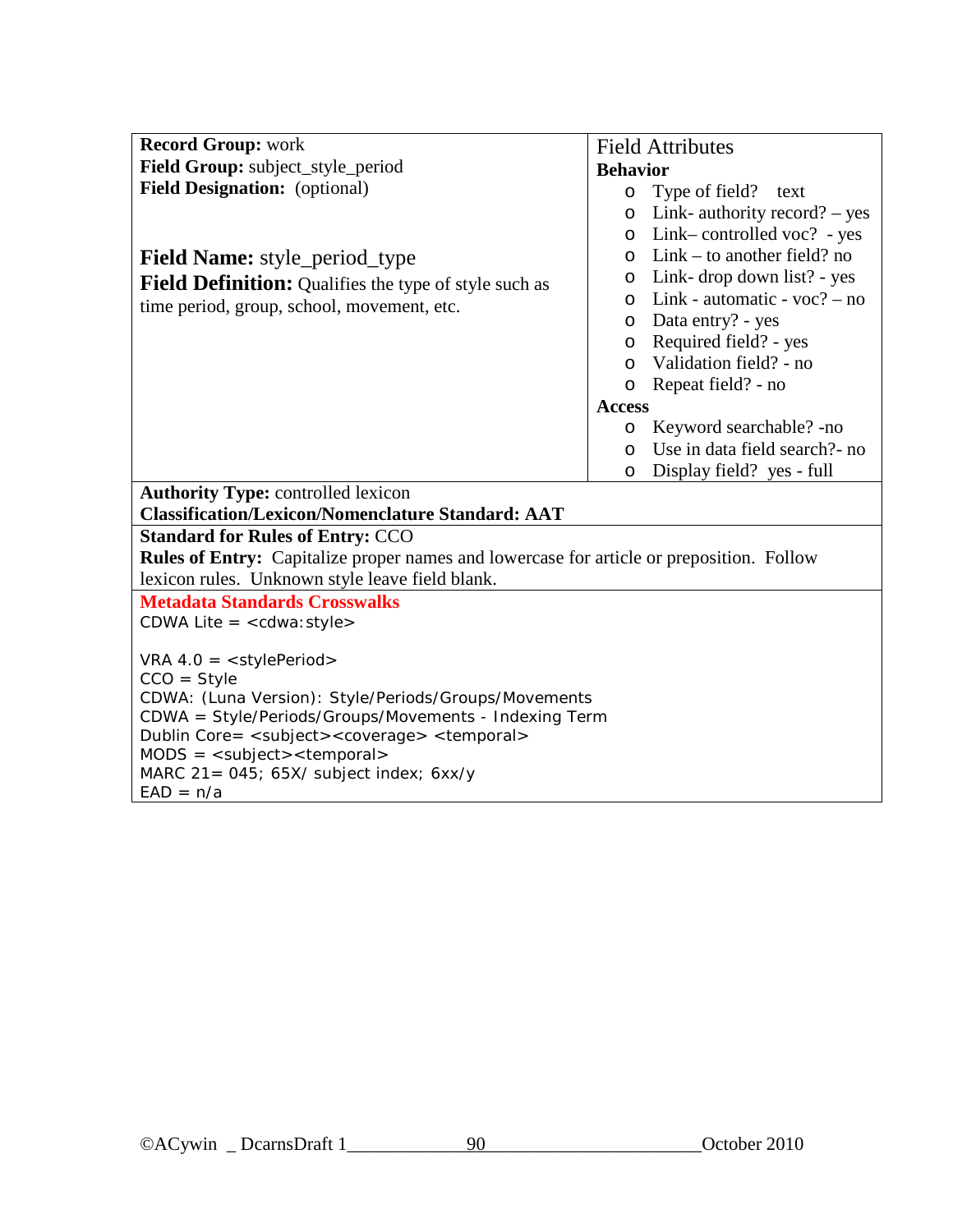| <b>Record Group: work</b>                                                   |                 | <b>Field Attributes</b>                      |
|-----------------------------------------------------------------------------|-----------------|----------------------------------------------|
| Field Group: subject_style_period                                           | <b>Behavior</b> |                                              |
| <b>Field Designation:</b> (optional)                                        | $\circ$         | Type of field?<br>text                       |
|                                                                             |                 | $\circ$ Link- authority record? – yes        |
|                                                                             |                 | o Link-controlled voc? - yes                 |
| <b>Field Name:</b> style_period_broader                                     |                 | $\circ$ Link – to another field? no          |
| <b>Field Definition:</b> A broader term associated with the                 | $\circ$         | Link- drop down list? - yes                  |
| style, historical and artistic period, movement, and group                  | $\circ$         | Link - automatic - $\text{voc?} - \text{no}$ |
| or school (temporal) that characterized the content within                  | $\circ$         | Data entry? - yes                            |
| the original work.                                                          | O               | Required field? - yes                        |
|                                                                             | $\circ$         | Validation field? - no                       |
|                                                                             | $\circ$         | Repeat field? - no                           |
|                                                                             | <b>Access</b>   |                                              |
|                                                                             |                 | o Keyword searchable? -no                    |
|                                                                             | $\circ$         | Use in data field search?- no                |
|                                                                             | O               | Display field? yes - full                    |
| <b>Authority Type: controlled lexicon</b>                                   |                 |                                              |
| <b>Classification/Lexicon/Nomenclature Standard: AAT</b>                    |                 |                                              |
| <b>Protocol/Standard for Rules of Entry: CCO</b>                            |                 |                                              |
|                                                                             |                 |                                              |
| Rules of Data Entry: Follow lexicon rules specified by AAT.                 |                 |                                              |
| <b>Metadata Standards Crosswalks</b>                                        |                 |                                              |
| CDWA Lite = $<$ cdwa: style>                                                |                 |                                              |
| VRA $4.0 =$ < stylePeriod>                                                  |                 |                                              |
| $CCO = Style$                                                               |                 |                                              |
| CDWA: (Luna Version): Style/Periods/Groups/Movements                        |                 |                                              |
| CDWA = Style/Periods/Groups/Movements - Indexing Term                       |                 |                                              |
| Dublin Core= <subject><coverage> <temporal></temporal></coverage></subject> |                 |                                              |
| $MODS = subject > temporal$<br>MARC $21 = 045$ ; 65X subject index; 6xx/y   |                 |                                              |
| $EAD =$                                                                     |                 |                                              |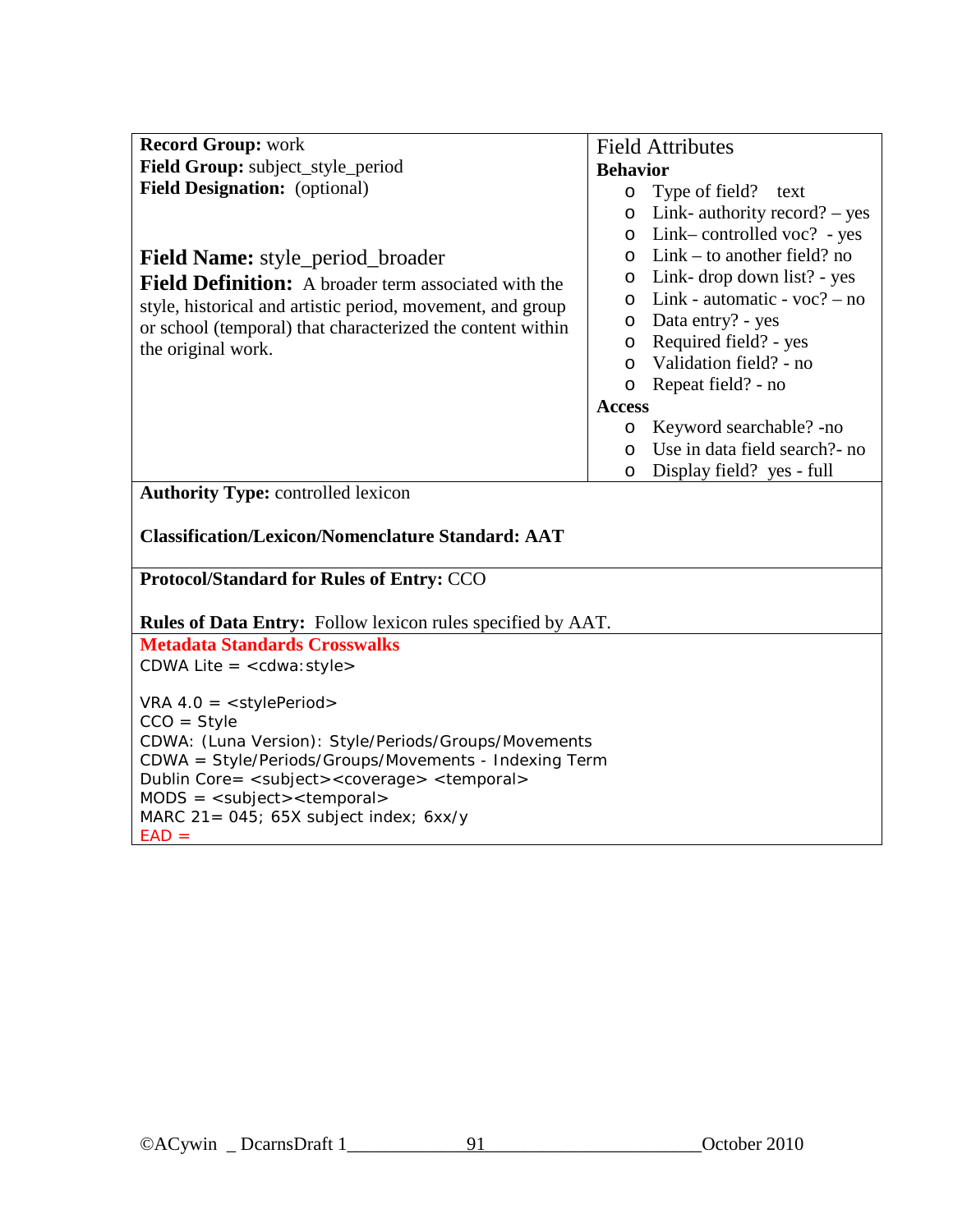| <b>Record Group: work</b>                                                           | <b>Field Attributes</b>                                 |
|-------------------------------------------------------------------------------------|---------------------------------------------------------|
| Field Group: subject_style_period                                                   | <b>Behavior</b>                                         |
| <b>Field Designation:</b> (optional)                                                | Type of field?<br>text<br>$\circ$                       |
|                                                                                     | Link- authority record? $-$ yes<br>$\circ$              |
|                                                                                     | o Link-controlled voc? - no                             |
| Field Name: style_period_sourceID                                                   | $\circ$ Link – to another field? no                     |
| <b>Field Definition:</b> A numeral code that represents the                         | Link- drop down list? - no<br>$\circ$                   |
| authority record or term established by AAT or LCAH.                                | Link - automatic - $\text{voc?} - \text{no}$<br>$\circ$ |
|                                                                                     | Data entry? - yes<br>$\circ$                            |
|                                                                                     | Required field? - no<br>$\circ$                         |
|                                                                                     | Validation field? - no<br>$\Omega$                      |
|                                                                                     | Repeat field? - no<br>O                                 |
|                                                                                     | <b>Access</b>                                           |
|                                                                                     | Keyword searchable? -no<br>O                            |
|                                                                                     | Use in data field search? - no<br>$\circ$               |
|                                                                                     | Display field? no<br>$\circ$                            |
| <b>Authority Type: controlled lexicon</b>                                           |                                                         |
| Classification/Lexicon/Nomenclature Standard: AAT or LCAH                           |                                                         |
| <b>Standards for Rule of Entry:: CCO</b>                                            |                                                         |
|                                                                                     |                                                         |
| Rules of Entry: Record reference number assigned by the official lexicon standards. |                                                         |
| <b>Metadata Standards Crosswalks</b>                                                |                                                         |
| CDWA Lite = <cdwalite: style=""><termsourceid></termsourceid></cdwalite:>           |                                                         |
|                                                                                     |                                                         |
| VRA $4.0 =$ < stylePeriod > < refid >                                               |                                                         |
| $CCO = n/a$                                                                         |                                                         |
| CDWA: (Luna Version):                                                               |                                                         |
| $CDWA = n/a$<br>Dublin Core= n/a                                                    |                                                         |
| $MODS = n/a$                                                                        |                                                         |
| MARC $21 = n/a$                                                                     |                                                         |
| $EAD = n/a$                                                                         |                                                         |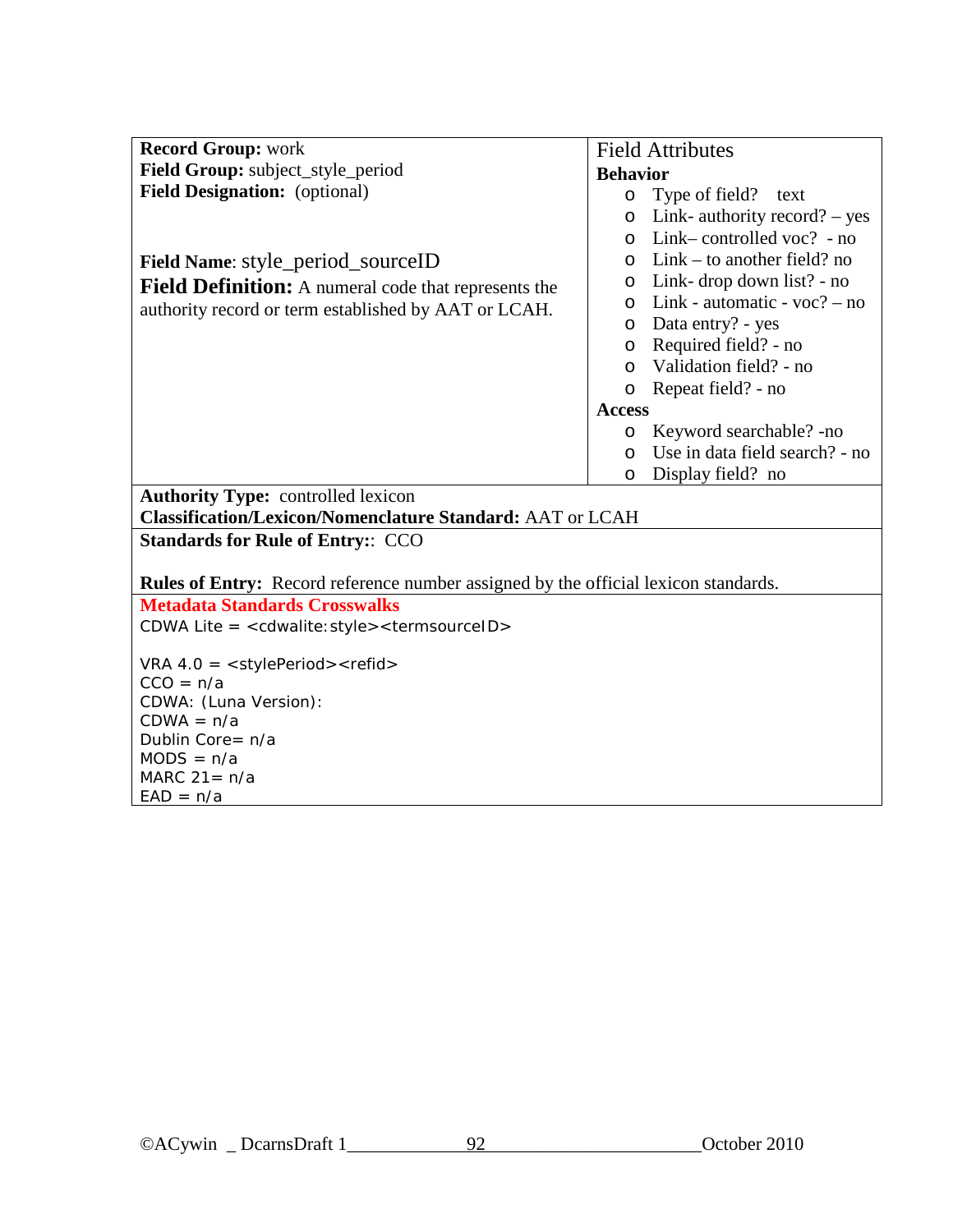| <b>Record Group: work</b>                                                                 | <b>Field Attributes:</b>                              |  |  |
|-------------------------------------------------------------------------------------------|-------------------------------------------------------|--|--|
| Field Group: subject_style_period                                                         | <b>Behavior</b>                                       |  |  |
| <b>Field Designation:</b> (optional)                                                      | Type of field? text<br>$\circ$                        |  |  |
|                                                                                           | $\circ$ Link- authority record? – no                  |  |  |
|                                                                                           | $\circ$ Link–controlled voc? – no                     |  |  |
| <b>Field Name:</b> style_period _source                                                   | o Link- drop down list? -no                           |  |  |
| Field Definition: Specifies the origin of term(s)                                         | $\circ$ Link - automatic - voc? – no                  |  |  |
| used to describe style or period.                                                         | o Data entry? - yes                                   |  |  |
|                                                                                           | Required field? no<br>$\circ$                         |  |  |
|                                                                                           | o Validation field? no                                |  |  |
|                                                                                           | o Repeat field? no                                    |  |  |
|                                                                                           | <b>Access</b>                                         |  |  |
|                                                                                           | o Keyword searchable? - no                            |  |  |
|                                                                                           | Use in data field search? - no<br>$\circ$             |  |  |
|                                                                                           | Display field? Staff only<br>$\circ$                  |  |  |
| <b>Authority Type: controlled</b>                                                         |                                                       |  |  |
| Classification/Lexicon/Nomenclature Standard: AAT or LCAH                                 |                                                       |  |  |
| <b>Standards for Rule of Entry:: CCO</b>                                                  |                                                       |  |  |
| <b>Rules of Entry:</b> Source is indicated by the following abbreviations.                |                                                       |  |  |
|                                                                                           |                                                       |  |  |
| <b>AAT</b> (Art Architecture Thesaurus)<br>$\circ$                                        |                                                       |  |  |
| <b>LCAH</b> (Library of Congress Authority Headings)<br>$\circ$                           |                                                       |  |  |
| <b>LCSH</b> (Library of Congress Subject Headings)<br>$\circ$                             |                                                       |  |  |
|                                                                                           |                                                       |  |  |
| All other resources should be expressed using MLA Handbook for Writers of Research Papers |                                                       |  |  |
| conventions.                                                                              |                                                       |  |  |
| <b>Metadata Standards Crosswalks</b>                                                      |                                                       |  |  |
| CDWA Lite = < cdwa: style> < termsource>                                                  |                                                       |  |  |
| VRA $4.0 = \text{stylePeriod} \times \text{vocab}$                                        |                                                       |  |  |
| $CCO = Style$                                                                             |                                                       |  |  |
| CDWA: (Luna Version): Style/Periods/Groups/Movements                                      |                                                       |  |  |
|                                                                                           | CDWA = Style/Periods/Groups/Movements - Indexing Term |  |  |
|                                                                                           |                                                       |  |  |
| Dublin Core= <subject><coverage> <temporal></temporal></coverage></subject>               |                                                       |  |  |
| $MODS = subject > temporal$<br>MARC 21= 045; 65X/ subject index; 6xx/y                    |                                                       |  |  |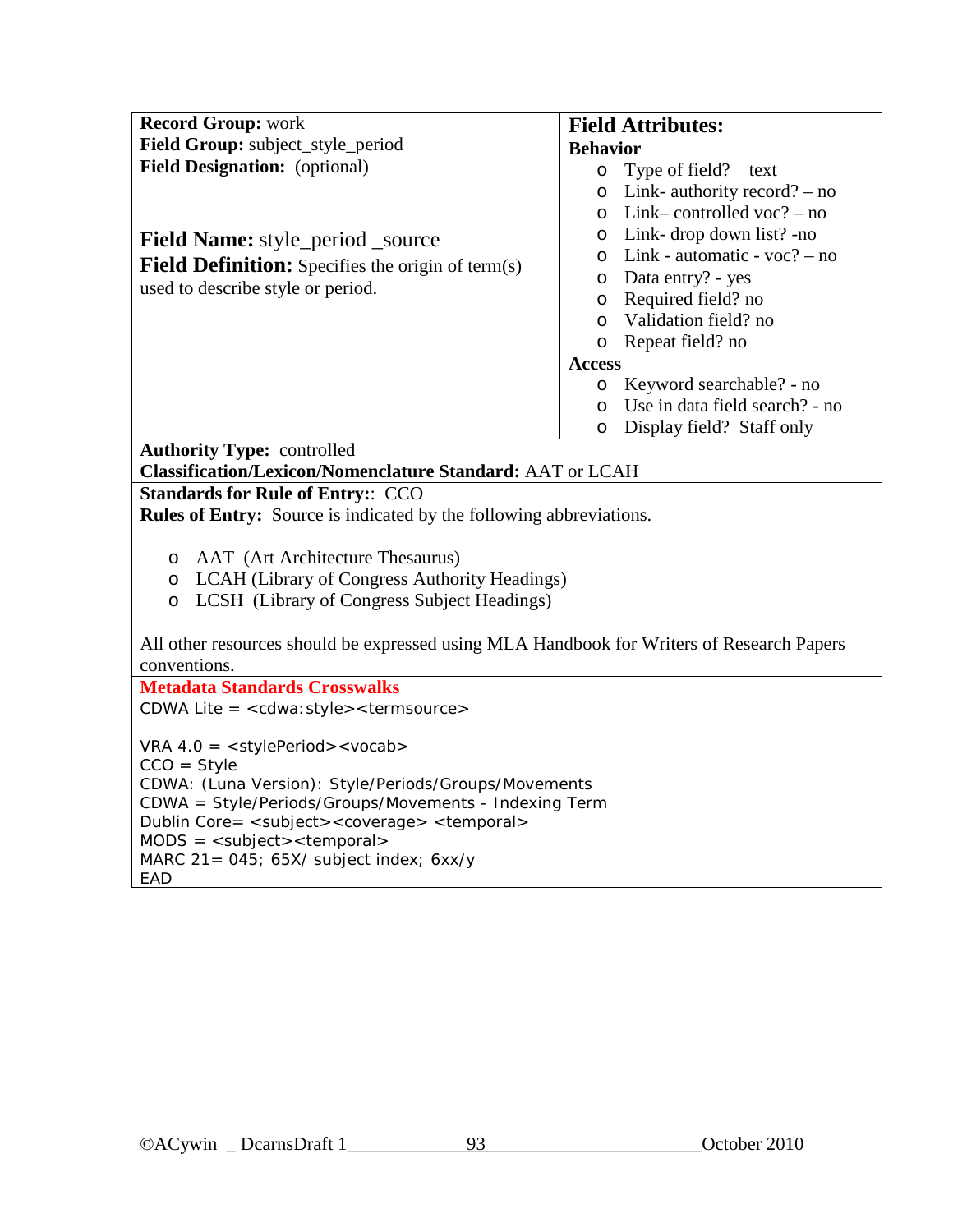# subject\_culture

(Field Group- Authority)

The *subject\_culture* field group specifies the culture, people or nationality from which the work derives.

Field group subject\_culture: Field names:

- o culture
- o culture\_dates
- o culture\_place
- o culture\_broader
- o culture\_sourceID
- o culture\_source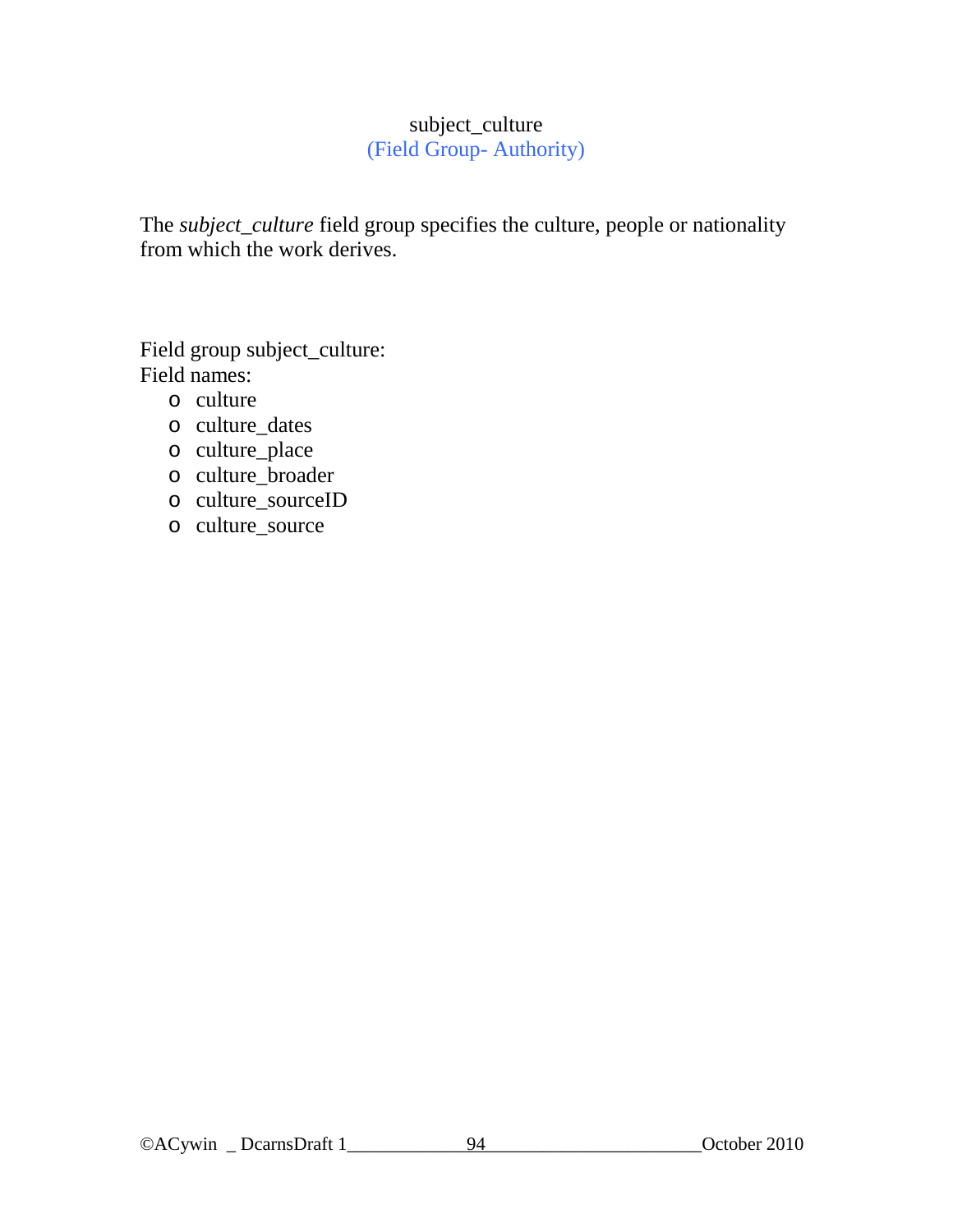| O                                                                                                                                                                                                                                                                                                                                                                                              |                                                                                                      |
|------------------------------------------------------------------------------------------------------------------------------------------------------------------------------------------------------------------------------------------------------------------------------------------------------------------------------------------------------------------------------------------------|------------------------------------------------------------------------------------------------------|
| <b>Record Group: work</b>                                                                                                                                                                                                                                                                                                                                                                      | <b>Field Attributes</b>                                                                              |
| Field Group: subject_culture                                                                                                                                                                                                                                                                                                                                                                   | <b>Behavior</b>                                                                                      |
| <b>Field Designation:</b> (optional)                                                                                                                                                                                                                                                                                                                                                           | Type of field? text<br>$\circ$                                                                       |
|                                                                                                                                                                                                                                                                                                                                                                                                | $\circ$ Link-authority record? – yes                                                                 |
| <b>Field Name: culture</b>                                                                                                                                                                                                                                                                                                                                                                     | o Link-controlled voc? yes                                                                           |
| <b>Field Definition:</b> Name of culture, people or                                                                                                                                                                                                                                                                                                                                            | $\circ$ Link – to another field? no                                                                  |
| nationality from which the work originated.                                                                                                                                                                                                                                                                                                                                                    | o Link- drop down list? - yes                                                                        |
|                                                                                                                                                                                                                                                                                                                                                                                                | $\circ$ Link - automatic - voc? – no                                                                 |
|                                                                                                                                                                                                                                                                                                                                                                                                | o Data entry? - yes                                                                                  |
|                                                                                                                                                                                                                                                                                                                                                                                                | o Required field? - no                                                                               |
|                                                                                                                                                                                                                                                                                                                                                                                                | o Validation field? - no                                                                             |
|                                                                                                                                                                                                                                                                                                                                                                                                | o Repeat field? - yes                                                                                |
|                                                                                                                                                                                                                                                                                                                                                                                                | <b>Access</b>                                                                                        |
|                                                                                                                                                                                                                                                                                                                                                                                                | o Keyword searchable? - yes                                                                          |
|                                                                                                                                                                                                                                                                                                                                                                                                | o Use in data field search? - yes                                                                    |
|                                                                                                                                                                                                                                                                                                                                                                                                | Display field? full<br>$\circ$                                                                       |
|                                                                                                                                                                                                                                                                                                                                                                                                |                                                                                                      |
| <b>Authority Type: controlled lexicon</b><br><b>Classification/Lexicon/Nomenclature Standard: AAT</b>                                                                                                                                                                                                                                                                                          |                                                                                                      |
| <b>Standard for Rules of Entry: CCO</b>                                                                                                                                                                                                                                                                                                                                                        |                                                                                                      |
| <b>Rules of Data Entry:</b> Capitalize proper names and lowercase for article or preposition. Follow<br>If specific culture is in doubt go to the broadest culture. Unknown culture type "leave blank".                                                                                                                                                                                        | lexicon rules. General use adjectival form of a proper noun for people, region, nation or continent. |
| <b>Metadata Standards Crosswalks</b>                                                                                                                                                                                                                                                                                                                                                           |                                                                                                      |
| CDWA Lite = $<$ cdwa: culture>                                                                                                                                                                                                                                                                                                                                                                 |                                                                                                      |
| VRA $4.0 =$ <work> &lt; cultural Context&gt;<br/><math>CCO = culture</math><br/>CDWA: (Luna Version): subject matter/identification/description/interpretation - index term<br/><math>CDWA = creation: culture</math><br/>Dublin Core= <subject><br/><math>MODS = \langle subject \rangle \langle topic \rangle</math><br/>MARC <math>21 = 650/</math><br/><math>EAD =</math></subject></work> |                                                                                                      |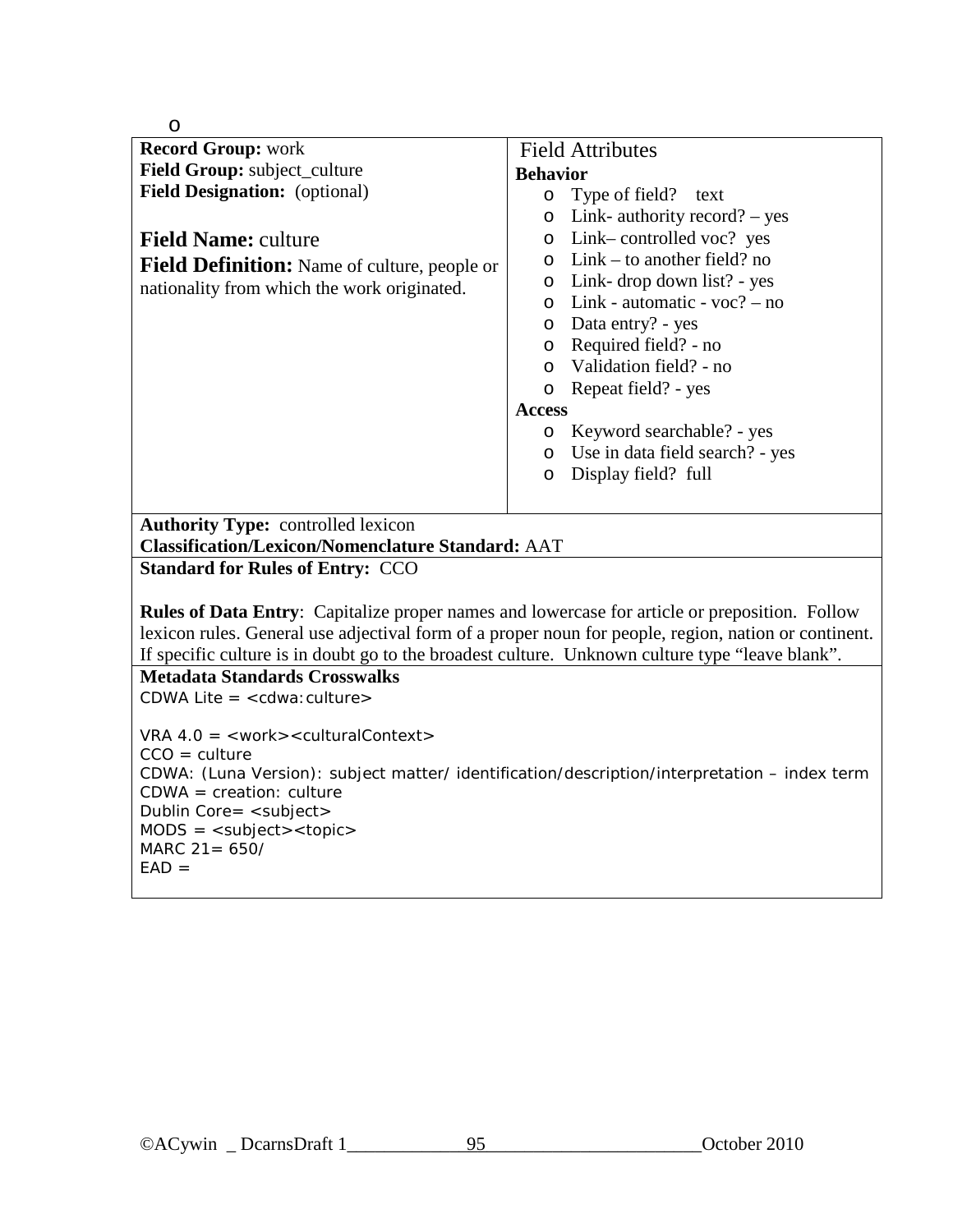| <b>Record Group: work</b>                                                                          | <b>Field Attributes</b>               |  |
|----------------------------------------------------------------------------------------------------|---------------------------------------|--|
| Field Group: subject_culture                                                                       | <b>Behavior</b>                       |  |
| <b>Field Designation:</b> (optional)                                                               | Type of field? text<br>$\circ$        |  |
|                                                                                                    | $\circ$ Link- authority record? – yes |  |
| <b>Field Name:</b> culture dates                                                                   | o Link-controlled voc? - yes          |  |
| Field Definition: Dates associated with the culture,                                               | $\circ$ Link – to another field? no   |  |
| people or nationality.                                                                             | $\circ$ Link-drop down list? - yes    |  |
|                                                                                                    | $\circ$ Link - automatic - voc? – no  |  |
|                                                                                                    | o Data entry? - yes                   |  |
|                                                                                                    | o Required field? - yes               |  |
|                                                                                                    | o Validation field? - no              |  |
|                                                                                                    | $\circ$ Repeat field? - no            |  |
|                                                                                                    | <b>Access</b>                         |  |
|                                                                                                    | o Keyword searchable? - no            |  |
|                                                                                                    | o Use in data field search?- no       |  |
|                                                                                                    | o Display field? yes - full           |  |
| <b>Authority Type: controlled lexicon</b>                                                          |                                       |  |
| <b>Classification/Lexicon/Nomenclature Standard: CCO</b>                                           |                                       |  |
| <b>Standards for Rule of Entry: CCO</b>                                                            |                                       |  |
| Rules of Entry: Natural order. f specific date is known, use Arabic numbers & Gregorian            |                                       |  |
| calendar if current era. To express uncertain dates or time periods use the following conventions. |                                       |  |
| Exact Known= yyyy<br>$\circ$                                                                       |                                       |  |
| $Inclusive = yyyy(space) - (space) yyyy$<br>$\circ$                                                |                                       |  |
| Circa = ca.(space)yyyy OR ca.(space)yyyy(space)-(space)ca.(space)yyyy<br>$\circ$                   |                                       |  |
| $Bulk = [yyyy]$<br>$\circ$                                                                         |                                       |  |
| Century = $x x$ th century<br>O                                                                    |                                       |  |
| $Decades = yyyy's$<br>$\circ$                                                                      |                                       |  |
| $Period/Ex = name of era or period Medical$<br>$\circ$                                             |                                       |  |
| Uncertain= use the closest decade, or century OR uncertain individual date use "?"<br>$\circ$      |                                       |  |
| Ex. 19??, 192?,                                                                                    |                                       |  |
| If not sure $=$ leave blank<br>O                                                                   |                                       |  |
| Common $era = yyyy$<br>$\cap$                                                                      |                                       |  |
| Before common $era = yyyy$ (space)bce<br>O                                                         |                                       |  |
| <b>Metadata Standards Crosswalks</b>                                                               |                                       |  |
| CDWA Lite = $<$ cdwa: culture>                                                                     |                                       |  |
|                                                                                                    |                                       |  |
| VRA $4.0 =$ <work> &lt; cultural Context&gt;</work>                                                |                                       |  |
| $CCO = culture$                                                                                    |                                       |  |
| CDWA: (Luna Version): subject matter/identification/description/interpretation - index term        |                                       |  |
| $CDWA = creation: culture$                                                                         |                                       |  |
| Dublin Core= <subject><br/><math>MODS = subject &gt; topic &lt; geographic</math></subject>        |                                       |  |
| MARC $21 = 650/$                                                                                   |                                       |  |
| $EAD =$                                                                                            |                                       |  |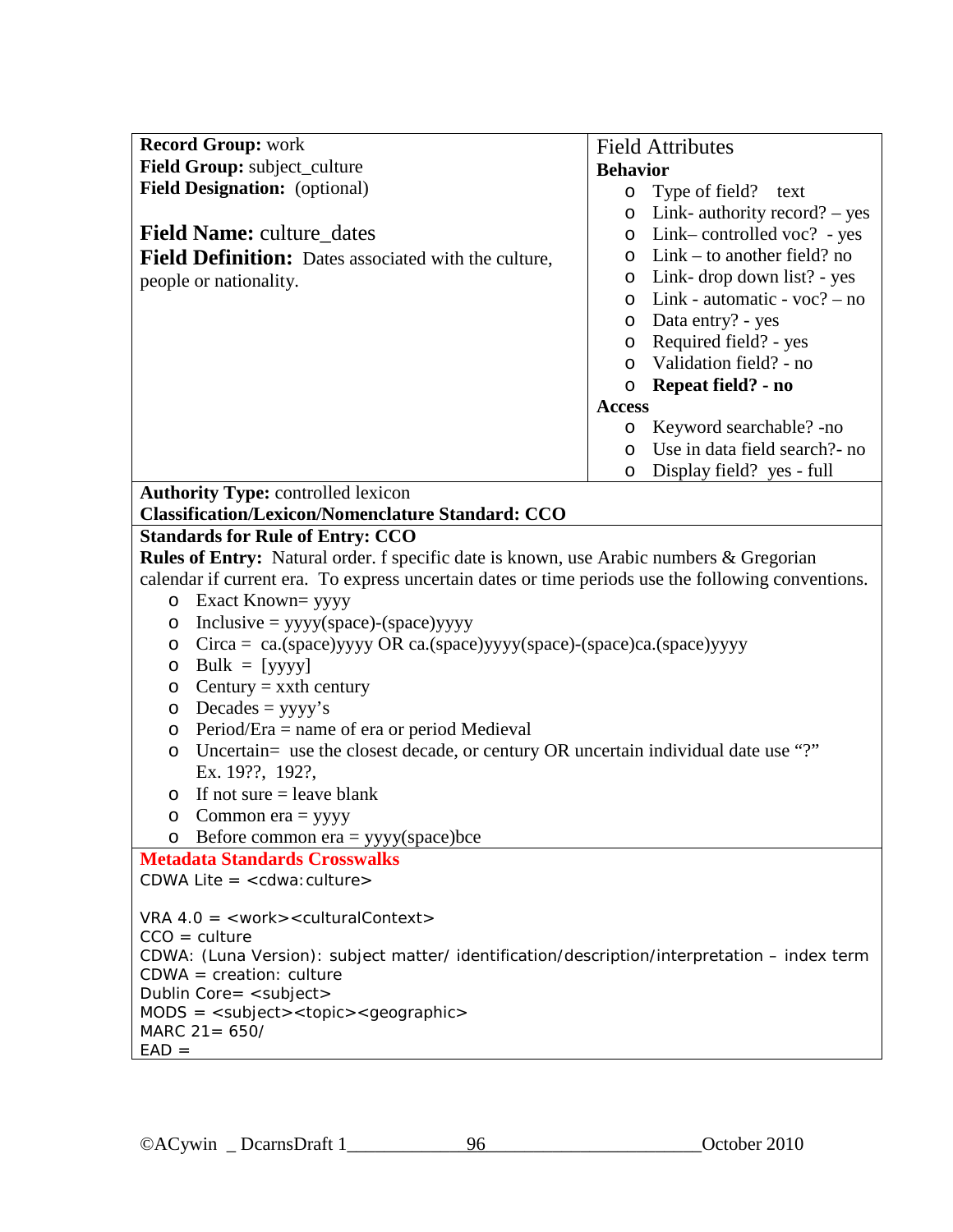| <b>Record Group: work</b>                                                                                      | <b>Field Attributes</b>                                 |
|----------------------------------------------------------------------------------------------------------------|---------------------------------------------------------|
| Field Group: subject_culture                                                                                   | <b>Behavior</b>                                         |
| <b>Field Designation:</b> (optional)                                                                           | Type of field?<br>text<br>$\circ$                       |
|                                                                                                                | $\circ$ Link- authority record? – yes                   |
| Field Name: culture_place                                                                                      | o Link-controlled voc? - yes                            |
| <b>Field Definition:</b> Enter the geographic location                                                         | $\circ$ Link – to another field? no                     |
| associated with the culture, people or nationality.                                                            | $\circ$ Link-drop down list? - yes                      |
|                                                                                                                | Link - automatic - $\text{voc?} - \text{no}$<br>$\circ$ |
|                                                                                                                | Data entry? - yes<br>$\circ$                            |
|                                                                                                                | Required field? - no<br>$\circ$                         |
|                                                                                                                | o Validation field? - no                                |
|                                                                                                                | Repeat field? - no<br>$\circ$                           |
|                                                                                                                | <b>Access</b>                                           |
|                                                                                                                | Keyword searchable? - no<br>$\circ$                     |
|                                                                                                                | Use in data field search? - no<br>$\circ$               |
|                                                                                                                | Display field? yes - full<br>O                          |
| <b>Authority Type: controlled lexicon</b>                                                                      |                                                         |
| <b>Classification/Lexicon/Nomenclature Standard: AAT</b>                                                       |                                                         |
| <b>Standard for Rules of Entry: CCO</b>                                                                        |                                                         |
|                                                                                                                |                                                         |
| <b>Rules of Data Entry:</b> Use proper nouns. Capitalize proper names and lowercase for article or             |                                                         |
| preposition. Follow lexicon rules. Record the specific geographic state, nation, region or                     |                                                         |
| continent if known. Russians = Russia; Fang=Zula;                                                              |                                                         |
| <b>Metadata Standards Crosswalks</b>                                                                           |                                                         |
| CDWA Lite = $<$ cdwa: culture>                                                                                 |                                                         |
|                                                                                                                |                                                         |
| VRA $4.0 =$ <work> <culturalcontext></culturalcontext></work>                                                  |                                                         |
| $CCO = culture$<br>CDWA: (Luna Version): subject matter/identification/description/interpretation - index term |                                                         |
| $CDWA = creation: culture$                                                                                     |                                                         |
| Dublin Core= <subject></subject>                                                                               |                                                         |
| $MODS = \langle subject \rangle \langle geographic \rangle$                                                    |                                                         |
| MARC $21 = 650/$                                                                                               |                                                         |
| $EAD =$                                                                                                        |                                                         |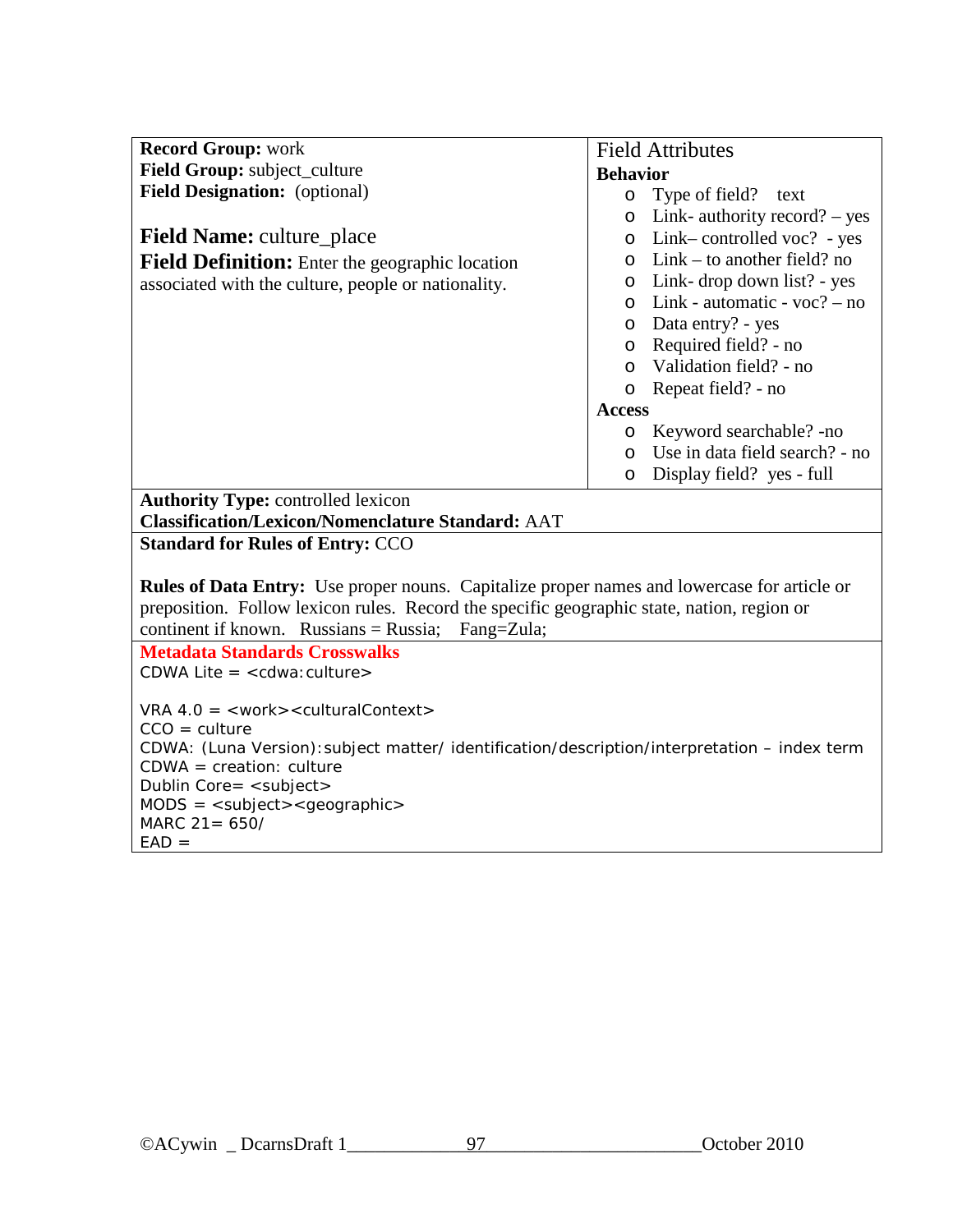| <b>Record Group: work</b>                                                                            | <b>Field Attributes</b>                                 |  |
|------------------------------------------------------------------------------------------------------|---------------------------------------------------------|--|
| Field Group: subject_culture                                                                         | <b>Behavior</b>                                         |  |
| <b>Field Designation:</b> (optional)                                                                 | Type of field?<br>text<br>$\circ$                       |  |
|                                                                                                      | $\circ$ Link- authority record? – yes                   |  |
| Field Name: culture_broader                                                                          | o Link-controlled voc? - yes                            |  |
| <b>Field Definition:</b> A term to illustrate the broader                                            | Link – to another field? no<br>$\circ$                  |  |
| context of the culture, people or nationality from which                                             | Link- drop down list? - yes<br>$\circ$                  |  |
| the work was originated. Hierarchical relationships                                                  | Link - automatic - $\text{voc?} - \text{no}$<br>$\circ$ |  |
| between cultures.                                                                                    | Data entry? - yes<br>$\circ$                            |  |
|                                                                                                      | Required field? - yes<br>O                              |  |
|                                                                                                      | Validation field? - no<br>$\circ$                       |  |
|                                                                                                      | Repeat field? - no<br>$\circ$                           |  |
|                                                                                                      | <b>Access</b>                                           |  |
|                                                                                                      | Keyword searchable? -no<br>$\circ$                      |  |
|                                                                                                      | Use in data field search?- no<br>$\circ$                |  |
|                                                                                                      | Display field? yes - full<br>$\circ$                    |  |
| <b>Authority Type: controlled lexicon</b>                                                            |                                                         |  |
|                                                                                                      |                                                         |  |
| <b>Classification/Lexicon/Nomenclature Standard: AAT</b>                                             |                                                         |  |
| <b>Standard for Rules of Entry: CCO</b>                                                              |                                                         |  |
|                                                                                                      |                                                         |  |
| <b>Rules of Data Entry:</b> Capitalize proper names and lowercase for article or preposition. Follow |                                                         |  |
| lexicon rules.                                                                                       |                                                         |  |
| <b>Metadata Standards Crosswalks</b>                                                                 |                                                         |  |
| CDWA Lite = $<$ cdwa: culture>                                                                       |                                                         |  |
| VRA $4.0 =$ <work> <culturalcontext></culturalcontext></work>                                        |                                                         |  |
| $CCO = culture$                                                                                      |                                                         |  |
| CDWA: (Luna Version): subject matter/identification/description/interpretation - index term          |                                                         |  |
| $CDWA = creation: culture$                                                                           |                                                         |  |
| Dublin Core= <subject></subject>                                                                     |                                                         |  |
| $MODS = \langle subject \rangle \langle topic \rangle \langle geographic \rangle$                    |                                                         |  |
| MARC $21 = 650/$                                                                                     |                                                         |  |
| $EAD =$                                                                                              |                                                         |  |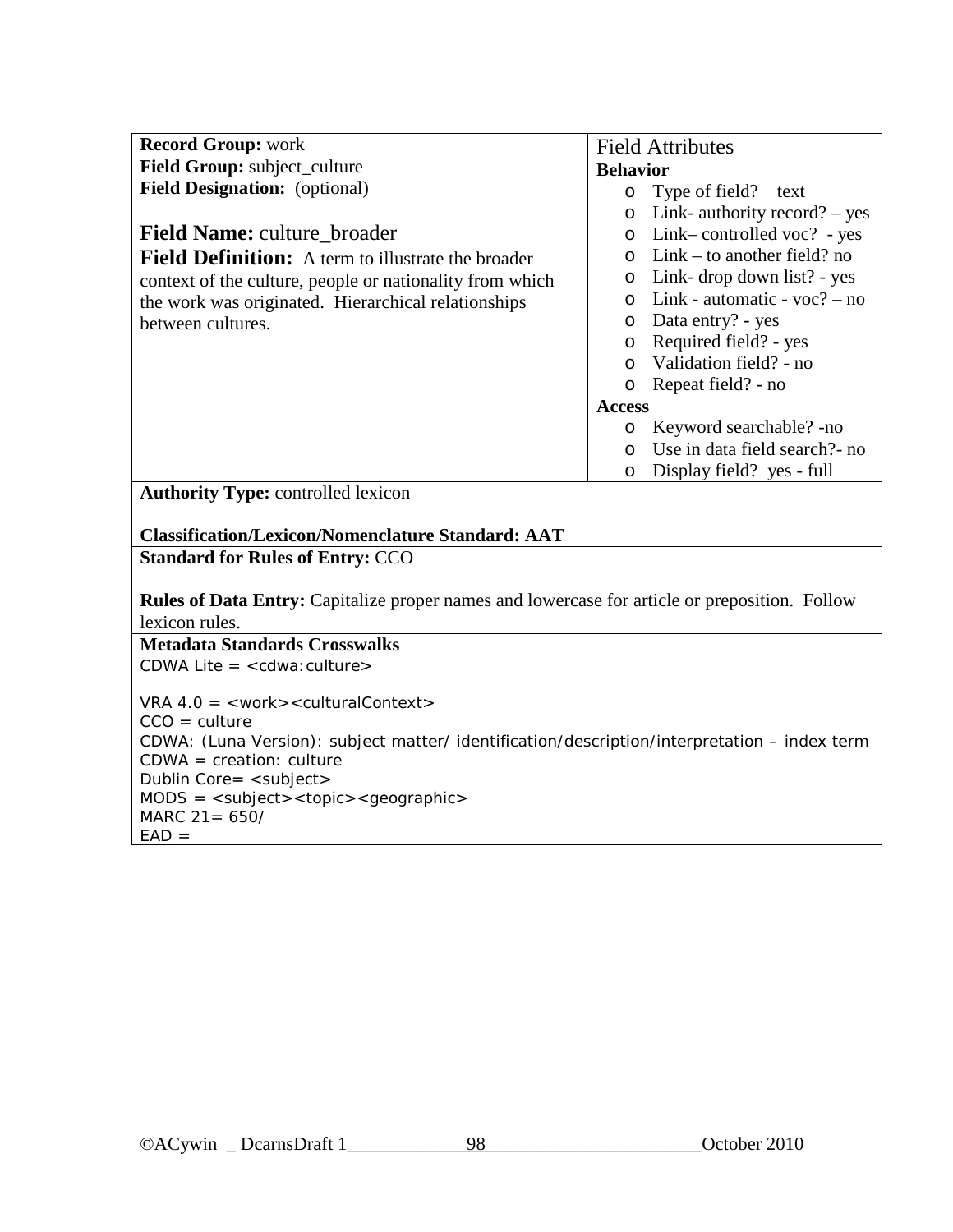| <b>Record Group: work</b>                                                          | <b>Field Attributes</b>                                 |
|------------------------------------------------------------------------------------|---------------------------------------------------------|
| Field Group: subject_culture                                                       | <b>Behavior</b>                                         |
| <b>Field Designation:</b> (optional)                                               | Type of field?<br>text<br>$\circ$                       |
|                                                                                    | $\circ$ Link- authority record? – yes                   |
| Field Name: culture_sourceID                                                       | o Link-controlled voc? - no                             |
| Field Definition: A numeral code that represents an                                | $\circ$ Link – to another field? no                     |
| authority record or term established by AAT or LCAH.                               | $\circ$ Link-drop down list? - no                       |
|                                                                                    | Link - automatic - $\text{voc?} - \text{no}$<br>$\circ$ |
|                                                                                    | Data entry? - yes<br>$\circ$                            |
|                                                                                    | Required field? - no<br>$\circ$                         |
|                                                                                    | Validation field? - no<br>$\circ$                       |
|                                                                                    | o Repeat field? - no                                    |
|                                                                                    | <b>Access</b>                                           |
|                                                                                    | Keyword searchable? -no<br>$\circ$                      |
|                                                                                    | Use in data field search? - no<br>$\circ$               |
|                                                                                    | Display field? no<br>$\circ$                            |
| <b>Authority Type: controlled lexicon</b>                                          |                                                         |
| <b>Classification/Lexicon/Nomenclature Standard: AAT or LCAH</b>                   |                                                         |
| <b>Standards for Rule of Entry:: CCO</b>                                           |                                                         |
|                                                                                    |                                                         |
| Rules of Entry: Record reference number assigned by the official lexicon standard. |                                                         |
|                                                                                    |                                                         |
| <b>Metadata Standards Crosswalks</b>                                               |                                                         |
| CDWA Lite = <cdwalite: culture=""><termsourceid></termsourceid></cdwalite:>        |                                                         |
| VRA $4.0 =$ <work> &lt; culturalContext&gt; &lt; refid&gt;</work>                  |                                                         |
| $CCO = n/a$                                                                        |                                                         |
| CDWA: (Luna Version): n/a                                                          |                                                         |
| $CDWA = n/a$                                                                       |                                                         |
| Dublin Core= n/a                                                                   |                                                         |
| $MODS = n/a$                                                                       |                                                         |
| MARC $21 = n/a$                                                                    |                                                         |
| $EAD = n/a$                                                                        |                                                         |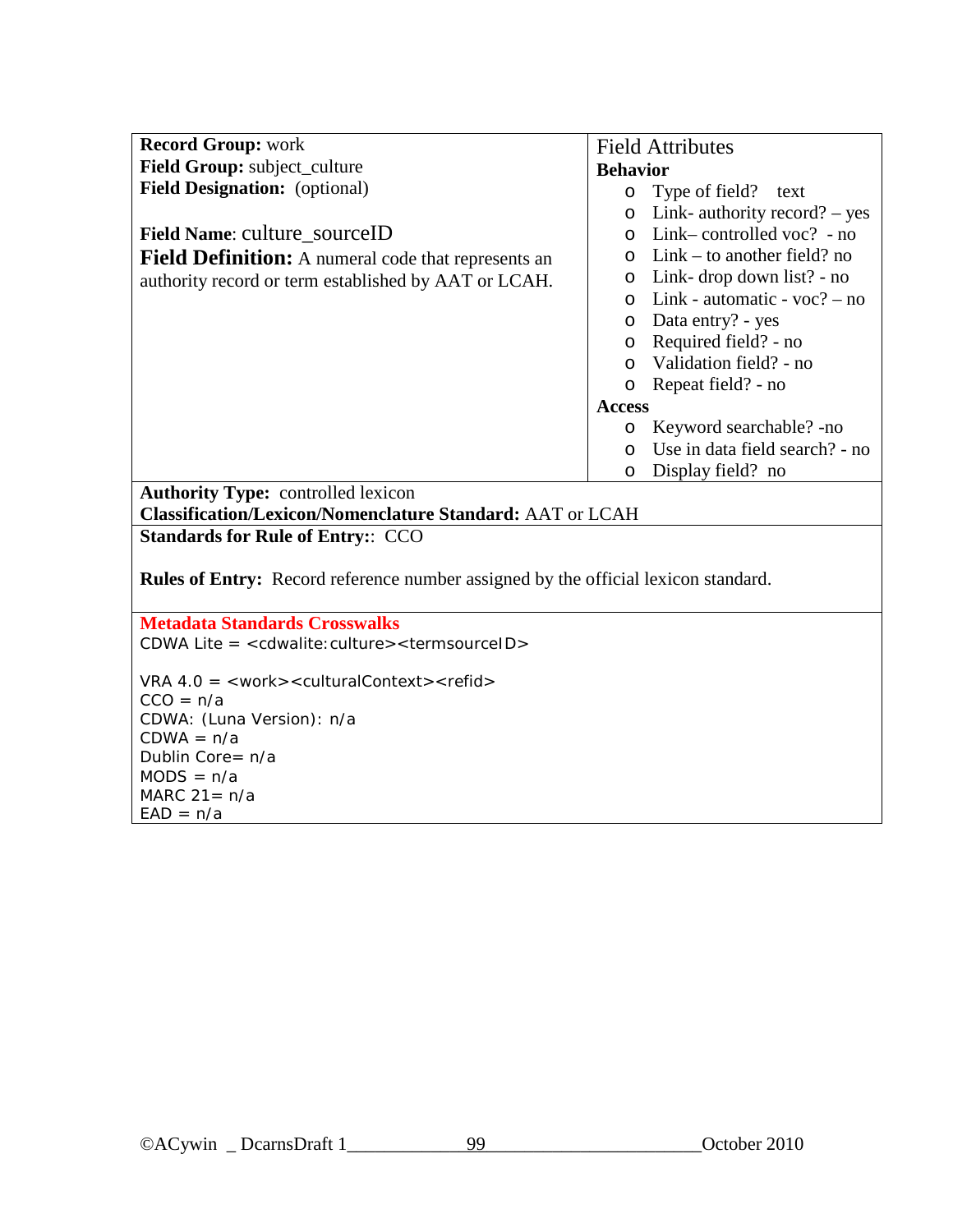| <b>Record Group: work</b>                                                                 | <b>Field Attributes:</b>                       |
|-------------------------------------------------------------------------------------------|------------------------------------------------|
| Field Group: subject_culture                                                              | <b>Behavior</b>                                |
| Field Designation: (optional)                                                             | Type of field? text<br>$\circ$                 |
|                                                                                           | $\circ$ Link- authority record? – no           |
| <b>Field Name: culture_source</b>                                                         | $\circ$ Link–controlled voc? – no              |
| <b>Field Definition:</b> Specifies the origin of term(s) use                              | o Link- drop down list? -no                    |
| to describe culture.                                                                      | o Link - automatic - $\text{voc?} - \text{no}$ |
|                                                                                           | Data entry? - yes<br>$\circ$                   |
|                                                                                           | o Required field? no                           |
|                                                                                           | o Validation field? no                         |
|                                                                                           | o Repeat field? no                             |
|                                                                                           | <b>Access</b>                                  |
|                                                                                           | o Keyword searchable? - no                     |
|                                                                                           | o Use in data field search? - no               |
|                                                                                           | Display field? Staff only<br>$\circ$           |
|                                                                                           |                                                |
| <b>Authority Type: controlled lexicon</b>                                                 |                                                |
| <b>Classification/Lexicon/Nomenclature Standard: AAT</b>                                  |                                                |
| <b>Standards for Rule of Entry:: CCO</b>                                                  |                                                |
| <b>Rules of Entry:</b> Source is indicated by the following abbreviations.                |                                                |
|                                                                                           |                                                |
| <b>AAT</b> (Art Architecture Thesaurus)<br>$\circ$                                        |                                                |
| <b>LCAH</b> (Library of Congress Authority Headings)<br>$\circ$                           |                                                |
| LCSH (Library of Congress Subject Headings)<br>$\circ$                                    |                                                |
|                                                                                           |                                                |
| All other resources should be expressed using MLA Handbook for Writers of Research Papers |                                                |
| conventions.                                                                              |                                                |
| <b>Metadata Standards Crosswalks</b>                                                      |                                                |
| CDWA Lite = <cdwalite: culture=""><termsource></termsource></cdwalite:>                   |                                                |
| VRA $4.0 =$ <work> &lt; cultural Context&gt; &lt; vocab&gt;</work>                        |                                                |
| $CCO = n/a$                                                                               |                                                |
| CDWA: (Luna Version): n/a                                                                 |                                                |
| $CDWA = n/a$                                                                              |                                                |
| Dublin Core= n/a                                                                          |                                                |
| $MODS = n/a$                                                                              |                                                |
| MARC $21 = n/a$                                                                           |                                                |
| $EAD = n/a$                                                                               |                                                |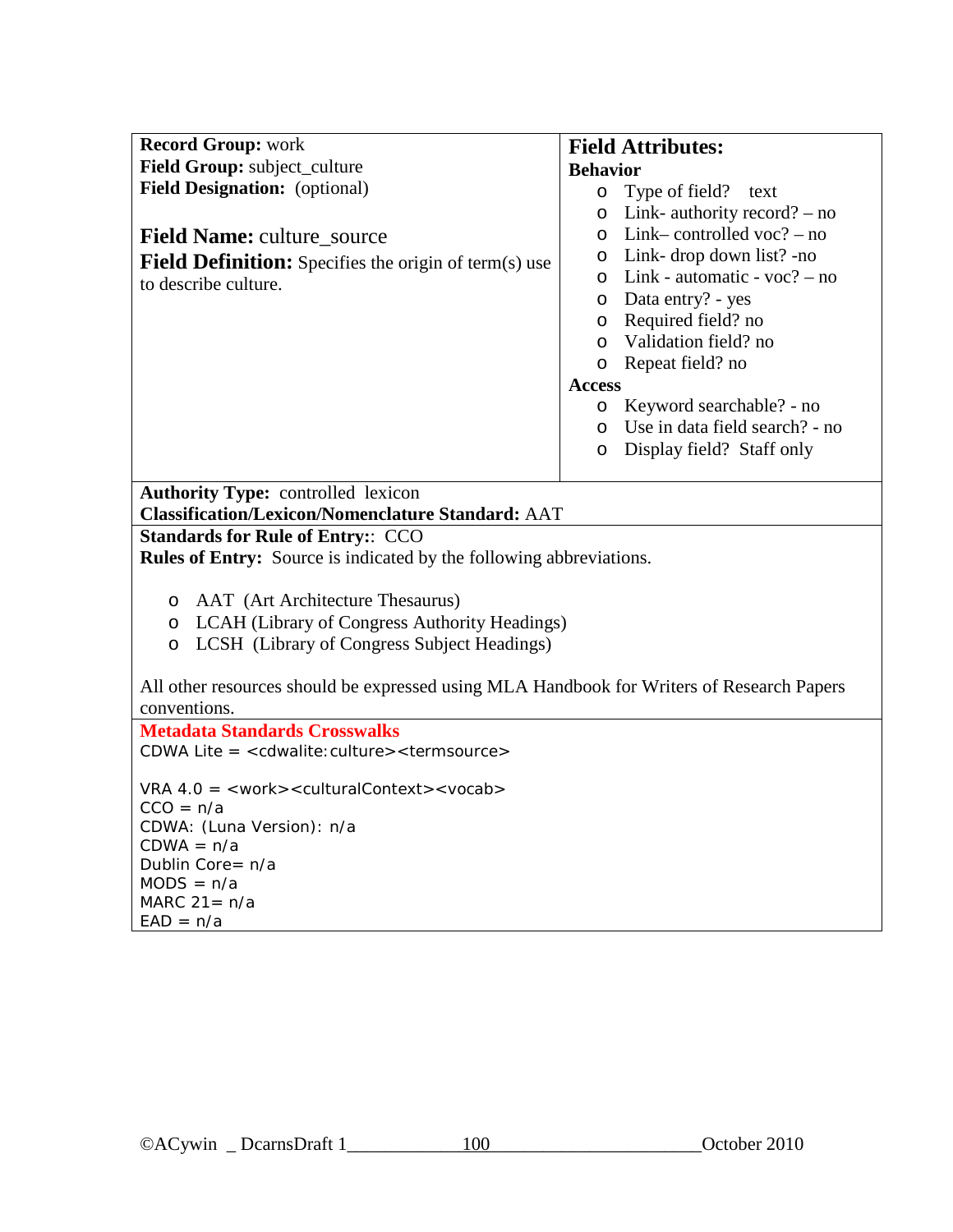# subject\_general (Field Group- Authority)

**T**he *subject\_general* field group specifies keywords to describe of content of the work (such as women, children, and automobile) or keywords that describe a concept depicted in the work (such as racism, slavery, prostitution).

Field group subject\_general: Field names:

- o subject\_term
- o subject\_sourceID
- o subject\_source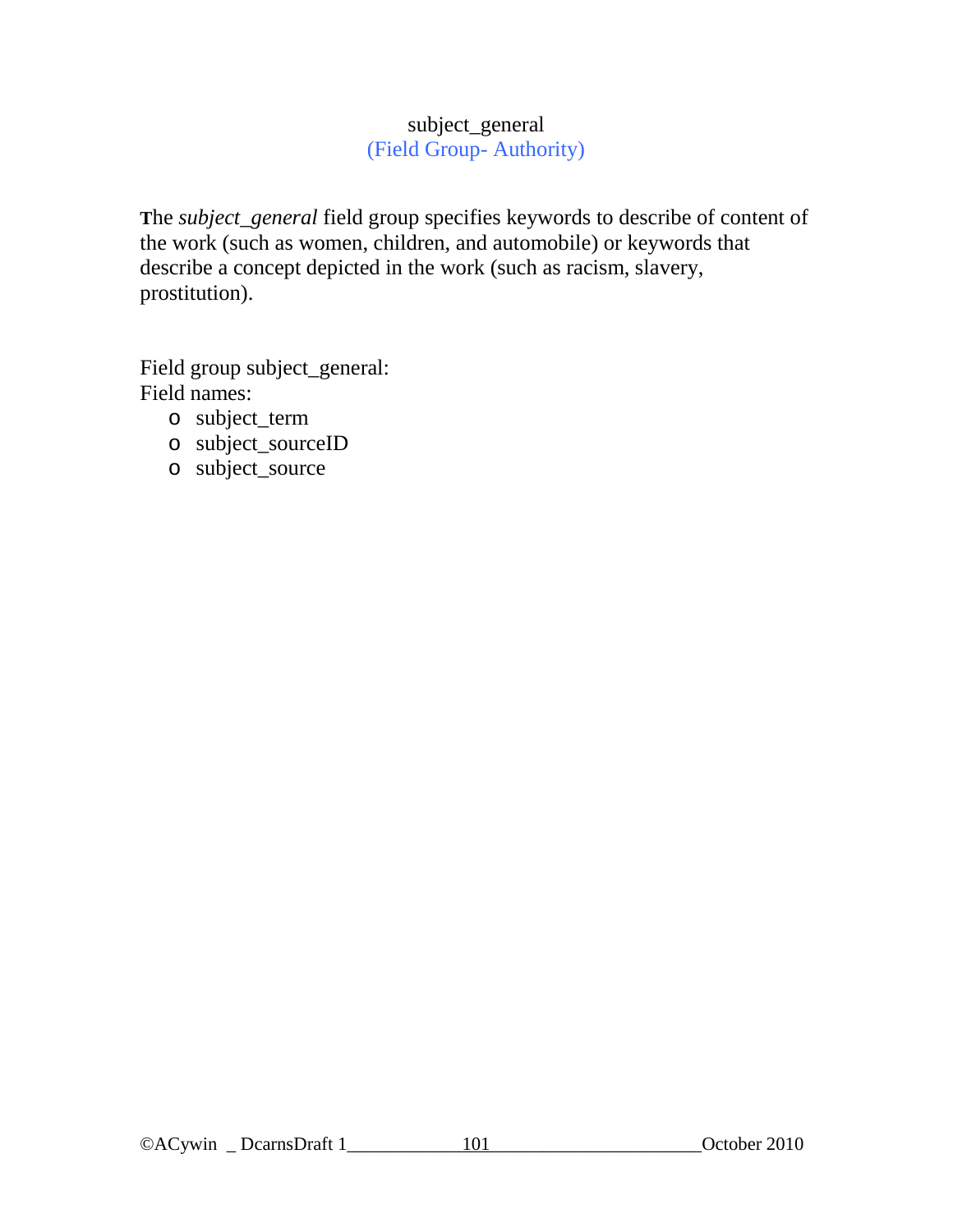o

| <b>Record Group: work</b>                                                                                                                                                                                                                                                                                                                                                                                                                                   | <b>Field Attributes</b>                                 |  |
|-------------------------------------------------------------------------------------------------------------------------------------------------------------------------------------------------------------------------------------------------------------------------------------------------------------------------------------------------------------------------------------------------------------------------------------------------------------|---------------------------------------------------------|--|
| Field Group: subject_general                                                                                                                                                                                                                                                                                                                                                                                                                                |                                                         |  |
| <b>Field Designation:</b> (optional)                                                                                                                                                                                                                                                                                                                                                                                                                        | <b>Behavior</b>                                         |  |
|                                                                                                                                                                                                                                                                                                                                                                                                                                                             | Type of field?<br>text<br>$\circ$                       |  |
|                                                                                                                                                                                                                                                                                                                                                                                                                                                             | Link- authority record? $-$ yes<br>$\circ$              |  |
| <b>Field Name:</b> subject_term                                                                                                                                                                                                                                                                                                                                                                                                                             | Link-controlled voc? yes<br>$\circ$                     |  |
| Field Definition: An official topical or                                                                                                                                                                                                                                                                                                                                                                                                                    | Link – to another field? no<br>$\circ$                  |  |
| conceptual term that describes or interprets                                                                                                                                                                                                                                                                                                                                                                                                                | Link- drop down list? - no<br>$\circ$                   |  |
| what is depicted in the work. Subject may                                                                                                                                                                                                                                                                                                                                                                                                                   | Link - automatic - $\text{voc?} - \text{no}$<br>$\circ$ |  |
| include objects, people, things, activities, and                                                                                                                                                                                                                                                                                                                                                                                                            | Data entry? - yes<br>O                                  |  |
| events. Subject terms are specific terms that                                                                                                                                                                                                                                                                                                                                                                                                               | Required field? - no<br>$\circ$                         |  |
| can be used to search for works in the database.                                                                                                                                                                                                                                                                                                                                                                                                            | Validation field? - yes<br>$\circ$                      |  |
|                                                                                                                                                                                                                                                                                                                                                                                                                                                             | Repeat field? - yes<br>$\circ$                          |  |
|                                                                                                                                                                                                                                                                                                                                                                                                                                                             | <b>Access</b>                                           |  |
|                                                                                                                                                                                                                                                                                                                                                                                                                                                             | Keyword searchable? - yes<br>$\circ$                    |  |
|                                                                                                                                                                                                                                                                                                                                                                                                                                                             | Use in data field search? - yes<br>$\circ$              |  |
|                                                                                                                                                                                                                                                                                                                                                                                                                                                             | Display field? full/brief<br>O                          |  |
| <b>Authority Type: controlled lexicon</b>                                                                                                                                                                                                                                                                                                                                                                                                                   |                                                         |  |
| Classification/Lexicon/Nomenclature Standard: AAT, TGM1, or LCSH                                                                                                                                                                                                                                                                                                                                                                                            |                                                         |  |
| Protocol/Standard for Rules of Entry: CCO                                                                                                                                                                                                                                                                                                                                                                                                                   |                                                         |  |
| <b>Rules of Data Entry:</b> Lowercase for term(s). Follow lexicon rules.                                                                                                                                                                                                                                                                                                                                                                                    |                                                         |  |
| NOTE: Use the $+$ sign to add a search term field for each relevant additional term that refers to                                                                                                                                                                                                                                                                                                                                                          |                                                         |  |
| the content or subject matter of the work. Try to think about words you would use to search work                                                                                                                                                                                                                                                                                                                                                            |                                                         |  |
| you are cataloging.                                                                                                                                                                                                                                                                                                                                                                                                                                         |                                                         |  |
| <b>Metadata Standards Crosswalks</b>                                                                                                                                                                                                                                                                                                                                                                                                                        |                                                         |  |
| CDWA Lite =< cdwalite: indexingSubjectSet> <subjectterm></subjectterm>                                                                                                                                                                                                                                                                                                                                                                                      |                                                         |  |
| VRA $4.0 =$ <work> <subject> <type><br/><math>CCO = subject</math><br/>CDWA: (Luna Version): subject matter/identification/description/interpretation - index term<br/><math>CDWA = subject/context</math> indexing term<br/>Dublin Core= <subject><coverage temporal=""><br/><math>MODS =</math> <subject authority=""> <topic><br/>MARC <math>21 = 650 - 654</math><br/><math>EAD =</math></topic></subject></coverage></subject></type></subject></work> |                                                         |  |
| Note: Use multiple subject terms to refer to the content of subject matter of the work rather<br>than form or technique.                                                                                                                                                                                                                                                                                                                                    |                                                         |  |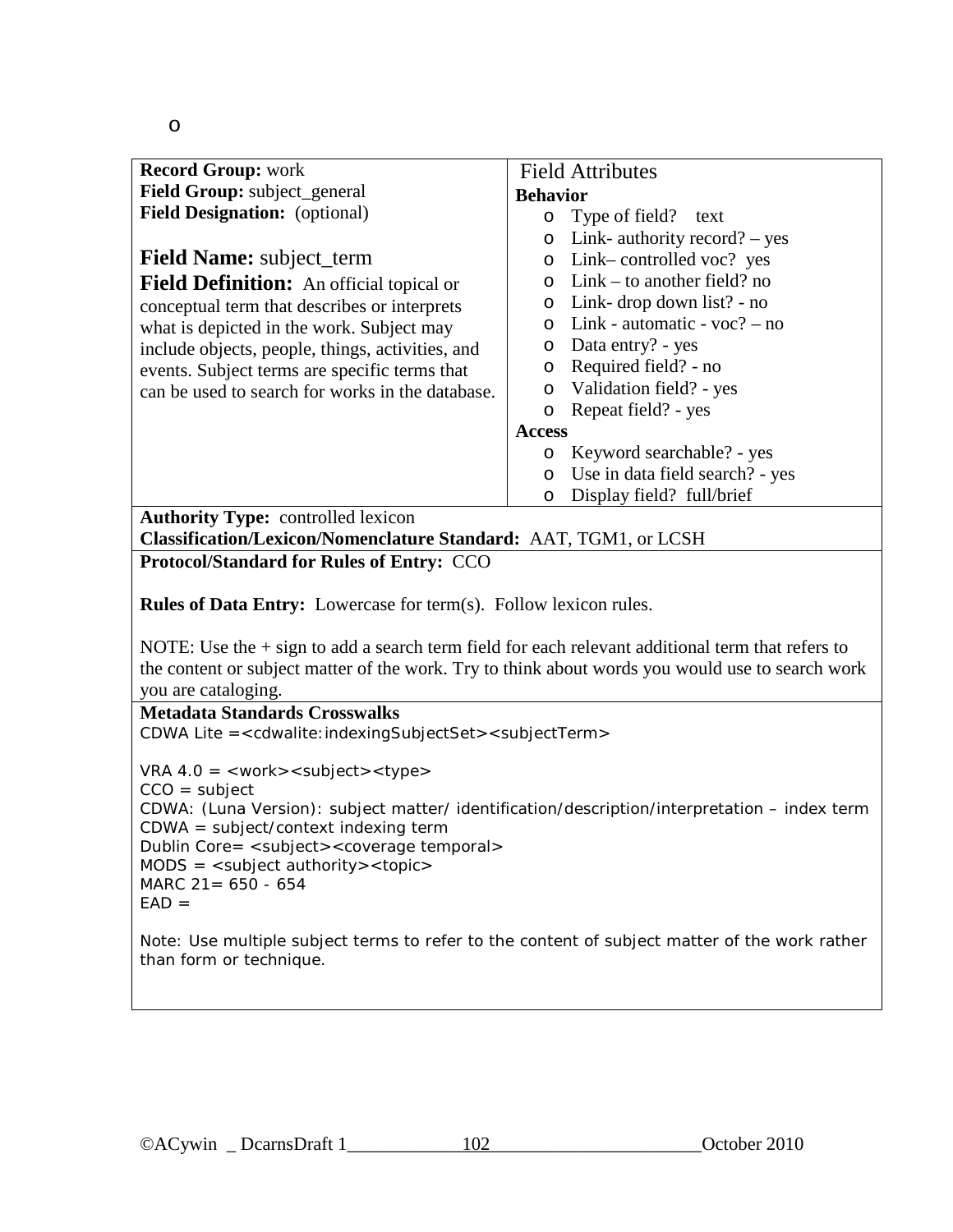| <b>Record Group: work</b>                                                                  | <b>Field Attributes</b>                   |
|--------------------------------------------------------------------------------------------|-------------------------------------------|
| Field Group: subject_general                                                               | <b>Behavior</b>                           |
| <b>Field Designation:</b> (optional)                                                       | Type of field?<br>text<br>$\circ$         |
|                                                                                            | $\circ$ Link- authority record? – yes     |
| <b>Field Name:</b> subject_sourceID                                                        | o Link-controlled voc? - no               |
| Field Definition: A numeral code that represents an                                        | Link – to another field? no<br>$\circ$    |
| authority record or term established by AAT or LCAH.                                       | $\circ$ Link-drop down list? - no         |
|                                                                                            | $\circ$ Link - automatic - voc? – no      |
|                                                                                            | Data entry? - yes<br>$\circ$              |
|                                                                                            | Required field? - no<br>$\circ$           |
|                                                                                            | o Validation field? - no                  |
|                                                                                            | o Repeat field? - no                      |
|                                                                                            | <b>Access</b>                             |
|                                                                                            | Keyword searchable? -no<br>$\circ$        |
|                                                                                            | Use in data field search? - no<br>$\circ$ |
|                                                                                            | Display field? no<br>$\circ$              |
| <b>Authority Type: controlled lexicon</b>                                                  |                                           |
|                                                                                            |                                           |
| Classification/Lexicon/Nomenclature Standard: AAT, LCAH and LCSH                           |                                           |
| <b>Standards for Rule of Entry:: CCO</b>                                                   |                                           |
|                                                                                            |                                           |
| <b>Rules of Entry:</b> Record reference number assigned by the official lexicon standards. |                                           |
|                                                                                            |                                           |
| <b>Metadata Standards Crosswalks</b>                                                       |                                           |
| CDWA Lite =< cdwalite: subjectTerm> <termsourceid></termsourceid>                          |                                           |
|                                                                                            |                                           |
| VRA $4.0 =$ <work> <subject> <refid></refid></subject></work>                              |                                           |
| $CCO = subject$                                                                            |                                           |
| CDWA: (Luna Version): n/a<br>$CDWA = n/a$                                                  |                                           |
| Dublin Core= n/a                                                                           |                                           |
| $MODS =$ <subject authority=""> <topic></topic></subject>                                  |                                           |
| MARC $21 = 650 - 654$                                                                      |                                           |
| $EAD =$                                                                                    |                                           |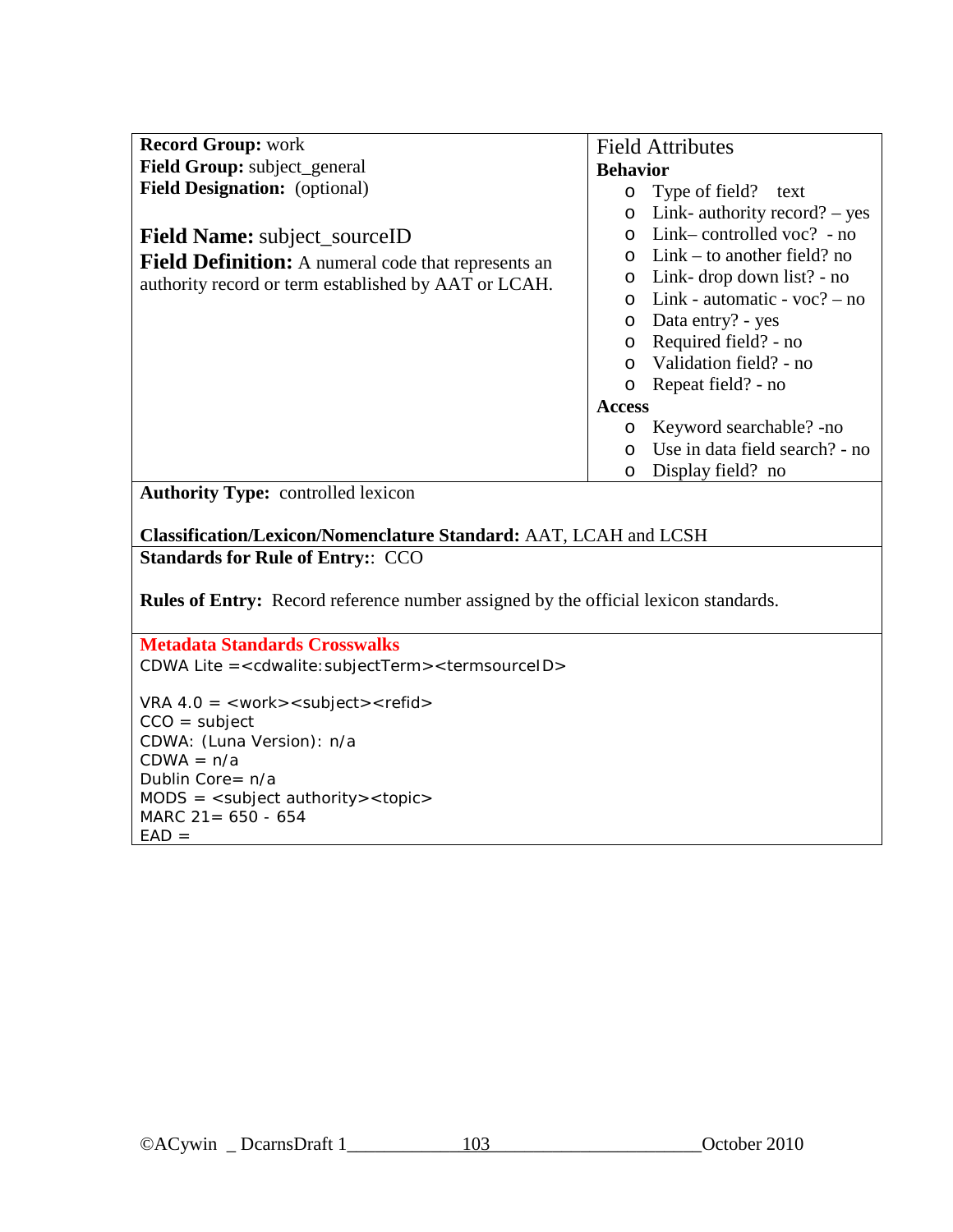| <b>Record Group: work</b>                                                                                              | <b>Field Attributes:</b>                  |
|------------------------------------------------------------------------------------------------------------------------|-------------------------------------------|
| Field Group: subject_general                                                                                           | <b>Behavior</b>                           |
| <b>Field Designation:</b> (optional)                                                                                   | Type of field? text<br>$\circ$            |
|                                                                                                                        | $\circ$ Link- authority record? – no      |
| Field Name: subject_source                                                                                             | $\circ$ Link–controlled voc? – no         |
| Field Definition: Specifies origin of term(s) to                                                                       | o Link- drop down list? -no               |
| describe the subject term that is used to describe the                                                                 | $\circ$ Link - automatic - voc? – no      |
| work.                                                                                                                  | o Data entry? - yes                       |
|                                                                                                                        | o Required field? no                      |
|                                                                                                                        | o Validation field? no                    |
|                                                                                                                        | o Repeat field? no                        |
|                                                                                                                        | <b>Access</b>                             |
|                                                                                                                        | o Keyword searchable? - no                |
|                                                                                                                        | Use in data field search? - no<br>$\circ$ |
|                                                                                                                        | Display field? Staff only<br>$\circ$      |
| <b>Authority Type: controlled lexicon</b>                                                                              |                                           |
|                                                                                                                        |                                           |
| Classification/Lexicon/Nomenclature Standard: AAT, LCAH and LCSH                                                       |                                           |
| <b>Standards for Rule of Entry:: CCO</b><br><b>Rules of Entry:</b> Source is indicated by the following abbreviations. |                                           |
|                                                                                                                        |                                           |
| <b>AAT</b> (Art Architecture Thesaurus)<br>$\circ$                                                                     |                                           |
| <b>LCAH</b> (Library of Congress Authority Headings)<br>$\circ$                                                        |                                           |
| LCSH (Library of Congress Subject Headings)<br>$\circ$                                                                 |                                           |
|                                                                                                                        |                                           |
| All other resources should be expressed using MLA Handbook for Writers of Research Papers                              |                                           |
| conventions.                                                                                                           |                                           |
| <b>Metadata Standards Crosswalks</b>                                                                                   |                                           |
| CDWA Lite = < cdwalite: subjectTerm> < termsourceID>                                                                   |                                           |
|                                                                                                                        |                                           |
| VRA $4.0 =$ <work> <subject> <refid></refid></subject></work>                                                          |                                           |
| $CCO = subject$<br>CDWA: (Luna Version): n/a                                                                           |                                           |
| $CDWA = n/a$                                                                                                           |                                           |
| Dublin Core= n/a                                                                                                       |                                           |
| $MODS =$ <subject authority=""> <topic></topic></subject>                                                              |                                           |
| MARC $21 = 650 - 654$                                                                                                  |                                           |
| $EAD =$                                                                                                                |                                           |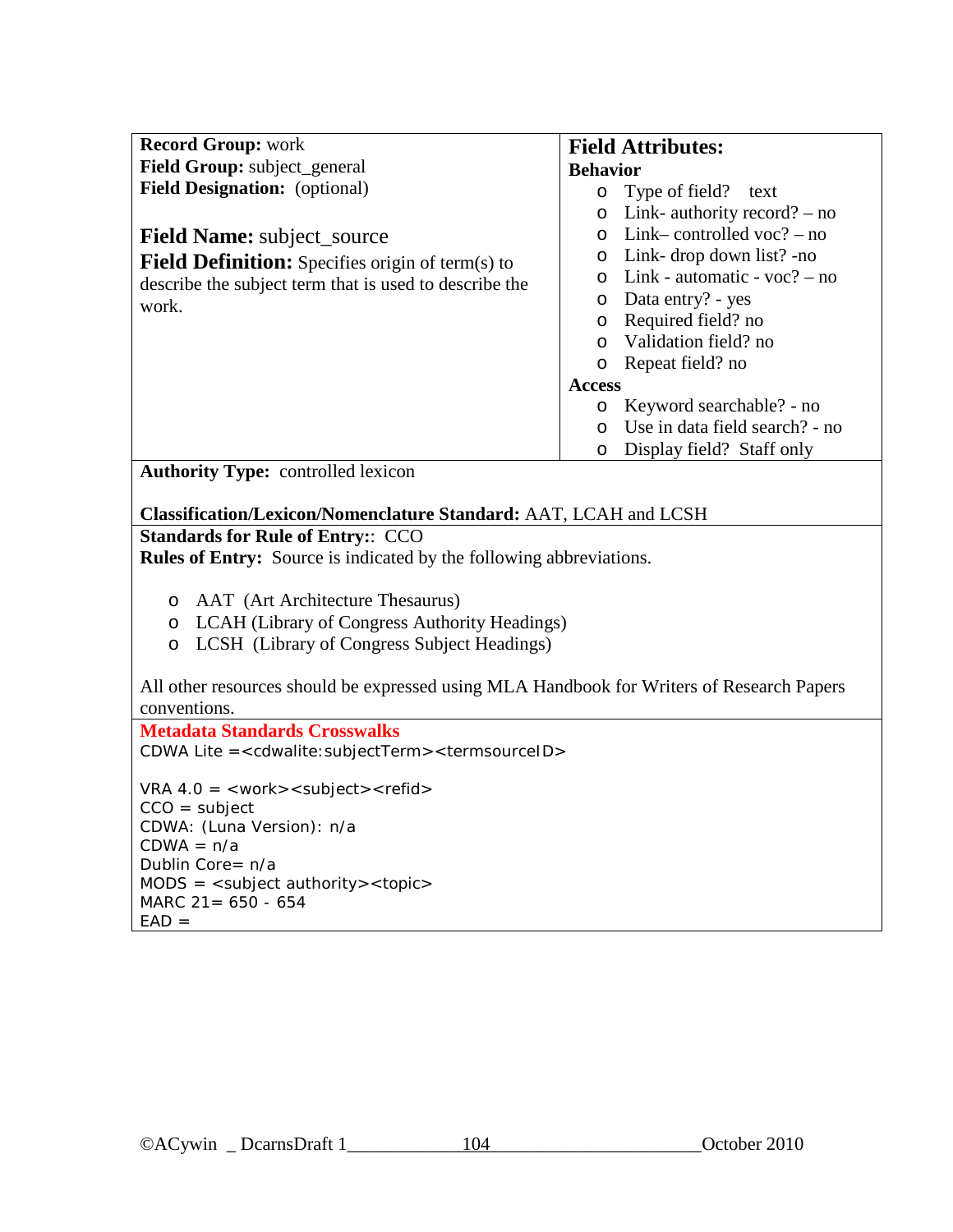### subject\_geographic (Field Group- Authority)

The *subject\_geographic* field group specifies the geographic location depicted in the work.

Field group subject\_geographic: Field names:

- o geo\_place
- o geo\_place\_type
- o geo\_place\_parent
- o geo\_place\_sourceID
- o geo\_place\_source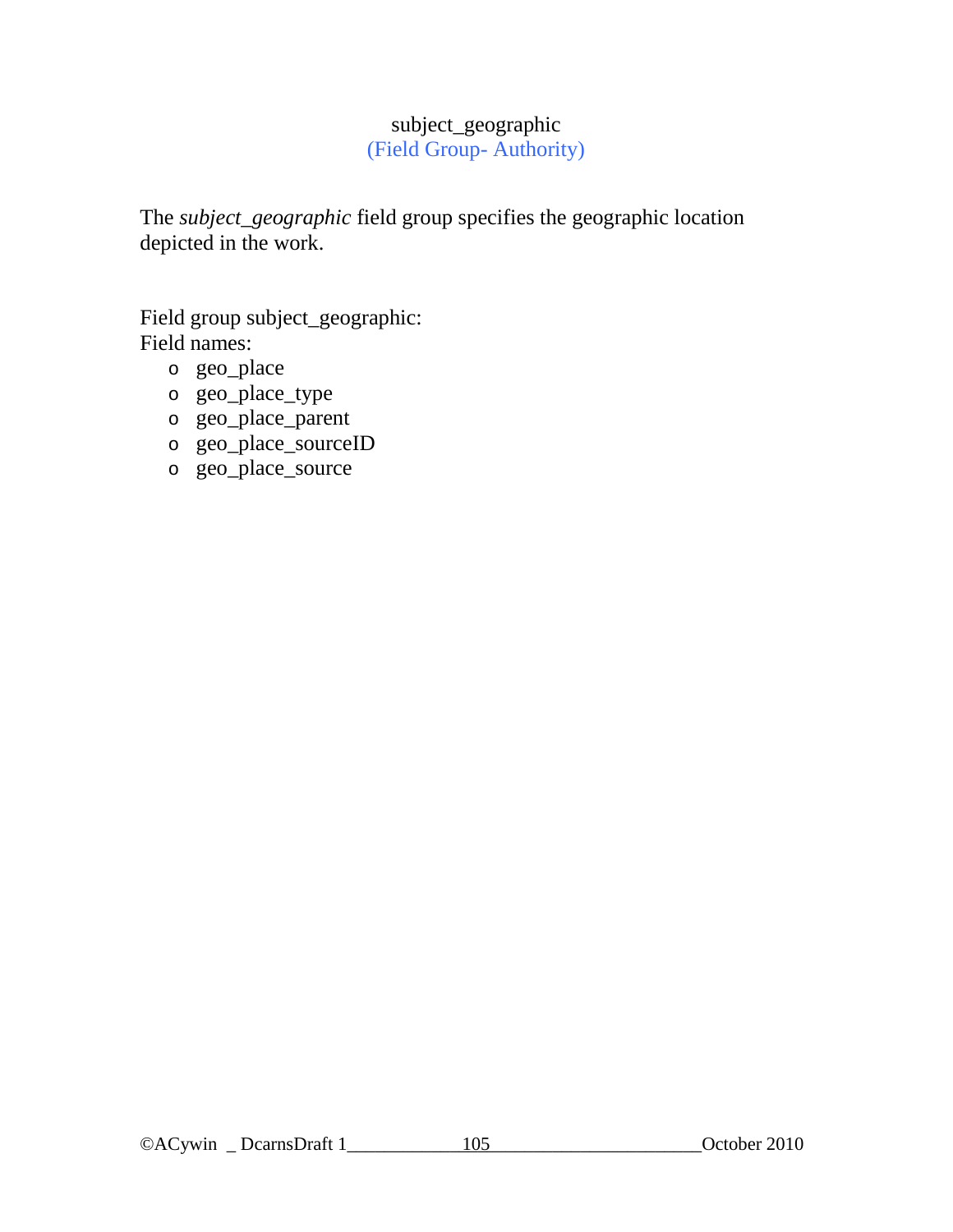| <b>Record Group: work</b><br>Field Group: subject_geographic<br>Field Designation: (optional)<br><b>Field Name:</b> geo_place<br><b>Field Definition:</b> An authorized term<br>(narrow term) that specifies the exact<br>geographic location depicted in the work.                                                                                                                                                                                                                             | <b>Field Attributes</b><br><b>Behavior</b><br>Type of field?<br>text<br>O<br>Link- authority record? $-$ yes<br>O<br>o Link-controlled voc? yes<br>$\circ$ Link – to another field? no<br>$\circ$ Link-drop down list? - no<br>$\circ$ Link - automatic - voc? – no |  |
|-------------------------------------------------------------------------------------------------------------------------------------------------------------------------------------------------------------------------------------------------------------------------------------------------------------------------------------------------------------------------------------------------------------------------------------------------------------------------------------------------|---------------------------------------------------------------------------------------------------------------------------------------------------------------------------------------------------------------------------------------------------------------------|--|
| Ex.<br>Narrow Term - Padanaram<br>Narrow Term - North Dartmouth<br><b>Broad Term - Massachusetts</b><br>Note: This is the name of the place of subject<br>of the work.                                                                                                                                                                                                                                                                                                                          | o Data entry? - yes<br>o Required field? - no<br>Validation field? - yes<br>O<br>Repeat field? - yes<br>$\circ$<br><b>Access</b><br>Keyword searchable? - yes<br>O<br>Use in data field search? - yes<br>$\circ$<br>Display field? full/brief<br>O                  |  |
| Ex: If painted in France, but the painting is<br>about Russia, or depicts Russia, the geo_place<br>term refers to Russia.                                                                                                                                                                                                                                                                                                                                                                       |                                                                                                                                                                                                                                                                     |  |
| <b>Authority Type: controlled lexicon</b><br><b>Classification/Lexicon/Nomenclature Standard: TGN or LCAH</b>                                                                                                                                                                                                                                                                                                                                                                                   |                                                                                                                                                                                                                                                                     |  |
| <b>Protocol/Standard for Rules of Entry: CCO</b><br><b>Rules of Data Entry:</b> Capitalize proper names and lowercase for article or preposition. Follow<br>lexicon rules.<br><b>Metadata Standards Crosswalks</b>                                                                                                                                                                                                                                                                              |                                                                                                                                                                                                                                                                     |  |
| CDWA Lite =< cdwalite: indexingSubjectSet> < subjectTerm><br>VRA $4.0 =$ <work> <subject> <term><br/><math>CCO = subject</math><br/>CDWA: (Luna Version): subject matter/identification/description/interpretation - index term<br/><math>CDWA = subject/context</math> indexing term<br/>Dublin Core= &lt; coverage&gt;<br/><math>MODS =</math> <subject authority=""> <geographic><br/>MARC <math>21 = 650 - 654</math><br/><math>EAD =</math></geographic></subject></term></subject></work> |                                                                                                                                                                                                                                                                     |  |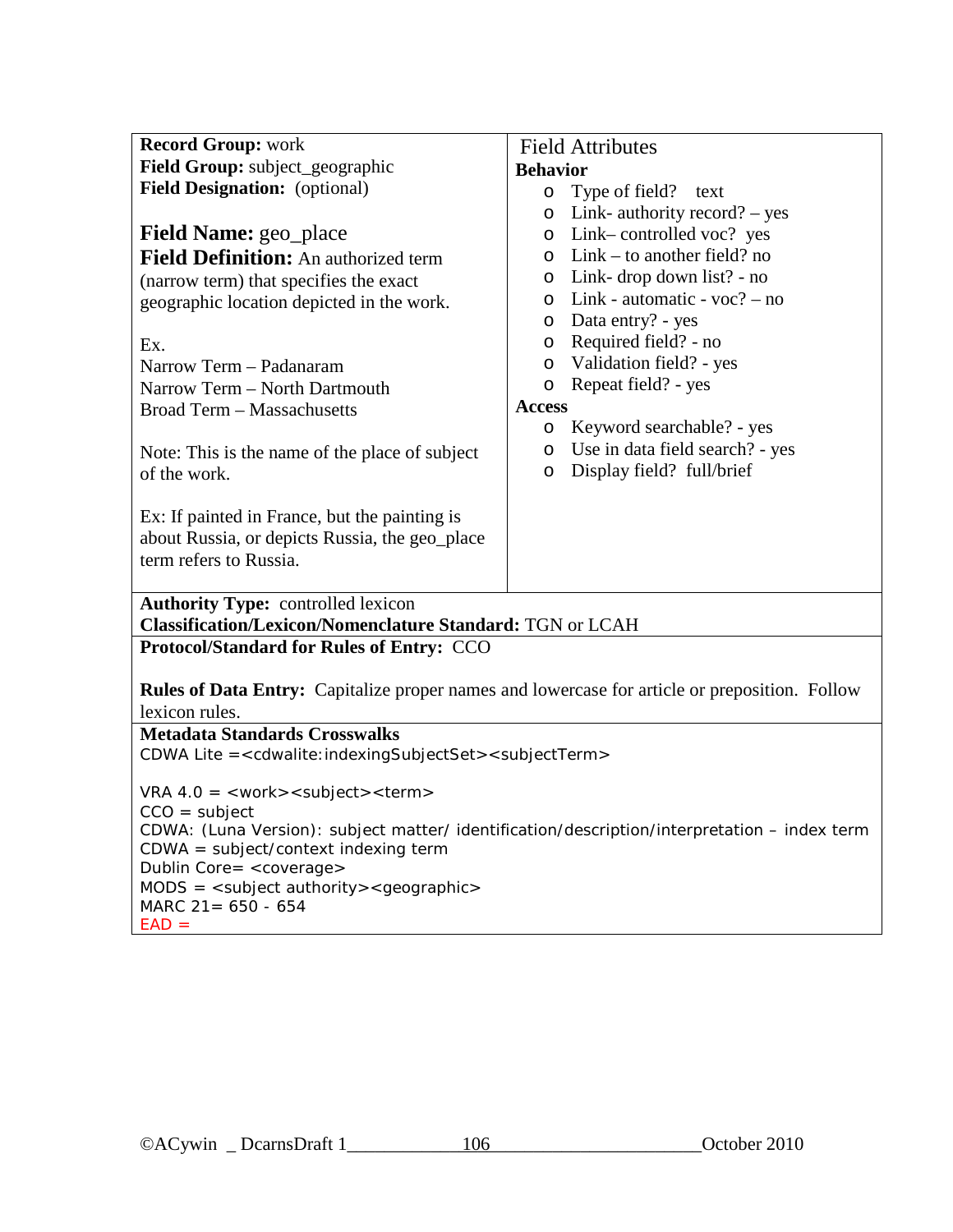| <b>Record Group: work</b>                                                                            | <b>Field Attributes</b>                                 |  |
|------------------------------------------------------------------------------------------------------|---------------------------------------------------------|--|
| Field Group: subject_geographic                                                                      | <b>Behavior</b>                                         |  |
| Field Designation: (optional)                                                                        | Type of field? text<br>$\circ$                          |  |
|                                                                                                      | $\circ$ Link- authority record? – yes                   |  |
| Field Name: geo_place_type                                                                           | o Link-controlled voc? - yes                            |  |
| Field Definition: Qualify the type of geographic                                                     | $\circ$ Link – to another field? no                     |  |
| location express by authorized term including: role,                                                 | $\circ$ Link-drop down list? - yes                      |  |
| function, political anatomy, or physical characteristics such                                        | Link - automatic - $\text{voc?} - \text{no}$<br>$\circ$ |  |
| as neighborhood, village, town, city, etc.                                                           | Data entry? - yes<br>$\circ$                            |  |
|                                                                                                      | Required field? - no<br>$\circ$                         |  |
|                                                                                                      | o Validation field? - no                                |  |
|                                                                                                      | Repeat field? - no<br>$\circ$                           |  |
|                                                                                                      | <b>Access</b>                                           |  |
|                                                                                                      | Keyword searchable? -no<br>$\circ$                      |  |
|                                                                                                      | o Use in data field search? - no                        |  |
|                                                                                                      | Display field? full<br>O                                |  |
|                                                                                                      |                                                         |  |
| <b>Authority Type: controlled lexicon</b>                                                            |                                                         |  |
|                                                                                                      |                                                         |  |
| <b>Classification/Lexicon/Nomenclature Standard: TGN or LSAH</b>                                     |                                                         |  |
| Lexicon: continent, nation, region, province, state, valley, village, town, city, river, settlement, |                                                         |  |
| inhabited place, archeological site,                                                                 |                                                         |  |
| Protocol/Standard for Rules of Entry: CCO                                                            |                                                         |  |
|                                                                                                      |                                                         |  |
| <b>Rules of Data Entry:</b> Place term within parentheses. Use lowercase to express type.            |                                                         |  |
| Do not use parenthesis. Ex: (nation) would be entered as nation, without the paraentheses.           |                                                         |  |
| <b>Metadata Standards Crosswalks</b>                                                                 |                                                         |  |
| CDWA Lite = < cdwalite: subjectTerm> < type>                                                         |                                                         |  |
|                                                                                                      |                                                         |  |
| VRA $4.0 =$ <work> <subject> <termtype><br/><math>CCO = subject</math></termtype></subject></work>   |                                                         |  |
| CDWA: (Luna Version): n/a                                                                            |                                                         |  |
| $CDWA = n/a$                                                                                         |                                                         |  |
| Dublin Core= < coverage>                                                                             |                                                         |  |
| $MODS = subject > geographic$                                                                        |                                                         |  |
| MARC 21 = 752/                                                                                       |                                                         |  |
| $EAD =$                                                                                              |                                                         |  |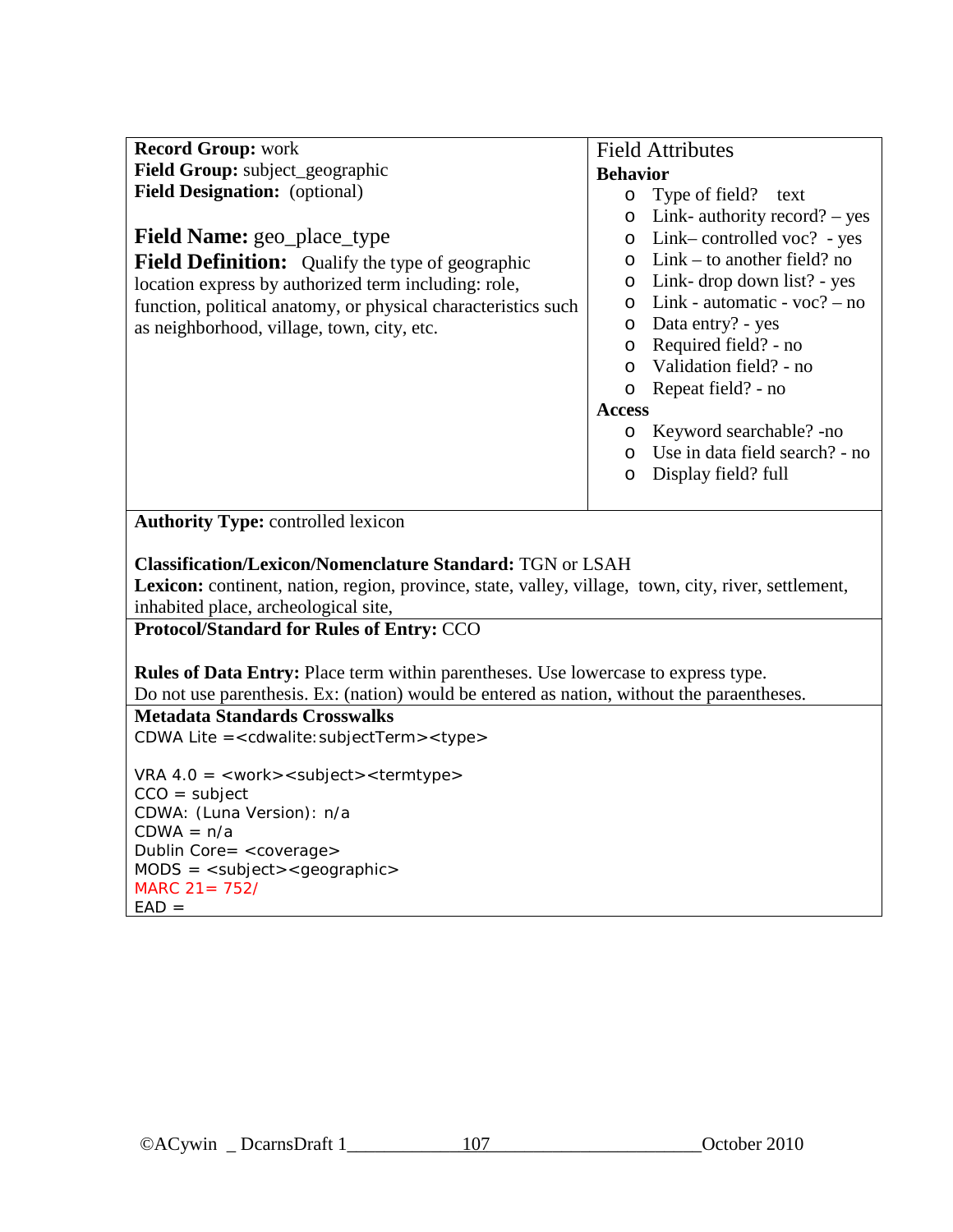| <b>Record Group: work</b>                                                                            | <b>Field Attributes</b>                    |  |  |
|------------------------------------------------------------------------------------------------------|--------------------------------------------|--|--|
| Field Group: subject_geographic                                                                      | <b>Behavior</b>                            |  |  |
| <b>Field Designation:</b> (optional)                                                                 | Type of field?<br>text<br>$\circ$          |  |  |
|                                                                                                      | $\circ$ Link- authority record? – yes      |  |  |
| Field Name: geo_place_parent                                                                         | o Link-controlled voc? - yes               |  |  |
| Field Definition: Broader geographic context of the                                                  | $\circ$ Link – to another field? no        |  |  |
| specific geographic location. Hierarchical relationships                                             | $\circ$ Link-drop down list? - no          |  |  |
| between geographic locations.                                                                        | $\circ$ Link - automatic - voc? – no       |  |  |
|                                                                                                      | Data entry? - yes<br>$\circ$               |  |  |
|                                                                                                      | Required field? - no<br>$\circ$            |  |  |
| Ex.                                                                                                  | Validation field? - no<br>$\circ$          |  |  |
| Broad Term - Massachusetts (state)                                                                   | Repeat field? - no<br>$\circ$              |  |  |
| Narrow Term – North Dartmouth (city)                                                                 | <b>Access</b>                              |  |  |
| Narrow Term - Padanaram (village)                                                                    | Keyword searchable? -no<br>$\circ$         |  |  |
|                                                                                                      | Use in data field search? - no<br>$\Omega$ |  |  |
|                                                                                                      | Display field? full<br>O                   |  |  |
| <b>Authority Type: controlled lexicon</b>                                                            |                                            |  |  |
| <b>Classification/Lexicon/Nomenclature Standard: TGN &amp; LCAH</b>                                  |                                            |  |  |
| Protocol/Standard for Rules of Entry: CCO                                                            |                                            |  |  |
|                                                                                                      |                                            |  |  |
| <b>Rules of Data Entry:</b> Capitalize proper names and lowercase for article or preposition. Follow |                                            |  |  |
| lexicon rules.                                                                                       |                                            |  |  |
| EX. Italy(space)-(space)Tuscany(space)-(space)Pistoia                                                |                                            |  |  |
| <b>Metadata Standards Crosswalks</b>                                                                 |                                            |  |  |
| CDWA Lite =< cdwalite: indexingSubjectSet> < subjectTerm>                                            |                                            |  |  |
|                                                                                                      |                                            |  |  |
| VRA $4.0 =$ <work> <subject> <term><br/><math>CCO = subject</math></term></subject></work>           |                                            |  |  |
| CDWA: (Luna Version): subject matter/ identification/description/interpretation - index term         |                                            |  |  |
| CDWA = subject/context indexing term                                                                 |                                            |  |  |
| Dublin Core= < coverage>                                                                             |                                            |  |  |
| MODS = <subject><geographic><hierarchicalgeographic></hierarchicalgeographic></geographic></subject> |                                            |  |  |
| MARC $21 = 651/z$                                                                                    |                                            |  |  |
| $EAD =$                                                                                              |                                            |  |  |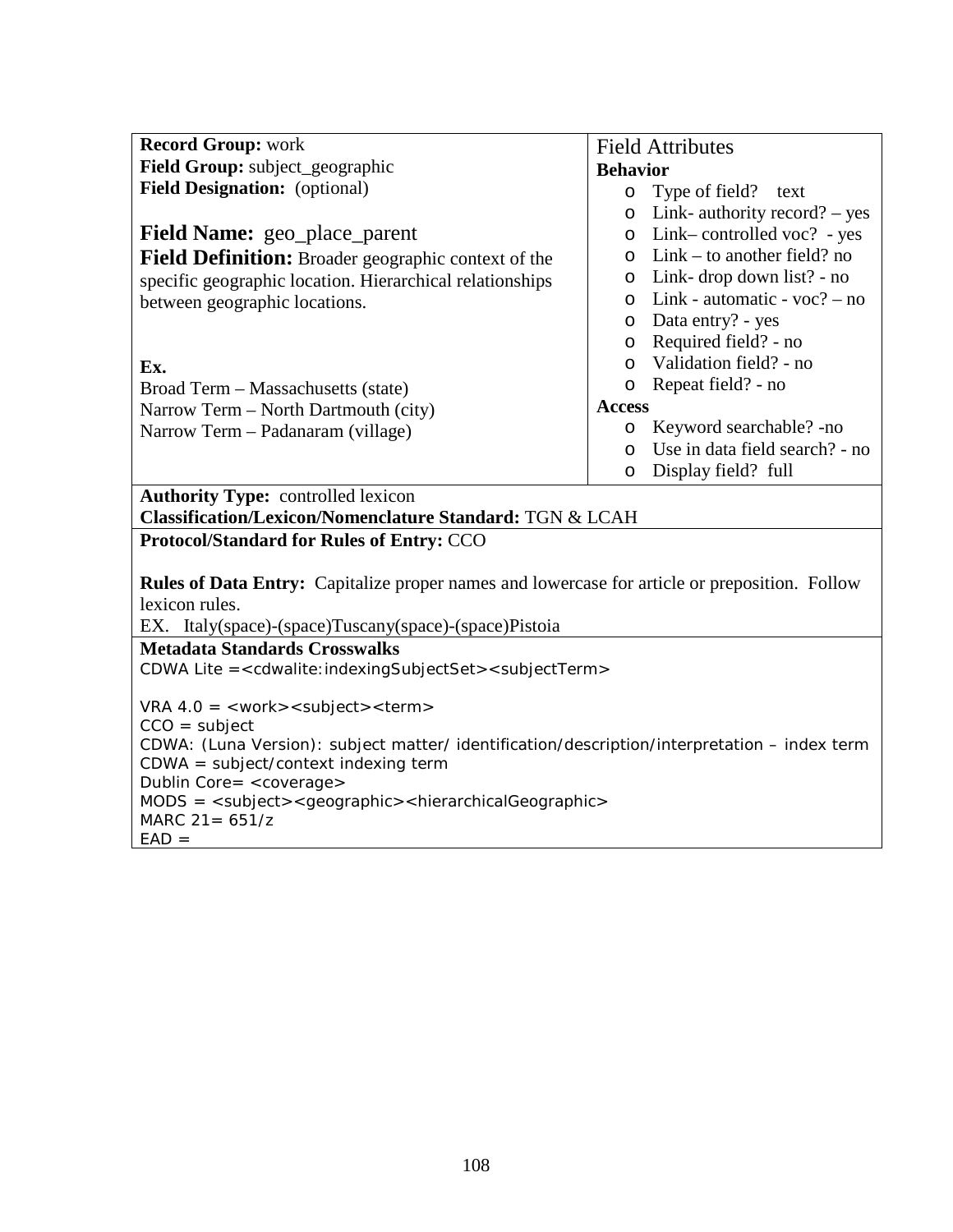| <b>Record Group: work</b>                                                                    | <b>Field Attributes</b>                                 |  |
|----------------------------------------------------------------------------------------------|---------------------------------------------------------|--|
| Field Group: subject_geographic                                                              | <b>Behavior</b>                                         |  |
| <b>Field Designation:</b> (optional)                                                         | Type of field?<br>text<br>$\circ$                       |  |
|                                                                                              | $\circ$ Link- authority record? – yes                   |  |
| Field Name: geo_place_sourceID                                                               | o Link-controlled voc? - no                             |  |
| Field Definition: A numeral code that represents the                                         | $\circ$ Link – to another field? no                     |  |
| authority record or term established by TGN or LCAH.                                         | $\circ$ Link-drop down list? - no                       |  |
|                                                                                              | Link - automatic - $\text{voc?} - \text{no}$<br>$\circ$ |  |
|                                                                                              | o Data entry? - yes                                     |  |
|                                                                                              | Required field? - no<br>$\circ$                         |  |
|                                                                                              | Validation field? - no<br>$\Omega$                      |  |
|                                                                                              | o Repeat field? - no                                    |  |
|                                                                                              | <b>Access</b>                                           |  |
|                                                                                              | Keyword searchable? - no<br>$\circ$                     |  |
|                                                                                              | Use in data field search? - no<br>$\Omega$              |  |
|                                                                                              | Display field? no<br>$\circ$                            |  |
| <b>Authority Type: controlled lexicon</b>                                                    |                                                         |  |
| Classification/Lexicon/Nomenclature Standard: TGN, LCAH                                      |                                                         |  |
| <b>Standards for Rule of Entry:: CCO</b>                                                     |                                                         |  |
|                                                                                              |                                                         |  |
| <b>Rules of Entry:</b> Record reference number assigned by the official lexicon standards.   |                                                         |  |
|                                                                                              |                                                         |  |
| <b>Metadata Standards Crosswalks</b>                                                         |                                                         |  |
| CDWA Lite =< cdwalite: subjectTerm> < termsourceID>                                          |                                                         |  |
|                                                                                              |                                                         |  |
| VRA $4.0 =$ <work> <subject> <refid><br/><math>CCO = subject</math></refid></subject></work> |                                                         |  |
| CDWA: (Luna Version): n/a                                                                    |                                                         |  |
| $CDWA = n/a$                                                                                 |                                                         |  |
| Dublin Core= n/a                                                                             |                                                         |  |
| $MODS =$ <subject authority=""> <geographic></geographic></subject>                          |                                                         |  |
| MARC $21 = 650 - 654$                                                                        |                                                         |  |
| $EAD =$                                                                                      |                                                         |  |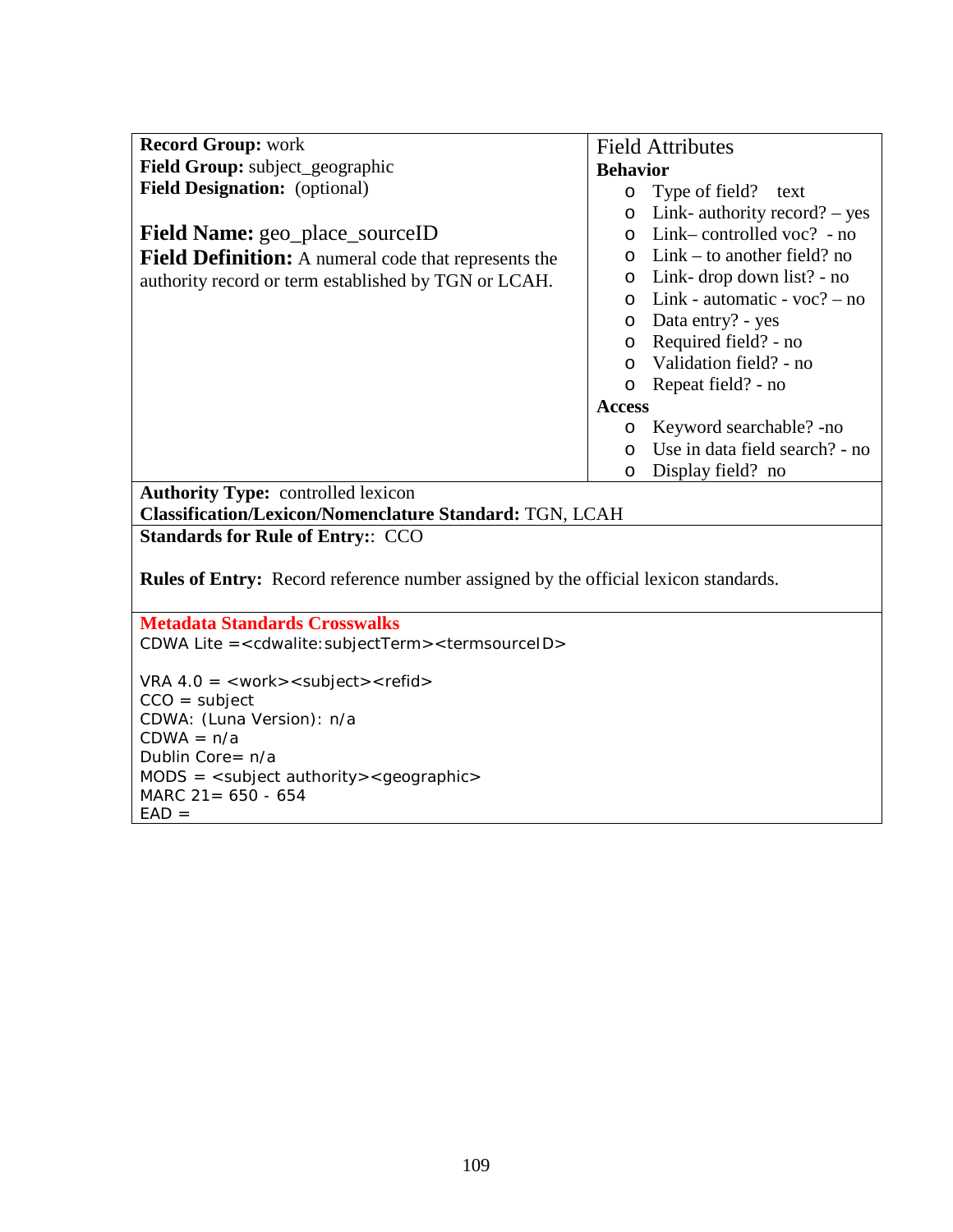| <b>Record Group: work</b>                                                                    | <b>Field Attributes:</b>                                |  |  |  |
|----------------------------------------------------------------------------------------------|---------------------------------------------------------|--|--|--|
| Field Group: subject_geographic                                                              | <b>Behavior</b>                                         |  |  |  |
| <b>Field Designation:</b> (optional)                                                         | Type of field? text<br>$\circ$                          |  |  |  |
|                                                                                              | Link- authority record? $-$ no<br>$\circ$               |  |  |  |
| Field Name: geo_place_source                                                                 | $\circ$ Link–controlled voc? – no                       |  |  |  |
| <b>Field Definition:</b> Specifies origin of term(s) used                                    | Link- drop down list? -no<br>$\circ$                    |  |  |  |
| to describe the geographic location depicted in the                                          | Link - automatic - $\text{voc?} - \text{no}$<br>$\circ$ |  |  |  |
| work.                                                                                        | Data entry? - yes<br>$\circ$                            |  |  |  |
|                                                                                              | o Required field? no                                    |  |  |  |
|                                                                                              | o Validation field? no                                  |  |  |  |
|                                                                                              | o Repeat field? no                                      |  |  |  |
|                                                                                              | <b>Access</b>                                           |  |  |  |
|                                                                                              | Keyword searchable? - no<br>$\circ$                     |  |  |  |
|                                                                                              | Use in data field search? - no<br>$\circ$               |  |  |  |
|                                                                                              | Display field? Staff only<br>O                          |  |  |  |
| <b>Authority Type: controlled lexicon</b>                                                    |                                                         |  |  |  |
| <b>Classification/Lexicon/Nomenclature Standard: TGN, LCAH</b>                               |                                                         |  |  |  |
| <b>Standards for Rule of Entry:: CCO</b>                                                     |                                                         |  |  |  |
| <b>Rules of Entry:</b> Source is indicated by the following abbreviations.                   |                                                         |  |  |  |
|                                                                                              |                                                         |  |  |  |
| TGN (Thesaurus of Geographic Names)<br>$\circ$                                               |                                                         |  |  |  |
| <b>LCAH</b> (Library of Congress Authority Headings)<br>$\circ$                              |                                                         |  |  |  |
|                                                                                              |                                                         |  |  |  |
| All other resources should be expressed using MLA Handbook for Writers of Research Papers    |                                                         |  |  |  |
| conventions.                                                                                 |                                                         |  |  |  |
| <b>Metadata Standards Crosswalks</b>                                                         |                                                         |  |  |  |
| CDWA Lite =< cdwalite: subjectTerm> <termsource></termsource>                                |                                                         |  |  |  |
|                                                                                              |                                                         |  |  |  |
| VRA $4.0 =$ <work> <subject> <vocab><br/><math>CCO = subject</math></vocab></subject></work> |                                                         |  |  |  |
| CDWA: (Luna Version): n/a                                                                    |                                                         |  |  |  |
| $CDWA = n/a$                                                                                 |                                                         |  |  |  |
| Dublin Core= n/a                                                                             |                                                         |  |  |  |
| $MODS =$ <subject authority=""> <geographic></geographic></subject>                          |                                                         |  |  |  |
| MARC $21 = 650 - 654$                                                                        |                                                         |  |  |  |
| $EAD =$                                                                                      |                                                         |  |  |  |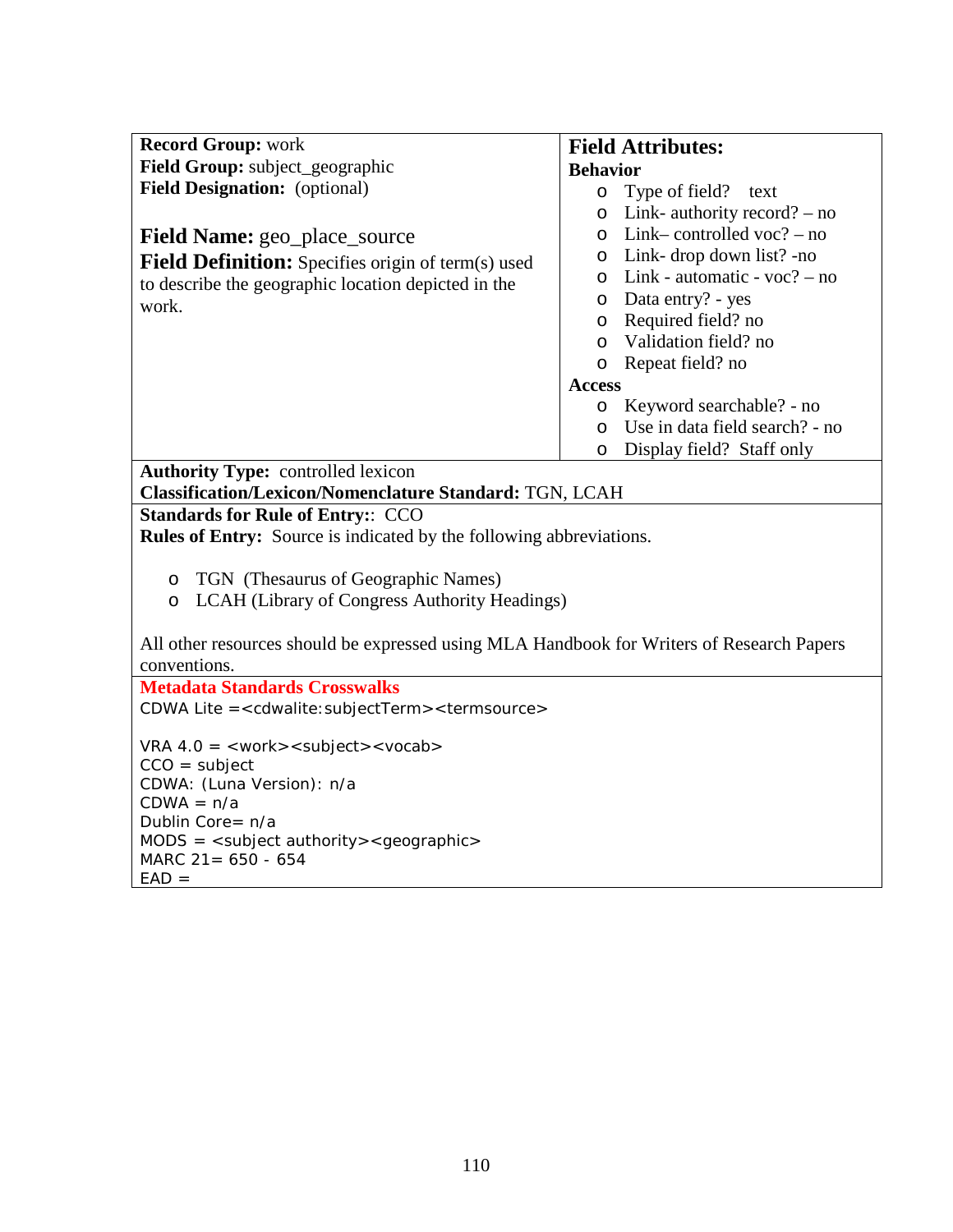# subject\_name (Field Group- Authority)

The *subject\_name* includes proper names of person; corporate body or place represented in the image, audio or multimedia resource or associated with the work in someway other then the creator.

Field group subject\_name: Field names:

- o subj\_name
- o subj\_name\_sourceID
- o subj\_name\_source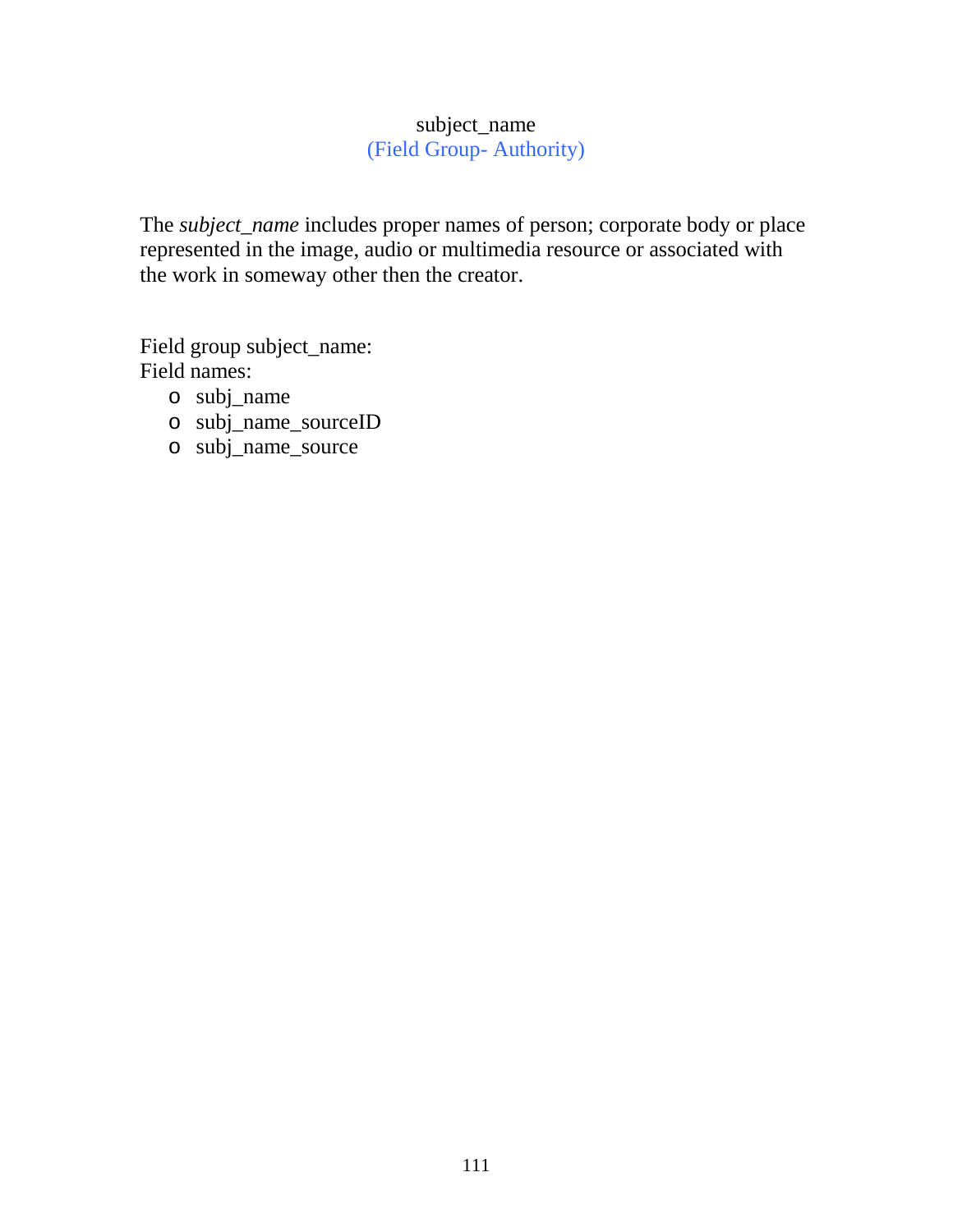| <b>Record Group: work</b>                              | <b>Field Attributes:</b>                                |
|--------------------------------------------------------|---------------------------------------------------------|
| Field Group: subject_name                              | <b>Behavior</b>                                         |
| <b>Field Designation:</b> (optional)                   | Type of field? text<br>$\circ$                          |
|                                                        | Link- authority record? $-$ yes<br>$\circ$              |
| Field Name: subj_name                                  | Link-controlled voc? -yes<br>$\circ$                    |
| Field Definition: Record proper names associated       | Link – to another field? no<br>$\Omega$                 |
| with the creation of the work or depicted in the work. | Link-drop down list? - yes<br>O                         |
| This would include people, places, architecture and    | Link - automatic - $\text{voc?} - \text{no}$<br>$\circ$ |
| events depicted in the work or individuals associated  | Data entry? - yes<br>$\circ$                            |
| with the work.                                         |                                                         |
|                                                        | Required field? yes<br>$\circ$                          |
| Note: This field is used to record Proper names        | Validation field? yes<br>O                              |
| associated with the content of subject of the work.    | Repeat field? yes<br>$\circ$                            |
|                                                        | <b>Access</b>                                           |
| Note: For architecture, this field often replaces the  | Keyword searchable? - yes<br>O                          |
| custodian_name field (that appears later in this       | Use in data field search? - yes<br>$\circ$              |
| dictionary).                                           | Display field? yes<br>$\circ$                           |
|                                                        |                                                         |
|                                                        |                                                         |
|                                                        |                                                         |
|                                                        |                                                         |

**Authority Type:** controlled lexicon

**Classification/Lexicon/Nomenclature Standard:** ULAN/ AAT/LCAH/Grove Art **Standards for Rule of Entry:**: CCO

**Rules of Entry:** Select preferred name from the ULAN. Enter surname, followed by space and comma, space and first name, space and initials, honorifics. Ex.

- o Smith(space),(space)John(space) Jr.)
- o Notre Dame

Capitalize forenames, initials, surnames and honorifics. If name includes articles or preposition use lower case. Name should be expressed in English.

**Metadata Standards Crosswalks**

CDWA Lite =<cdwalite:indexingSubjectSet><subjectTerm>

VRA  $4.0 =$  <work> <subject > <type >  $CCO = subject$ CDWA: (Luna Version): subject matter identification/subject matter – index term CDWA = subject/context indexing term Dublin Core= <subject>  $MODS = \langle subject\; authority \rangle$ MARC 21= 600/, 610/,  $EAD =$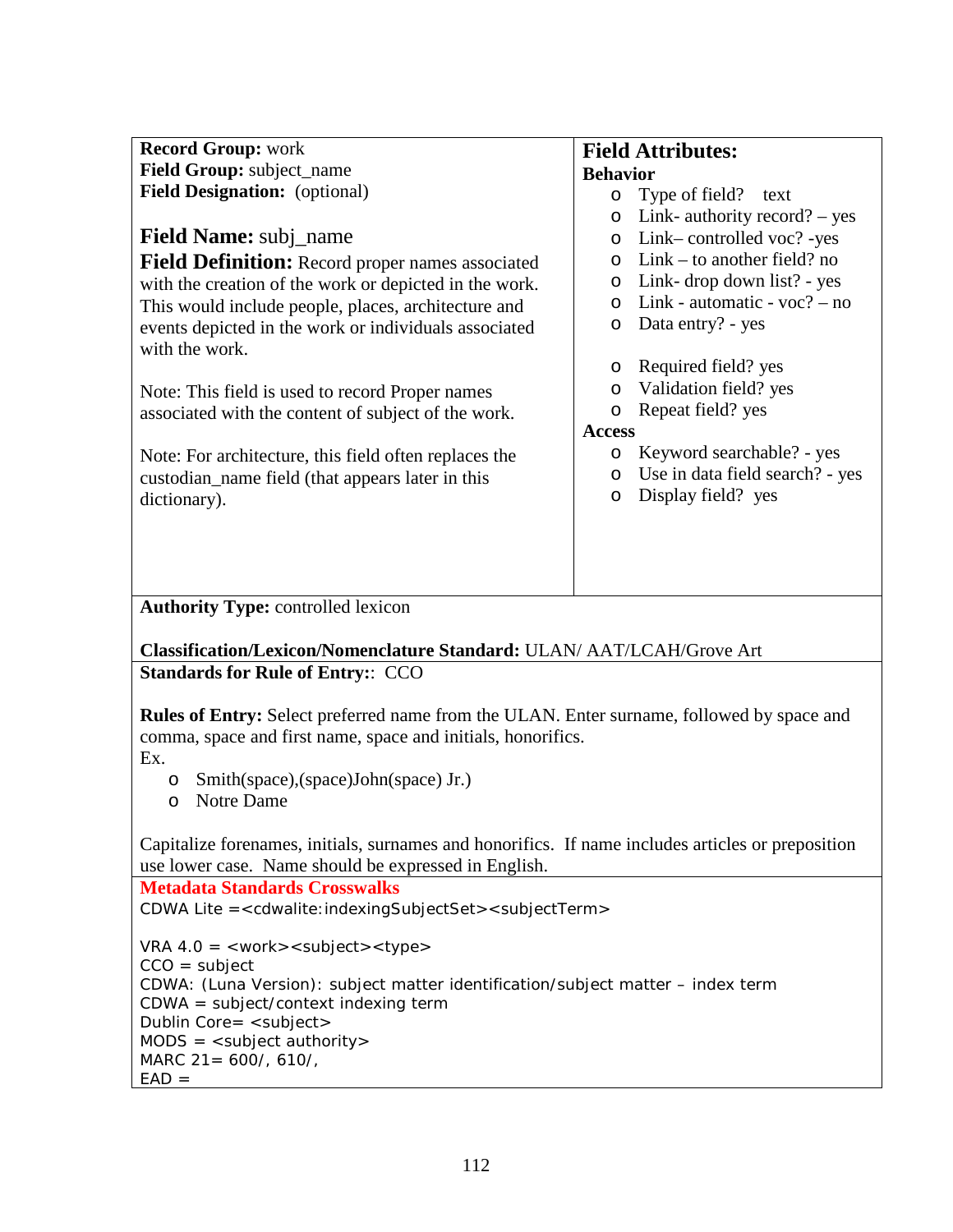| <b>Record Group: work</b>                                                           | <b>Field Attributes</b>                   |
|-------------------------------------------------------------------------------------|-------------------------------------------|
| Field Group: subject_name                                                           | <b>Behavior</b>                           |
| <b>Field Designation:</b> (optional)                                                | Type of field?<br>text<br>$\circ$         |
|                                                                                     | $\circ$ Link- authority record? – yes     |
| Field Name: subj_name_sourceID                                                      | Link-controlled voc? - no<br>$\circ$      |
| <b>Field Definition:</b> A numeral code that represents the                         | Link – to another field? no<br>$\circ$    |
| authority record or term established by AAT or LCAH.                                | Link- drop down list? - no<br>$\circ$     |
|                                                                                     | $\circ$ Link - automatic - voc? – no      |
|                                                                                     | Data entry? - yes<br>O                    |
|                                                                                     | Required field? - no<br>$\circ$           |
|                                                                                     | Validation field? - no<br>$\circ$         |
|                                                                                     | Repeat field? - no<br>$\circ$             |
|                                                                                     | <b>Access</b>                             |
|                                                                                     | Keyword searchable? - no<br>O             |
|                                                                                     | Use in data field search? - no<br>$\circ$ |
|                                                                                     | Display field? no<br>O                    |
| <b>Authority Type: controlled lexicon</b>                                           |                                           |
|                                                                                     |                                           |
| Classification/Lexicon/Nomenclature Standard: ULAN/ AAT/LCAH/Grove Art              |                                           |
| <b>Standards for Rule of Entry:: CCO</b>                                            |                                           |
|                                                                                     |                                           |
| Rules of Entry: Record reference number assigned by the official lexicon standards. |                                           |
|                                                                                     |                                           |
| <b>Metadata Standards Crosswalks</b>                                                |                                           |
| CDWA Lite =< cdwalite: subjectTerm> <termsourceid></termsourceid>                   |                                           |
|                                                                                     |                                           |
| VRA $4.0 =$ <work> <subject> <refid></refid></subject></work>                       |                                           |
| $CCO = n/a$                                                                         |                                           |
| CDWA: (Luna Version): n/a<br>$CDWA = n/a$                                           |                                           |
| Dublin Core= n/a                                                                    |                                           |
| $MODS = \langle subject authority \rangle$                                          |                                           |
| MARC 21= 600/, 610/                                                                 |                                           |
| $EAD =$                                                                             |                                           |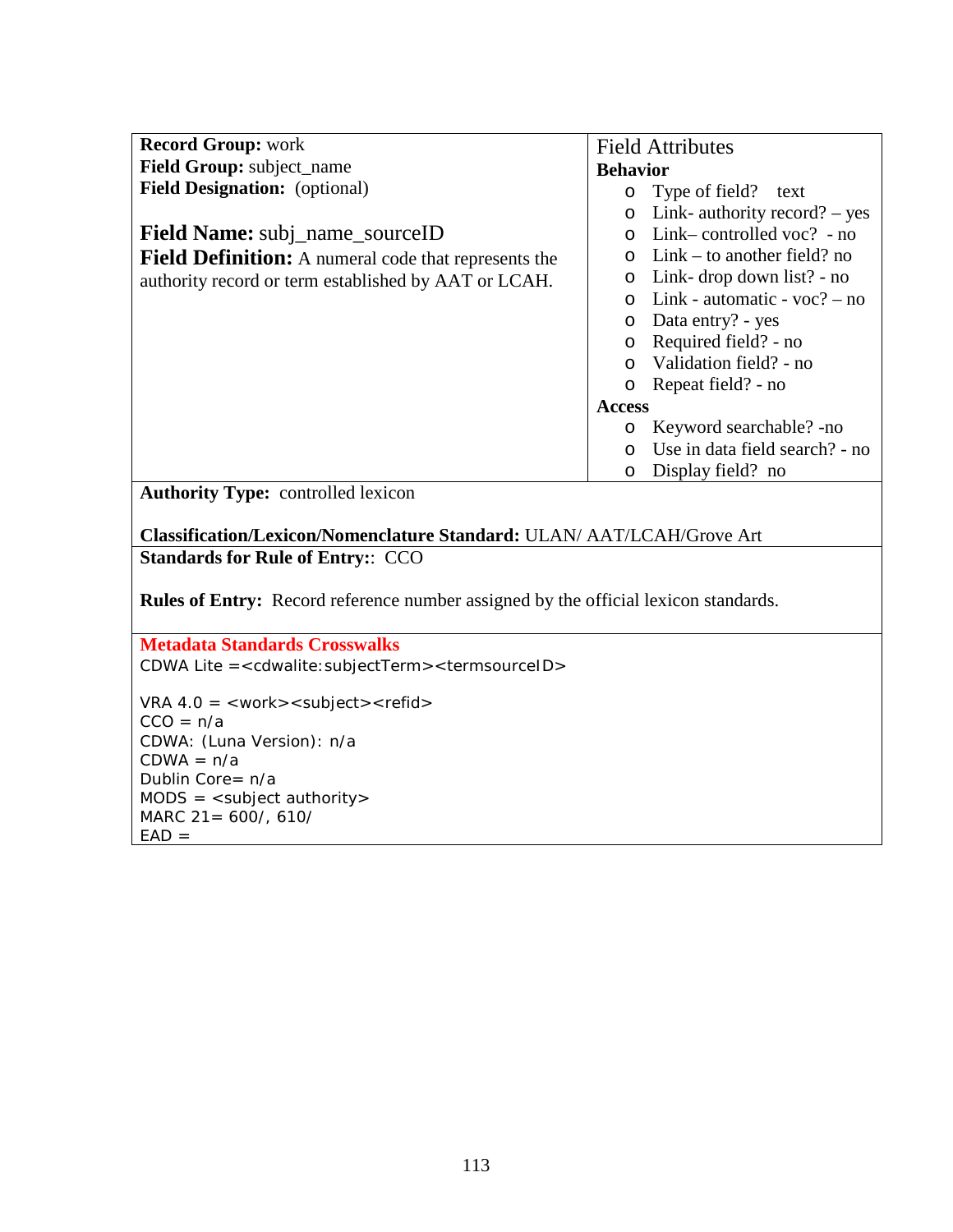| <b>Record Group: work</b>                                                                      | <b>Field Attributes:</b>                                |  |
|------------------------------------------------------------------------------------------------|---------------------------------------------------------|--|
| Field Group: subject_name                                                                      | <b>Behavior</b>                                         |  |
| Field Designation: (optional)                                                                  | o Type of field? text                                   |  |
|                                                                                                | $\circ$ Link- authority record? – no                    |  |
| Field Name: subj_name_source                                                                   | $\circ$ Link–controlled voc? – no                       |  |
| <b>Field Definition:</b> Specifies origin of term(s) used                                      | o Link- drop down list? -no                             |  |
| to describe the person, place or event.                                                        | Link - automatic - $\text{voc?} - \text{no}$<br>$\circ$ |  |
|                                                                                                | Data entry? - yes<br>$\circ$                            |  |
|                                                                                                | Required field? no<br>$\circ$                           |  |
|                                                                                                | o Validation field? no                                  |  |
|                                                                                                | Repeat field? no<br>$\circ$                             |  |
|                                                                                                | <b>Access</b>                                           |  |
|                                                                                                | Keyword searchable? - no<br>$\circ$                     |  |
|                                                                                                | Use in data field search? - no<br>$\circ$               |  |
|                                                                                                | Display field? Staff only<br>$\circ$                    |  |
| <b>Authority Type: controlled lexicon</b>                                                      |                                                         |  |
| Classification/Lexicon/Nomenclature Standard: ULAN, LCAH, AAT, Grove Art                       |                                                         |  |
| <b>Standards for Rule of Entry:: CCO</b>                                                       |                                                         |  |
| <b>Rules of Entry:</b> Source is indicated by the following abbreviations.                     |                                                         |  |
|                                                                                                |                                                         |  |
| <b>ULAN</b> (Union List of Artist Names)<br>$\circ$                                            |                                                         |  |
| LCAH (Library of Congress Authority Headings)<br>$\circ$                                       |                                                         |  |
| AAT (Art and Architecture Thesaurus)<br>$\circ$                                                |                                                         |  |
|                                                                                                |                                                         |  |
| All other resource should be cited based on the principles established in the MLA Handbook for |                                                         |  |
| Writers of Research Papers.                                                                    |                                                         |  |
| <b>Metadata Standards Crosswalks</b>                                                           |                                                         |  |
| CDWA Lite =< cdwalite: subjectTerm> <termsource></termsource>                                  |                                                         |  |
|                                                                                                |                                                         |  |
| VRA $4.0 =$ <work> <subject> <vocab></vocab></subject></work>                                  |                                                         |  |
| $CCO = n/a$<br>CDWA: (Luna Version): n/a                                                       |                                                         |  |
| $CDWA = n/a$                                                                                   |                                                         |  |
| Dublin Core= n/a                                                                               |                                                         |  |
| $MODS =$ <subject authority=""></subject>                                                      |                                                         |  |
| MARC 21= 600/, 610/                                                                            |                                                         |  |
| $EAD =$                                                                                        |                                                         |  |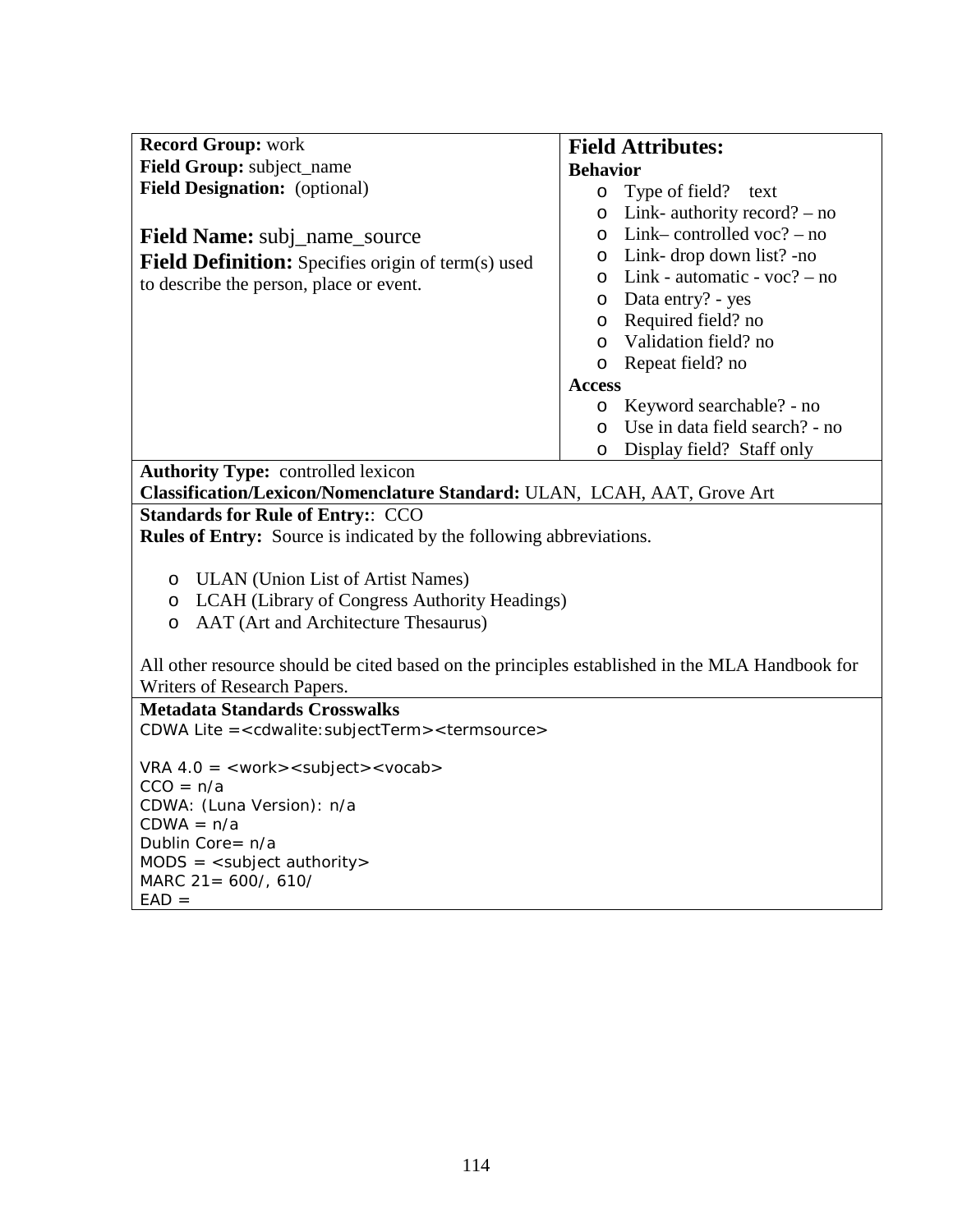# subject\_iconographical (Field Group- Authority)

This is the last subject access field group. *Subject\_iconographical* field group will be fully developed at a later date. For now please skip all related fields.

Field group subject\_iconographical: Field names:

- o iconographic
- o iconographic\_sourceID
- o iconographic\_source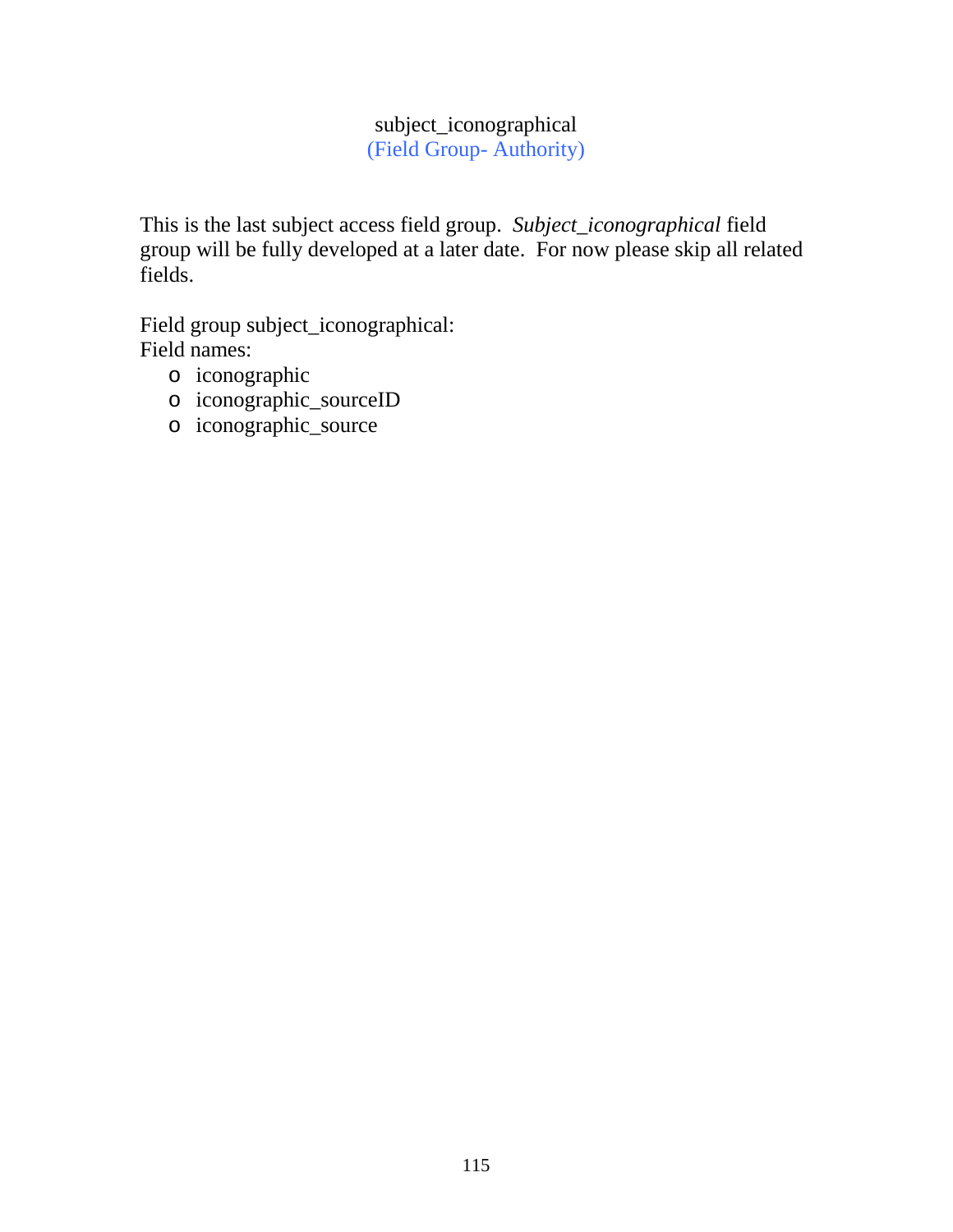| O                                                        |                                            |
|----------------------------------------------------------|--------------------------------------------|
| <b>Record Group: work</b>                                | <b>Record Type: Authority Record</b>       |
| Field Group: subject_iconographic                        | <b>Field Attributes:</b>                   |
| <b>Field Designation:</b> (optional)                     | <b>Behavior</b>                            |
|                                                          | Type of field?<br>text<br>$\circ$          |
| <b>Field Name:</b> iconographic                          | Link- authority record? $-$ yes<br>$\circ$ |
| Field Definition: Record proper names associated         | Link-controlled voc? -yes<br>$\circ$       |
| with the creation of the work or depicted in the work.   | $\circ$ Link – to another field? no        |
| This would include people, places, architecture depicted | $\circ$ Link-drop down list? - yes         |
| in the work or individuals associated with the work.     | $\circ$ Link - automatic - voc? – no       |
|                                                          | Data entry? - yes<br>$\circ$               |
|                                                          |                                            |
|                                                          | Required field? yes<br>O                   |
|                                                          | Validation field? yes<br>$\circ$           |
|                                                          | Repeat field? yes<br>$\circ$               |
|                                                          | <b>Access</b>                              |
|                                                          | Keyword searchable? - yes<br>$\circ$       |
|                                                          | Use in data field search? - yes<br>$\circ$ |
|                                                          | Display field? yes<br>O                    |
| <b>Authority Type: controlled lexicon</b>                |                                            |
|                                                          |                                            |
| <b>Classification/Lexicon/Nomenclature Standard:</b>     |                                            |
| <b>Standards for Rule of Entry:: CCO</b>                 |                                            |
| <b>Rules of Entry:</b>                                   |                                            |
|                                                          |                                            |
| <b>Metadata Standards Crosswalks</b>                     |                                            |
| VRA $4.0 =$                                              |                                            |
| $CCO =$                                                  |                                            |
| CDWA:                                                    |                                            |
| $CDWA$ Lite $=$                                          |                                            |
| Dublin Core=<br>$MODS =$                                 |                                            |
| MARC $21 =$                                              |                                            |
| $EAD =$                                                  |                                            |
|                                                          |                                            |

I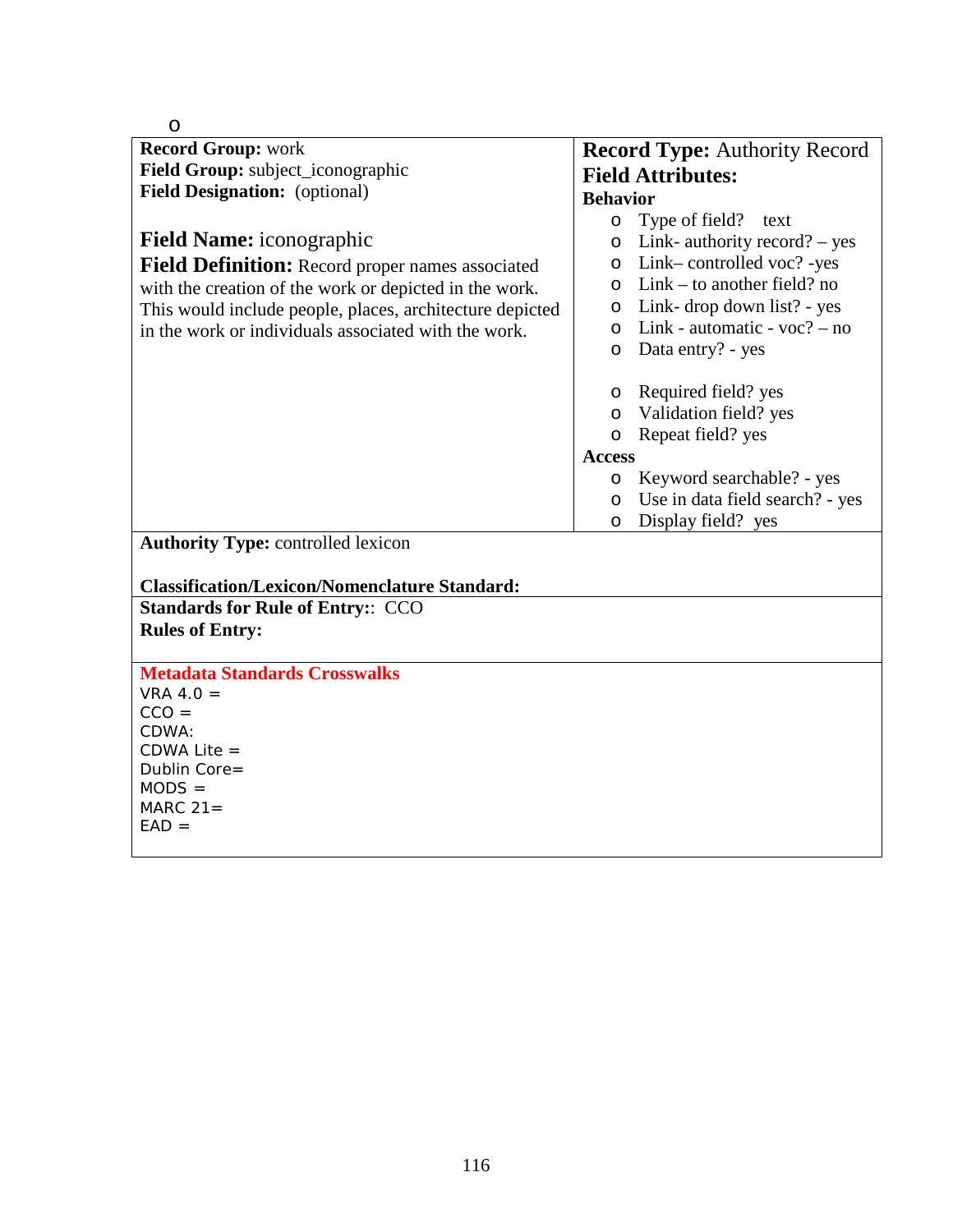| <b>Record Group: work</b>                                                                  |                 | <b>Field Attributes</b>                      |
|--------------------------------------------------------------------------------------------|-----------------|----------------------------------------------|
| Field Group: subject_iconographic                                                          | <b>Behavior</b> |                                              |
| <b>Field Designation:</b> (optional)                                                       | $\circ$         | Type of field?<br>text                       |
|                                                                                            |                 | $\circ$ Link- authority record? – yes        |
|                                                                                            |                 | o Link-controlled voc? - no                  |
| <b>Field Name:</b> iconographic_sourceID                                                   |                 | $\circ$ Link – to another field? no          |
| <b>Field Definition:</b> A numeral code that represents the                                |                 | $\circ$ Link-drop down list? - no            |
| authority record or term established.                                                      | $\circ$         | Link - automatic - $\text{voc?} - \text{no}$ |
|                                                                                            | O               | Data entry? - yes                            |
|                                                                                            | O               | Required field? - no                         |
|                                                                                            | $\Omega$        | Validation field? - no                       |
|                                                                                            |                 | o Repeat field? - no                         |
|                                                                                            | <b>Access</b>   |                                              |
|                                                                                            | $\circ$         | Keyword searchable? -no                      |
|                                                                                            | $\Omega$        | Use in data field search? - no               |
|                                                                                            | O               | Display field? no                            |
| <b>Authority Type: controlled lexicon</b>                                                  |                 |                                              |
|                                                                                            |                 |                                              |
| <b>Classification/Lexicon/Nomenclature Standard:</b>                                       |                 |                                              |
| <b>Standards for Rule of Entry:: CCO</b>                                                   |                 |                                              |
|                                                                                            |                 |                                              |
| <b>Rules of Entry:</b> Record reference number assigned by the official lexicon standards. |                 |                                              |
|                                                                                            |                 |                                              |
| <b>Metadata Standards Crosswalks</b>                                                       |                 |                                              |
| VRA $4.0 =$                                                                                |                 |                                              |
| $CCO = n/a$                                                                                |                 |                                              |
| CDWA: (Luna Version):                                                                      |                 |                                              |
| $CDWA = n/a$                                                                               |                 |                                              |
| CDWA Lite = $n/a$<br>Dublin Core= n/a                                                      |                 |                                              |
| $MODS = n/a$                                                                               |                 |                                              |
| MARC $21 = n/a$                                                                            |                 |                                              |
| $EAD = n/a$                                                                                |                 |                                              |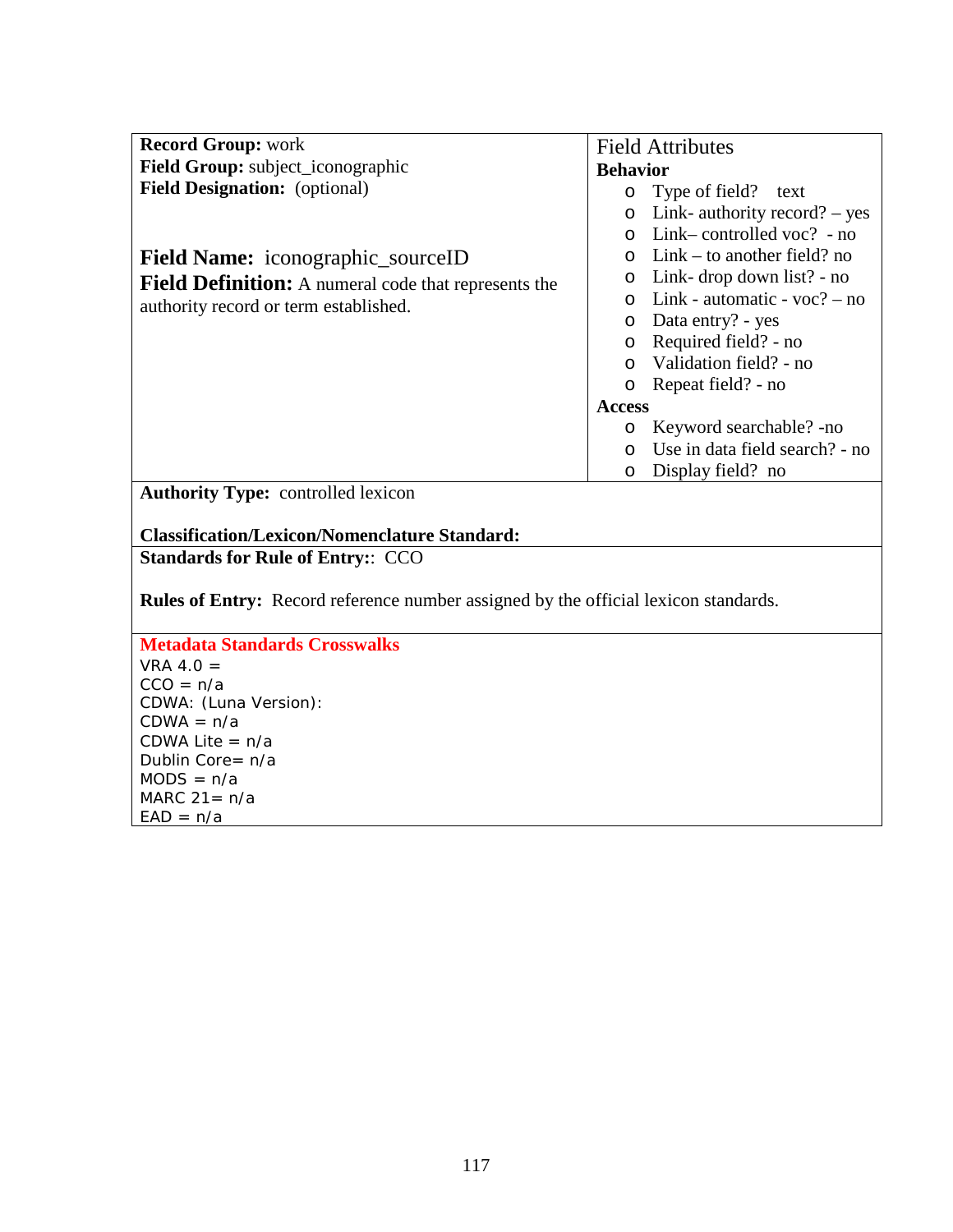| <b>Record Group: work</b>                                                                       | <b>Field Attributes:</b>                             |
|-------------------------------------------------------------------------------------------------|------------------------------------------------------|
| Field Group: subject_iconographic                                                               | <b>Behavior</b>                                      |
| <b>Field Designation:</b> (optional)                                                            | Type of field? text<br>$\circ$                       |
|                                                                                                 | Link- authority record? $-$ no<br>$\circ$            |
|                                                                                                 | Link–controlled $\text{voc?} - \text{no}$<br>$\circ$ |
| <b>Field Name:</b> iconographic_source                                                          | Link- drop down list? -no                            |
| <b>Field Definition:</b> Specifies origin of term(s) to                                         | O                                                    |
| describe the subject term that is used to describe the                                          | Link - automatic - $\text{voc?} - \text{no}$<br>O    |
| work.                                                                                           | Data entry? - yes<br>O                               |
|                                                                                                 | Required field? no<br>$\circ$                        |
|                                                                                                 | Validation field? no<br>$\Omega$                     |
|                                                                                                 | Repeat field? no<br>$\circ$                          |
|                                                                                                 | <b>Access</b>                                        |
|                                                                                                 | Keyword searchable? - no<br>O                        |
|                                                                                                 | Use in data field search? - no<br>$\Omega$           |
|                                                                                                 | Display field? Staff only<br>O                       |
|                                                                                                 |                                                      |
| <b>Authority Type: controlled lexicon</b>                                                       |                                                      |
| <b>Classification/Lexicon/Nomenclature Standard:</b>                                            |                                                      |
| <b>Standards for Rule of Entry:: CCO</b>                                                        |                                                      |
| <b>Rules of Entry:</b> Source is indicated by the following abbreviations.                      |                                                      |
| All other citations should adhere to the principles established in the MLA Handbook for Writers |                                                      |
| of Research Papers.                                                                             |                                                      |
| <b>Metadata Standards Crosswalks</b>                                                            |                                                      |
| $VRA 4.0 = n/a$                                                                                 |                                                      |
| $CCO =$                                                                                         |                                                      |
| CDWA: (Luna Version): n/a                                                                       |                                                      |
| $CDWA =$                                                                                        |                                                      |
| $CDWA$ Lite $=$                                                                                 |                                                      |
| Dublin Core=                                                                                    |                                                      |
| $MODS =$                                                                                        |                                                      |
| MARC $21 =$                                                                                     |                                                      |
| $EAD =$                                                                                         |                                                      |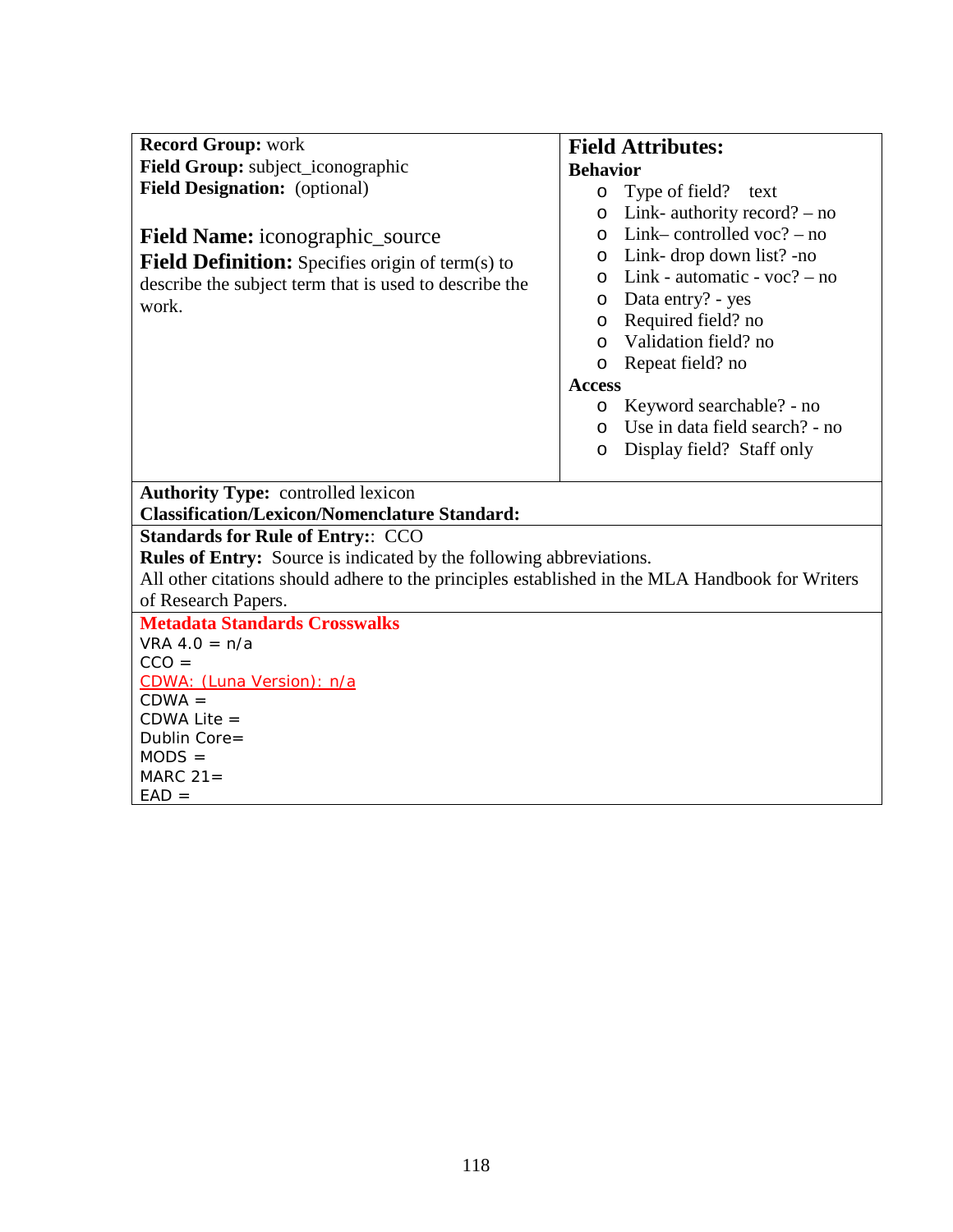# custodian\_ locationset (Field Group- Authority)

*Custodian\_ locationset* field group refers to current owner, custodian, repository or current location or site that the work resides.

Field group custodian\_locationset: Field names:

- o custodian\_name
- o custodian\_location
- o custodian\_type
- o custodian\_ID
- o custodian\_ID\_source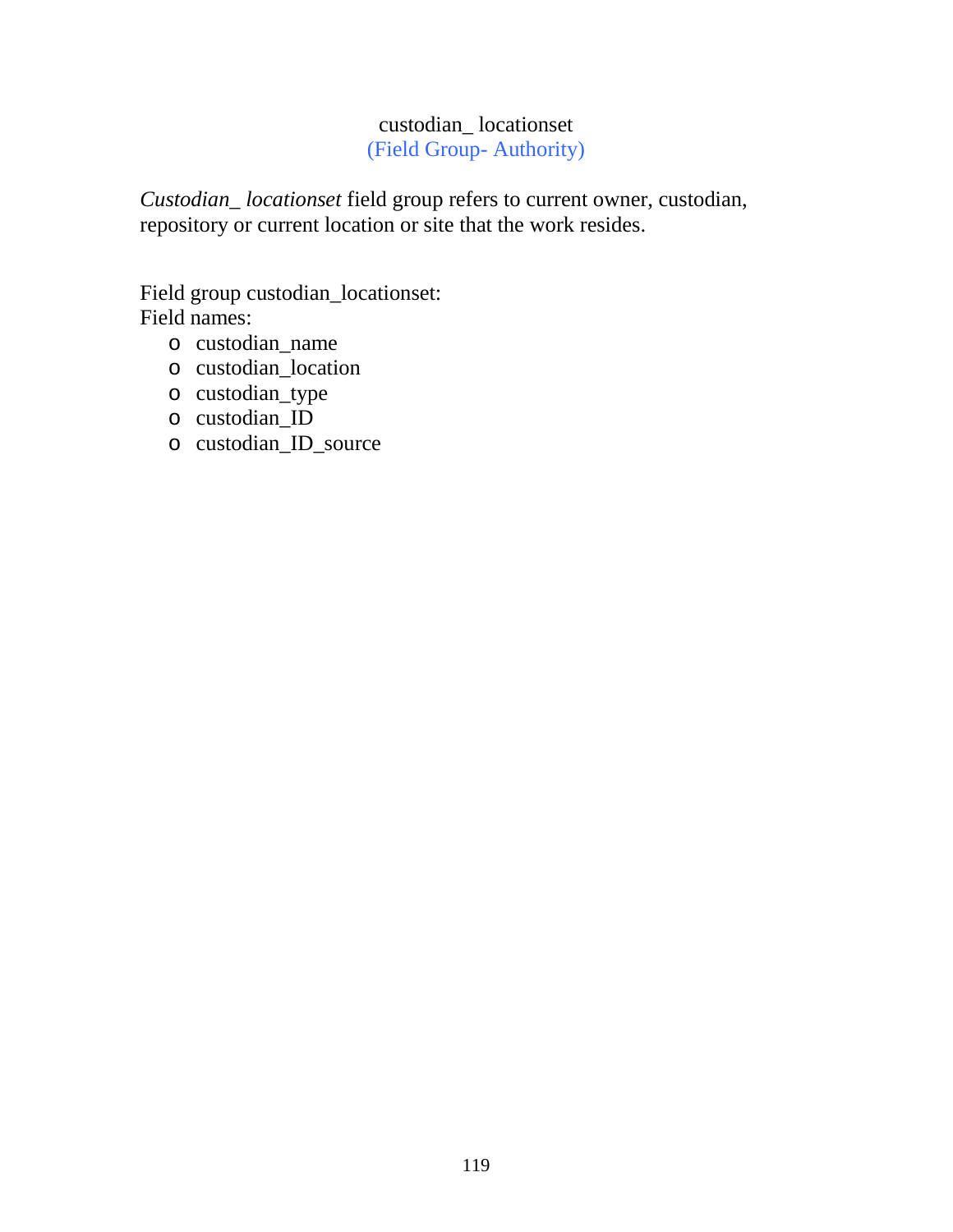| <b>Record Group: work</b>                                                                                                                                                                                                                                                                                                                                                                                                                                                                                                                                                                | <b>Field Attributes</b>                                 |  |
|------------------------------------------------------------------------------------------------------------------------------------------------------------------------------------------------------------------------------------------------------------------------------------------------------------------------------------------------------------------------------------------------------------------------------------------------------------------------------------------------------------------------------------------------------------------------------------------|---------------------------------------------------------|--|
| Field Group: custodian_locationset                                                                                                                                                                                                                                                                                                                                                                                                                                                                                                                                                       | <b>Behavior</b>                                         |  |
| <b>Field Designation:</b> (required)                                                                                                                                                                                                                                                                                                                                                                                                                                                                                                                                                     | Type of field? text<br>$\circ$                          |  |
|                                                                                                                                                                                                                                                                                                                                                                                                                                                                                                                                                                                          | Link- authority record? $-$ no<br>O                     |  |
| Field Name: custodian name                                                                                                                                                                                                                                                                                                                                                                                                                                                                                                                                                               | o Link-controlled voc? no                               |  |
| Field Definition: Name of institution,                                                                                                                                                                                                                                                                                                                                                                                                                                                                                                                                                   | $\circ$ Link – to another field? no                     |  |
| person, site, or custodian who is responsible for                                                                                                                                                                                                                                                                                                                                                                                                                                                                                                                                        | Link-drop down list? - no<br>$\circ$                    |  |
| the original work depicted in the image.                                                                                                                                                                                                                                                                                                                                                                                                                                                                                                                                                 | Link - automatic - $\text{voc?} - \text{no}$<br>$\circ$ |  |
|                                                                                                                                                                                                                                                                                                                                                                                                                                                                                                                                                                                          | Data entry? - yes<br>$\circ$                            |  |
| Ex. Museum of Modern Art                                                                                                                                                                                                                                                                                                                                                                                                                                                                                                                                                                 | Required field? - no<br>$\circ$                         |  |
|                                                                                                                                                                                                                                                                                                                                                                                                                                                                                                                                                                                          | Validation field? - no<br>$\circ$                       |  |
|                                                                                                                                                                                                                                                                                                                                                                                                                                                                                                                                                                                          | o Repeat field? - no                                    |  |
|                                                                                                                                                                                                                                                                                                                                                                                                                                                                                                                                                                                          | <b>Access</b>                                           |  |
|                                                                                                                                                                                                                                                                                                                                                                                                                                                                                                                                                                                          | Keyword searchable? – no<br>O                           |  |
|                                                                                                                                                                                                                                                                                                                                                                                                                                                                                                                                                                                          | Use in data field search? - no<br>O                     |  |
|                                                                                                                                                                                                                                                                                                                                                                                                                                                                                                                                                                                          | Display field? - yes<br>$\circ$                         |  |
| Classification/Lexicon/Nomenclature Standard: TGN, International Directory of the Arts,<br>Official Museum Directory.<br><b>Standards for Rule of Entry:: CCO</b><br>Rules of Entry: Input the legal or official proper name. Follow lexicon for place, typically<br>city/town followed by country.<br>Ex.<br>Museum of Modern Art, New York City<br>$\circ$<br>If ownership entity is unknown then leave blank.<br>If ownership entity is anonymous then type anonymous.                                                                                                                |                                                         |  |
| <b>Metadata Standards Crosswalks</b><br>CDWA Lite = < cdwaLite: locationRepositorySet> <cdwalite: locationname=""><br/>VRA <math>4.0 =</math> <work> &lt; location &gt; &lt; name &gt;<br/><math>CCO = Current Location</math><br/>CDWA: (Luna Version): Current Location -repository name<br/><math>CDWA = current location - repository name</math><br/>Dublin Core= <math>n/a</math><br/><math>MODS = physical location</math><br/>MARC <math>21 = 535/</math>,<br/><math>EAD = (in eadheader&gt; and archdesc.) altformavailable, physloc), (in archdesc.)</math></work></cdwalite:> |                                                         |  |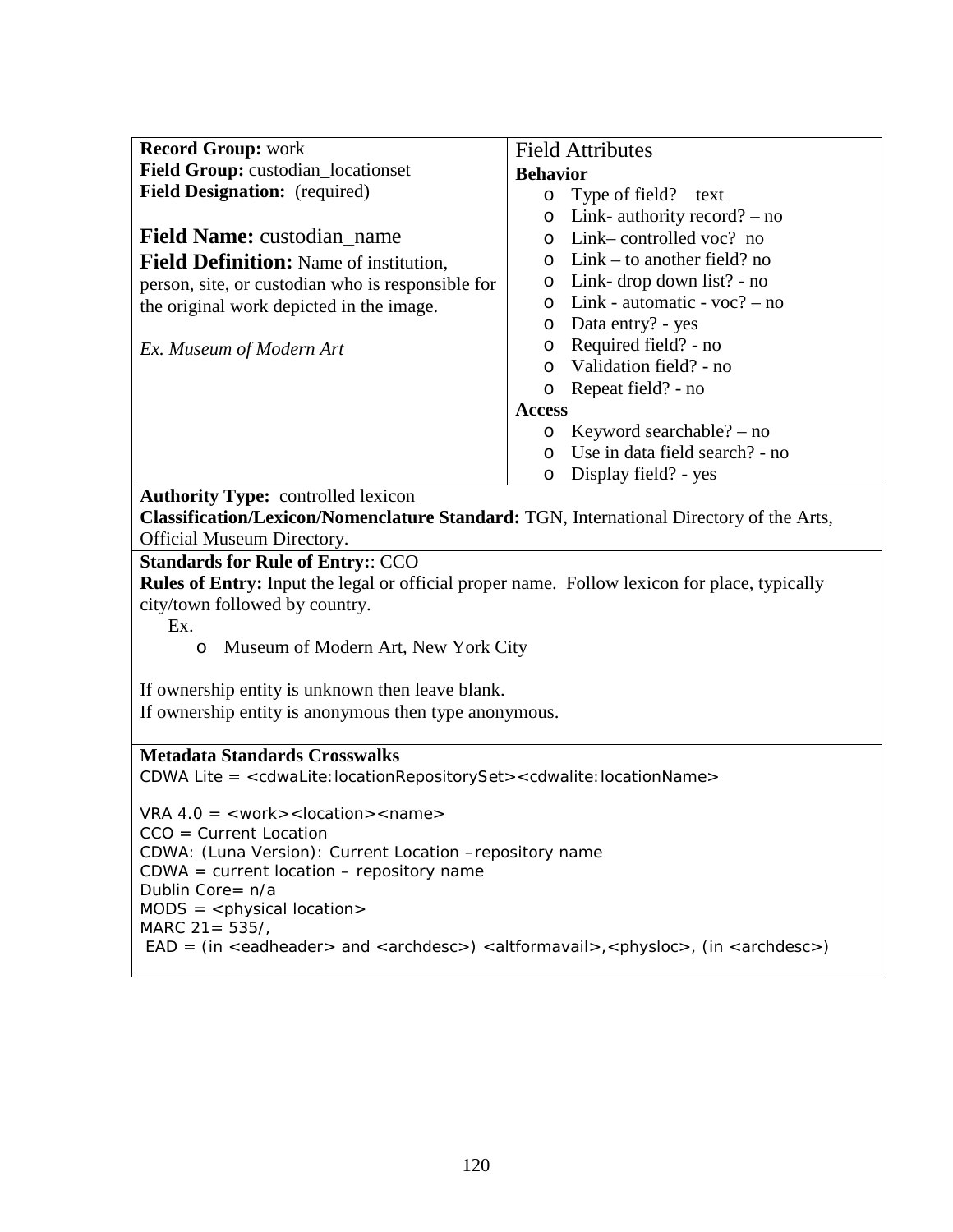| <b>Record Group: work</b>                                                                                                                  | <b>Field Attributes</b>                           |  |
|--------------------------------------------------------------------------------------------------------------------------------------------|---------------------------------------------------|--|
| Field Group: custodian_locationset                                                                                                         | <b>Behavior</b>                                   |  |
| Field Designation: (required)                                                                                                              | Type of field? text<br>$\circ$                    |  |
|                                                                                                                                            | Link- authority record? $-$ no<br>$\circ$         |  |
| <b>Field Name:</b> custodian location                                                                                                      | Link-controlled voc? no<br>$\circ$                |  |
| Field Definition: Location of the institution,                                                                                             | $\circ$ Link – to another field? no               |  |
| person, site, or custodian who is responsible for                                                                                          | Link-drop down list? - no<br>$\circ$              |  |
| the original work depicted in the image.                                                                                                   | Link - automatic - $\text{voc?} - \text{no}$<br>O |  |
|                                                                                                                                            | Data entry? - yes<br>$\circ$                      |  |
|                                                                                                                                            | Required field? - no<br>O                         |  |
|                                                                                                                                            | Validation field? - no<br>$\circ$                 |  |
|                                                                                                                                            | Repeat field? - no<br>$\circ$                     |  |
|                                                                                                                                            | <b>Access</b>                                     |  |
|                                                                                                                                            | Keyword searchable? – no<br>$\circ$               |  |
|                                                                                                                                            | Use in data field search? - no<br>$\circ$         |  |
|                                                                                                                                            | Display field? - yes<br>O                         |  |
| <b>Authority Type: controlled lexicon</b>                                                                                                  |                                                   |  |
| Classification/Lexicon/Nomenclature Standard: TGN, International Directory of the Arts,                                                    |                                                   |  |
| Official Museum Directory.                                                                                                                 |                                                   |  |
| <b>Standards for Rule of Entry: CCO</b>                                                                                                    |                                                   |  |
| <b>Rules of Entry:</b> Input proper place name, typically city/town followed by state or country.                                          |                                                   |  |
| Ex.                                                                                                                                        |                                                   |  |
| o New York City                                                                                                                            |                                                   |  |
|                                                                                                                                            |                                                   |  |
| If ownership entity is unknown then leave blank.                                                                                           |                                                   |  |
| If ownership entity is anonymous then type anonymous.                                                                                      |                                                   |  |
|                                                                                                                                            |                                                   |  |
| <b>Metadata Standards Crosswalks</b>                                                                                                       |                                                   |  |
| cdwalite: < locationRepositorySet > cdwalite: location name >                                                                              |                                                   |  |
|                                                                                                                                            |                                                   |  |
| vra 4.0 <work><location><name></name></location></work>                                                                                    |                                                   |  |
| $CCO = location$                                                                                                                           |                                                   |  |
| CDWA: (Luna Version): current location<br>CDWA = CURRENT LOCATION - LOCATION DESCRIPTION OR REPOSITORY/GEOGRAPHIC                          |                                                   |  |
|                                                                                                                                            |                                                   |  |
| LOCATION<br>Dublin Core= n/a                                                                                                               |                                                   |  |
| $MODS = physical location$                                                                                                                 |                                                   |  |
| MARC $21 = 535/$ ,                                                                                                                         |                                                   |  |
| EAD = (in <eadheader> and <archdesc>) <altformavail>,<physloc>, (in <archdesc>)</archdesc></physloc></altformavail></archdesc></eadheader> |                                                   |  |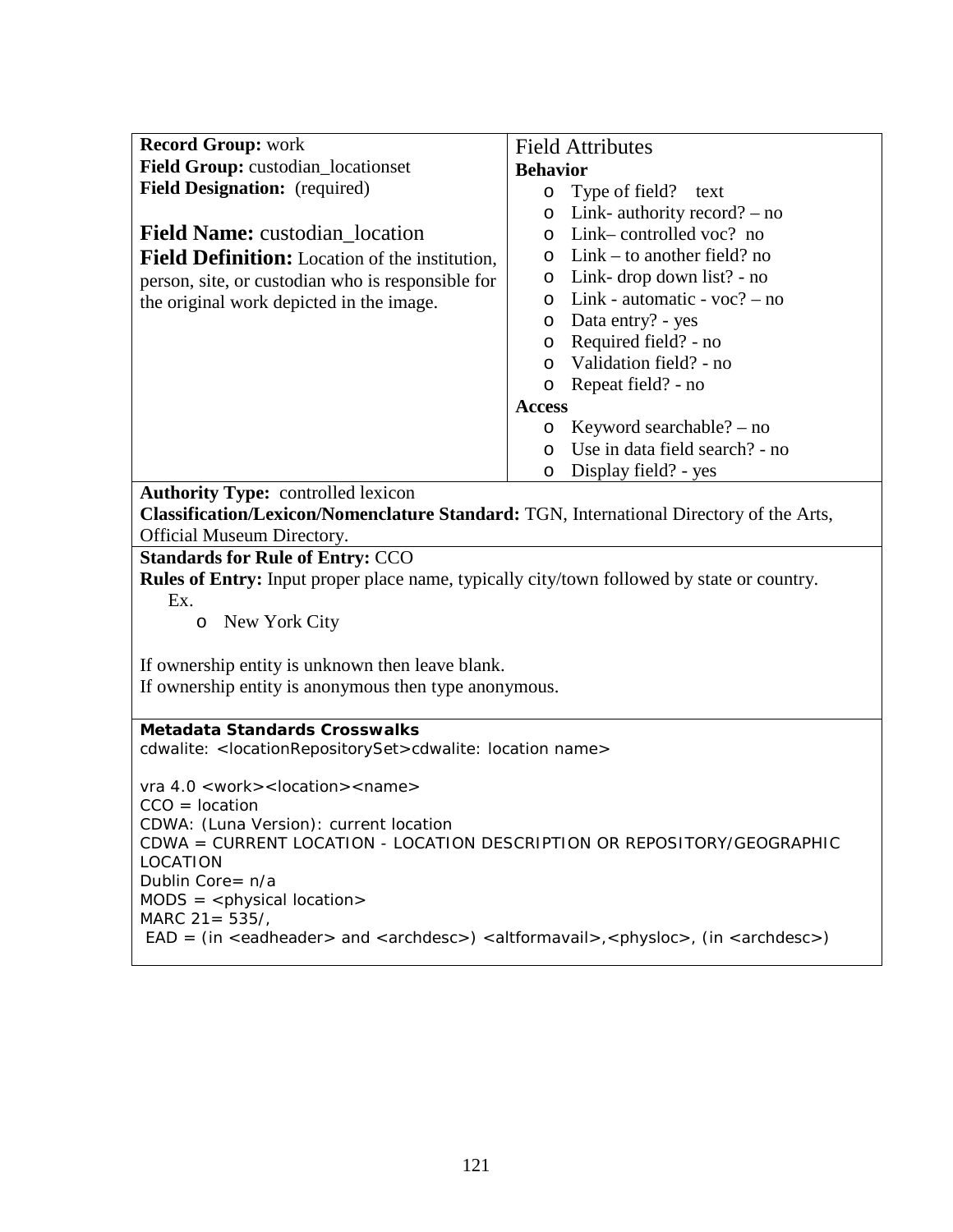| <b>Record Group: work</b>                                                                                                                                                                                                                                                                                                                                                                                                                                                                                                                                                                                                                                                                                                                  | <b>Field Attributes</b>                        |  |
|--------------------------------------------------------------------------------------------------------------------------------------------------------------------------------------------------------------------------------------------------------------------------------------------------------------------------------------------------------------------------------------------------------------------------------------------------------------------------------------------------------------------------------------------------------------------------------------------------------------------------------------------------------------------------------------------------------------------------------------------|------------------------------------------------|--|
| Field Group: custodian_locationset                                                                                                                                                                                                                                                                                                                                                                                                                                                                                                                                                                                                                                                                                                         | <b>Behavior</b>                                |  |
| Field Designation: (required)                                                                                                                                                                                                                                                                                                                                                                                                                                                                                                                                                                                                                                                                                                              | o Type of field? text                          |  |
|                                                                                                                                                                                                                                                                                                                                                                                                                                                                                                                                                                                                                                                                                                                                            | $\circ$ Link- authority record? – no           |  |
| <b>Field Name:</b> custodian_type                                                                                                                                                                                                                                                                                                                                                                                                                                                                                                                                                                                                                                                                                                          | o Link-controlled voc? yes                     |  |
| <b>Field Definition:</b> Qualifies the type of                                                                                                                                                                                                                                                                                                                                                                                                                                                                                                                                                                                                                                                                                             | $\circ$ Link – to another field? no            |  |
| custodian who possesses the original work.                                                                                                                                                                                                                                                                                                                                                                                                                                                                                                                                                                                                                                                                                                 | $\circ$ Link-drop down list? - yes             |  |
|                                                                                                                                                                                                                                                                                                                                                                                                                                                                                                                                                                                                                                                                                                                                            | o Link - automatic - $\text{voc?} - \text{no}$ |  |
|                                                                                                                                                                                                                                                                                                                                                                                                                                                                                                                                                                                                                                                                                                                                            | o Data entry? - no                             |  |
|                                                                                                                                                                                                                                                                                                                                                                                                                                                                                                                                                                                                                                                                                                                                            | o Required field? - yes                        |  |
|                                                                                                                                                                                                                                                                                                                                                                                                                                                                                                                                                                                                                                                                                                                                            | o Validation field? - no                       |  |
|                                                                                                                                                                                                                                                                                                                                                                                                                                                                                                                                                                                                                                                                                                                                            | Repeat field? - no<br>$\circ$                  |  |
|                                                                                                                                                                                                                                                                                                                                                                                                                                                                                                                                                                                                                                                                                                                                            | <b>Access</b>                                  |  |
|                                                                                                                                                                                                                                                                                                                                                                                                                                                                                                                                                                                                                                                                                                                                            | o Keyword searchable? - no                     |  |
|                                                                                                                                                                                                                                                                                                                                                                                                                                                                                                                                                                                                                                                                                                                                            | Use in data field search? - no<br>$\circ$      |  |
|                                                                                                                                                                                                                                                                                                                                                                                                                                                                                                                                                                                                                                                                                                                                            | o Display field? - yes                         |  |
| <b>Authority Type: controlled lexicon - CCO</b>                                                                                                                                                                                                                                                                                                                                                                                                                                                                                                                                                                                                                                                                                            |                                                |  |
| current location $=$ site<br>$\circ$<br>current repository = Institution or repository holding the original work.<br>O<br>current architectural context = Architectural site<br>$\circ$<br>current geographic = current site/place<br>O<br>$electronic location = Virtual location$<br>$\circ$<br>former architectural context = Former architectural site<br>O<br>former repository $=$ Institution that originally held the work.<br>O<br>former geographic = former site/place<br>$\circ$<br>$discovery location = Creation location unknown, but discovered$<br>O<br>unknown $location = location$ is not identified<br>$\circ$<br>$lost location = location no longer exist.$<br>$\circ$<br><b>Standards for Rule of Entry: Local</b> |                                                |  |
| <b>Rules of Entry:</b> Select from the lexicon above. Use lowercase.                                                                                                                                                                                                                                                                                                                                                                                                                                                                                                                                                                                                                                                                       |                                                |  |
| <b>Metadata Standards Crosswalks</b>                                                                                                                                                                                                                                                                                                                                                                                                                                                                                                                                                                                                                                                                                                       |                                                |  |
| CDWA Lite = $<$ location Repository Set > $<$ cdwalite: location Name > $<$ type >                                                                                                                                                                                                                                                                                                                                                                                                                                                                                                                                                                                                                                                         |                                                |  |
| VRA $4.0 =$ <work> &lt; location &gt; &lt; type &gt;<br/><math>CCO = location</math><br/>CDWA: (Luna Version): current location -<br/><math>CDWA = current location description</math><br/>Dublin Core= n/a<br/><math>MODS = physical location</math><br/>MARC <math>21 = 535/</math>,</work>                                                                                                                                                                                                                                                                                                                                                                                                                                              |                                                |  |
| $EAD = (in  and ) <a href="mailto:alifornavail>}{chpravail>}, )$                                                                                                                                                                                                                                                                                                                                                                                                                                                                                                                                                                                                                                                                           |                                                |  |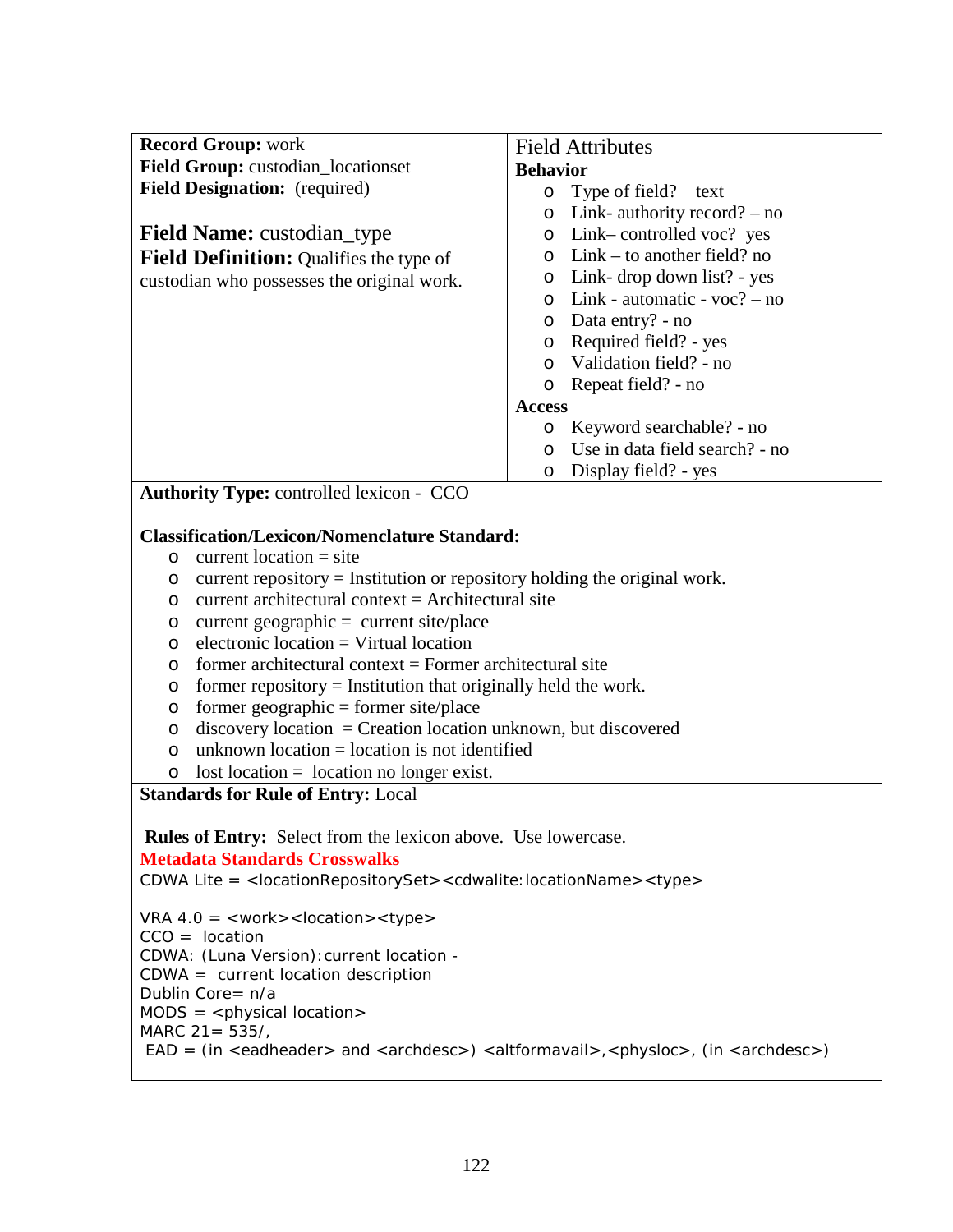| <b>Record Group: work</b>                                                                                                         | <b>Field Attributes</b>                                 |  |
|-----------------------------------------------------------------------------------------------------------------------------------|---------------------------------------------------------|--|
| Field Group: custodian_locationset                                                                                                | <b>Behavior</b>                                         |  |
| <b>Field Designation:</b> (required)                                                                                              | Type of field? text/limited<br>$\circ$                  |  |
|                                                                                                                                   | Link- authority record? $-$ no<br>$\circ$               |  |
| <b>Field Name: custodian ID</b>                                                                                                   | Link-controlled voc? no<br>$\circ$                      |  |
| <b>Field Definition:</b> A unique code identifying                                                                                | $\circ$ Link – to another field? no                     |  |
| the custodian of the original work.                                                                                               | Link- drop down list? - no<br>$\circ$                   |  |
|                                                                                                                                   | Link - automatic - $\text{voc?} - \text{no}$<br>$\circ$ |  |
|                                                                                                                                   | Data entry? - yes<br>$\circ$                            |  |
|                                                                                                                                   | Required field? $-$ no<br>O                             |  |
|                                                                                                                                   | o Validation field? - no                                |  |
|                                                                                                                                   | Repeat field? - no<br>$\circ$                           |  |
|                                                                                                                                   | <b>Access</b>                                           |  |
|                                                                                                                                   | Keyword searchable? - no<br>O                           |  |
|                                                                                                                                   | Use in data field search? - no<br>$\circ$               |  |
|                                                                                                                                   | Display field? - yes<br>$\circ$                         |  |
| <b>Authority Type: controlled lexicon</b>                                                                                         |                                                         |  |
|                                                                                                                                   |                                                         |  |
| Classification/Lexicon/Nomenclature Standard: TGN, International Directory of the Arts,                                           |                                                         |  |
| Official Museum Directory, LCAH, AAT.                                                                                             |                                                         |  |
| <b>Standards for Rule of Entry: CCO</b>                                                                                           |                                                         |  |
|                                                                                                                                   |                                                         |  |
| <b>Rules of Entry:</b> Record reference number assigned by the official lexicon standards.                                        |                                                         |  |
|                                                                                                                                   |                                                         |  |
| <b>Metadata Standards Crosswalks</b>                                                                                              |                                                         |  |
| CDWA Lite = <work><location repository="" set=""><cdwalite:locationname><locid></locid></cdwalite:locationname></location></work> |                                                         |  |
|                                                                                                                                   |                                                         |  |
| VRA $4.0 =$ <work> &lt; location &gt; &lt; refid &gt;</work>                                                                      |                                                         |  |
| $CCO = n/a$                                                                                                                       |                                                         |  |
| CDWA: (Luna Version): n/a                                                                                                         |                                                         |  |
| $CDWA = n/a$                                                                                                                      |                                                         |  |
| Dublin Core= n/a                                                                                                                  |                                                         |  |
| $MODS = n/a$<br>$EAD = <$ repository> < address > (in < archdesc >                                                                |                                                         |  |
|                                                                                                                                   |                                                         |  |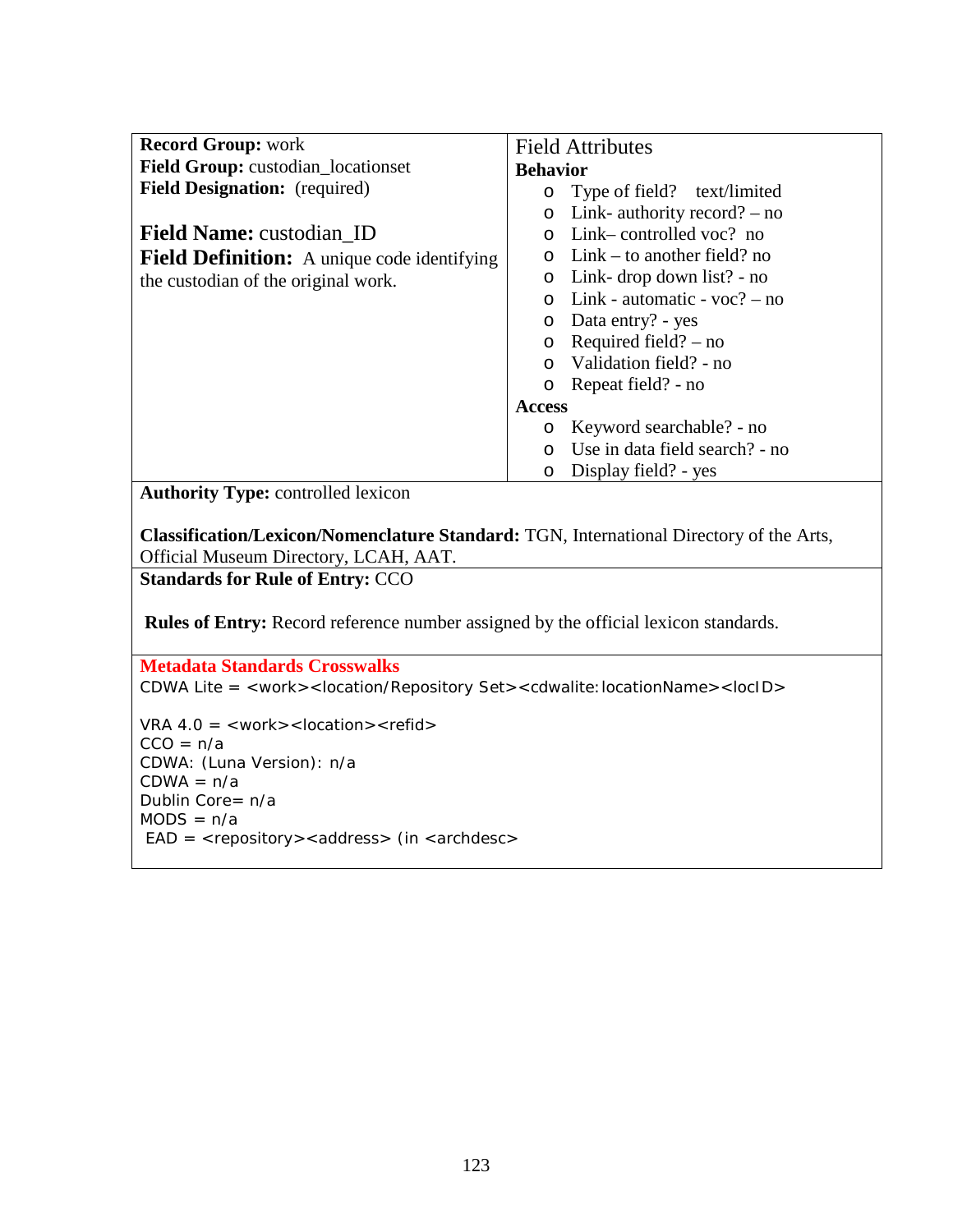| <b>Record Group: work</b>                                                                                                         | <b>Field Attributes</b>                  |  |
|-----------------------------------------------------------------------------------------------------------------------------------|------------------------------------------|--|
| Field Group: custodian_locationset                                                                                                | <b>Behavior</b>                          |  |
| Field Designation: (required)                                                                                                     | Type of field? text/limited<br>O         |  |
|                                                                                                                                   | Link-authority record? $-$ no<br>$\circ$ |  |
| <b>Field Name:</b>                                                                                                                | o Link-controlled voc? no                |  |
| custodian_ID_source_source                                                                                                        | Link – to another field? no<br>$\circ$   |  |
| Field Definition: Specifies origin of                                                                                             | Link-drop down list? - no<br>O           |  |
| $term(s)$ to describe the custodian location of the                                                                               | $\circ$ Link - automatic - voc? – no     |  |
| described the work.                                                                                                               | o Data entry? - yes                      |  |
|                                                                                                                                   | Required field? $-$ no<br>O              |  |
|                                                                                                                                   | Validation field? - no<br>$\circ$        |  |
|                                                                                                                                   | Repeat field? - no<br>$\circ$            |  |
|                                                                                                                                   | <b>Access</b>                            |  |
|                                                                                                                                   | Keyword searchable? - no<br>O            |  |
|                                                                                                                                   | Use in data field search? - no<br>O      |  |
|                                                                                                                                   | Display field? - yes<br>O                |  |
| <b>Authority Type: controlled lexicon</b>                                                                                         |                                          |  |
|                                                                                                                                   |                                          |  |
| Classification/Lexicon/Nomenclature Standard: Library of Congress Authority Headings,                                             |                                          |  |
| International Directory of the Arts, Official Museum Directory, AAT.                                                              |                                          |  |
| <b>Standards for Rule of Entry: CCO</b>                                                                                           |                                          |  |
|                                                                                                                                   |                                          |  |
| <b>Rules of Entry:</b> Source is indicated by the following abbreviations.                                                        |                                          |  |
|                                                                                                                                   |                                          |  |
| LCAH (Library of Congress Authority Headings)<br>$\circ$                                                                          |                                          |  |
| IDA (International Directory of the Arts)<br>O                                                                                    |                                          |  |
| AAM (Official Museum Directory)<br>$\circ$                                                                                        |                                          |  |
|                                                                                                                                   |                                          |  |
| All other resources should be expressed by the principles established in the MLA Handbook for                                     |                                          |  |
| Writers of Research Papers.                                                                                                       |                                          |  |
|                                                                                                                                   |                                          |  |
| <b>Metadata Standards Crosswalks</b>                                                                                              |                                          |  |
|                                                                                                                                   |                                          |  |
| CDWA Lite = <work><location repository="" set=""><cdwalite:locationname><locid></locid></cdwalite:locationname></location></work> |                                          |  |
| VRA $4.0 = <$ work > < location > < refid >                                                                                       |                                          |  |
| $CCO = n/a$                                                                                                                       |                                          |  |
| CDWA: (Luna Version): n/a                                                                                                         |                                          |  |
| $CDWA = n/a$                                                                                                                      |                                          |  |
| Dublin Core= n/a                                                                                                                  |                                          |  |
| $MODS = n/a$                                                                                                                      |                                          |  |
| $EAD = <$ repository> < address > (in < archdesc >                                                                                |                                          |  |
|                                                                                                                                   |                                          |  |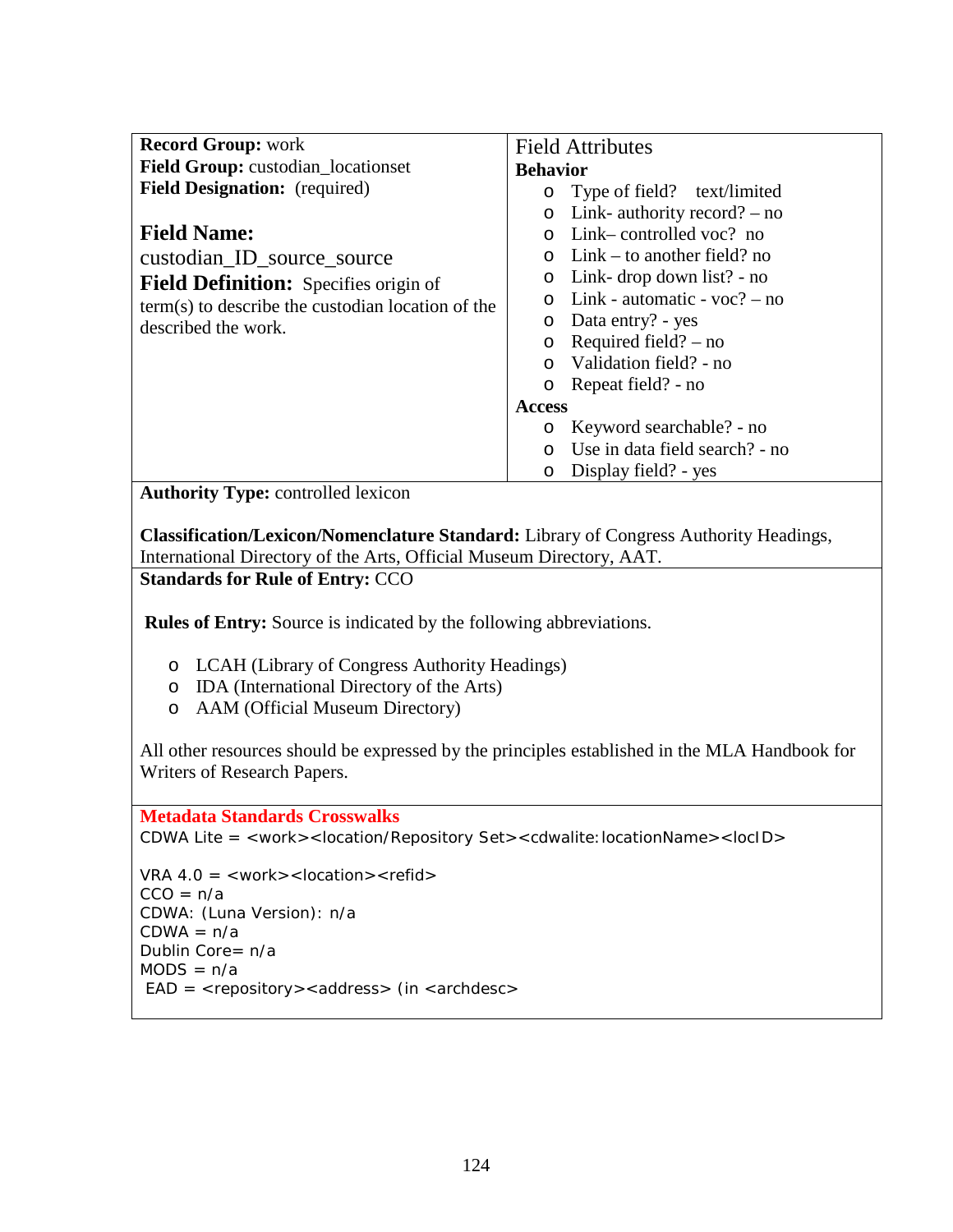# custodian\_ workID (Field Group)

The custodian\_workID field group records identification, assignment and notes specific to the original work depicted in the image.

Field group custodian\_workID: Field names:

- o custodian\_workID
- o custodian\_work\_note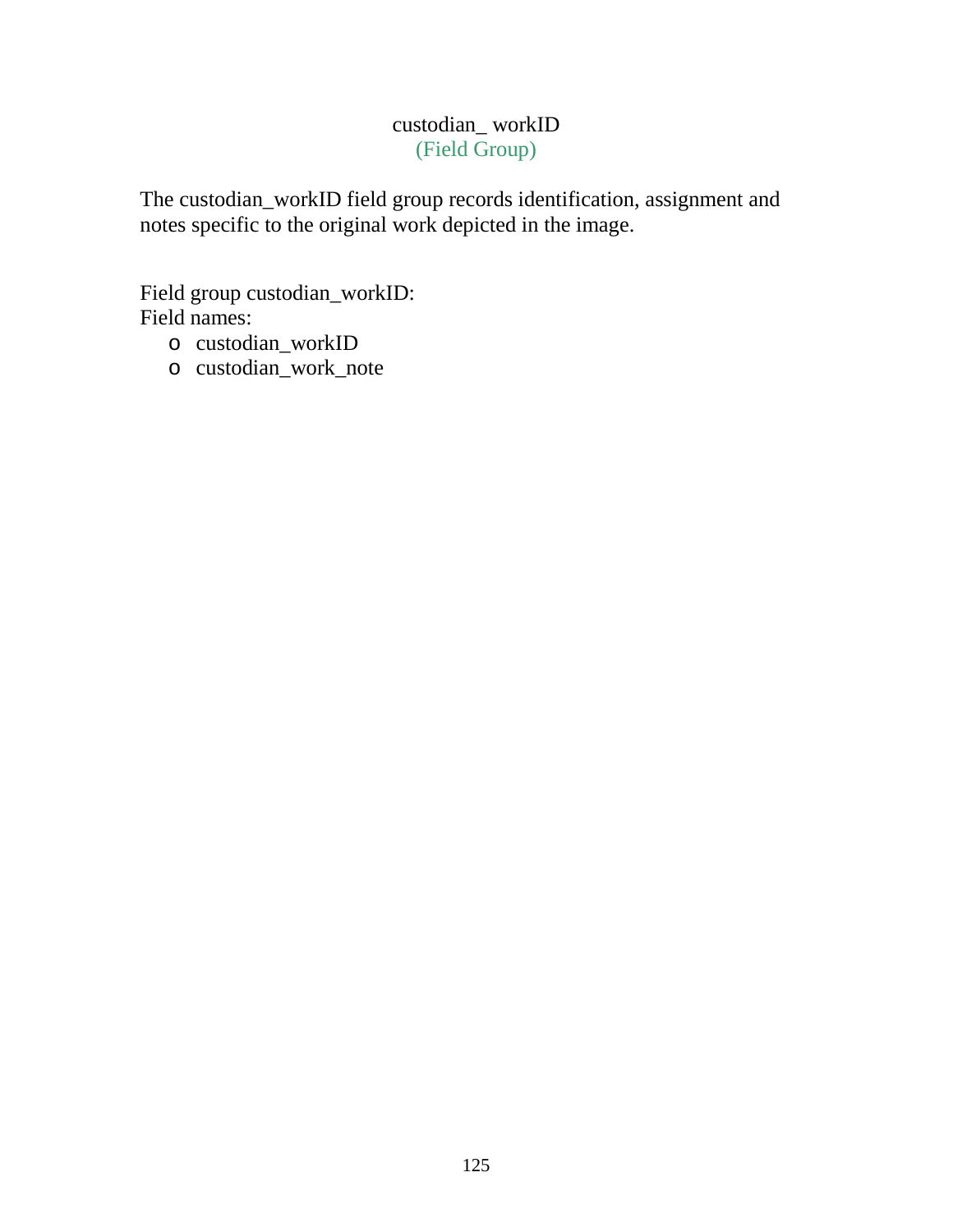| <b>Record Group: work</b>                                                          | <b>Field Attributes</b>                |
|------------------------------------------------------------------------------------|----------------------------------------|
| Field Group: custodian_workID                                                      | <b>Behavior</b>                        |
| <b>Field Designation:</b> (required)                                               | Type of field? text/limited<br>$\circ$ |
|                                                                                    | $\circ$ Link- authority record? – no   |
| Field Name: custodian_workID                                                       | o Link-controlled voc? no              |
| Field Definition: An identification code                                           | $\circ$ Link – to another field? no    |
| assigned by the owner or custodian of the                                          | $\circ$ Link-drop down list? - no      |
| original work depicted in the image.                                               | $\circ$ Link - automatic - voc? – no   |
|                                                                                    | o Data entry? - yes                    |
|                                                                                    | $\circ$ Required field? – no           |
|                                                                                    | o Validation field? - no               |
|                                                                                    | o Repeat field? - no                   |
|                                                                                    | <b>Access</b>                          |
|                                                                                    | o Keyword searchable? - no             |
|                                                                                    | o Use in data field search? - no       |
|                                                                                    | $\circ$ Display field? - yes           |
|                                                                                    | Record type:                           |
|                                                                                    | Dependent?<br>$\circ$                  |
|                                                                                    | Independent?<br>$\circ$                |
|                                                                                    | Vocabulary?                            |
| <b>Authority Type:</b> n/a                                                         |                                        |
|                                                                                    |                                        |
| Classification/Lexicon/Nomenclature Standard: n/a                                  |                                        |
| <b>Standards for Rule of Entry: local</b>                                          |                                        |
|                                                                                    |                                        |
| <b>Rules of Entry:</b> Record the entire ID number assigned by owner or custodian. |                                        |
| <b>Metadata Standards Crosswalks</b>                                               |                                        |
| CDWA Lite = <wprk><cdwalite:workid></cdwalite:workid></wprk>                       |                                        |
|                                                                                    |                                        |
| VRA $4.0 =$ <work> &lt; location &gt; &lt; redif &gt;</work>                       |                                        |
| $CCO = n/a$                                                                        |                                        |
| CDWA: (Luna Version): current location repository number                           |                                        |
| $CDWA = current location object/repository numbers$                                |                                        |
| Dublin Core= <resource identifier=""></resource>                                   |                                        |
| $MODS = physical location < code$                                                  |                                        |
| MARC $21 = 535/g$                                                                  |                                        |
| $EAD = \langle$                                                                    |                                        |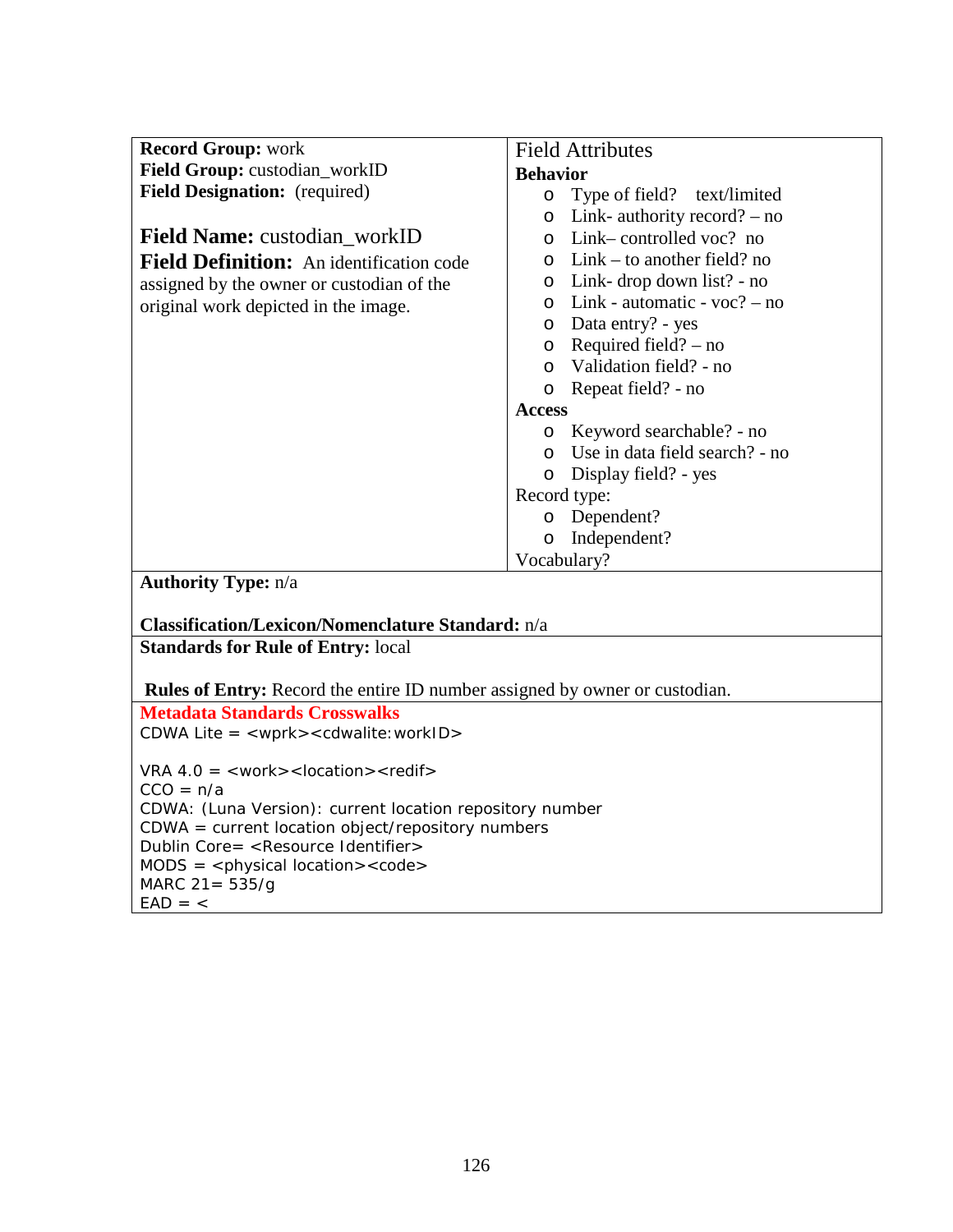| <b>Record Group: work</b>                                                                   | <b>Field Attributes</b>                    |  |
|---------------------------------------------------------------------------------------------|--------------------------------------------|--|
|                                                                                             |                                            |  |
| Field Group: custodian_workID                                                               | <b>Behavior</b>                            |  |
| <b>Field Designation:</b> (required)                                                        | Type of field? text/limited<br>$\circ$     |  |
|                                                                                             | $\circ$ Link- authority record? – no       |  |
| <b>Field Name:</b> custodian_work_note                                                      | o Link-controlled voc? no                  |  |
| <b>Field Definition:</b> A note or citation                                                 | $\circ$ Link – to another field? no        |  |
| generated by the custodian to identify the work                                             | $\circ$ Link-drop down list? - no          |  |
| depicted in the image. For example, Gift of Mr.                                             | $\circ$ Link - automatic - voc? – no       |  |
| and Mrs. Smith or Jones Collection                                                          | Data entry? - yes<br>$\circ$               |  |
|                                                                                             | Required field? $-$ no<br>$\circ$          |  |
|                                                                                             | Validation field? - no<br>$\Omega$         |  |
|                                                                                             | Repeat field? - no<br>$\circ$              |  |
|                                                                                             | <b>Access</b>                              |  |
|                                                                                             | o Keyword searchable? - no                 |  |
|                                                                                             | Use in data field search? - no<br>$\Omega$ |  |
|                                                                                             | $\circ$ Display field? - yes               |  |
|                                                                                             | Record type:                               |  |
|                                                                                             | o Dependent?                               |  |
|                                                                                             | Independent?<br>$\circ$                    |  |
| <b>Authority Type:</b> n/a                                                                  |                                            |  |
|                                                                                             |                                            |  |
| <b>Classification/Lexicon/Nomenclature Standard:</b> n/a                                    |                                            |  |
| <b>Standards for Rule of Entry: local</b>                                                   |                                            |  |
|                                                                                             |                                            |  |
| <b>Rules of Entry:</b> Record the entire note that has been assigned by owner or custodian. |                                            |  |
| <b>Metadata Standards Crosswalks</b>                                                        |                                            |  |

CDWA Lite = <wprk><cdwalite:workID>

VRA  $4.0 =$  <work > < location > < redif >  $CCO = n/a$ CDWA: (Luna Version): current location repository number CDWA = current location object/repository numbers Dublin Core= <Resource Identifier> MODS = <physical location><code></sup> MARC  $21 = 535/g$  $EAD = \langle$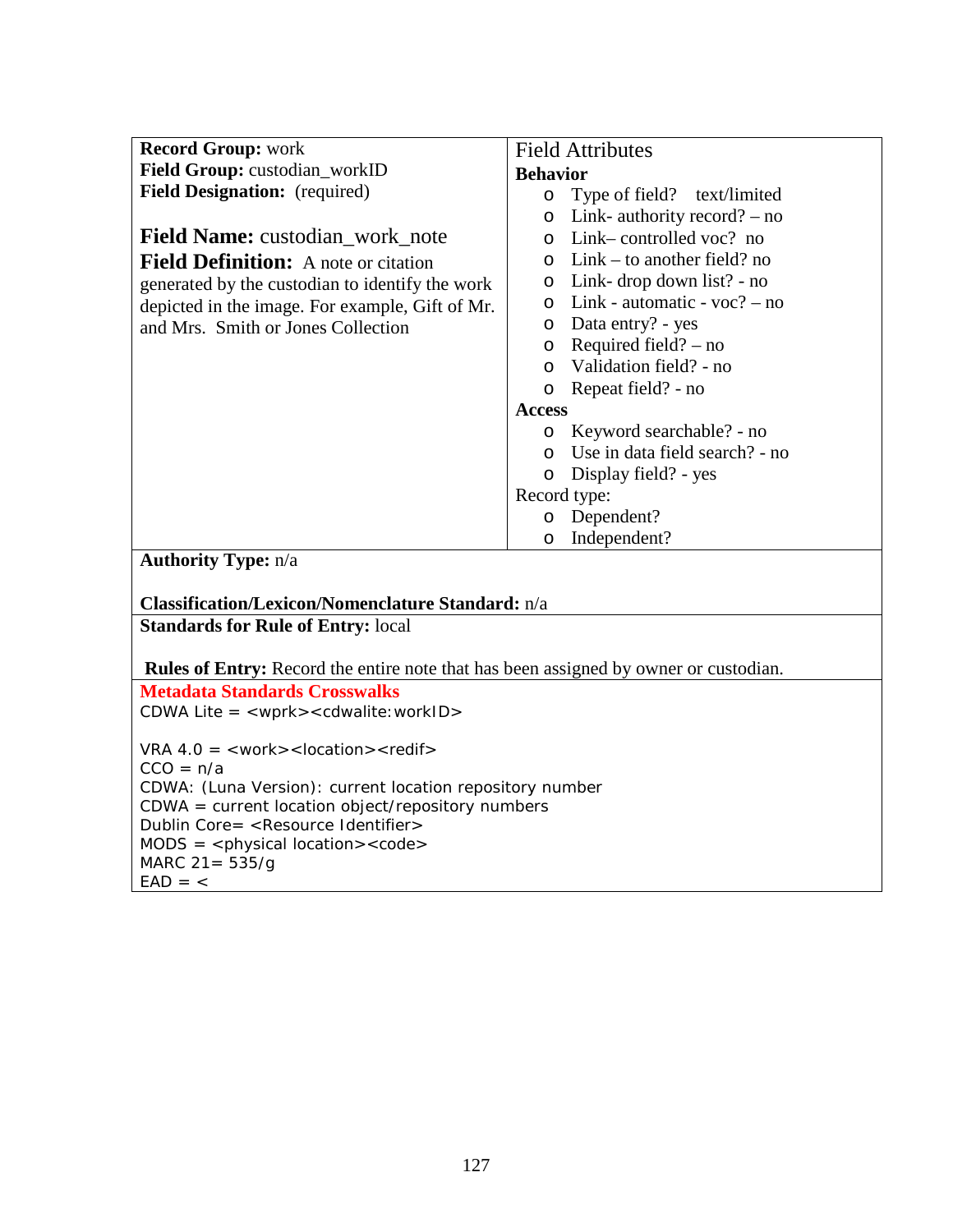# related\_work (field group)

Related\_work is a field that may be linked to related work records.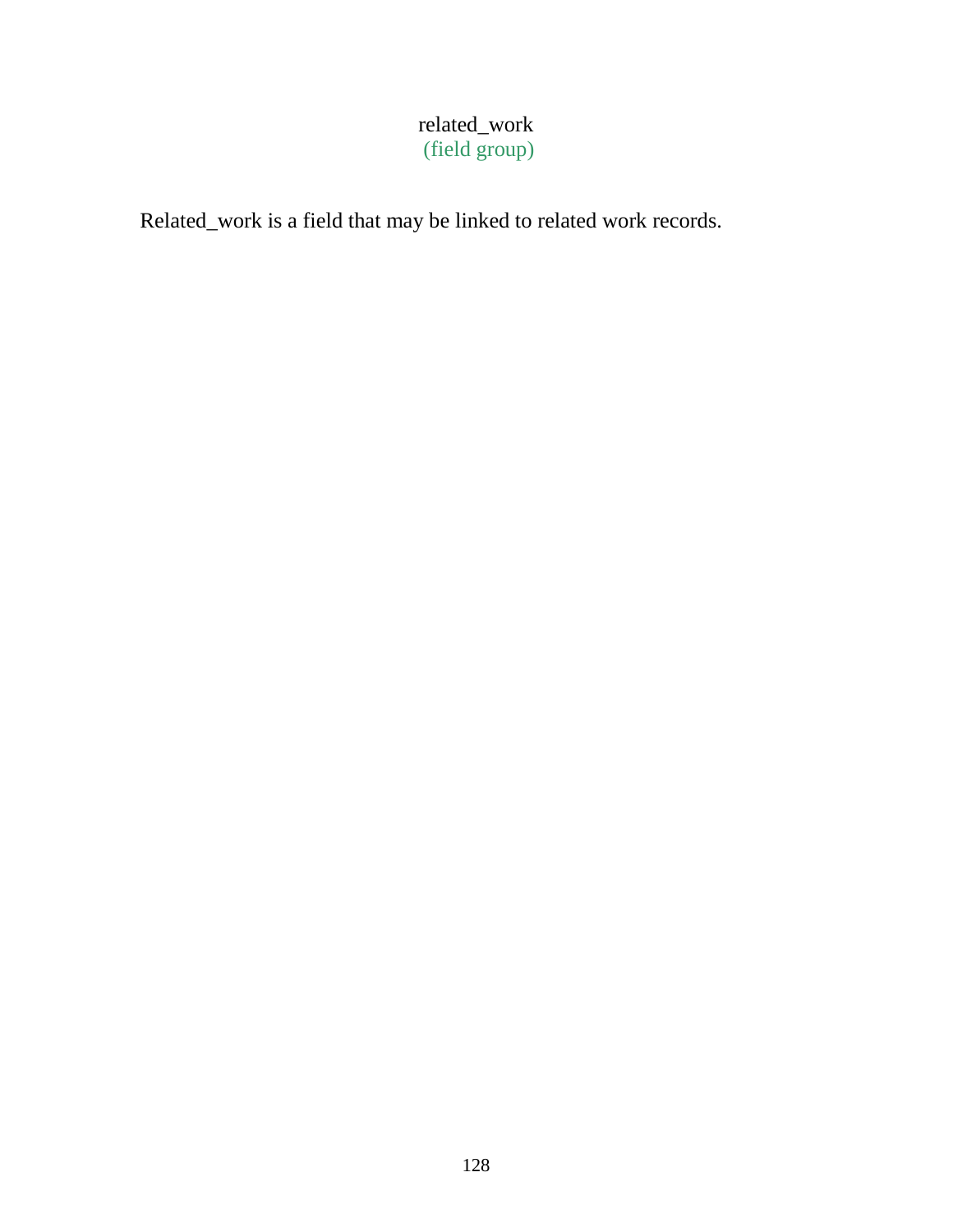| <b>Record Group: work</b>                                | <b>Field Attributes</b>                |
|----------------------------------------------------------|----------------------------------------|
| Field Group: related work                                | <b>Behavior</b>                        |
| <b>Field Designation:</b> (optional)                     | Type of field? text<br>$\circ$         |
|                                                          | $\circ$ Link- authority record? – no   |
| <b>Field Name: related_work</b>                          | $\circ$ Link–controlled voc? –no       |
| <b>Field Definition:</b> Link to URL of related          | $\circ$ Link-drop down list? -no       |
| original works. This field does not apply to             | $\circ$ Link - automatic - voc? – no   |
| digital derivates / surrogates.                          | $\circ$ Data entry? - yes              |
|                                                          | Required field? no<br>$\circ$          |
|                                                          | Validation field? no<br>$\Omega$       |
|                                                          | o Repeat field? no                     |
|                                                          | <b>Access</b>                          |
|                                                          | o Keyword searchable? - yes            |
|                                                          | o Use in data field search? - yes      |
|                                                          | Display field? $yes - full$<br>$\circ$ |
|                                                          | Record type:                           |
|                                                          | o Dependent?                           |
|                                                          | o Independent?                         |
|                                                          | Vocabulary?                            |
| <b>Authority Type:</b> n/a                               |                                        |
|                                                          |                                        |
| <b>Classification/Lexicon/Nomenclature Standard:</b> n/a |                                        |
| <b>Standards for Rule of Entry: local</b>                |                                        |
|                                                          |                                        |

**Rules of Data Entry:** Record the exact path and filename to administrative metadata record.

**Metadata Standards Crosswalks**

CDWA Lite = <cdwalite:locRelatedWork><cdwalite:recordRefID>

VRA  $4.0$  = relations  $CCO = n/a$ CDWA: (Luna Version): related works CDWA = related object/work label identification Dublin Core= <relations>  $MODS =$ MARC 21= 580/ 787/ EAD = <related materials><separate materials><in archdesc>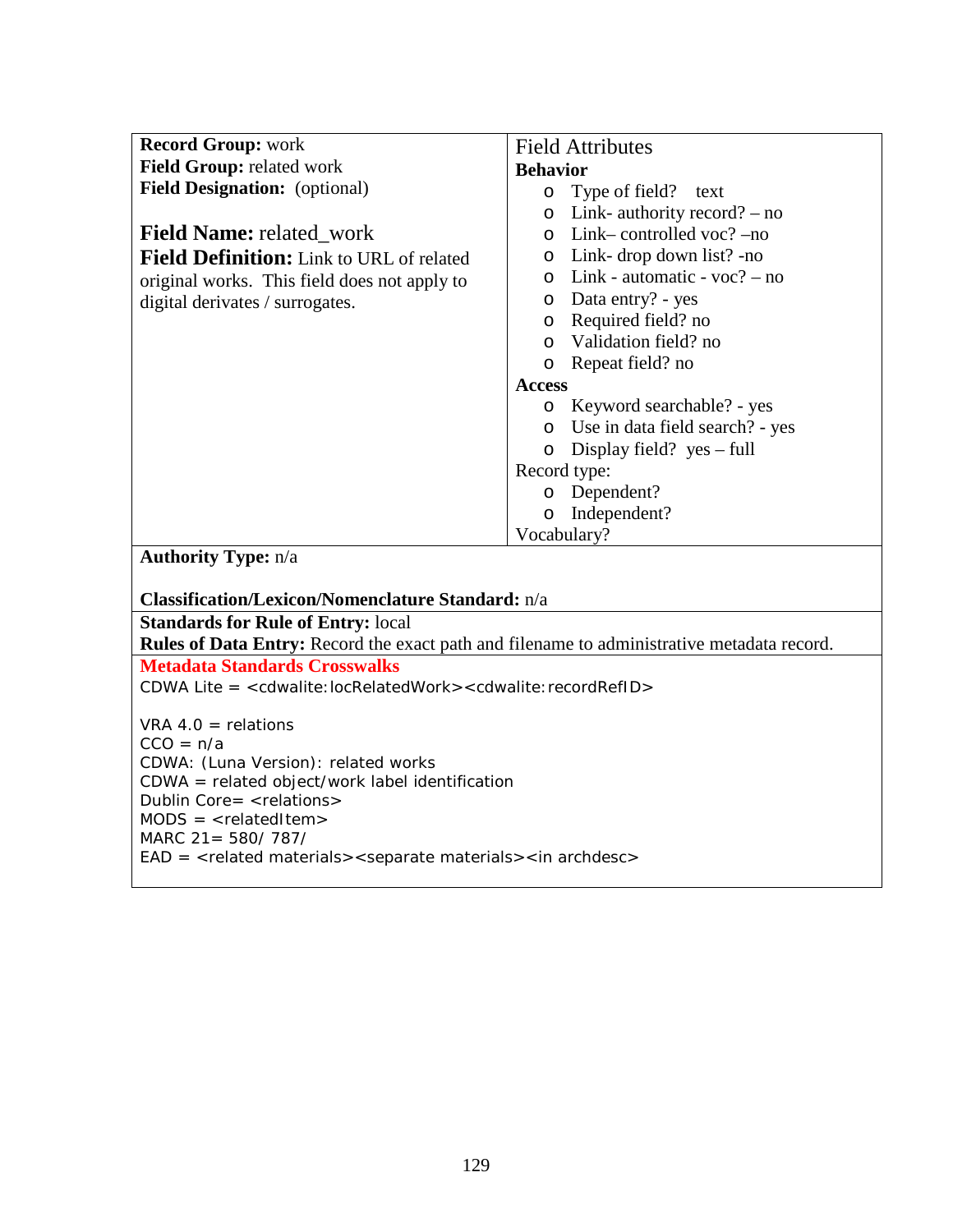## resource\_record (Field Group)

The *resource\_record* field group describes the *view depicted* in the digital and analog object and *not* the object or work.

Please note: For two dimensional works or an exact rendition of the original skip the following fields:

- o resource\_creator
- o resource\_view\_date
- o resource\_description
- o resource\_subject
- o resource\_coverage

All other fields within the resource\_record group must be completed.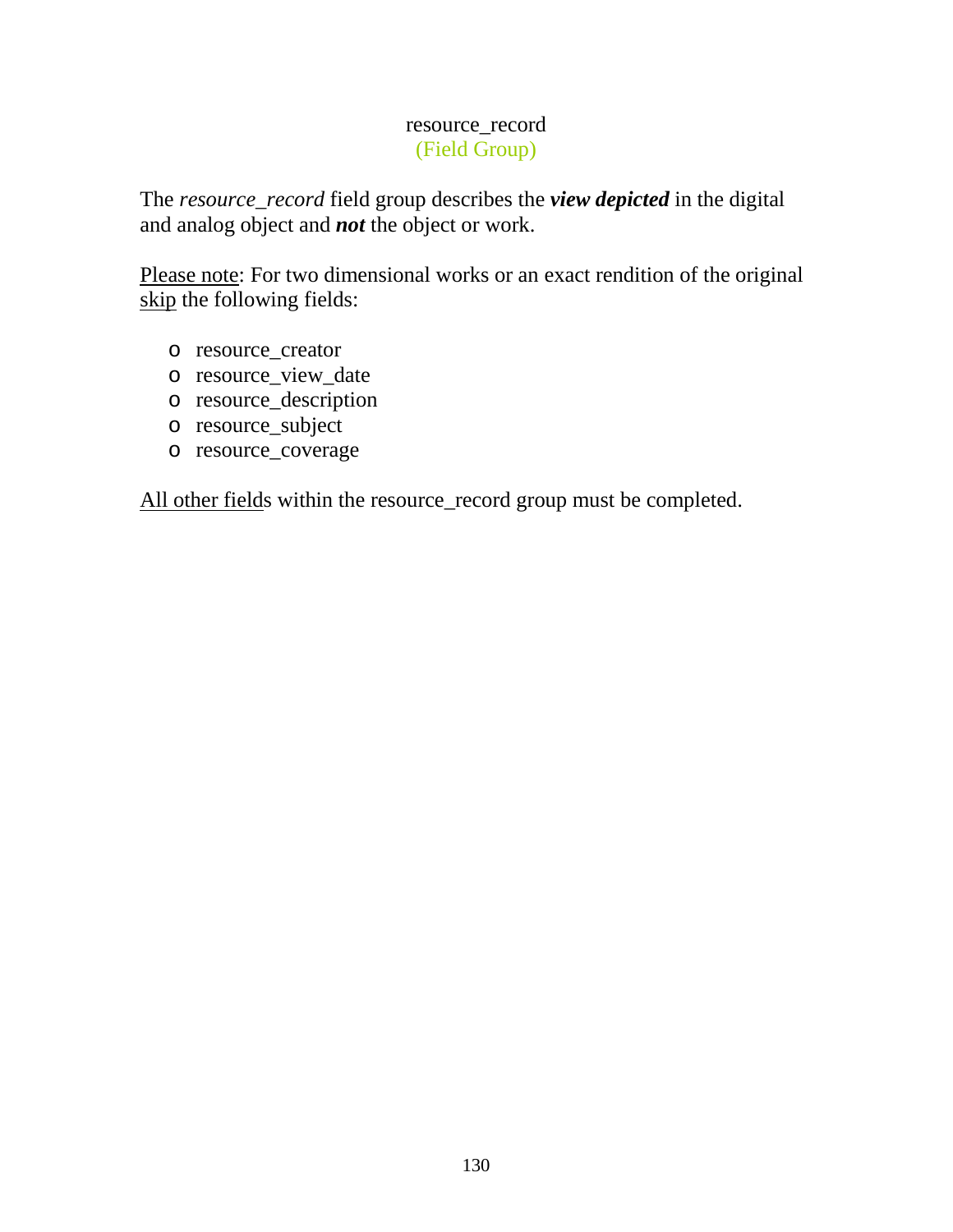| <b>Record Group:</b> Catalog Record VADA                                     | <b>Field Attributes:</b>                    |
|------------------------------------------------------------------------------|---------------------------------------------|
| Field Group: resource_record                                                 | <b>Behavior</b>                             |
| <b>Field Designation:</b>                                                    | $\circ$ Type of field? text                 |
|                                                                              | Link- authority record? - no<br>$\circ$     |
| <b>Field Name: resource creator</b>                                          | Controlled field? - no<br>$\Omega$          |
| <b>Field Definition:</b> Pertains only to analog                             | Automatic field? – no<br>$\Omega$           |
| media or third party digital media. Skip field if                            | Link - drop down list field? yes<br>$\circ$ |
| the same as work.                                                            | Data entry? $-$ yes<br>$\circ$              |
| Leave blank.                                                                 | Required field? no<br>$\circ$               |
|                                                                              | Validation field? no                        |
|                                                                              | Repeat field? no<br>$\circ$                 |
|                                                                              | <b>Access</b>                               |
|                                                                              | o Keyword searchable? no                    |
|                                                                              | Use in data field search? no<br>$\Omega$    |
|                                                                              | Display field? yes<br>$\circ$               |
| <b>Authority Type: controlled lexicon</b>                                    |                                             |
|                                                                              |                                             |
| Classification/Lexicon/Nomenclature Standard: ULAN, LCAH or Local Authority. |                                             |
| <b>Standards for Rule of Entry:: CCO</b>                                     |                                             |

**Rules of Entry:** Select preferred name from the ULAN. Enter surname, followed by space and comma, space and first name, space and initials, honorifics. Ex.

o Smith(space),(space)John(space) Jr.)

Capitalize forenames, initials, surnames and honorifics. If name includes articles or preposition use lower case. Name should be expressed in English.

**Metadata Standards Crosswalks** CDWA Lite  $=$ VRA  $4.0 = \langle \text{image} \rangle \langle \text{agent} \rangle \langle \text{name} \rangle$  $CCO = n/a$ CDWA (LUNA): related visual documentation CDWA = related Visual Documentation – Image Maker/Agent Dublin Core= n/a  $MODS = n/a$ MARC  $21 = n/a$  $EAD =$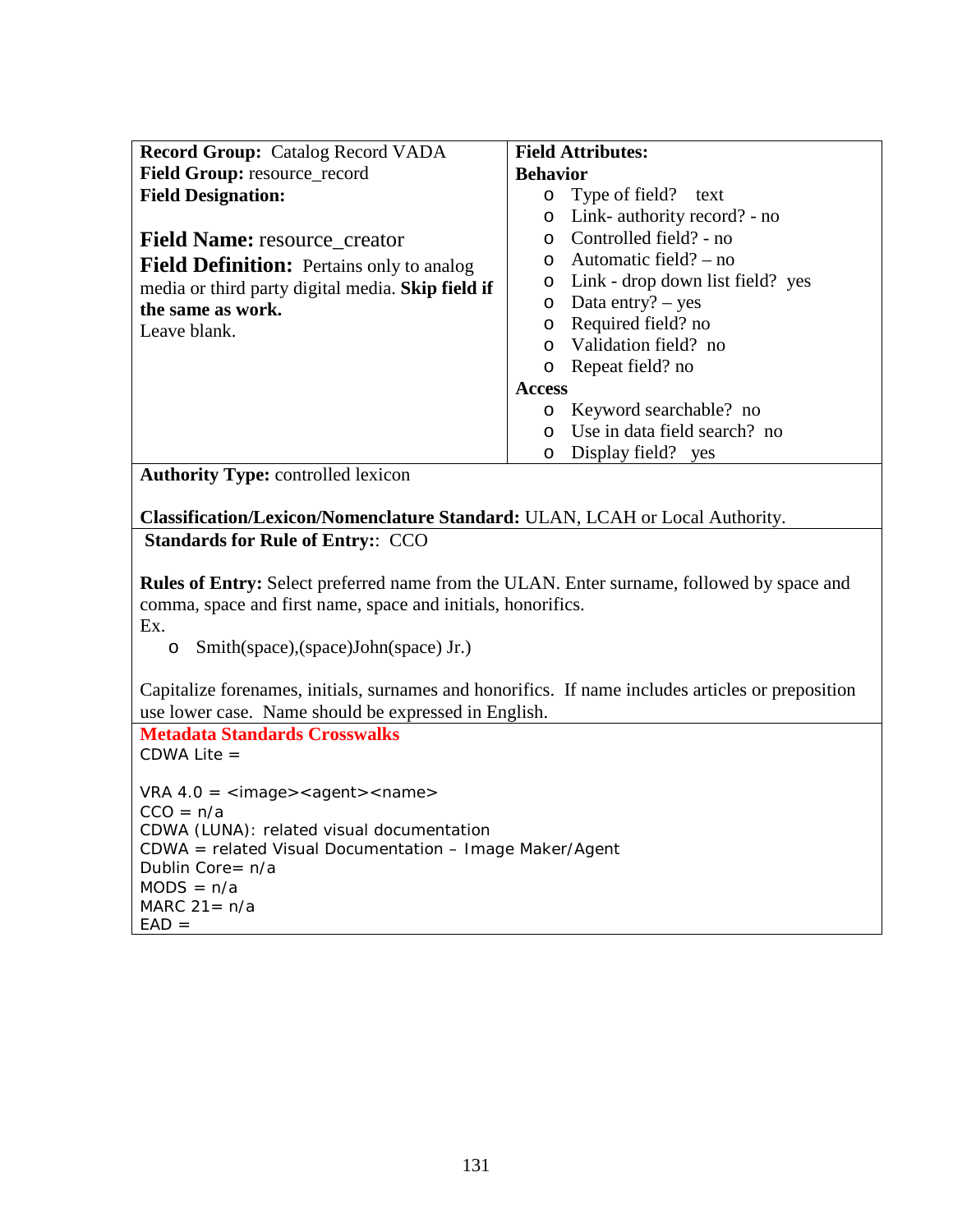| <b>Record Group: Catalog Record VADA</b>                                                                                                                                                                                              | <b>Field Attributes</b>                |  |
|---------------------------------------------------------------------------------------------------------------------------------------------------------------------------------------------------------------------------------------|----------------------------------------|--|
| Field Group: resource_record                                                                                                                                                                                                          | <b>Behavior</b>                        |  |
| <b>Field Designation: optional</b>                                                                                                                                                                                                    | Type of field? text<br>$\circ$         |  |
|                                                                                                                                                                                                                                       | Link-authority record? - no<br>$\circ$ |  |
| Field Name: resource_title                                                                                                                                                                                                            | o Controlled field? - no               |  |
| <b>Field Definition:</b> A title (vantage point or                                                                                                                                                                                    | $\circ$ Automatic field? – no          |  |
| perspective view) that is specific to the media                                                                                                                                                                                       | o Link - drop down list field? yes     |  |
| and not the work.                                                                                                                                                                                                                     | $\circ$ Data entry? – yes              |  |
|                                                                                                                                                                                                                                       | Required field? no<br>$\circ$          |  |
| Please refer to the Rules-of-Entry.                                                                                                                                                                                                   | Validation field? no<br>$\circ$        |  |
|                                                                                                                                                                                                                                       | o Repeat field? yes                    |  |
| Full or detail.                                                                                                                                                                                                                       | <b>Access</b>                          |  |
|                                                                                                                                                                                                                                       | o Keyword searchable? yes              |  |
|                                                                                                                                                                                                                                       | o Use in data field search? yes        |  |
|                                                                                                                                                                                                                                       | Display field? yes<br>$\circ$          |  |
|                                                                                                                                                                                                                                       |                                        |  |
| <b>Authority Type: controlled lexicon</b><br><b>Classification/Lexicon/Nomenclature Standard: AAT or Local</b><br><b>Standards for Rule of Entry:</b><br><b>Rules of Entry:</b> Use initial case format.                              |                                        |  |
| For example: If title is not different then the title of the work then use the term "full" to represent<br>the entire work or "detail of" for a close-up of the work or part of the work.<br>Two-dimensional work use the terms below |                                        |  |
| o Full (view of the entire painting or object)                                                                                                                                                                                        |                                        |  |
| Detail of (close-up view of an element within a painting)<br>O                                                                                                                                                                        |                                        |  |
| Three-dimensional specified the physical location and/or physical element represented by the<br>image.                                                                                                                                |                                        |  |
|                                                                                                                                                                                                                                       |                                        |  |
| o Base (view of the bottom of the object)                                                                                                                                                                                             |                                        |  |

o Front façade (view of the front of the object/architecture)

o Back façade (view of the back of the object/architecture)

**Metadata Standards Crosswalks** CDWA Lite = <cdwalite:resourceViewType>

VRA  $4.0 = \frac{1}{2}$  =  $\frac{1}{2}$  =  $\frac{1}{2}$  =  $\frac{1}{2}$  =  $\frac{1}{2}$  =  $\frac{1}{2}$  =  $\frac{1}{2}$  =  $\frac{1}{2}$  =  $\frac{1}{2}$  =  $\frac{1}{2}$  =  $\frac{1}{2}$  =  $\frac{1}{2}$  =  $\frac{1}{2}$  =  $\frac{1}{2}$  =  $\frac{1}{2}$  =  $\frac{1}{2}$  =  $\frac{1}{2}$  =  $\frac{1}{2}$  $CCO =$  viewtype CDWA (LUNA): related visual documentation

CDWA = related Visual Documentation – image title/name Dublin Core= n/a

 $MODS = <$ notes>

MARC  $21 = n/a$ 

 $EAD =$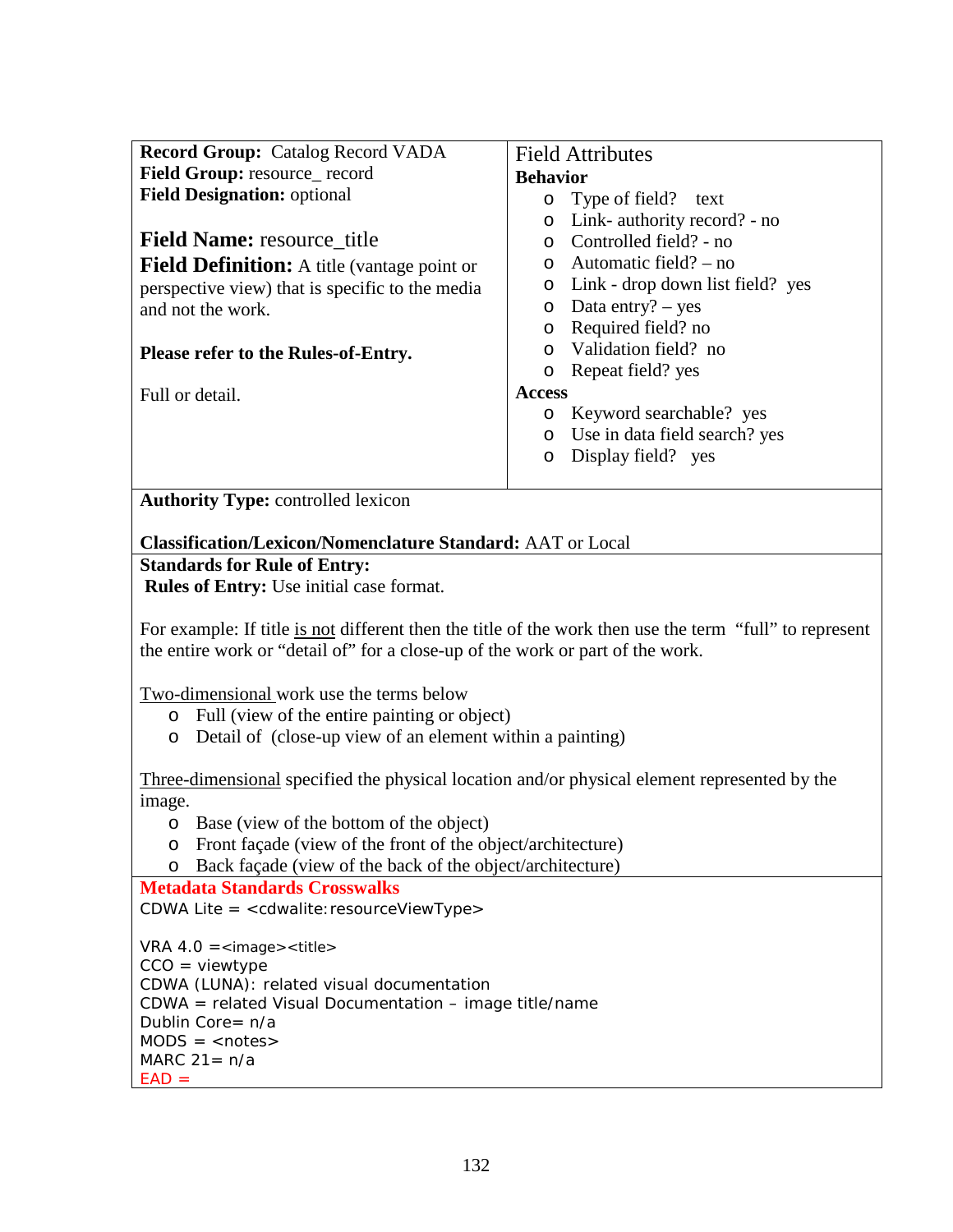| <b>Record Group: Catalog Record VADA</b>                                             | <b>Field Attributes:</b>                                                              |  |
|--------------------------------------------------------------------------------------|---------------------------------------------------------------------------------------|--|
| Field Group: resource_record                                                         | <b>Behavior</b>                                                                       |  |
| <b>Field Designation:</b>                                                            | Type of field? text<br>$\circ$                                                        |  |
|                                                                                      | o Link-authority record? - no                                                         |  |
| <b>Field Name:</b> resource_view_date                                                | o Controlled field? - no                                                              |  |
| <b>Field Definition:</b> Date or range of dates                                      | Automatic field? – no<br>$\circ$                                                      |  |
| specific to the subject depicted in the image or                                     | Link - drop down list field? yes<br>$\circ$                                           |  |
| resource. Skip field if the same as work.                                            | Data entry? $-$ yes<br>$\circ$                                                        |  |
|                                                                                      | Required field? no<br>$\circ$                                                         |  |
| Blank.                                                                               | Validation field? no<br>$\circ$                                                       |  |
|                                                                                      | o Repeat field? no                                                                    |  |
|                                                                                      | <b>Access</b>                                                                         |  |
|                                                                                      | Keyword searchable? no<br>O<br>Use in data field search? no                           |  |
|                                                                                      | $\circ$                                                                               |  |
| <b>Authority Type: n/a</b>                                                           | Display field? yes<br>$\circ$<br><b>Classification/Lexicon/Nomenclature Standard:</b> |  |
| n/a                                                                                  |                                                                                       |  |
| <b>Standards for Rule of Entry: LUNA application</b>                                 |                                                                                       |  |
|                                                                                      |                                                                                       |  |
| <b>Rules of Entry:</b>                                                               |                                                                                       |  |
| <b>Numeric date format</b>                                                           |                                                                                       |  |
| уууу                                                                                 |                                                                                       |  |
| yyyy/mm/dd                                                                           |                                                                                       |  |
|                                                                                      |                                                                                       |  |
| <b>Add modifiers to dates</b>                                                        |                                                                                       |  |
| common $era = yyyy$                                                                  |                                                                                       |  |
| before common era use suffix "bce" = $yyyy$ (space)bce                               |                                                                                       |  |
|                                                                                      |                                                                                       |  |
| <b>Date Ranges</b>                                                                   |                                                                                       |  |
| Common era = $yyyy(space)$ -(space) $yyyy$                                           |                                                                                       |  |
| Before common era = yyyy (space)BC(space)-(space)yyyy(space)BC                       |                                                                                       |  |
| Refer to page 36 and page 37 for date rules.                                         |                                                                                       |  |
|                                                                                      |                                                                                       |  |
| <b>Metadata Standards Crosswalks</b>                                                 |                                                                                       |  |
| $CDWA$ Lite $=$                                                                      |                                                                                       |  |
|                                                                                      |                                                                                       |  |
| $VRA 4.0 =$                                                                          |                                                                                       |  |
| $CCO = n/a$                                                                          |                                                                                       |  |
| CDWA (LUNA): related visual documentation<br>$CDWA = related Visual Documentation -$ |                                                                                       |  |
| Dublin Core= n/a                                                                     |                                                                                       |  |
| $MODS = n/a$                                                                         |                                                                                       |  |
| MARC $21 = n/a$                                                                      |                                                                                       |  |
| $EAD =$                                                                              |                                                                                       |  |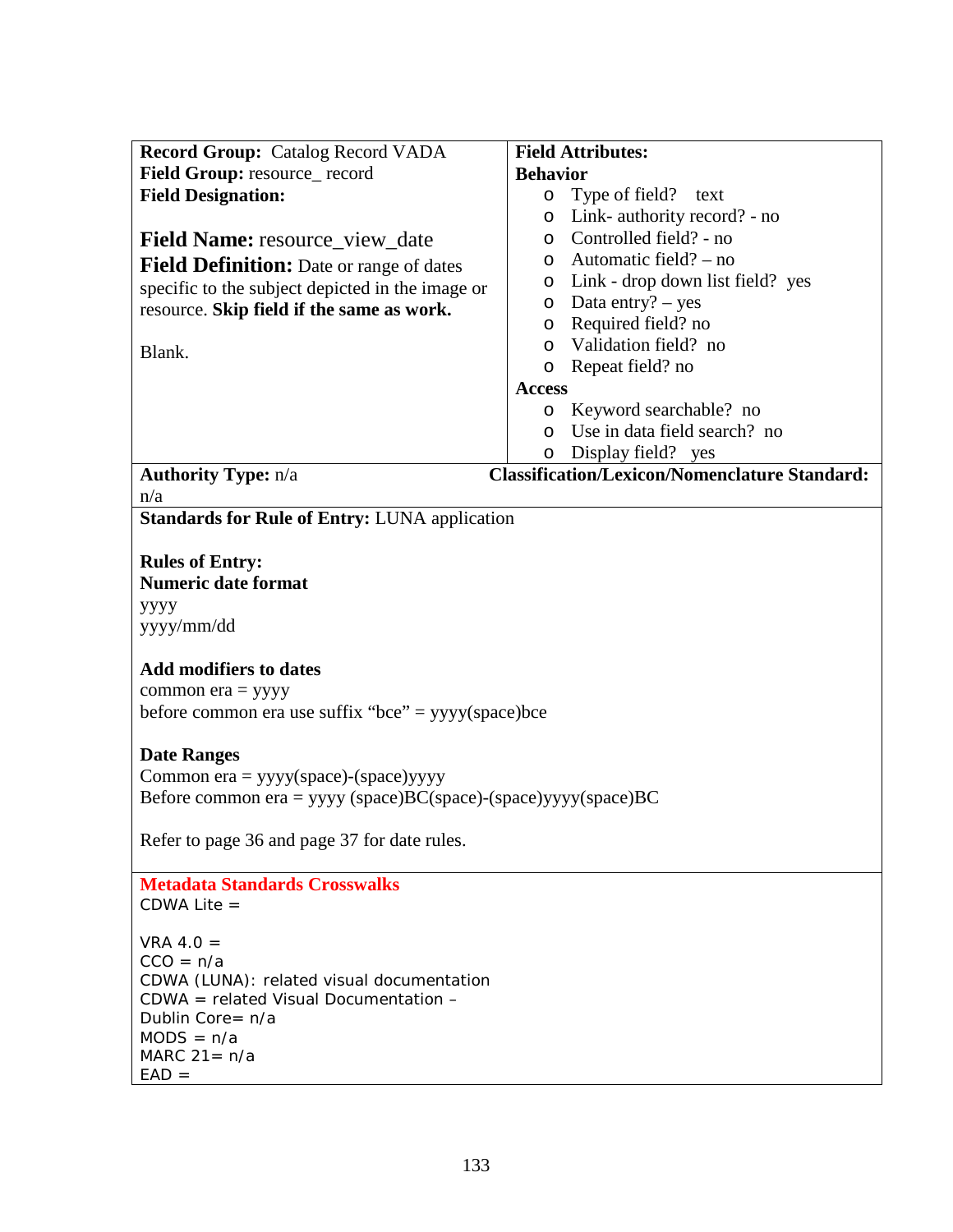| <b>Record Group: Catalog Record VADA</b>                                                                                   | <b>Field Attributes</b>                     |  |
|----------------------------------------------------------------------------------------------------------------------------|---------------------------------------------|--|
| Field Group: resource_record                                                                                               | <b>Behavior</b>                             |  |
| <b>Field Designation:</b> (optional)                                                                                       | Type of field?<br>text<br>$\circ$           |  |
|                                                                                                                            | Link-authority record? - no<br>$\circ$      |  |
| Field Name: resource_description                                                                                           | Controlled field? - no<br>$\circ$           |  |
| Field Definition: Description of the spatial,                                                                              | Automatic field? – no<br>$\circ$            |  |
| chronological or contextual aspects of the work                                                                            | Link - drop down list field? yes<br>$\circ$ |  |
| as captured in the resource and not the work.                                                                              | Data entry? $-$ yes<br>$\circ$              |  |
| Skip field if the same as work.                                                                                            | Required field? no<br>$\circ$               |  |
|                                                                                                                            | Validation field? no<br>$\Omega$            |  |
| Blank.                                                                                                                     | Repeat field? no<br>$\circ$                 |  |
|                                                                                                                            | <b>Access</b>                               |  |
|                                                                                                                            | o Keyword searchable? no                    |  |
|                                                                                                                            | Use in data field search? no<br>$\circ$     |  |
|                                                                                                                            | Display field? yes<br>$\circ$               |  |
| <b>Authority Type: n/a</b>                                                                                                 |                                             |  |
| Classification/Lexicon/Nomenclature Standard: n/a                                                                          |                                             |  |
| <b>Standards for Rule of Entry:: UMassD - VRC</b>                                                                          |                                             |  |
|                                                                                                                            |                                             |  |
| <b>Rules of Entry:</b> Free text; however, when possible begin your description by specifying the                          |                                             |  |
| type of view to be described (For example detail of; front façade; base; tabletop; etc.). Also                             |                                             |  |
| include the title and the name of the artist/creator of the original work.                                                 |                                             |  |
|                                                                                                                            |                                             |  |
| <b>Metadata Standards Crosswalks</b>                                                                                       |                                             |  |
| CDWA Lite = < cdwalite: resourceViewDescription>                                                                           |                                             |  |
|                                                                                                                            |                                             |  |
| VRA $4.0 = \langle \text{image} \rangle \langle \text{description} \rangle$                                                |                                             |  |
| $CCO =$ view description                                                                                                   |                                             |  |
| CDWA (LUNA): Related Visual Documentation -view subject<br>CDWA = Related Visual Documentation - image view - view-subject |                                             |  |
| Dublin Core= n/a                                                                                                           |                                             |  |
| $MODS = $                                                                                                                  |                                             |  |
| MARC $21 = 500/a$                                                                                                          |                                             |  |
| $EAD =$                                                                                                                    |                                             |  |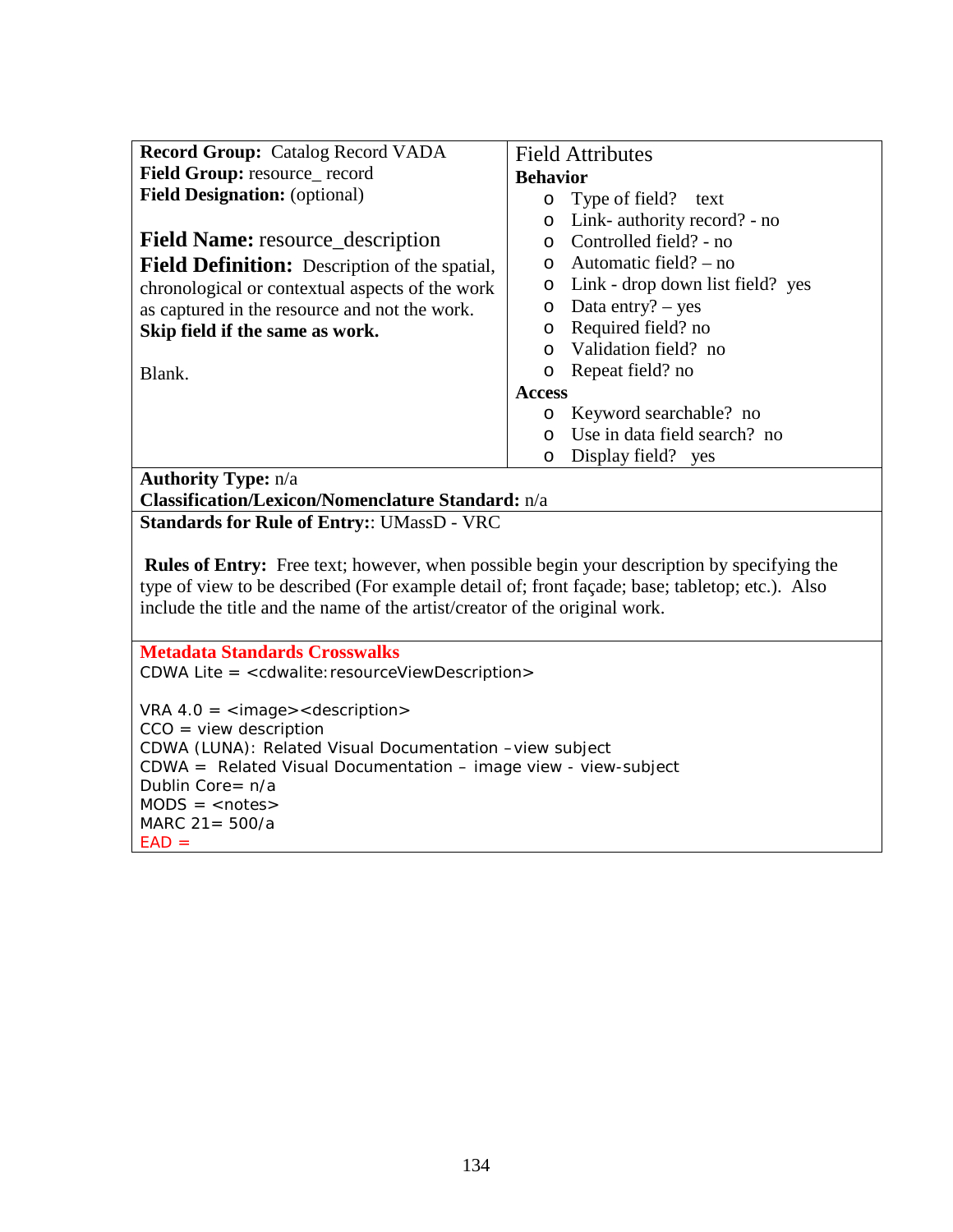| <b>Record Group: Catalog Record VADA</b>                                                                             | <b>Field Attributes</b>                                                                             |  |
|----------------------------------------------------------------------------------------------------------------------|-----------------------------------------------------------------------------------------------------|--|
| Field Group: resource_record                                                                                         | <b>Behavior</b>                                                                                     |  |
| <b>Field Designation:</b> (optional)                                                                                 | Type of field? text<br>$\circ$                                                                      |  |
|                                                                                                                      | Link-authority record? - no<br>$\circ$                                                              |  |
| <b>Field Name:</b> resource_subject                                                                                  | Controlled field? - no<br>$\Omega$                                                                  |  |
| <b>Field Definition:</b> An official term that                                                                       | $\circ$ Automatic field? – no                                                                       |  |
| characterizes an event, an activity, or the                                                                          | o Link - drop down list field? yes                                                                  |  |
| content and not the work. Skip field if the                                                                          | Data entry? $-$ yes<br>$\circ$                                                                      |  |
| same as work.                                                                                                        | Required field? no<br>$\circ$                                                                       |  |
|                                                                                                                      | Validation field? no<br>$\circ$                                                                     |  |
| Blank.                                                                                                               | Repeat field? no<br>$\circ$                                                                         |  |
|                                                                                                                      | <b>Access</b>                                                                                       |  |
|                                                                                                                      | Keyword searchable? no<br>O                                                                         |  |
|                                                                                                                      | Use in data field search? no<br>$\circ$                                                             |  |
|                                                                                                                      | Display field? yes<br>O                                                                             |  |
| <b>Authority Type: controlled lexicon</b>                                                                            |                                                                                                     |  |
|                                                                                                                      |                                                                                                     |  |
| <b>Classification/Lexicon/Nomenclature Standard: AAT</b>                                                             |                                                                                                     |  |
| <b>Standards for Rule of Entry::</b>                                                                                 |                                                                                                     |  |
|                                                                                                                      |                                                                                                     |  |
|                                                                                                                      | <b>Rules of Entry:</b> Terms should be expressed in lowercase and verified with AAT. Use this field |  |
| if subject term applies only to the image and not the work. Otherwise leave it blank.                                |                                                                                                     |  |
| <b>Metadata Standards Crosswalks</b>                                                                                 |                                                                                                     |  |
| CDWA Lite <cdwalite: resourceviewsubjectterm=""></cdwalite:>                                                         |                                                                                                     |  |
|                                                                                                                      |                                                                                                     |  |
| VRA $4.0 = \langle \text{image} \rangle \langle \text{subject} \rangle$                                              |                                                                                                     |  |
| $CCO = image$ view subject                                                                                           |                                                                                                     |  |
| CDWA(LUNA) = Related Visual Documentation-Image View-View Subject - Indexing Terms                                   |                                                                                                     |  |
| CDWA = Related Visual Documentation - Image View - View Subject - Indexing Terms<br>Dublin Core= <subject></subject> |                                                                                                     |  |
| $MODS = \langle subject \rangle$                                                                                     |                                                                                                     |  |
|                                                                                                                      |                                                                                                     |  |

 $EAD =$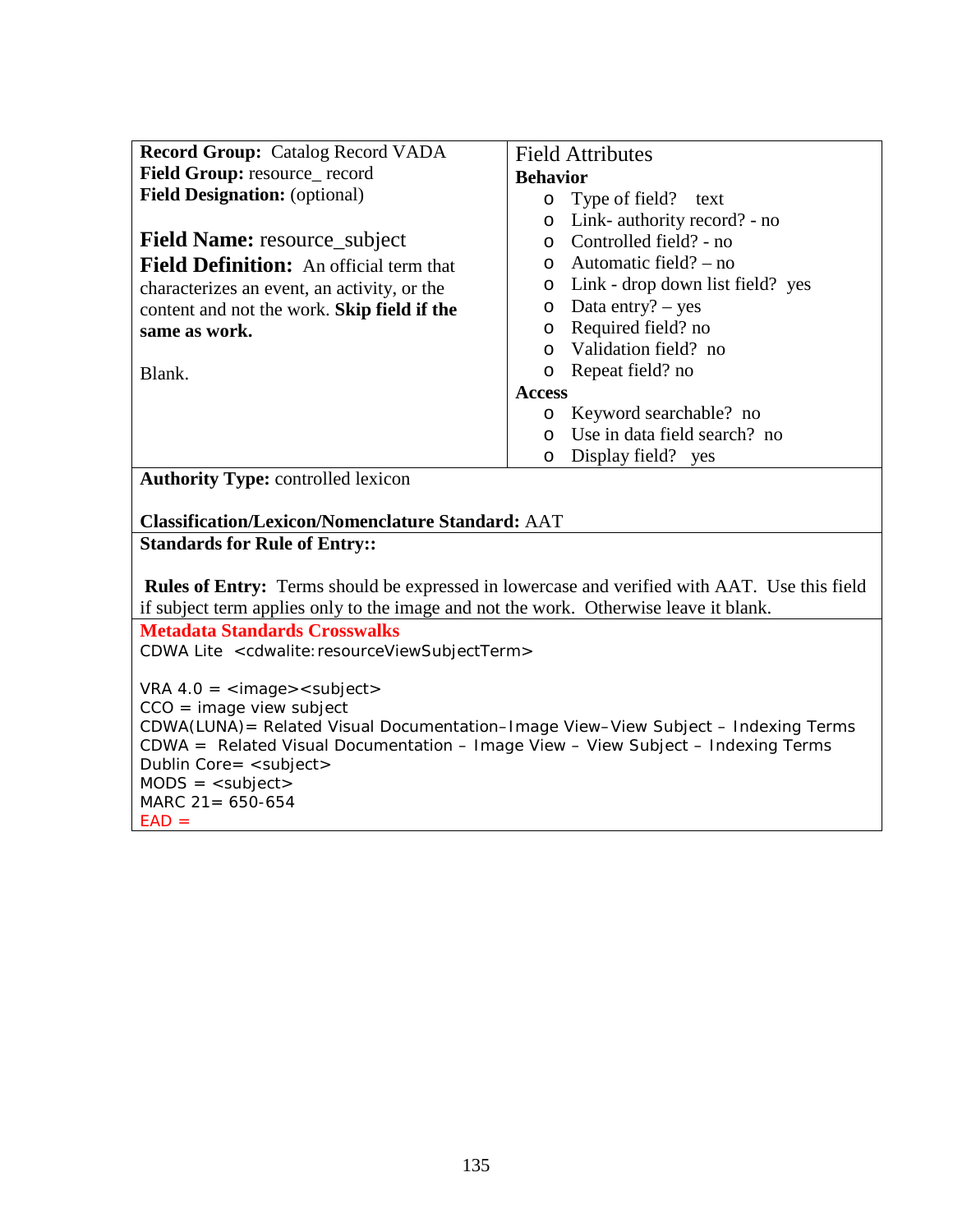| <b>Record Group:</b> Catalog Record VADA |  |
|------------------------------------------|--|
| Field Group: resource_record             |  |
| <b>Field Designation:</b> (optional)     |  |

**Field Name:** resource\_coverage **Field Definition:** An official term that describes geographic site, region, or area specific to the resource and not the work. **Skip field if the same as work.** 

Blank.

## Field Attributes **Behavior**

- o Type of field? text
- o Link- authority record? no
- o Controlled field? no
- o Automatic field? no
- o Link drop down list field? yes
- o Data entry? yes
- o Required field? no
- o Validation field? no
- o Repeat field? no

#### **Access**

- o Keyword searchable? no
- o Use in data field search? no
- o Display field? yes

**Authority Type:** controlled lexicon

#### **Classification/Lexicon/Nomenclature Standard:** TGN or LSAH **Standards for Rule of Entry:**:

**Rules of Entry:** Terms should be expressed in lowercase and verified with TGN or LSAH. Use this field if subject term applies only to the image and not the work. Otherwise leave it blank.

**Metadata Standards Crosswalks** VRA  $4.0 = \langle \text{image} \rangle \langle \text{subject} \rangle$ CCO = image coverage CDWA(LUNA)= Related Visual Documentation–Image View–View Subject – Indexing Terms CDWA = Related Visual Documentation – Image View – View Subject – Indexing Terms CDWA Lite = <cdwalite:resourceViewSubjectTerm> Dublin Core= <coverage>  $MODS = \langle subject \rangle$ MARC  $21 = 650 - 654$  $EAD =$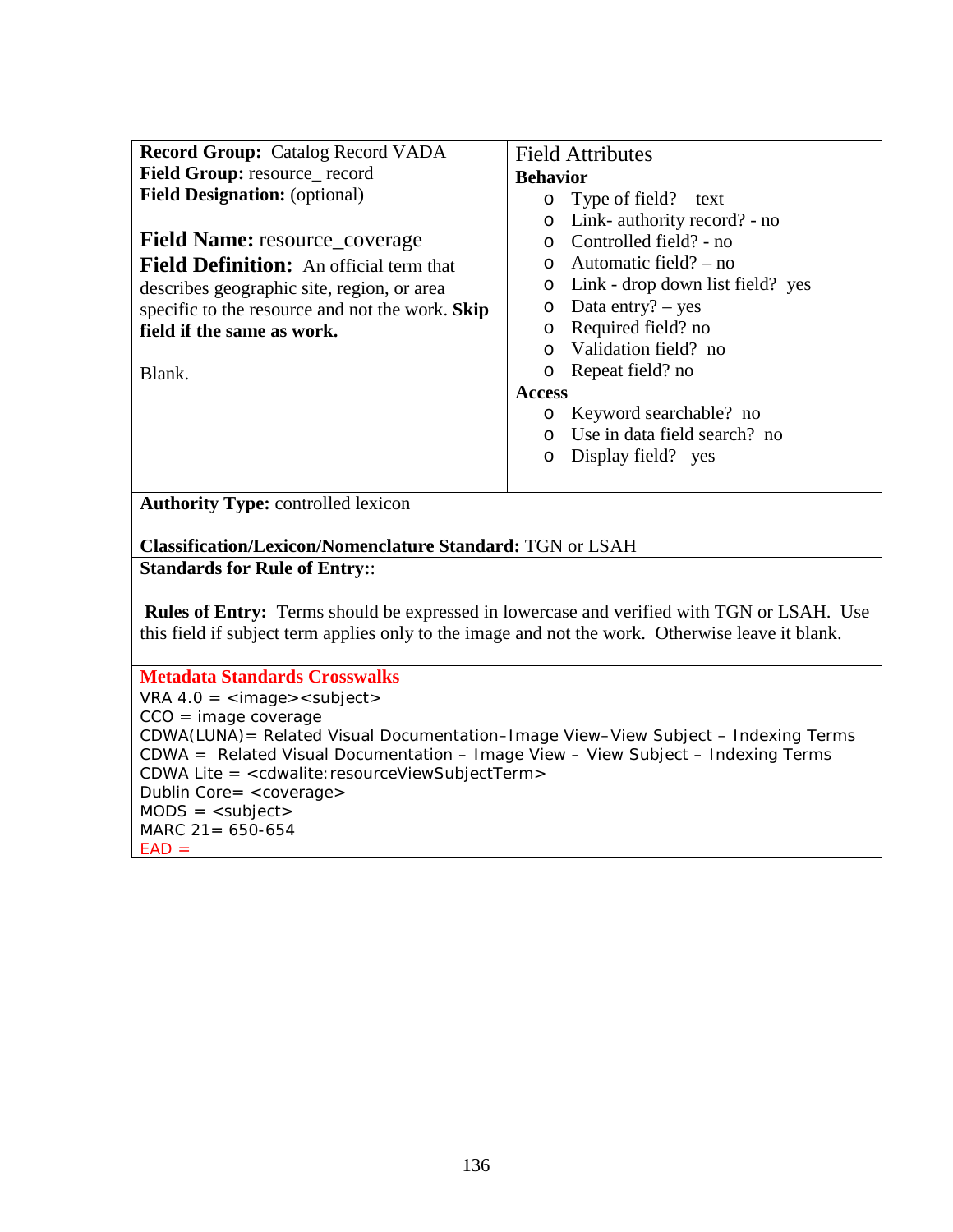# Reference\_record (Field Group – Authority)

The *Reference\_record* field group is used to cite the title (and chapter) of the reference source for the work represented in the image, audio or multimedia digital resource.

Field group Reference\_record Field names:

- o Reference
- o Reference\_ID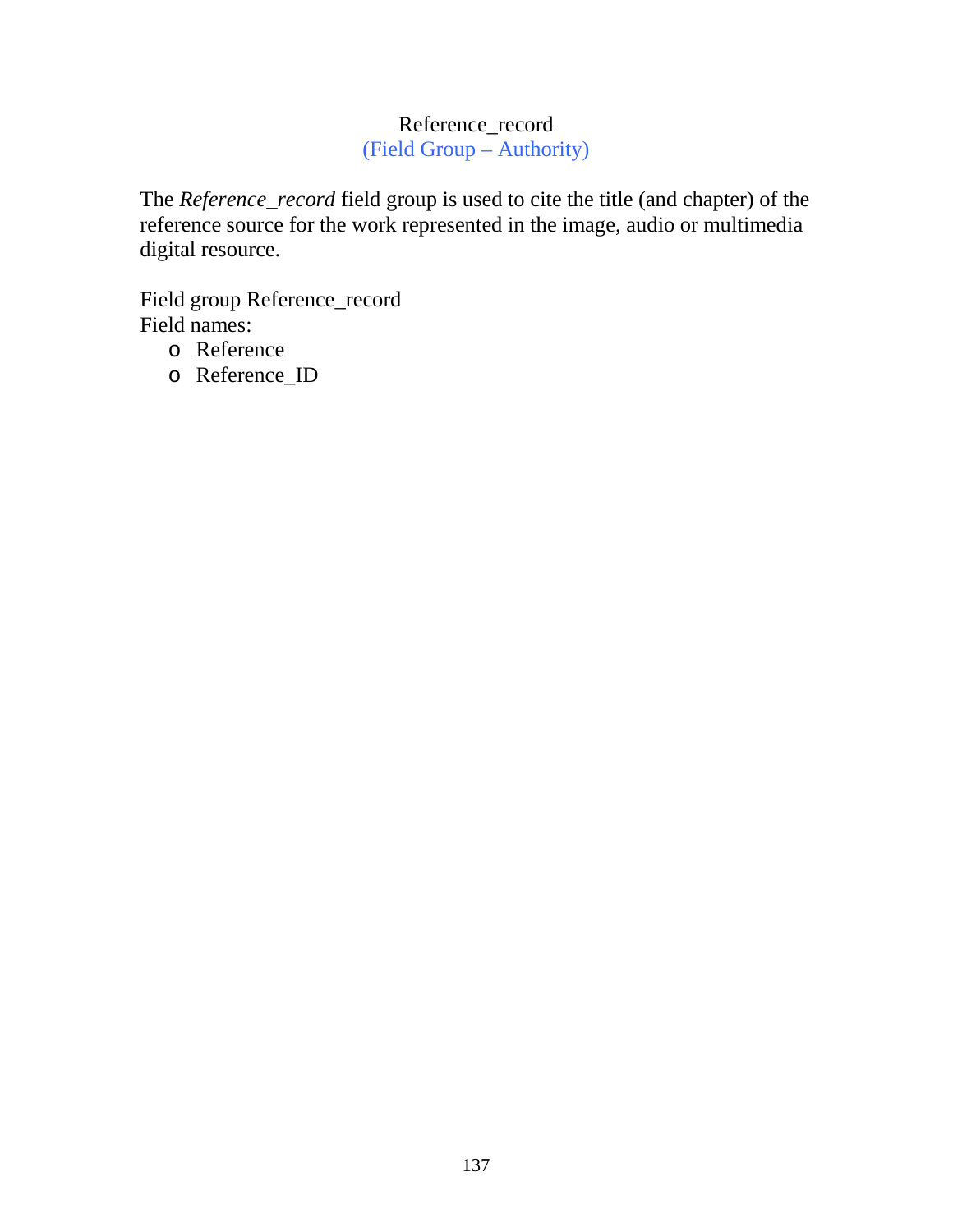| <b>Record Group: Catalog Record VADA</b>                                                                             | <b>Field Attributes</b>            |  |
|----------------------------------------------------------------------------------------------------------------------|------------------------------------|--|
| Field Group: reference_record                                                                                        | <b>Behavior</b>                    |  |
| Field Designation: required                                                                                          | o Type of field? text              |  |
|                                                                                                                      | o Link-authority record? -         |  |
| <b>Field Name: Reference</b>                                                                                         | $\circ$ Link – controlled voc? -   |  |
|                                                                                                                      | $\circ$ Link - automatic - voc? –  |  |
|                                                                                                                      | Link - drop down list?<br>$\circ$  |  |
| <b>Field Definition:</b> Identification of the                                                                       | Data entry? -<br>$\circ$           |  |
|                                                                                                                      | Required field? no<br>O            |  |
| publication, agency, or repository from which                                                                        | Validation field? no<br>$\circ$    |  |
| the resource was acquired.                                                                                           | Repeat field? no                   |  |
|                                                                                                                      | $\circ$<br><b>Access</b>           |  |
| Source of image or digital resource.                                                                                 |                                    |  |
|                                                                                                                      | Keyword searchable? yes<br>$\circ$ |  |
|                                                                                                                      | o Use in data field search? yes    |  |
|                                                                                                                      | Display field? yes<br>$\circ$      |  |
| <b>Authority Type: n/a</b>                                                                                           |                                    |  |
|                                                                                                                      |                                    |  |
| <b>Classification/Lexicon/Nomenclature Standard:</b> n/a                                                             |                                    |  |
| <b>Standards for Rule of Entry: local</b>                                                                            |                                    |  |
|                                                                                                                      |                                    |  |
| <b>Rules of Data Entry:</b> Capitalize the words in the title of the publication, except for the articles.           |                                    |  |
| <b>Metadata Standards Crosswalks</b>                                                                                 |                                    |  |
| CDWA Lite = <cdwalite: resourcesource=""></cdwalite:>                                                                |                                    |  |
|                                                                                                                      |                                    |  |
| VRA $4.0 = \langle \text{image} \rangle \langle \text{textref} \rangle \langle \text{name} \rangle$                  |                                    |  |
| $CCO = n/a$                                                                                                          |                                    |  |
| CDWA: (Luna Version): Related Visual Documentation image source name                                                 |                                    |  |
| CDWA = Related Visual Documentation <maker> OR <image source=""/><br/>Dublin Core= <identifier></identifier></maker> |                                    |  |
| $MODS = n/a$                                                                                                         |                                    |  |
| MARC $21 = 533/c$                                                                                                    |                                    |  |
| $EAD = n/a$                                                                                                          |                                    |  |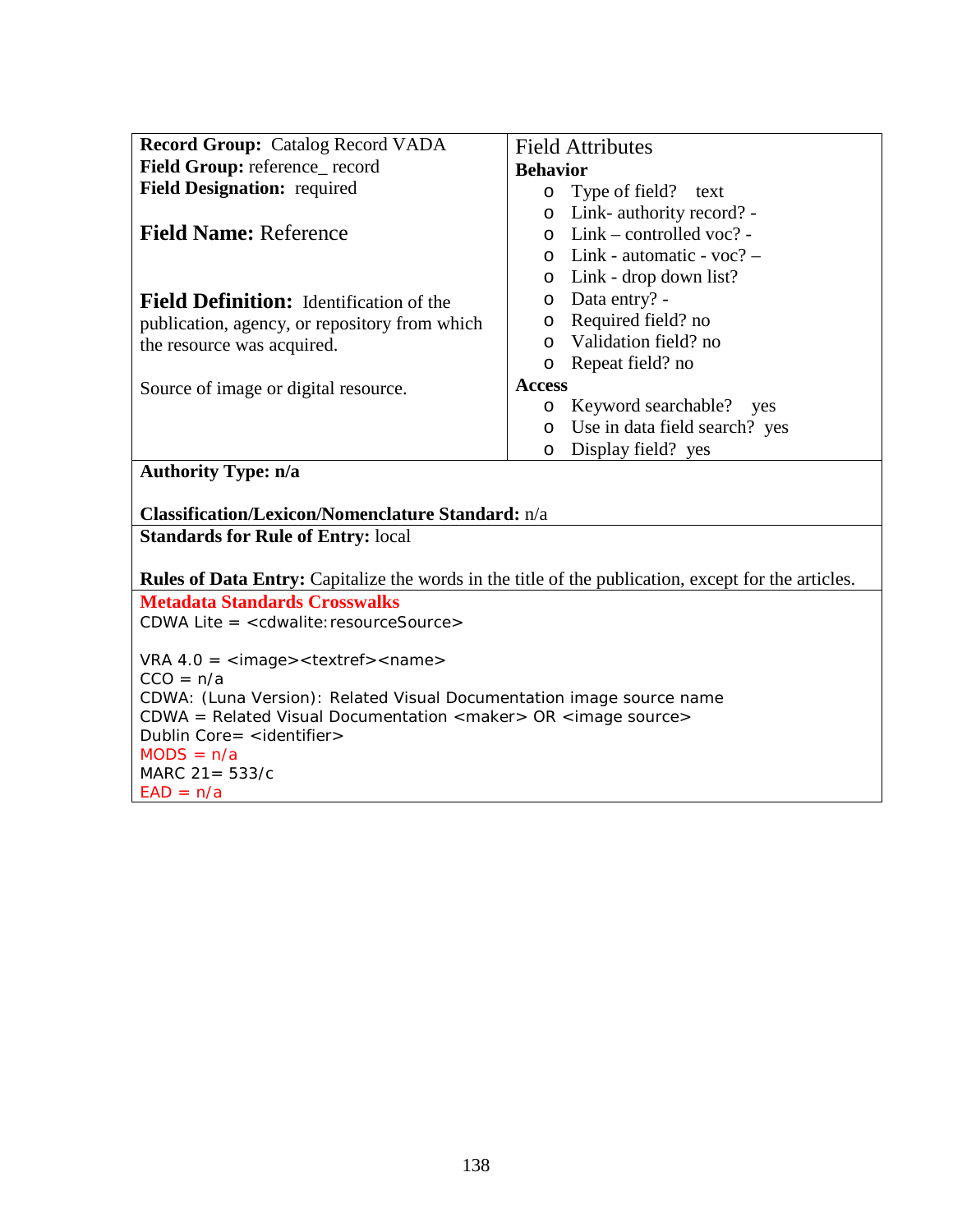| <b>Record Group: Catalog Record VADA</b><br>Field Group: reference _ record<br>Field Designation: required<br><b>Field Name: Reference ID</b><br><b>Field Definition: Additional information</b><br>about the source of the digital resource. If it is a<br>lengthy publication, it is usually the chapter<br>number.                                                                                                                | <b>Field Attributes</b><br><b>Behavior</b><br>Type of field?<br>text<br>$\circ$<br>o Link-authority record? -<br>$\circ$ Link – controlled voc? -<br>$\circ$ Link - automatic - voc? -<br>$\circ$ Link - drop down list?<br>Data entry? -<br>$\circ$<br>Required field?<br>$\circ$<br>Validation field?<br>$\circ$ |  |
|--------------------------------------------------------------------------------------------------------------------------------------------------------------------------------------------------------------------------------------------------------------------------------------------------------------------------------------------------------------------------------------------------------------------------------------|--------------------------------------------------------------------------------------------------------------------------------------------------------------------------------------------------------------------------------------------------------------------------------------------------------------------|--|
|                                                                                                                                                                                                                                                                                                                                                                                                                                      | Repeat field?<br>$\circ$                                                                                                                                                                                                                                                                                           |  |
|                                                                                                                                                                                                                                                                                                                                                                                                                                      | <b>Access</b>                                                                                                                                                                                                                                                                                                      |  |
|                                                                                                                                                                                                                                                                                                                                                                                                                                      | Keyword searchable?<br>no<br>$\circ$<br>Use in data field search? no<br>$\circ$<br>Display field? staff<br>$\circ$                                                                                                                                                                                                 |  |
| <b>Authority Type: n/a</b>                                                                                                                                                                                                                                                                                                                                                                                                           |                                                                                                                                                                                                                                                                                                                    |  |
| <b>Classification/Lexicon/Nomenclature Standard:</b> n/a<br><b>Standards for Rule of Entry: local</b><br>Rules of Data Entry: Choose the chapter of the publication from a Speed Search list that appears<br>when you type in the title of the book. If there is no existing chapter number, create a new record<br>for that chapter.<br>Chapter headings are entered in lower case with the chapter number expressed in two digits. |                                                                                                                                                                                                                                                                                                                    |  |
| Ex., chapter 02                                                                                                                                                                                                                                                                                                                                                                                                                      |                                                                                                                                                                                                                                                                                                                    |  |
| <b>Metadata Standards Crosswalks</b><br>CDWA Lite = $n/a$<br>VRA $4.0 = \frac{1}{2}$ < image > < textref > < id ><br>$CCO = n/a$<br>CDWA: (Luna Version): Related Visual Documentation image source number<br>CDWA = Related Visual Documentation image source ID<br>Dublin Core= n/a<br>$MODS = n/a$<br>MARC $21 = 035$<br>$EAD = n/a$                                                                                              |                                                                                                                                                                                                                                                                                                                    |  |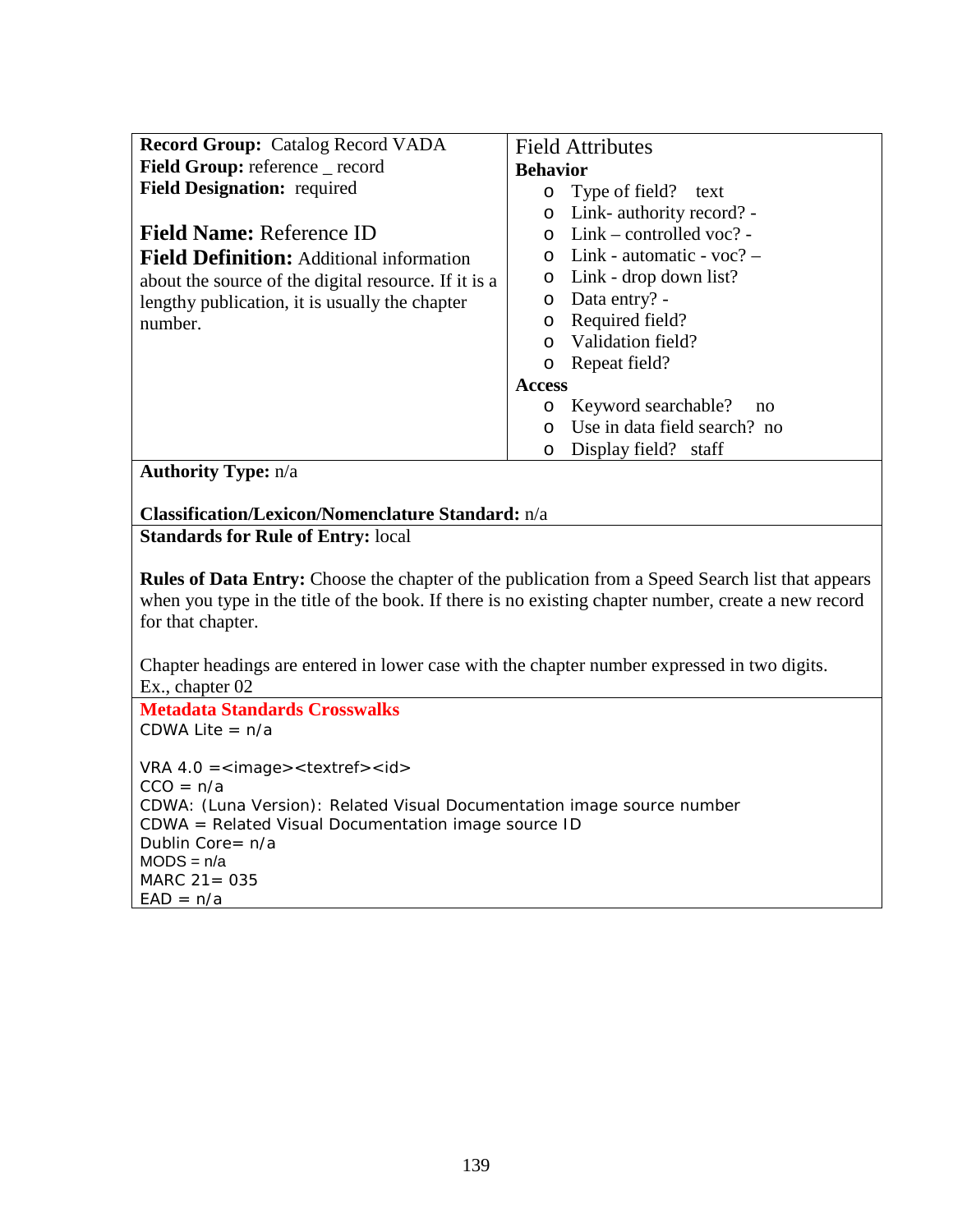## resource\_metadata\_record (Field Group )

The first set of fields within the *resource\_metadata\_record* field group provides information specific to the digital or analog object, including identifying and locating information, as well as the type of resource. The next set of fields within the *resource\_metadata\_record* field group pertain to the history of the digital object, including the technical and the administrative metadata.

Field group resource\_metadate\_history field names:

- o resource\_filename
- o resource\_URI
- o resource\_type
- o resource\_date
- o resource\_dervative\_class
- o resource\_format
- o resource\_repository
- o resource\_rights
- o adm\_meta\_URI
- o adm\_meta\_note
- o tech\_meta\_URI
- o tech\_meta\_note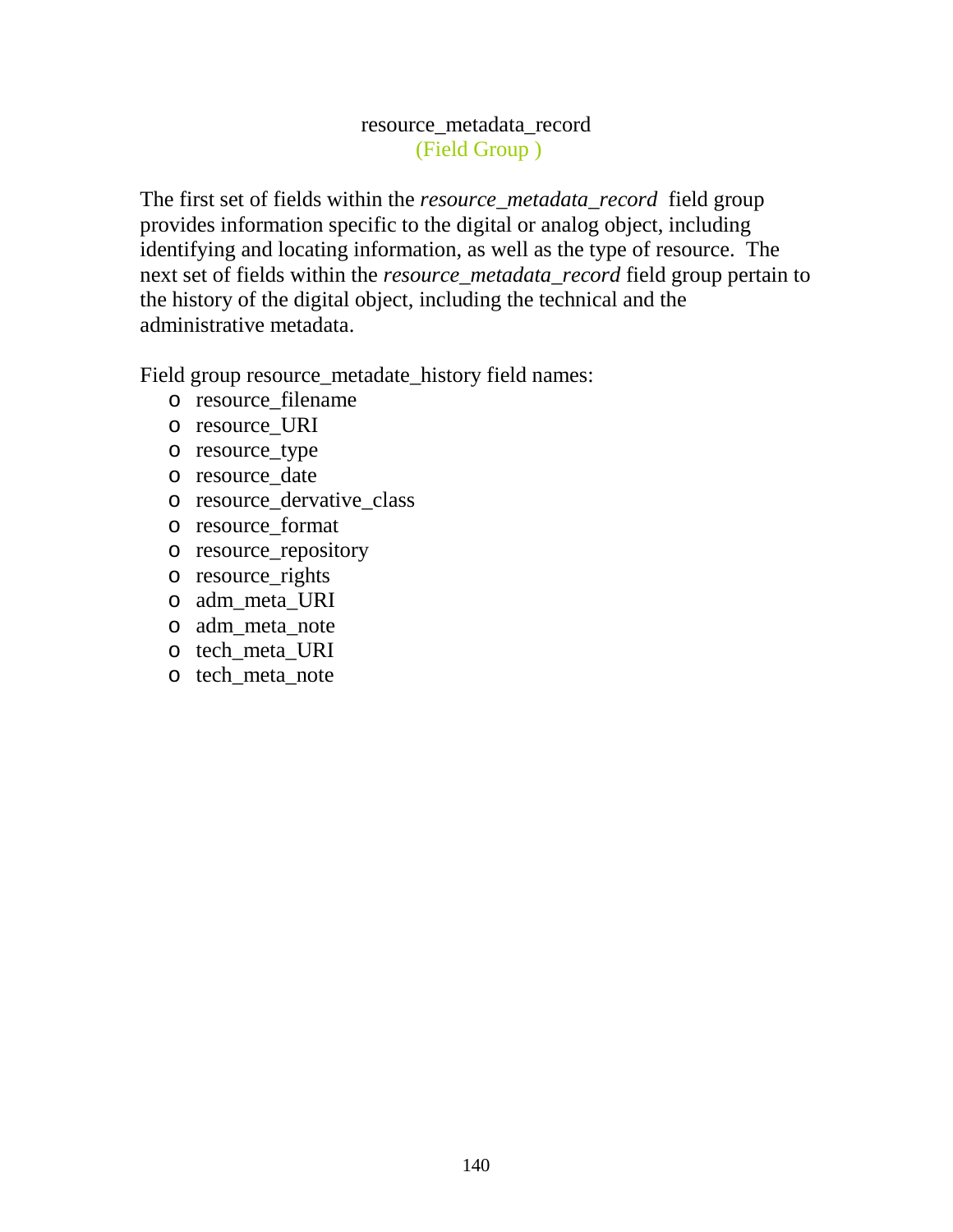| $\circ$                                                                                         |                                             |  |
|-------------------------------------------------------------------------------------------------|---------------------------------------------|--|
| <b>Record Group: Catalog Record VADA</b>                                                        | <b>Field Attributes</b>                     |  |
| Field Group: resource_metadata_record                                                           | <b>Behavior</b>                             |  |
| <b>Field Designation: Core</b>                                                                  | Type of field? text<br>$\circ$              |  |
|                                                                                                 | Link-authority record? - no<br>$\circ$      |  |
| <b>Field Name:</b> resource filename                                                            | o Controlled field? - yes                   |  |
| <b>Field Definition:</b> A unique code (filename)                                               | Automatic field? $-$ yes<br>$\circ$         |  |
| assigned to a digital object and includes the file                                              | Link - drop down list field? yes<br>$\circ$ |  |
| extension.                                                                                      | Data entry? $-$ yes<br>$\circ$              |  |
|                                                                                                 | Required field? yes<br>$\circ$              |  |
|                                                                                                 | o Validation field? yes                     |  |
|                                                                                                 | o Repeat field? no                          |  |
|                                                                                                 | <b>Access</b>                               |  |
|                                                                                                 | o Keyword searchable? yes                   |  |
|                                                                                                 | o Use in data field search? yes             |  |
|                                                                                                 | o Display field? yes                        |  |
|                                                                                                 |                                             |  |
| <b>Authority Type: controlled lexicon</b>                                                       |                                             |  |
|                                                                                                 |                                             |  |
| Classification/Lexicon/Nomenclature Standard: Local - UMassD - VRC                              |                                             |  |
| <b>Standards for Rule of Entry: Local - UMassD - VRC</b>                                        |                                             |  |
| <b>Rules of Entry:</b> "Resource_filename" is the filename and extension of the digital object. |                                             |  |
| Ex.                                                                                             |                                             |  |
|                                                                                                 |                                             |  |
| $05$ vap $_001$ .tif<br>$\circ$<br>06vap_210_f.jpg                                              |                                             |  |
| O                                                                                               |                                             |  |
| <b>Metadata Standards Crosswalks</b>                                                            |                                             |  |
| CDWA Lite = < cdwalite: resourceID>                                                             |                                             |  |
|                                                                                                 |                                             |  |
| VRA $4.0 = \langle$ IMAGE > $\langle$ id >                                                      |                                             |  |
| $CCO = n/a$                                                                                     |                                             |  |
| CDWA Luna: n/a                                                                                  |                                             |  |
| $CDWA = related visual documentation - repository number$                                       |                                             |  |
| Dublin Core= n/a<br>$MODS = \langle url \rangle$                                                |                                             |  |
| MARC $21 = 856$ \$u                                                                             |                                             |  |
| $EAD =$                                                                                         |                                             |  |
|                                                                                                 |                                             |  |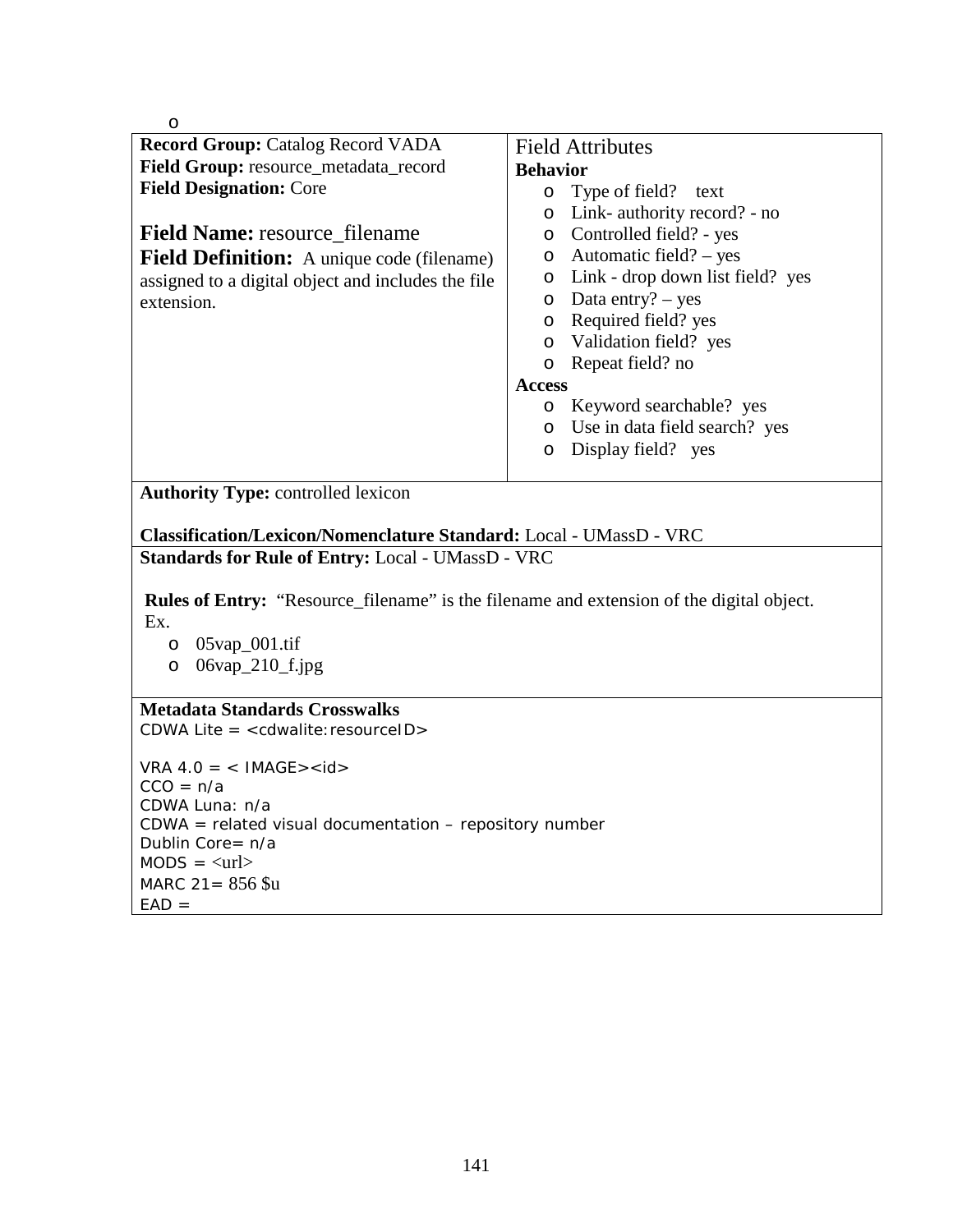| <b>Record Group: Catalog Record VADA</b>                                         | <b>Field Attributes</b>                  |  |
|----------------------------------------------------------------------------------|------------------------------------------|--|
| Field Group: resource_metadata_record                                            | <b>Behavior</b>                          |  |
| <b>Field Designation: (CORE)</b>                                                 | Type of field?<br>text<br>$\circ$        |  |
|                                                                                  | o Link-authority record? -               |  |
| Field Name: resource_URI                                                         | $\circ$ Link – controlled voc? -         |  |
| <b>Field Definition:</b> Record the digital files                                | $\circ$ Link - automatic - voc? -        |  |
| uniform resource identifier (URI). The browser                                   | $\circ$ Link - drop down list?           |  |
| (computer) uses URI to identify the location of                                  | Data entry? -<br>O                       |  |
| a single digital file. TO BE DETERMINE                                           | Required field? yes<br>$\circ$           |  |
|                                                                                  | Validation field? yes<br>$\circ$         |  |
| For example. c:\\(computer hard drive)\visual                                    | Repeat field? no<br>$\circ$              |  |
| resource collection(folder)\user                                                 | <b>Access</b>                            |  |
| services(folder)\photomasters(folder)                                            | Keyword searchable? yes<br>O             |  |
|                                                                                  | Use in data field search? yes<br>$\circ$ |  |
|                                                                                  | Display field? staff<br>$\circ$          |  |
|                                                                                  |                                          |  |
| c:\\visual resource collection\user                                              |                                          |  |
| services\photomasters                                                            |                                          |  |
|                                                                                  |                                          |  |
| Skip.                                                                            |                                          |  |
| <b>Authority Type: controlled lexicon</b>                                        |                                          |  |
|                                                                                  |                                          |  |
| <b>Classification/Lexicon/Nomenclature Standard: local</b>                       |                                          |  |
| <b>Standards for Rule of Entry: local</b>                                        |                                          |  |
| Rules of Data Entry: This standard should be generic to insure future migration. |                                          |  |
| <b>Metadata Standards Crosswalks</b>                                             |                                          |  |
| CDWA Lite = < cdwalite: resourceSet>< linkResource>                              |                                          |  |
|                                                                                  |                                          |  |
| $VRA 4.0 = n/a$                                                                  |                                          |  |
| $CCO = n/a$                                                                      |                                          |  |
| CDWA: (Luna Version): n/a                                                        |                                          |  |
| $CDWA = n/a$                                                                     |                                          |  |
| Dublin Core= n/a                                                                 |                                          |  |
| $MODS = n/a$                                                                     |                                          |  |
| MARC $21 = 533/b$                                                                |                                          |  |
| $EAD = n/a$                                                                      |                                          |  |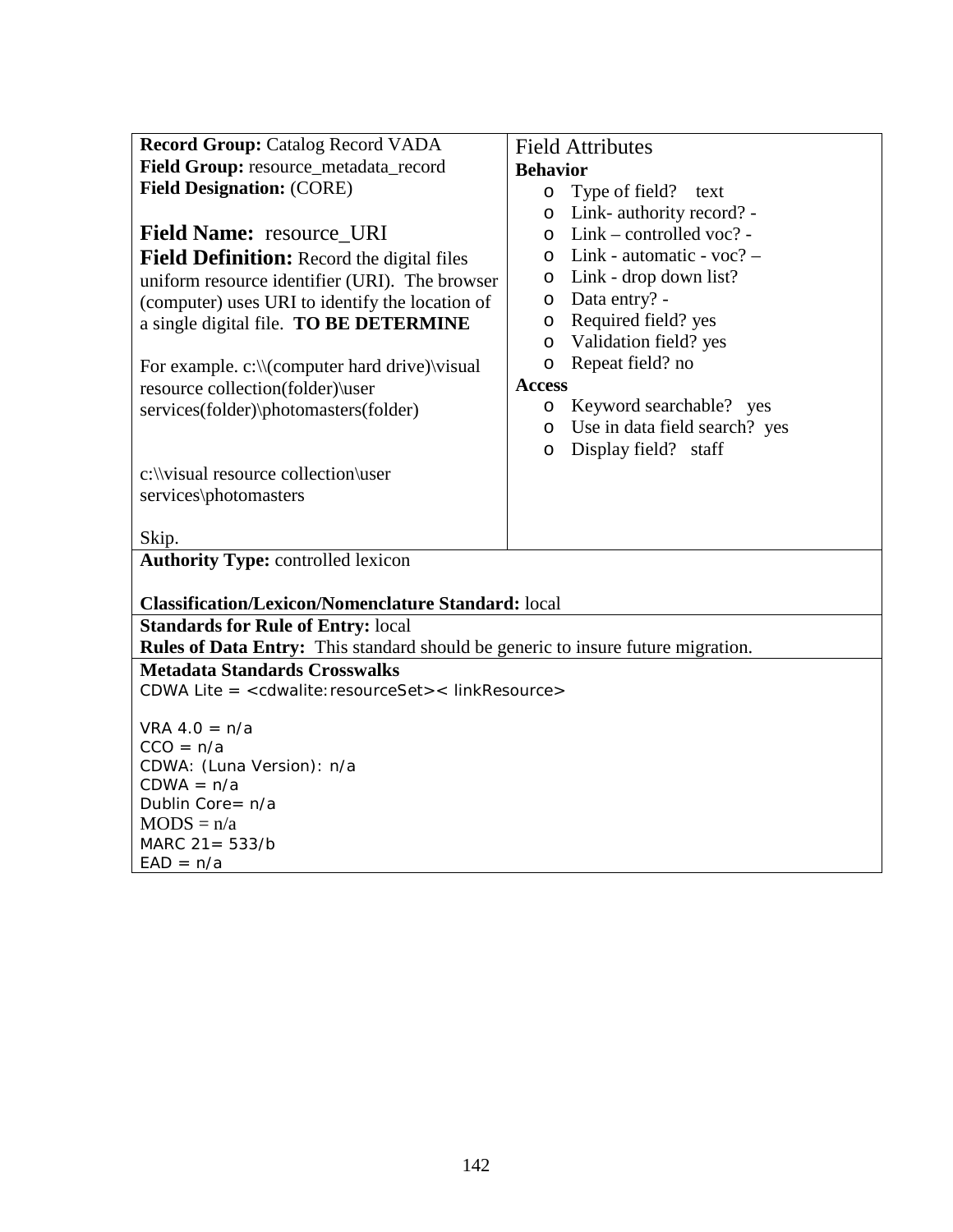| <b>Record Group: Catalog Record VADA</b>                                                                                                                                                                                                                                                                           | <b>Field Attributes</b>             |  |
|--------------------------------------------------------------------------------------------------------------------------------------------------------------------------------------------------------------------------------------------------------------------------------------------------------------------|-------------------------------------|--|
| Field Group: resource_metadata_record                                                                                                                                                                                                                                                                              | <b>Behavior</b>                     |  |
| <b>Field Designation: (CORE)</b>                                                                                                                                                                                                                                                                                   | Type of field? text<br>$\circ$      |  |
|                                                                                                                                                                                                                                                                                                                    | o Link-authority record? -          |  |
| Field Name: resource_type                                                                                                                                                                                                                                                                                          | $\circ$ Link – controlled voc? -    |  |
| Field Definition: Indicate the type of                                                                                                                                                                                                                                                                             | $\circ$ Link - automatic - voc? -   |  |
| digital content, text, audio, image, multimedia,                                                                                                                                                                                                                                                                   | $\circ$ Link - drop down list? -yes |  |
| digital media.                                                                                                                                                                                                                                                                                                     | o Data entry? -                     |  |
|                                                                                                                                                                                                                                                                                                                    | o Required field? yes               |  |
|                                                                                                                                                                                                                                                                                                                    | o Validation field? yes             |  |
|                                                                                                                                                                                                                                                                                                                    | o Repeat field? no                  |  |
|                                                                                                                                                                                                                                                                                                                    | <b>Access</b>                       |  |
|                                                                                                                                                                                                                                                                                                                    | o Keyword searchable? yes           |  |
|                                                                                                                                                                                                                                                                                                                    | o Use in data field search? yes     |  |
|                                                                                                                                                                                                                                                                                                                    | Display field? staff<br>$\circ$     |  |
| <b>Authority Type: controlled lexicon</b>                                                                                                                                                                                                                                                                          |                                     |  |
| <b>Classification/Lexicon/Nomenclature Standard: Local</b><br>$\mathbf{Audio} = \text{ oral}$ and sound content<br>O<br><b>Multimedia</b> = audio and moving image content<br>O<br>$Image = still image content$<br>O<br><b>Digital image</b> $=$ still digital object<br>O<br>$Text = written content$<br>$\circ$ |                                     |  |
| <b>Standards for Rule of Entry: local</b>                                                                                                                                                                                                                                                                          |                                     |  |
| Rules of Data Entry: Use lowercase, and select from the above lexicon.                                                                                                                                                                                                                                             |                                     |  |
| <b>Metadata Standards Crosswalks</b>                                                                                                                                                                                                                                                                               |                                     |  |
| CDWA Lite =< cdwalite: resourceSet> <resourcetype></resourcetype>                                                                                                                                                                                                                                                  |                                     |  |
| VRA $4.0 = \langle \text{image} \rangle \langle \text{resource} \rangle \langle \text{type} \rangle$                                                                                                                                                                                                               |                                     |  |
| $CCO = n/a$                                                                                                                                                                                                                                                                                                        |                                     |  |
| CDWA: (Luna Version): related visual documentation - image type                                                                                                                                                                                                                                                    |                                     |  |
| CDWA = related Visual Documentation Image Type                                                                                                                                                                                                                                                                     |                                     |  |
| Dublin Core= <format></format>                                                                                                                                                                                                                                                                                     |                                     |  |
| $MODS = n/a$                                                                                                                                                                                                                                                                                                       |                                     |  |
| MARC $21 = 533/a$<br>$EAD =$                                                                                                                                                                                                                                                                                       |                                     |  |
|                                                                                                                                                                                                                                                                                                                    |                                     |  |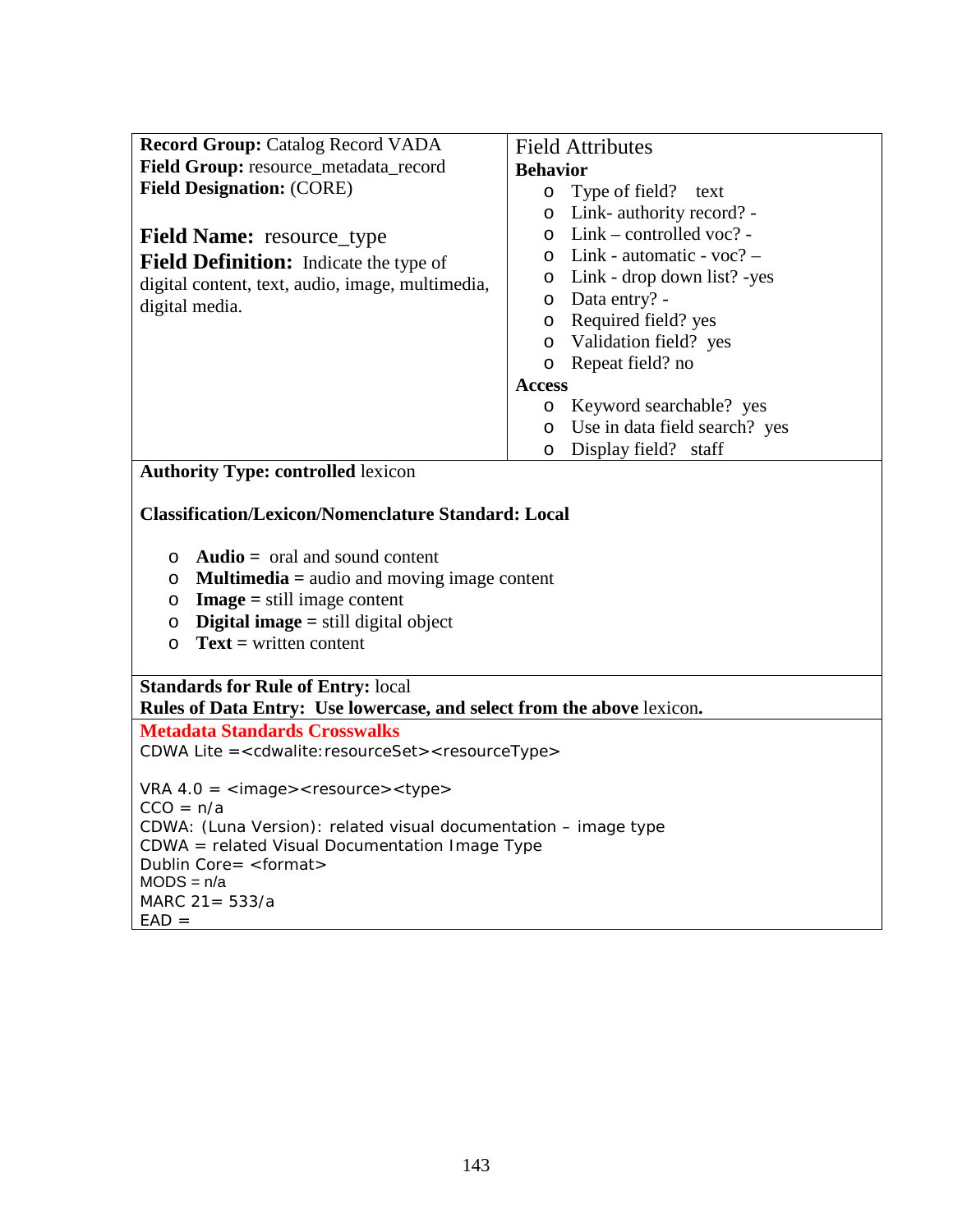| $\circ$                                                                                                                                                                                                    |                                          |  |
|------------------------------------------------------------------------------------------------------------------------------------------------------------------------------------------------------------|------------------------------------------|--|
| <b>Record Group: Catalog Record VADA</b>                                                                                                                                                                   | <b>Field Attributes</b>                  |  |
| Field Group: resource_metadata_history                                                                                                                                                                     | <b>Behavior</b>                          |  |
| <b>Field Designation: (CORE)</b>                                                                                                                                                                           | Type of field? text<br>$\circ$           |  |
|                                                                                                                                                                                                            | o Link-authority record? -               |  |
| <b>Field Name:</b> resource date                                                                                                                                                                           | $\circ$ Link – controlled voc? -         |  |
| Field Definition: The year the digital master or                                                                                                                                                           | $\circ$ Link - automatic - voc? -        |  |
| derivative was created. The content in this field                                                                                                                                                          | $\circ$ Link - drop down list? -yes      |  |
| allows VRC collection manager to track the digital                                                                                                                                                         | Data entry? -<br>$\circ$                 |  |
|                                                                                                                                                                                                            | Required field? yes<br>O                 |  |
| file with the scanning hardware, software, and                                                                                                                                                             | Validation field?<br>$\circ$             |  |
| procedures used to create the digital file.                                                                                                                                                                | Repeat field?<br>$\circ$                 |  |
|                                                                                                                                                                                                            | <b>Access</b>                            |  |
| Always start with the year the derivative was                                                                                                                                                              | Keyword searchable?<br>yes<br>$\circ$    |  |
| created. The first two numeral digits of the file name                                                                                                                                                     | Use in data field search? yes<br>$\circ$ |  |
| represents the year it was created.                                                                                                                                                                        | Display field? staff<br>O                |  |
| <b>Authority Type: controlled lexicon</b>                                                                                                                                                                  |                                          |  |
|                                                                                                                                                                                                            |                                          |  |
| <b>Classification/Lexicon/Nomenclature Standard:</b> Local lexicon. Begin with the year the digital<br>file was created.<br>2007, 2006, 2005, etc. to be followed by type of digital file as listed below: |                                          |  |
| $ihm = In-House Master tif$                                                                                                                                                                                |                                          |  |
| $\circ$<br>$ihd = In$ -House Derivate                                                                                                                                                                      |                                          |  |
| $\circ$<br>$osm = Outside - source Master$                                                                                                                                                                 |                                          |  |
| $\circ$                                                                                                                                                                                                    |                                          |  |
| <b>Standards for Rule of Entry: local</b><br>Rules of Data Entry: Select from the lexicon above.                                                                                                           |                                          |  |
| Ex.                                                                                                                                                                                                        |                                          |  |
| <b>2003_ihm</b> (Code indicates the year (2003) the digital file was created and is an in-house<br>$\circ$                                                                                                 |                                          |  |
| master file.)                                                                                                                                                                                              |                                          |  |
| <b>2003_ihd</b> (Code indicates the year (2003) the digital file was created and is an in-house<br>O                                                                                                       |                                          |  |
| derivative file.)                                                                                                                                                                                          |                                          |  |
| 2003_osm (Code indicates the year (2003) the digital file was acquired from an outside<br>O                                                                                                                |                                          |  |
| source and is considered to be the digital master.)                                                                                                                                                        |                                          |  |
| <b>Metadata Standards Crosswalks</b>                                                                                                                                                                       |                                          |  |
| CDWA Lite = $n/a$                                                                                                                                                                                          |                                          |  |
| VRA $4.0 = \langle \text{image} \rangle \langle \text{date} \rangle$                                                                                                                                       |                                          |  |
| $CCO = n/a$                                                                                                                                                                                                |                                          |  |
| CDWA: (Luna Version): n/a                                                                                                                                                                                  |                                          |  |
| CDWA = related Visual Documentation copyright date                                                                                                                                                         |                                          |  |
| Dublin Core= n/a                                                                                                                                                                                           |                                          |  |
| $MODS =$                                                                                                                                                                                                   |                                          |  |
| MARC $21 =$                                                                                                                                                                                                |                                          |  |

 $EAD = n/a$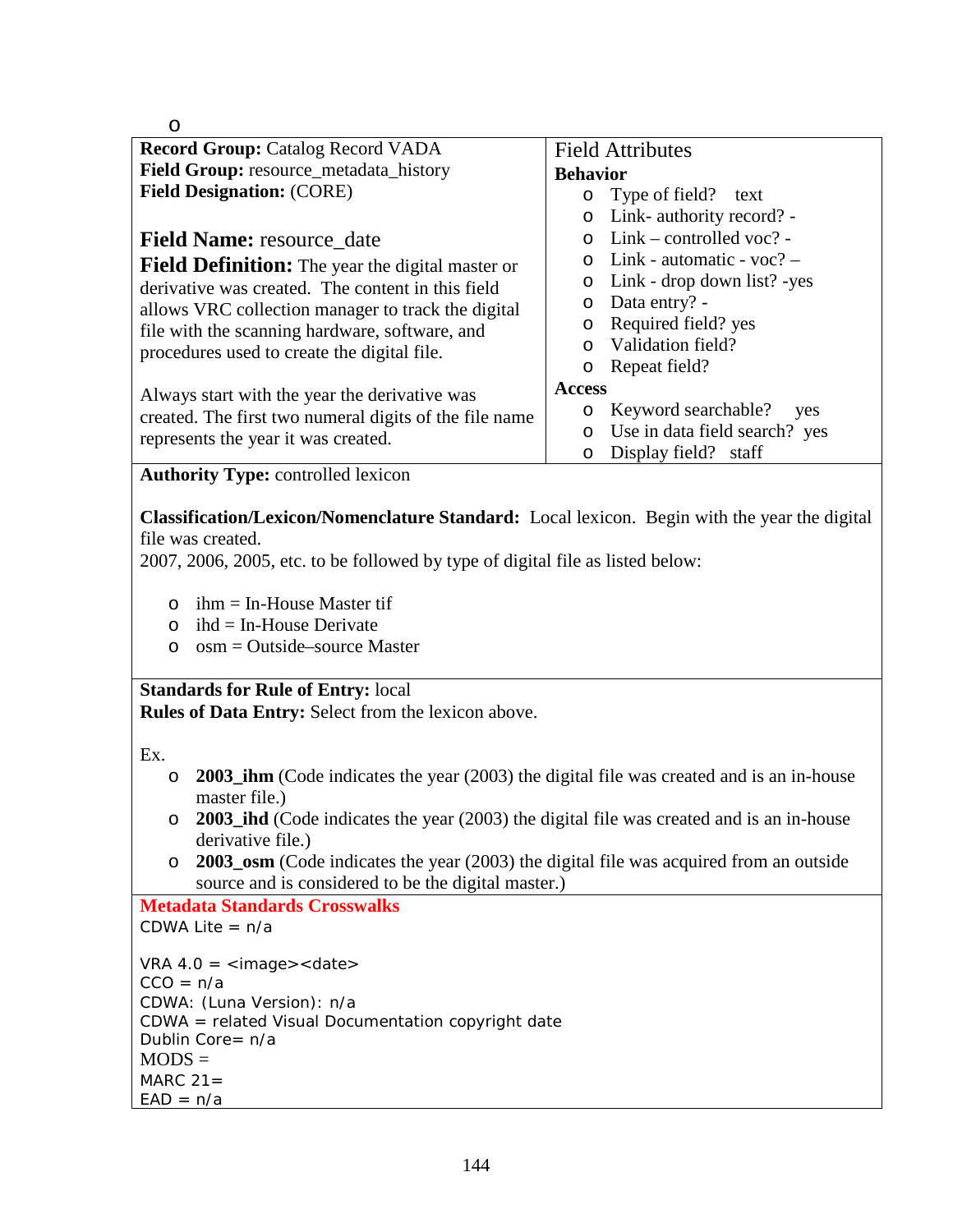| <b>Record Group: Catalog Record VADA</b>                                      | <b>Field Attributes</b>              |
|-------------------------------------------------------------------------------|--------------------------------------|
| Field Group: resource_metadata_history Field                                  | <b>Behavior</b>                      |
| <b>Designation:</b> required                                                  | Type of field? text<br>$\circ$       |
|                                                                               | Link- authority record? -<br>$\circ$ |
| Field Name: resource_derivative_class                                         | $\circ$ Link – controlled voc? -     |
| <b>Field Definition:</b> Indicates the class of                               | $\circ$ Link - automatic - voc? –    |
| digital object within the institution's holding.                              | Link - drop down list? -yes<br>O     |
|                                                                               | Data entry? -<br>$\circ$             |
| Ex. master, master original, projection, web,                                 | Required field? yes<br>O             |
| etc.                                                                          | Validation field? yes<br>$\circ$     |
|                                                                               | Repeat field? no<br>$\circ$          |
| <b>J</b> peg                                                                  | <b>Access</b>                        |
|                                                                               | Keyword searchable? yes<br>$\circ$   |
|                                                                               | Use in data field search? yes<br>O   |
|                                                                               | Display field? staff<br>$\circ$      |
| <b>Authority Type: controlled lexicon</b>                                     |                                      |
|                                                                               |                                      |
| <b>Classification/Lexicon/Nomenclature Standard: A local lexicon.</b>         |                                      |
|                                                                               |                                      |
| <b>Standards for Rule of Entry: local</b>                                     |                                      |
| Rules of Data Entry: Record the exact file extension of the digital resource. |                                      |
| <b>Metadata Standards Crosswalks</b>                                          |                                      |
| CDWA Lite = $<$ cdwalite: resourceSet >                                       |                                      |
|                                                                               |                                      |
| $VRA 4.0 =$<br>$CCO =$                                                        |                                      |
| CDWA: (Luna Version): Related Visual Documentation Image Format               |                                      |
| CDWA = Related Visual Documentation Image Format                              |                                      |
| Dublin Core= $\le$ format >                                                   |                                      |
| $MODS = note$                                                                 |                                      |
| MARC $21 = 533/3$                                                             |                                      |
| $EAD =$                                                                       |                                      |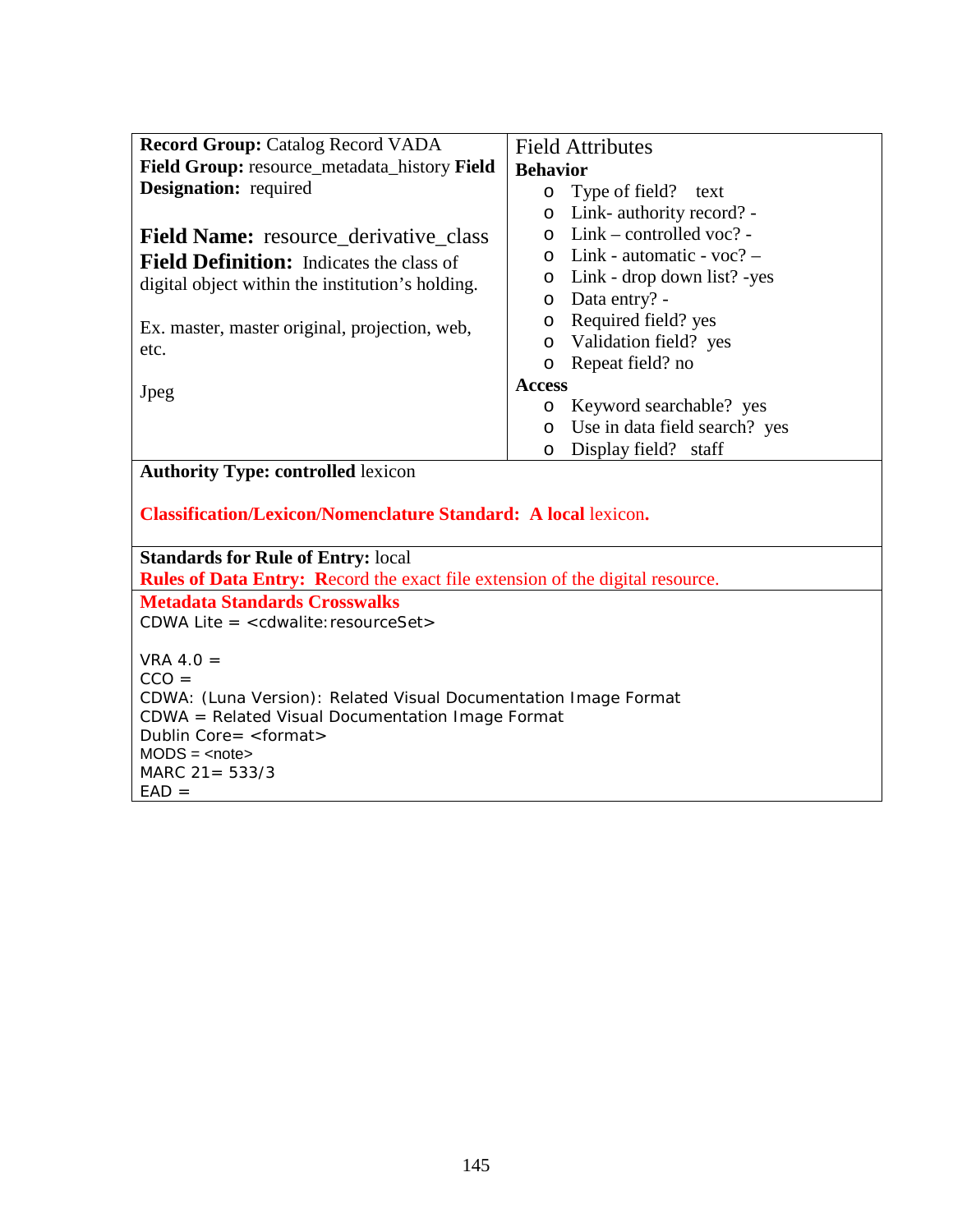| <b>Record Group: Catalog Record VADA</b>                                                                                                                                                                                                      |                                        |
|-----------------------------------------------------------------------------------------------------------------------------------------------------------------------------------------------------------------------------------------------|----------------------------------------|
|                                                                                                                                                                                                                                               | <b>Field Attributes</b>                |
| Field Group: resource_metadata_history                                                                                                                                                                                                        | <b>Behavior</b>                        |
| <b>Field Designation: required</b>                                                                                                                                                                                                            | Type of field? text<br>$\circ$         |
|                                                                                                                                                                                                                                               | o Link-authority record? -             |
| <b>Field Name:</b> resource format                                                                                                                                                                                                            | $\circ$ Link – controlled voc? -       |
| Field Definition: Indicate the filename                                                                                                                                                                                                       | $\circ$ Link - automatic - voc? -      |
|                                                                                                                                                                                                                                               | Link - drop down list? -yes<br>$\circ$ |
| extension which is a suffix to the name of a                                                                                                                                                                                                  | Data entry? -<br>$\circ$               |
| computer file applied at the end to show data                                                                                                                                                                                                 | o Required field? yes                  |
| format.                                                                                                                                                                                                                                       | o Validation field? yes                |
|                                                                                                                                                                                                                                               | o Repeat field? no                     |
| Ex. jpeg, tif, pdf                                                                                                                                                                                                                            | <b>Access</b>                          |
|                                                                                                                                                                                                                                               | o Keyword searchable? yes              |
|                                                                                                                                                                                                                                               | o Use in data field search? yes        |
|                                                                                                                                                                                                                                               |                                        |
|                                                                                                                                                                                                                                               | Display field? staff<br>$\circ$        |
| <b>Authority Type: controlled lexicon</b><br>Classification/Lexicon/Nomenclature Standard: A local lexicon. http://www.file-<br>extensions.org/a; http://filext.com/ http://www.fileinfo.net/;<br>http://www.musicmarkup.info/glossary/n.html |                                        |
|                                                                                                                                                                                                                                               |                                        |
| <b>Standards for Rule of Entry: local</b>                                                                                                                                                                                                     |                                        |
| Rules of Data Entry: Record the exact file extension of the digital resource.                                                                                                                                                                 |                                        |
| <b>Metadata Standards Crosswalks</b>                                                                                                                                                                                                          |                                        |
| CDWA Lite = <cdwalite: resourceset=""> <linkresource> <formatresource></formatresource></linkresource></cdwalite:>                                                                                                                            |                                        |
|                                                                                                                                                                                                                                               |                                        |
| VRA $4.0 = \langle \text{image} \rangle \langle \text{technique} \rangle$                                                                                                                                                                     |                                        |
| $CCO = image format$                                                                                                                                                                                                                          |                                        |
| CDWA: (Luna Version): Related Visual Documentation Image Format                                                                                                                                                                               |                                        |
| CDWA = Related Visual Documentation Image Format                                                                                                                                                                                              |                                        |
| Dublin Core= <format></format>                                                                                                                                                                                                                |                                        |
| $MODS = note$<br>MARC $21 = 533/3$                                                                                                                                                                                                            |                                        |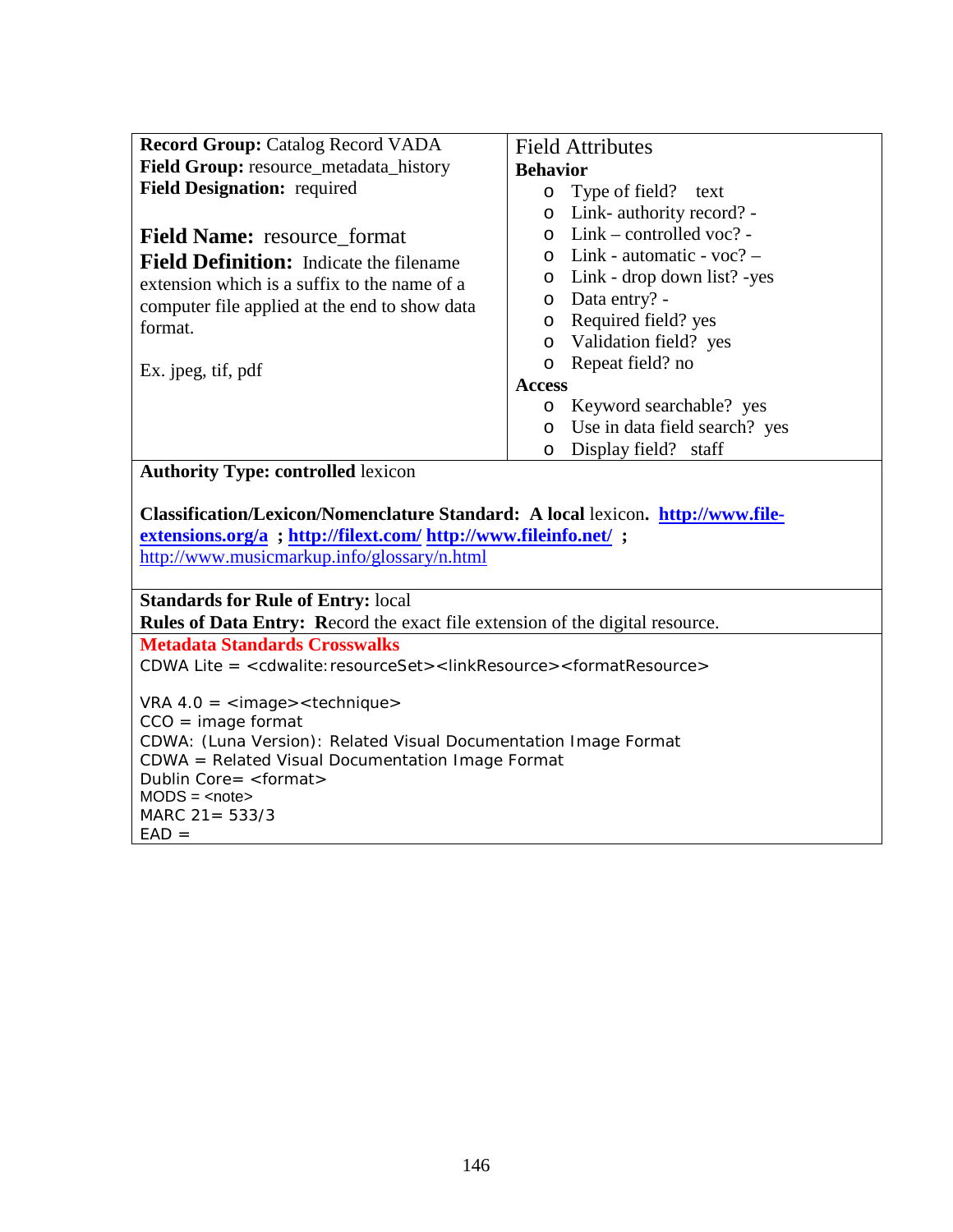| <b>Record Group: Catalog Record VADA</b>                                               | <b>Field Attributes</b>            |
|----------------------------------------------------------------------------------------|------------------------------------|
| Field Group: resource_metadata_history                                                 | <b>Behavior</b>                    |
| <b>Field Designation:</b> required                                                     | Type of field? text<br>$\circ$     |
|                                                                                        | o Link-authority record? -         |
| Field Name: resource_repository                                                        | $\circ$ Link – controlled voc? -   |
| Field Definition: Indicate the institution and                                         | $\circ$ Link - automatic - voc? -  |
| department possesses the digital master or                                             | Link - drop down list?<br>$\circ$  |
| derivative file.                                                                       | Data entry? -<br>$\circ$           |
|                                                                                        | Required field?<br>$\circ$         |
|                                                                                        | Validation field?<br>$\circ$       |
|                                                                                        | Repeat field?<br>$\circ$           |
|                                                                                        | <b>Access</b>                      |
|                                                                                        | Keyword searchable? yes<br>$\circ$ |
|                                                                                        | Use in data field search? yes<br>O |
|                                                                                        | Display field? yes<br>$\circ$      |
| <b>Authority Type: controlled lexicon</b>                                              |                                    |
|                                                                                        |                                    |
| Classification/Lexicon/Nomenclature Standard: A local lexicon. Use acronym:            |                                    |
| UMassD_VRC to represent University of Massachusetts Dartmouth - Visual Resource Center |                                    |
| <b>Standards for Rule of Entry: local</b>                                              |                                    |
| <b>Rules of Data Entry:</b> Type the acronym:                                          |                                    |
| For Visual Resource Digital Media use the acronym: UMassD_VRC                          |                                    |
|                                                                                        |                                    |
| <b>Metadata Standards Crosswalks</b>                                                   |                                    |
| CDWA Lite = $n/a$                                                                      |                                    |
|                                                                                        |                                    |
| VRA $4.0 =$ <work, collection="" image="" or=""> <source/></work,>                     |                                    |
| $CCO = n/a$                                                                            |                                    |
| CDWA: (Luna Version): Related Visual Documentation image ownership - owners name       |                                    |
| CDWA = Related Visual Documentation Image Repository<br>Dublin Core= n/a               |                                    |
| $MODS =$                                                                               |                                    |
| MARC $21 =$                                                                            |                                    |
| $EAD = n/a$                                                                            |                                    |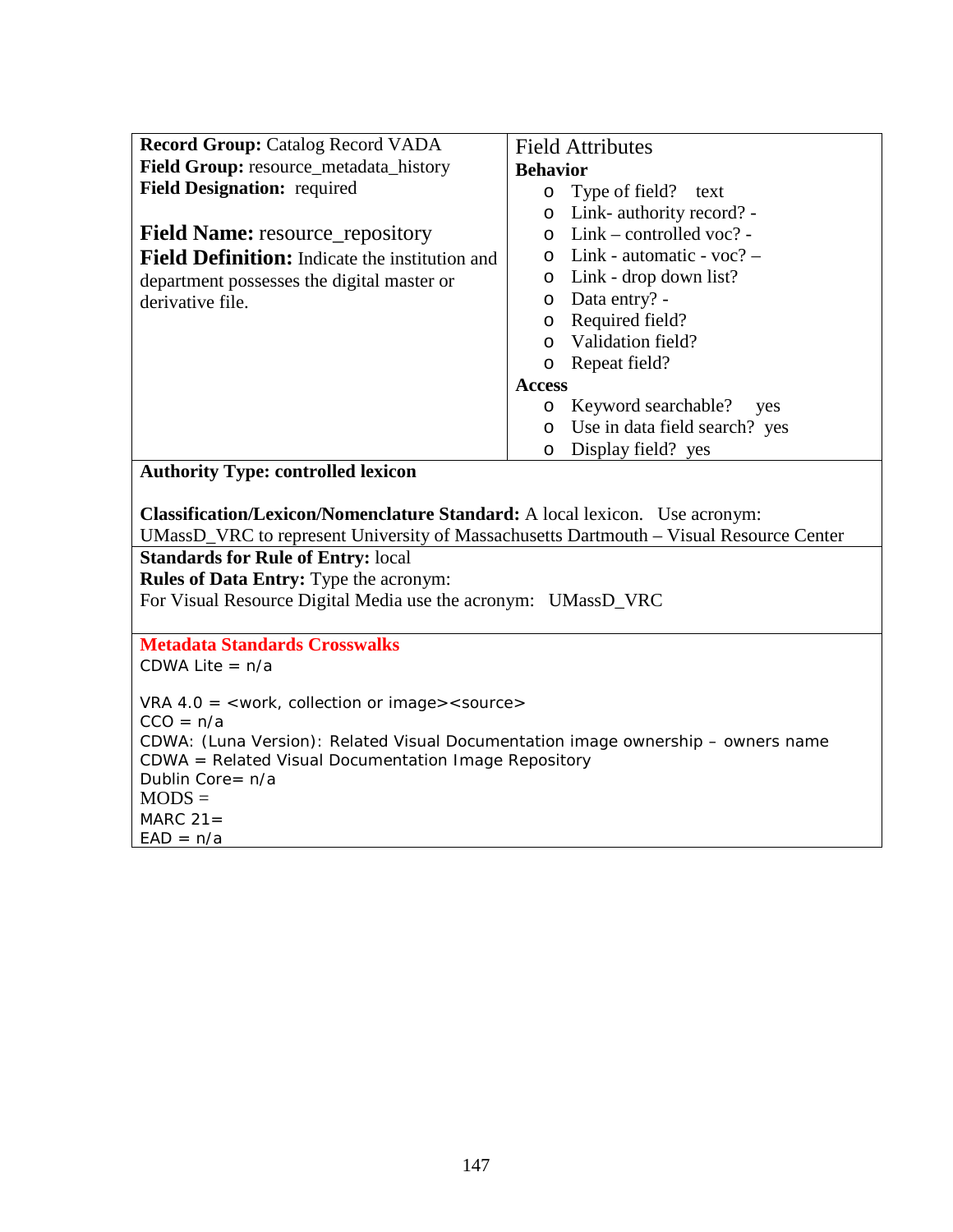| <b>Record Group: Catalog Record VADA</b><br>Field Group: resource_metadata_history                                    |                                                                                                   |
|-----------------------------------------------------------------------------------------------------------------------|---------------------------------------------------------------------------------------------------|
|                                                                                                                       | <b>Field Attributes</b>                                                                           |
|                                                                                                                       | <b>Behavior</b>                                                                                   |
| Field Designation: required                                                                                           | Type of field?<br>text<br>$\circ$                                                                 |
|                                                                                                                       | $\circ$ Link- authority record? – no                                                              |
| <b>Field Name:</b> resource_rights                                                                                    | o Link-controlled voc? - no                                                                       |
| <b>Field Definition:</b> A general                                                                                    | o Link- drop down list? -no                                                                       |
| <b>UMassDartmouth copyright</b>                                                                                       | $\circ$ Link - automatic - voc? – no                                                              |
| notification/statement specific to the                                                                                | Data entry? - yes<br>$\circ$                                                                      |
| resource/derivative and not the work.                                                                                 | Required field? yes<br>$\circ$                                                                    |
|                                                                                                                       | o Validation field? no                                                                            |
|                                                                                                                       | o Repeat field? no                                                                                |
|                                                                                                                       | <b>Access</b>                                                                                     |
|                                                                                                                       | o Keyword searchable? - yes                                                                       |
|                                                                                                                       | Use in data field search? - yes<br>$\circ$                                                        |
|                                                                                                                       | Display field? yes<br>$\circ$                                                                     |
|                                                                                                                       |                                                                                                   |
| <b>Authority Type: n/a</b>                                                                                            |                                                                                                   |
| <b>Classification/Lexicon/Nomenclature Standard:</b> n/a                                                              |                                                                                                   |
| <b>Standards for Rule of Entry:: local</b>                                                                            |                                                                                                   |
|                                                                                                                       |                                                                                                   |
|                                                                                                                       |                                                                                                   |
| <b>Rules of Entry:</b> Use the following statement. (Validate with legal).                                            |                                                                                                   |
|                                                                                                                       | "Digital collections are made available to faculty, students and staff within the UMass Dartmouth |
| campus community for the sole purpose of classroom instruction, scholarship and study in                              |                                                                                                   |
|                                                                                                                       | accordance with the Fair Use and Teach Act 2002 provisions of the U.S. copyright law. All other   |
|                                                                                                                       |                                                                                                   |
| uses are strictly prohibited and may be subject to copyright infringements. "<br><b>Metadata Standards Crosswalks</b> |                                                                                                   |
| CDWA Lite = < cdwalite: rightResource>                                                                                |                                                                                                   |
|                                                                                                                       |                                                                                                   |
| VRA $4.0 = \langle \text{image} \rangle \langle \text{rights} \rangle$                                                |                                                                                                   |
| $CCO =$ Rights Statement                                                                                              |                                                                                                   |
| CDWA: (Luna Version): n/a                                                                                             |                                                                                                   |
| CDWA = Related Visual Documentation Image Copyright restrictions                                                      |                                                                                                   |
| Dublin Core= <rights></rights>                                                                                        |                                                                                                   |
| $MODS = <$ AccessCondition><br>MARC $21 = 506/$ , 540/                                                                |                                                                                                   |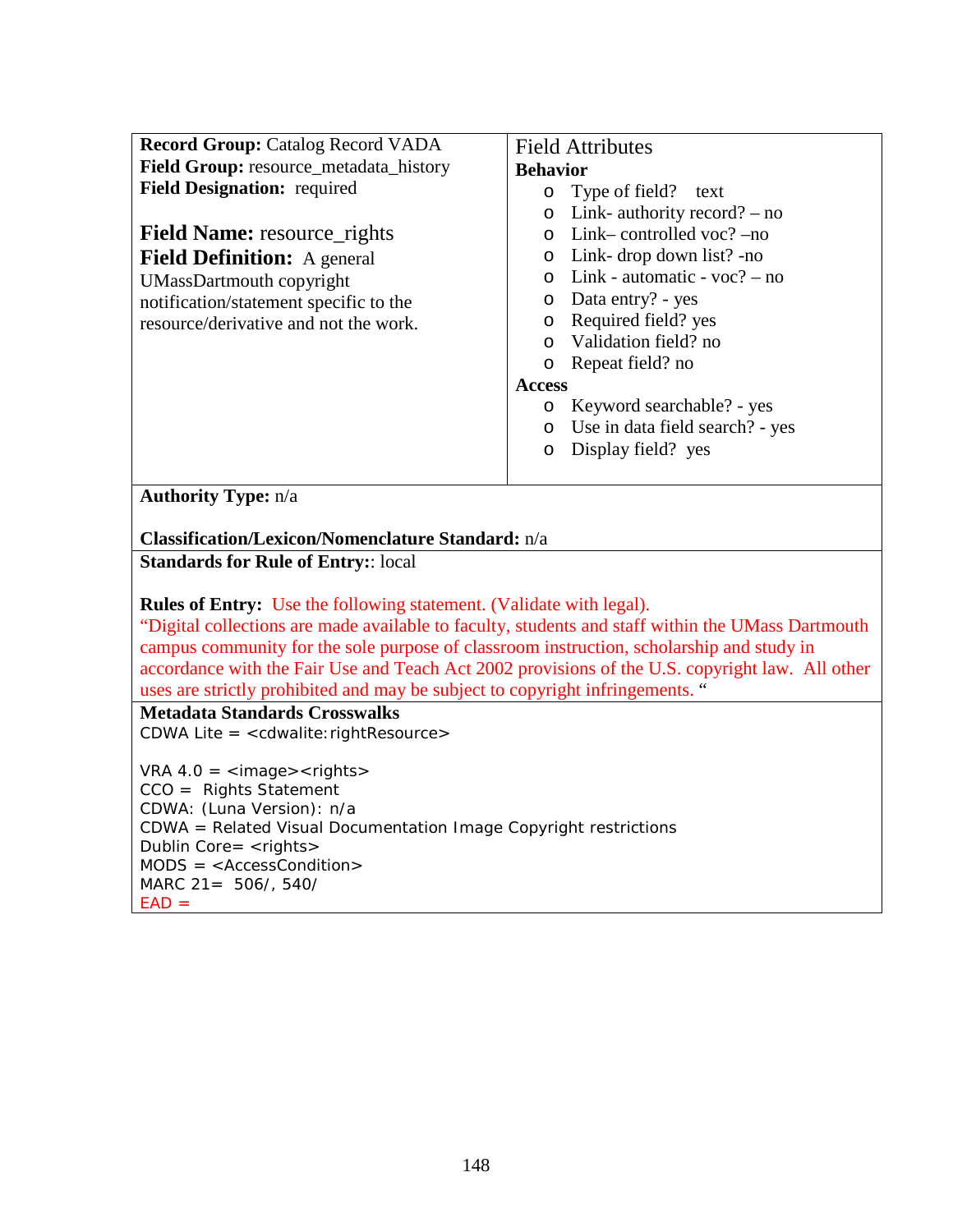| <b>Record Group: Catalog Record VADA</b>                                                   | <b>Field Attributes</b>                 |
|--------------------------------------------------------------------------------------------|-----------------------------------------|
| Field Group: resource_metadata_history                                                     |                                         |
| <b>Field Designation:</b> (optional)                                                       | <b>Behavior</b>                         |
|                                                                                            | Type of field? text<br>$\circ$          |
|                                                                                            | o Link-authority record? -              |
| Field Name: admin_meta_URI                                                                 | $\circ$ Link – controlled voc? -        |
|                                                                                            | $\circ$ Link - automatic - voc? –       |
| <b>Field Definition:</b> This field serves as a                                            | $\circ$ Link - drop down list?          |
| linking field to an administrative metadata                                                | Data entry? - yes<br>O                  |
| database, record or document that specifies the                                            | Required field? - yes<br>$\circ$        |
| technical metadata of the digital media.                                                   | Validation field? - no<br>$\circ$       |
|                                                                                            | Repeat field? - no<br>O                 |
|                                                                                            | <b>Access</b>                           |
|                                                                                            | Keyword searchable? no<br>$\circ$       |
| Skip                                                                                       | Use in data field search? no<br>$\circ$ |
|                                                                                            | Display field? staff<br>$\circ$         |
| <b>Authority Type:</b> n/a                                                                 |                                         |
| <b>Classification/Lexicon/Nomenclature Standard:</b> n/a                                   |                                         |
| <b>Standards for Rule of Entry: local</b>                                                  |                                         |
| Rules of Data Entry: Record the exact path and filename to administrative metadata record. |                                         |
|                                                                                            |                                         |
| <b>Metadata Standards Crosswalks:</b>                                                      |                                         |
| CDWA Lite = $<$ cdwalite: resourceMetaLoc>                                                 |                                         |
|                                                                                            |                                         |
| $VRA 4.0 = n/a$                                                                            |                                         |
| $CCO = n/a$                                                                                |                                         |
| CDWA: (Luna Version): n/a<br>$CDWA = n/a$                                                  |                                         |
| Dublin Core= n/a                                                                           |                                         |
| $MODS = <$ location > $<$ url >                                                            |                                         |
| MARC $21 = 856$                                                                            |                                         |
| $EAD =$                                                                                    |                                         |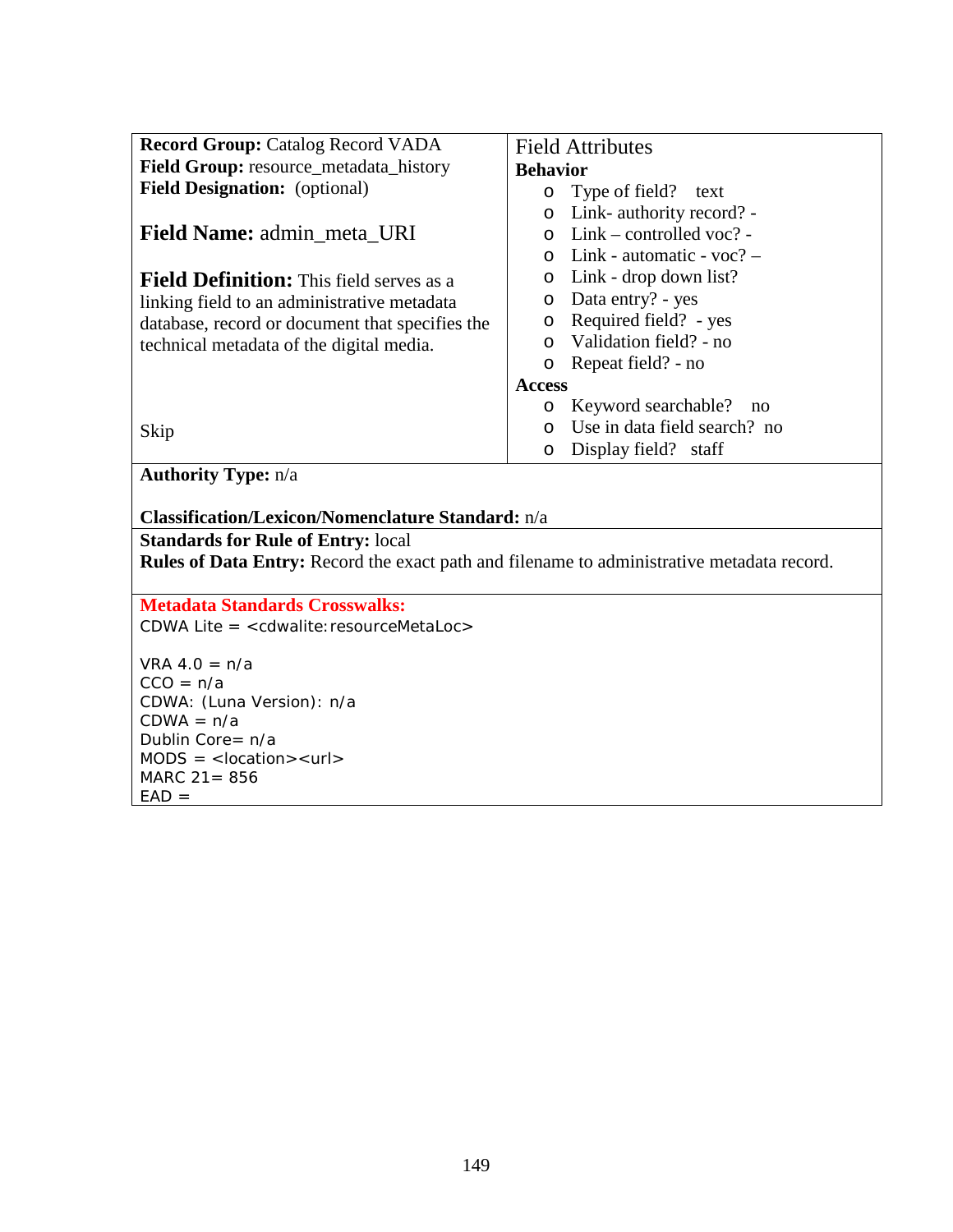| <b>Record Group: Catalog Record VADA</b>                                                 | <b>Field Attributes</b>                  |
|------------------------------------------------------------------------------------------|------------------------------------------|
| Field Group: resource_metadata_history                                                   | <b>Behavior</b>                          |
| <b>Field Designation:</b> (optional)                                                     | o Type of field? text                    |
|                                                                                          | Link- authority record? -<br>$\circ$     |
| <b>Field Name:</b> admin meta note                                                       | $\circ$ Link – controlled voc? -         |
|                                                                                          | $\circ$ Link - automatic - voc? –        |
| <b>Field Definition:</b> This field serves as an                                         | Link - drop down list?<br>$\circ$        |
| administrative metadata note field and should                                            | Data entry? - yes<br>$\circ$             |
|                                                                                          | Required field? - yes<br>$\circ$         |
| declare the prescribe metadata standard used to                                          | Validation field? - no<br>$\Omega$       |
| record administrative metadata.                                                          |                                          |
|                                                                                          | Repeat field? - yes<br>$\circ$           |
|                                                                                          | <b>Access</b>                            |
| Skip.                                                                                    | o Keyword searchable? no                 |
|                                                                                          | Use in data field search? no<br>$\Omega$ |
|                                                                                          | Display field? staff<br>$\circ$          |
| <b>Authority Type:</b> n/a                                                               |                                          |
|                                                                                          |                                          |
| <b>Classification/Lexicon/Nomenclature Standard:</b> n/a                                 |                                          |
| <b>Standards for Rule of Entry: PREMIS</b>                                               |                                          |
| <b>Rules of Data Entry:</b> Free text and/or URL to http://www.loc.gov/standards/premis/ |                                          |
|                                                                                          |                                          |
| <b>Metadata Standards Crosswalks:</b>                                                    |                                          |
| CDWA Lite = <cdwalite:resourcemetaloc></cdwalite:resourcemetaloc>                        |                                          |
|                                                                                          |                                          |
| $VRA 4.0 = n/a$                                                                          |                                          |
| $CCO = n/a$                                                                              |                                          |
| CDWA: (Luna Version): n/a                                                                |                                          |
| $CDWA = n/a$                                                                             |                                          |
| Dublin Core=                                                                             |                                          |
| $MODS = <$ location>                                                                     |                                          |
| MARC $21 = 856/$                                                                         |                                          |
| $EAD =$                                                                                  |                                          |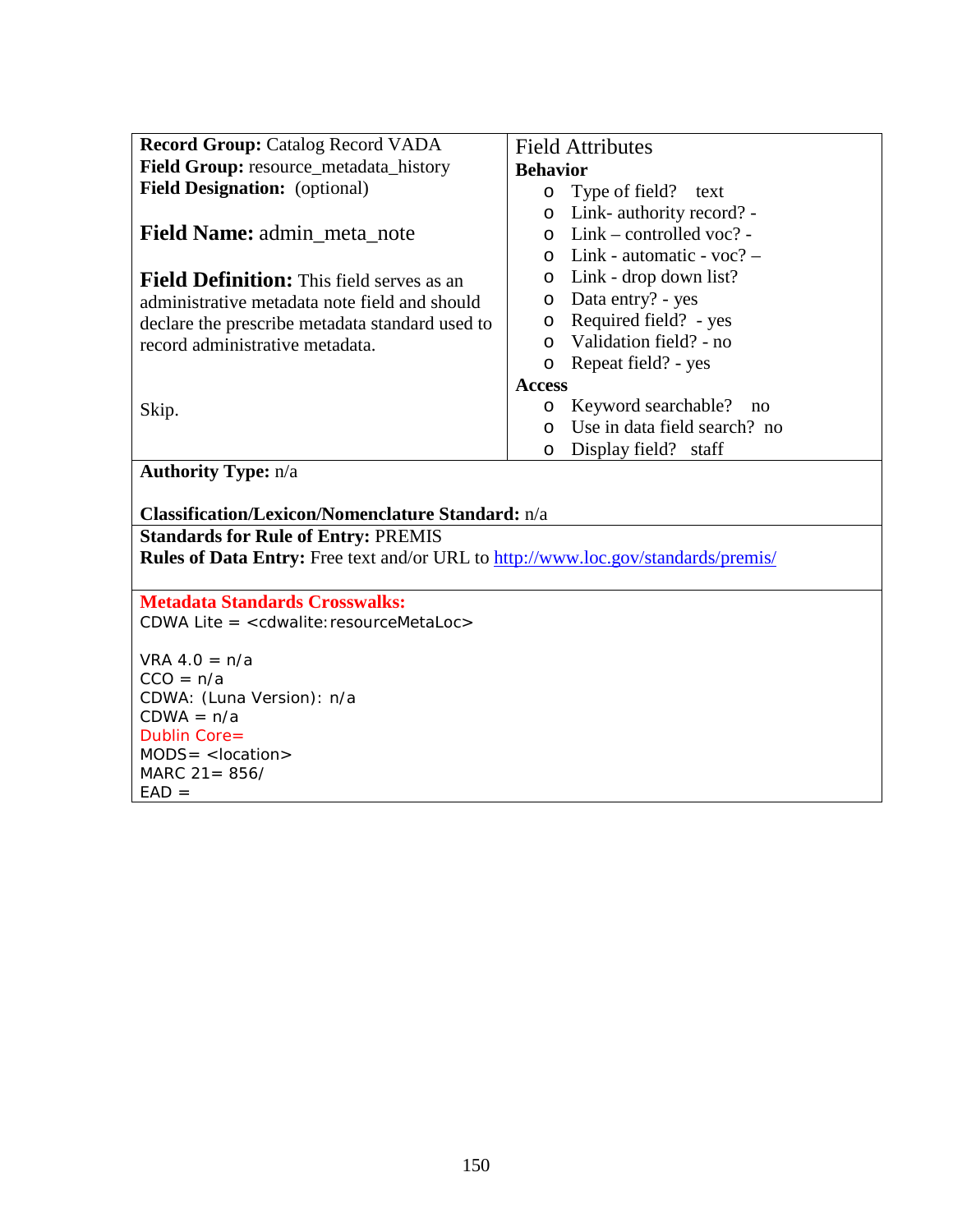| <b>Record Group: Catalog Record VADA</b><br>Field Group: resource_metadata_history<br><b>Field Designation:</b> (optional)<br>Field Name: tech_meta_URI<br><b>Field Definition:</b> This field serves as a<br>linking field to a technical metadata database,<br>record or document that specifies the technical<br>metadata of the digital media. | <b>Field Attributes</b><br><b>Behavior</b><br>Type of field? text<br>$\circ$<br>Link- authority record? -<br>$\circ$<br>$\circ$ Link – controlled voc? -<br>$\circ$ Link - automatic - voc? -<br>Link - drop down list?<br>$\circ$<br>Data entry? - yes<br>$\circ$<br>Required field? - yes<br>$\circ$<br>Validation field? - no<br>$\Omega$<br>Repeat field? - yes |
|----------------------------------------------------------------------------------------------------------------------------------------------------------------------------------------------------------------------------------------------------------------------------------------------------------------------------------------------------|---------------------------------------------------------------------------------------------------------------------------------------------------------------------------------------------------------------------------------------------------------------------------------------------------------------------------------------------------------------------|
| Skip.                                                                                                                                                                                                                                                                                                                                              | O<br><b>Access</b><br>Keyword searchable?<br>no<br>O<br>Use in data field search? no<br>$\circ$<br>Display field? staff<br>$\circ$                                                                                                                                                                                                                                  |
| <b>Authority Type: n/a</b><br><b>Classification/Lexicon/Nomenclature Standard:</b> n/a<br><b>Standards for Rule of Entry: local</b><br>Rules of Data Entry: Record the exact path and filename to technical metadata record.                                                                                                                       |                                                                                                                                                                                                                                                                                                                                                                     |
| <b>Metadata Standards Crosswalks</b><br>CDWA Lite = <cdwalite: resourcemetaloc=""><br/><math>VRA 4.0 = n/a</math><br/><math>CCO = n/a</math><br/>CDWA: (Luna Version): n/a<br/><math>CDWA = n/a</math><br/>Dublin Core=<br/><math>MODS = &lt;</math>location &gt; <math>&lt;</math>url &gt;<br/>MARC 21= 856/u<br/><math>EAD =</math></cdwalite:>  |                                                                                                                                                                                                                                                                                                                                                                     |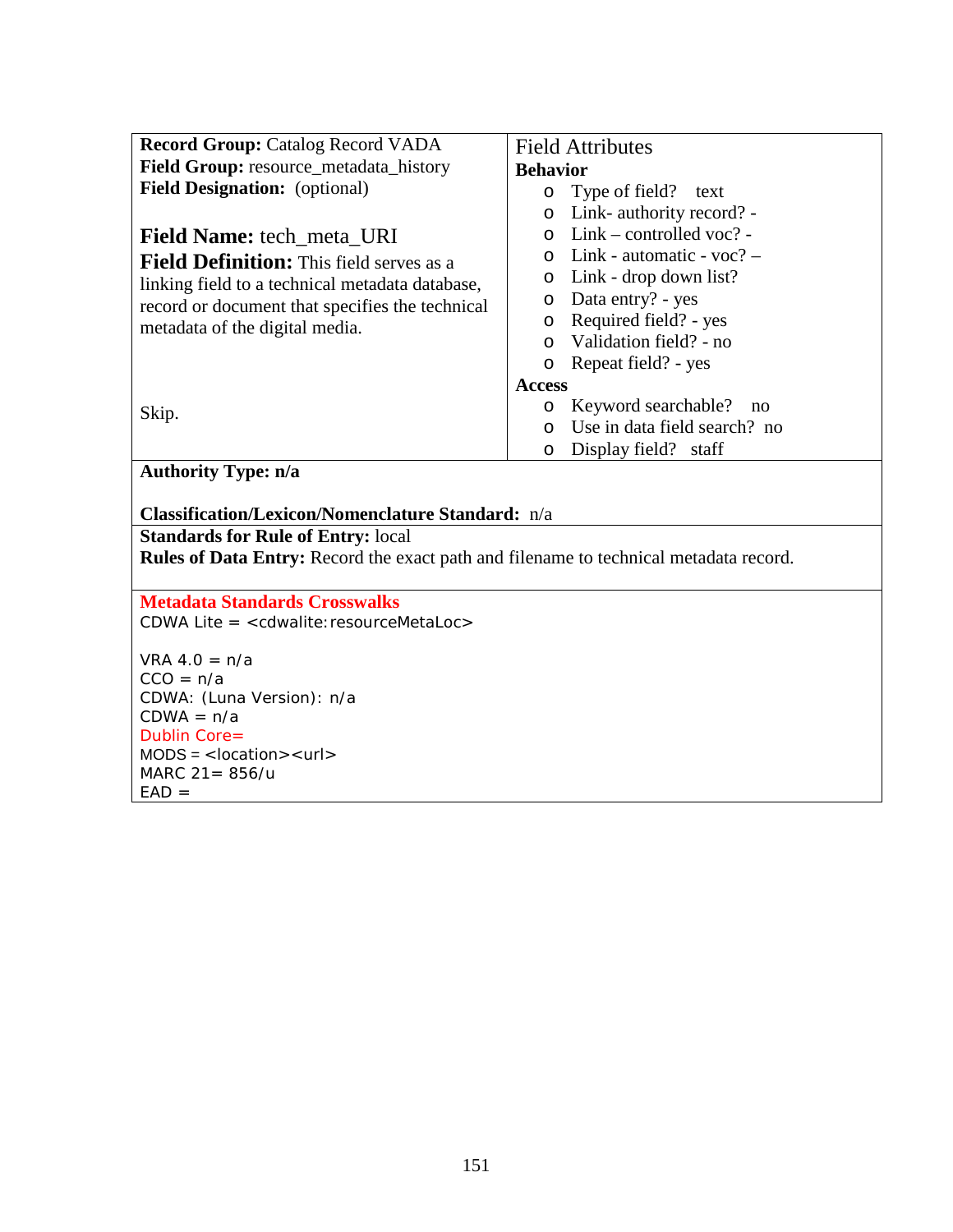| <b>Record Group: Catalog Record VADA</b>                                       | <b>Field Attributes</b>                  |
|--------------------------------------------------------------------------------|------------------------------------------|
| Field Group: resource_metadata_history                                         | <b>Behavior</b>                          |
| Field Designation: (optional)                                                  | Type of field? text<br>$\circ$           |
|                                                                                | Link- authority record?<br>$\circ$       |
| Field Name: tech_meta_note                                                     | $\circ$ Link – controlled voc?           |
| <b>Field Definition:</b> This field serves as a                                | o Link - automatic - voc?                |
| technical metadata note field and should                                       | Link - drop down list?<br>O              |
| declare the prescribe metadata standard used to                                | Data entry? yes<br>$\circ$               |
| record technical metadata.                                                     | Required field? no<br>O                  |
|                                                                                | Validation field? no<br>$\circ$          |
| Skip.                                                                          | Repeat field? yes<br>$\circ$             |
|                                                                                | <b>Access</b>                            |
|                                                                                | Keyword searchable? no<br>$\Omega$       |
|                                                                                | Use in data field search? no<br>$\Omega$ |
|                                                                                | o Display field? staff                   |
| <b>Authority Type: n/a</b>                                                     |                                          |
|                                                                                |                                          |
| Classification/Lexicon/Nomenclature Standard: n/a                              |                                          |
| <b>Standards for Rule of Entry: MIXS</b>                                       |                                          |
| Rules of Data Entry: Free text and/or URL to http://www.loc.gov/standards/mix/ |                                          |
|                                                                                |                                          |
| <b>Metadata Standards Crosswalks</b>                                           |                                          |
| CDWA Lite = $n/a$                                                              |                                          |
|                                                                                |                                          |
| $VRA 4.0 = n/a$                                                                |                                          |
| $CCO = n/a$                                                                    |                                          |
| CDWA: (Luna Version): n/a<br>$CDWA = n/a$                                      |                                          |
| Dublin Core= n/a                                                               |                                          |
| $MODS =$                                                                       |                                          |
| MARC $21 =$                                                                    |                                          |
| $EAD = n/a$                                                                    |                                          |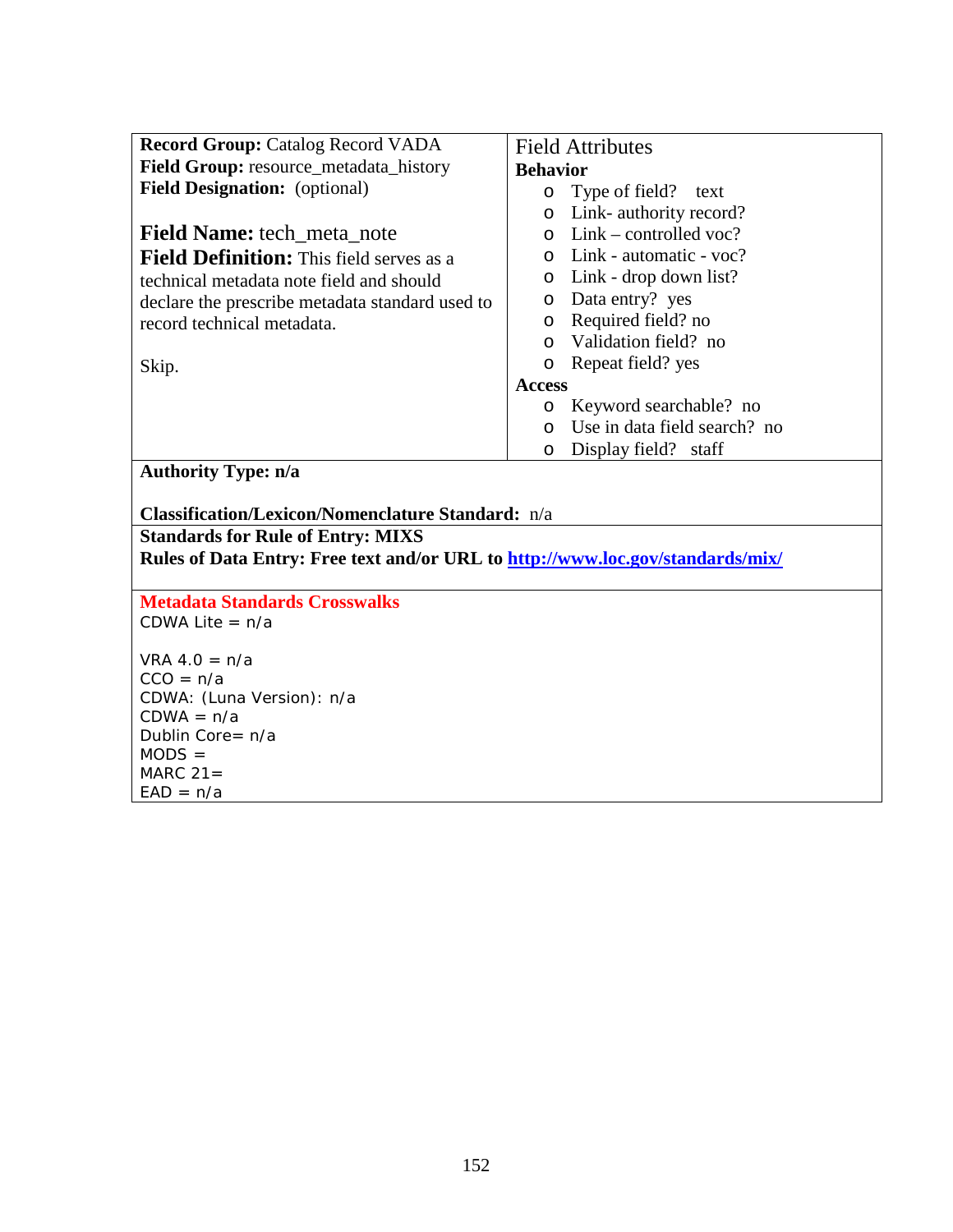## **Glossary**

*Authority:* 

*Core:*

*Data entry:* Text must be entered by hand. *Database:* wedopedia *Descriptive Metadata*:

*Field:* Is a discrete unit of information. A space allocated for a particular item of information. *Field - Authority Field:*

*Field - Authority Link:* A field is link to an authority file.

*Field - Authority: Terminology* 

*Field – Automatic:* Field content is automatically loaded by the computer.

*Field –Controlled:* Field has specific content or format and is usually associated with a controlled lexicon/lexicon/authority list.

*Field - Definition:* Describe the type of content associated with the field.

*Field - Drop down list:* field with associated with a list of terms, and/or phrases.

*Field - Element: I*s name declaration of a field.

*Field - Lexicon:*

*Field - Repeatable:* 

*Field -Required:* Content is required before computer willing the field must be completed before moving on to the next field.

*Field -Type: Field are designated to five categories: core, link, authority, index, source* 

*Field - Validation:* 

*Lexicon –*Serves as a thesaurus and/or index of terms restricted to a specific field. *Link* 

*Record – A collection of fields are called a record.* 

*Record – Catalog* 

*Record – Authority:*

*Record – Brief:* 

*Record – Dependent:* 

*Record – Full:*

*Record – Staff:* 

*Record – Work:* Catalog content relates to the item depicted in the digital or analog image.

*Record-Digital Metadata:* Catalog content relates to the digital or slide surrogate/derivative

*Record –* Digital Metadata History -

*Record- Info:* A conceptual group of fields that describes a work or image that comprise of a catalog record within a database system.

*Record-Cataloger\_Info Record – Digital R*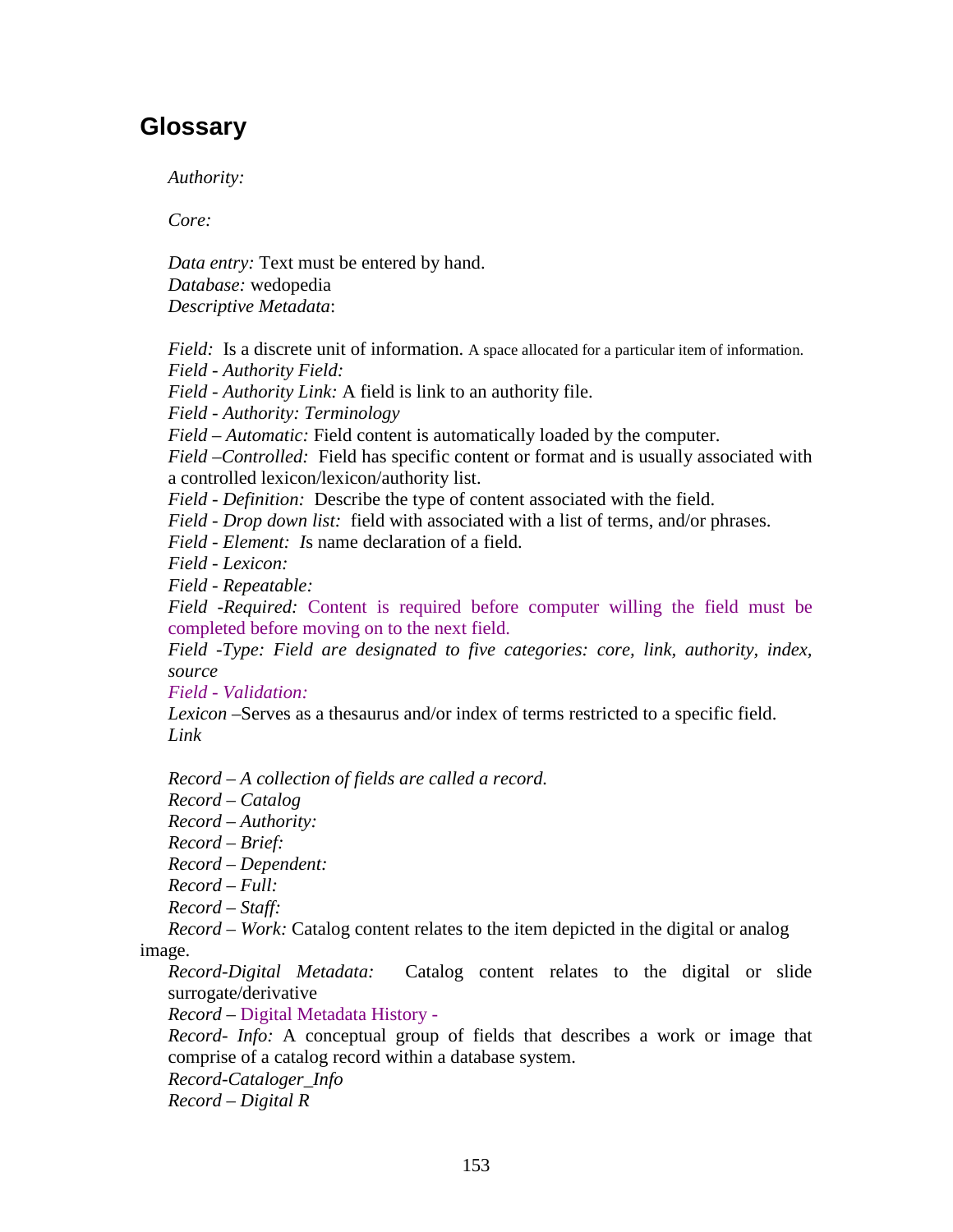*Rule of Entry:* A specific protocol that the data entry must be performed or expressed.

*Search Field: Search Keyword: Source: Standard: TGN Lexicon - Standard – AAT: Standard – LCAH: Standard - TGM 1: Standard –ULAN:*

Lexicon = dictionary

Lexicon  $=$  The science of categorization, or classification, of things based on a predetermined [system.](http://www.webopedia.com/TERM/t/taxonomy.html##) In reference to [Web sites](http://www.webopedia.com/TERM/t/Web_site.html) and [portals,](http://www.webopedia.com/TERM/t/Web_portal.html) a site's lexicon is the way it organizes its data into categories and subcategories, sometimes displayed in a <u>site map</u>. Click [here](http://www.webopedia.com/Top_Category.asp) to view Webopedia's lexicon.